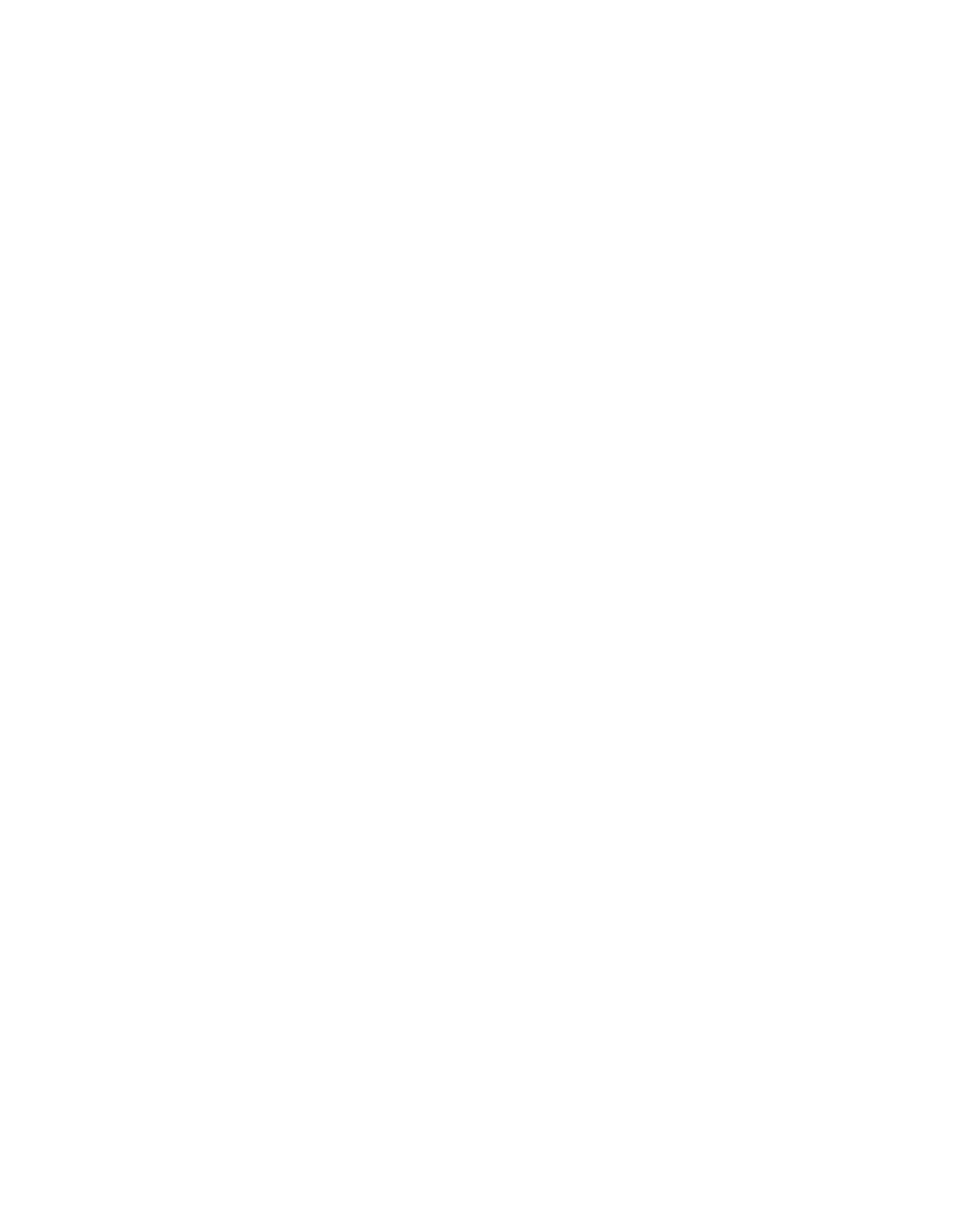# **CITY OF PETERSBURG ZONING ORDINANCE**

# **TABLE OF CONTENTS**

#### **ARTICLE NUMBER DESCRIPTION PAGE**

| I  | TITLE, PURPOSE AND LEGAL CLAUSES                                     |
|----|----------------------------------------------------------------------|
|    |                                                                      |
|    | Section 1.02 - Legal Basis and Repeal of Prior Ordinance 1-1         |
|    |                                                                      |
|    | Section 1.04 - Validity and Severability Clause  1-3                 |
|    |                                                                      |
|    |                                                                      |
| П  | <b>DEFINITIONS</b>                                                   |
|    |                                                                      |
|    |                                                                      |
| Ш  | <b>GENERAL PROVISIONS</b>                                            |
|    |                                                                      |
|    |                                                                      |
|    | Section 3.03 - Number of Residences on a Lot3-3                      |
|    |                                                                      |
|    |                                                                      |
|    |                                                                      |
|    |                                                                      |
|    |                                                                      |
|    |                                                                      |
|    |                                                                      |
|    | Section 3.11 - Transient and Amusement Enterprises3-11               |
|    |                                                                      |
|    |                                                                      |
|    |                                                                      |
|    | Section 3.15 - Fences, Plantings and Other Screening Structures 3-13 |
| IV | R-1, SINGLE-FAMILY RESIDENTIAL DISTRICT                              |
|    |                                                                      |
|    |                                                                      |
|    | Section 4.02 - Uses Permitted on Special Approval 4-2                |
|    |                                                                      |
|    |                                                                      |
|    | Section 4.05 - Flood Hazard Overlay Zone Regulations 4-5             |
| V  | R-2, MEDIUM DENSITY RESIDENTIAL DISTRICT                             |
|    |                                                                      |
|    |                                                                      |
|    |                                                                      |
|    |                                                                      |
|    |                                                                      |
|    | Section 5.05 - Flood Hazard Overlay Zone Regulations5-6              |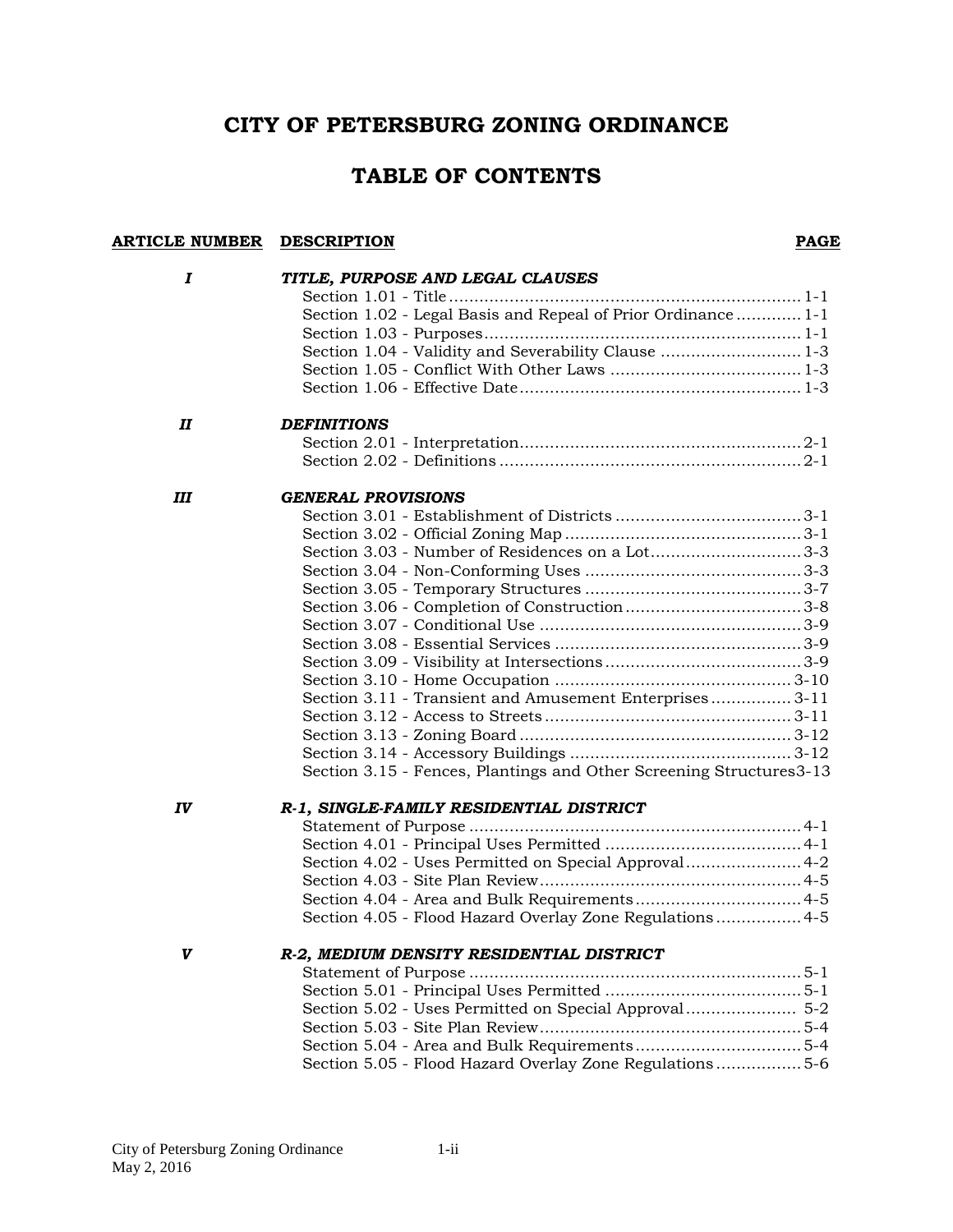#### **ARTICLE NUMBER DESCRIPTION PAGE**

| VI                 | C-1, COMMERCIAL DISTRICT                                            |
|--------------------|---------------------------------------------------------------------|
|                    |                                                                     |
|                    |                                                                     |
|                    | Section 6.02 - Uses Permitted on Special Approval 6-3               |
|                    |                                                                     |
|                    |                                                                     |
|                    | Section 6.05 - Flood Hazard Overlay Zone Regulations 6-4            |
| VII                | I-1, LIGHT INDUSTRIAL DISTRICT                                      |
|                    |                                                                     |
|                    |                                                                     |
|                    |                                                                     |
|                    |                                                                     |
|                    |                                                                     |
|                    |                                                                     |
|                    | Section 7.06 - Flood Hazard Overlay Zone Regulations 7-3            |
| <i><b>VIII</b></i> | PUD, PLANNED UNIT DEVELOPMENT DISTRICT                              |
|                    |                                                                     |
|                    | Section 8.01 - Planned Unit Development Provisions 8-1              |
|                    | Section 8.02 - Review and Approval Procedures  8-4                  |
|                    | Section 8.03 - Preliminary Development Plan Review 8-5              |
|                    | Section 8.04 - Approval Procedures for Preliminary                  |
|                    |                                                                     |
|                    |                                                                     |
|                    | Section 8.06 - Approval Procedures for Final Plan  8-8              |
|                    |                                                                     |
| <b>VIIIA</b>       | RPUD, RESIDENTIAL PLANNED UNIT DEVELOPMENT DISTRICT                 |
|                    |                                                                     |
|                    | Section 8A.01 - Residential Planned Unit Development Provisions8A-1 |
|                    |                                                                     |
|                    | Section 8A.03 - Preliminary Development Plan Review  8A-5           |
|                    | Section 8A.04 - Final Site Plan Review and Approval8A-8             |
|                    |                                                                     |
| IX                 | <b>SCHEDULE OF REGULATIONS</b>                                      |
|                    |                                                                     |
|                    |                                                                     |
| X                  | STANDARDS FOR SPECIAL APPROVAL USES                                 |
|                    |                                                                     |
|                    | Section 10.01 - Special Approval Procedures 10-1                    |
|                    | Section 10.02 - Special Approval Standards 10-2                     |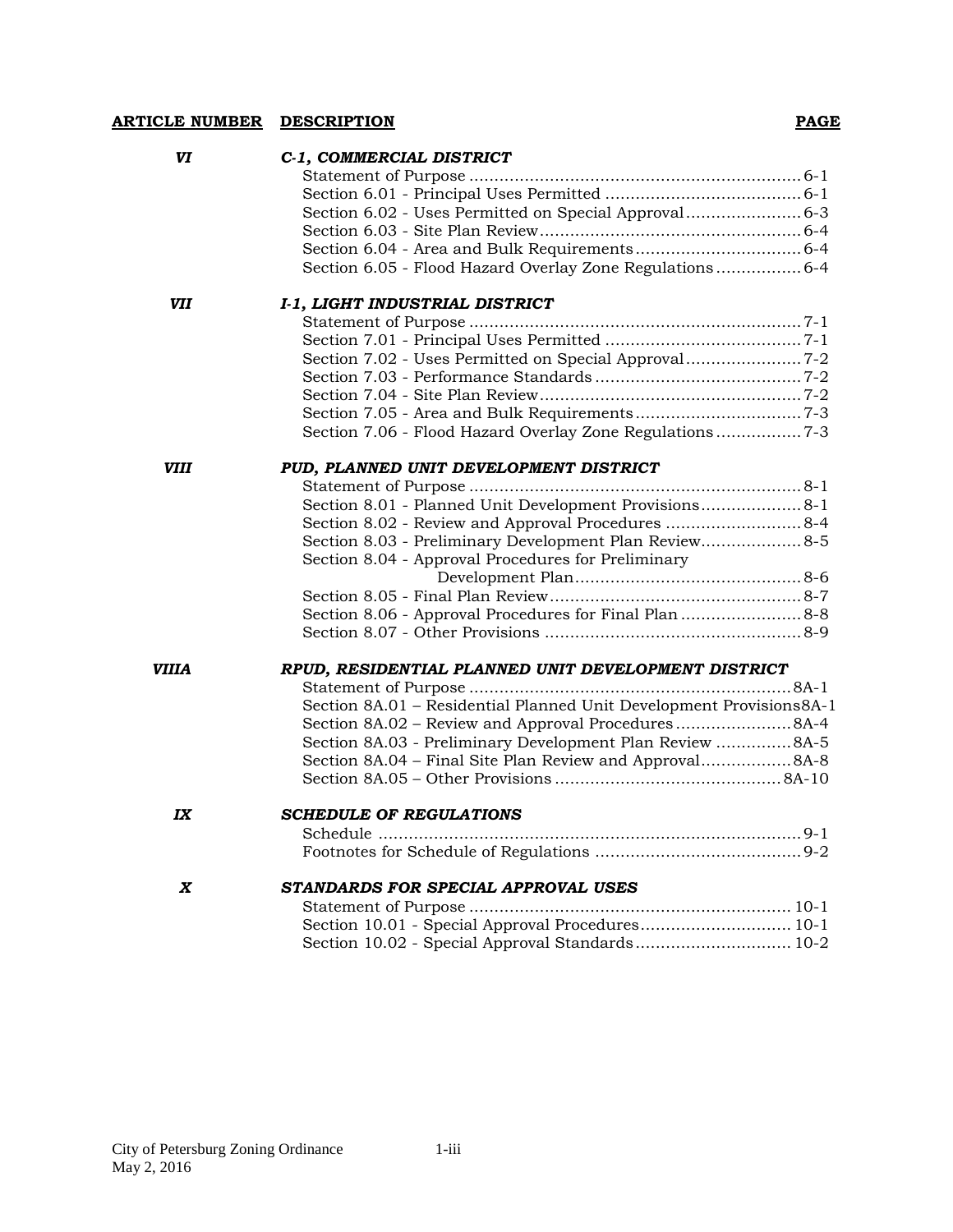#### **ARTICLE NUMBER DESCRIPTION PAGE**

| XI         | <b>SITE PLAN REVIEW</b>                                                                                                                                                                                                             |
|------------|-------------------------------------------------------------------------------------------------------------------------------------------------------------------------------------------------------------------------------------|
|            |                                                                                                                                                                                                                                     |
|            | Section 11.01 - Buildings, Structures, and Uses                                                                                                                                                                                     |
|            | Requiring Site Plan Review 11-1                                                                                                                                                                                                     |
|            |                                                                                                                                                                                                                                     |
|            |                                                                                                                                                                                                                                     |
|            |                                                                                                                                                                                                                                     |
| <b>XII</b> | SUPPLEMENTARY DISTRICT REGULATIONS                                                                                                                                                                                                  |
|            |                                                                                                                                                                                                                                     |
|            | Section 12.02 - Preservation of Environmental Quality 12-1                                                                                                                                                                          |
|            |                                                                                                                                                                                                                                     |
|            | Section 12.04 - Automobile Service and Repair Stations 12-2                                                                                                                                                                         |
|            |                                                                                                                                                                                                                                     |
|            |                                                                                                                                                                                                                                     |
|            | Section 12.07 - Storage of Recreational Equipment 12-6                                                                                                                                                                              |
|            | Section 12.08 - Flood Hazard Overlay Zone Regulations  12-6                                                                                                                                                                         |
|            |                                                                                                                                                                                                                                     |
|            |                                                                                                                                                                                                                                     |
|            |                                                                                                                                                                                                                                     |
|            |                                                                                                                                                                                                                                     |
|            | Section 12.13 - Recreation, Scenic or Retention Ponds12-23                                                                                                                                                                          |
|            | Section 12.14 - Wireless Communication Facilities12-24                                                                                                                                                                              |
|            |                                                                                                                                                                                                                                     |
|            |                                                                                                                                                                                                                                     |
|            |                                                                                                                                                                                                                                     |
|            |                                                                                                                                                                                                                                     |
|            |                                                                                                                                                                                                                                     |
| XIII       | Section 12.15 – Private Wind Energy Conversion System12-34<br>OFF-STREET PARKING AND LOADING REGULATIONS<br>Section 13.01 - General Provisions for Off-Street Parking 13-1<br>Section 13.02 - Specifications for Parking Areas 13-2 |

| Section 13.03 - Rules for Calculating Require Number             |  |
|------------------------------------------------------------------|--|
|                                                                  |  |
| Section 13.04 - Schedule of Off-Street Parking Requirements 13-5 |  |
| Section 13.05 - General Provisions for Off-Street Loading        |  |
|                                                                  |  |
| Section 13.06 - Specifications for Loading Facilities  13-8      |  |
| Section 13.07 - Schedule of Off-Street Loading Requirements 13-8 |  |

#### *XIV SIGN REGULATIONS*

| Section 14.02 - Special Requirements by Type of Sign 14-3   |  |
|-------------------------------------------------------------|--|
|                                                             |  |
|                                                             |  |
|                                                             |  |
| Section 14.06 - Constructional Requirements for Signs 14-12 |  |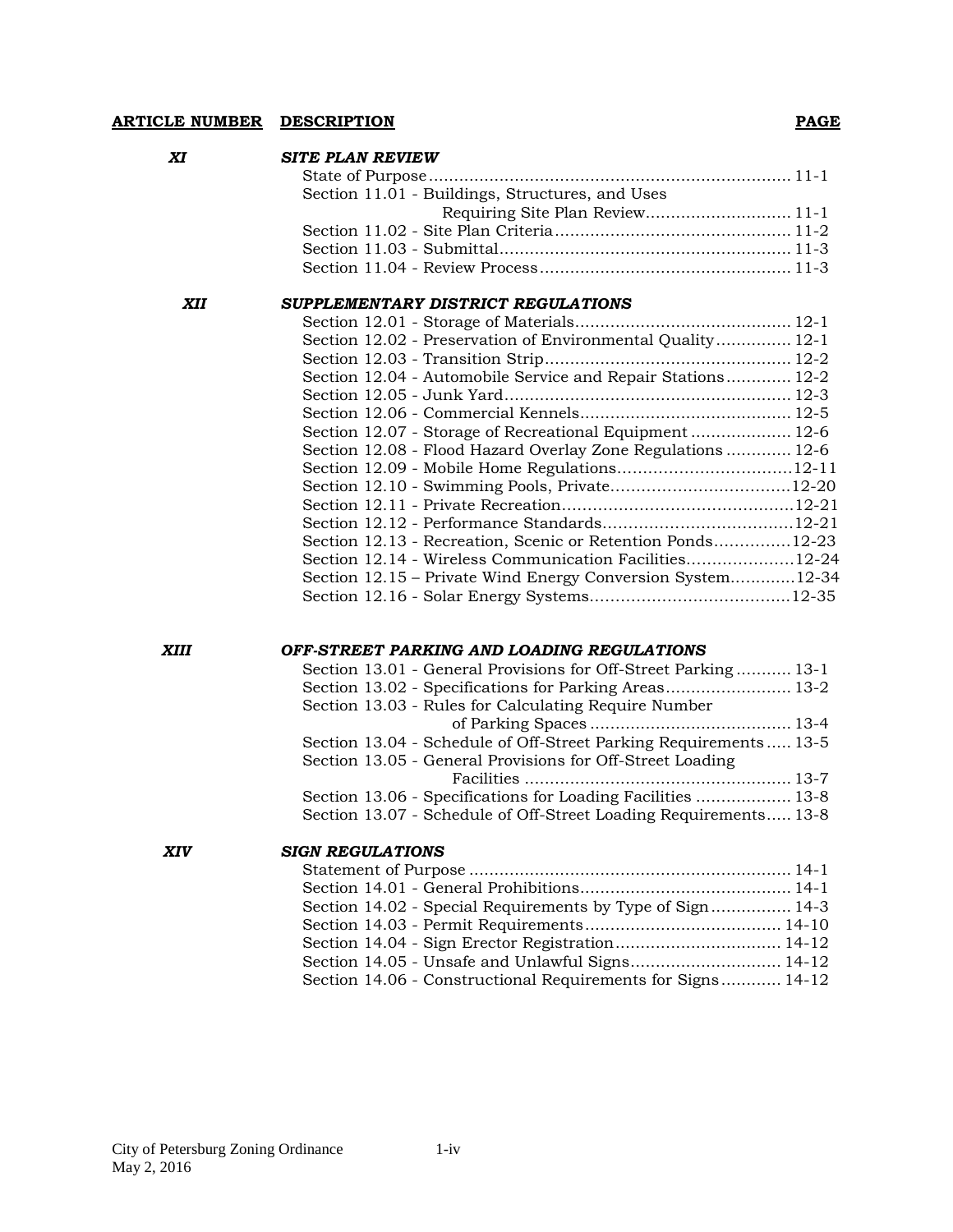#### **ARTICLE NUMBER DESCRIPTION PAGE**

| XV          | <b>ADMINISTRATION AND ENFORCEMENT</b>                          |
|-------------|----------------------------------------------------------------|
|             | Section 15.01 - Building Inspector: Appointment  15-1          |
|             |                                                                |
|             |                                                                |
|             |                                                                |
|             |                                                                |
|             |                                                                |
|             |                                                                |
|             |                                                                |
|             |                                                                |
|             |                                                                |
|             | Section 15.11 - Changes and Amendments 15-6                    |
| <b>XVI</b>  | <b>BOARD OF ZONING APPEALS</b>                                 |
|             | Section 16.01 - Creation of Board of Zoning Appeals 16-1       |
|             |                                                                |
|             |                                                                |
|             |                                                                |
|             | Section 16.05 - Powers of Board of Zoning Appeals  16-3        |
|             |                                                                |
|             |                                                                |
|             | Section 16.08 - Board of Zoning Appeals Approval  16-5         |
|             |                                                                |
|             |                                                                |
|             |                                                                |
| <b>XVII</b> | <b>CONDOMINIUM PROJECTS</b>                                    |
|             |                                                                |
|             |                                                                |
|             |                                                                |
|             |                                                                |
|             | Section 17.05 - Preliminary and Final Review for Condominium   |
|             |                                                                |
|             | Section 17.06 - Additional Site Plan Requirements 17-5         |
|             | Section 17.07 – Preliminary Approval by the Planning           |
|             |                                                                |
|             |                                                                |
|             |                                                                |
|             | Section 17.10 - Master Deed, Restrictive Covenants, "As Built" |
|             |                                                                |
|             |                                                                |
|             |                                                                |
|             |                                                                |
|             |                                                                |
| <b>XVII</b> | <b>AMENDMENTS</b>                                              |

#### *CITY OF PETERSBURG ZONING MAP*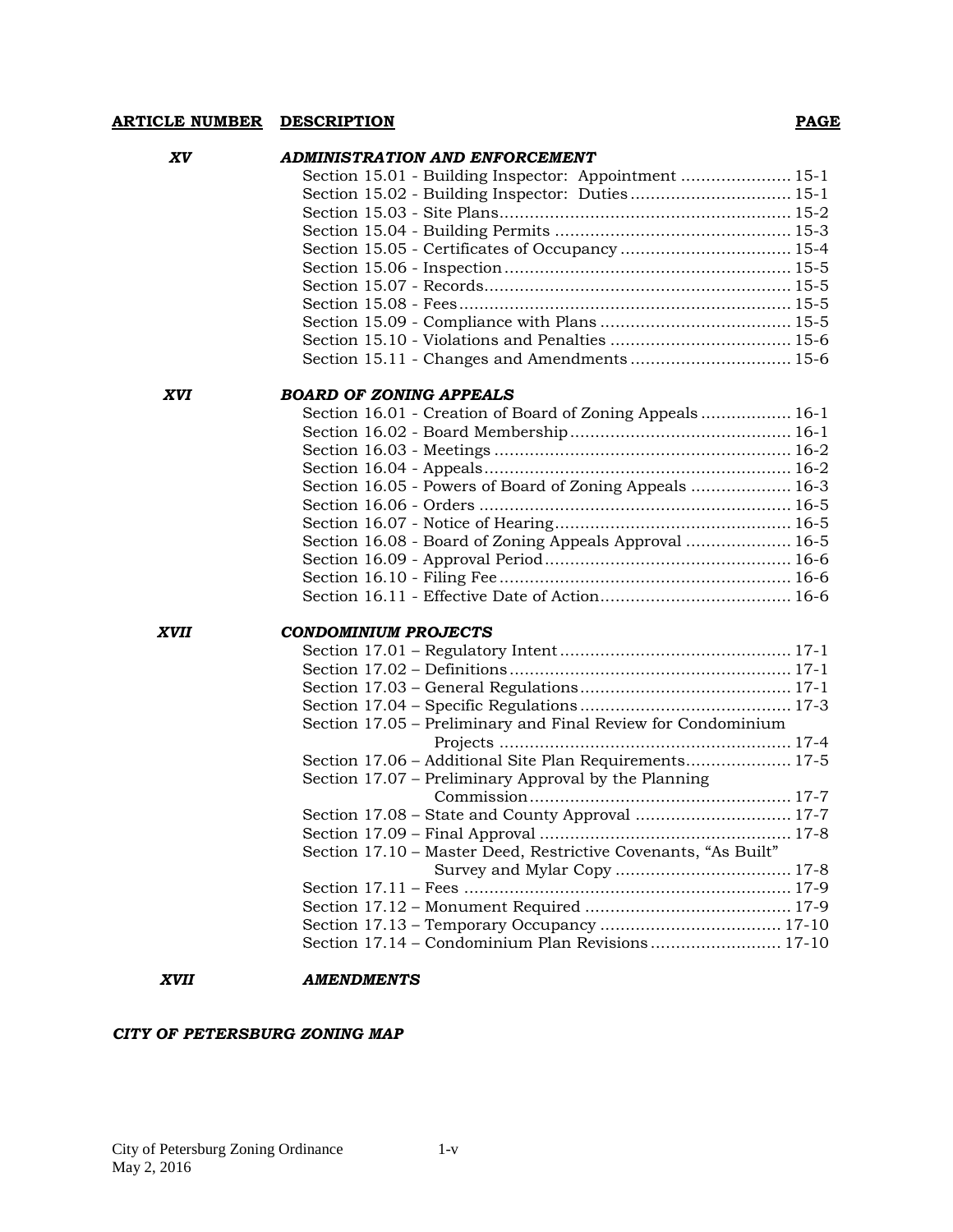# **ARTICLE I**

# **TITLE, PURPOSES AND LEGAL CLAUSES**

## **SECTION 1.01 TITLE**

This Ordinance shall be known and may be cited as "The Zoning Ordinance of the City of Petersburg".

### **SECTION 1.02 LEGAL BASIS & REPEAL OF PRIOR ORDINANCE**

This Ordinance was initially enacted pursuant to the City and Village Zoning Act, P.A. 207 of 1921, as amended, being, MCL 125.581 *et seq.* The continued administration of this Ordinance, amendments to this Ordinance, and all other matters concerning the operation of this Ordinance shall be governed by and done pursuant to the Michigan Zoning Enabling Act, P.A. 110 of 2006, as amended, being, MCL 125.3101 *et seq.*

The City of Petersburg Ordinance #81, adopted on May 29, 1994, and all amendments thereto, are hereby repealed effective coincident with the effective date of this Ordinance.

#### **SECTION 1.03 PURPOSES**

This Ordinance has been established for the purposes of:

- 1. Promoting and protecting the public health, safety, and general welfare.
- 2. Protecting the character and the stability of the recreational, residential, and commercial areas within the City of Petersburg and promoting the orderly and beneficial development of all areas.
- 3. Providing adequate light, air, privacy, and convenience of access to property.
- 4. Regulating the intensity of use of land and lot areas and determining the area of open spaces surrounding buildings and structures necessary to provide adequate light and air and to protect the public health.
- 5. Lessening and avoiding congestion in the public highways and streets.
- 6. Providing for the needs of recreation, residence, and commerce in future growth.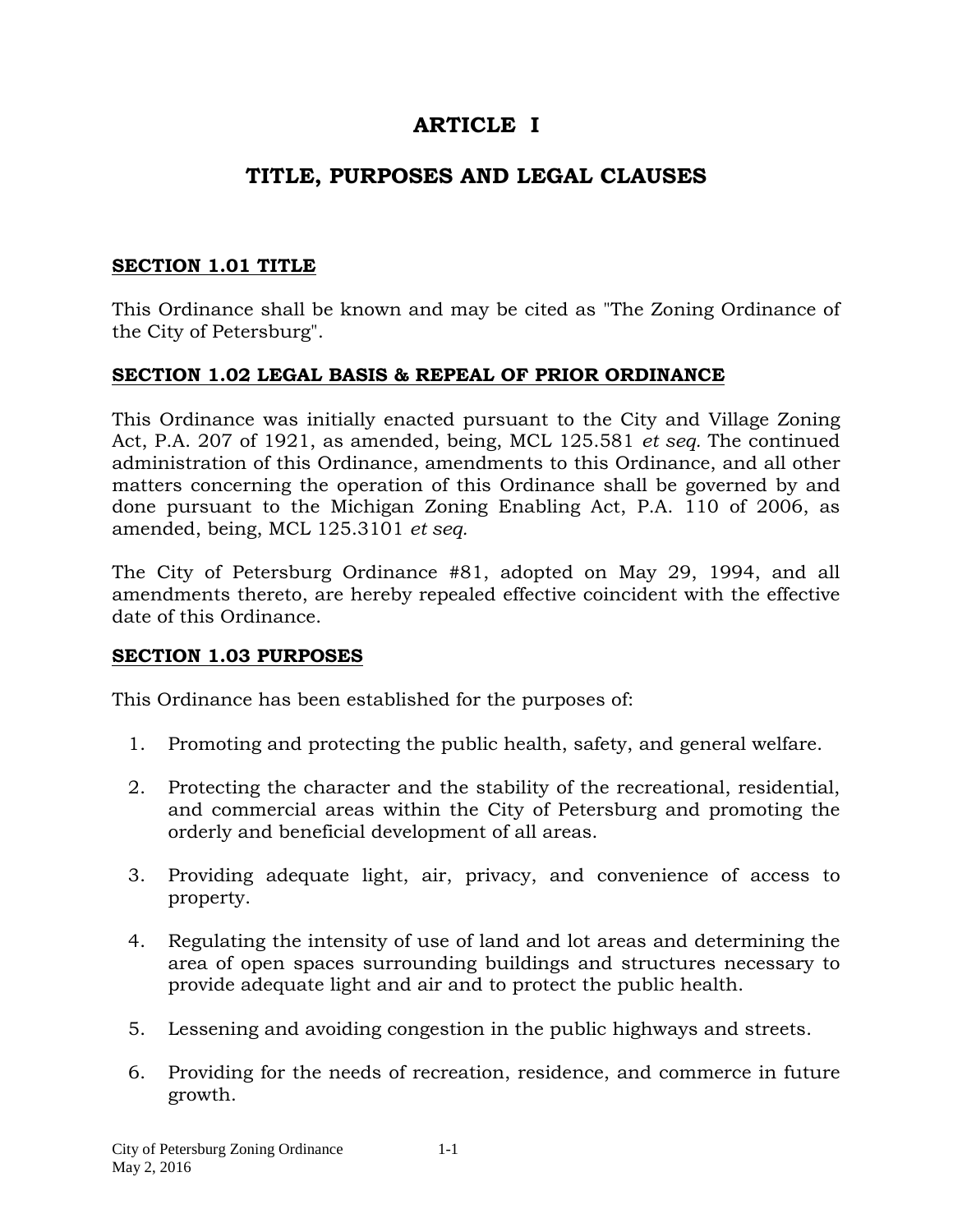- 7. Promoting healthful surroundings for family life in residential areas.
- 8. Meeting the needs of residents of the City and surrounding areas for food, fiber, energy, and other natural resources, places of residence, recreation, industry, trade, service and other uses of land.
- 9. Facilitating adequate and efficient provision for transportation systems, sewage disposal, water, energy, education, recreation, and other public service and facility needs.
- 10. Fixing reasonable standards to which buildings and structures shall conform.
- 11. Prohibiting uses, buildings, or structures permitted within specified zoning districts.
- 12. Preventing such additions to or alterations or remodeling of existing buildings or structures in such a way as to avoid the regulations and limitations imposed hereunder.
- 13. Protecting against fire, explosion, noxious fumes and odors, heat, dust, smoke, glare, noise, vibration radioactivity, and other nuisances and hazards in the interest of the public health, safety, and general welfare.
- 14. Preventing the inappropriate overcrowding of land, the congestion of population, and undue concentration of buildings, structures, transportation systems, and other public facilities so far as possible and appropriate in each zoning district by regulating the use and bulk of buildings in relation to the land surrounding them.
- 15. Conserving the taxable value of land, buildings, and structures throughout the City.
- 16. Providing for the completion, restoration, reconstruction, extension, or substitution of nonconforming uses.
- 17. Creating a Board of Appeals and defining the powers and duties thereof.
- 18. Designating and defining the powers and duties of the official or officials in charge of the administration and enforcement of this Ordinance.
- 19. Providing for the payment of fees for zoning permits.
- 20. Providing penalties for the violation of this Ordinance.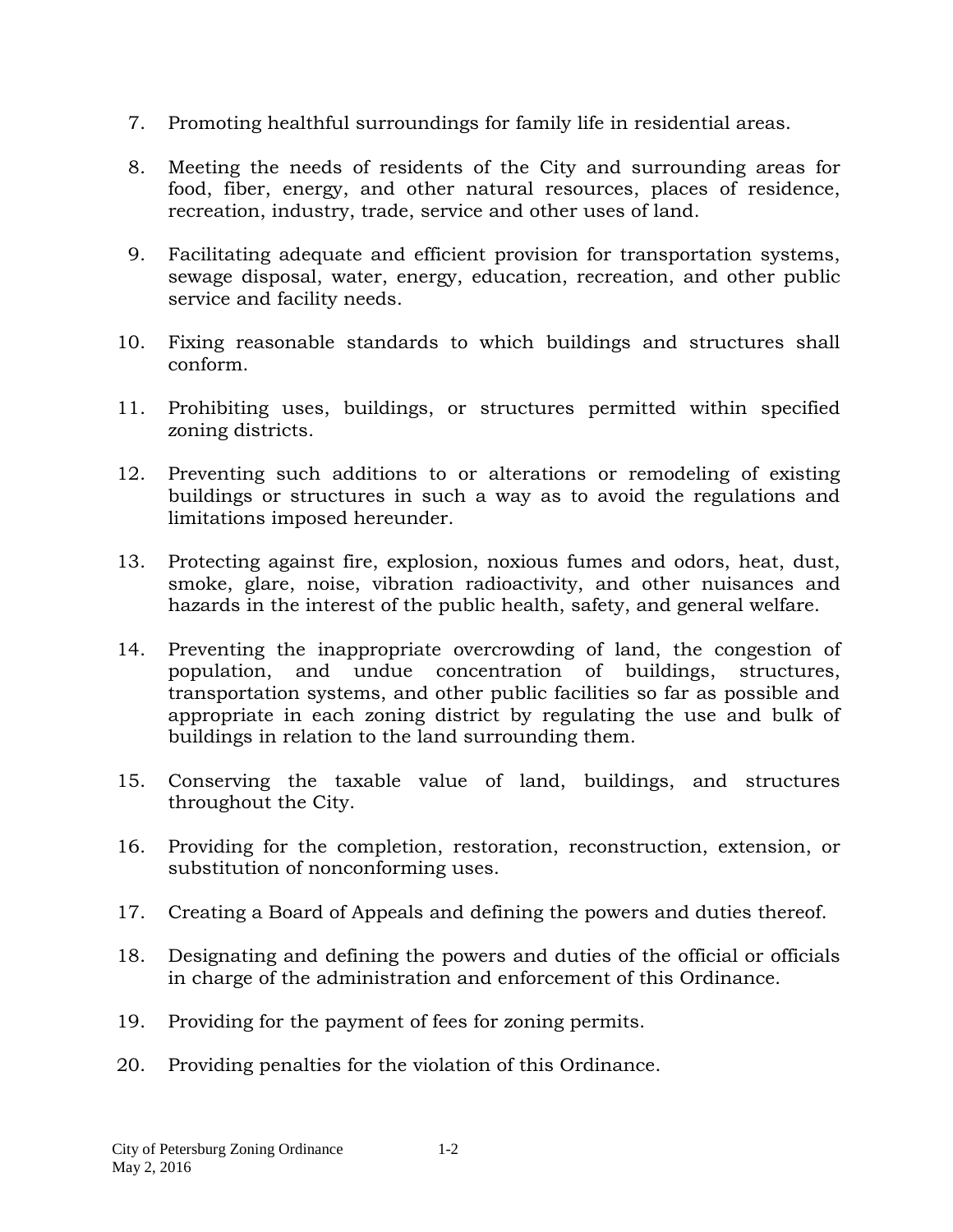## **SECTION 1.04 VALIDITY AND SEVERABILITY CLAUSE**

If any court of competent jurisdiction shall declare any part of this Ordinance to be invalid, such ruling shall not affect any other provisions of this Ordinance not specifically included in said ruling.

If any court of competent jurisdiction shall declare invalid the application of any provision of this Ordinance to a particular land, parcel, lot, district, use, building, or structure, such ruling shall not affect the application of said provision to any particular land, parcel, lot district, use, building, or structure not specifically included in said ruling.

# **SECTION 1.05 CONFLICT WITH OTHER LAWS**

- 1. Where any condition imposed by any provision of this Ordinance upon the use of any lot, building, or structure is either more restrictive or less restrictive than any comparable condition imposed by any other provision of this Ordinance or by the provision of any ordinance adopted under any other law, the provision which is more restrictive or which imposes a higher standard or requirement shall govern.
- 2. This Ordinance is not intended to abrogate or annul any easement, covenant, or other private agreement provided that where any provision of this Ordinance is more restrictive or imposes a higher standard or requirement that such easement, covenant, or other private agreement, the provision of this Ordinance shall govern.

# **SECTION 1.06 EFFECTIVE DATE**

This Ordinance was adopted by the Petersburg City Council, Monroe County, Michigan, at a meeting held on the (**new meeting date to be inserted**)17th day of December, 2007, and shall be effective as of the **(new effective date to be inserted)**14th day of February, 2008.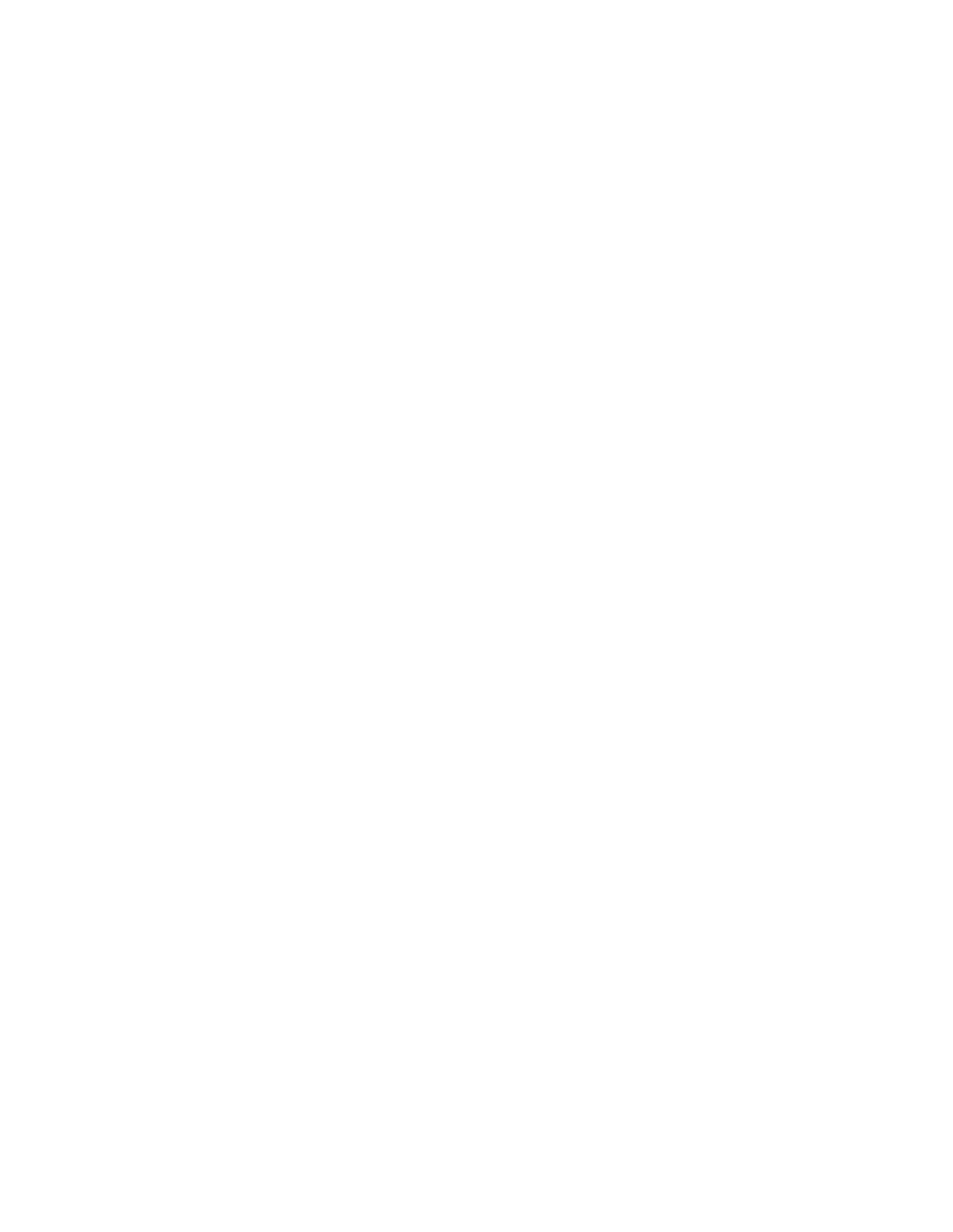# **ARTICLE II**

# **DEFINITIONS**

### **SECTION 2.01 INTERPRETATION**

For the purpose of this Ordinance, certain terms, words, and phrases shall, whenever used in this Ordinance, having the meaning herewith defined as follows:

All words used in the present tense shall include the future; all words in the singular number include the plural number and all words in the plural number include the singular number; and the word "building" includes the word "structure", and "dwelling" includes "residence", and the word "person" includes "corporation", "co-partnership", "association", as well as an "individual", the word "shall" is mandatory and not directory.

Terms not herein defined shall have the meaning customarily assigned to them.

### **SECTION 2.02 DEFINITIONS**

**Accessory Building**: A subordinate building, the use of which is clearly incidental to that of the main building or the use of the land.

**Accessory Use:** Is a subordinate to the main use on a lot and used for purposes clearly incidental to those of the main use *(also see Home Occupation).*

#### **Adult Day-Care Facility:**

- (1) *Adult Family Day-Care Home.* A private home in which six (6) or less adults eighteen (18) years of age or older, receive care for periods of less than twenty-four (24) hours a day. It includes facilities for adults who are aged, mentally ill, developmentally disabled, or physically handicapped that require supervision on an ongoing basis. An adult day-care home does not include alcohol or substance abuse rehabilitation centers, residential centers for persons released from or assigned to a correctional facility, or any other facilities which do not meet the definition of adult day-care center.
- (2) *Adult Group Day-Care Home.* A private home in which more than six (6) but not more than twelve (12) adults eighteen (18) years of age or older, receive care for periods of less than twenty-four (24) hours per day. It includes facilities for adults who are aged, mentally ill, developmentally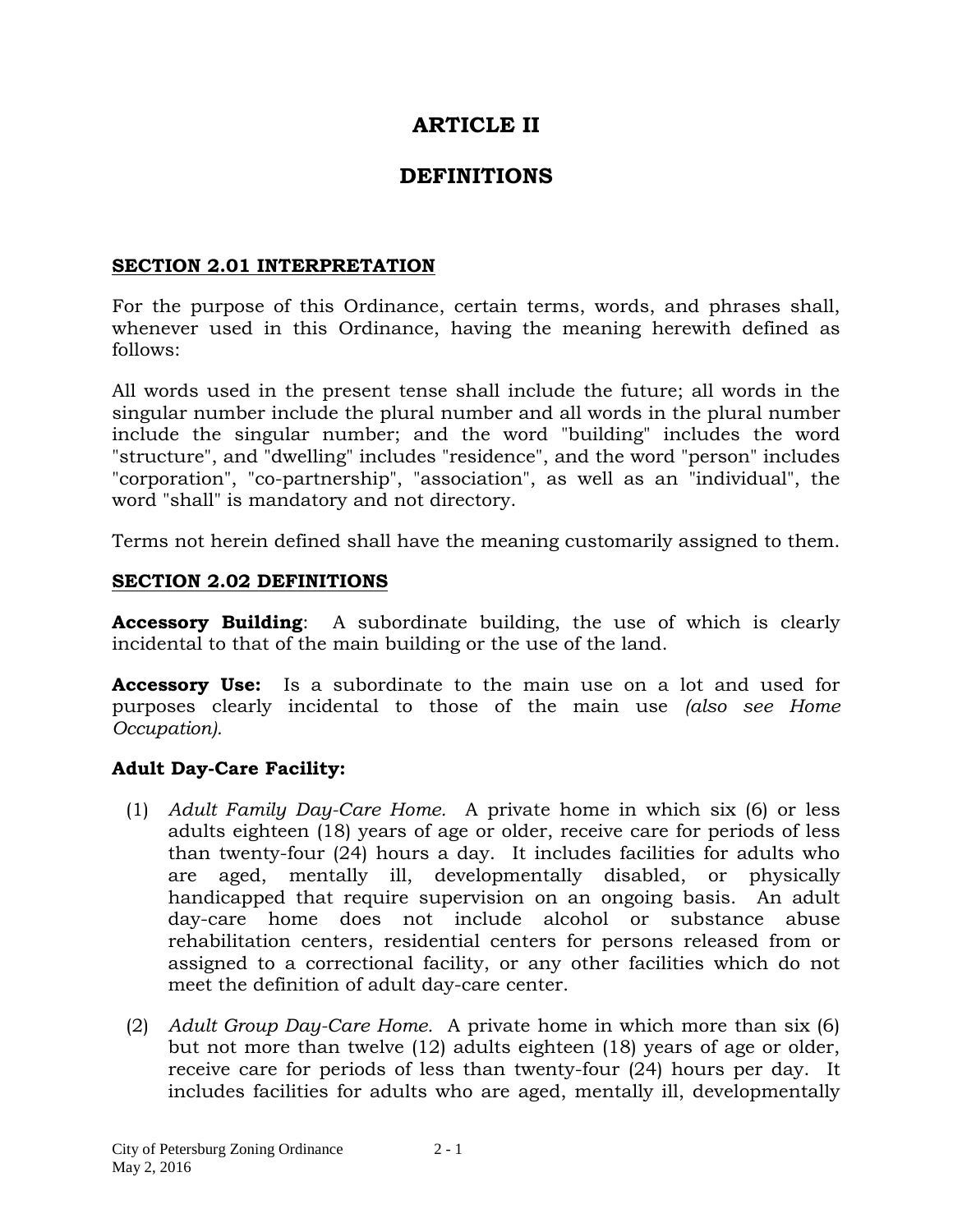disabled, or physically handicapped that require supervision on an ongoing basis. An adult day-care home does not include alcohol or substance abuse rehabilitation centers, residential centers for persons released from or assigned to a correctional facility, or any other facilities which do not meet the definition of adult day care center.

(3) *Adult Day-Care Center.* A facility, other than a private residence, receiving one (1) or more persons, eighteen (18) years of age or older, for care for periods of less than twenty-four (24) hours per day. It includes facilities for adults who are aged, mentally ill, developmentally disabled, or physically handicapped that require supervision on an ongoing basis. An adult day-care center does not include alcohol or substance abuse rehabilitation centers, residential centers for persons released from or assigned to a correctional facility, or any other facilities which do not meet the definition of adult day-care center.

**Adult Foster Care Facility:** A state licensed establishment that provides foster care to adults. It includes facilities and foster care homes for adults who are aged, mentally ill, developmentally disabled, or physically handicapped who require supervision on an ongoing basis but who do not require continuous nursing care. An adult foster care facility does not include convalescent or nursing homes, homes for the aged, hospitals, alcohol or substance abuse rehabilitation center, residential centers for persons released from or assigned to a correctional facility, or any other facilities which have been exempted for the definition of adult foster care facility by the Adult Foster Care Facility Licensing Act, MCL 400.701 et seq.; MSA 16.610(61) et seq.; as amended. The following additional definitions shall apply in the application of this Ordinance:

- (1) *Adult Foster Care Family Home.* A private residence with the approved capacity to receive six (6) or fewer adults to be provided supervision, personal care, and protection in addition to room and board, twenty-four (24) hours per day, five (5) or more days per week and for two (2) or more consecutive weeks. The adult foster care family home licensee must be a member of the household and an occupant of the residence.
- (2) *Adult Foster Care Small Group Home.* An owner-occupied facility with the approved capacity to receive twelve (12) or fewer adults who are provided supervision, personal care, and protection in addition to room and board, for twenty-four (24) hours per day, five (5) or more days per week, and for two (2) or more consecutive weeks.
- (3) *Adult Foster Care Large Group Home.*A facility with approved capacity to receive at least thirteen (13) but not more than twenty (20) adults to be provided supervision, personal care, and protection in addition to room and board, twenty-four (24) hours per day, five (5) or more days per week, and for two (2) or more consecutive weeks.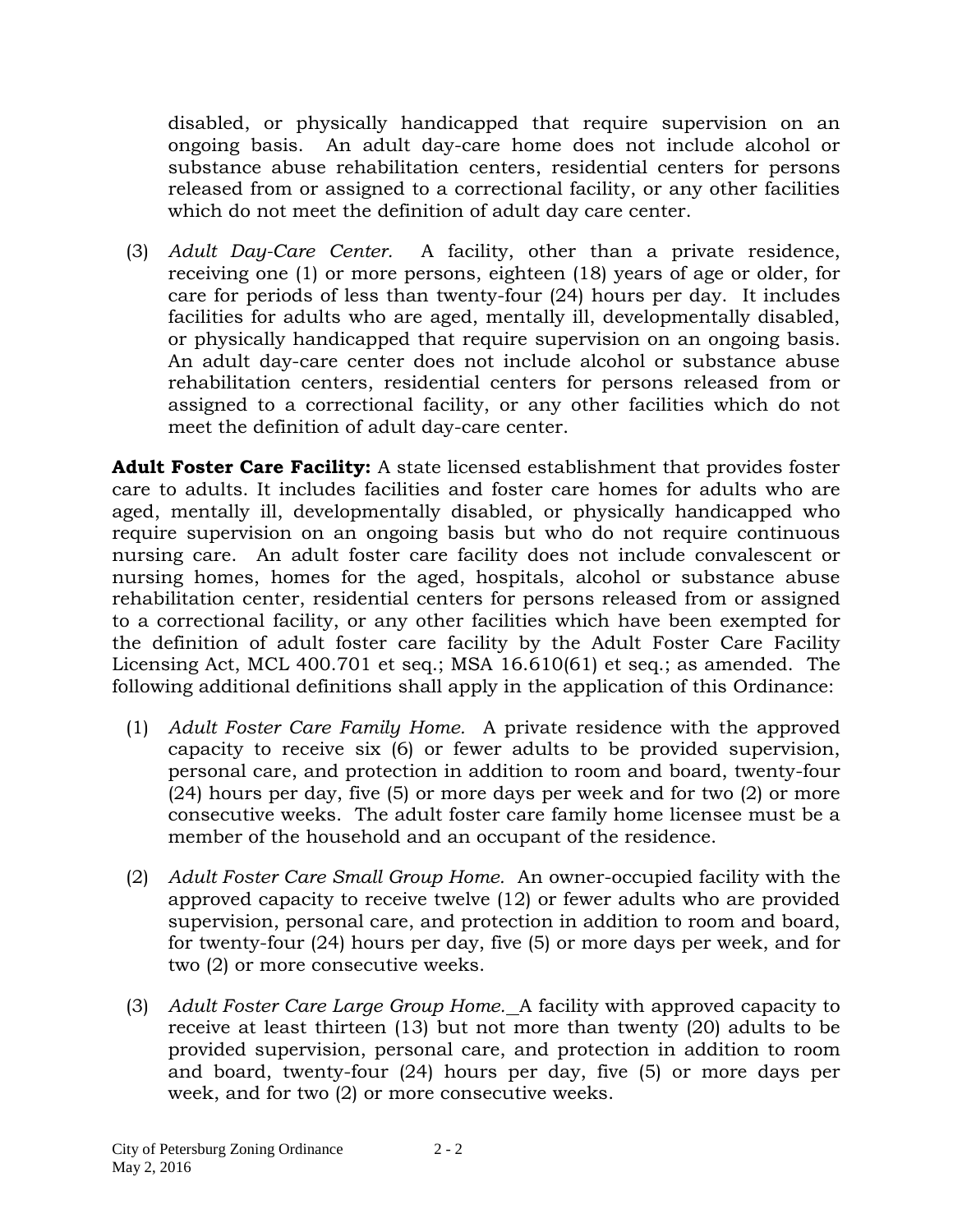(4) *Adult Foster Care Congregate Facility.*An adult foster care facility with the approved capacity to receive more than twenty (20) adults to be provided with foster care.

**Alley:** Any dedicated public way affording a secondary means of vehicular access to abutting property, and not intended for general traffic circulation.

**Alterations:** Any change, addition, or modification in construction or type of occupancy, and any change in the structural members of a building, such as walls, or partitions, columns, beams, or girders, the consummated act of which may be referred to herein as "altered" or "reconstructed".

**Apartment:** A residential structure containing three (3) or more attached, one (1) family dwellings.

**Apartment Efficiency:** A dwelling unit, containing not over three hundred (300) square feet of floor area and consisting of not more than one (1) room in addition to kitchen and necessary sanitary facilities.

**Apartment House:** A residential structure containing three (3) or more attached dwelling units, which generally share common front and rear entrances.

Ashes: Means the residue from the burning of wood, coal, coke, or other combustible materials.

**Automobile Service Station:** Building and premises where gasoline, oil, grease, batteries, tires, car washing, and automobile accessories are dispensed at retail cost and minor maintenance services may be provided. Uses permitted at an automobile service station do not include major mechanical and body work, straightening of body parts, painting, welding, storage of automobiles not in operating condition, or other work involving noise, glare, fumes, smoke, or other characteristics to an extent greater than normally found in automobile service stations. An automobile service station is not a repair garage or body shop.

**Automobile Wash Station:** A building, or portion thereof, the primary purpose of which is that of washing and cleaning motor vehicles.

**Basement:** That portion of a building which is partly or wholly below grade but so located that the vertical distance from the grade to the floor is greater than the vertical distance from the grade to the ceiling. A basement will not be counted as a story, except in the instance of a split-level dwelling unit.

**Bedroom:** A room furnished with a bed and intended primarily for sleeping.

**Billboard:** See definition of *Sign, Outdoor Advertising*, herein.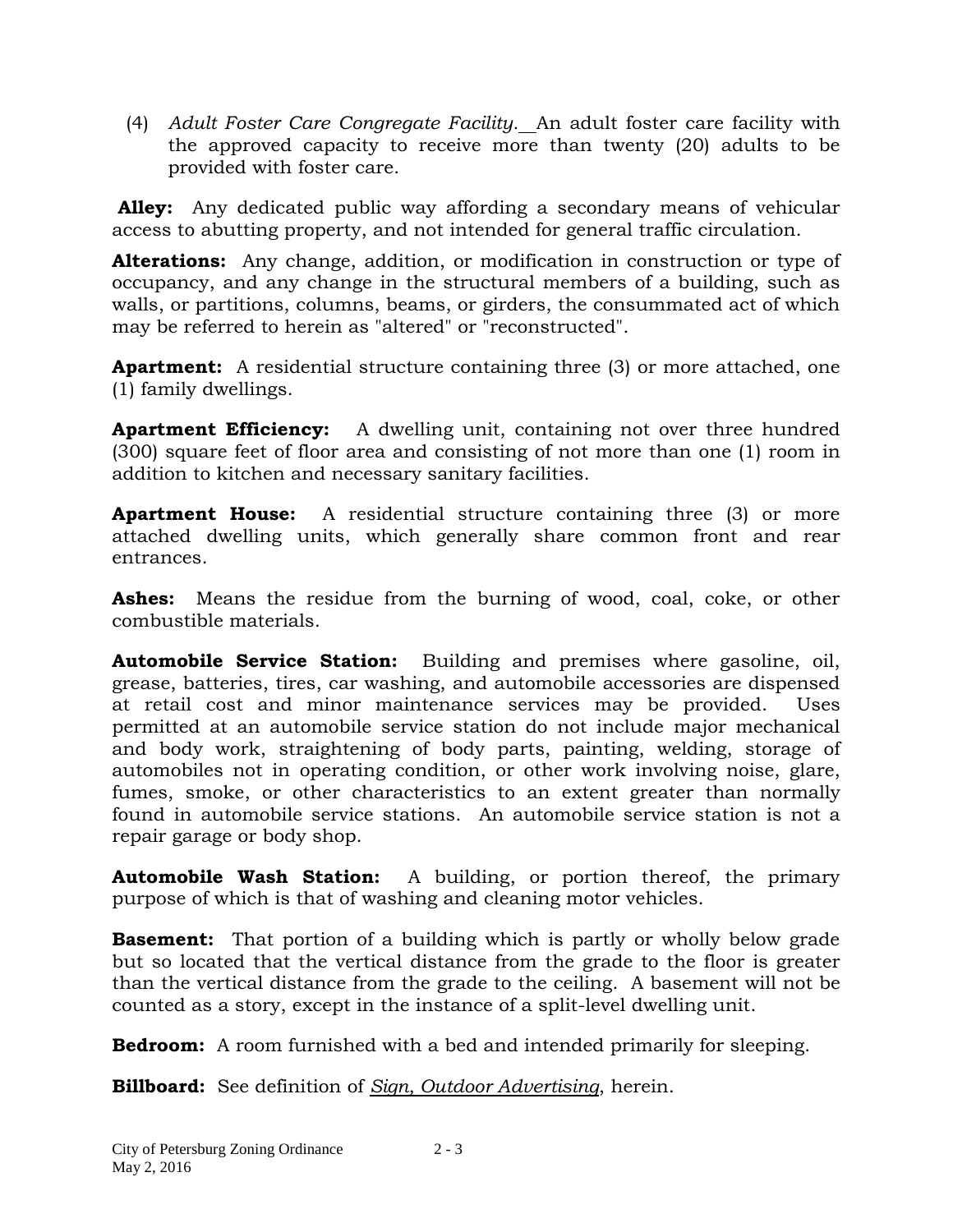**Block:** The property abutting one side of a street and lying between the two nearest intersecting streets, or between the nearest such street and railroad right-of-way, unsubdivided acreage, barrier to the continuity of development.

**Board of Zoning Appeals:** The words "Board of Appeals", or "Board" shall mean the Board of Zoning Appeals for the City of Petersburg.

**Buildable Area:** The buildable area of a lot is the space remaining after the minimum open space requirements of the Ordinance have been complied with.

**Building:** Any structure, either temporary or permanent, having a roof, and used or built for the shelter or enclosure of persons, animals, chattels, or property of any kind. This shall include tents, awnings, or vehicles situated on private property and used for purposes of a building.

**Building Height:** The vertical distance measured from the established grade to the highest point of the roof surface for flat roofs; to the deck line of mansard roofs; and to the average height between eaves and ridge for gable, hip and gambrel roofs. Where a building is located on a terrace, the height may be measured from the average ground level of the terrace at the building wall.

**Building Inspector:** This term shall refer to the Building Inspector of the City of Petersburg, or his authorized representative.

**Building Line:** A line formed by the face of the building and for the purposes of this Ordinance, a building line is the same as front setback line.

**Building, Main or Principal:** A building in which is conducted the principal use of the lot on which it is situated.

**Buildings, Municipal:** Structures relating to the internal affairs of a political unit of self-government and including, but not limited to, such buildings as fire stations, city halls, and libraries.

**Building Permit:** A building permit is the written authority issued by the Building Inspector of the City of Petersburg permitting the construction, removal, repair, moving, alteration, or use of a building in conformity with the provisions of this Ordinance.

**Child Day-Care Facilities:** The following definitions shall apply in the construction and application of this Ordinance:

(1) *Child Family Day-Care Home.* A private residence in which one (1) but not more than six (6) minor children are received for care and supervision for periods less than twenty-four (24) hours per day unattended by a parent or legal guardian, excepting children related to an adult member of the family by blood, marriage, or adoption. It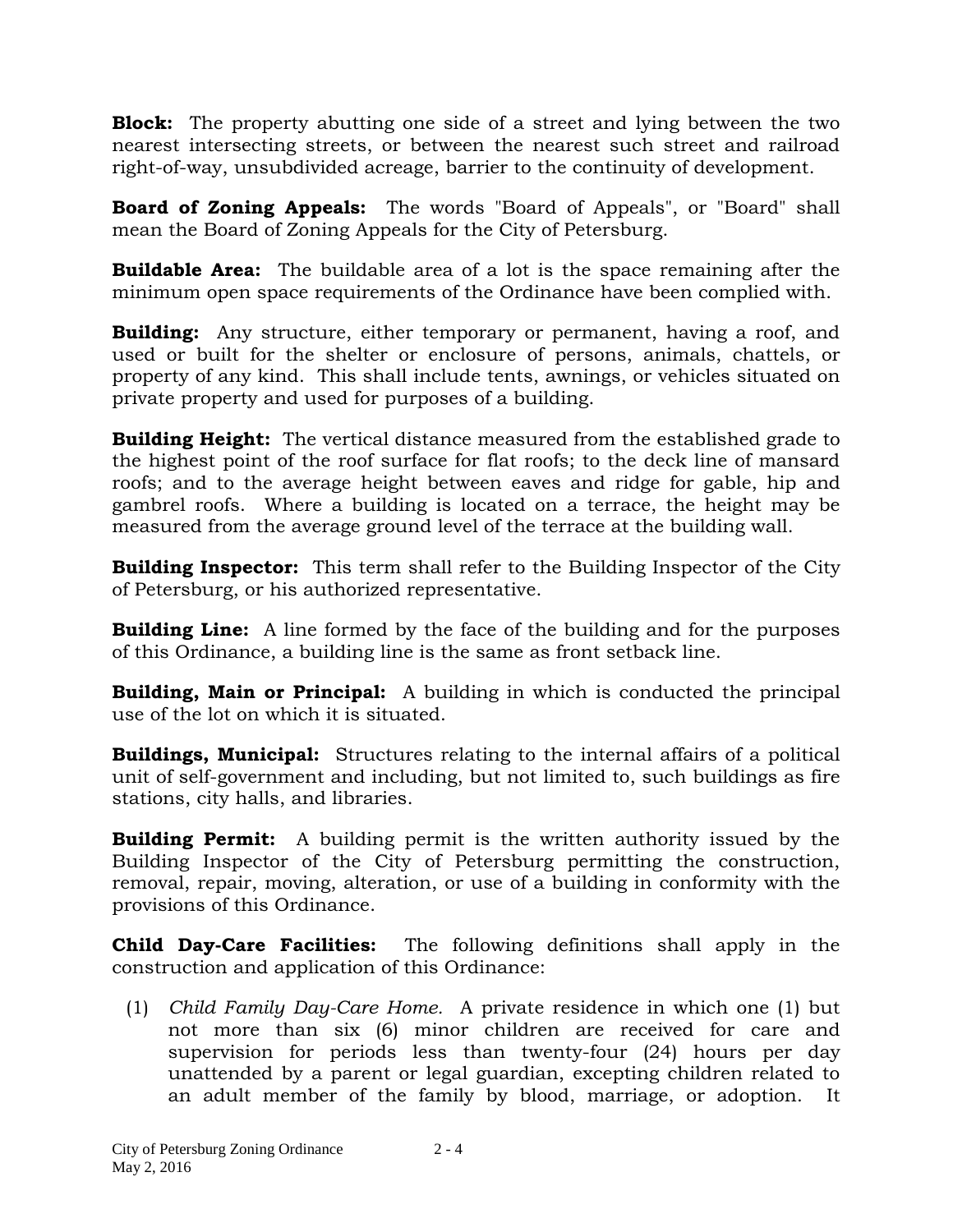includes a home that gives care to an unrelated child for more than four (4) weeks in a calendar year.

- (2) *Child Group Day-Care Home*. A private residence in which seven (7) but not more than twelve (12) children are received for care and supervision for periods less than twenty-four (24) hours per day unattended by a parent or legal guardian, excepting children related to an adult member of the family by blood, marriage, or adoption. It includes a home that gives care to an unrelated child for more than four (4) weeks in a calendar year.
- (3) *Child Day*-*Care Center.* A facility, other than a private residence, receiving more than one (1) or more children for care and supervision for periods less than twenty-four (24) hours, and where the parents or guardians are not immediately available to the child.

## **Child Foster Family Facilities:** Means the following:

- (1) *Child Foster Family Home.* A private home in which one (1) but not more than four (4) minor children, who are not related to an adult member of the household by blood, marriage, or who are not placed in the household pursuant to the adoption code, Chapter X of Act No. 288 of the Public Acts of 1939, being section 710.21 to 710.70 of the Michigan Compiled Laws, are given care and supervision for twenty-four (24) hours per day, for four (4) or more days per week, for two (2) or more consecutive weeks, unattended by a parent or legal guardian.
- (2) *Child Foster Family Group Home.* A private home in which more than four (4) but fewer than seen (7) minor children, who are not related to an adult member of the household by blood, marriage, or who are not placed in the household pursuant to Chapter X of Act No. 288 of Public Acts of 1939, are provided care for twenty-four (24) hours per day, for four (4) or more days per week, for two (2) or more consecutive weeks, unattended by a parent or legal guardian.

**City:** This term shall mean the City of Petersburg, Michigan.

**Clinic:** An establishment where human patients who are not lodged overnight are admitted for examination and treatment by a group of physicians, dentists or similar professionals.

**Club:** An organization of persons for special purposes or for the promulgation of sports, arts, science, literature, politics, or the like, but not for profit.

**Commercial Use:** A commercial use related to the use of property in connection with the purchase, sale, barter, display, or exchange of goods, ware,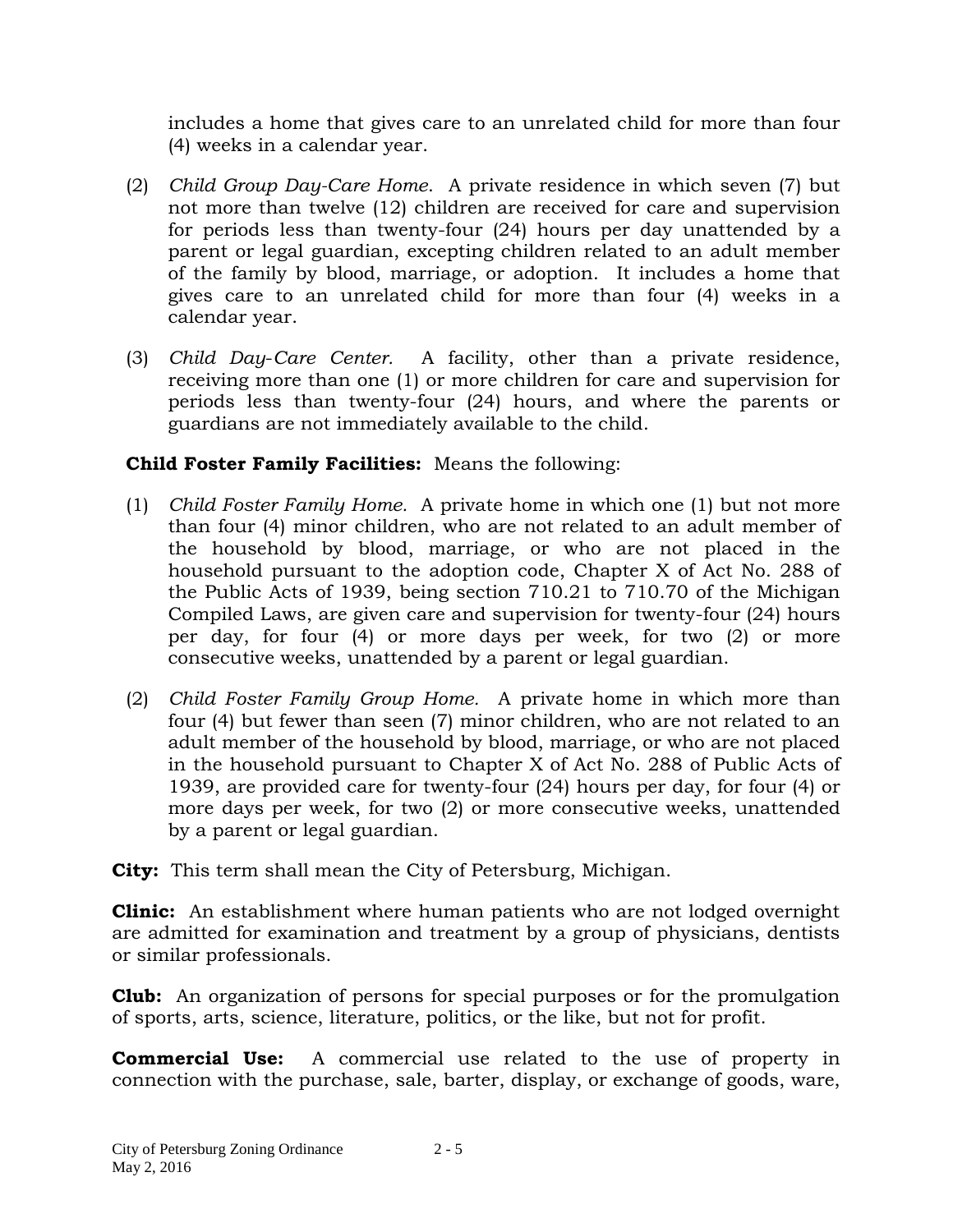merchandise, or personal services or the maintenance of offices, or recreational or amusement enterprises.

**Commission:** This term, and the term "Planning Commission" shall mean the City of Petersburg Planning Commission.

**Construction Facility:** A structure situated on a construction site for a period of time not to exceed the duration of the construction project and to be used only as an office or headquarters and/or other related use, but not to be used as living quarters.

**Convalescent or Nursing Home:** A structure with sleeping rooms where persons are housed or lodged and are furnished with meals, nursing, and medical care.

**Court:** An open space, on the same lot with a building or group of buildings and which is bounded on two (2) or more sides by such building or buildings. A court shall be unoccupied.

**Density:** The number of dwelling units developed on an acre of land.

**Development:** Means any manmade change to improve or unimproved real estate, including but not limited to, buildings or other structures, mining, dredging, filling, grading, paving, excavation or drilling operations.

**District:** A portion of the unincorporated part of the City within which certain regulations and requirements or various combinations thereof apply under the provisions of this Ordinance.

**Drive-In:** A business establishment so developed that its retail or service character is dependent on providing a driveway approach or parking spaces for motor vehicles so as to serve the patrons while in the motor vehicle rather than within a building or structure.

**Dwelling Unit:** A building or a portion thereof, designed for occupancy by one (1) family for residential purposes and having cooking facilities.

**Dwelling, One-Family:** A building designed exclusively for occupancy by one (1) family.

**Dwelling, Two-Family:** A building designed exclusively for occupancy by two (2) families, independent of each other, such as a duplex dwelling unit.

**Dwelling, Converted:** A building designed originally for occupancy by one (1) family but converted to accommodate two (2) or more families in separate, independent, dwelling units.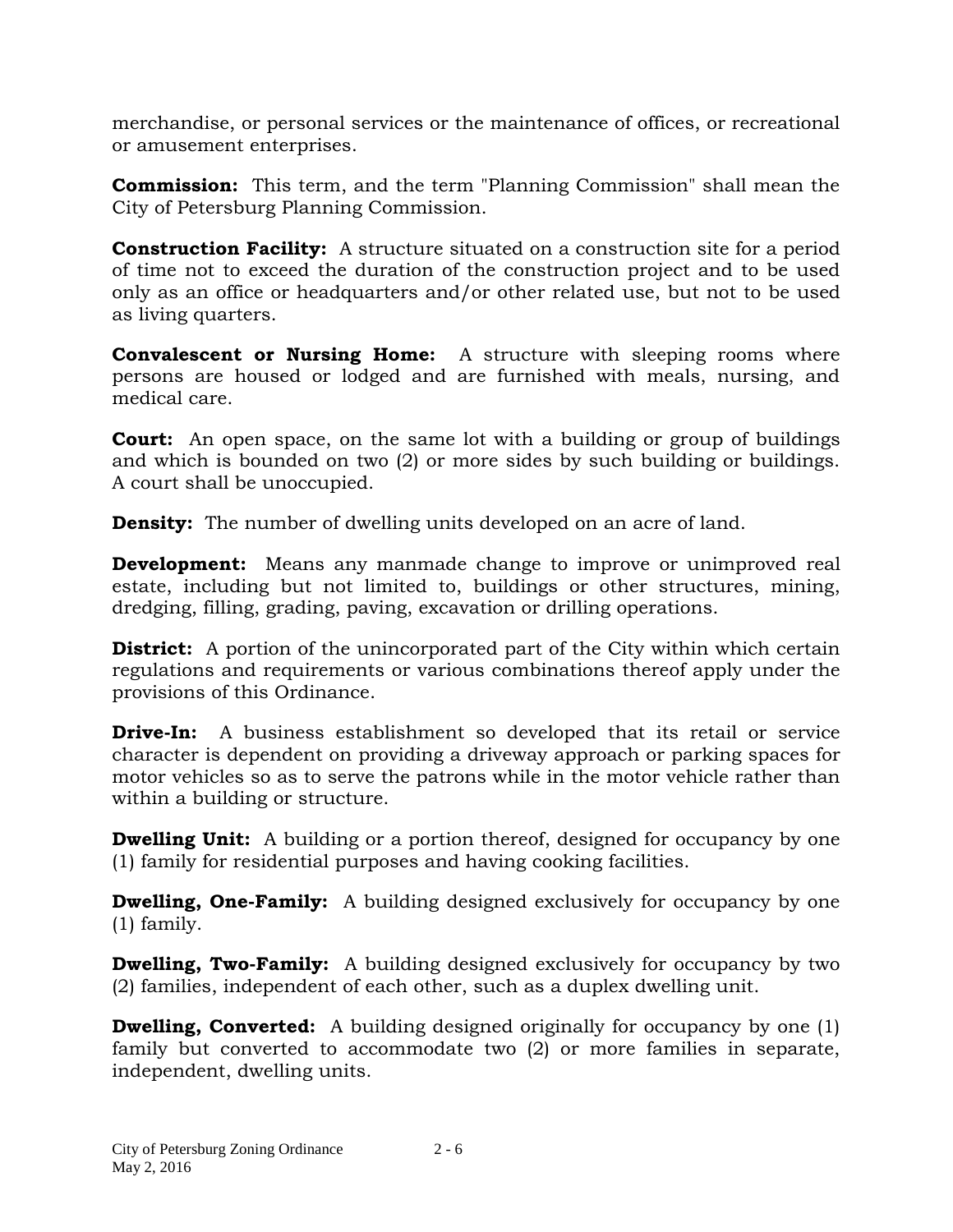**Dwelling Unit, Mobile Home:** A structure, transportable in one (1) or more sections, which is built on a chassis and designed to be used as a dwelling with or without a permanent foundation, when connected to the required facilities, and includes the plumbing, heating, air conditioning and electrical systems contained in the structure. Mobile Home does not include a recreational vehicle.

**Dwelling, Multiple-Family:** A building or portion thereof, designed exclusively for occupancy by three (3) or more families living independently of each other.

**Erected:** The word "erected" includes built, constructed, altered, reconstructed, moved upon, or any physical operations on the premises required by the building. Excavations, fill, drainage, and the like, shall be considered a part of erection.

**Essential Services:** Means the erection, construction, alteration, or maintenance by public utilities or municipal departments of underground, surface or overhead gas, electrical, steam, fuel, or water transmission or distribution systems, collections, communications, supplies, or disposal systems, including towers, poles, wires, mains, drains, sewers, pipes, conduits, cables, fire alarms, and police call boxes, traffic signals, hydrants and similar accessories in connection therewith, but not including buildings, which are necessary for the furnishing of adequate service by such utilities or municipal departments for the general public health, safety or welfare.

**Existing Building:** A building existing in whole, or one whose foundations are complete and whose construction is being diligently prosecuted on the effective date of this Ordinance.

**Family:** a. A domestic family which is one or more persons related by blood or marriage occupying a dwelling unit and living as a single, nonprofit housekeeping unit; or

b. The functional equivalent of a domestic family, which is a collective number of individuals living together in one house under one head, cooking as a single housekeeping unit, whose relationship is of a permanent and distinct domestic character, being the functional equivalent of a domestic family with a demonstrable and recognizable bond which constitutes the functional equivalent of the bonds which render the domestic family a cohesive unit. This definition shall not include any society, club, fraternity, sorority, association, lodge, combine, federation, group, coterie, or organization, which is not a recognized religious order, nor does it include a group of individuals whose association is temporary, limited or seasonal in character or nature. There shall be a rebuttable presumption in the first instance that the number of persons who may reside as a functionally equivalent family shall be limited to six (6). Such presumption may be rebutted by an application for a special use permit based upon the applicable standards contained in this Ordinance.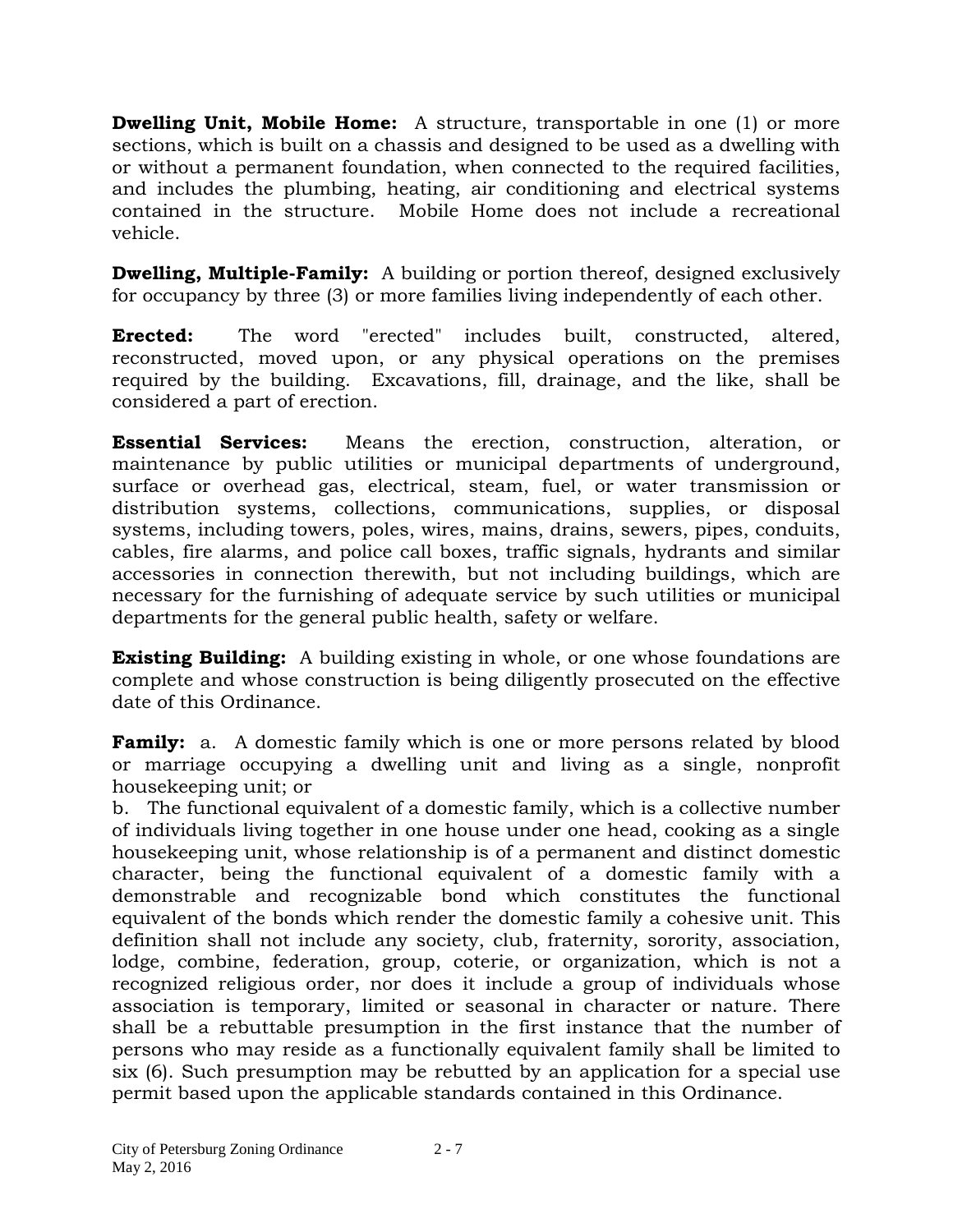**Filling:** Shall mean the depositing or dumping of any matter onto, or into the ground, except common household gardening and general farm care.

**Flood or Flooding:** A general and temporary condition of partial or complete inundation of normally dry land areas from:

- 1. the overflow of inland or tidal waters,
- 2. the unusual and rapid accumulation of runoff of surface waters from any source.

**Flood, Base:** The flood having a one percent chance of being equaled or exceeded in any given year.

**Flood Hazard Area, Special:** The land in the floodplain within a community subject to a one percent or greater chance of flooding in any given year.

**Flood Hazards Boundary Map (FHBM):** The official map of the City of Petersburg, issued October 2, 2014 by the National Flood Insurance Program, where the boundaries of the special flood hazard areas have been delineated as Zone A.

**Flood Plain:** Any land area susceptible to being inundated by water from any source*.*

**Flood, 100-Year:** A one-hundred-year (100 year) flood shall mean a flood having an average frequency of occurrence in the order of once in one hundred (100) years, although the flood may occur in any year.

**Flood Plain:** Flood plain shall mean the relatively flat area or low lands adjoining the channel of watercourse or a body of standing water, which has been or may be covered by floodwater.

**Floodway:** Floodway shall mean the channel of any watercourse and those portions of the flood plain adjoining the channel which are reasonably required to carry and discharge flood water.

**Floor Area:** For the purpose of computing minimum allowable floor area in a residential dwelling unit: Is the sum of the horizontal areas of the several floors of the building measured from the interior faces of the exterior walls. The floor area measurement is exclusive of the areas of basements, unfinished attics, attached garages, breezeways, unenclosed porches, or enclosed porches.

**Floor Area Ratio (FAR):** The ratio of the floor area of a building to the area of the lot on which the building is located. The ratio is calculated by dividing the total floor area by the total lot area, both areas being in the same unit of measure, and expressing the quotient as a decimal number.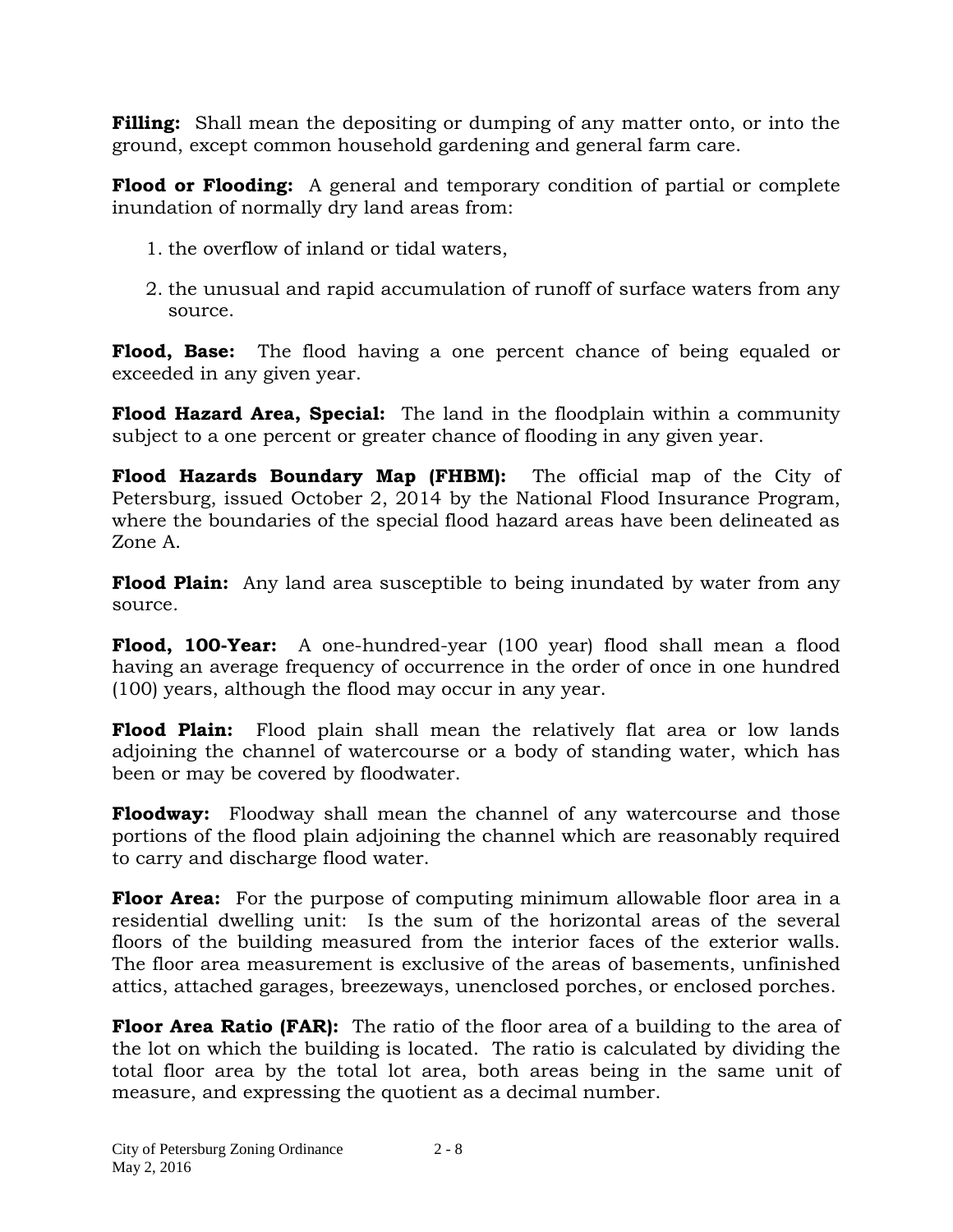**Frontage:** All the property fronting on one side of a street between intersecting or intercepting streets or between a street and right-of-way, waterway, end of a deadened street, or city boundary measured along the street line.

**Garage, Commercial:** See definition of *Automobile Service Station*, herein.

**Garage, Private:** An accessory building not over one (1) story or fifteen (15) feet in height used for parking or storage of not more than the number of vehicles as may be required in connection with the permitted use of the principal building.

**Garbage:** Means rejected food wastes including waste accumulation of animals, fruit, or vegetable matter used or intended for food or that attend the preparation, use, cooking, dealing in, or storing of meat, fish, fowl, fruit, or vegetable.

**Grade:** Grade is the highest point of ground contacting any portion of the basement or foundation of a dwelling.

**Greenbelt:** A strip of land, identified on a site plan or by a zoning ordinance, established to protect one type of land use from another land use that is incompatible. Normally, the area is landscaped and kept in open space use.

**Ground Floor Coverage (GFC):** The total ground floor area of the principal and all accessory buildings divided by the total lot area, both areas being in the same unit of measure, and expressed as a percentage.

**Harmful Increase:** An unnaturally high state on a river, stream, or lake which causes, or may cause damage to property, threat to life, personal injury, or damage to land or water resources.

**Historic Site:** Areas usually limited in size, such as a building, structure, or parcel of land, established primarily to preserve objects of local, regional, state, and/or national significance commemorating important persons, historic events, or superlative examples of a particular style of construction or art form as listed in the National Register of Historic Sites, State of Michigan Historic Register and/or the Monroe County Museum Register of Historic Sites.

**Home Occupation:** Is an occupation or profession customarily carried on by an occupant of a dwelling unit as a secondary use which is clearly incidental to the use of the dwelling unit for residential purposes. Such home occupation shall not have more than one (1) person outside of the family employed therein. The use of a single-family residence by an occupant to instruction in a craft or fine art within the residence shall be deemed to be a home occupation.

**Junkyard:** An enclosed lot and any accessory buildings where waste, used, or secondhand materials are bought, sold, exchanged, stored, baled, packed,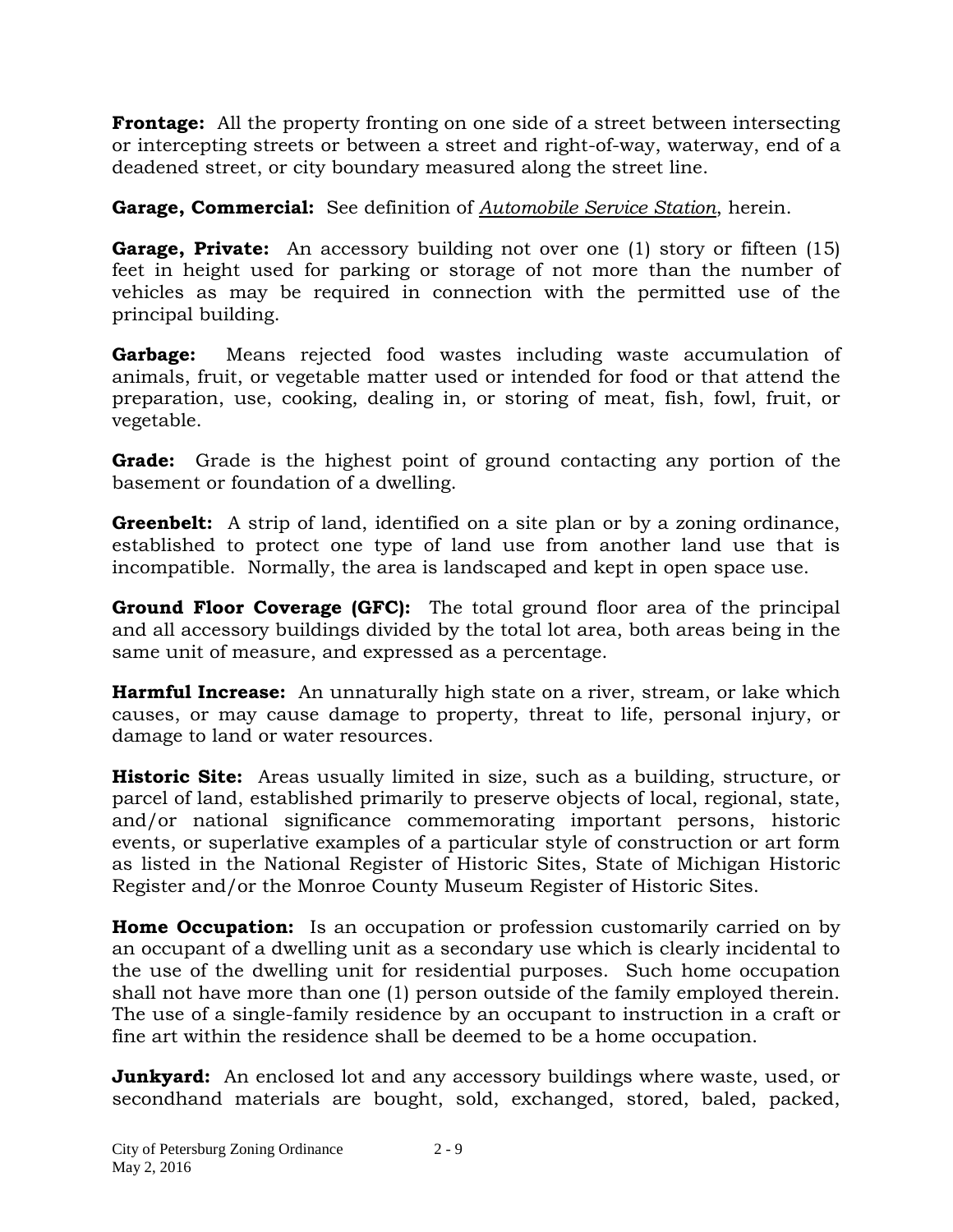disassembled, or handled, including, but not limited to, scrap iron and other metals, paper, rags, rubber tires, wood, and bottles.

**Kennel:** Any building or buildings and/or land used, designed, or arranged for the boarding, breeding, or care of three (3) or more dogs, cats, pets, fowl, or other domestic animals for profit, but shall not include those animals raised for agricultural purposes.

**Loading Space:** An off-street space on the same or adjacent lot with a building or group of buildings for temporary parking of a commercial vehicle while loading merchandise or materials.

**Lot:** A lot is a parcel of land, excluding any street or other right-of-way, with at least sufficient size to meet the minimum requirements for use, coverage, and lot area, and to provide such yards and open spaces as herein required. Such lot shall have frontage on a public street or on a private street approved by the City Council and may consist of:

- 1. A single lot of record;
- 2. A portion of a lot of record;
- 3. Any combination of complete and/or portions of lots of record if continuous;
- 4. A parcel of land described by metes and bounds, provided that in no case of division or combination shall the area of any lot or parcel created, including residuals, be less than that required by this Ordinance.

In addition to the land required to meet the regulations herein, the lot shall include all other land shown in a request for a building permit or a certificate of occupancy, occupied by a principal building or use, and any accessory building or use.

**Lot Lines:** The lines bordering a lot, as defined herein, shall be as follows:

- 1. *Front Lot Line***:** In a case of an interior lot, the front lot line is that line separating the lot from the street. In the case of a corner lot or double frontage lot it is that line separating that line from either street.
- 2. *Rear Lot Line***:** That line opposite the front lot line. In a case of a lot pointed at the rear, the rear lot line shall be an imaginary line parallel to the front line, not less than ten (10) feet long, farthest from the front lot line and located wholly within the lot.
- 3. *Side Lot Line***:** Any lot line other than the front lot line and rear lot line.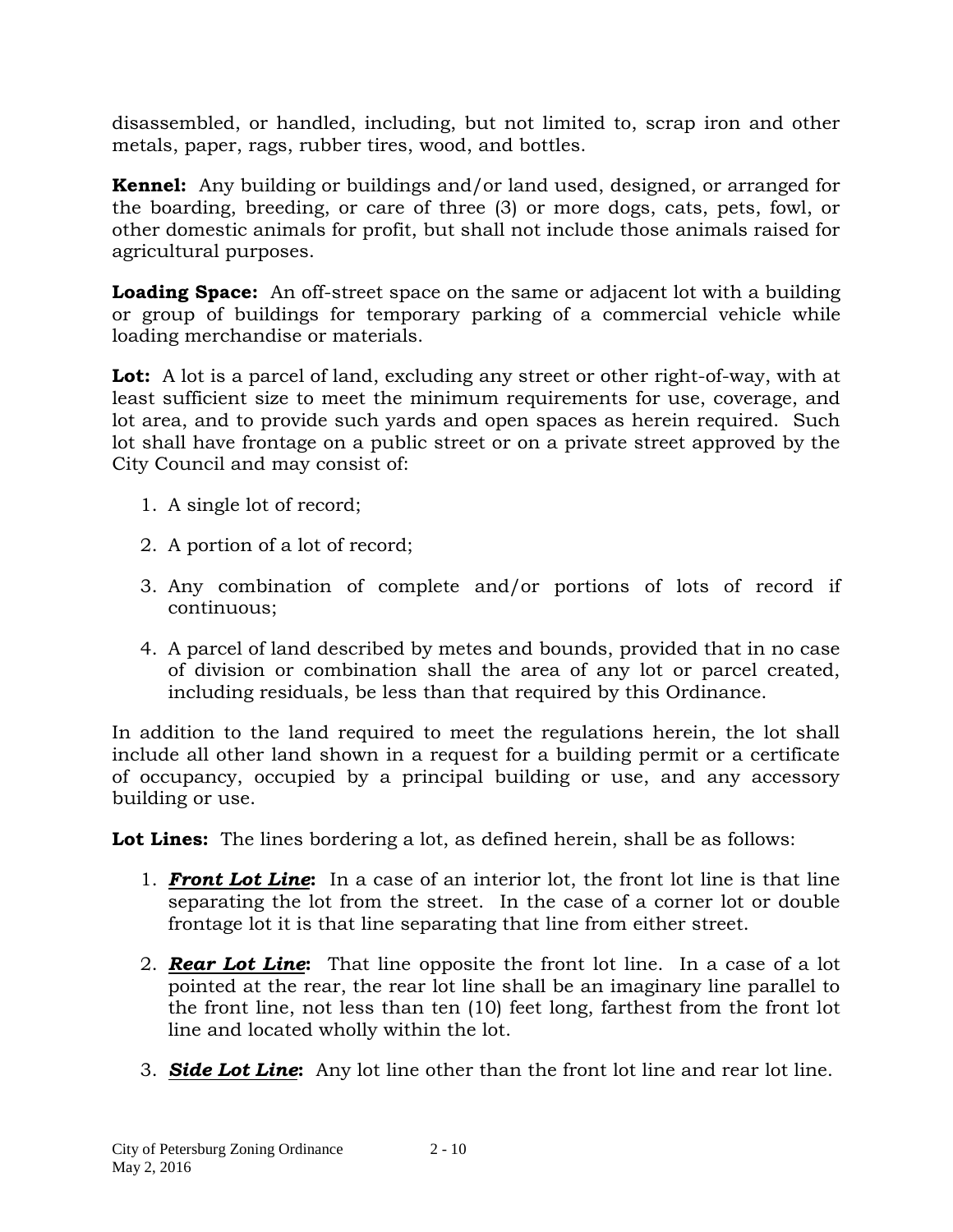Lot of Record: A lot which is part of a platted subdivision shown on a map thereof which has been recorded in the office of the Register of Deeds of Monroe County or a lot described by metes and bounds, the description of which has been recorded in said office, existing as of the adoption of this Ordinance and Map.

# **Lot Types**:

- 1. *Corner Lot***:** A lot located at the intersection of two (2) or more streets. A lot abutting a curved street shall be considered a corner lot if straight lines drawn from the foremost points of the side lot lines to the foremost point of the lot meet at an interior angle of less than one hundred and thirty-five (135) degrees.
- 2. **I***nterior Lot***:** A lot other than a corner lot, with only one (1) frontage on a street.
- 3. *Through Lot***:** A lot other than a corner lot with frontage on more than one (1) street. Through lots abutting two (2) streets may be referred to as double frontage lots.

**Lot Width:** The horizontal distance between the side lot lines, measured along the front building line. The distance between the side lot lines at their foremost points, where they intersect the street line, shall not be less than eighty (80) percent of the required lot width except in the case of lots fronting onto the turning circle of cul-de-sac streets, in which case the minimum distance shall be twenty (20) feet.

**Major Thoroughfare**: An arterial street which is intended to serve as a large volume traffic way for both the immediate City area and the region beyond, and is designated as a major thoroughfare, parkway, freeway, expressway, or equivalent term to identify those streets comprising the basic structure of the Major Thoroughfare Plan. Any street with a width, existing or proposed, of one hundred and twenty (120) feet shall be considered a major thoroughfare.

**Manufactured Home:** A mass produced structure (prefabricated, modular, or mobile home) transportable in one (1) or more sections, which may be built on a chassis, and is designed to be used as a dwelling unit with or without a permanent foundation, when connected to the required utilities, and includes the plumbing, heating, air-conditioning, and electrical systems contained in the structure. For the purpose of this ordinance, a Manufactured Home does not include a recreational vehicle.

**Master Plan:** A comprehensive statement including written and graphic proposals for the development of the City; stating proposed policies for development and graphically presenting location and overall design of public agencies and facilities systems, allocation of space to all public and private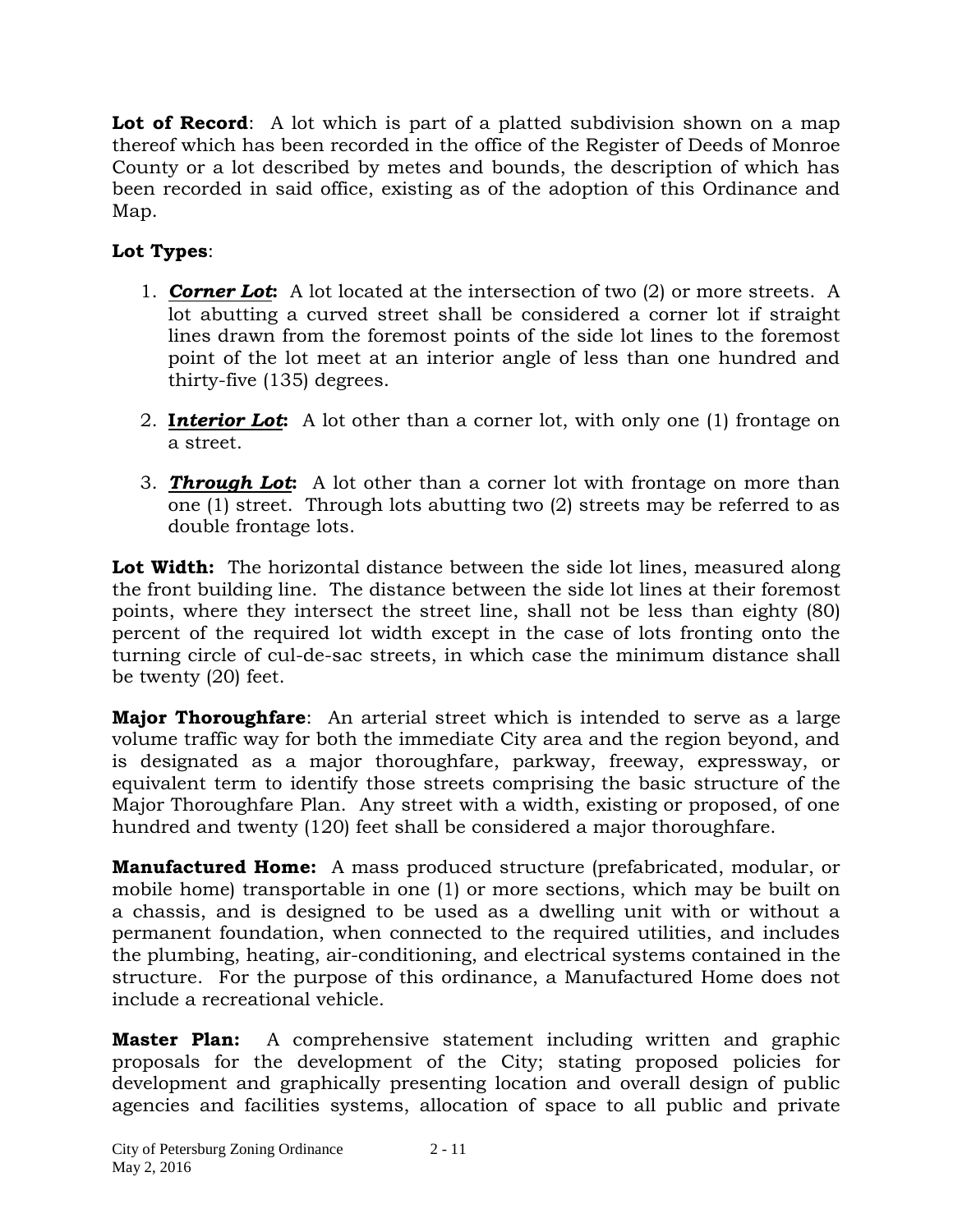activities, and indicating all proposed physical development within the City. Such Plan may be utilized, in whole or in part, with or without formal adoption by the Planning Commission and/or the City Board.

**Mobile Home:** See definitions of *Dwelling, Mobile Home and Manufactured Home, herein.*

**Mobile Home Commission Act:** Act 96, Public Acts of 1987 as amended.

**Mobile Home Park:** Means any parcel or tract of land under the control of any person, upon which three (3) or more Mobile Homes are located on a continual basis, or which is offered to the public for that purpose, regardless of whether a change is made therefore, together with any building, structure, enclosure, street, equipment or facility used or intended for use incident to the occupancy of a Mobile Home and which is not intended for use as a temporary Trailer Park.

**Mobile Home Site:** A parcel of ground within a mobile home park designed for accommodating one (1) mobile home dwelling unit and meeting the requirement of this Ordinance for a mobile home site.

**Mobile Home Pad:** That part of a mobile home site designed and constructed for the placement of a mobile home, appurtenant structures, or additions including expandable rooms, enclosed patios, garages, or structural additions.

**Motel**: A series of attached, semi-detached, or detached rental units containing bedroom, bathroom and closet space. No kitchen or cooking facilities are to be provided, with the exception of units for the use of the manager and/or caretaker. Units shall contain not less than two hundred and fifty (250) square feet of net floor area. Units shall provide overnight lodging and are offered to the public for compensation and shall cater primarily to the public traveling by motor vehicles.

**Motor Home:** A self-propelled, licensed vehicle prefabricated on its own chassis, intended only for recreational activities and temporary occupancy as a part of such activities *(also see Recreation Vehicle).*

**Municipality:** This term shall mean the City of Petersburg, Michigan.

**Non-Conforming Building:** A use which lawfully occupied a building or land at the time this Ordinance, or amendments thereto, became effective, but that does not conform to the use regulations of the district in which it is located.

**Nuisance Factor:** An offensive, annoying, unpleasant, or obnoxious thing or practice; a cause or source of annoyance, especially a continuing or recurrent invasion of any physical characteristics or activity or use across a property line which affects, or can be perceived by a human being. The generation of an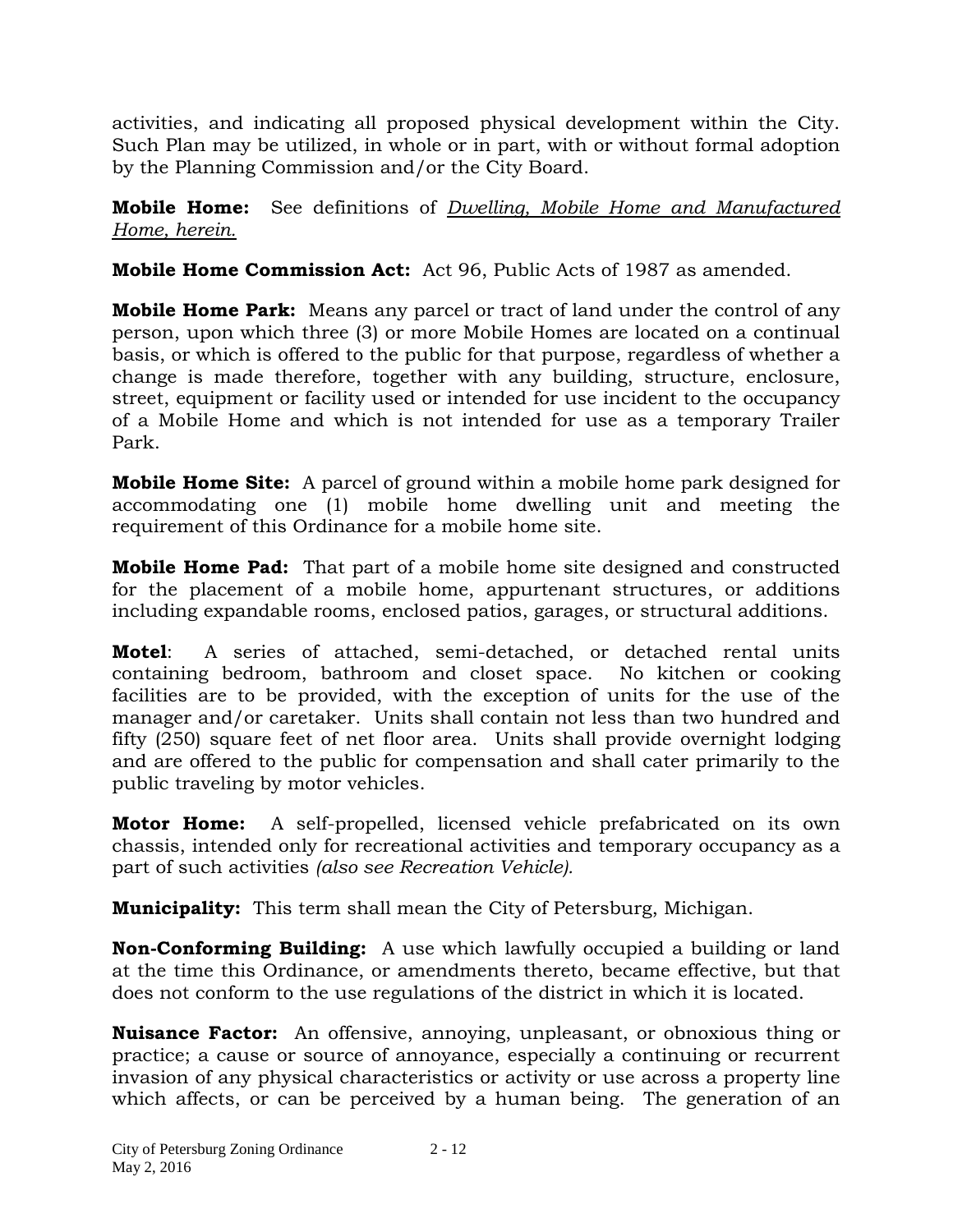excessive or concentrated amounts of noise, dust, smoke, odor, glare, fumes, vibration, flashes, shockwaves, heat, electronic or atomic radiation, objectionable effluent; crowd noise, excessive pedestrian and vehicular traffic, unwarranted occupancy or trespass.

**Nursery (Plant Materials):** A lot or structure or combination thereof for the storage, wholesale, sale, or retail sale of live trees, shrubs, and plants, and including as incidental sales, the sale of products used for gardening or landscaping. This definition of nursery does not include a road side stand or temporary sales facility for Christmas tree.

**Occupied:** The act of using a parcel of land or the buildings, structures, or dwellings situated thereon for any use whatsoever.

**Off-Street Parking Lot:** A facility providing vehicular parking spaces along with adequate drives and aisles, for maneuvering, so as to provide access for entrance and exit for the parking of more than two (2) automobiles.

**Open Air Business Uses:** Open air business uses shall include the following:

- 1. Retail sale of trees, shrubbery, plants, flowers, seed, topsoil, humus, fertilizer, trellises, lawn furniture, playground equipment, and other home garden supplies and equipment.
- 2. Retail sale of fruit and vegetables.
- 3. Tennis courts, archery courts, shuffleboard, horseshoe courts, miniature golf, golf driving range, children's amusement park, and/or similar recreation uses.
- 4. Bicycle, utility truck or trailer, motor vehicles, boats, or home equipment sale, rental or repair services.
- 5. Outdoor display and sale of garages, swimming pools, motor homes, snowmobiles, farm implements, and similar products.

**Open Space:** Any area (open to the sky) on a lot not covered by a principal or accessory building.

**Outdoor Storage:** All outdoor storage of building materials, sand, gravel, stone, lumber, equipment, and other supplies.

**Parcel:** A parcel is a lot as defined in this Article.

**Parking Space:** An area of definite length and width for the parking of one (1) vehicle only, said area to be exclusive of drives, aisles, or entrances giving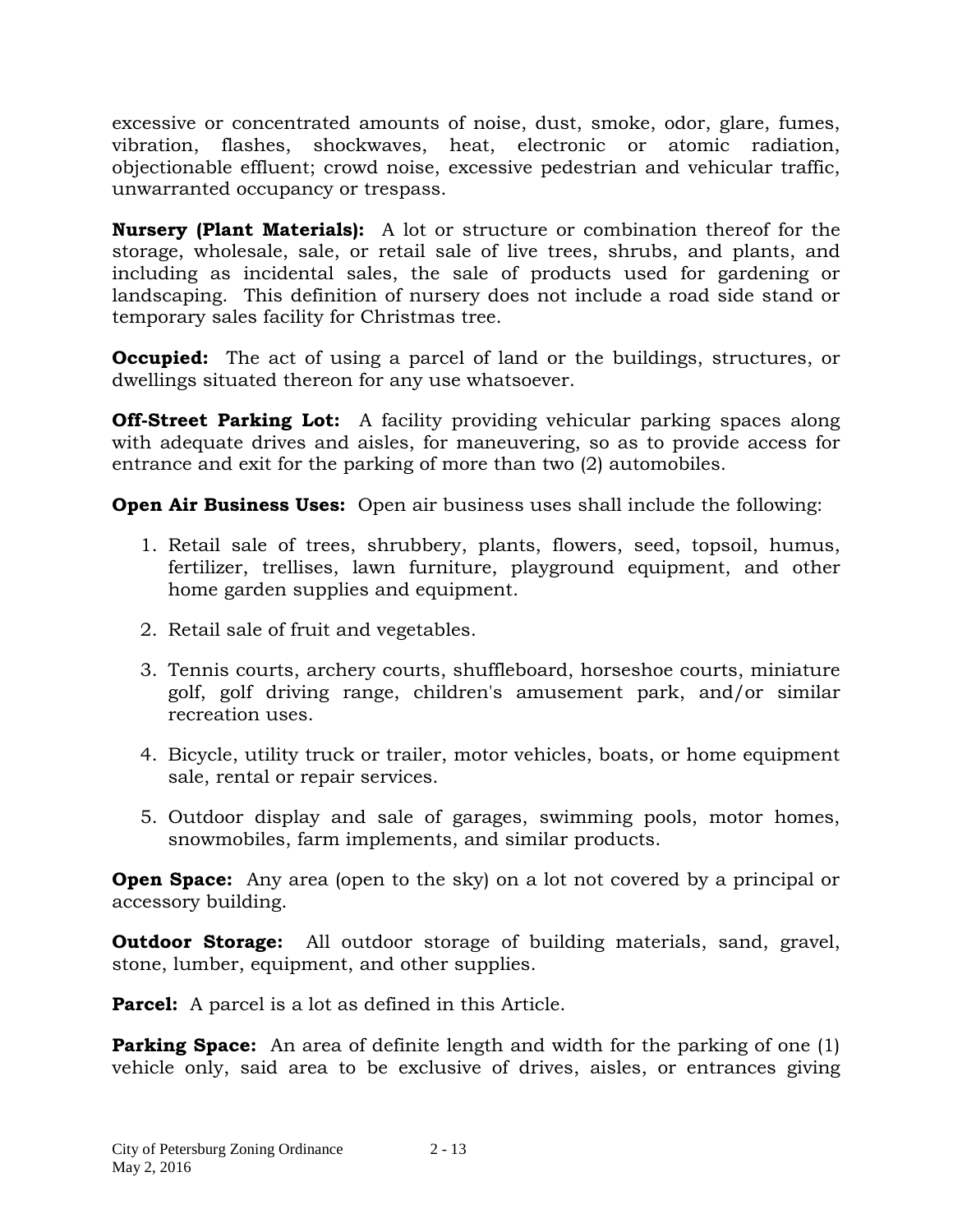access thereto, and shall be fully accessible for the parking of permitted vehicle.

**Planning Commission:** The Planning Commission of the City of Petersburg as established under Act 285, Public Acts of 1931, as amended.

**Pond, Recreation or Scenic:** A water impoundment made by constructing a dam or embankment, or by excavating a pit or dugout, to provide water for livestock, fish and wildlife, recreation, fire control, crop and orchard spraying and related uses.

**Pond, Retention:** A man-made water impoundment used for the storage and metered release of surface run-off into public or private drainage systems.

**Principal Building:** The use to which the premises are devoted and purposes for which the premises exist.

**Public Utility:** In any person, firm, or corporation, municipal department, board or commission duly authorized to furnish and furnishing under state or municipal regulations to the public, gas, steam, electricity, sewage, communication, telegraph, transportation, or water.

**Recreation, Commercial:** A privately owned facility, including both buildings and developed open sites, providing recreational opportunities to the public and operated for a profit.

**Recreation, Public:** A publicly owned facility, including both buildings and developed open sites, providing recreational opportunities to the public and, while perhaps charging fees, not operated for a profit.

**Recreational Vehicle:** A vehicle designed and intended for temporary occupancy during leisure time/recreation activities, either self-propelled or designed to be carried on the chassis of another vehicle or pulled by another vehicle. Such unit shall not exceed eight (8) feet in width and shall not be designed or intended for full-time residential occupancy. The term recreational vehicles shall include, among others, such commonly named vehicles as travel trailer, travel camper, pickup camper, tent camper, and motor home.

**Refuse:** Means solid wastes, except body wastes, and includes garbage, rubbish, ashes, incinerator ash, incinerator residue, street cleanings and solid market and solid industrial wastes.

**Road:** See definition of *Street*, herein.

**Roadside Stands:** A roadside stand is a temporary or existing permanent building operated for the purpose of selling only produce raised or produced by the proprietor of the stand or his family and its use shall not make into a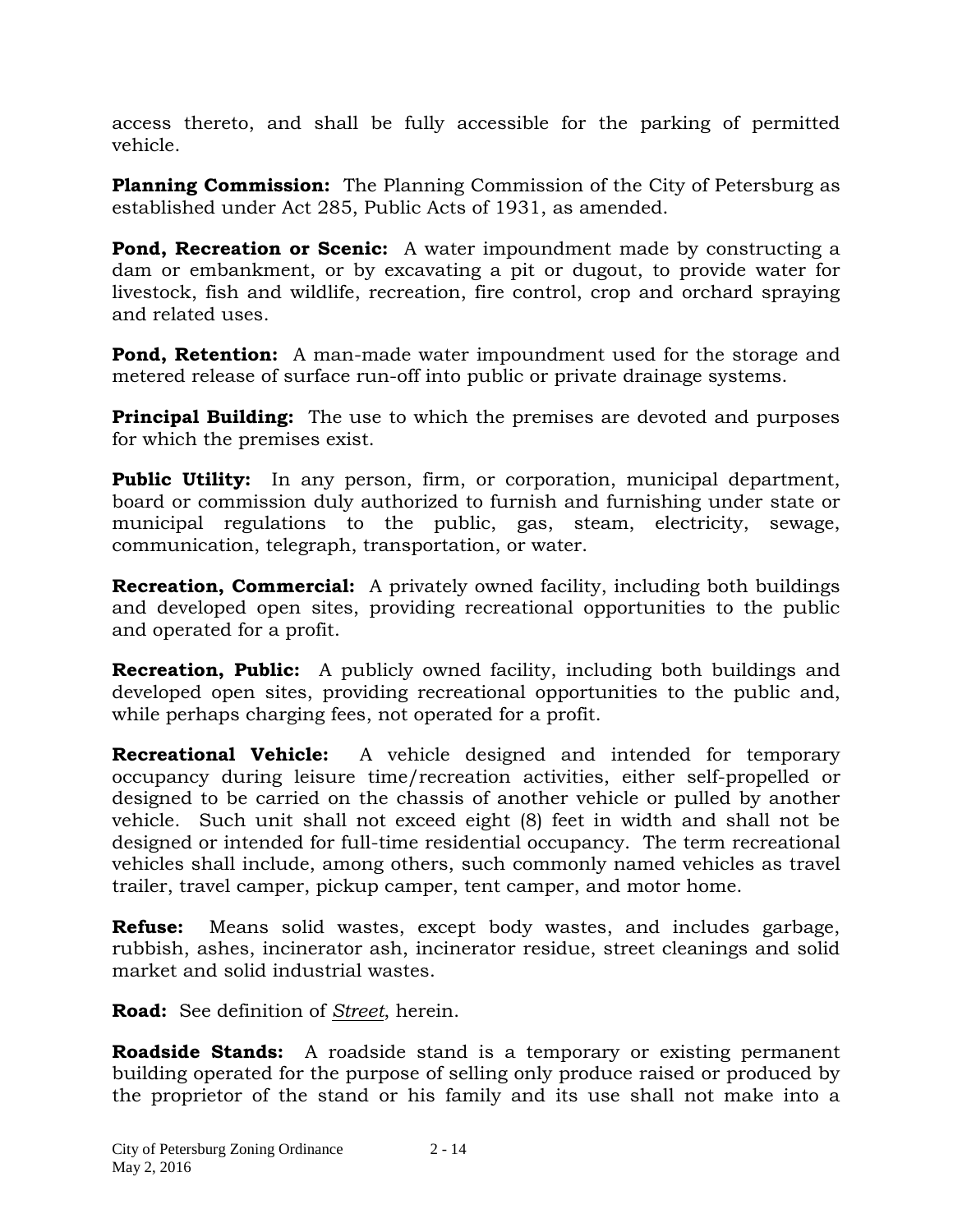commercial district land which would otherwise be an agricultural district, nor shall its use be deemed a commercial activity, but such stand, if of a permanent character, shall not be more than one (1) story high, nor larger than twenty (20) feet by twenty (20) feet, and must be set back from the nearest highway right-of-way line at least twenty-five (25) feet.

**Rooming House:** Is a building or part thereof, other than a hotel, where sleeping accommodations are provided for hire and where meals may be regularly furnished.

**Row House:** A two (2) story row of four (4) or more attached, one (1) family dwellings, not more than two (2) rooms deep, each unit of which extends from the basement to the roof.

**Rubbish:** Means non-putrescible solid wastes, excluding ashes, consisting of both combustible and noncombustible wastes, such as paper, cardboard, metal containers, wood, glass, bedding, crockery, demolished building materials, or litter of any kind that will be a detriment to the public health and safety.

**Screen:** A structure providing enclosure and/or visual barrier between the area enclosed and the adjacent property. A screen may also be a nonstructure, consisting of shrubs or other growing materials of sufficient height and density as to provide an enclosure and/or a visual barrier.

**Setback:** The minimum horizontal distance required to exist between the front line of the building (excluding steps or unenclosed porches) and the right-ofway.

**Sign:** A name, identification, description, display, or illustration which is affixed to, or painted, or represented directly or indirectly upon a building, structure or piece of land, and which directs attention to an object, product, place, activity, person, institution, organization, or business and which is visible from any public street, right-of-way, sidewalk, alley, park, or other public place.

**Sign, Community Events:** A temporary sign announcing local community events.

**Sign, Construction:** A sign erected on a site designated on a building permit issued by the City Building Inspector, which advises the public of the pertinent facts regarding the construction of the building and its site improvements.

**Sign, Direction or Information:** A sign designating the location of a community or institution of public or quasi-public nature or the opening of an event of public interest, but not including signs pertaining to real estate, and not including any advertising matter.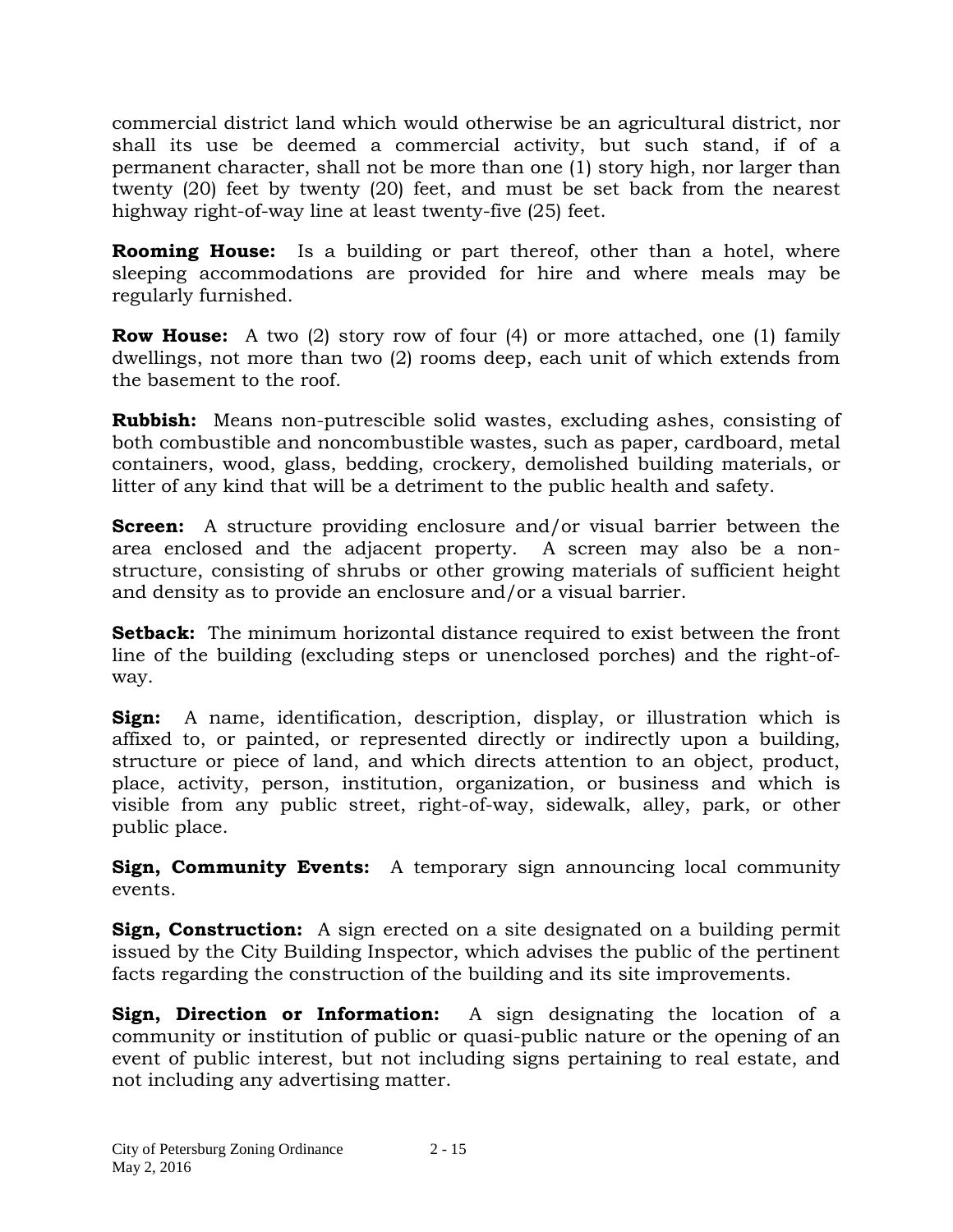**Sign, Freestanding:** A sign supported by the ground or by uprights, braces, or pylons located in or upon the ground and not attached to a building.

**Sign, Identification:** A sign which carries only the name of the firm, the major enterprise, or the principal product or service offered for sale on the premises or a combination of these things only to identify location of said premises and not to advertise, and located only on the premises on which the firm, major enterprise, or principal product or service is situated.

**Sign, Individual Property Sale or Rent:** A temporary sign advertising the sale, rent or lease of the property upon which it is located.

**Sign, Institutional Bulletin Boards:** A sign upon which is displayed only the name of the religious institution, school, community center, club, or charitable institution which occupies the premises, and announcements concerning its services or activities.

**Sign, Outdoor Advertising:** A sign, including billboards, on which the written or pictorial information is intended to advertise a use located on other premises, and which is intended primarily for advertising purposes.

**Sign, Political Campaign:** A sign or poster announcing candidates seeking political office and/or political issues and data pertinent thereto.

**Sign, Portable:** A freestanding sign not permanently anchored or secured to the ground or to a building.

**Sign, Private Traffic Direction:** A sign directing traffic movement onto or within a premise, located entirely thereupon, and containing no advertising message or symbol.

**Sign, Projecting:** A sign which projects from and is supported by a building wall, any part of which extends more than fifteen (15) inches beyond the building face or ends of the building wall.

**Sign, Public:** Any sign erected by a State, County, or local authority having lawful jurisdiction over public property or right-of-way for the purpose of traffic control, public safety, or public information.

**Sign, Residential Entranceway:** A freestanding sign or structure supported by the ground or by uprights, braces or pylons, not attached to a building, and intended to identify a platted subdivision, multiple family development or mobile home park.

**Sign, Roof:** A sign erected upon or above a roof or parapet wall of a building and which is wholly or partially supported by said building.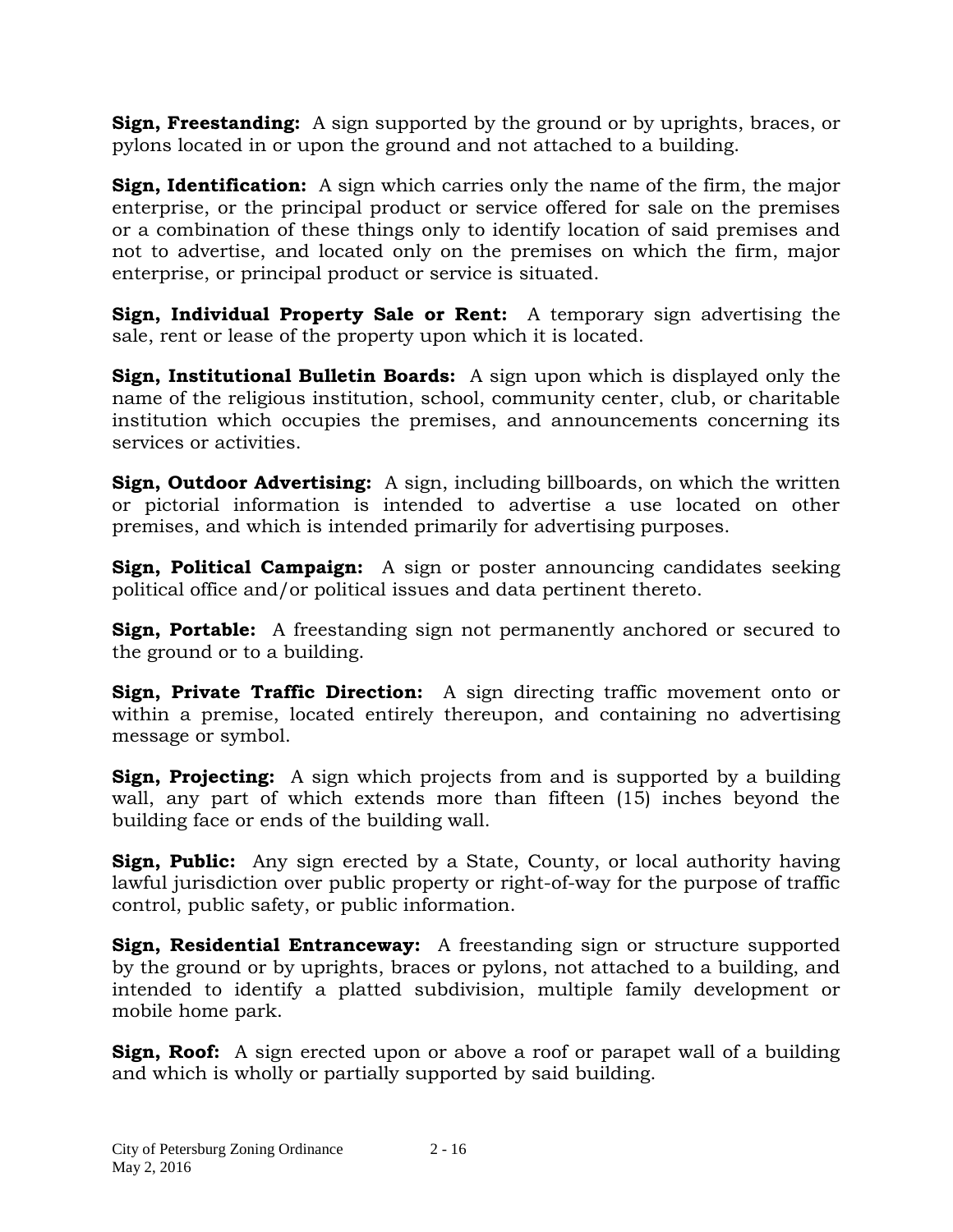**Sign, Special Temporary:** Upon application, a special permit may be granted by the Zoning Administrator for the placement of a temporary sign, which temporary sign shall conform with the requirements stated within *ARTICLE XIV, SIGN REGULATIONS*, with regard to placement and size for new businesses pending installation of permanent signs and signs destroyed by natural causes, vandalism, and acts of God.

**Sign, Subdivision Sale:** A sign promoting the sale of lots or homes within a subdivision for which final plat approval has been received.

**Sign, Wall:** A sign attached to, painted on, or otherwise placed upon an exterior building wall, including mansard roof facade with slope not less than seventy-five (75) degrees, with the sign surface parallel to the building wall and not projecting more than fifteen (15) inches beyond the surface to which it is attached.

**Soil Removal:** Shall mean removal of any kind of soil or earth matter, including topsoil, sand, gravel, clay, or similar materials, or combination thereof, except common household gardening and general farm care.

**Story:** Is that part of a building included between the surface of one (1) floor and the surface of the next floor. A story thus defined shall not be counted as a story when more than fifty (50) percent of the height is below the established grade.

**Story, Half:** Is a story situated within a sloping roof, the area of which, at a height of four (4) feet above the floor does not exceed two-thirds (2/3) of the floor area in the story directly below it, and the height above at least two hundred (200) square feet of floor space is seven (7) feet, six (6) inches.

**Street:** A public thoroughfare which affords the principal means of access to abutting property.

**Structure:** A walled and roofed building that is principally above ground, a gas or liquid storage facility, or a mobile home.

**Subdivision Plat:** A subdivision plat shall for the purpose of this Ordinance mean the proposed division of land in accordance with the Michigan Land Division Act (MCL 560.101 et seq.), formerly known as the Subdivision Control Act P. A, 288 of 1967, as amended, MCL 560.101 *et seq*.

**Substantial Improvement:** Any repair, reconstruction, or improvement of a structure, the cost of which equals or exceed 50 percent of the market value of the structure either (1) before the improvement or repair is started, or (2) if the structure has been damaged and is being restored, before the damage occurred. For the purposes of this definition "substantial improvement" is considered to occur when the first alteration of any wall, ceiling, floor, or other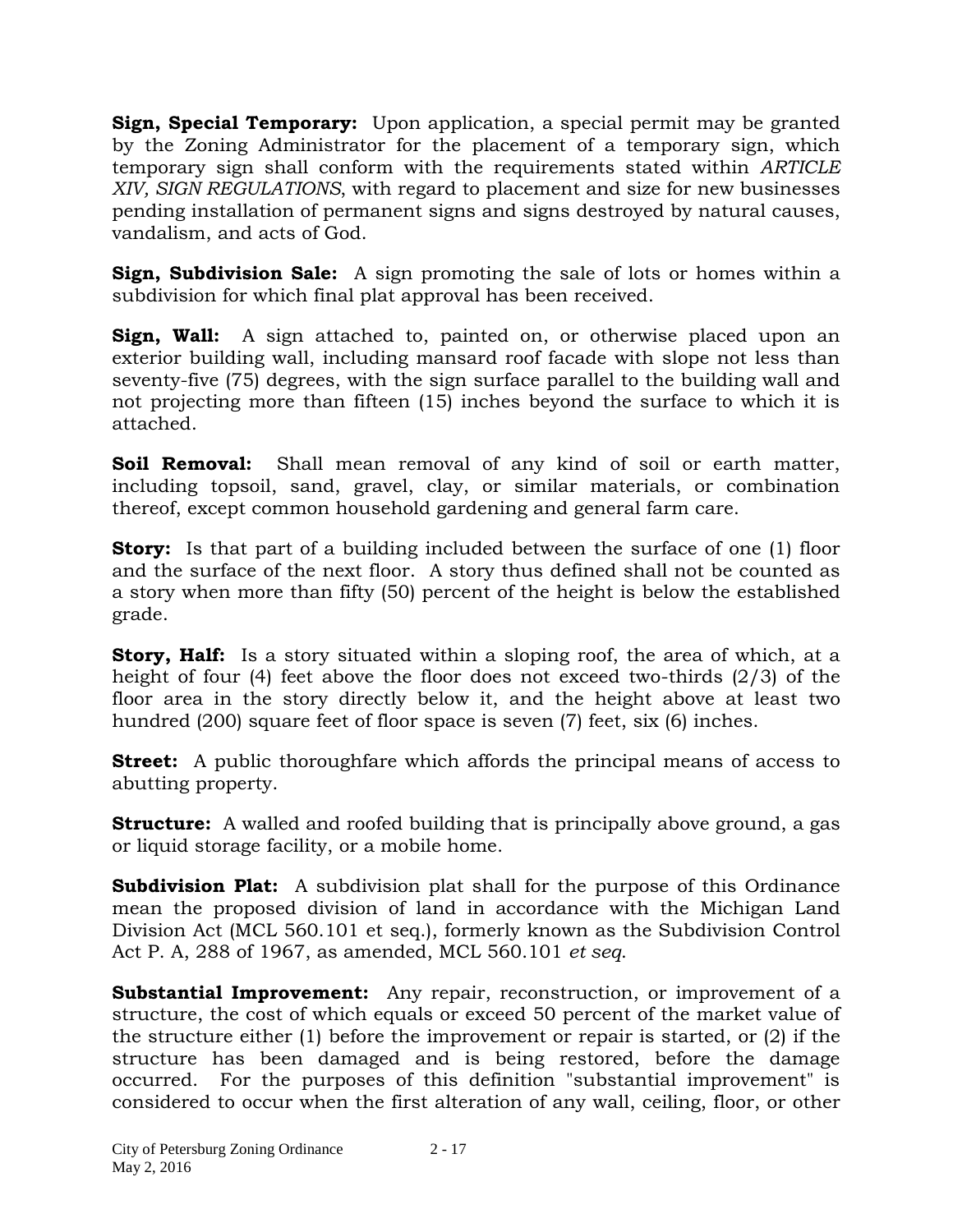structural part of the building commences, whether or not that alteration affects the external dimensions of the structure. The term does not, however, include either (1) any project for improvement of a structure to comply with existing state or local health, sanitary or safety code specifications, or (2) any alteration of a structure listed on the National Register of Historic Places or a State Inventory of Historic Places.

**Swimming Pool, Private:** A water impoundment of manmade construction such as concrete or fiberglass for the purpose of total body contact, owned and operated by the landowner of the parcel on which situated, for use only by the residents of the parcel and their guests.

**Swimming Pool, Public:** Is an artificially contained body of water used collectively by a number of persons primarily for the purpose of swimming, recreational bathing or wading, and includes any related equipment, structures, areas, and enclosures that are intended for the use of persons using or operating the swimming pool such as equipment, dressing, locker, shower, and toilet rooms. Public swimming pools include but are not limited to those which are for parks, schools, motels, camps, resorts, apartments, clubs, hotels, trailer coach parks, subdivisions, and the like.

**Temporary Building or Use:** A structure or use permitted by the Board of Appeals to exist during periods of construction of the main use, or for special events.

**Temporary Construction Facility:** A temporary building or structure to be used as a construction facility for a contractor or builder for office, or storage purposes but not for residential purposes.

**Terrace:** A row of four (4) or more attached, one (1) family dwellings, not more than two (2) rooms deep, and having the total dwelling space on one (1) floor.

**Time Limits:** Time limits stated in this Ordinance shall mean calendar days, weeks, months, or years, whichever are applicable, unless otherwise specified herein.

**Trailer Camper:** A portable living unit designed for temporary recreational occupancy, intended to be carried on a motorized vehicle and commonly referred to as a pick-up camper.

**Travel Trailer:** A vehicular, portable structure, built on a non-motorized chassis and designed to be used as a temporary dwelling for travel and recreational purposes, having a body width not exceeding eight (8) feet.

**Usable Floor Area:** For the purposes of computing parking: Is that area used for or intended to be used for the sale of merchandise or services or for use to serve patrons, clients, or customers. Such floor area which is used or intended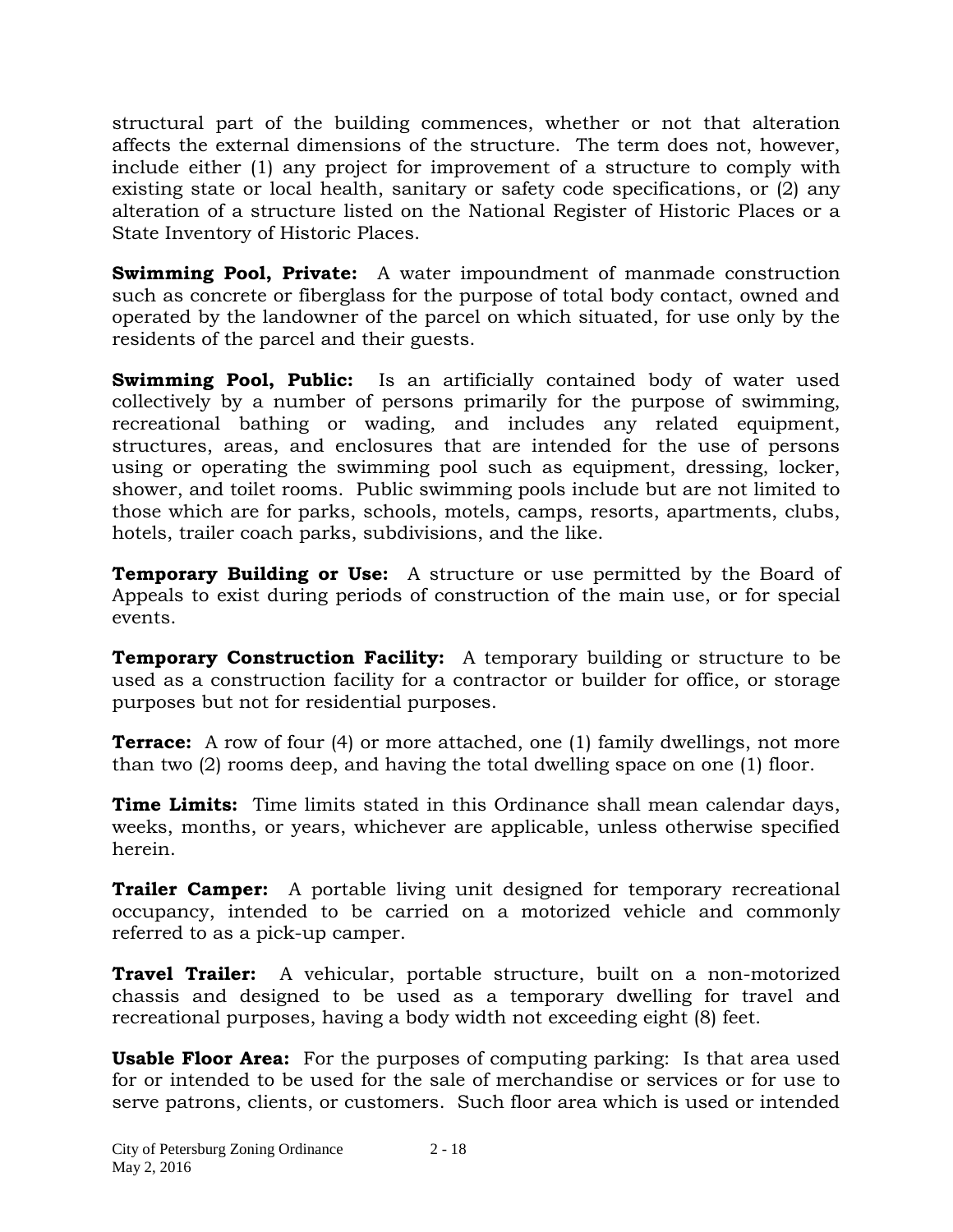to be used principally for the storage or processing of merchandise or for utilities shall be excluded from this computation of "Usable Floor Area".

**Use:** The purpose for which land or premises or a building thereon is designed, arranged, or intended, or for which it is occupied or maintained, let or leased.

**Watercourses:** Shall mean any waterway or other body of water having reasonably well-defined banks, including rivers, streams, creeks, and brooks, whether continually or intermittently flowing, and lakes and ponds, as shown on the Official Maps on file with the Monroe County Planning Commission.

**Wireless Communication Facilities:** Shall mean and include all structures and accessory facilities relating to the use of the radio frequency spectrum for the purpose of transmitting or receiving radio signals. This may include, but shall not be limited to, radio towners, television tower, telephone devices and exchanges, microwave relay towers, telephone transmission equipment building and commercial mobile radio service facilities. Not included in this definition are: citizen band radio facilities; short-wave facilities; ham amateur radio facilities; satellite dishes; and, governmental facilities which may be subject to state or federal low or regulations which preempt municipal regulatory authority. For purposes of this Ordinance, the following additional terms are defined:

**Attached Wireless Communications Facilities:** Any wireless communication facility affixed to an existing structure, including, but not limited to a building, tower, water tank, utility pole, or other feature utilized to receive and transmit federally or state licensed communication services via duly licensed segments of the radio frequency spectrum. This definition shall not include support structures.

**Wireless Communication Support Structures:** Structures erected or modified to support wireless communication antennas. Support structures within this definition include, but shall not be limited to, monopoles, lattice towers, light poles, wood poles, and guyed towers, or other structures which appear to be something other than a mere support structure.

**Colocation:** The location by two or more wireless communication providers or wireless communication facilities on a common structure, tower, or building, with the view toward reducing the overall number of structures required to support wireless communication antennas within the community.

**Yard:** A required open space, other than a court, unoccupied and unobstructed by a structure or portion of a structure from the ground upward, except as provided otherwise in this Ordinance.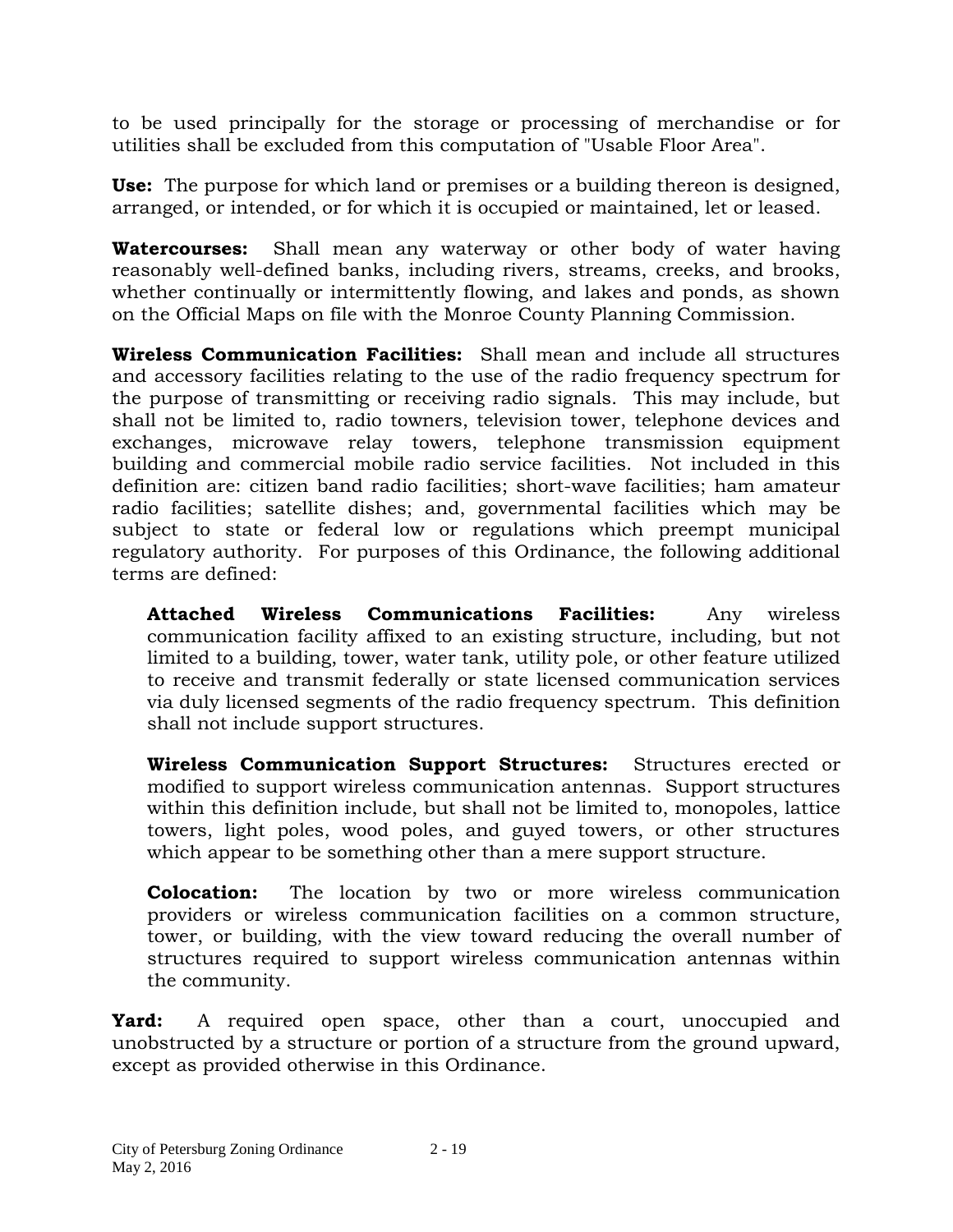**Yard, Front:** A yard extending the full width of a lot and situated between a street line and a front building line parallel to the street line. The depth of the front yard shall be measured at right angles to a straight line joining the foremost points of the side lot lines. In the case of rounded property corners at street intersections, where the radius of the curve is thirty (30) feet or less, the foremost point of the side lot line shall be assumed to the point at which the side and front lot lines would have met without such rounding. If the radius of such curve exceeds thirty (30) feet, the yard shall be parallel to the street line. The front and rear yard lines shall be parallel.

**Yard, Rear:** An open yard extending the full width of the lot between the interior side yard lines and situated between the rear lot line and the rear building line and parallel to the rear lot line. In the case of corner and through lots, there shall be no rear yards but only front and side yards.

**Yard, Side:** A yard situated between the side building line and adjacent side lot line and extending from the rear line of the front yard to the rear lot line and parallel to the side lot line.

**Zoning Board of Appeals Terminology:** The crucial points of variance are: (a) undue hardship, (b) unique circumstances, and (c) applying to the property. A variance is not justified unless all three (3) elements are present in the case. Requests for a variance are the responsibility of the Zoning Board of Appeals.

**Exceptions:** An exception is a use permitted only after review of an application by the Planning Commission, such review being necessary because the provisions of this Ordinance covering conditions, precedent or subsequent, are not precise enough to all applications without interpretation, and such review is required by this Ordinance.

The "exception" differs from the "variance" in several respects. An exception does not require "undue hardship" in order to be allowable. The exceptions that are found in this Ordinance appear as "special approval" by the Planning Commission. The effects of such land uses could not be definitely foreseen as of a given time. The general characteristics of these uses include one (1) or more of the following.

- 1. They require large areas.
- 2. They are infrequent.
- 3. They sometimes create an unusual amount of traffic.
- 4. They are sometimes obnoxious or hazardous.
- 5. They are required for public safety and convenience.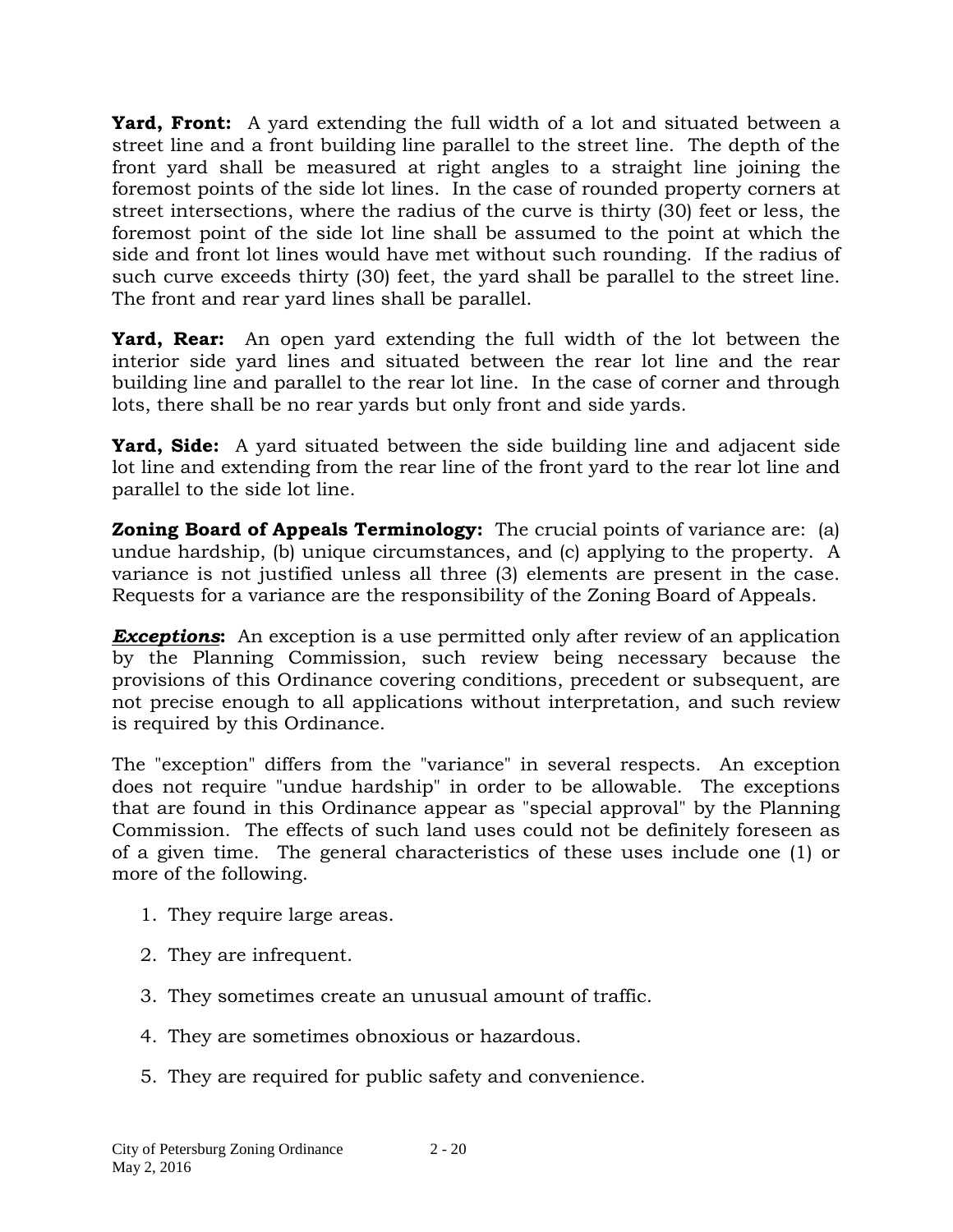# **ARTICLE III**

# **GENERAL PROVISIONS**

# **SECTION 3.01 ESTABLISHMENT OF DISTRICTS**

The City of Petersburg is hereby divided into the following zoning districts to be known as, and having the following names and symbols:

> **R-1,** Single-Family Residential District **R-2,** Medium Density Residential District **C-1,** Commercial District **I-1,** Light Industrial District **PUD,** Planned Unit Development **FP,** Flood Hazards Overlay Zone *(see Section 12.08)*

# **Section 3.02 OFFICIAL ZONING MAP**

- 1. For the purpose of this Ordinance, zoning districts as provided herein are bounded and defined as shown on a map entitled "Official Zoning Map of the City of Petersburg". The official zoning map, with all explanatory matter thereon, is hereby made a part of this Ordinance.
- 2. Rules for interpretation Where uncertainty exists as to the boundaries of zoning districts as shown on the official zoning map, the following rules for interpretation shall govern:
	- A. A boundary indicated as approximately following the centerline of a highway, alley, or easement shall be constructed as following such centerline.
	- B. A boundary indicated approximately following a recorded lot line or the line bounding a parcel shall be construed as following such line.
	- C. A boundary indicated as approximately following a municipal boundary line of the city, or township shall be construed as following such line.
	- D. A boundary indicated as following a railroad line shall be construed as being located midway in the right-of-way.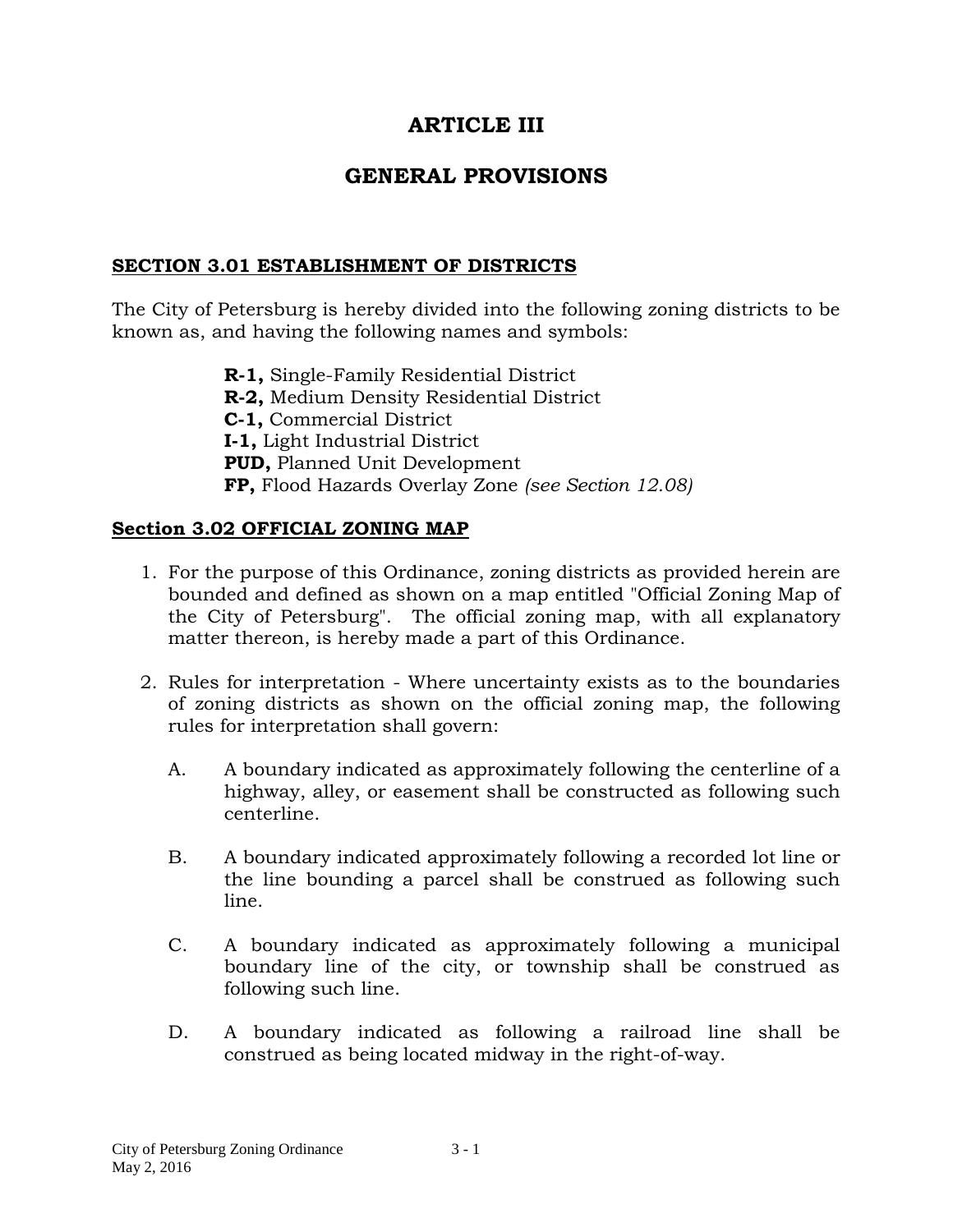- E. A boundary indicated as following a shoreline shall be construed as following such shoreline, and in the event of change in the shoreline, shall be construed as following the shoreline existing at the time the interpretation is made.
- F. The boundary indicated as following the centerline of a stream or river, canal, lake or other body of water shall be construed as following such centerline.
- G. A boundary indicated as parallel, to, or an extension of, features in paragraphs 1-6 preceding shall be so construed.
- H. A distance not specifically indicated on the official zoning map shall be determined by the scale of the map.
- I. Where a physical or cultural feature existing on the ground is at variance with that shown on the official zoning map or any other circumstances not covered by a-h preceding, the Board of Zoning Appeals (Planning Commission) shall interpret the location of the zoning district boundary.
- J. Where a district boundary line divides a lot which is in single ownership at the time of adoption of this Ordinance, the Board of Appeals may permit an extension of the regulations for either portion of the lot to the nearest lot line, but not to exceed fifty (50) feet beyond the district line into the remaining portion of the lot.
- 3. Authority of Official Zoning Map Regardless of the existence of purported copies of the Official Zoning Map which, from time to time, may be made or published, the Official Zoning Map shall be the final authority as to the current zoning status of any land, parcel, lot, district, use, building or structure in the City. The Official Zoning Map shall be located in the Municipal Building and shall be open to public inspection.
- 4. Changes to Official Zoning Map If, a change is made in a zoning district boundary, such change shall be entered onto the Official Zoning Map by outlining the area or parcel of land that was rezoned, along with the new zoning district symbol and local amendment number. There shall also be recorded in the box labeled "REVISIONS" the following information: 1) date when the amendment was made, 2) the Local Zoning Amendment Identification Number, and 3) the initials of the amending person. For the purposes of this section, only the Mayor or Clerk may make such change(s).
- 5. Replacement of Official Zoning Map In the event that the Official Zoning Map becomes damaged, destroyed, lost, or difficult to interpret because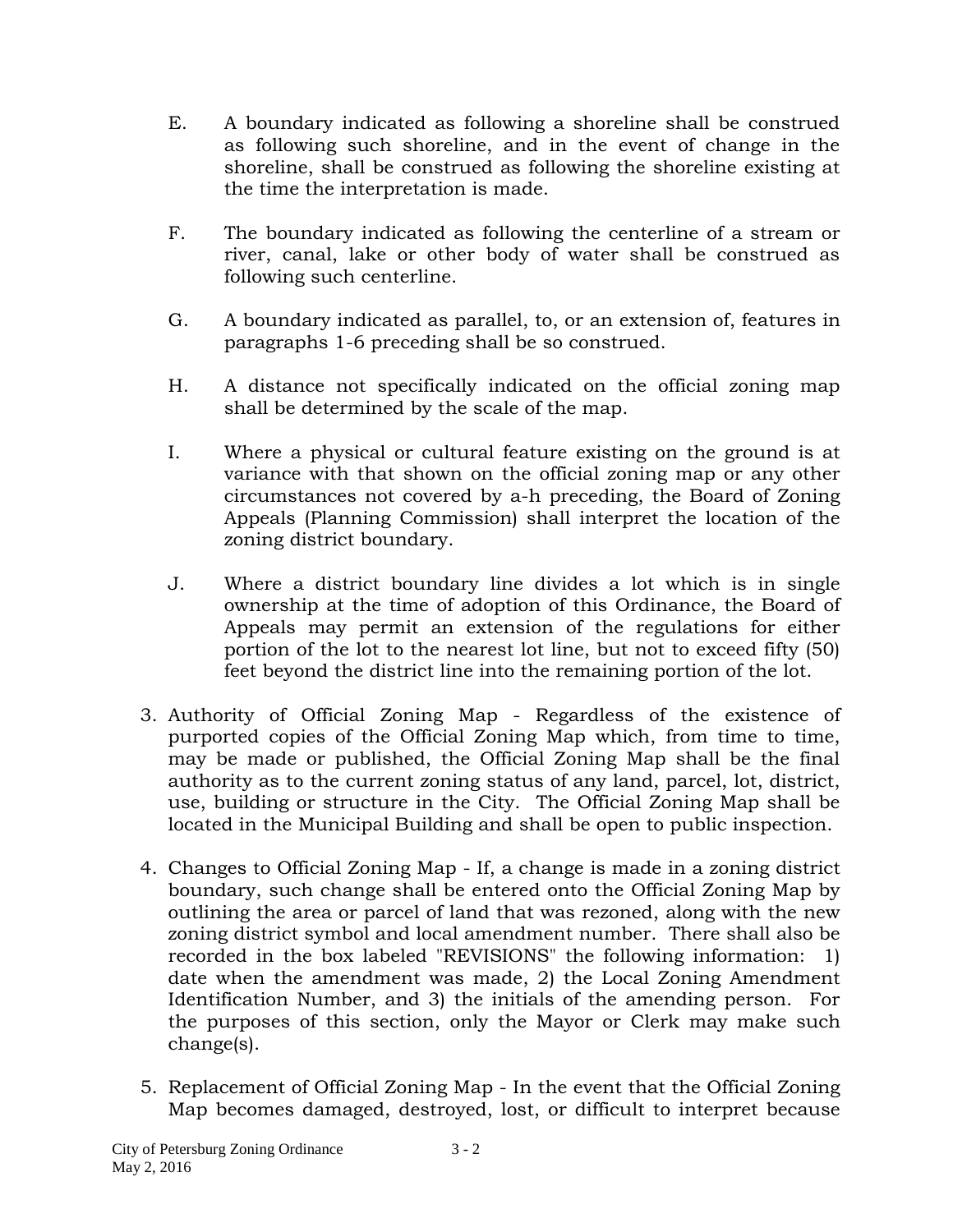of the nature and the number of changes made thereto, the City County may adopt a new Official Zoning Map which shall supersede the prior Zoning Map. The new Official Zoning Map may correct drafting or other errors or omissions on the Official Zoning Map but such corrections shall not have the effect of amending the Zoning Ordinance or the prior Official Zoning Map. Unless the prior Official Zoning Map has been lost or has been totally destroyed, the prior map or any significant parts thereof remaining shall be preserved together with all available records pertaining to its adoption or amendment.

## **SECTION 3.03 NUMBER OF RESIDENCES ON A LOT**

Not more than one single-family dwelling unit shall be located on a lot, nor shall a single-family dwelling unit be located on the same lot with any other principal building or structure use.

# **SECTION 3.04 NON-CONFORMING USES**

- 1. *NON-CONFORMANCE REGULATED.* Any lawful use of the land or buildings existing at the date of passage of this Ordinance and located in a district in which it would not be permitted as a new use under the regulations of this Ordinance, is hereby declared to be a "non-conforming use" and not in violation of this Ordinance, provided, however, that a non-conforming use shall be subject to, and the owner comply with, the regulations in this Article.
- 2. *NON-CONFORMING USES OF LAND.* Where, at the time of passage of this Ordinance, lawful use of land exists which would not be permitted by the regulations imposed by this Ordinance, the use may be continued so long as it remains otherwise lawful provided:
	- A. No such non-conforming use shall be enlarged or increased, nor extended to occupy a greater area of land than was occupied at the effective date of adoption or amendment of this Ordinance.
	- B. No such non-conforming use shall be moved in whole or in part to any portion of the lot or parcel other than that occupied by such use at the effective date of adoption or amendment of this Ordinance.
	- C. If any such non-conforming use of land ceases for any reason for a period of more than six (6) months, such land shall conform to the regulations specified by this Ordinance for the district in which such land is located.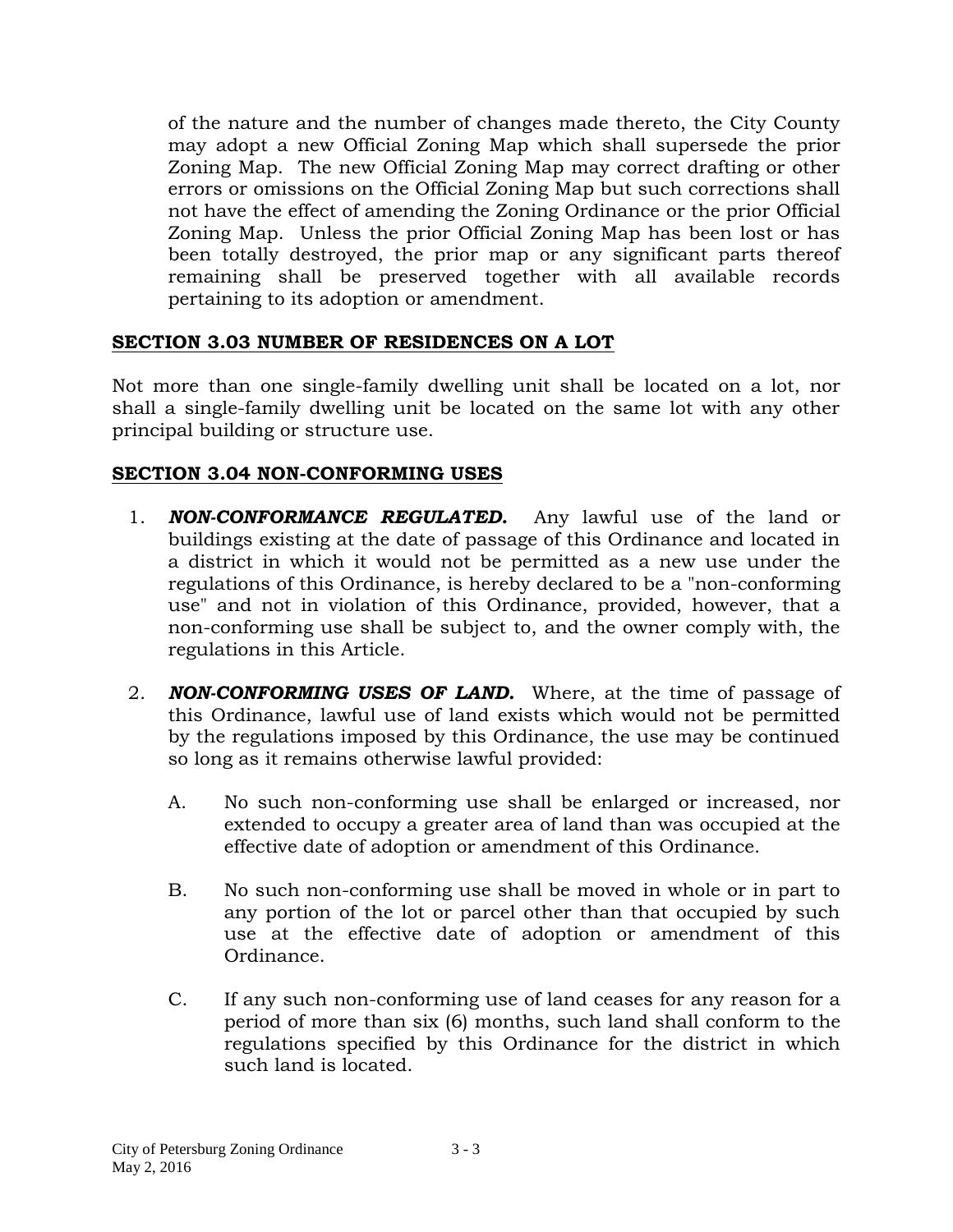- D. No additional structure not conforming to the requirements of this Ordinance shall be erected in connection with such nonconforming use of land.
- 3. *NON-CONFORMING USES OF STRUCTURES.* If lawful use involving individual structures, or structure and premises in combination, exists at the effective date of adoption of this Ordinance that would not be allowed in the district under the terms of this Ordinance, the lawful use may be continued so as it remains otherwise lawful, subject to the following provisions:
	- A. No existing structure devoted to a use not permitted by this Ordinance in the district in which it is located shall be enlarged, extended, constructed, reconstructed, moved, or structurally altered except in changing the use of the structure to a use permitted in the district in which it is located.
	- B. If any such non-conforming use of a structure ceases for any reason for a period of more than six (6) months, such use shall conform to the regulations specified in this Ordinance for the district in which such use is located.
	- C. Any non-conforming use may be extended throughout any part of a building which was manifestly arranged or designed for such use at the time of adoption or amendment of this Ordinance, but no such use shall be extended to occupy any land outside such building.
	- D. If no structural alterations are made, any non-conforming use of a structure, or structure and premises, may be changed to another non-conforming use provided that the proposed use is equally appropriate or more appropriate to the district than the existing non-conforming use. Whenever a non-conforming use has been changed to a conforming use, or to a use permitted in a more restricted district, it shall not thereafter be changed to a nonconforming use, or to a use permitted in a more restricted district, it shall not thereafter be changed to a non-conforming use or a use not permitted in the more restricted district.
- 4. *NON-CONFORMING STRUCTURES.* Where a lawful structure exists at the effective date of adoption of this Ordinance that could not be built under the terms of this Ordinance by reason of restrictions on area, lot coverage, height, yards, its location on the lot, or other requirements concerning the structure, such structure may be continued as long as it remains otherwise lawful, subject to the following provisions: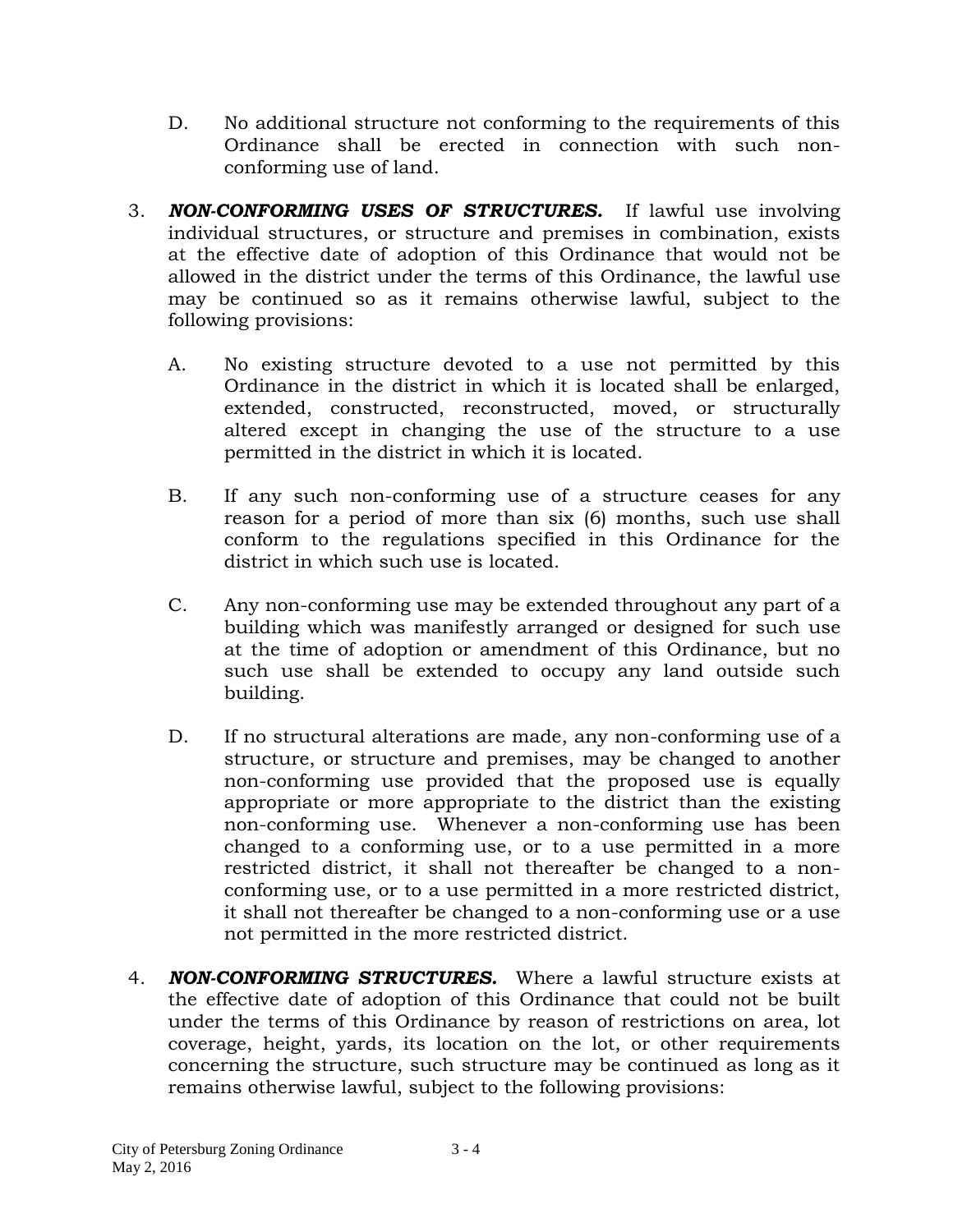- A. No such non-conforming structure may be enlarged or altered in a way which increases its non-conformity, but any structure or portion thereof may be altered to decrease its non-conformity.
- B. If any such non-conforming structure ceases being used for any reason for a period of more than six (6) months, any subsequent use of structure shall conform to the regulations specified by this Ordinance for the district in which such structure is located.
- 5. *NON-CONFORMING LOTS OF RECORD.* In any district in which singlefamily dwellings are permitted, notwithstanding limitations imposed by other provisions of this Ordinance, a single-family dwelling and customary accessory building may be erected on any single lot of record at the effective date of adoption or amendment of this Ordinance. This provision shall apply even though such lots fail to meet requirements for area or width, or both, that are generally applicable in the district; provided that regulations for minimum front, rear, and side yard setbacks as specified in this Ordinance are met. And further provided that a potable water supply and waste water disposal system is in accordance with the provisions of the City of Petersburg Sanitary Code.
- 6. *REPAIRS AND MAINTENANCE.* On any non-conforming structure or portion of a structure containing a non-conforming use, work may be done in any period of twelve (12) consecutive months on ordinary repairs, or on repair or replacement of non-bearing walls, fixtures, wiring, or plumbing, to an extent not exceeding twenty-five (25) percent of the current State Equalized Valuation multiplied by a factor of two (2) of the non-conforming structure or non-conforming portion of the structure as the case may be provided that the cubic content existing when it became non-conforming shall not be increased. If a non-conforming structure or portion of a structure containing a non-conforming use becomes physically unsafe or unlawful due to a lack of repairs and maintenance, and is declared by the Building Inspector to be unsafe or unlawful by reason of physical condition, it shall not thereafter be restored, repaired, or rebuilt except in conformity with the regulations of the district in which it is located.
- 7. *RECONSTRUCTION OF DAMAGED NON-CONFORMING BUILDINGS AND*  **STRUCTURES.** Nothing in this Ordinance shall prevent the reconstruction, repair, or restoration and the continued use of any nonconforming building or structure damaged by fire, collapse, explosion, acts of God or acts of public enemy, subsequent to the effective date of this Ordinance, wherein the expense of such reconstruction does not exceed sixty (60) percent of the State Equalized Valuation multiplied by a factor of two (2) of the entire building or structure at the time such damage occurred; and provided that such restoration and resumption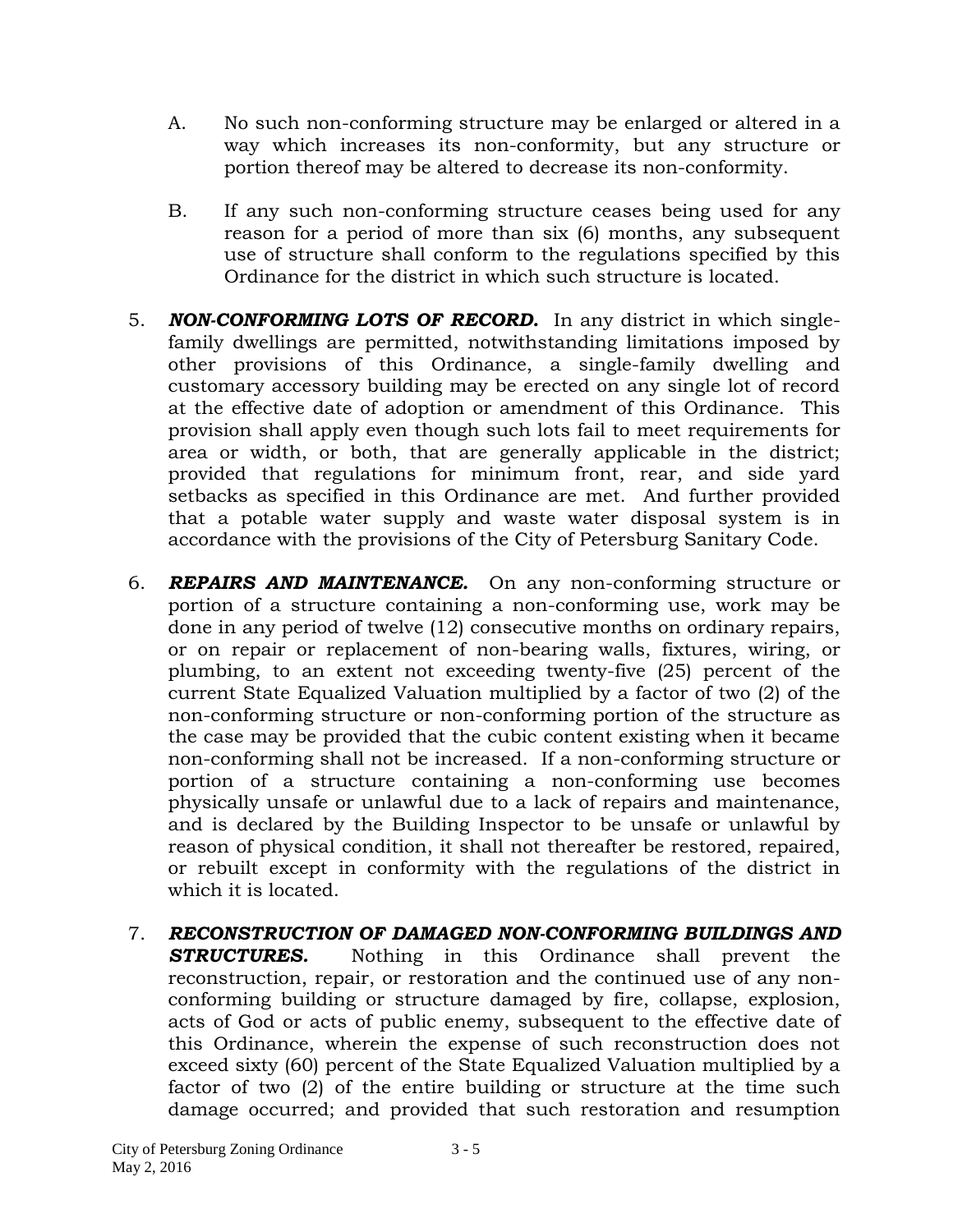shall take place within six (6) months of the time of such damage and that it be completed within one (1) year from time of such damage, and provided further, that said use be identical with non-conforming use permitted and in effect directly preceding said damage. Where pending insurance claims require an extension of time, the Building Inspector may grant a time extension provided that the property owner submits a certification from the insurance company attesting to the delay. Until such time as the debris from the fire damage is fully removed, the premises shall be adequately fenced or screened from access by children or intruders who may be attracted to the premises. The height and type of fence are to be specified by the Building Inspector.

- 8. *MOVING.* No non-conforming building or structure shall be moved in whole or in part to another location unless such building or structure and the off-street parking spaces, yard and other open spaces provided are made to conform to regulations of the district in which such building or structure is to be located.
- 9. *CHANGE OF TENANCY OR OWNERSHIP.* There may be a change in tenancy, ownership or management of an existing non-conforming use, provided there is no change in the nature or character of such nonconforming use.

## 10. *CERTIFICATE OF OCCUPANCY.*

- A. At any time after the adoption of this Ordinance should the City become aware of a non-conforming use, the owner of said nonconforming use shall be notified by the Clerk of the provisions of this section, and that his property constitutes a non-conforming use. Within thirty (30) days after receipt of said notice, the owner shall apply for and be issued a Certificate of Occupancy for the non-conforming use. The application for such Certificate shall designate the location, nature, and extent of the non-conforming use and such other details as may be necessary for the issuance of the Certificate of Occupancy. If the owner of a non-conforming use fails to apply for a Certificate of Occupancy within thirty (30) days after receipt of the foregoing notice, the use ceases to be nonconforming and is hereby declared to be in violation of this Ordinance. The Clerk and the City Attorney shall take appropriate action to enjoin such violation.
- B. If the Building Inspector shall find, upon reviewing the application for a Certificate of Occupancy, that the existing use is illegal or in violation of any other ordinance or law or, if he finds that the building for which the Certificate is requested has been constructed or altered for the existing use or any other use without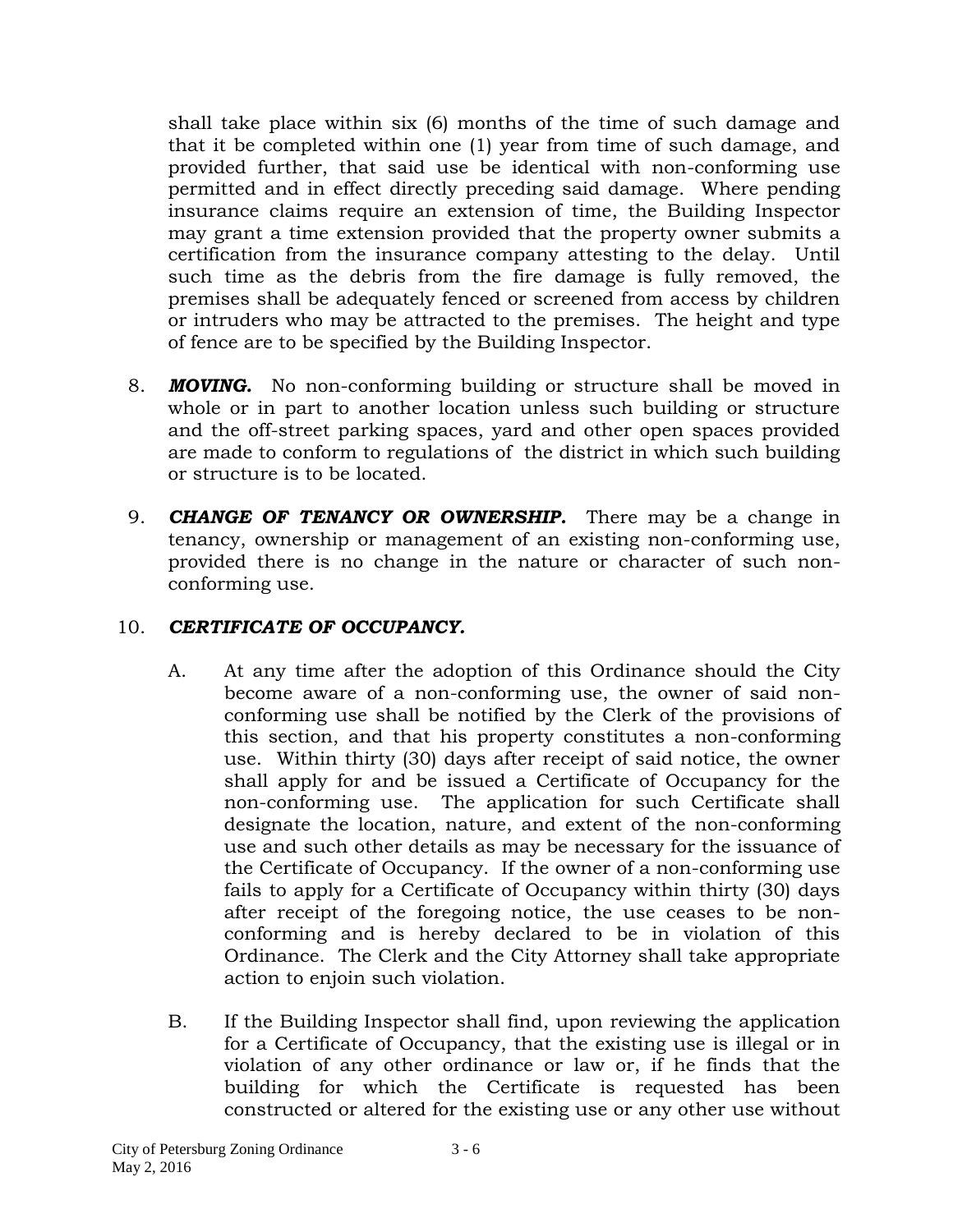full compliance with the Building Code or the Zoning Ordinance in effect at the time of construction or alteration, he shall not issue the Certificate of Occupancy but shall declare such use to be in violation of this Ordinance.

- C. After the adoption of this Ordinance, or any amendments thereto, the Building Inspector shall prepare a record of all known nonconforming uses and occupations of lands, buildings, and structures, including tents and trailer coaches, existing at the time of such ordinance or amendment. Such record shall contain the names and addresses of the owners of record of such nonconforming use and of any occupant, other than the owner, the legal description of the land, and the nature and extent of use. Such list shall be available at all times at the Municipal Building.
- 11. *PLANS ALREADY FILED.* In any case where plans and specifications for a building or structure have been filed, which would conform with the zoning regulations effective at the date of such filing but not with the regulations of this Ordinance, and where a building permit for such building or structure has been issued and construction work started at the effective date of this Ordinance, such work may proceed provided it is completed within one (1) year of said date.

## **SECTION 3.05 TEMPORARY STRUCTURES**

1. *TEMPORARY DWELLINGS.* No cabin, garage, cellar, or basement, or any temporary structure whether of a fixed or movable nature may be erected, altered, or moved upon or used in whole or in part for any dwelling purpose whatsoever for any time whatsoever except as provided in this section.

If a dwelling is destroyed or is damaged by a natural or manmade event, such as fire, flood, windstorm, or tornado, to a extent that it is uninhabitable for a period of time, a temporary dwelling, including a mobile home, approved by the Building Inspector, may be moved onto the lot, after obtaining a permit from the Building Inspector for use as a temporary dwelling during replacement or repair of the permanent dwelling. The temporary dwelling shall be placed so as to conform to all yard requirements of the zoning district in which it is located, or as specified by the Building Inspector if the above is not possible, and shall be connected to a public water supply and sewage disposal system, in accordance to the provisions of the City of Petersburg Sanitary Code.

The Building Inspector shall establish a reasonable date for removal of the temporary dwelling, said date not to exceed one (1) year from the date of issuance of said permit which shall not be subject to renewal. The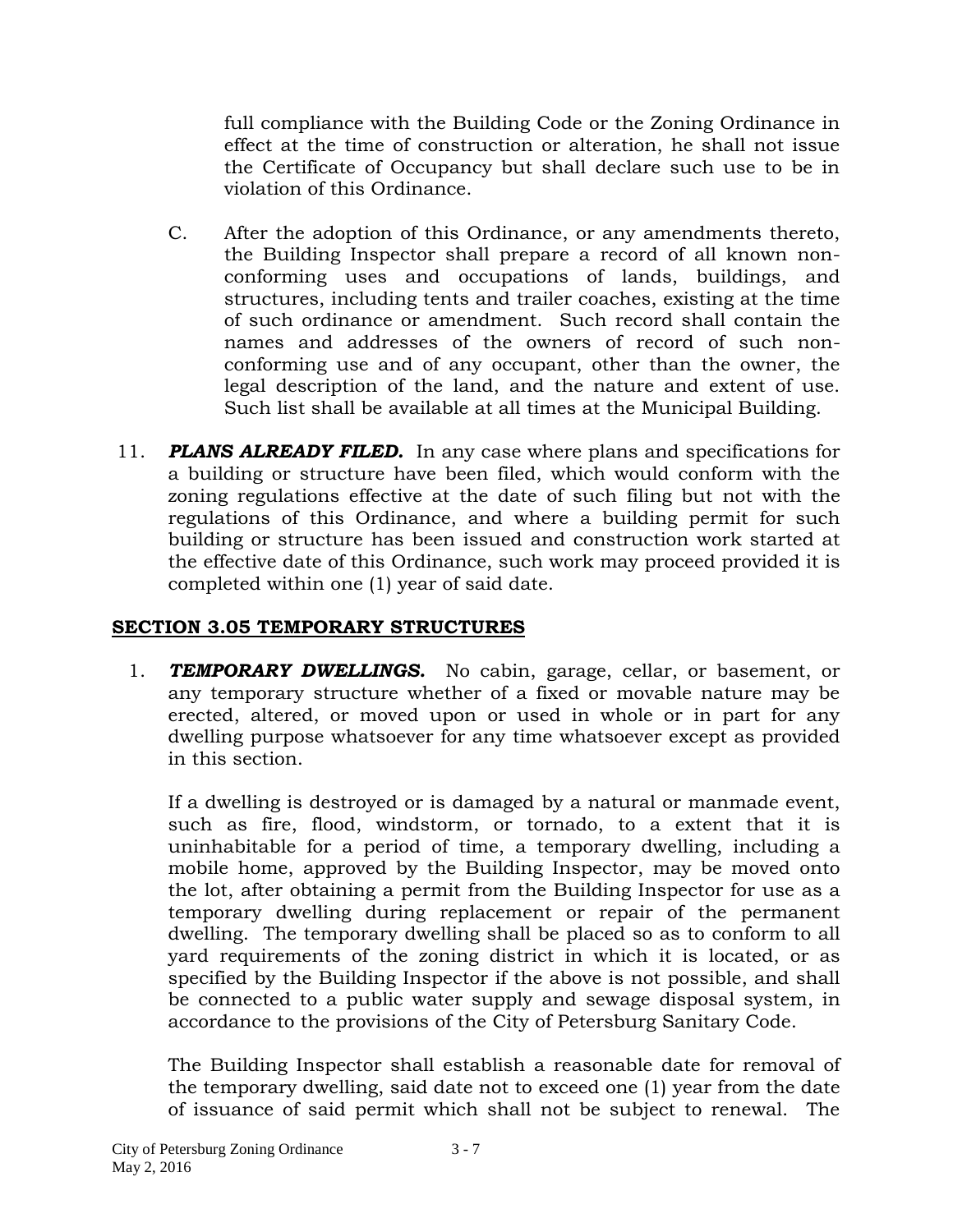temporary dwelling shall be removed from the lot within two (2) weeks of the date of occupancy of the replaced or repaired dwelling with the date of occupancy to be as listed on the Certificate of Occupancy. A performance bond in the amount of one thousand (1,000) dollars shall be provided to insure removal of the temporary dwelling.

The Building Inspector shall provide a written statement setting forth the conditions of permission granted under this section to the residents so dislodged and shall retain a copy in his files.

The Building Inspector shall notify the City Council and Planning Commission in writing of each such permission granted under this section.

2. *TEMPORARY CONSTRUCTION STRUCTURES.* Temporary buildings and/or structures may be used as construction facilities, provided that a permit is obtained for such use from the Building Inspector.

The Building Inspector shall in each case establish a definite time limit on the use of such facilities, limits on the uses to which such facilities may be put, and a date by which such facilities are to be removed from the premises.

## **SECTION 3.06 COMPLETION OF CONSTRUCTION**

Nothing in this Ordinance shall require a change in plans, construction, or designated use of any building on which actual construction was lawfully begun prior to the effective date of adoption of this Ordinance or later amendment which may apply.

Actual construction is hereby defined to include the placing of construction materials in a permanent position and fastening them in a permanent manner. Where excavation, demolition, or removal of an existing building has been substantially begun preparatory to rebuilding, such excavation or demolition or removal shall be deemed to be actual construction, provided that the work shall be carried on diligently. In the case of such excavation, demolition or removal, however, this provision shall expire and not be of effect three hundred and sixty-five (365) days following the effective date of adoption or amendment of this Ordinance, unless a permit for the actual construction of a new building has been issued by the Building Inspector.

Where a building permit has been issued in accordance with the law within three hundred and sixty-five (365) days of such effective date and diligently pursued to completion, said building or structure may be completed in accordance with the approved plans on the basis of which the building permit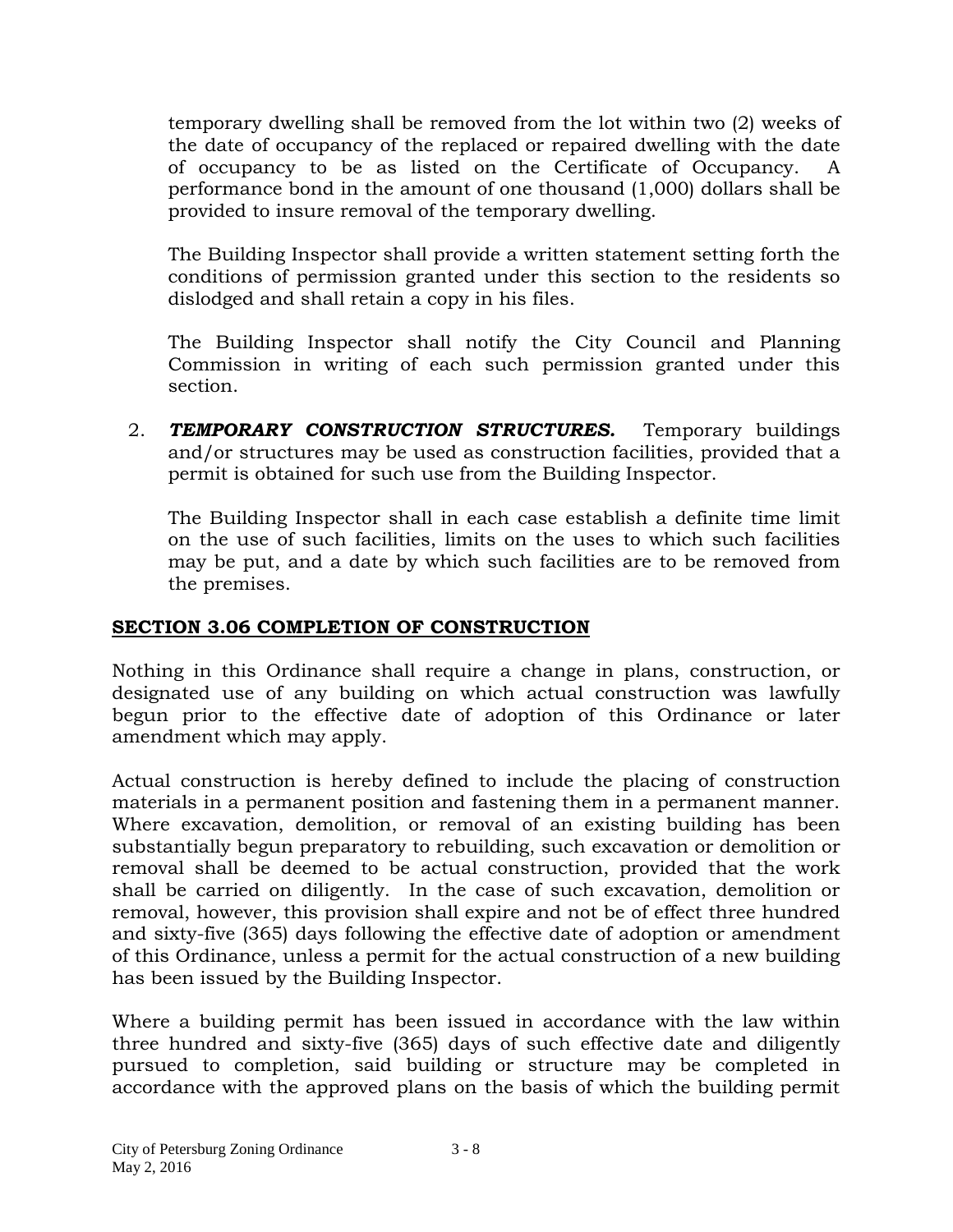was issued, and further, may upon completion be occupied by the use for which it was originally designed.

Any basement, cellar, garage, or any incomplete structure without an occupancy permit in use as a dwelling on the effective date of adoption or amendment of this Ordinance shall not be used as a dwelling for more than twelve (12) months following said date, unless said structure has been completed in conformance with the regulations of the district in which located.

## **SECTION 3.07 CONDITIONAL USE**

A use that would be detrimental to other uses permitted in the same zoning district unless carefully controlled as to number, area, size, exterior design, location or relation to the adjacent properties and to the neighborhood. Such uses may be considered necessary or important to the public health, safety, and welfare of the neighborhood or community as a whole and may be permitted if proper safeguards are taken. Such uses may be permitted in a zoning district as a conditional use if specific provision is made in this Zoning Ordinance.

## **SECTION 3.08 ESSENTIAL SERVICES**

Essential services shall be permitted as authorized and regulated by law and by the Ordinances of the City of Petersburg, it being the intention hereof to exempt such essential services from this Ordinance.

## **SECTION 3.09 VISIBILITY AT INTERSECTIONS**

No fence, planting or other screening structure shall:

- 1. Obstruct vision on the right-of-way lines of a corner lot within an area which is thirty-five (35) feet distant from their point of intersection. Such unobstructed corner shall mean a triangular area formed by the street property lines and a line connecting them at points thirty-five (35) feet from the intersection of the street property lines extended.
- 2. Obstruct vision from a driveway between the heights of three (3) feet and ten (10) feet, measured above the elevation of the streets in a line within ten (10) feet of any front property line.

## **SECTION 3.10 HOME OCCUPATION**

A home occupation may be permitted in a single-family detached dwelling within a zoning district where such dwellings is permitted, subject to *ARTICLE X, STANDARDS FOR SPECIAL APPROVAL,* further, to the following conditions: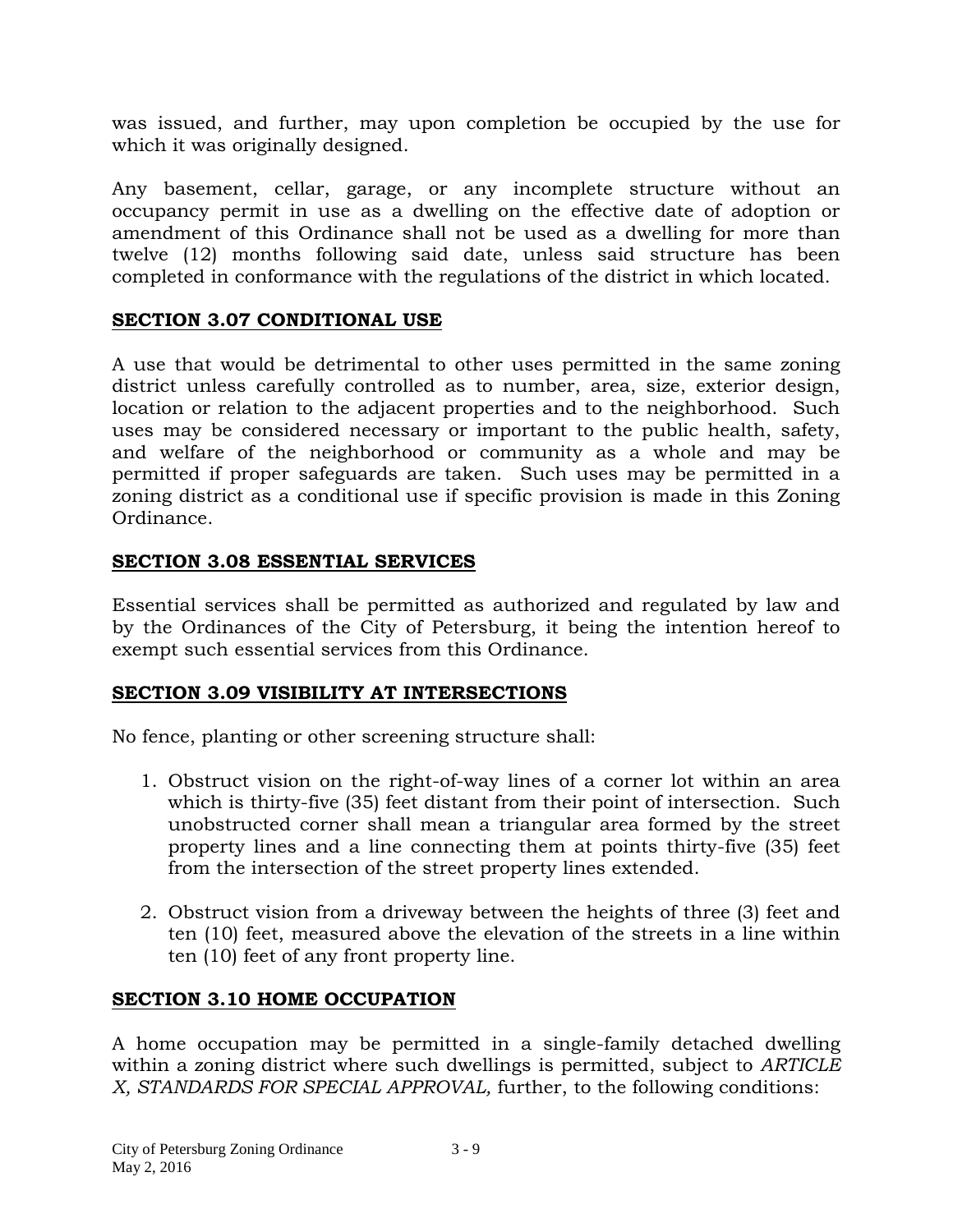- 1. Not more than one (1) person outside of the family shall be engaged in such operation.
- 2. The use of the dwelling unit for the home occupation shall be clearly incidental and subordinate to its use for residential purposes, and not more than twenty (20) percent of the floor area of the dwelling unit may be used for the purposes of the home occupation.
- 3. A home occupation shall be conducted within the dwelling unit or within a building accessory thereto.
- 4. There shall be no change in the outside appearance of the structure or premises, or other visible evidence of conduct of such home occupation, and therefore, there shall be no external or internal alterations not customary in residential areas.
- 5. Traffic generated by a home occupation shall not be greater in volume than that normally generated by the residence. Parking for the home occupation shall not exceed two (2) spaces. Such spaces shall be provided on the premises, off-street, subject to all regulations in *ARTICLE XIII, OFF-STREET PARKING AND LOADING REGULATIONS,* herein, provided the parking spaces shall not be located in the required front yard.
- 6. Exterior storage of material, equipment, or refuse associated with or resulting from a home occupation, shall be prohibited.
- 7. No equipment or process shall be used in such home occupation which creates noise, vibration, glare, fumes, odor, or electrical interferences which are nuisances to persons off the lot. Any electrical equipment processes which create visual or audible interference with any radio or television receivers off the premises or which cause fluctuations in line voltages off the premises shall be prohibited.
- 8. Signs not customarily found in residential areas shall be prohibited, provided that one (1) non-illuminated name plate, not more than two (2) square feet in area, may be attached to the building, and which sign shall contain only the name, occupation, and address of the premises.
	- 9. Must be connected to a public water and wastewater disposal system, in accordance to the provisions of the City of Petersburg Sanitary Code.

## **SECTION 3.11 TRANSIENT AND AMUSEMENT ENTERPRISES**

Circuses, carnivals, other transient amusement enterprises, music festivals and similar temporary gatherings of people may be permitted in any zoning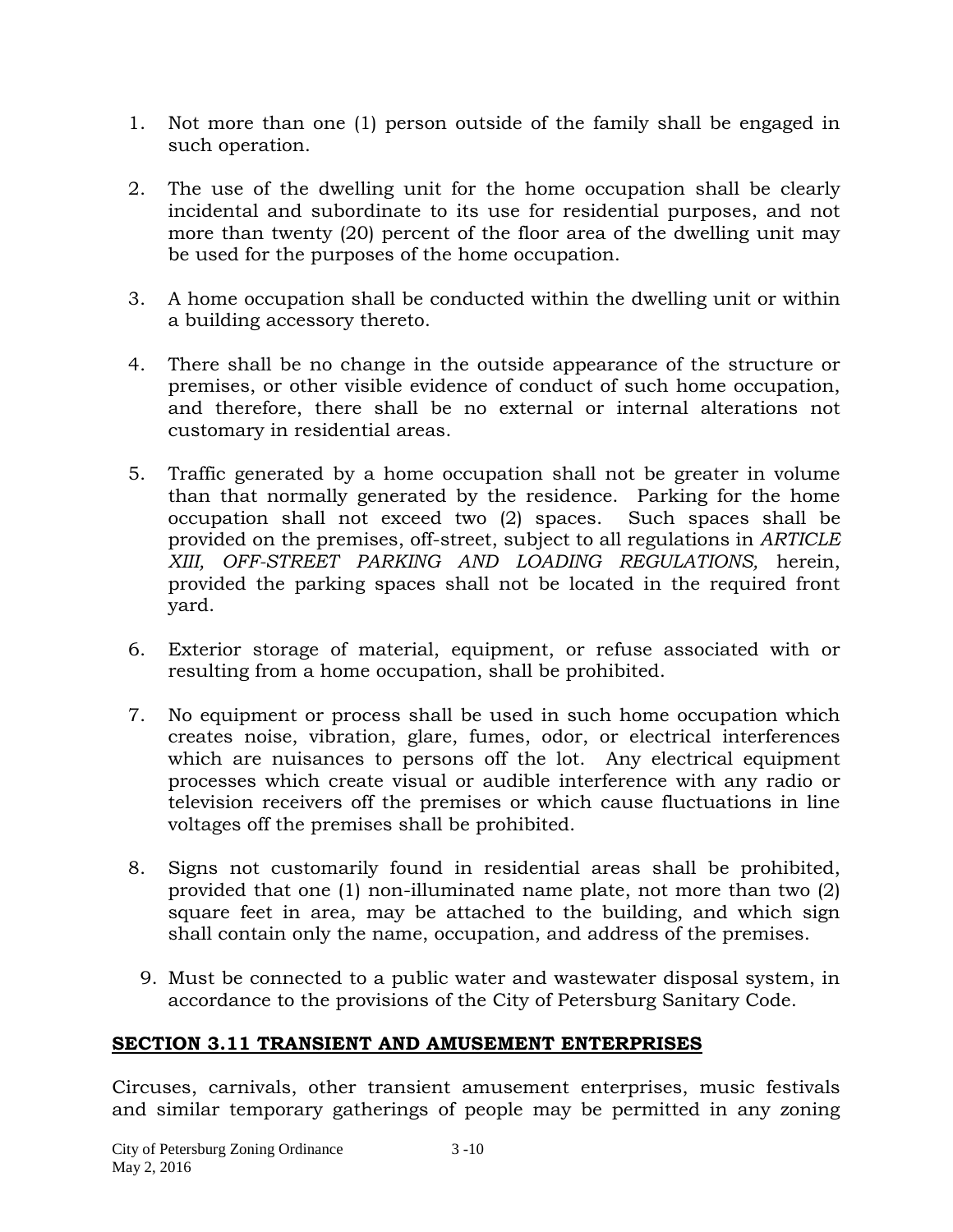district upon approval of City Council. Such enterprises may be permitted only on the finding by the City Council that the location of such an activity will not adversely affect adjoining properties or adversely affect public health, safety, morals, or general welfare. The City Council may require posting of a bond or other acceptable security payable to the City in an amount sufficient to hold the City free of all liabilities incidental to the operation of such activity and indemnify any adjoining landowners for any damage resulting from the operation of such activity, and which damages shall be provable before the court having jurisdiction over the premises upon which the damages occurred and payable through such court.

## **SECTION 3.12 ACCESS TO STREETS**

- 1. In any residential, commercial, or industrial districts, every use, building, or structure established after the date of this Ordinance shall be on a lot or parcel which adjoins a public street, such street right-ofway to be at least sixty-six (66) feet in width unless a lesser width has been established and recorded prior to the effective date of this Ordinance. (Ord. 99, Effective 6-6-99)
- 2. Every building and structure constructed or relocated after the effective date of adoption or amendment of this Ordinance shall be so located on lots as to provide safe and convenient access for fire protection vehicles and required off-street parking and loading areas.
- 3. Private streets or alleys shall not be permitted. All streets and alleys shall be dedicated as public right-of-way. (Ord. 99, Effective 6-6-99)

## **SECTION 3.13 ZONING BOARD**

All powers, duties, and responsibilities for a zoning board as provided by the City Zoning Act, P.A. 638 of 1921, as amended, have been transferred to the City of Petersburg Planning Commission in accordance with the Municipal Planning Act, P.A. 285 of 1945, as amended. All matters concerning the operation of the Zoning Board shall hereafter be governed by and done pursuant to the Michigan Zoning Enabling Act, P.A. 110 of 2006, as amended, MCL 125.3101 *et seq.*

## **SECTION 3.14 ACCESSORY BUILDINGS**

Accessory buildings, except as otherwise permitted in this Ordinance shall be subject to the following regulations:

1. Where the accessory is structurally attached to a main building, it shall be subject to, and must conform to all regulations of this Ordinance, applicable to main buildings.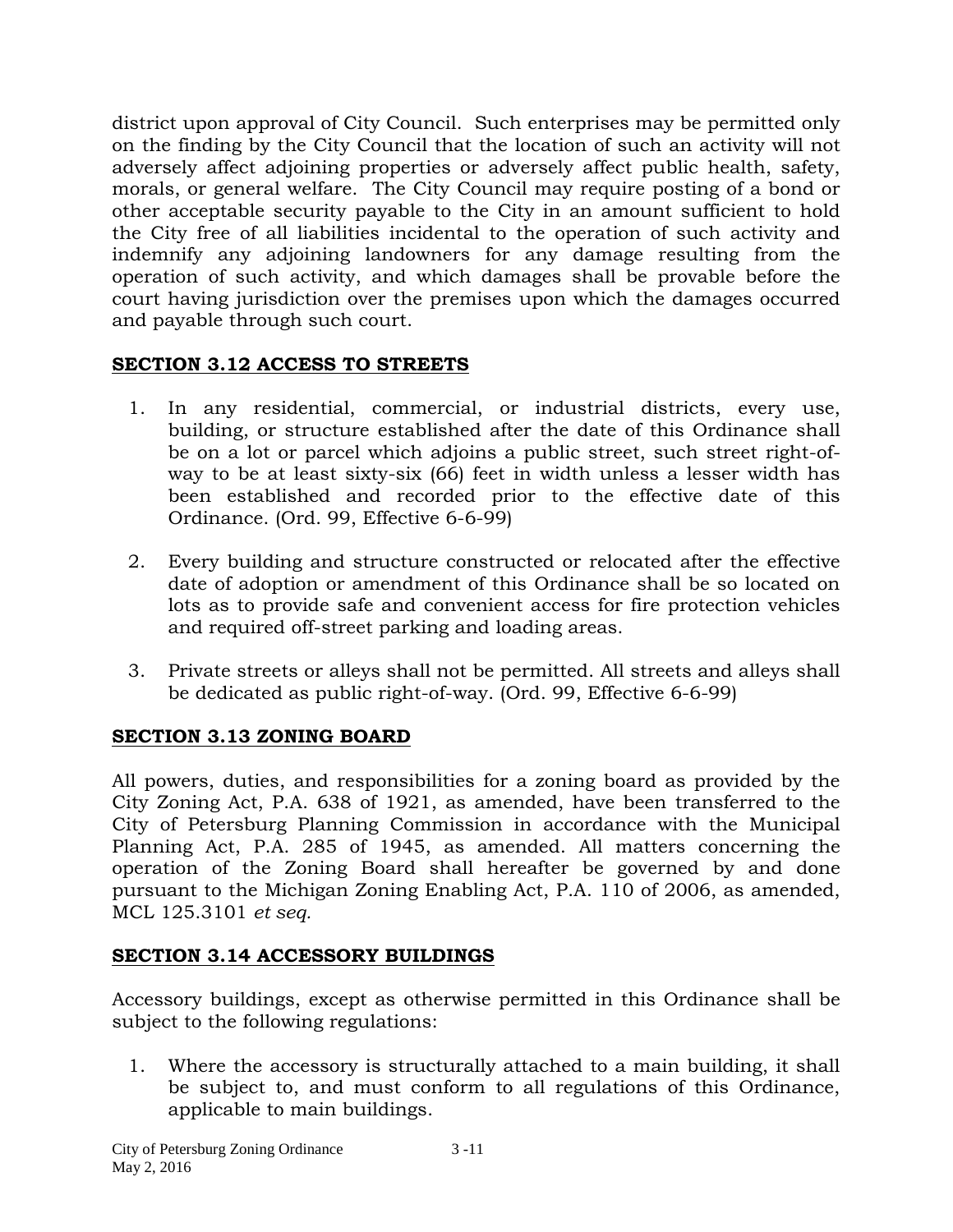- 2. In no instance shall the accessory building exceed the ground floor area of the main building.
- 3. An accessory building shall be located behind the building line, except when structurally attached to the main building.
- 4. No detached accessory building shall be located closer than five (5) feet to any main building nor shall it be located closer than five (5) feet to any side or rear lot line.
- 5. No detached accessory building in R-1, R-2, or C-1 districts shall exceed one (1) story or twenty (20) feet in height.
- 6. When an accessory building is located on a corner lot, the side lot line of which is substantially a continuation of the front lot line of the lot to its rear, said building shall not project beyond the front yard line required on the lot in rear of such corner lot, unless such building is structurally attached to the main building.

### **SECTION 3.15 FENCES, PLANTINGS AND OTHER SCREENING STRUCTURES**

All fences, plantings and other screening structures of any nature, type or description located in the City of Petersburg shall conform to the following regulations:

- 1. The erection, construction or alteration of any fence, planting or other screening structure shall be approved by the Building Inspector as conforming to the requirements of the zoning district wherein they are required because of land use development and to the requirements of this section.
- 2. Fences, plantings and other screening structures which are not specifically required under the regulations for the individual zoning districts, shall conform to the following:
	- A. No fence, planting or other screening structure shall be higher than three (3) feet within the limits of a front yard space of a lot within a residential district.
	- B. No fence, planting or other screening structure shall be higher than three (3) feet within the limits of a side yard when the side yard abuts upon a street upon which other residential lots front within a residential district.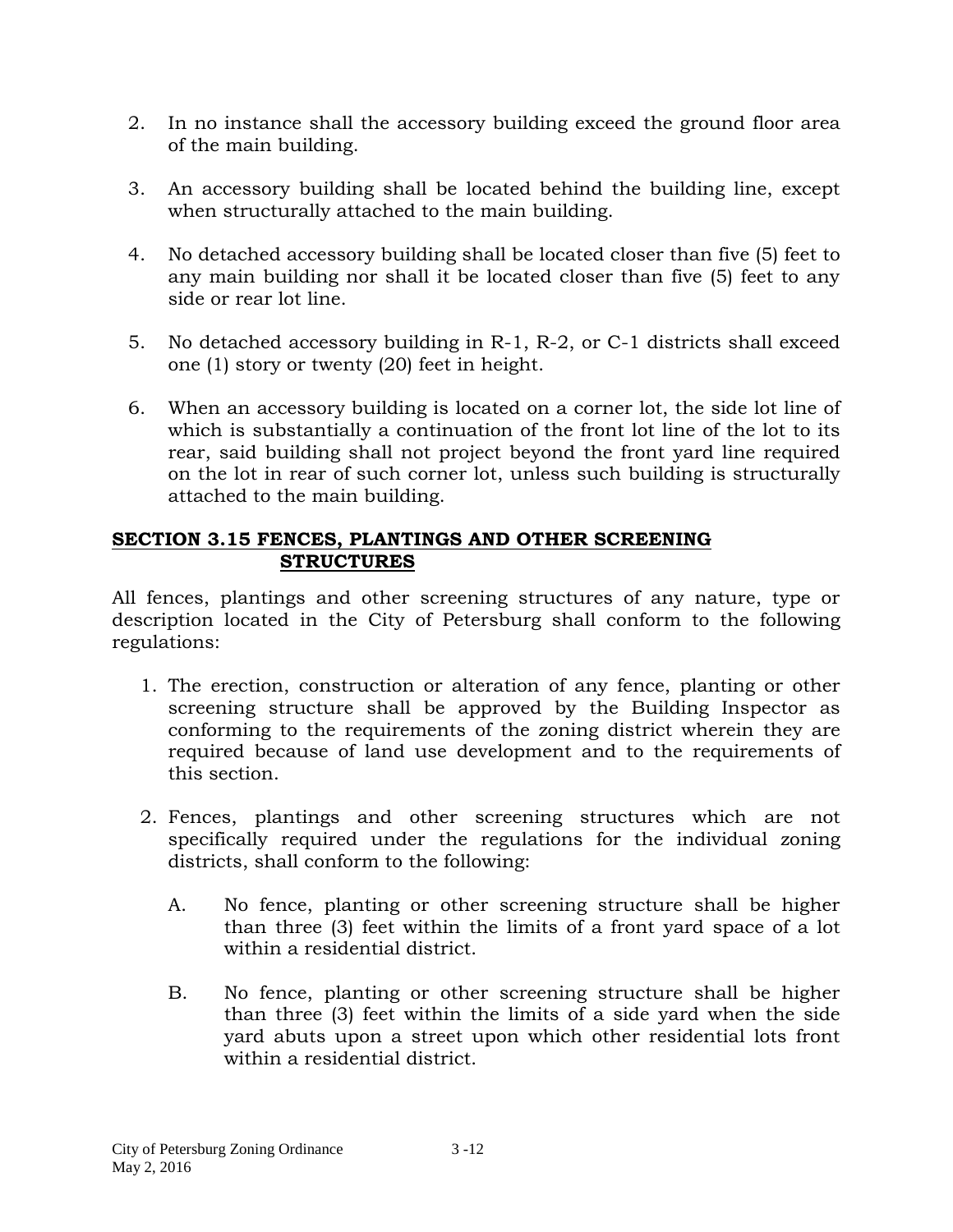- C. No fence, planting or other screening structure shall be higher than eight (8) feet within the limits of a side yard or rear yard, except as otherwise provided.
- D. No fence, planting or other screening structure shall be erected closer than one (1) foot to any public sidewalk.
- E. All fences hereafter erected shall be of an ornamental nature. Barbed wire, spikes, nails or any other sharp point or instrument of any kind is prohibited on top or on the sides of any fence, except that barbed wire cradles may be placed on top of fences enclosing public utility buildings or whatever deemed necessary in the interest of public safety. Electric current or charge is prohibited in any fence.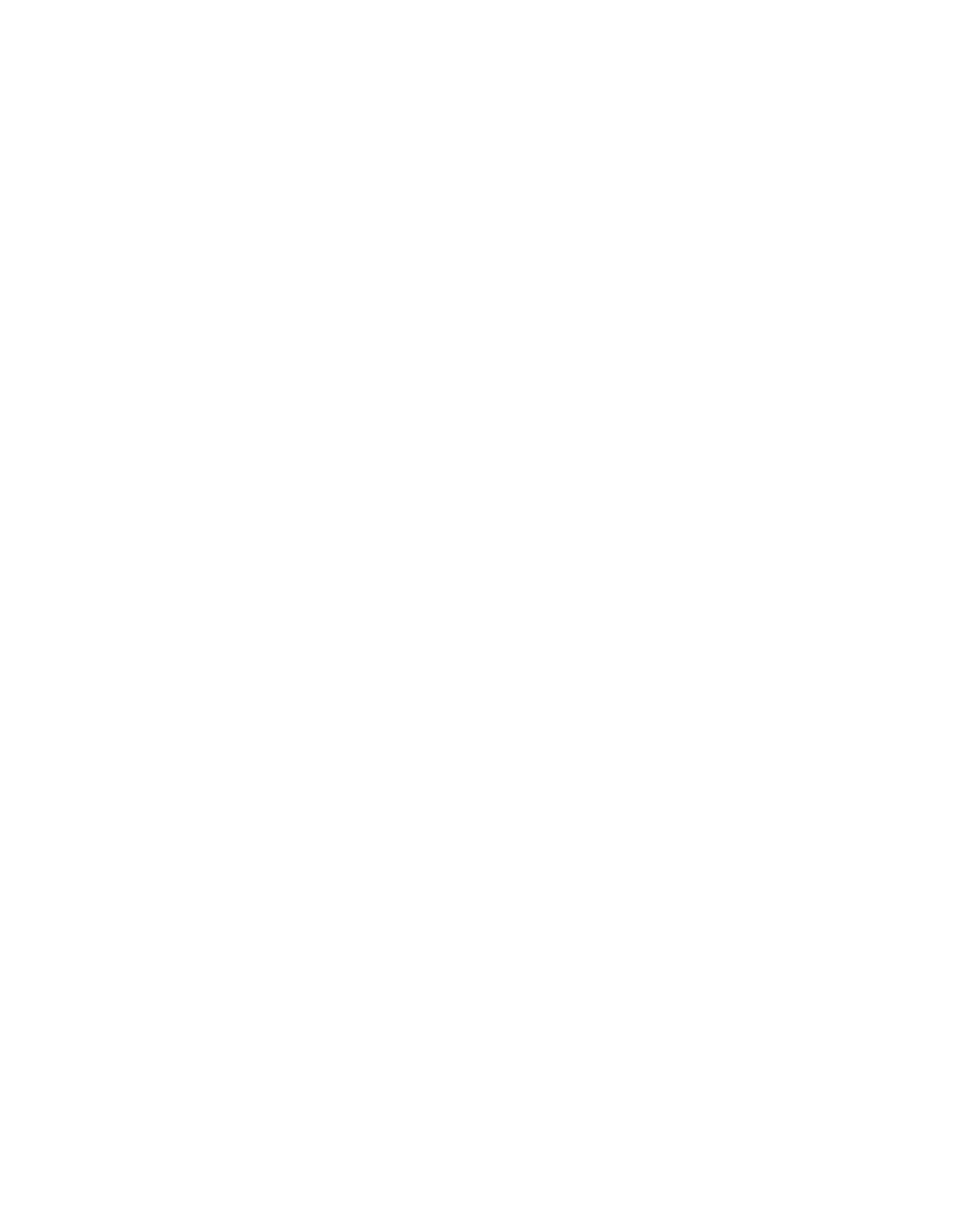# **ARTICLE IV**

# **R-1, SINGLE-FAMILY RESIDENTIAL DISTRICT**

#### **STATEMENT OF PURPOSE**

The R-1, Single-Family Residential District is established to provide for residential areas at an urban density of development. This district is designed to promote a predominantly urban character and will aid in protecting and preserving the existing character of the City.

In pursuit of the above stated purpose, lots are of a size that development can only be endorsed when urban services, such as sewer and water, are provided. This will encourage the maintenance of a suitable environment for residential and supportive uses.

The following regulations shall apply to the R-1, Single-Family Residential District and shall be subject further to the provisions of *ARTICLE III, GENERAL PROVISIONS.*

#### **SECTION 4.01 PRINCIPAL USES PERMITTED**

- 1. Single-Family detached dwellings.
- 2. Publicly owned and operated libraries, parks, and recreational facilities.
- 3. Churches and other facilities normally incidental thereto.
- 4. Accessory buildings, provided that they shall be located as required in *ARTICLE III, GENERAL PROVISIONS.*
- 5. Private swimming pools, exclusively for the use of residents or guests, subject to all yard space requirements of *ARTICLE XII, SUPPLEMENTARY DISTRICT REGULATIONS.*
- 6. Historic sites.
- 7. Manufactured Homes when developed on individual lots in accordance with the provisions in Section 12.09 B.
- 8. Adult and Child Family Day-Care Homes (up to six (6) adults/children being cared for).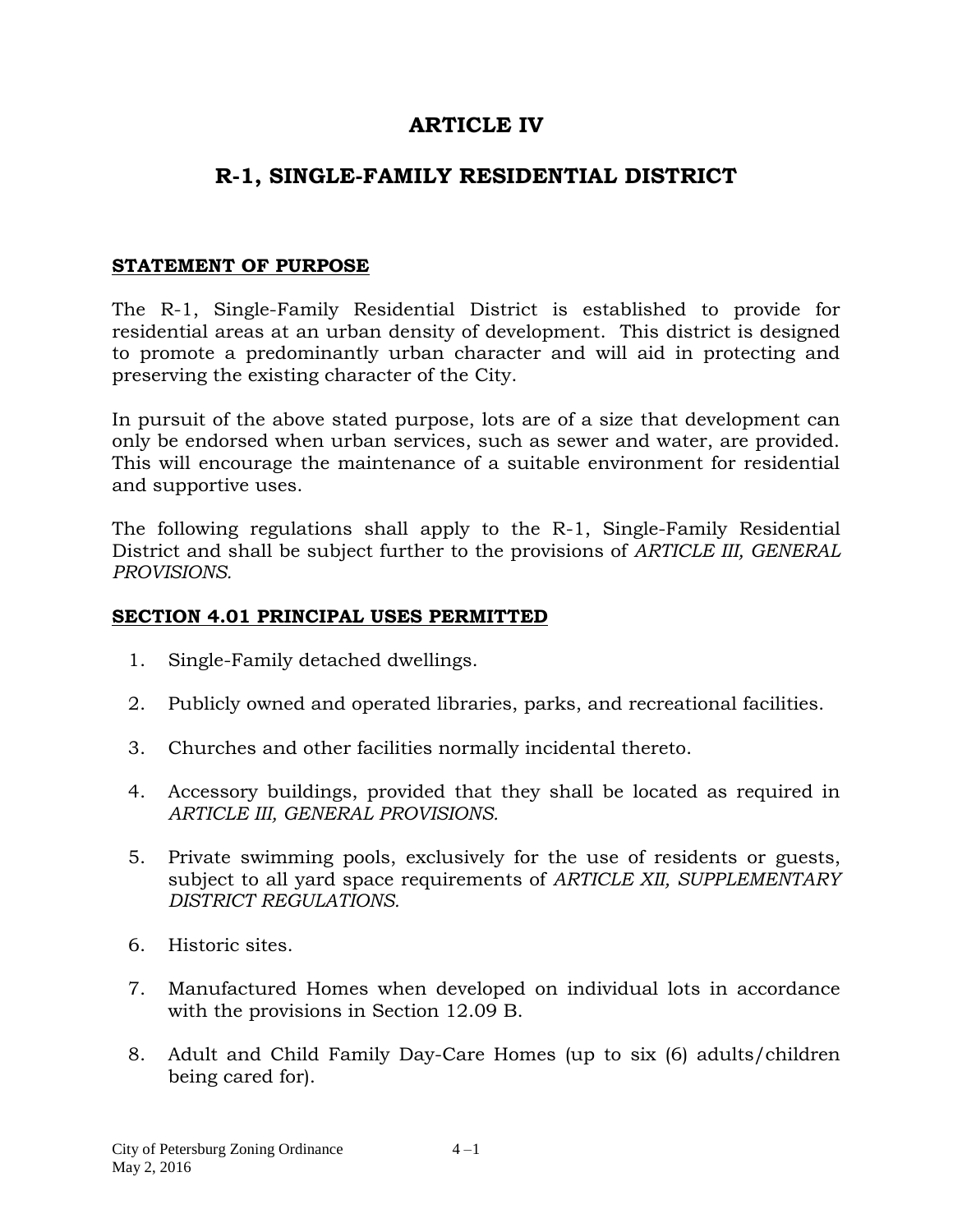- 9, Adult and Child Family Foster Homes (up to six (6) adults/children being cared for).
- 10. Uses similar to the above permitted land uses.

## **SECTION 4.02 USES PERMITTED ON SPECIAL APPROVAL**

Under such conditions as the Planning Commission after hearing, finds the use as not being injurious to the R-1 district and environs not contrary to the spirit and purposes of this Ordinance, subject further to the considerations imposed herein, and in *ARTICLE X, STANDARDS FOR SPECIAL APPROVAL,* the following may be permitted:

- 1. Child Group Day-Care Home / Child Group Foster Home (six (6) to twelve (12) children) provided they meet the following standards:
	- a. The proposed use of the residence for group day-care shall not change the essential character of the surrounding residential area, and shall not create a nuisance of the surrounding residential area, and shall not create a nuisance relating to vehicular parking, noise, or additional congestion in excess of residential uses in the district.
	- b. All outdoor play areas shall be enclosed by a fence that is designed to discourage climbing and is at least four (4) feet in height but no higher than six (6) feet, and constructed of a material approved by the Planning Commission.
	- c. The hours of operation do no exceed sixteen (16) hours within a twenty-four (24) hour period. Activity between the hours of 10:00PM and 6:00AM shall be limited so that the drop-off and pick-up of children is not disruptive to neighboring residents.
	- d. Appropriate licenses with the State of Michigan shall be maintained.
- 2. Nursery schools, day nurseries and child care centers (more than twelve (12) children) provided they meet the following standards:
	- a. For each child cared for, there is provided and maintained a minimum of one hundred (100) square feet of outdoor play area. Such play area shall have a total minimum area of at least twelve hundred (1,200) square feet.
	- b. All outdoor play areas shall be enclosed by a fence that is designed to discourage climbing and is at least four (4) feet in height but no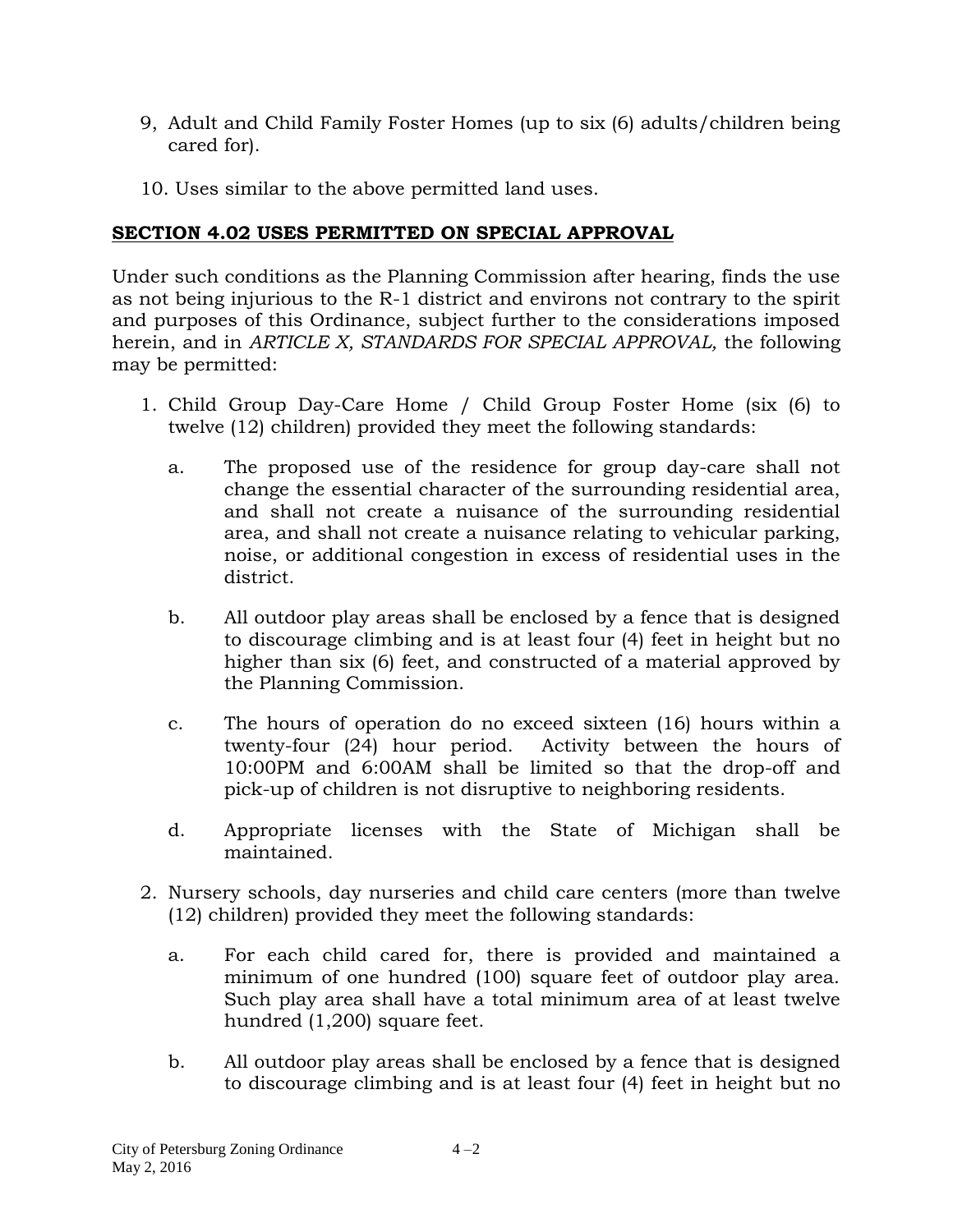higher than six (6) feet, and shall be constructed of a material approved by the Planning Commission.

- c. Appropriate licenses with the State of Michigan shall be maintained.
- 3. Public utility buildings, telephone exchange buildings, electric transformer stations and substations, and gas regulator stations when operation requirements necessitate the locating within the district in order to serve the immediate vicinity.
- 4. Temporary buildings and uses for construction purposes in accordance with provisions outlined in *ARTICLE III, GENERAL PROVISIONS.*
- 5. Municipal buildings and uses.
- 6. Home occupations as defined in *ARTICLE II, DEFINITIONS* and *ARTICLE III, GENERAL PROVISIONS,* of this Ordinance, such as professional offices for doctors, dentists, architects, planners, or others providing a service, and provided said uses are not in conflict with the overall residential character of the area and not contrary to the intent of the Ordinance.
- 7. Public, parochial and private elementary, intermediate and high schools offering courses in general education; not operated for profit.
- 8. Cemeteries.
- 9. Clinics, convalescent homes, nursing homes, and/or rehabilitation institutions.
- 10. Duplex dwellings newly constructed in accordance with all the requirements of the R-2, Medium Density Residential District and provided that waste water treatment and potable water supply systems are in accordance with the provisions of the City of Petersburg Sanitary Code.
- 11. When two-family dwellings are created through the conversion of existing single-family dwellings, they must contain at least fourteen hundred (1,400) square feet of floor area; provided that each new dwelling unit after conversion, shall contain at least six hundred (600) square feet of floor space per family, said minimum area not to include basements, attached garages, breezeways, unenclosed or enclosed porches, or the interior area of utility room, and provided that waste water treatment and potable water supply systems are in accordance with the provisions of the City of Petersburg Sanitary Code.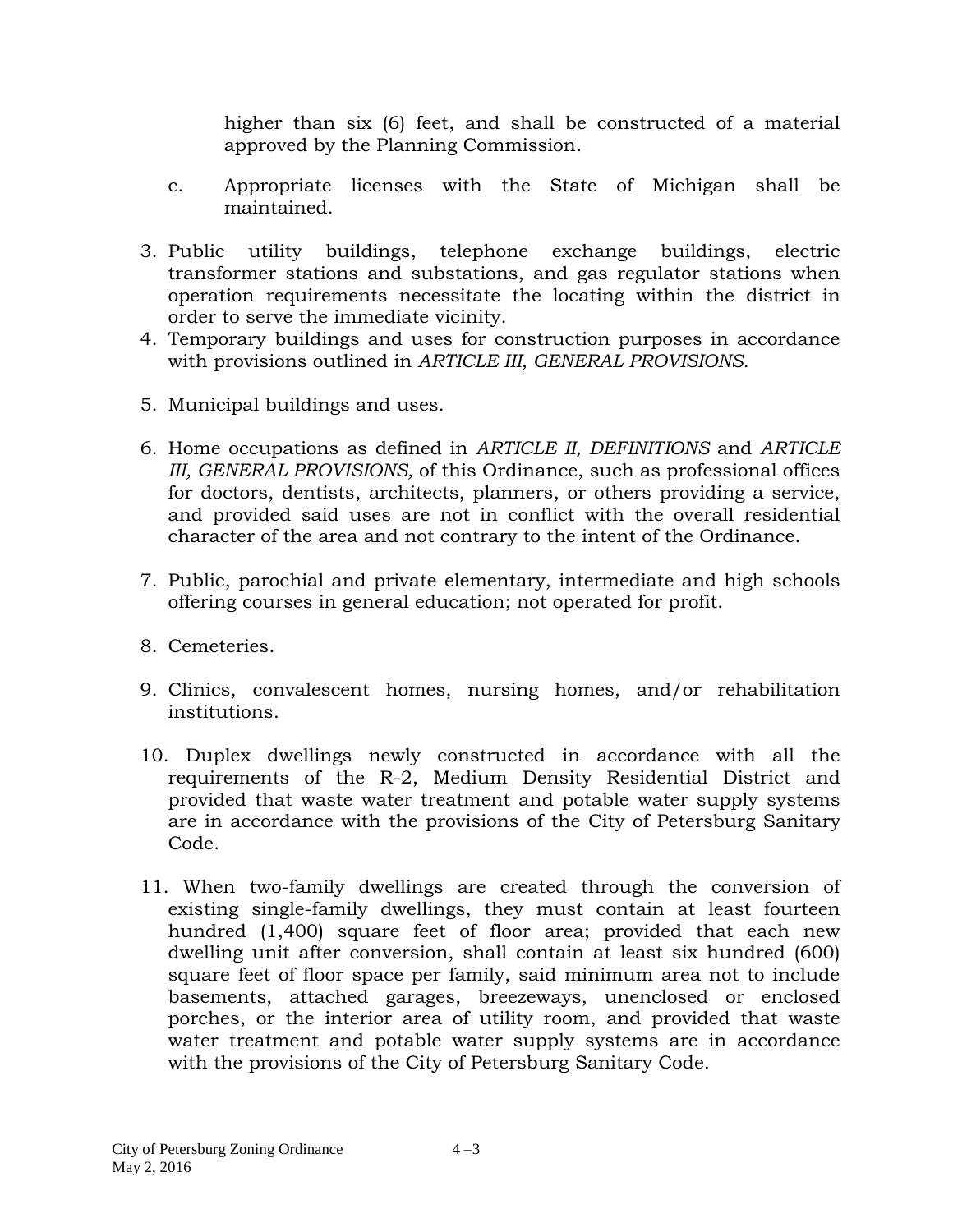- 12. Adult Group Day-Care Home / Adult Group Foster Home (six (6) to twelve (12) adults), provided that they meet the following standards:
	- a. The proposed use of the residence for group day-care shall not change the essential character of the surrounding residential area, and shall not create a nuisance in fact or law relating to vehicular parking, noise, or additional congestion in excess of residential uses in the district.
	- b. Where outdoor areas are provided, they shall be enclosed by a fence that is at least four (4) feet in height, but no higher than six (6) feet, and shall be constructed of a material approved by the Planning Commission.
	- c. The hours of operation do not exceed sixteen (16) hours within a twenty-four (24) hour period. Activity between the hours of 10:00PM and 6:00AM shall be limited so that the drop-off and pick-up is not disruptive to neighboring residents.
	- d. Appropriate license with the State of Michigan shall be maintained.
- 13. Adult Day-Care Centers (more than twelve (12) adults) provided they meet the following standards:
	- a. The property is maintained in a manner that is consistent with the character of the neighborhood.
	- b. A separate drop-off and pick-up area shall be provided adjacent to the main building entrance, located off a public street and the parking access lane, and shall be of sufficient size so as not to create congestion in the site or within a public roadway.
	- c. Where outdoor activity areas are provided, they shall be enclosed by a fence that is at least four (4) feet in height but no higher than six (6) feet, and shall be constructed of a material approved by the Planning Commission.
- 14. Adult Foster Care Large Group Homes (thirteen (13) to twenty (20) adults) and Adult Foster Care Small Group Homes (seven (7) to twelve (12) provided they meet the following standards:
	- a. The property is maintained in a manner that is consistent with the character of the neighborhood.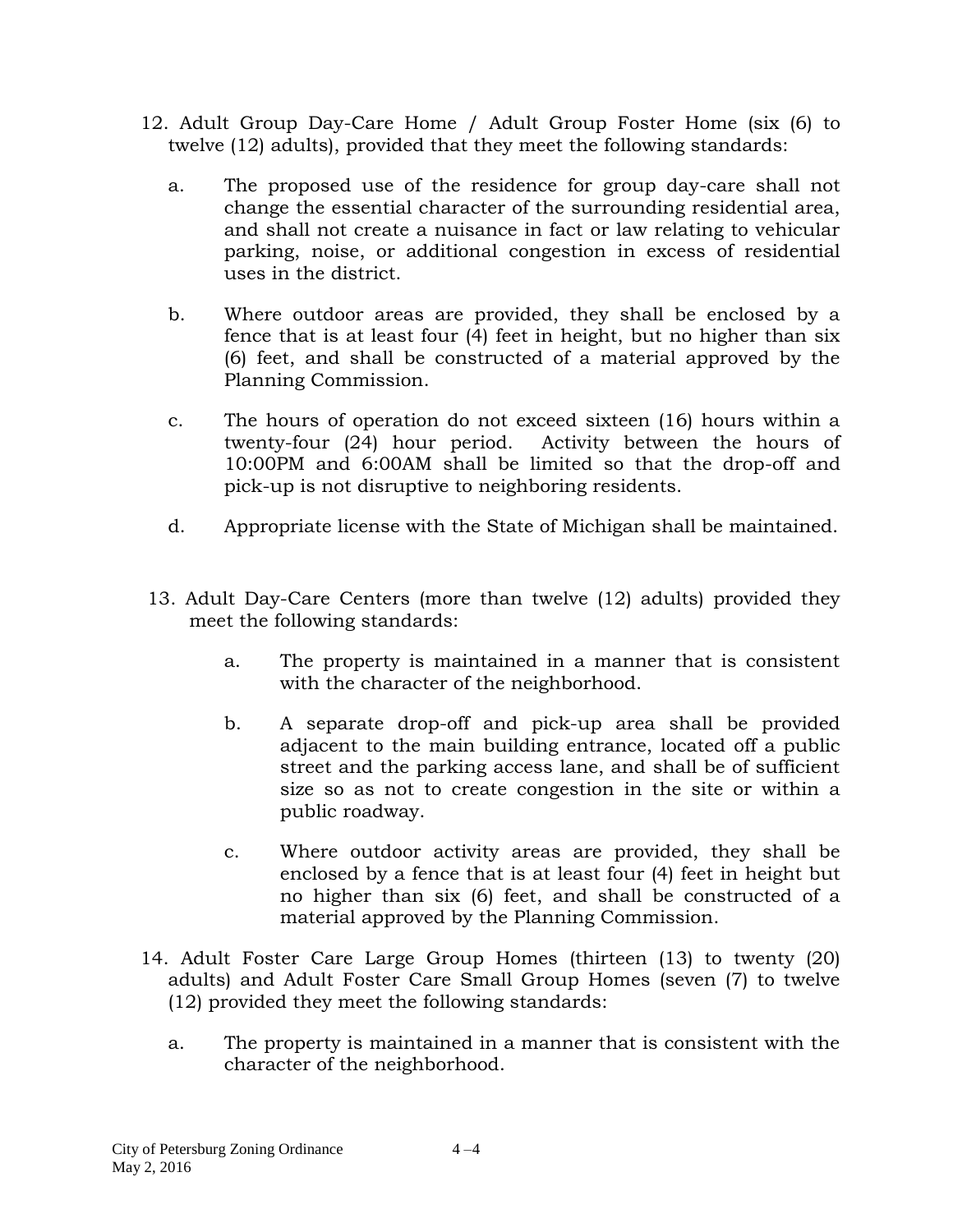- b. Appropriate licenses with the State of Michigan shall be maintained.
- 15. Uses similar to the above listed special land uses.

## **SECTION 4.03 SITE PLAN REVIEW**

All principal and special approval uses listed above are subject further to the requirements and provisions of *ARTICLE XI, SITE PLAN REVIEW* and any other applicable regulations included in this Ordinance.

#### **SECTION 4.04 AREA AND BULK REQUIREMENTS**

See ARTICLE IX, SCHEDULE OF REGULATIONS limiting height and bulk of buildings and minimum size of lots and yards by permitted land use.

## **SECTION 4.05 FLOOD HAZARD OVERLAY ZONE REGULATIONS**

All principal and special approval uses are subject further to the requirements and provisions of *Section 12.08 Flood Hazard Overlay Zone Regulations.*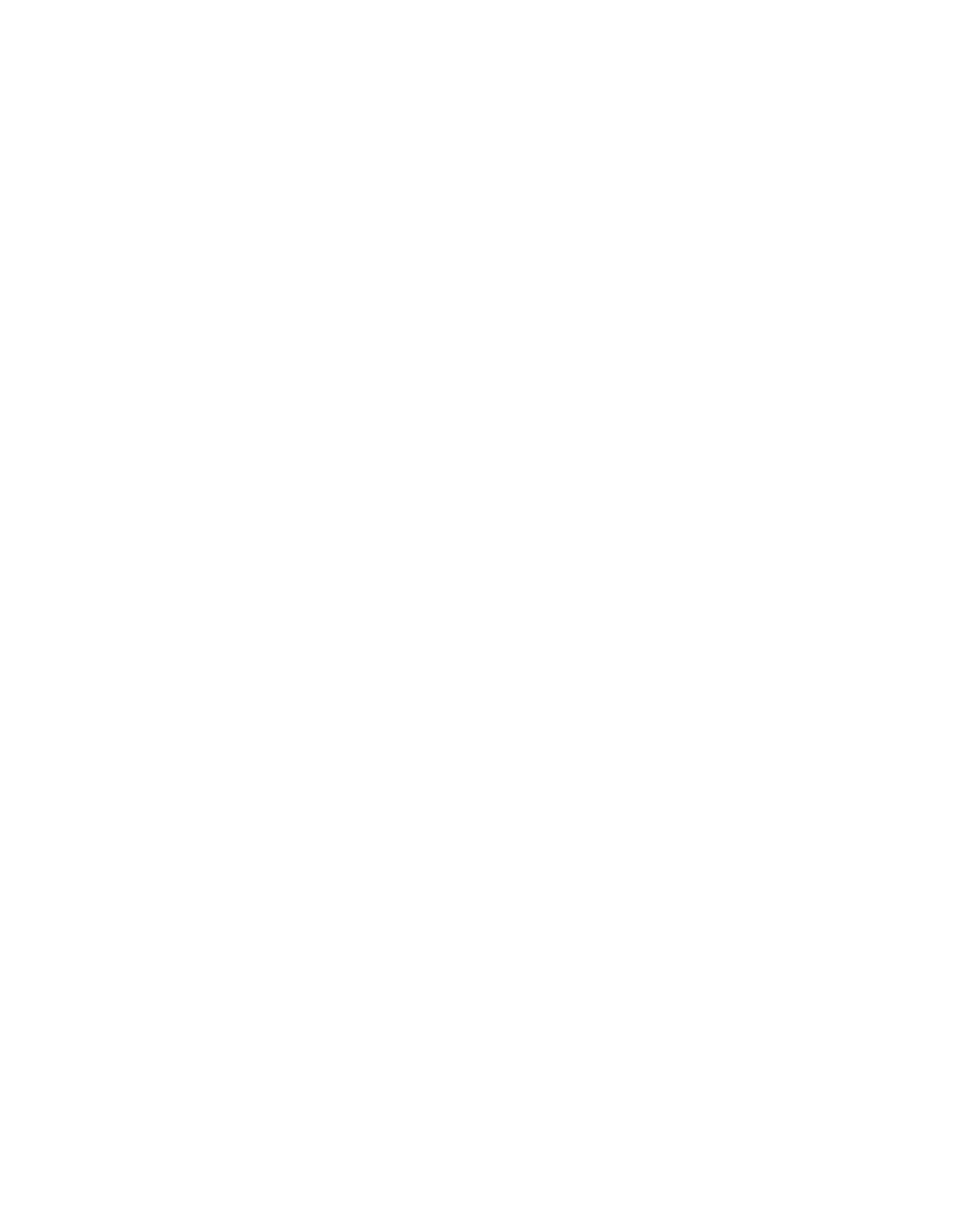## **ARTICLE V**

# **R-2, MEDIUM DENSITY RESIDENTIAL DISTRICT**

## **STATEMENT OF PURPOSE**

The R-2, Medium Density Residential District is established to provide for areas of residential development at a higher intensity of development than that allowed for in the R-1, Single-Family Residential District. This district is intended to provide a sound and stable environment for various types of residential buildings and cluster housing developments. It is further intended to accommodate a mixture of housing types, and to serve the limited needs for townhouses, row houses or other attached single-family housing similar in character and density, but generally somewhat more dense than detached single-family developments. It must be noted that any residential development of this density must be provided with urban services, such as sewer and water. The following regulations shall apply to the R-2, Medium Density Residential District and shall be subject further to the provisions of *ARTICLE III, GENERAL PROVISIONS.*

#### **SECTION 5.01 PRINCIPAL USES PERMITTED**

- 1. Single-family residential dwelling.
- 2. Apartments, duplexes and attached single-family dwellings, such as townhouses, row houses and condominiums.
- 3. Churches and other facilities normally incidental thereto.
- 4. Accessory buildings, provided that they shall be located as required in *ARTICLE III, GENERAL PROVISIONS.*
- 5. Private swimming pools, exclusively for the use of residents or guests, subject to all yard space requirements of *ARTICLE XII, SUPPLEMENTARY DISTRICT REGULATIONS.*
- 6. Historic sites.
- 7. Mobile Home Parks when constructed, licensed, operated, and maintained in accordance with the provisions of the Mobile Home Commission Act, P.A. 96 of 1987, as amended, MCL 125.2301 *et seq.,*  connected to a public water and sewer system and/or on-site water and waste water treatment system accepted by the Michigan Department of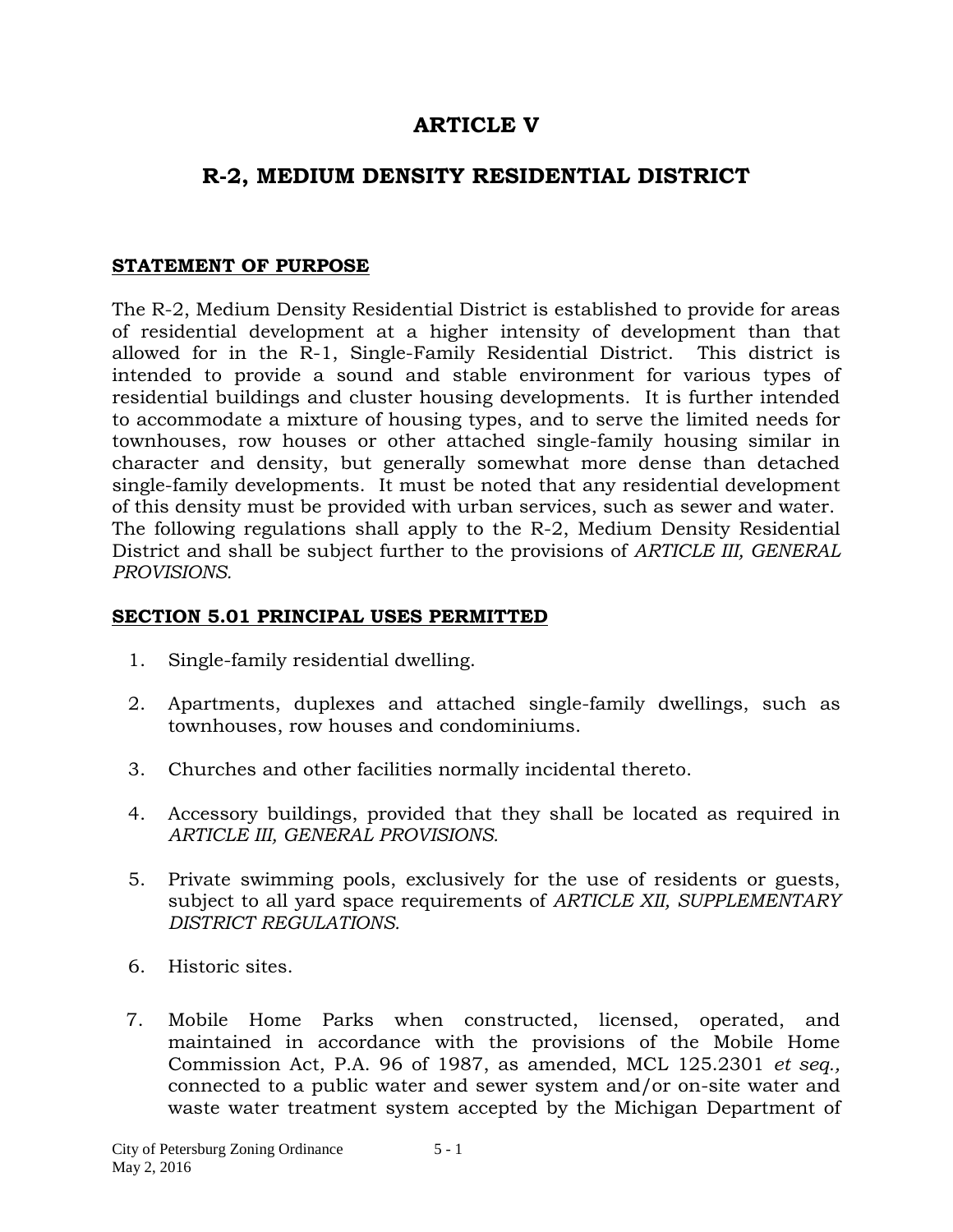Public Health and the Michigan Department of Natural Resources, and the provisions outlined in *Section 12.09 A.*

- 8. Adult and Child Family Day-Care Homes (up to six (6) adults / children being cared for).
- 9. Adult and Child Family Foster Homes (up to six (6) adults / children being cared for).
- 10. Uses similar to the above permitted uses.

## **SECTION 5.02 USES PERMITTED ON SPECIAL APPROVAL**

Under such conditions as the Planning Commission after hearing, finds the use as not being injurious to the R-2 district and environs and not contrary to the spirit and purposes of this Ordinance, subject further to the considerations imposed herein, and in *ARTICLE X, STANDARDS FOR SPECIAL APPROVAL,* the following may be permitted:

- 1. Child Group Day-Care Home / Child Group Foster Home (six (6) to twelve (12) children) provided they meet the following standards:
	- a. The proposed use of the residence for group day-care shall not change the essential character of the surrounding residential area, and shall not create a nuisance of the surrounding residential area, and shall not create a nuisance relating to vehicular parking, noise, or additional congestion in excess of residential uses in the district.
	- b. All outdoor play areas shall be enclosed by a fence that is designed to discourage climbing and is at least four (4) feet in height but no higher than six (6) feet, and constructed of a material approved by the Planning Commission.
	- c. The hours of operation do no exceed sixteen (16) hours within a twenty-four (24) hour period. Activity between the hours of 10:00PM and 6:00AM shall be limited so that the drop-off and pick-up of children is not disruptive to neighboring residents.
	- d. Appropriate licenses with the State of Michigan shall be maintained.
- 2. Nursery schools, day nurseries, and child care centers (more than twelve (12) children) provided they meet the following standards: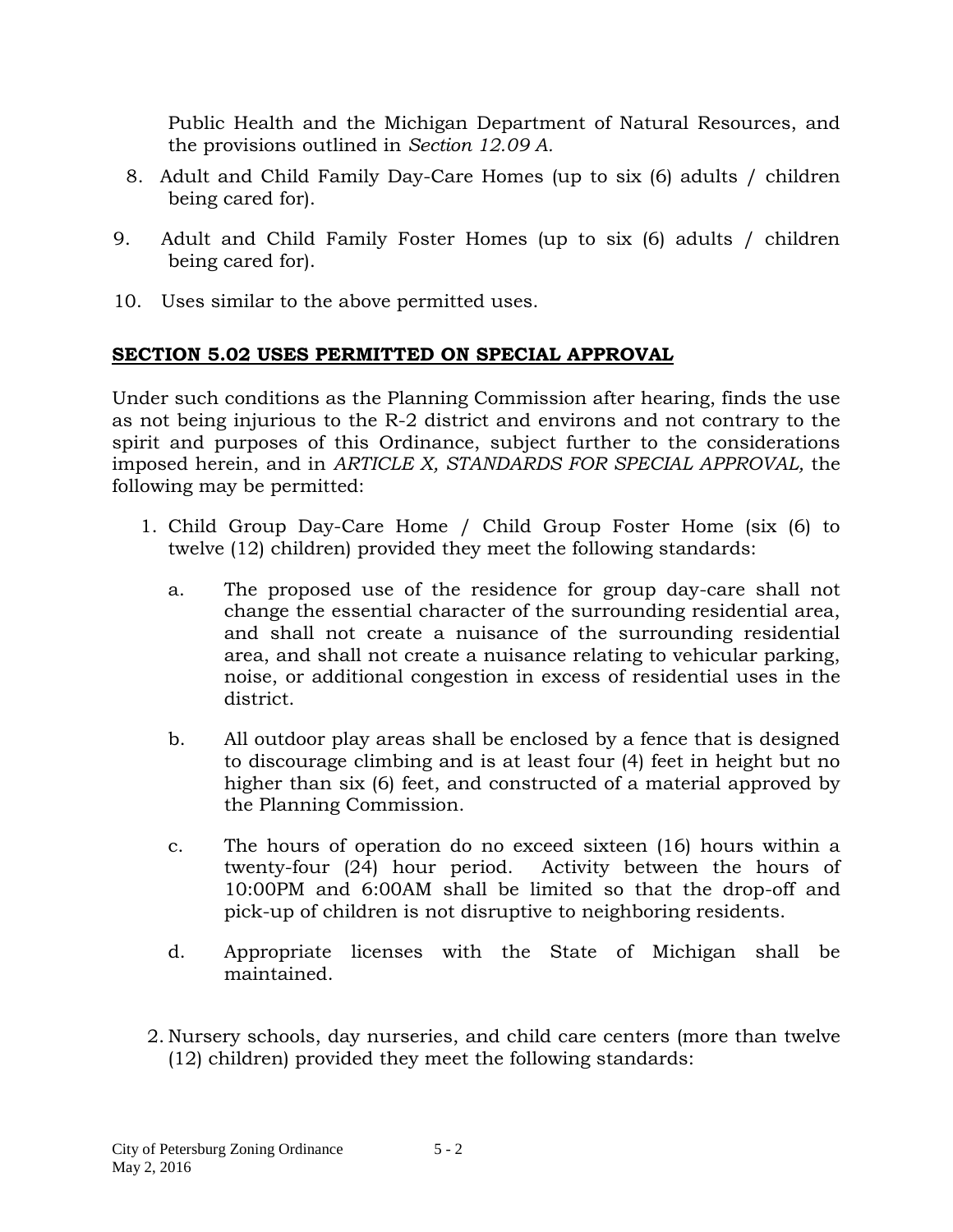- a. For each child so cared for, there is provided and maintained a minimum of one hundred (100) square feet of outdoor play area. Such play space shall have a total minimum area of at least twelve hundred (1,200) square feet.
- b. All outdoor plan areas shall be enclosed by a fence that is designed to discourage climbing and is at least four (4) feet in height but no higher than six (6) feet, and shall be constructed of a material approved by the Planning Commission.
- c. Appropriate licenses with the state of Michigan shall be maintained.
- 2. Public utility buildings, telephone exchange buildings, electric transformer stations and substations, and gas regulator stations when operation requirements necessitate the locating within the district in order to serve the immediate vicinity.
- 3. Temporary buildings and uses for construction purposes in accordance with provisions outlined in *ARTICLE III, GENERAL PROVISIONS.*
- 4. Public, parochial and private elementary, intermediate schools and high schools offering courses in general education; not operated for profit.
- 5. Municipal buildings and uses.
- 6. Home occupations as defined in *ARTICLE II, DEFINITIONS* and *ARTICLE III, GENERAL PROVISIONS,* of this Ordinance, such as professional offices for doctors, dentists, architects, planners or others providing a service, and provided said uses are not in conflict with the overall residential character of the area and not contrary to the intent of the Ordinance.
	- 7. Adult Group Day-Care Home / Adult Group Foster Home (six (6) to twelve (12) adults), provided that they meet the following standards:
		- a. The proposed use of the residence for group day-care shall not change the essential character of the surrounding residential area, and shall not create a nuisance in fact or law relating to vehicular parking, noise, or additional congestion in excess of residential uses in the district.
		- b. Where outdoor areas are provided, they shall be enclosed by a fence that is at least four (4) feet in height, but no higher than six (6) feet, and shall be constructed of a material approved by the Planning Commission.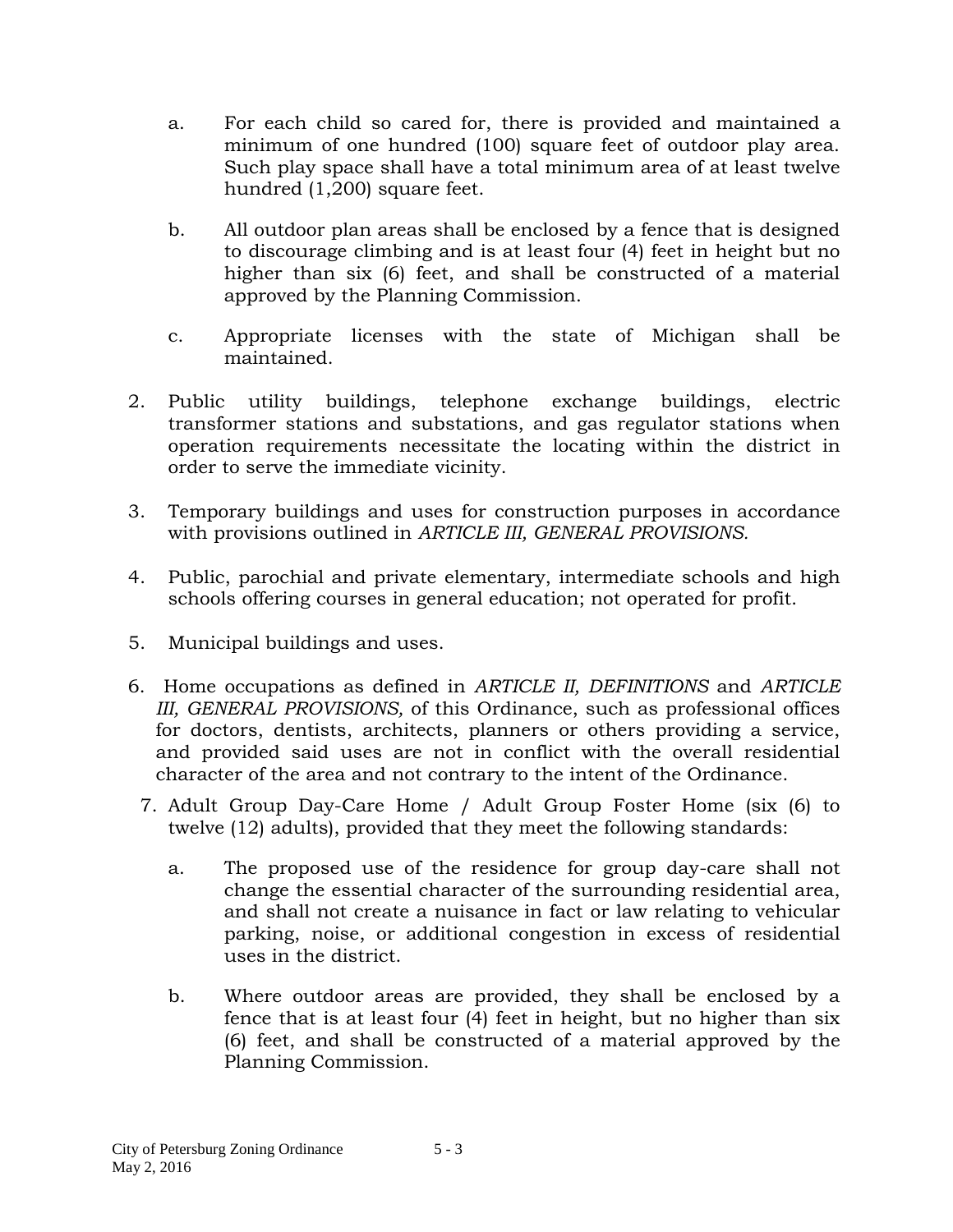- c. The hours of operation do not exceed sixteen (16) hours within a twenty-four (24) hour period. Activity between the hours of 10:00PM and 6:00AM shall be limited so that the drop-off and pick-up is not disruptive to neighboring residents.
- d. Appropriate license with the State of Michigan shall be maintained.
- 8. Adult Day-Care Centers (more than twelve (12) adults) provided they meet the following standards:
	- a. The property is maintained in a manner that is consistent with the character of the neighborhood.
	- b. A separate drop-off and pick-up area shall be provided adjacent to the main building entrance, located off a public street and the parking access lane, and shall be of sufficient size so as not to create congestion in the site or within a public roadway.
	- c. Where outdoor activity areas are provided, they shall be enclosed by a fence that is at least four (4) feet in height but no higher than six (6) feet, and shall be constructed of a material approved by the Planning Commission.
- 7. Adult Foster Care Small Group Homes (six (6) to (12) adults) and Adult Foster Care Large Group Homes (thirteen (13) to twenty (20) adults).
	- a. The property is maintained in a manner that is consistent with the character of the neighborhood.
	- b. Appropriate licenses with the State of Michigan shall be maintained.
- 8. Uses similar to the above special uses.

#### **SECTION 5.03 SITE PLAN REVIEW**

All principal and special approval uses listed above are subject further to the requirements and provisions of *ARTICLE XI, SITE PLAN REVIEW* and any other applicable regulations included in this Ordinance.

## **SECTION 5.04 AREA AND BULK REQUIREMENTS**

See *ARTICLE IX, SCHEDULE OF REGULATIONS* limiting height and bulk of buildings and minimum size of lots and yards by permitted land use.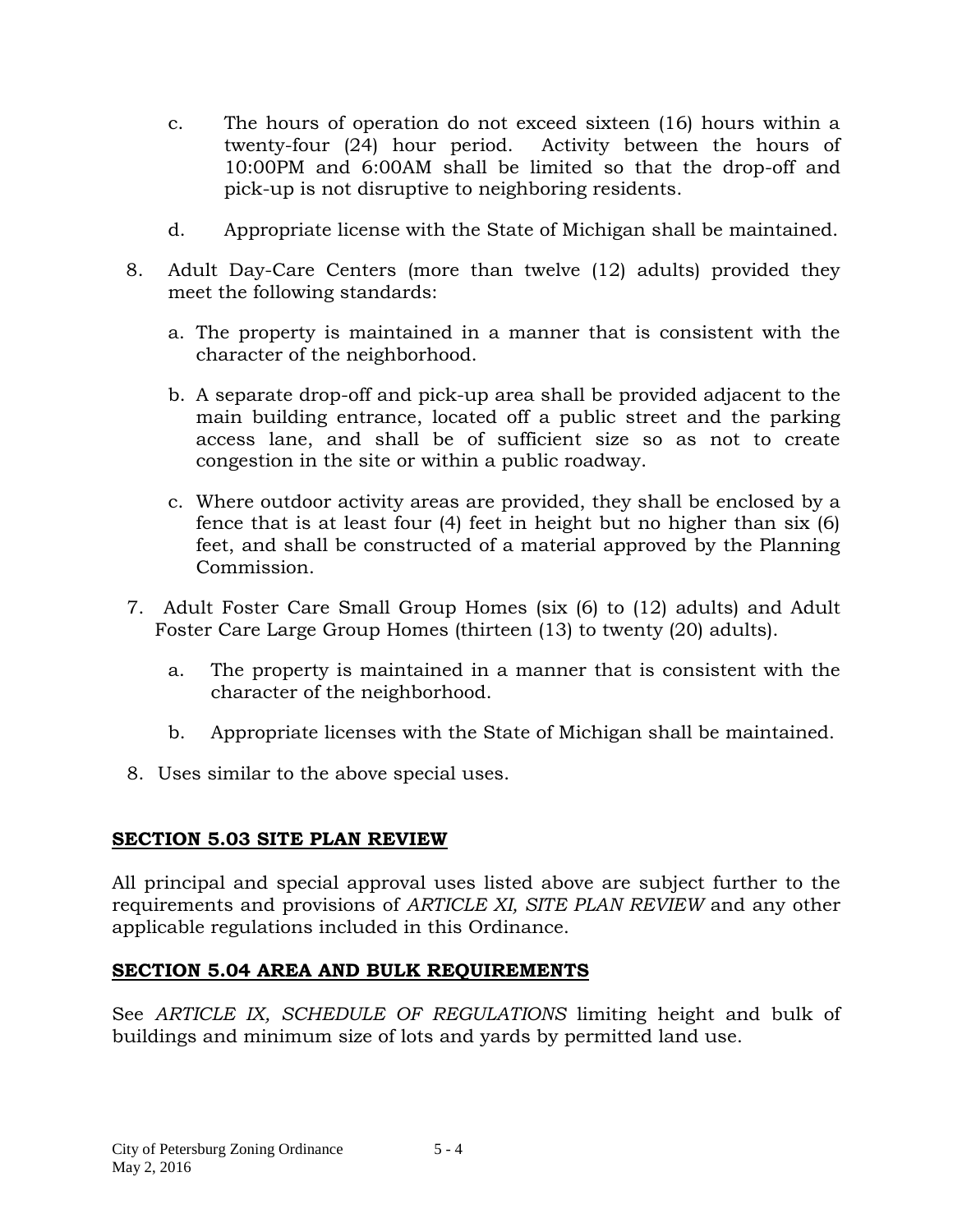## **SECTION 5.05 FLOOD HAZARD OVERLAY ZONE REGULATIONS**

All principal and special approval uses are subject further to the requirements and provisions of *Section 12.08 Flood Hazard Overlay Zone Regulations.*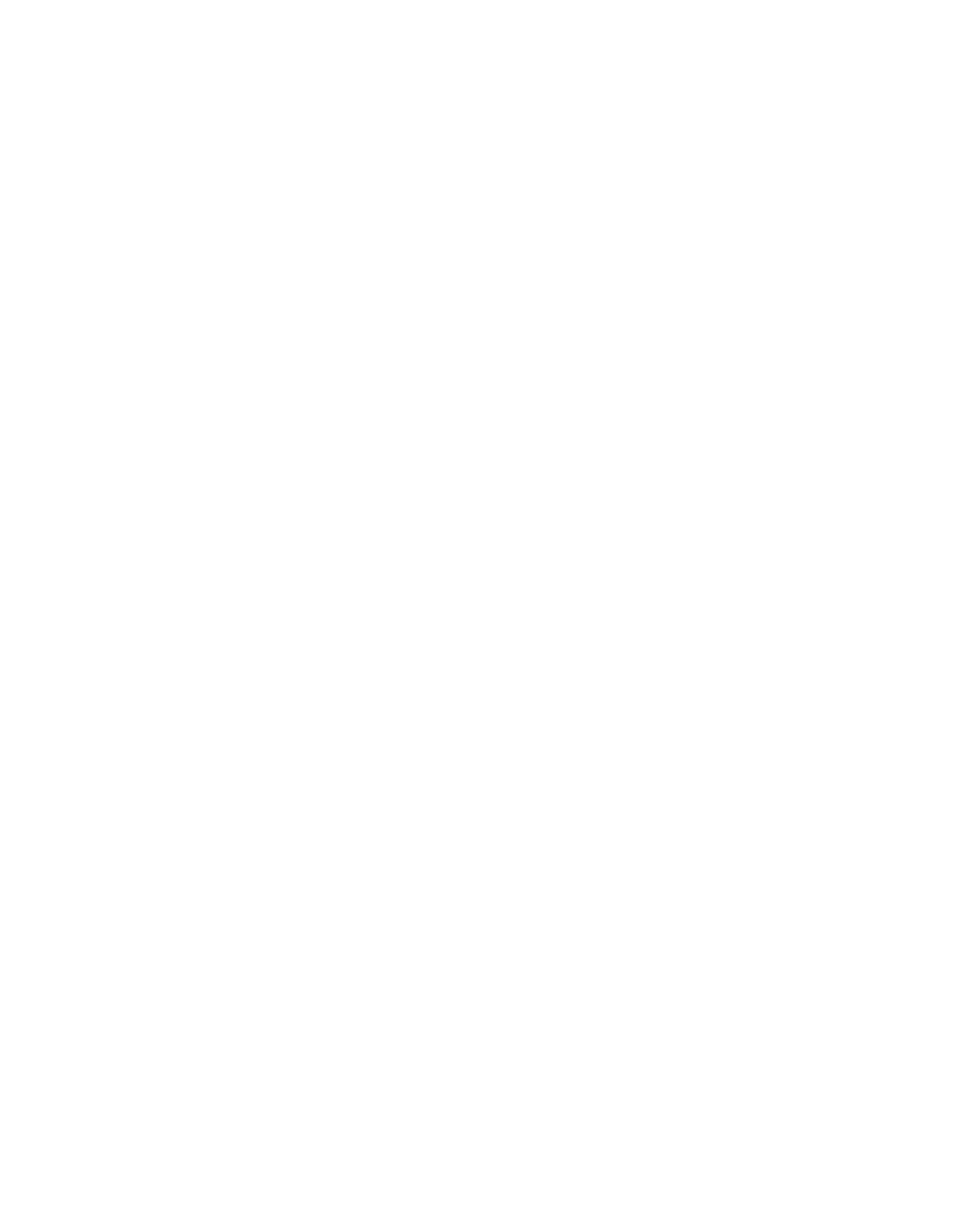# **ARTICLE VI**

# **C-1, COMMERCIAL DISTRICT**

#### **STATEMENT OF PURPOSE**

The C-1, Commercial District is intended to provide for the use of land for community wide commercial and services use. The intent of this district is also to encourage the concentration of business uses, to the mutual advantage of both the consumers and merchants.

The following regulations shall apply to the C-1, Commercial District and shall be subject further to the provisions of *ARTICLE III, GENERAL PROVISIONS.*

#### **SECTION 6.01 PRINCIPAL USES PERMITTED**

- 1. Retail food establishments which supply groceries, fruit, vegetables, meats, dairy products, baked goods, confections or similar commodities for sale off the premises. Foodstuffs may be prepared or manufactured on the premises as an accessory activity if the sale of the product is limited to the local retail store. Not more than fifty (50) percent of those employed on the premises, up to a maximum of five (5) persons, may be involved in production of a product for sale off the premises.
- 2. Other retail businesses such as pharmacy, variety, dry goods, clothing, notions, music, books, hardware, or furniture stores which supply commodities on the premises.
- 3. Personal service establishments, which perform services on the premises, such as barber or beauty shops, repair shops, radio, television, jewelry, self-service laundries, and photographic studios.
- 4. Professional offices of doctors, lawyers, architects, planners, dentists, engineers, chiropractors, and others providing a service to the community.
- 5. Post office and similar governmental office buildings serving residents of the community.
- 6. Health and physical fitness salons.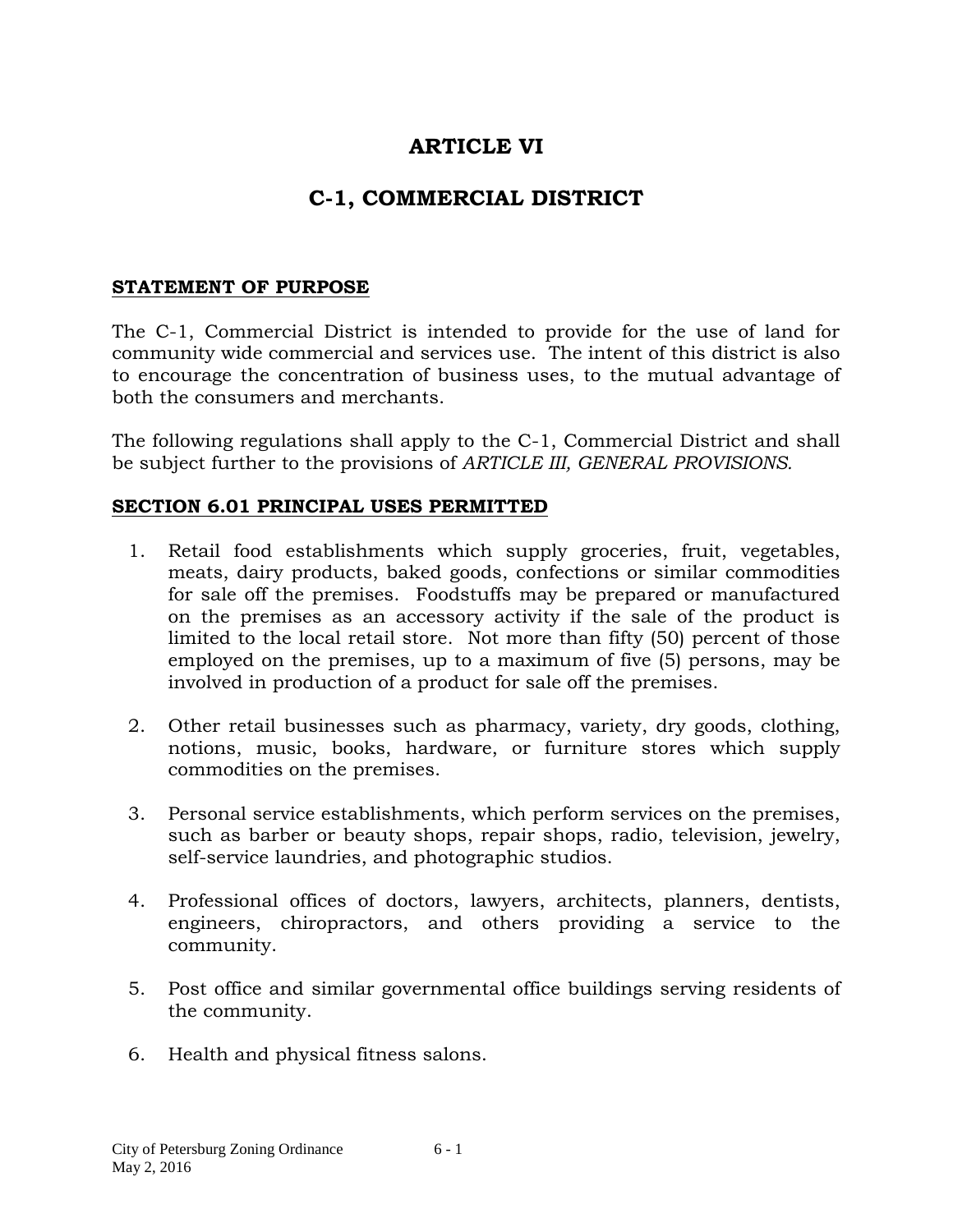- 7. Restaurants, clubs, and taverns which provide food or drinks for consumption on the premises, excluding drive-in restaurants.
- 8. Banks, credit unions, savings and loan institutions, insurance and realty offices, and employment agencies.
- 9. Accessory buildings, provided that they shall be located as required in *ARTICLE III, GENERAL PROVISIONS.*
- 10. A second floor residential loft shall be a permitted use as a single-family dwelling in the C-1, Commercial District, subject to the following requirements and other applicable ordinances of the City of Petersburg.
	- A. The applicant shall submit to the Building Inspector for approval a floor plan drawing complete with dimensions scaled at 1/4 inch equals one (1) foot  $(1/4" = 1')$ .
	- B. Each conversion shall provide not less than three (3) separate and distinct rooms consisting of a bedroom, a bathroom and a kitchenliving area.
	- C. A one (1) bedroom dwelling unit shall have a floor area of not less than six hundred (600) square feet excluding entrance ways, stair area and closets and shall be used as a single-family dwelling by a family of not more than three (3) persons.
	- D. A two (2) bedroom dwelling unit shall have a floor area of not less than eight hundred (800) square feet excluding entrance ways, stair area and closets and shall be used as a single-family dwelling by a family of not more than (4) persons.
	- E. A three (3) bedroom dwelling unit shall have a floor area of not less than twelve hundred (1,200) square feet excluding entrance ways, stair area and closets and shall be used as a single-family dwelling by a family of not more than six (6) persons.
	- F. Two (2) separate exits must be provided which are separated by a reasonable distance so as to provide two (2) emergency escape routes; one (1) of the exits may be an escape or rescue window as defined in the applicable Uniform Building Code.
	- G. Garbage, rubbish and similar refuse to be stored outside the building shall be placed within approved containers which shall be stored within an enclosure constructed of any opaque material such as wood, concrete block or bricks and which shall be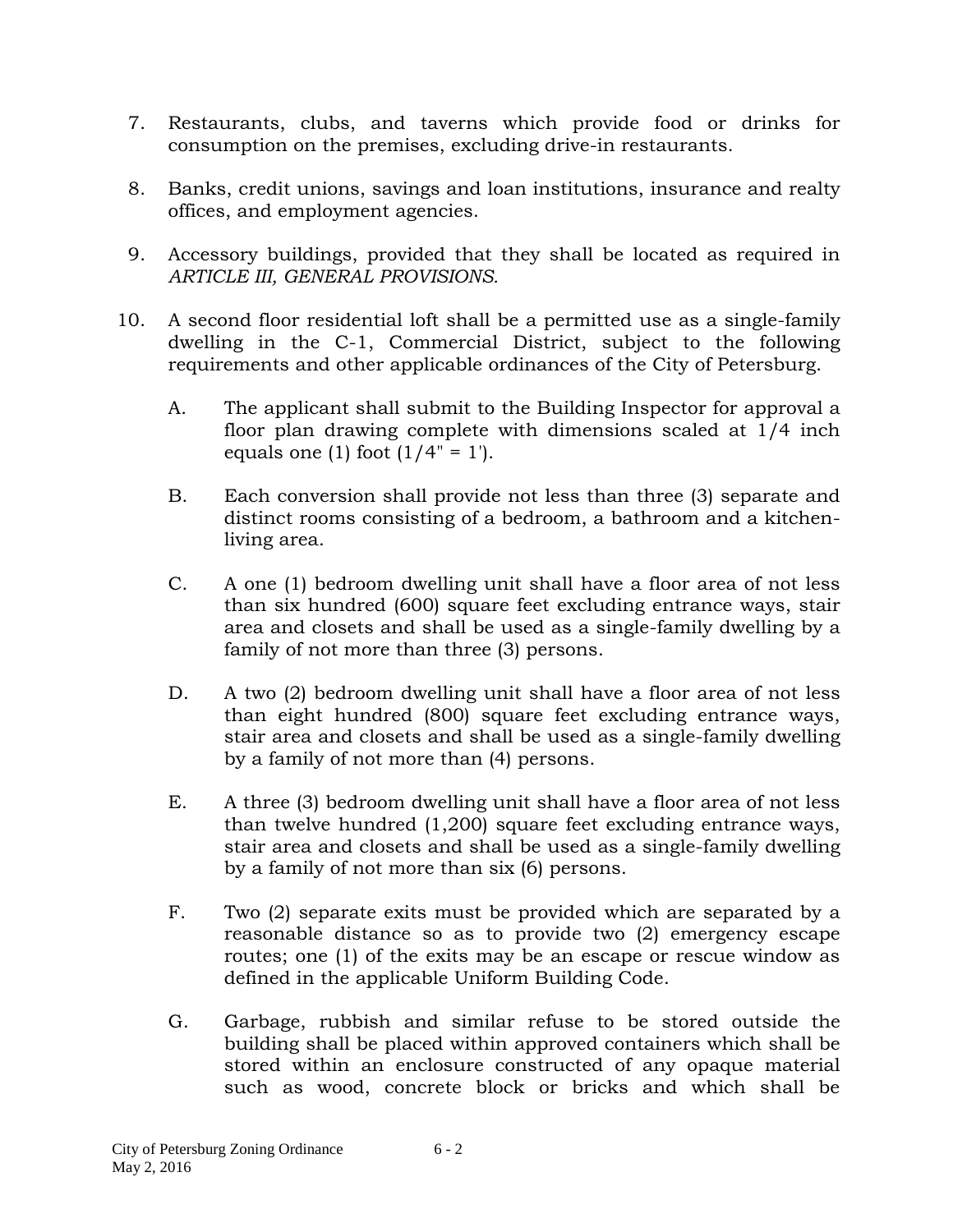enclosed on four (4) sides and have a gate for access and shall have a concrete floor at least three and one-half (3 1/2") thick.

- H. Two (2) off-street parking spaces, not owned by the City, shall be provided for each dwelling unit and shall be within three hundred (300) feet of each dwelling unit.
- I. Before an occupancy permit is issued, a fire, electrical, plumbing, mechanical and building inspection shall be completed and approved.
- 11. Uses similar to the above permitted uses.

## **SECTION 6.02 USES PERMITTED ON SPECIAL APPROVAL**

Under such conditions as the Planning Commission after hearing, finds the use as not being injurious to the C-1 district and environs and not contrary to the spirit and purposes of this Ordinance, subject further to the considerations imposed herein, the following may be permitted.

- 1. Theaters.
- 2. Drive-in businesses including banks, dry cleaning pick-up stations, or similar personal services.
- 3. Vehicle service stations and automobile repair establishments, with or without body shops.
- 4. Commercial schools including art, music, dance, business, and trade.
- 5. Repair and service establishments including but not limited to lawn mower repair, snow mobile repair, boat repair, or air conditioner repair shops that are operated in conjunction with a retail business.
- 6. Clinics.
- 7. Mortuaries and funeral homes.
- 8. Public utility and service buildings not requiring a storage yard.
- 9. Assembly buildings including dance pavilions, auditoriums, churches, and private clubs.
- 10. Drive-in restaurants.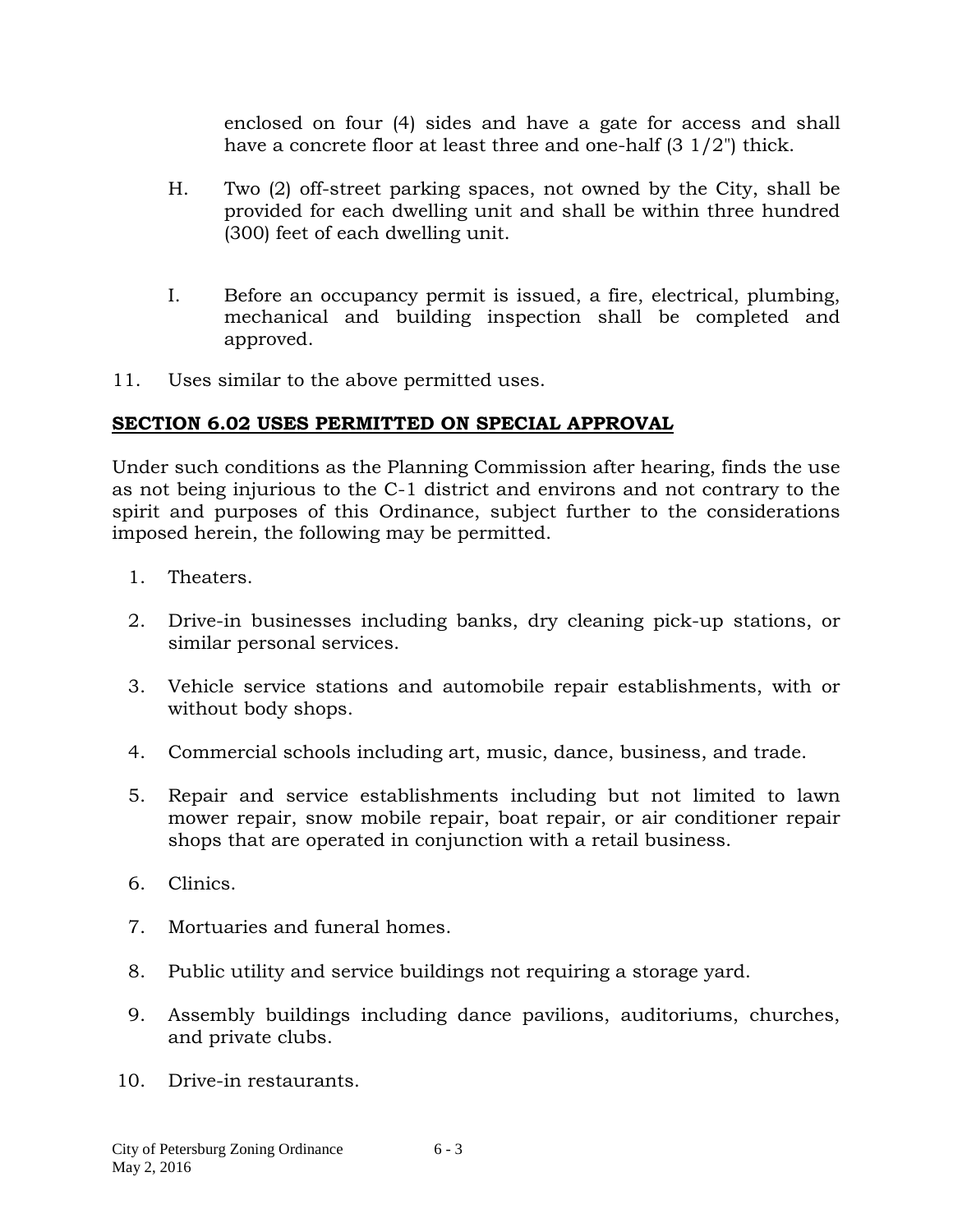- 11. New and used motor vehicle sales and service establishments.
- 12. Manufacture and assembly of arts and crafts supplies and related supplies.
- 13. Uses similar to the above special land uses.

#### **SECTION 6.03 SITE PLAN REVIEW**

All principal and special approval uses listed above are subject further to the requirements and provisions of *ARTICLE XI, SITE PLAN REVIEW* and any other applicable regulations included in this Ordinance.

#### **SECTION 6.04 AREA AND BULK REQUIREMENTS**

See *ARTICLE IX, SCHEDULE OF REGULATIONS* limiting height and bulk of buildings and minimum size of lots and yards by permitted land use.

#### **SECTION 6.05 FLOOD HAZARD OVERLAY ZONE REGULATIONS**

All principal and special approval uses are subject further to the requirements and provisions of Section 12.08 Flood Hazard Overlay Zone Regulations.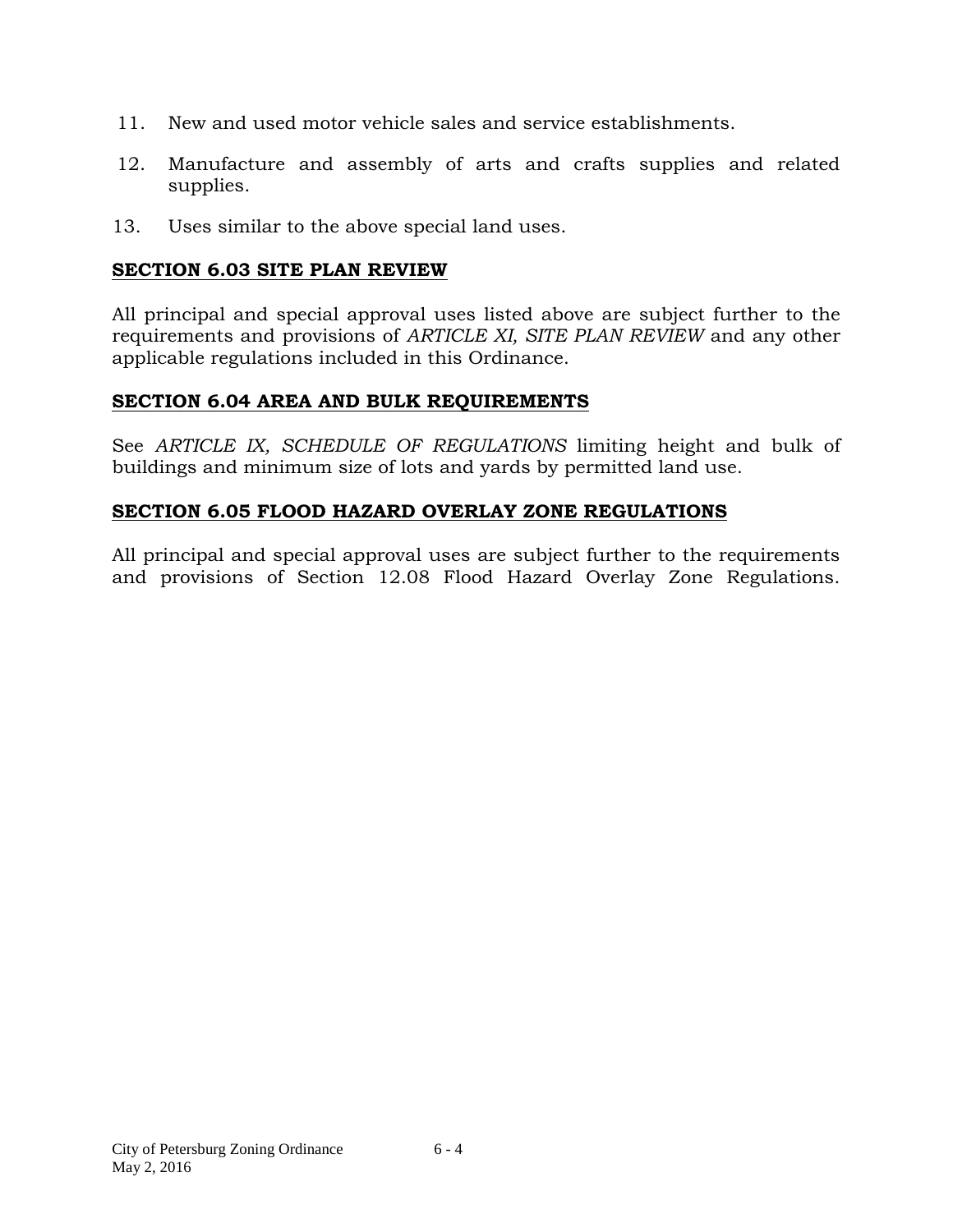## **ARTICLE VII**

# **I-1, LIGHT INDUSTRIAL DISTRICT**

## **STATEMENT OF PURPOSE**

The I-1, Light Industrial District is established to provide for light, primary industrial uses. Provisions of this district ensures that these essential industrial facilities are kept from encroaching in areas or districts where they would be incompatible. All activities carried on within the Light Industrial District shall be subject to limitations placed upon the amount of noise, smoke, glare, traffic, and industrial effluent which shall be produced as a result of that activity.

The following regulations shall apply to the I-1, Light Industrial District and shall be subject further to the provisions of *ARTICLE III, GENERAL PROVISIONS.*

#### **SECTION 7.01 PRINCIPAL USES PERMITTED**

- 1. Manufacture, compounding, processing, packaging, treating, and assembling from previously prepared materials in the production of:
	- A. Furniture and fixtures.
	- B. Printing and publishing.
	- C. Engineering, measuring, optic, medical, lenses, photographic, and similar instruments.
	- D. Pottery and ceramics.

.

- E. Tool, die, gauge, and machine shops manufacturing small parts.
- 2. Wholesale outlets for the sale and/or distribution, but not manufacture or production, including automobile equipment, drugs, chemicals, dry goods, apparel, food, farm products, electrical goods, hardware, machinery, equipment, metals, paper products and furnishings, lumber and building products.
- 3. Warehouses, cartage businesses.
- 4. Public utility buildings and public service installations.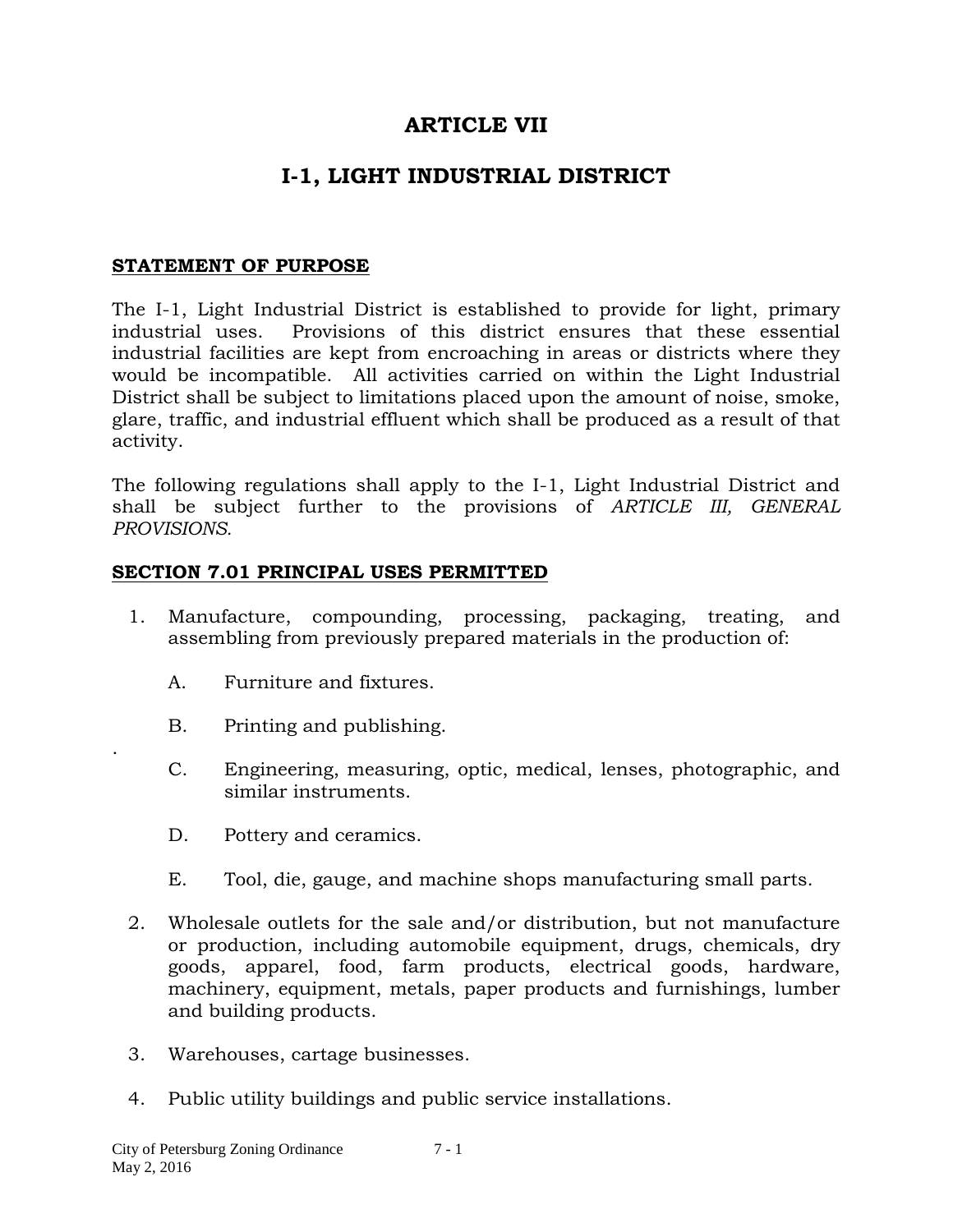- 5. Accessory buildings provided that they shall be located as required in *ARTICLE III, GENERAL PROVISIONS.*
- 6. Wireless Communication Facilities.
- 7. Uses similar to the above permitted uses.

## **SECTION 7.02 USES PERMITTED ON SPECIAL APPROVAL**

Under such conditions as the Planning Commission after hearing finds the use as not being injurious to the I-1 district and environs and not contrary to the spirit and intent of this Ordinance, subject further to the considerations imposed herein, the following may be permitted:

- 1. Manufacture, compounding, processing, packaging, treating, and assembling from previously prepared materials in the production of:
	- A. Food products including meat, dairy, fruit, vegetable, grain, bakery, confectionery, beverage, and kindred foods but not including slaughter houses and mushroom farms.
	- B. Chemical products such as plastics, perfumes, synthetic fibers.
- 2. Laboratories including experimental, film, and testing.
- 3. Automobile repair establishments, including body shops.
- 4. Contractor's yards and building materials storage area.
- 5. Lumber yards.
- 6. Uses similar to the above special uses.

## **SECTION 7.03 PERFORMANCE STANDARDS**

All principal and special approval uses listed above are subject further to the requirements and provisions of *ARTICLE XII, SUPPLEMENTARY DISTRICT REGULATIONS.*

## **SECTION 7.04 SITE PLAN REVIEW**

All principal and special approval uses listed above are subject further to the requirements and provisions of *ARTICLE XI, SITE PLAN REVIEW* and any other applicable regulations included in this Ordinance.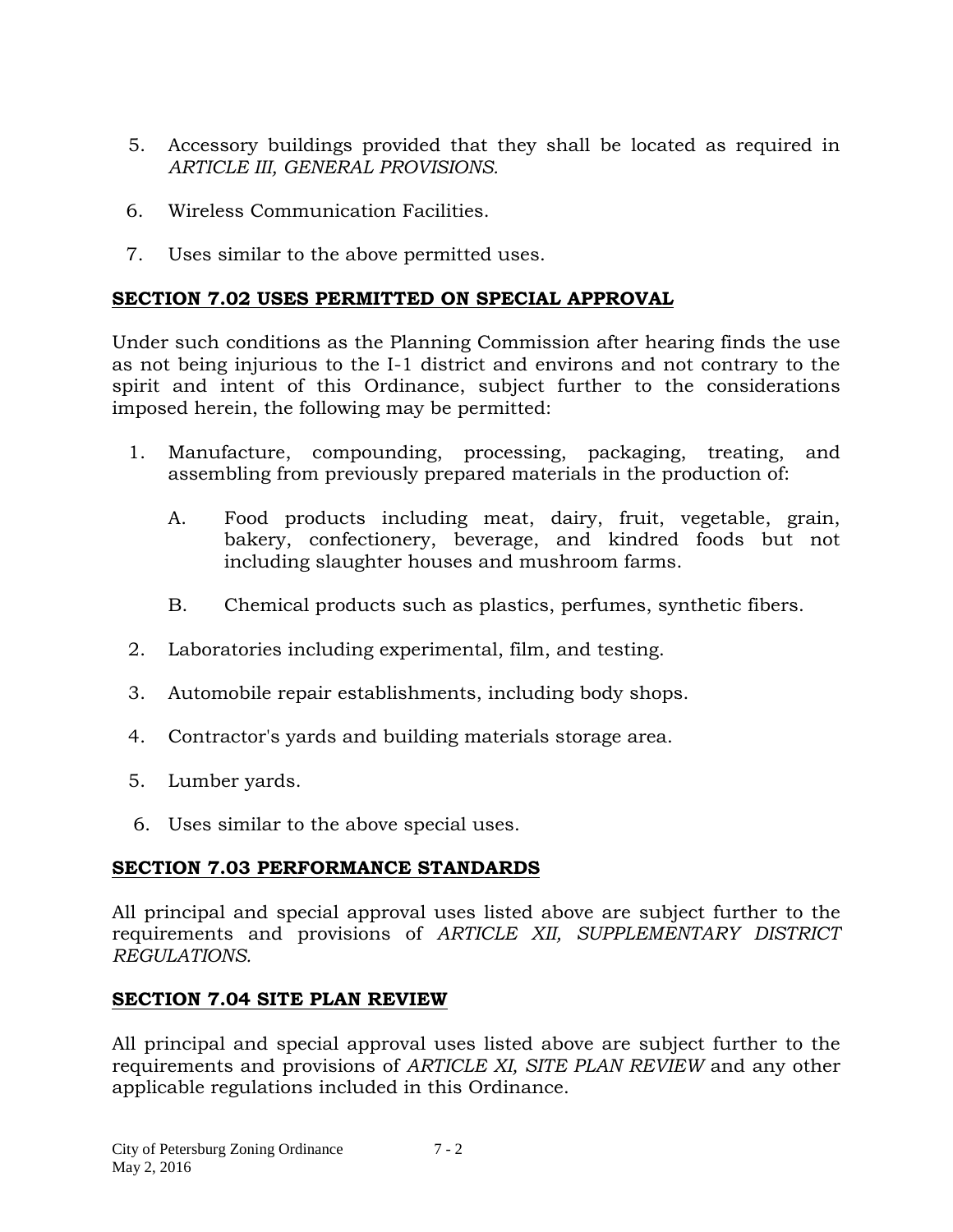### **SECTION 7.05 AREA AND BULK REQUIREMENTS**

See *ARTICLE IX, SCHEDULE OF REGULATIONS* limiting height and bulk of buildings and minimum size of lots and yards by permitted land use.

## **SECTION 7.06 FLOOD HAZARD OVERLAY ZONE REGULATIONS**

All principal and special approval uses are subject further to the requirements and provisions of Section 12.08 Flood Hazard Overlay Zone Regulations.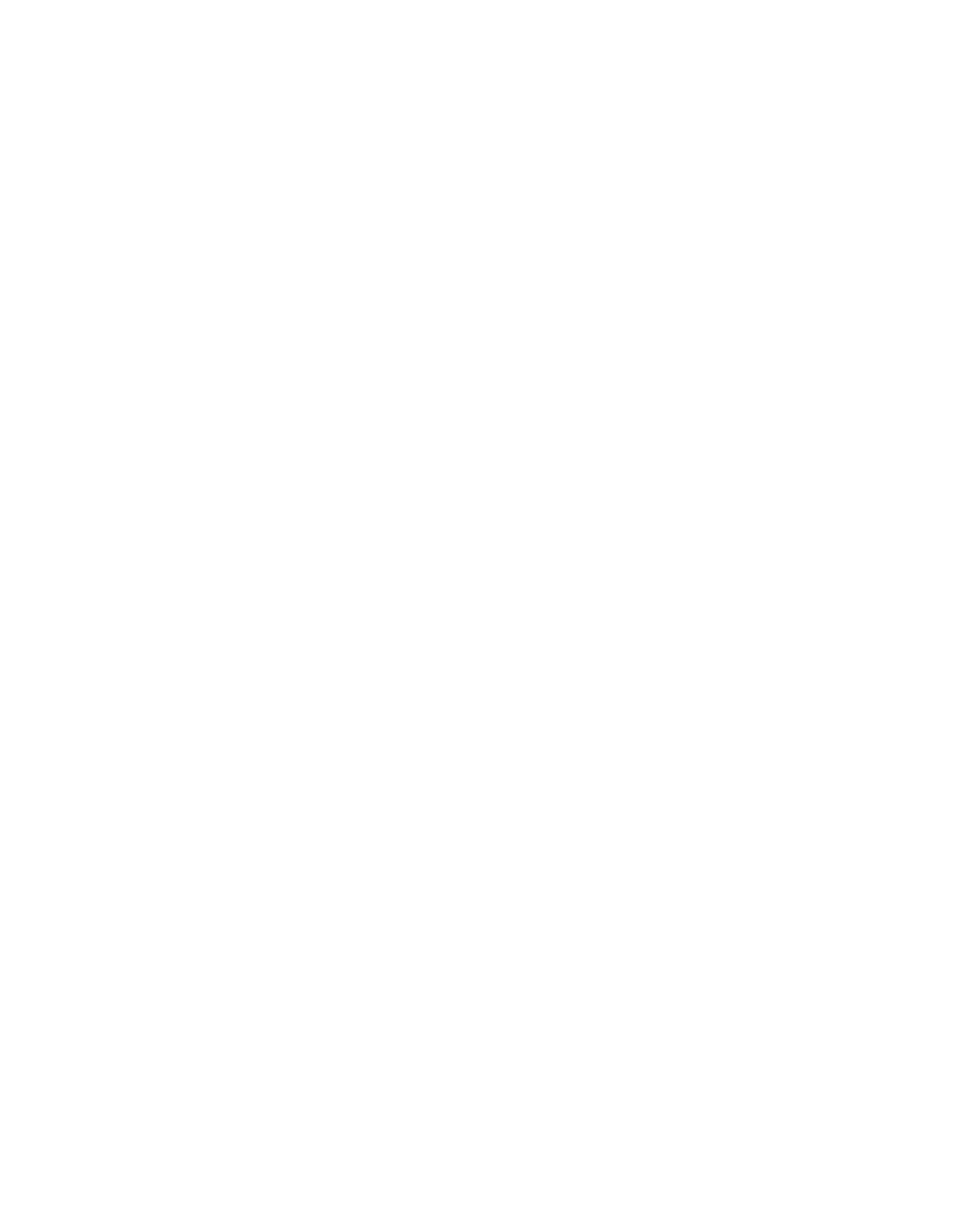# **ARTICLE VIII**

# **PLANNED UNIT DEVELOPMENT (PUD) DISTRICT**

### **STATEMENT OF PURPOSE**

In accordance with the Michigan Zoning Enabling Act, the provisions of this section are established to provide an opportunity for the submission, review and approval of applications for Planned Unit Developments (PUD). This section is intended to accommodate developments with mixed or varied uses. Promoting flexibility in the regulation of land development; providing a framework for individuals and developers to be imaginative and innovative in the use of land, the type, design and layout of structures, while achieving compatible, consistent and economic efficiency in the use of land, natural resources, energy, public services and utilities. The provisions contained herein are considered the minimum requirements for residential and nonresidential uses to ensure, promote, and protect the public health, safety, and welfare of City of Petersburg residents.

#### **SECTION 8.01 PLANNED UNIT DEVELOPMENT PROVISIONS**

The following provisions shall apply to all lands and land uses within a PUD Zoning District and are provided to ensure appropriate, fair, and consistent decision making.

1. All land uses allowed by right or special approval within the R-1, R-2 and C-1 Districts may be permitted within the PUD as principal or accessory uses, with the exception of mobile home parks, cemeteries, automobile service stations and body shops, outdoor auto sales businesses, and junk or storage yards subject to adequate public health, safety and welfare protection mechanisms being designed into the development, as provided in this article.

The subject property for the PUD development must be a minimum of 20 acres in area. No more than 20 percent of any PUD may be used for nonresidential land use.

- 2. The applicant for a PUD development must demonstrate the following as a condition to being entitled to Planned Unit Development treatment:
	- A. Grant of the PUD Development will result in one of the following:
		- (1) A recognizable and material benefit to the users of the project and to the City of Petersburg where such benefit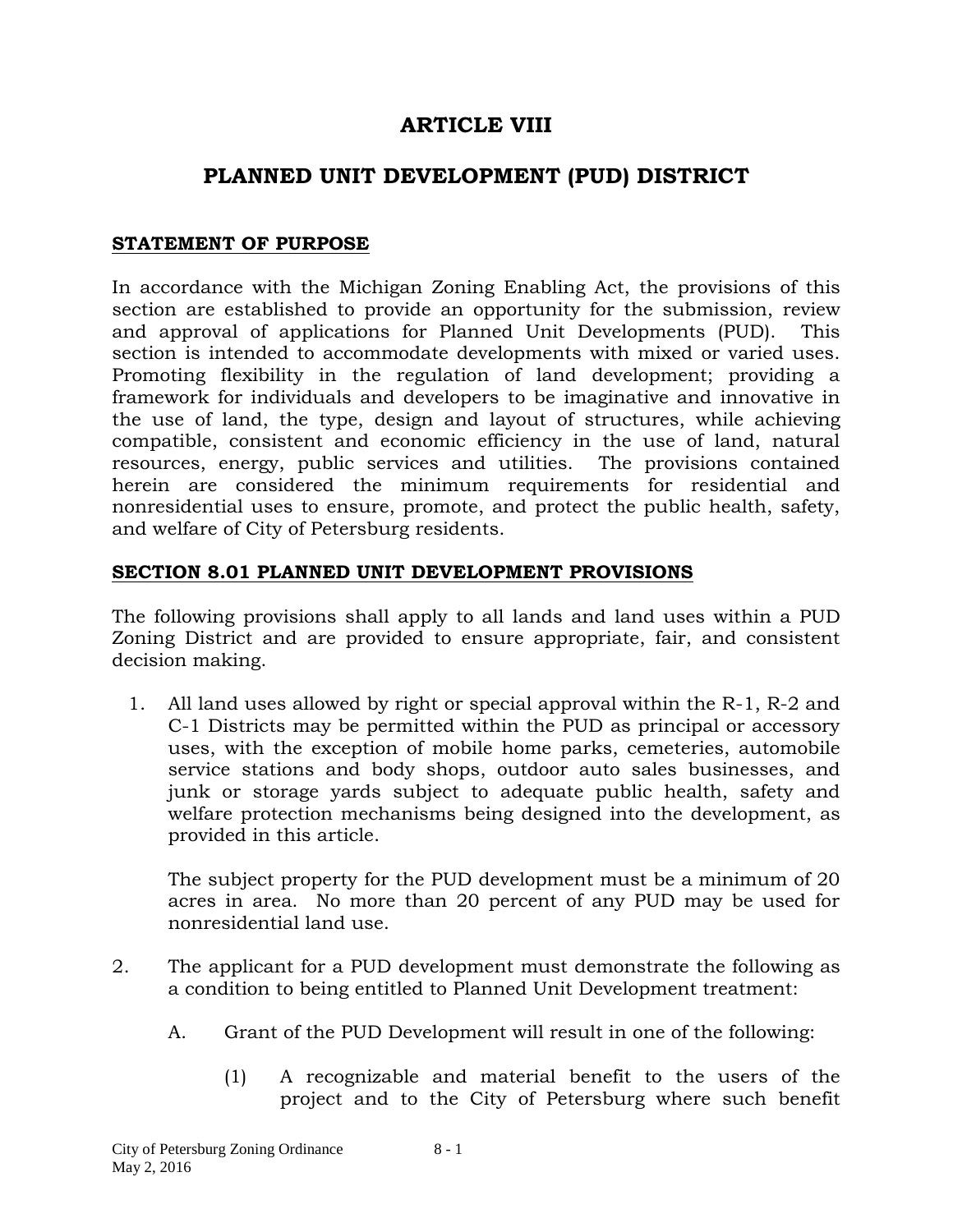would otherwise be unfeasible or unlikely to be achieved without application of the Planned Unit regulations; or,

- (2) Long-term protection and preservation of natural resources and natural features of a significant quantity and/or quality, where such benefit would otherwise be unfeasible or unlikely to be achieved without application of the PUD regulations; or
- (3) A nonconforming use shall, to a material extent, be rendered more conforming, or less offensive to the zoning district in which it is situated.
- B. The proposed type and density of use shall not result in an unreasonable increase in the need for, or burden, public services, facilities, roads and utilities.
- C. The proposed type and density of use must be complementary to the character and density pattern of the surrounding area.
- 3. The proposed development shall be under single ownership and/or control such that there is a single person or entity having responsibility for completing the project in conformity with this Ordinance. This provision shall not prohibit a transfer of ownership and/or control, upon due notice to the City Council.
- 4. To provide for current and future control and maintenance of recreation facilities, open spaces, private roads, and other common areas within the development, an association with by-laws and other restrictions to ensure compliance with these regulations shall be established.
- 5. Within the limits of the development, all public and/or private utilities, including communication and electric systems shall be placed underground. Exceptions may be granted only in those instances where said systems can be effectively screened.
- 6. When determined necessary, landscaping shall be provided so as to ensure the proposed uses will be adequately buffered from one another and from surrounding public or private property pursuant to *Section - 12.03 Transition Strip*, of this Ordinance The City Council may, if deemed appropriate, require more or less landscaping that this section for PUDs.
- 7. Major natural, historical, and architectural features of the district shall be preserved. If the applicant can provide it is in the public interest to impair or destroy the feature, the City Council may grant an exception after taking into account the local, state, and national concern for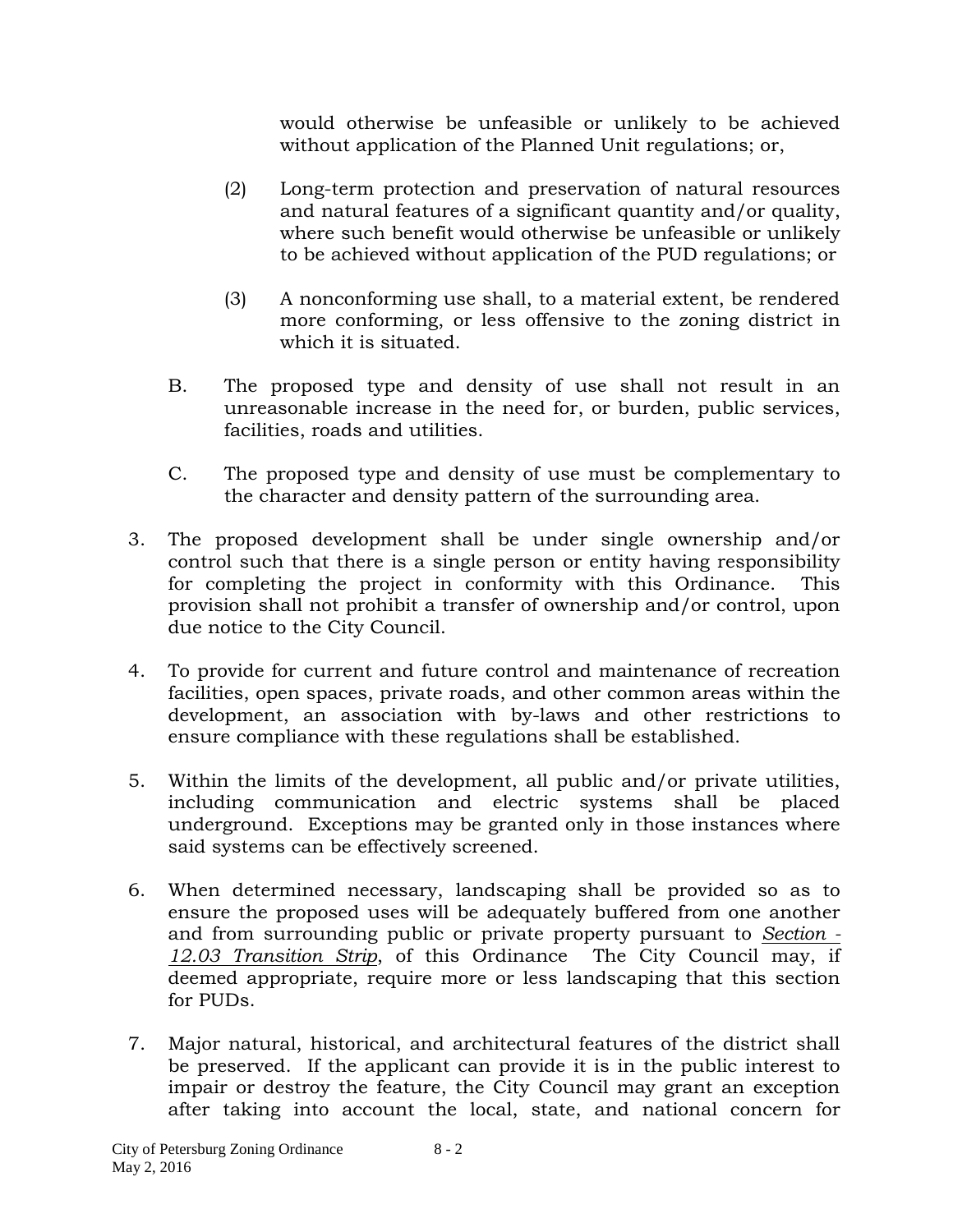preservation and the provisions and standards of Act 451 of the Public Acts of 1994, as amended, the Michigan Natural Resources and Environment Protection Act.

- 8. All lands and land uses proposed for a PUD District shall have a perimeter with setbacks equal to that required for the predominant land use on-site for that use and the district within which it is normally located.
- 9. Provisions applicable to lot size, lot width, lot coverage, setback, parking and loading, general provisions and other regulations for land uses within a PUD District shall be equal to that required for said use and the district within which it is normally located. However, to provide an incentive for quality and variety in design and to stay consistent with the Planned Unit Development concept, departures from compliance with the regulations provided for may be granted at the discretion of the City Council as part of the approval of a PUD. Such departures may be authorized on the condition that there are features or planning mechanisms deemed adequate by the City Council designed into the project for the purpose of achieving the objectives intended to be accomplished with respect to each of the regulations from which a departure is sought.
- 10. The City Council may authorize an increase in allowable density for the Planned Unit Development up to ten (10) percent, provided the proposed type and density of use shall not result in an unreasonable increase in the use of public services, facilities, and utilities, and shall not place an unreasonable burden upon the subject and/or surrounding land and/or property owners and occupants and/or the natural environment.

It must be demonstrated by the applicant that the resulting development would be a substantial benefit to all or a significant portion of users and the surrounding area. Such additional density shall only be permitted if compliance with other PUD regulations can be maintained.

11. No less than twenty (20) percent of the gross area of the site shall be provided as park or open space. Open space may include parks, nature and recreation area, wooded lots, schools, golf courses, water areas, and any use of a similar nature. At least ten (10) percent of the open space shall be preserved as a park, nature, recreation, or actual open area, as opposed to a school, golf course, water area, or the like. The City Council may modify the requirements regarding open space when the character of the development makes such requirements burdensome or impractical, i.e. where no residential development is planned.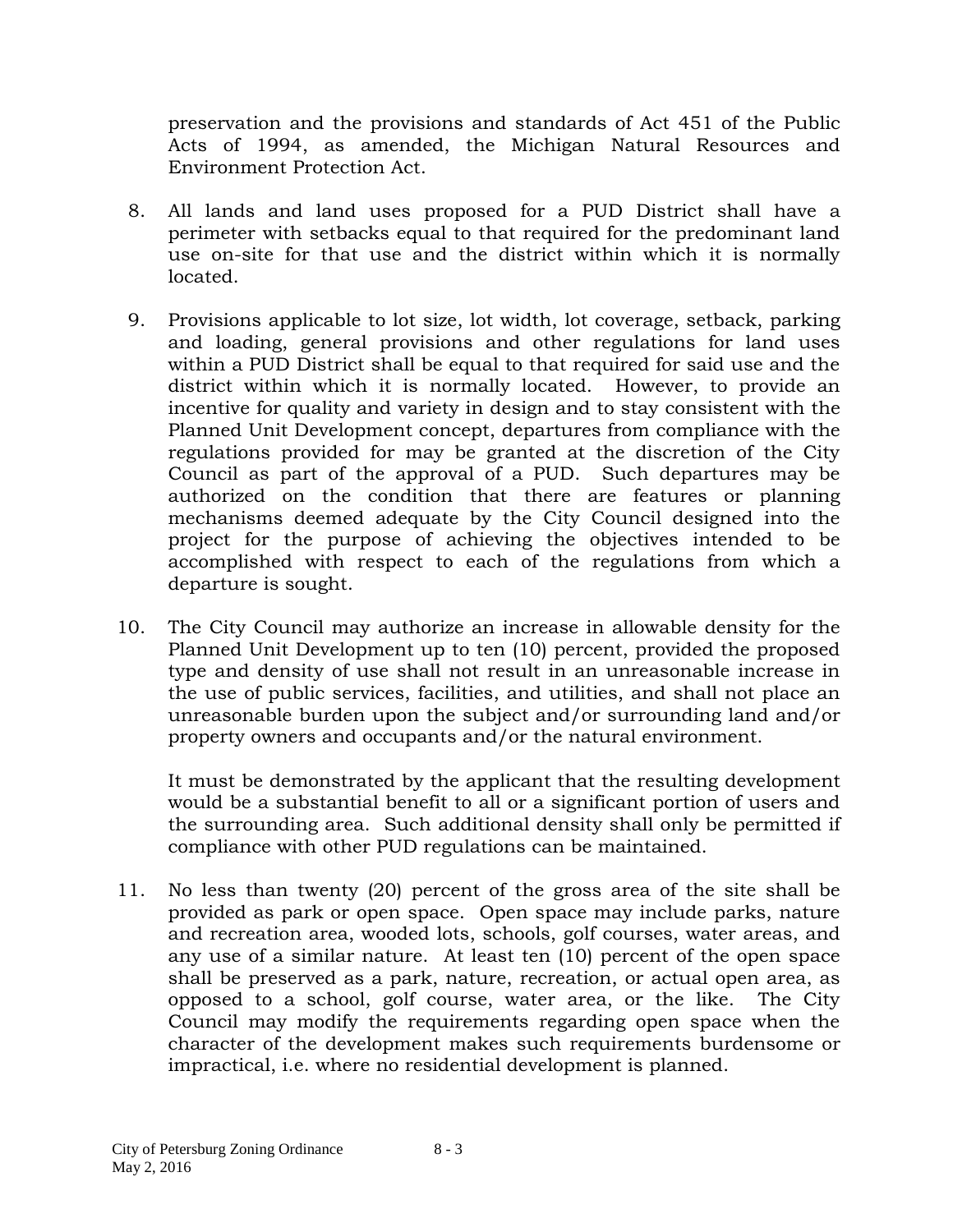12. All development in the PUD District is subject further to the requirements and provisions of Section 12.08 Flood Hazard Overlay Zone Regulations.

### **SECTION 8.02 REVIEW AND APPROVAL PROCEDURES**

#### 1. **Pre-application Conference:**

Prior to the submission of an application for Planned Unit Development zoning, a Pre-application Conference shall be held with the applicant, City Mayor, City Clerk, Planning Commission Chairman, and Building Inspector in attendance, together with such consultants or technical staff as deemed necessary.

#### 2. **Purpose of Conference:**

- A. To explain the review and approval process, requirements, timetable and fees, etc., to the applicant, while the applicant indicates the scope and general concept of his proposal. It is intended to alleviate any unnecessary hold-ups.
- B. The applicant shall provide at least the following information at said conference.
	- (1) A sketch plan of the proposed development with sufficient detail to convey the concept.
	- (2) A legal description of the property under consideration.
	- (3) Total acres involved in project.
	- (4) Approximate number and type of residential units, if any.
	- (5) Approximate number and type of nonresidential units, if any.
	- (6) Approximate number of acres occupied by each type of use.
	- (7) Approximate number of acres preserved as open or recreational space.
	- (8) Identify all known natural resources and natural features.
- C. The City Building Inspector may waive the pre-application conference requirement for Planned Unit Developments that are exclusively residential in terms of land use.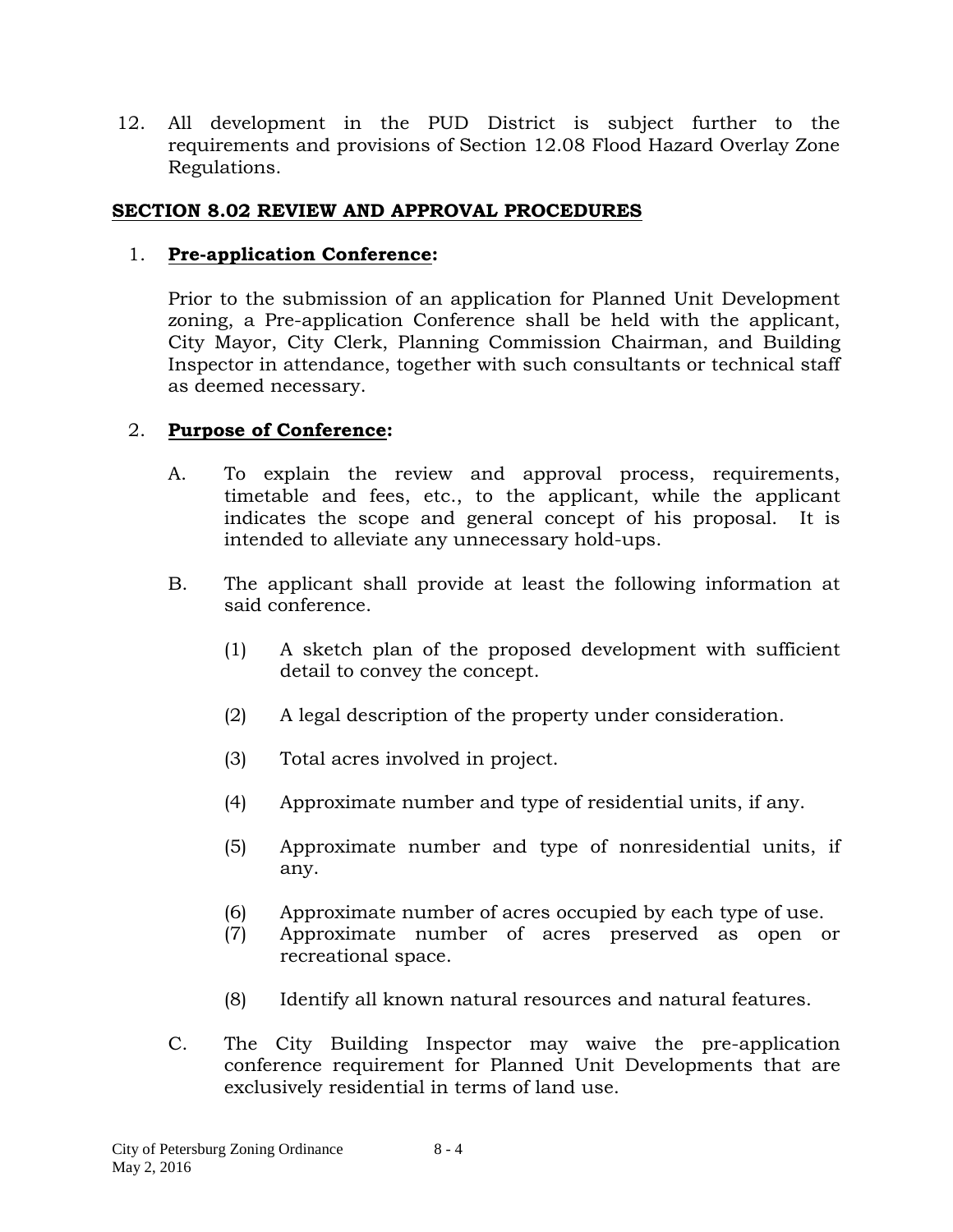## 3. **Application:**

Thereafter, an application shall be made to the City of Petersburg Clerk for consideration under the Planned Unit Development District. For Planned Unit Development zoning approval, the applicant shall be involved in a two (2) phase process. The preliminary phase shall require a review of the Preliminary Development Plan to determine its suitability for inclusion in the Land Use Plan and Zoning Ordinance of the City. The final phase shall require detailed site plans for any part of the Preliminary Development Plan prior to issuance of building permits or approval of zoning map changes.

## **SECTION 8.03 PRELIMINARY DEVELOPMENT PLAN REVIEW**

- 1. Within ninety (90) days of the Pre-application Conference, the applicant shall submit an application for PUD zoning to the City Clerk pursuant to procedures in the City of Petersburg Zoning Ordinance, accompanied by ten (10) copies of a Preliminary Development Plan containing all criteria indicated in *Article XI Site Plan Review* of this Ordinance.
- 2. Upon receipt of an application and Preliminary Development Plan, the City Clerk shall refer the application and Site Plan to the City of Petersburg Planning Commission for review and recommendation. The Planning Commission shall give notice and hold a public hearing and conduct a formal review in accordance with the Michigan Zoning Enabling Act, as amended. The Planning Commission shall consider the following during its review to ensure conformity by the proposed development.
	- A. Whether or not the proposed development best serves the intent of this Ordinance, and the public health, safety, and welfare.
	- B. Whether or not the proposed development meets the intent and objectives of the City's Land Use Plan.
	- C. Whether or not the community will receive a beneficial effect as a result of the proposed development, where said benefits would otherwise be unlikely.
	- D. Whether or not the proposed development meets all provisions contained in *Article XI, Site Plan Review*, and all the PUD provisions contained in the Article.
	- E. Whether or not the proposed new development has adequate facilities such as water, sewer, and roadways to service the site.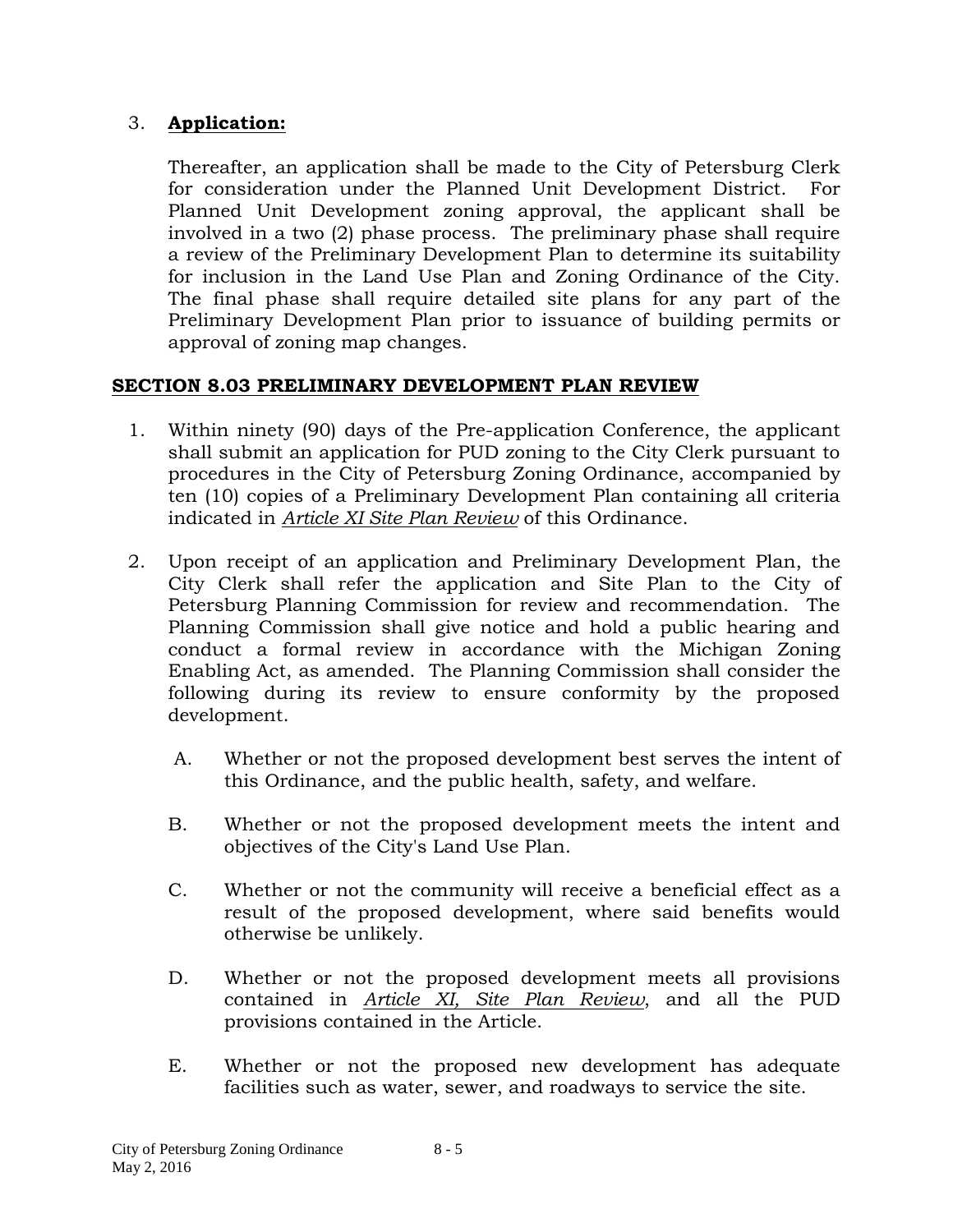F. The Planning Commission shall be entitled to make reasonable inquiries and request additional information in order to evaluate the proposed development.

### **SECTION 8.04 APPROVAL PROCEDURES FOR PRELIMINARY DEVELOPMENT PLANS**

- 1. Within forty-five (45) days after submittal of the application and Preliminary Development Plan to the City by the applicant, the City Planning Commission shall either recommend approval, disapproval, or request modification to the development plan, forwarding its written statement of its conclusions, its recommendation, the basis for its recommendation and any conditions recommended associated with an affirmative decision to the City Council. The City Council shall take no action on the Preliminary Development Plan or application until it receives the recommendation to the proposal from the Planning Commission.
- 2. Within forty-five (45) days after receiving the written recommendation in regards to the Preliminary Development Plan and application, the City Council shall hold a public hearing and thereafter either approve, disapprove, or return the Preliminary Development Plan to the Planning Commission for revision or modification, which the Planning Commission must resubmit within thirty (30) days. The City Council shall provide a written statement of its conclusions, its decision, the basis for its decision and any conditions imposed on an affirmative decision.
- 3. In reviewing the Preliminary Development Plan, the City Council shall determine whether the proposal complies with the PUD regulations set forth in this Ordinance, as well as the Planning Commission's recommendation.
	- A. If the Preliminary Development Plan is rejected by the City Council, its reasons, therefore, shall be specified in writing and shall be based upon the standards of review listed or referred to in this Ordinance. The applicant shall receive a copy of the specified reason(s) and may resubmit the Preliminary Development Plan containing the necessary changes, corrections, or additions to the City Planning Commission where it will follow the stated review and approval procedures.
	- B. Approval of a Preliminary Development Plan by the City Council shall not constitute a final approval. The effect of receiving approval or approval with conditions shall be to authorize the concept embodied in the Preliminary Development Plan, subject to submission, review, and approval of the Final Development Plan.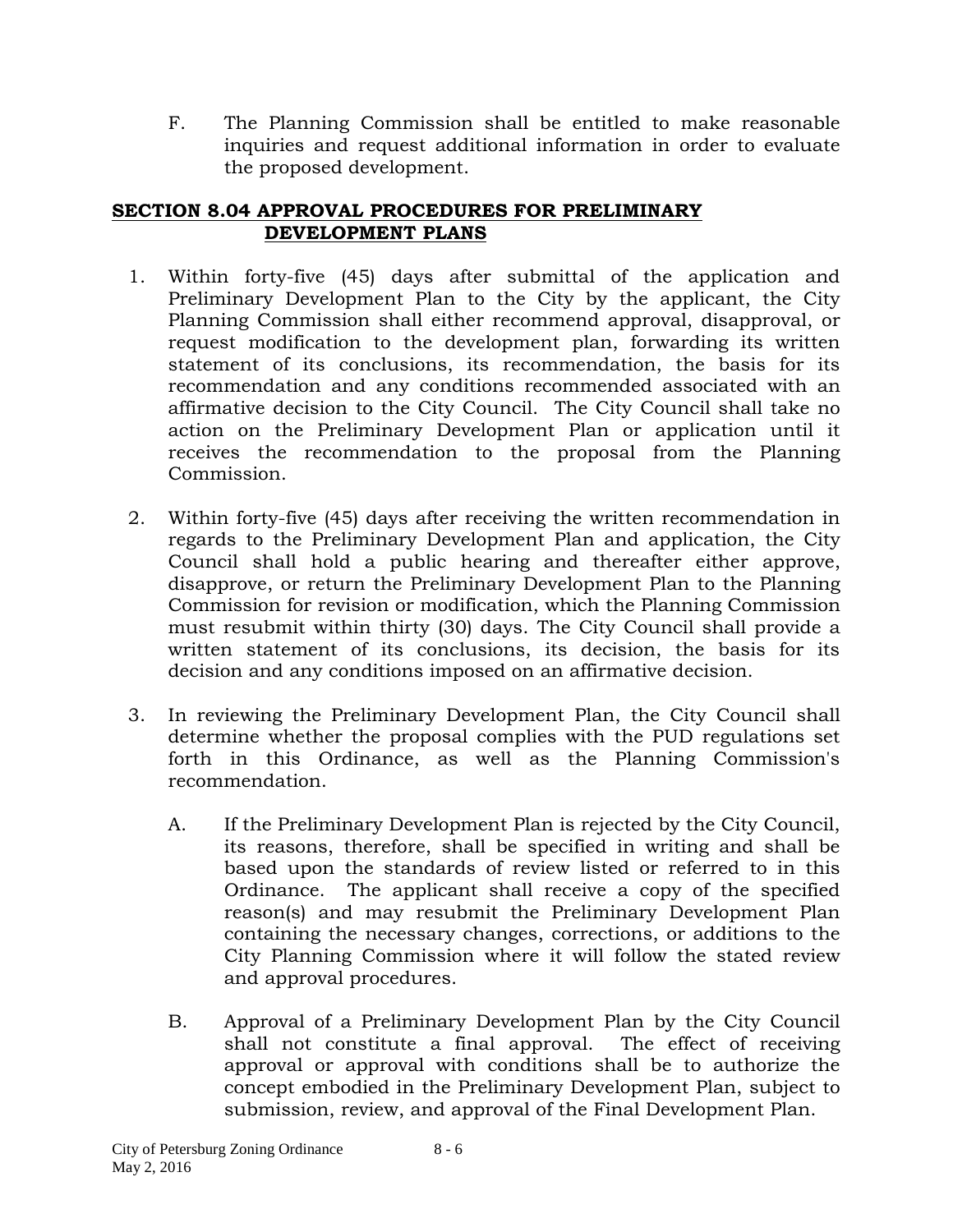#### **SECTION 8.05 FINAL PLAN REVIEW**

- 1. Within six (6) months following receipt of Preliminary Development Plan approval and prior to issuance of any building permits, the applicant shall submit ten (10) copies of a Final Site Plan to the City Planning Commission containing all criteria indicated in *Article XI Final Site Plan Review*, of this Ordinance, including the following:
	- A. All criteria and documentation approved as part of Preliminary Development Plan.
	- B. A written state describing:
		- (1) The natural features which will be retained or modified including vegetation drainage, hillsides, streams, wetlands, wildlife, and water.
		- (2) Any proposed phasing of the PUD shall be indicated in terms of both physical location of the separate phases and shall receive approval of the Planning Commission.
			- a. The planning and designing shall be such that, upon completion, each phase shall be capable of standing on its own in terms of services, facilities, open space, and shall contain all necessary components of the PUD regulations.
			- b. In developments which include residential and nonresidential uses, phasing shall contemplate that at least 35% of all proposed residential units are completed concurrent with the first phase of any nonresidential construction; completion of at least 75% of all proposed residential construction prior to the second phase of nonresidential construction; and completion of 100% of all residential construction prior to the third phase of nonresidential construction.
		- (3) The method that will be used to service the development with water and sanitary sewer facilities and to control drainage on and from the site.
	- C. A written description and map showing how the impact of the construction phase would be mitigated, including, but not limited to, the following:
		- (1) Access routes for construction vehicles.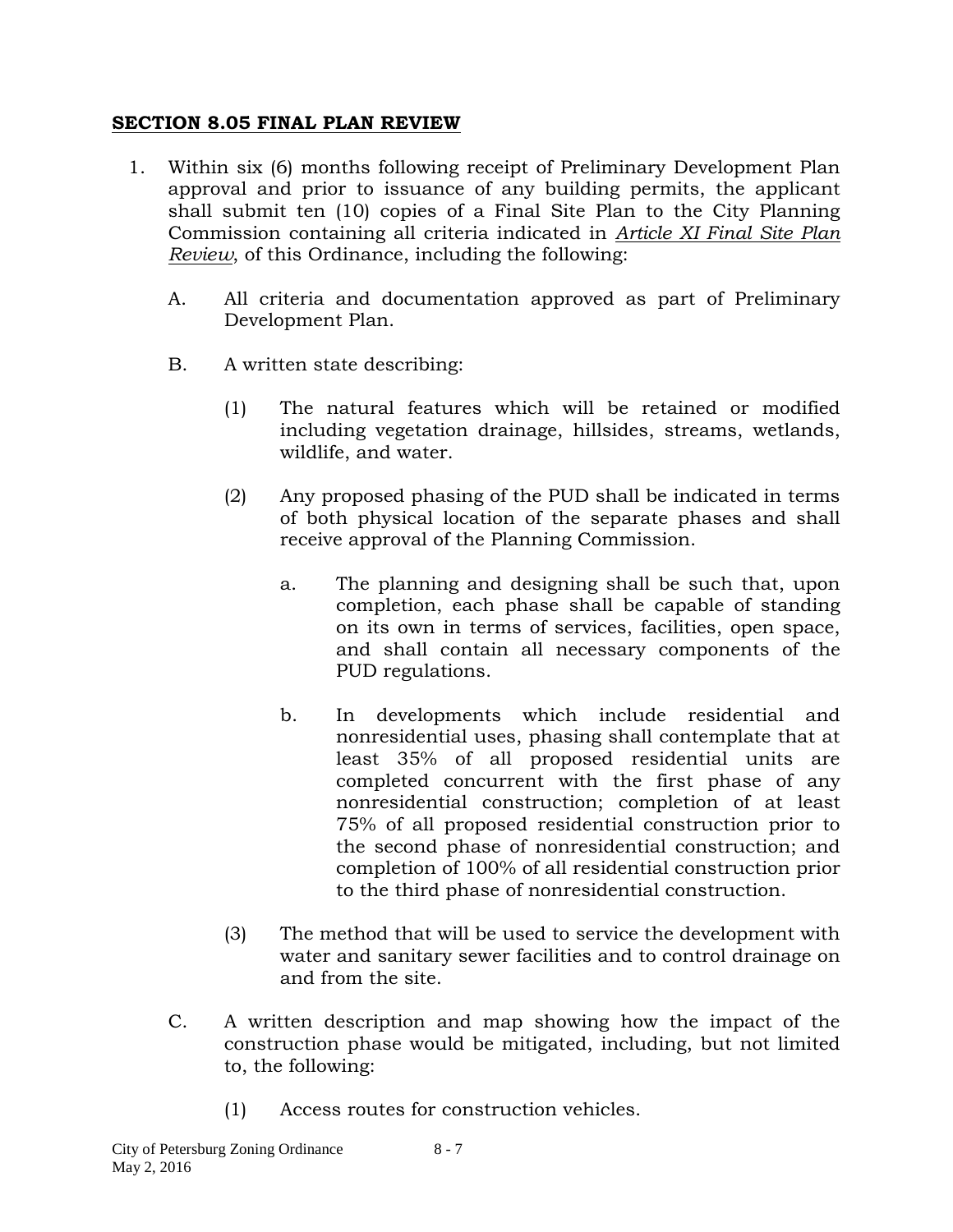- (2) Measures to be taken to mitigate against any physical damage by such vehicles including the effects of weight and soil on road surfaces.
- (3) Location of sites and area to be used for temporary construction facilities such as batch plants, storage yards, and sales offices.
- D. A statement of the applicant's intentions in regards to future selling or leasing of all or portions of the PUD, such as land areas, dwelling units or buildings, etc.
- E. Other information as may be reasonably required in order to evaluate the proposed development.
- 2. In the process of reviewing the Final Development Plan, the following shall be considered:
	- A. Whether or not the Final Development Plan conforms to the Preliminary Development Plan submitted and approved.
	- B. Whether or not the Final Development Plan meets all provisions contained in *Section 11.04 - Review Process*.
	- C. Whether or not all applicable provisions of this Ordinance have been met. Wherever conflicts occur between provisions of this Article and provisions of any other Article of this Ordinance, the provisions of this Article shall apply to the lands within a Planned Unit Development District.

## **SECTION 8.06 APPROVAL PROCEDURES FOR FINAL PLAN**

- 1. Within forty-five (45) days after submittal of the application and Final Development Plan to the City by the applicant, the City Planning Commission shall either recommend approval, disapproval, or request modification in the Final Development Plan, forwarding a written statement of its conclusions, its recommendation, the basis for its recommendation and any conditions recommended associated with an affirmative decision to the City Council. The City Council shall take no action on the Final Development Plan until it receives the recommendation and all required documentation from the Planning Commission.
- 2. Within forty-five (45) days after receiving the written recommendation in regards to the proposed Final Development Plan, the City Council shall either approve, disapprove, or return the Final Development Plan to the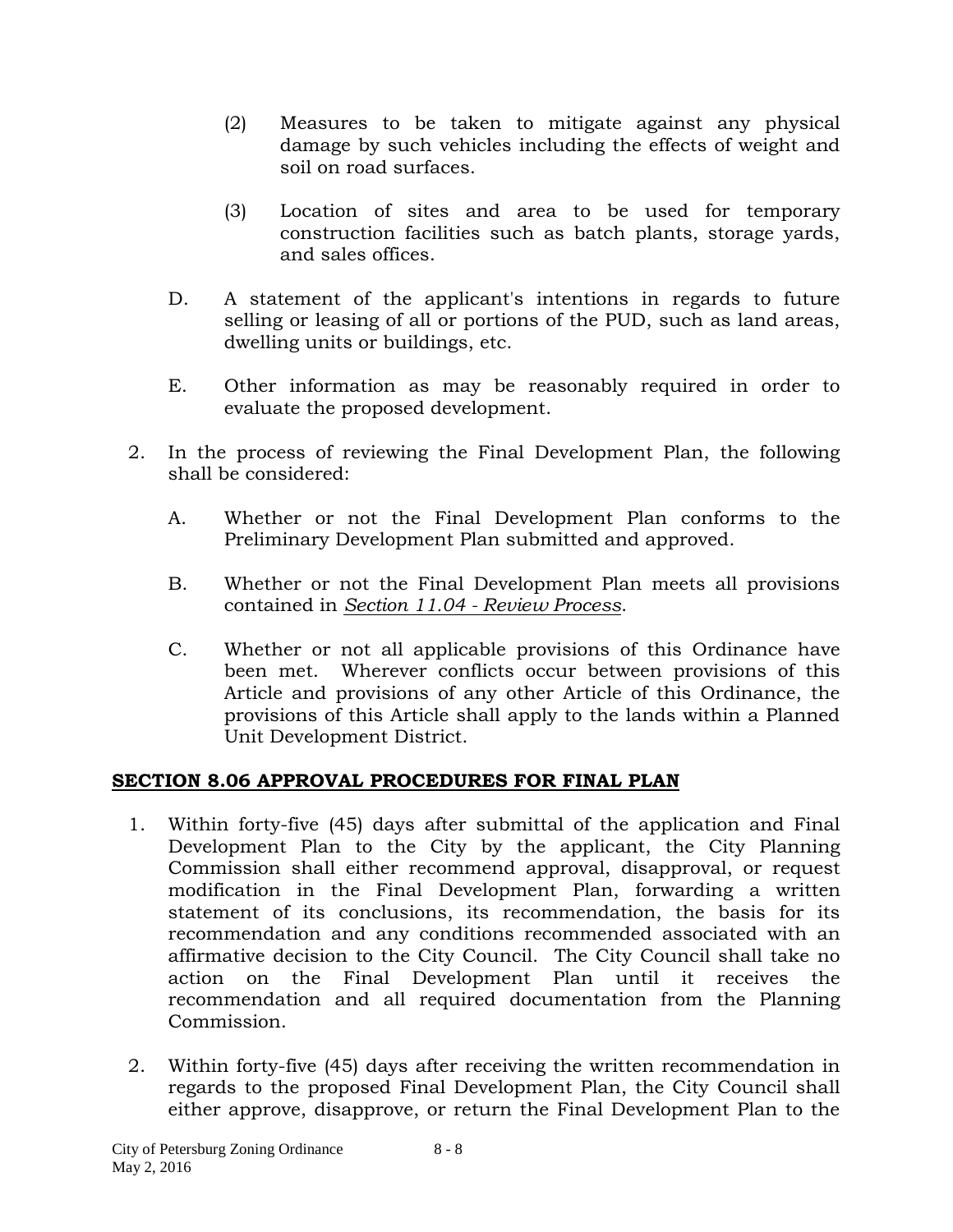Planning Commission for further revision or modification, which the Planning Commission must resubmit within thirty (30) days.

- 3. When an applicant receives Final Development Plan approval, it shall constitute approval for PUD zoning on the site requested. The applicant must develop the site exactly as approved by the City Council. Any deviation or alternate development or use of said site shall negate approval of the PUD zoning.
- 4. Once the PUD zoning is granted pursuant to this Article, the applicant has a period of one (1) year to obtain a building permit and begin construction. If development has not commenced within this period, the applicant shall be notified in writing of the expiration of approval for the PUD zoning. The Planning Commission shall review progress to date and make a recommendation to the City Council as to extending or revoking the original PUD zoning designation.

## **SECTION 8.07 OTHER PROVISIONS**

- 1. All dedications of public rights-of-way or planned public or private open spaces shall be made prior to any construction taking place on the site.
- 2. There shall be an advance payment of fees at the time of the Preapplication Conference and at the time of filing of the Preliminary Development and Final Development Plan. The amount of such fees shall be established by the City Council.
- 3. In those instances where platting is required by law, review and approval of the plats shall comply with current state and local procedures.
- 4. The City Council, after recommendation from the Planning Commission, may require reasonable performance guarantees to ensure completion of improvements. The City Council may require that these guarantees take the form of a cash deposit, certified check, irrevocable letter of credit, or a surety bond acceptable to the City. The performance guarantee shall be deposited at the time of the issuance of the permits authorizing the work or activity. The City shall establish a procedure by which a refund of any cash deposits shall be made in reasonable proportion to the ratio of work completed on the required improvements shall be made as work progresses.
- 5. All reasonable conditions imposed to protect the health, safety, and welfare of individuals in the project and those immediately adjacent shall be made a part of the record of approved Planning Unit Development. The City Clerk shall keep a special record of all PUD development plans and approval conditions.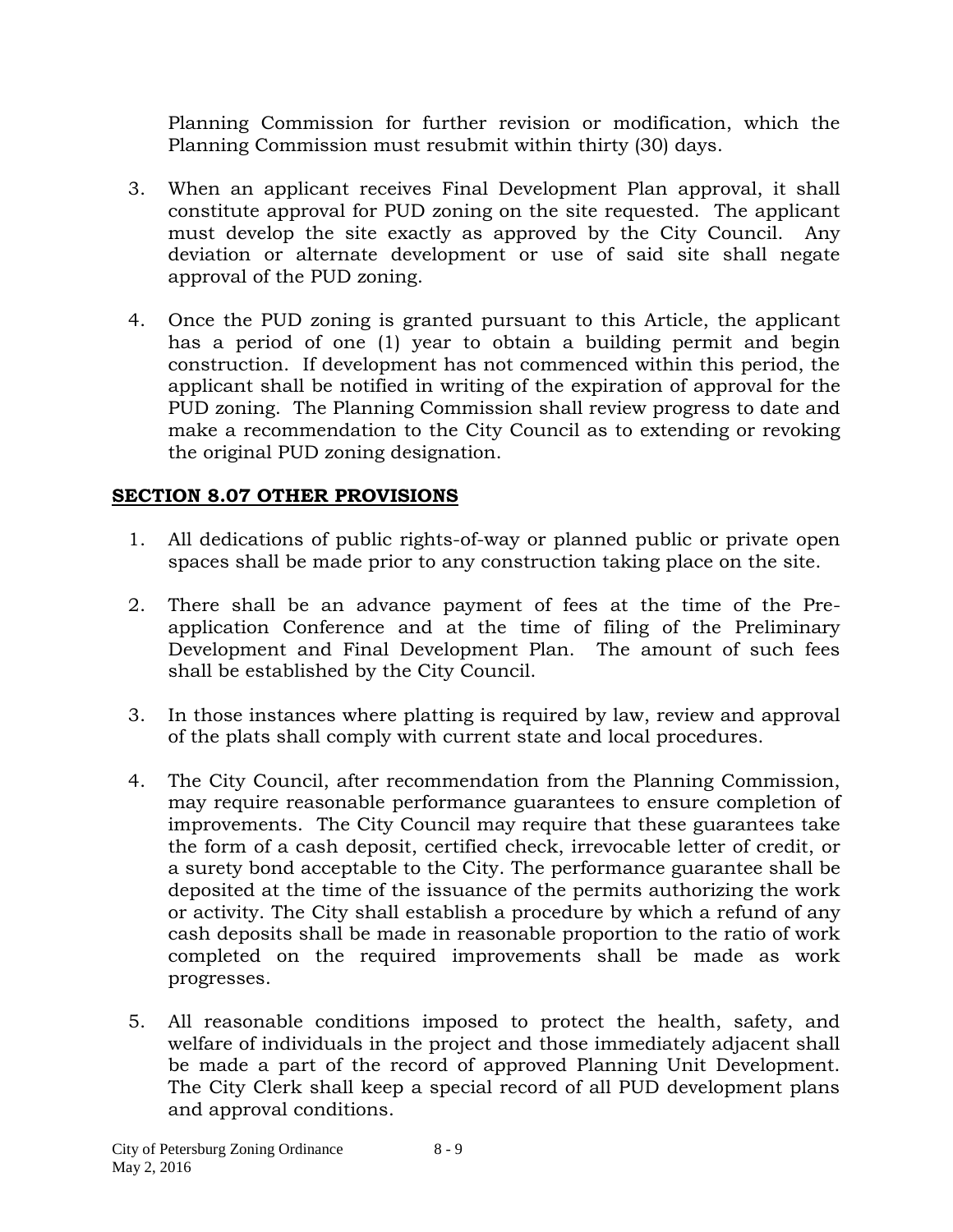6. Upon approval by the City Council of a Planned Unit Development, the land uses, design layout, streets, densities, and other proposals of the approved Final Development Plan shall become an integral part of the Zoning Ordinance.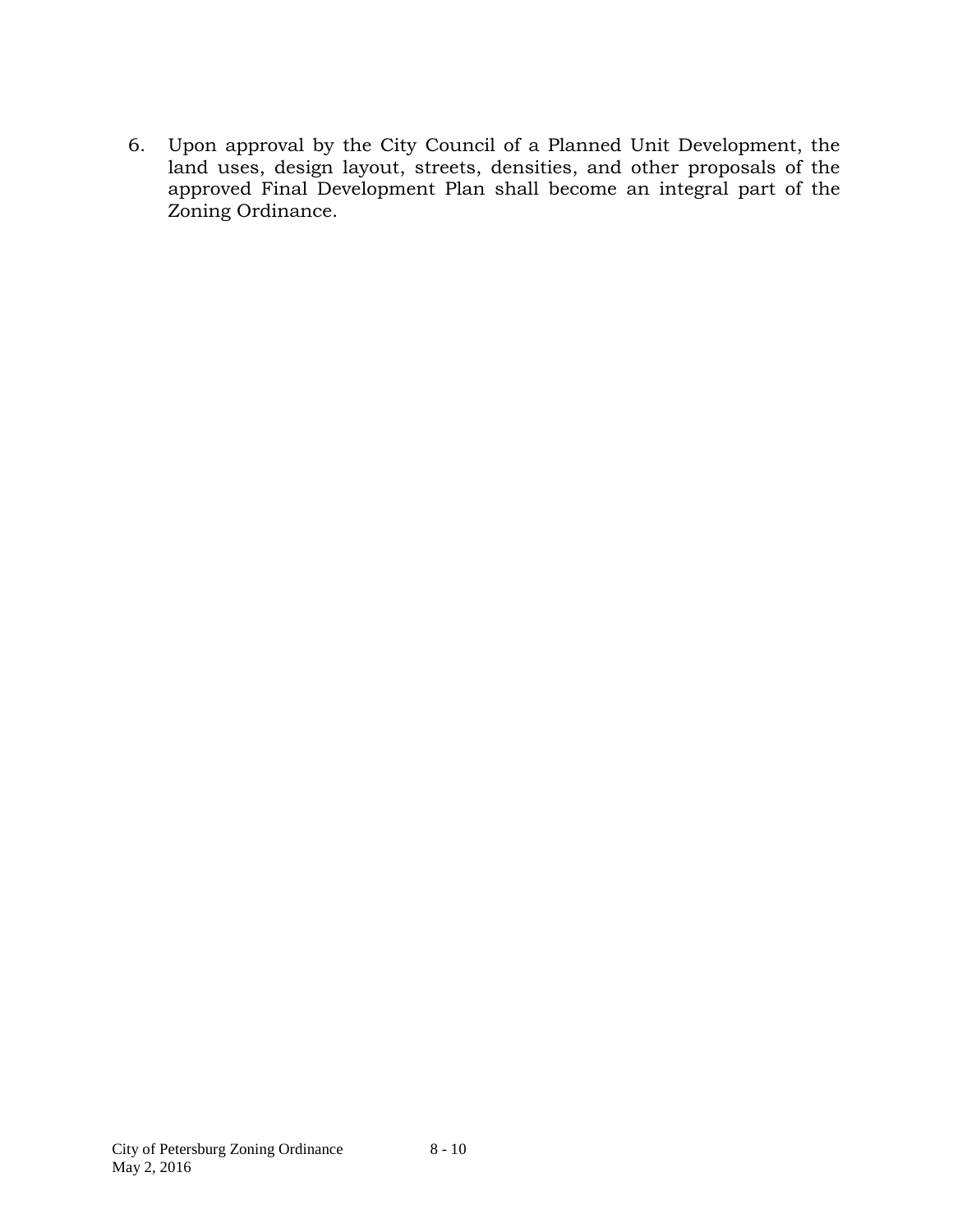# **ARTICLE VIII - A**

# **RESIDENTIAL PLANNED UNIT DEVELOPMENT (RPUD) DISTRICT**

#### **STATEMENT OF PURPOSE**

In accordance with the Michigan Zoning Enabling Act, the provisions of this section are established to provide an opportunity for the submission, review and approval of applications for Residential Planned Unit Developments (RPUD). This section is intended to accommodate the redevelopment of certain existing nonresidential uses and/or sites with one or more types of residential uses. The RPUD District promotes flexibility in the regulations which would ordinarily apply to facilitate such redevelopment; and provides a framework to be creative and innovative in the type, design and layout of residential structures, while achieving compatible, consistent and economic efficiency in the use of land, streets, public services and utilities. The costs and difficulties in redeveloping existing nonresidential uses or sites for residential uses are recognized as factors that may necessitate the use of an RPUD to ensure the economic and physical challenges of such redevelopment can be met. The provisions contained herein are intended to set the minimum requirements for residential uses, while ensuring, promoting and protecting the public health, safety, and welfare of the city's residents.

#### **SECTION 8A.01 RESIDENTIAL PLANNED UNIT DEVELOPMENT PROVISIONS**

The following provisions shall apply to all planned unit developments within an RPUD zoning district and are provided to ensure appropriate, fair and consistent decisionmaking.

- 1. A planned unit development submitted by an applicant shall be under the control of one owner or unified group of owners and shall be capable of being planned and developed as a one integral unit.
- 2. A request for RPUD zoning classification may be initiated by the City or the property owner. A RPUD initiated by the City shall be capable of being developed in a coordinated manner. If a RPUD is approved, the requirements shall be transferred to all future owners, and any changes shall require approval of both the City and the affected landowners within the RPUD.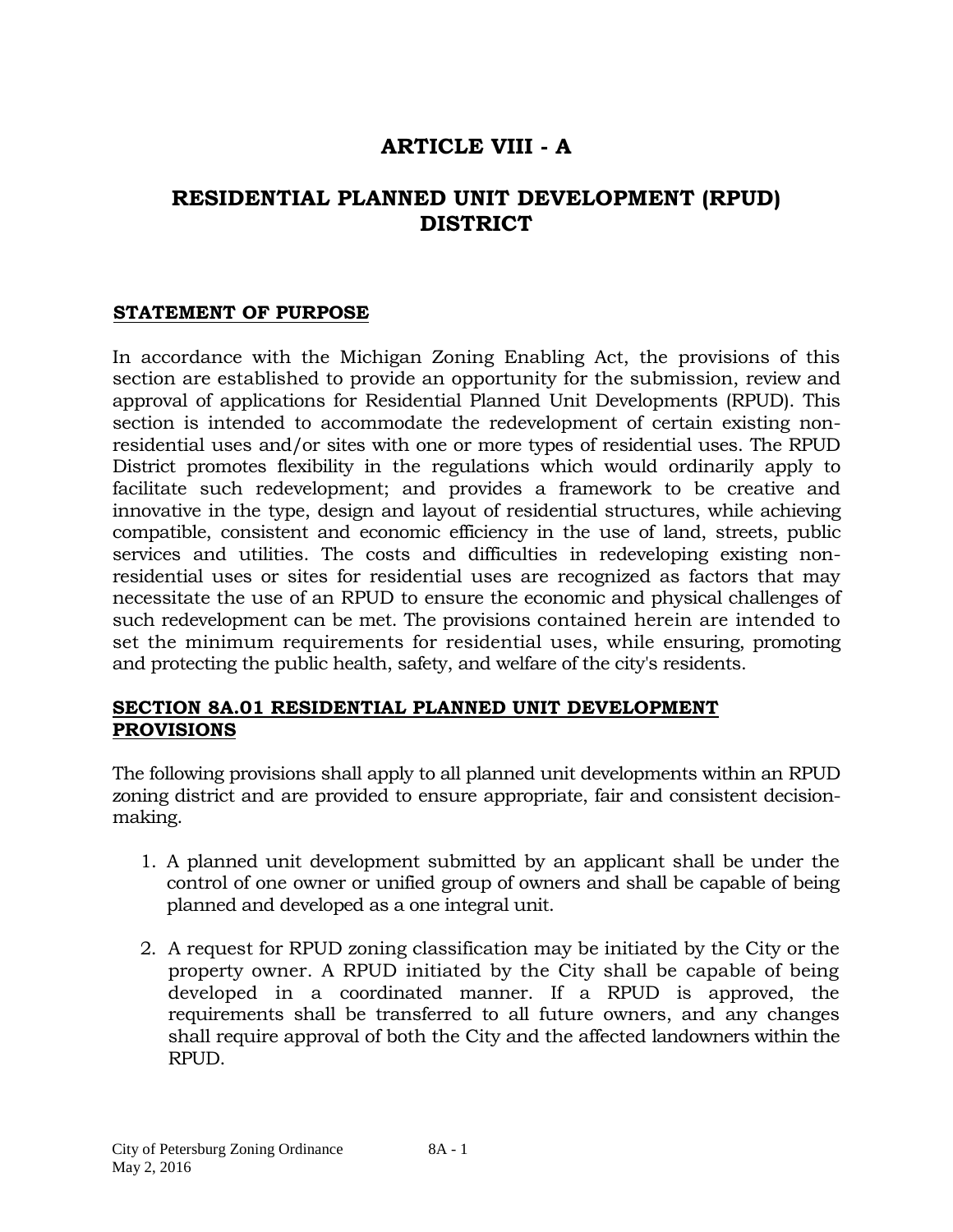- 3. The subject area for the RPUD development must be a minimum of 0.5 acres in area.
- 4. The applicant for an RPUD development must demonstrate the following:
	- A. The proposed types and density of the residential uses shall not result in an unreasonable increase in the need for, or burden, public services, facilities, roads and utilities.
	- B. The proposed types and density of the residential uses must be complementary to the character and density of the surrounding area.
	- C. The applicant shall demonstrate the project will result in recognizable benefits to the residents or occupants of the site, adjacent neighbors and the City overall in contrast to development permitted under conventional zoning. Such benefits can be provided from amongst the following:
		- (1) transition areas from adjacent land uses;
		- (2) high quality architectural design and materials, with clear guidelines that must be met with future site plan submittals;
		- (3) extensive landscaping and preservation of quality woodlands or trees;
		- (4) unified access and circulation that reduces the number of driveways;
		- (5) provision of open space and social space;
		- (6) provision of recreational facilities, such as playground equipment and courts;
		- (7) more extensive setbacks or buffering between new and existing development;
		- (8) coordinated site design elements such as lighting, signs and greenbelt design;
		- (9) coordinated development of several small parcels;
		- (10) elimination of nonconforming situations;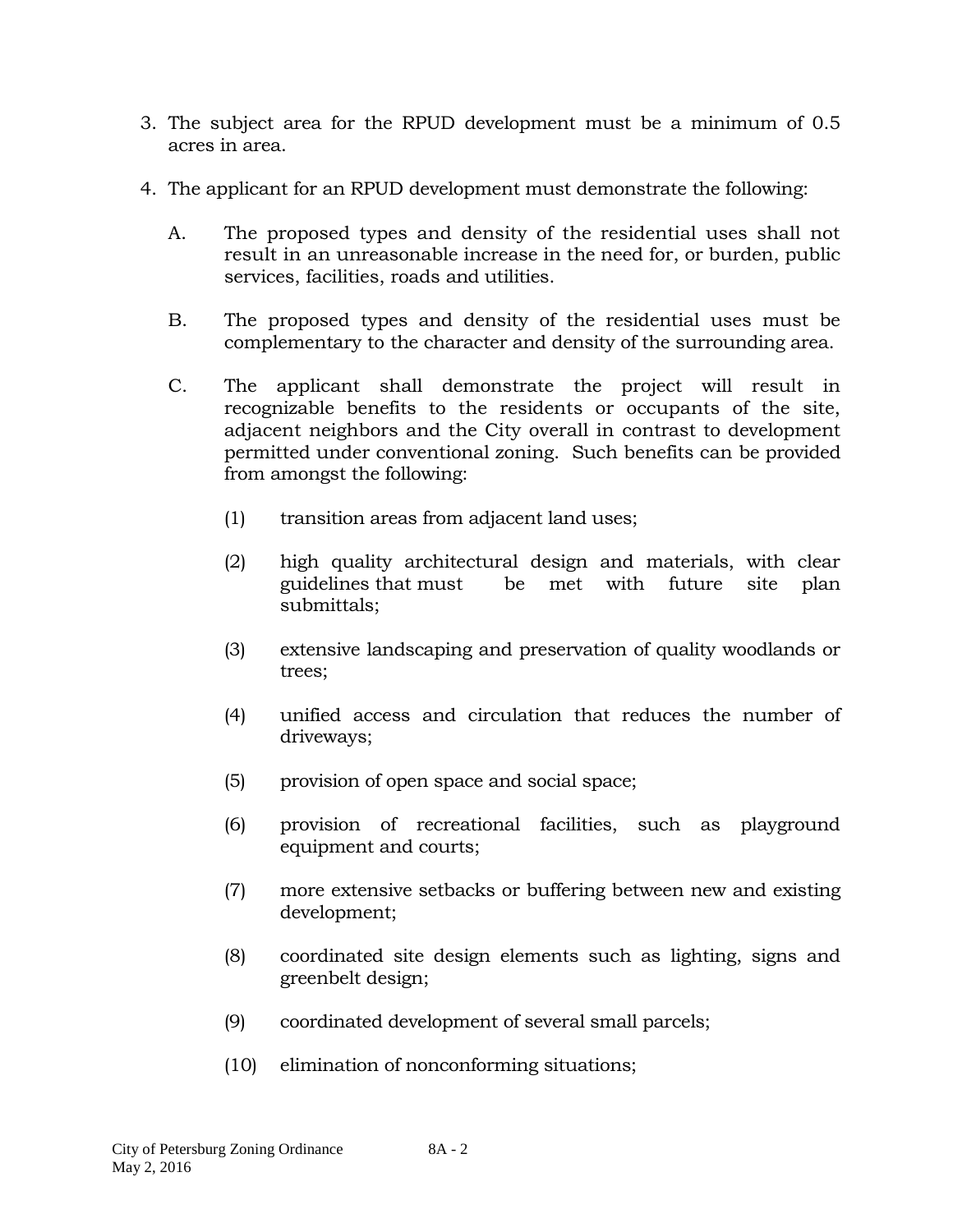- (11) removal or renovation of blighted buildings or clean-up of site contamination.
- 5. All land uses allowed by right or special approval within the R-l District may be permitted within the RPUD as principal or special approval uses. In addition, apartments, seniors housing, duplexes and attached singlefamily dwellings, such as townhouse, row houses and condominiums are also permitted uses.
- 6. Within the limits of the development, all public and/or private utilities, including communications or electric systems, shall be placed underground. Exceptions may be granted only in those instances where said systems can be effectively screened.
- 7. When determined necessary, landscaping shall be provided to ensure the proposed uses will be adequately buffered from surrounding public or private property pursuant to *Section 12.03 Transition Strip* of this Ordinance. The Planning Commission may, if deemed appropriate, require less landscaping than required by Section 12.03 if sufficient landscaping exists between the subject lands and surrounding properties or features of the proposed or surrounding uses reduce or eliminate the need for landscaping. More landscaping than required by Section 12.03 may be required if the surrounding uses require additional buffering due to the proposed development's setbacks, height, building mass or other qualities.
- 8. All lands and land uses proposed for the RPUD District shall have setbacks equal to the side, rear and front yard setbacks required for the predominant residential use within the development and the district within which it is normally located.
- 9. Provisions applicable to lot size, lot width, lot coverage, building setback, parking, parking setbacks, general provisions and other regulations for land uses within the RPUD District shall be equal to that required for said uses and district in which they are normally located. However, to provide an incentive for quality in design, to compensate for difficulties in redeveloping a non-residential property for residential purposes, and to stay consistent with the RPUD concept, departures from compliance with the regulations provided for may be granted at the discretion of the Planning Commission as part of the approval of the RPUD. The applicant is required to submit a specific list of deviations from the regulations and these are to be written and illustrated on the plan. Such departures may be authorized on the condition that there are features deemed adequate by the Planning Commission designed into the project for the purpose of achieving the objectives intended to be accomplished with respect to the each of the regulations from which a departure is sought.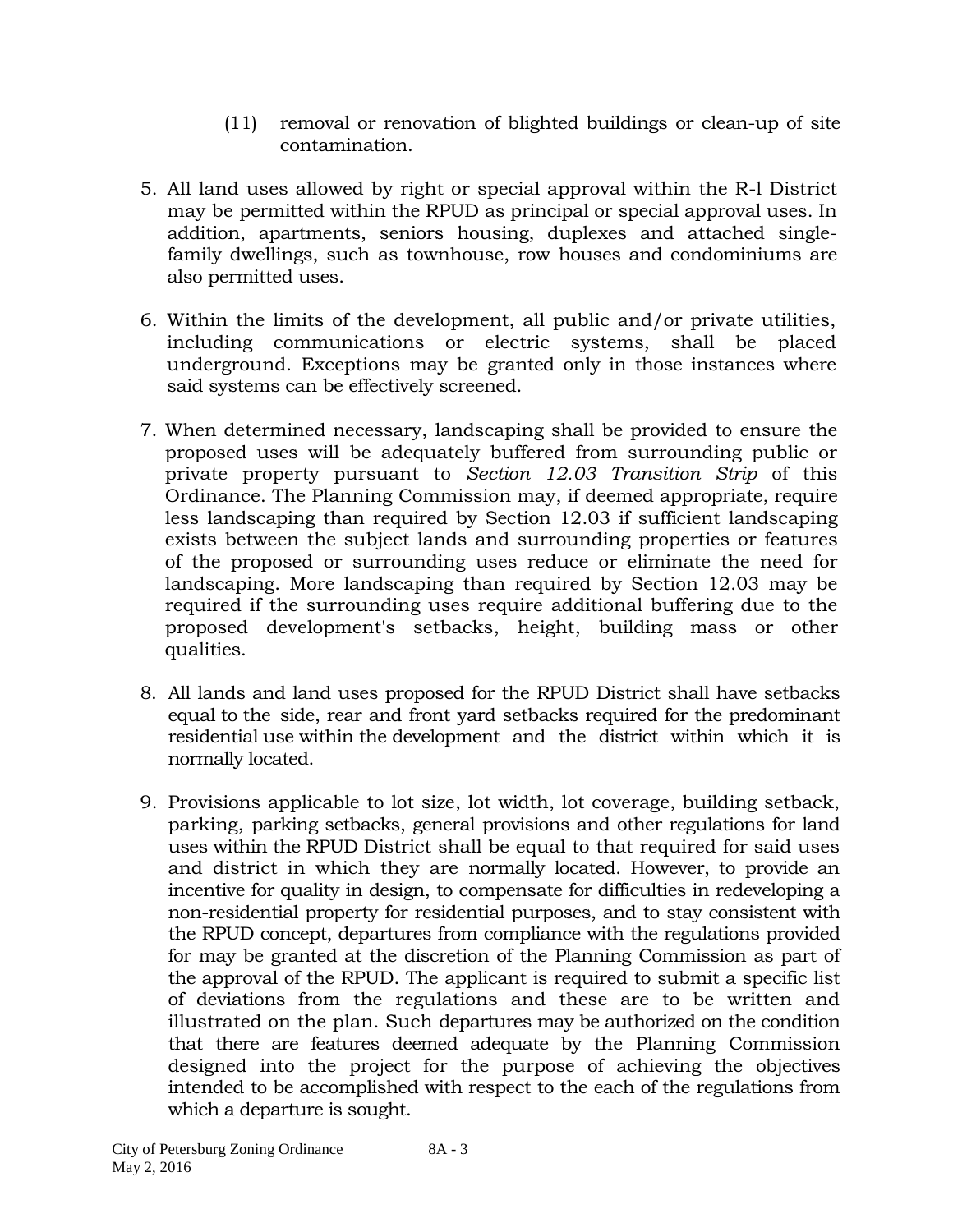10.The Planning Commission may authorize an increase in allowable density for the RPUD development of up to 10 percent, provided the proposed type and density of use shall not result in an unreasonable increase in the use of public services, activities and utilities, and shall not place an unreasonable burden on the subject land and/or surrounding land, property owners and occupants.

It must be demonstrated by the applicant that the resulting increased density will result in a substantial benefit to the development and surrounding properties. Such additional density shall only be permitted if compliance with other PUD regulations can be maintained.

#### **SECTION 8A.02 REVIEW AND APPROVAL PROCEDURES**

## **1. Application:**

An application shall be made to the City of Petersburg Clerk for consideration under the Residential Planned Unit Development District. The approval of the application shall be carried out in two phases. The preliminary phase shall require the review of the Preliminary Development Plan to determine its suitability for consideration as a RPUD development. The final phase shall require a detailed site plan to be submitted for review and approval prior to the issuance of building permits.

A separate escrow deposit may be required for administrative charges to review the PUD submittal. This deposit will be in an amount that is intended to cover the consultant fees and the costs of meetings to discuss the application. At the Planning Commission's discretion, the escrow deposit shall be provided prior to the pre-application meeting or at the time the Preliminary Development Plan is submitted.

## **2. Pre-application Conference:**

Prior to the submission of a concept plan for a Residential Planned Unit Development, a pre-application conference may be held with the applicant, City Mayor, City Clerk, Planning Commission Chairman, and Building Inspector in attendance, together with such consultants or technical staff as deemed necessary.

## **3. Purpose of Conference**

A. To explain the review and approval process, requirements, timetable and fees etc., to the applicant, while the applicant indicates the scope and general concept of his proposal.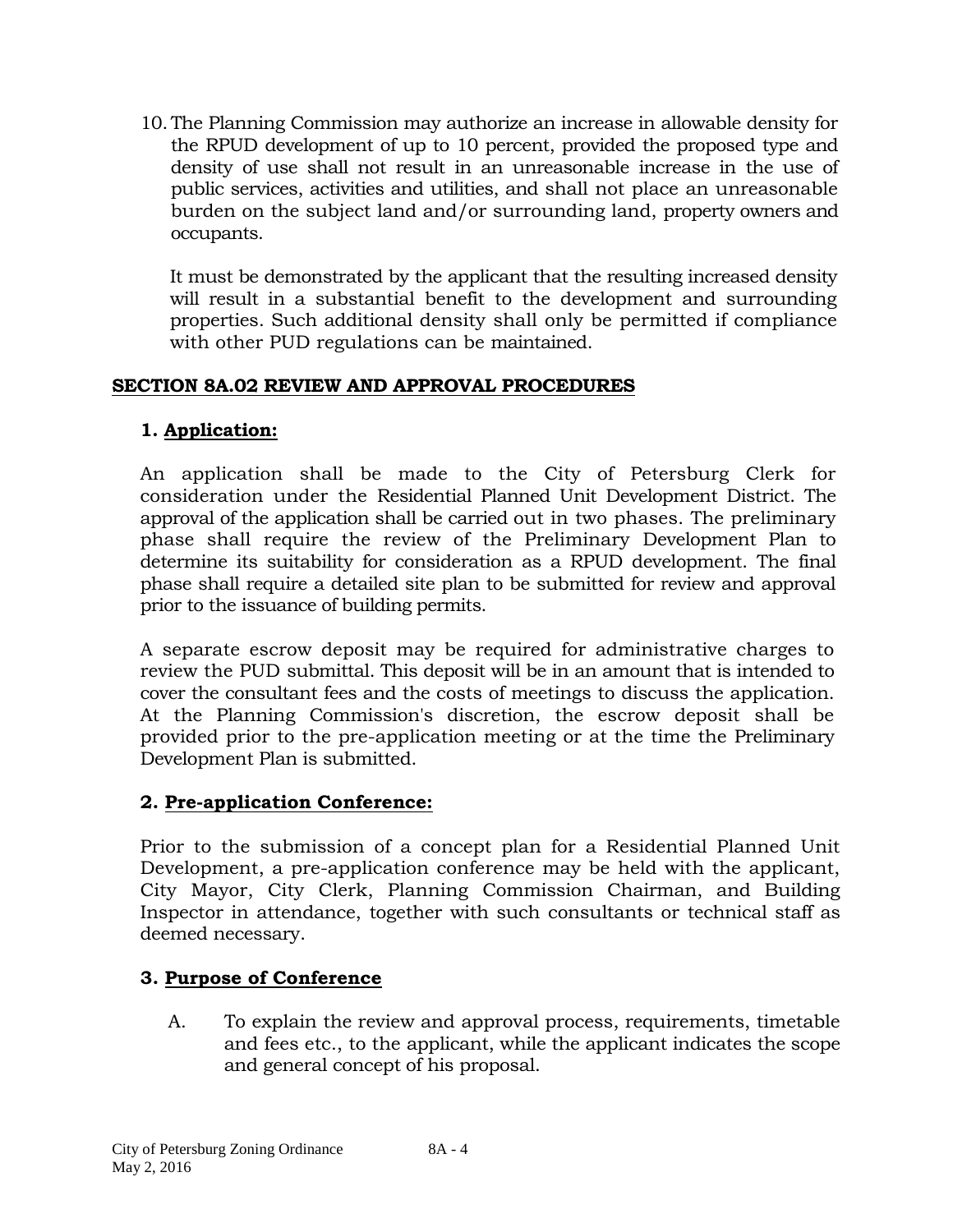- B. The applicant shall provide at least the following information at said conference:
	- (1) The applicant's name;
	- (2) A sketch plan of the proposed development with sufficient detail to convey the concept;
	- (3) A legal description of the property;
	- (4) Total acres involved in the project;
	- (5) Date of preparation and any revisions;
	- (6) North arrow;
	- (7) Property lines and dimensions;
	- (8) Small location sketch of the subject site and area, and scale;
	- (9) Zoning and current land use of subject property and all abutting properties and of properties across any public or private street from the RPUD site;
	- (10) Lot lines and all structures on the property and within onehundred (100) feet of the PUD property lines;
	- (11) Location of any access points on both sides of the street within three-hundred (300) feet of the RPUD along arterial streets and within one-hundred (100) feet along other streets where access to the RPUD is proposed.
- C. The City Building Inspector may waive the pre-application conference.

#### **SECTION 8A.03 PRELIMINARY DEVELOPMENT PLAN REVIEW**

- 1. Within ninety (90) days of the pre-application conference, if any, the applicant shall submit ten (10) copies of the Preliminary Development Plan containing:
	- A. all information indicated in *ARTICLE XI SITE PLAN REVIEW of* this Ordinance to the City Clerk.
	- B. a preliminary layout of proposed residential uses, area allotted to each use, residential density overall, building footprints,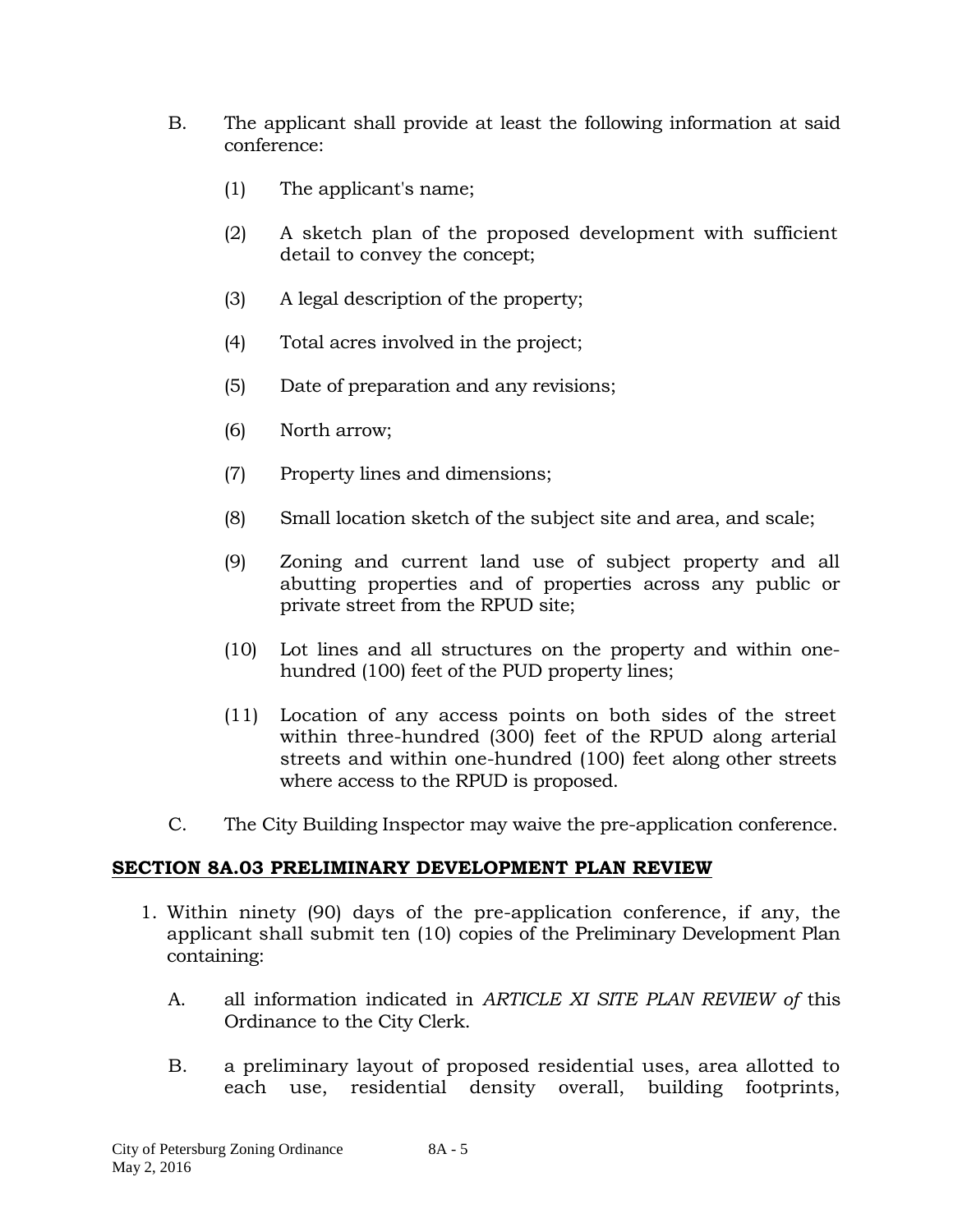structures, parking areas, drives, driveways, pedestrian paths, gathering areas and identification signs.

- C. building setbacks and spacing.
- D. general location and type of landscaping proposed (evergreen, deciduous, berm, etc.) noting existing trees over six (6) inches in caliper to be retained, and any woodlands that will be designated as "areas not to be disturbed" in development of the RPUD.
- E. a preliminary layout of contemplated storm water drainage, water supply and wastewater disposal systems, any public or private easements, and a note of any utility lines to be removed and/or relocated.
- F. the City may require building elevations, perspectives, color drawings and material descriptions or samples.
- G. the name of the development; the preparer's name and professional seal of architect, engineer, surveyor or landscape architect indicating license in the State of Michigan;
- 2. Upon receipt of the Preliminary Development Plan, the City Clerk shall refer the Development Plan to the City of Petersburg Planning Commission for review and approval. The Planning Commission shall give notice, hold a public hearing and conduct a formal review of the Development Plan, including a review of the Development Plan by the City's planning consultant. The notice of public hearing on the request for PUD approval shall be published in a newspaper of general circulation in the City. Separate notice shall be sent by mail or personal delivery to the owners of property for which approval is being considered, to all persons to whom real property is assessed within three hundred (300) feet of the boundary in question, and to the occupants of all structures within three hundred (300) feet. Such notification shall be in accordance with the Michigan Zoning Enabling Act (Public Act 110 of 2006, as amended). The Planning Commission shall consider the following during its review to ensure conformity by the proposed development:
	- A. Whether or not the proposed development serves the intent of this Ordinance, and the public health, safety, and welfare.
	- B. Whether or not the proposed development meets the intent and objectives of the City's Land Use Plan.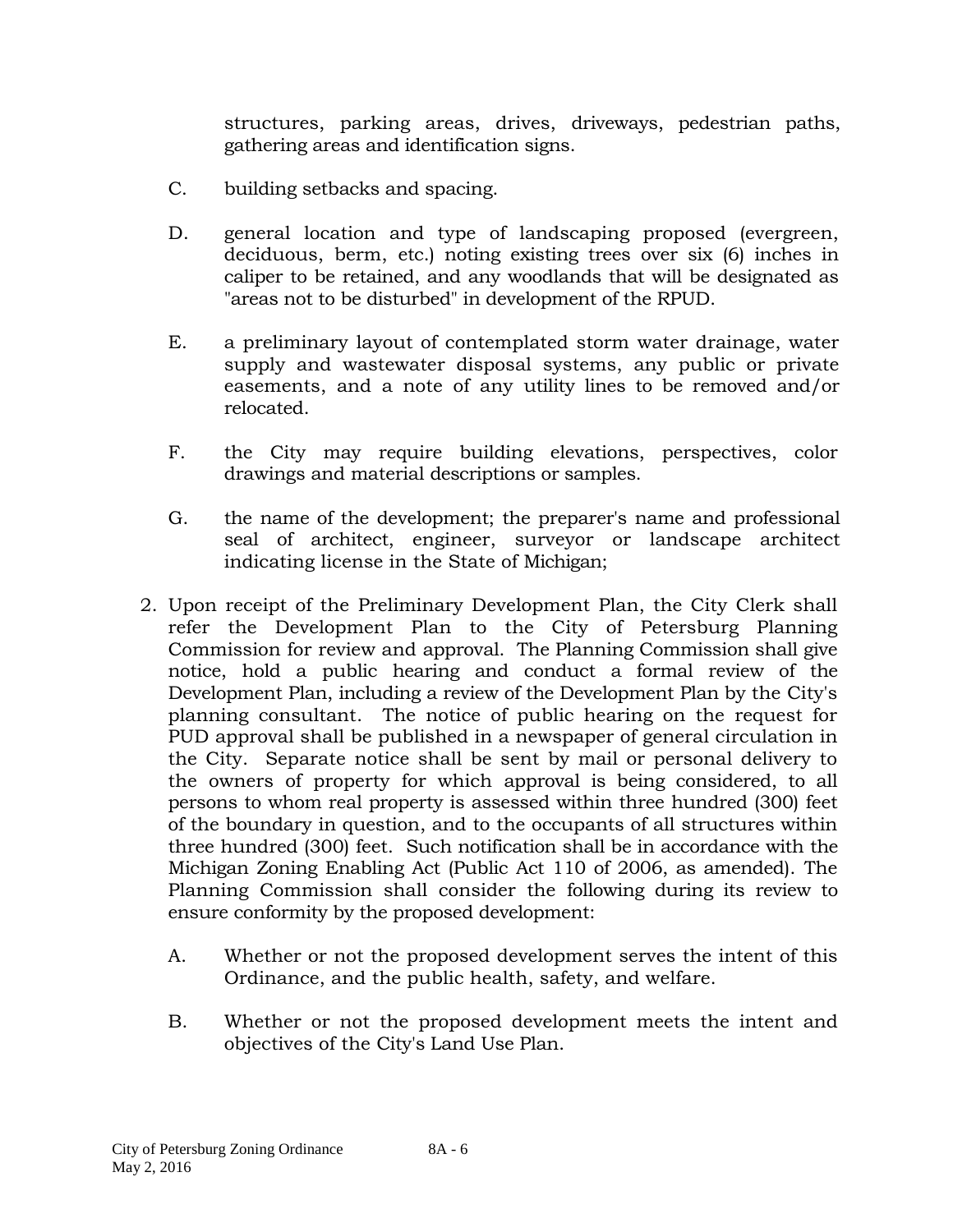- C. Whether or not the community will receive a beneficial effect as a result of the proposed development, where such benefits would otherwise be unlikely under conventional zoning.
- D. Whether or not the proposed development meets all provisions contained in *ARTICLE XI, SITE PLAN REVIEW,* and all the RPUD provisions contained in this Article.
- E. Whether or not the proposed development has adequate facilities such as water, sewers, and streets to service the site.
- F. The Planning Commission shall be entitled to make reasonable inquiries and request additional information in order to evaluate the proposed development.
- 3. After submittal of the application and Preliminary Development Plan to the City by the applicant, the Planning Commission shall either recommend approval, disapproval, or request modification to the preliminary development plan. The Planning Commission shall provide a written statement of its conclusions, its decision, the basis for its decision, and any conditions imposed on an affirmative decision.
- 4. In reviewing the Preliminary Development Plan, the Planning Commission shall determine whether the proposal complies with the RPUD regulations set forth in this Ordinance.
	- A. If the Preliminary Development Plan is rejected by the Planning Commission, its reasons therefore shall be specified in writing and shall be based upon the standards of review listed or referred to in this Ordinance. The applicant shall receive a copy of the specified reason(s) and may resubmit the Preliminary Development Plan containing the necessary changes, corrections, or additional information to the Planning Commission where it will follow the stated review and approval procedures.
	- B. Approval of the Preliminary Development Plan by the Planning Commission shall not constitute a final approval. The effect of receiving approval or approval with conditions shall be to authorize the concept embodied in the Preliminary Development Plan, subject to submission, review and approval of the Final Site Plan.
- 5. If the Planning Commission approves the application and the Preliminary Development Plan, the applicant shall submit a Development Agreement stating the conditions upon which approval is based, for review and approval by the City Attorney. Said Agreement, after review by the Planning Commission and approval by the City Council, shall be entered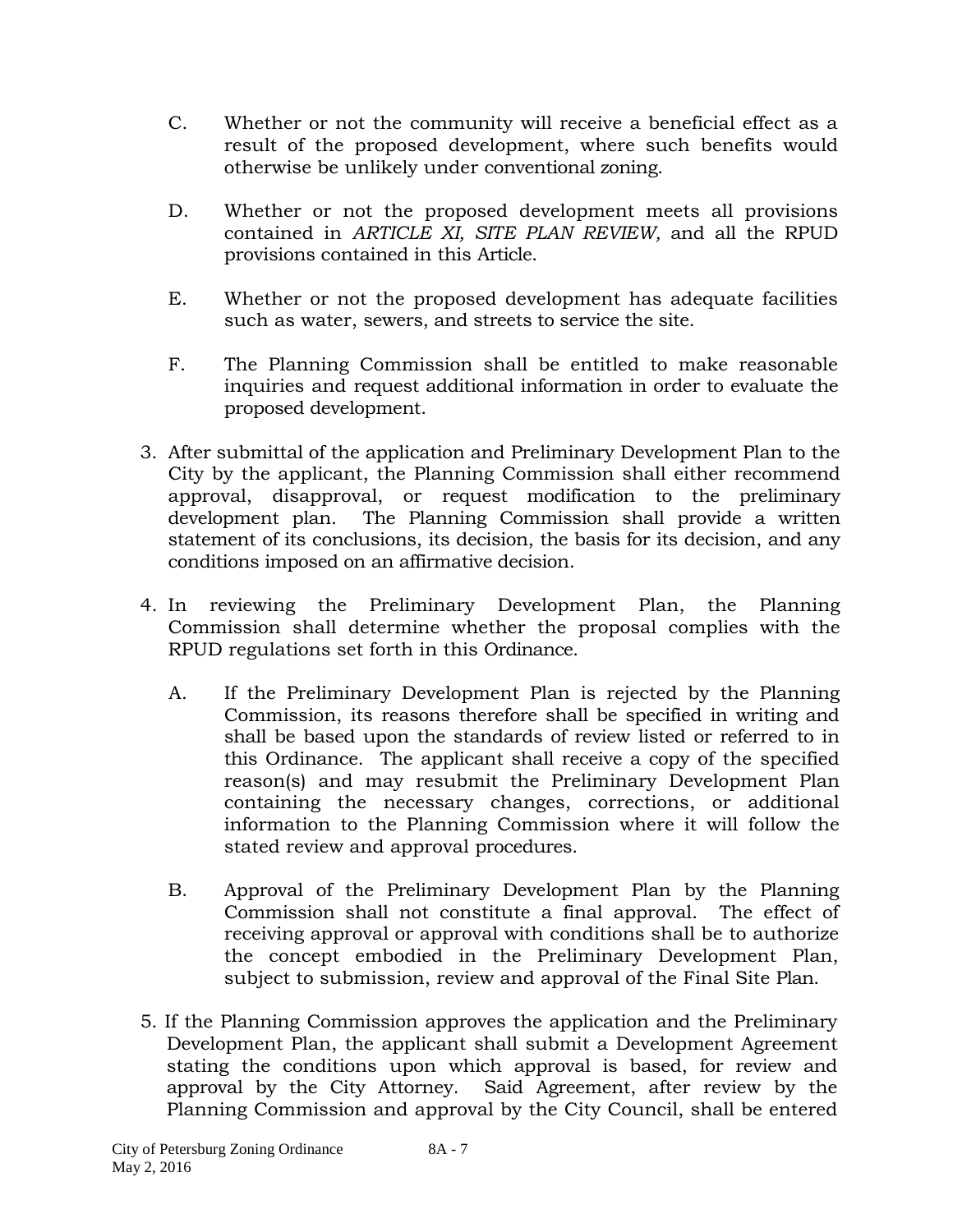into between the City and the applicant and be recorded in the office of the Monroe County Register of Deeds at the expense of the applicant. Approval shall be effective upon recording. Said agreement shall provide:

- (1) A certified survey of the property comprising the proposed development.
- (2) The manner of ownership of the developed land.
- (3) The manner of the ownership and of the dedication or mechanism to protect any areas designated as common areas or open space.
- (4) Provision assuring that those open space areas shown on the plan for use by the public or residents of the development will be or have been irrevocably committed for that purpose. The City may require conveyances or other documents to be placed in escrow to accomplish this.
- (5) Satisfactory provisions have been made to provide for the future financing of any improvements shown on the plan for site improvements, open space areas and common areas which are to be included within the development and that maintenance of such improvements is assured by a means satisfactory to the City Council.
- (6) The cost of installing and maintaining all streets and the necessary utilities has been assured by a means satisfactory to the City Council.
- (7) The concept plan shall be incorporated by reference and attached as an exhibit.

#### **SECTION 8A.04 FINAL SITE PLAN REVIEW AND APPROVAL**

- 1. Within six (6) months following receipt of Preliminary Development Plan approval or approval with conditions and prior to the issuance of any building permits, the applicant shall submit ten (10) copies of a Final Site Plan to the City Planning Commission containing all criteria indicated in *ARTICLE XI SITE PLAN REVIEW* of this Ordinance, and including the following:
	- A. All criteria, documentation and conditions approved as part of the Preliminary Development Plan.
	- B. A written statement describing the method that will be used to service the development with water and sanitary sewer facilities and to control drainage on and from the site.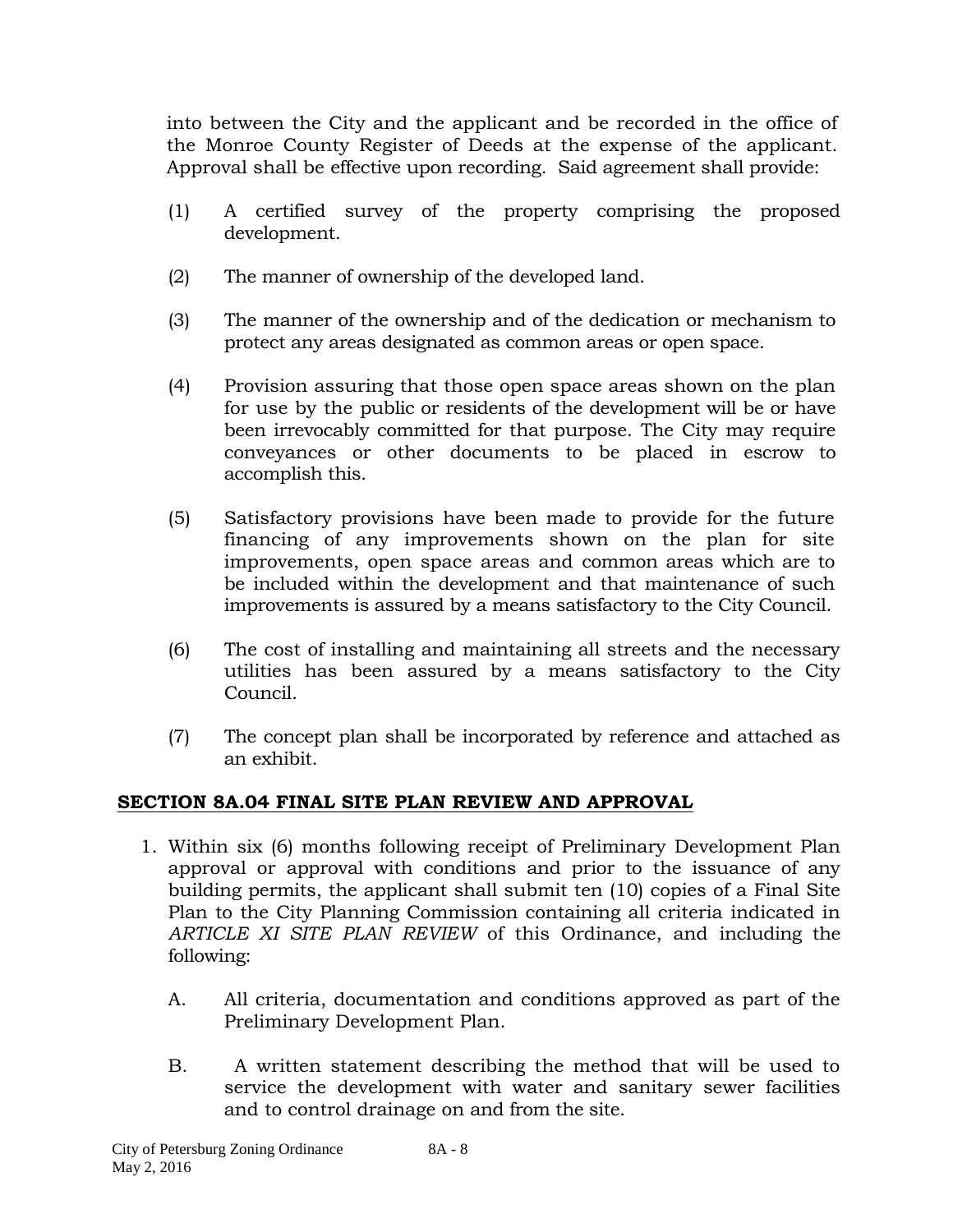- C. A written description and map showing how the impact of the construction phase will be mitigated, including, but not limited to, the following:
	- 1) Access routes for construction vehicles.
	- 2) Measures to be taken to mitigate against any physical damage by such vehicles including the effects of weight and soil on road surfaces.
- D. Other information as may be reasonably required in order to evaluate the proposed development.
- 2. The Planning Commission shall review the Final Site Plan, based on the following standards:
	- A. Whether or not the Final Site Plan conforms to the Preliminary Development Plan submitted and approved;
	- B. Whether or not the Final Site Plan meets all provisions contained in *Section 11.04— Review Process.*
	- C. Whether or not all applicable provisions of this Ordinance have been met.
- 3. The Planning Commission shall either recommend approval, approval with conditions, disapproval, or request modification to the Final Site Plan. The Planning Commission will forward a written statement of its conclusions, its recommendations, the basis for its recommendation and any conditions recommended associated with an affirmative decision to the City Council. City Council shall have the authority to approve the Final Site Plan.
- 4. When an applicant receives Final Site Plan approval, it shall constitute approval for PUD zoning on the site requested. The applicant must develop the site exactly as approved by the Planning Commission. Any deviation or alternate development or use of said site shall negate approval of the PUD zoning.
- 5. Once the Final Site Plan is approved, the applicant has a period of one (1) year to obtain a building permit and begin construction. If development has not commenced within this period, the applicant shall be notified in writing of the expiration of approval for the RPUD development plan. The Planning Commission shall review progress to date and make a decision whether to extend or revoke the original RPUD plan.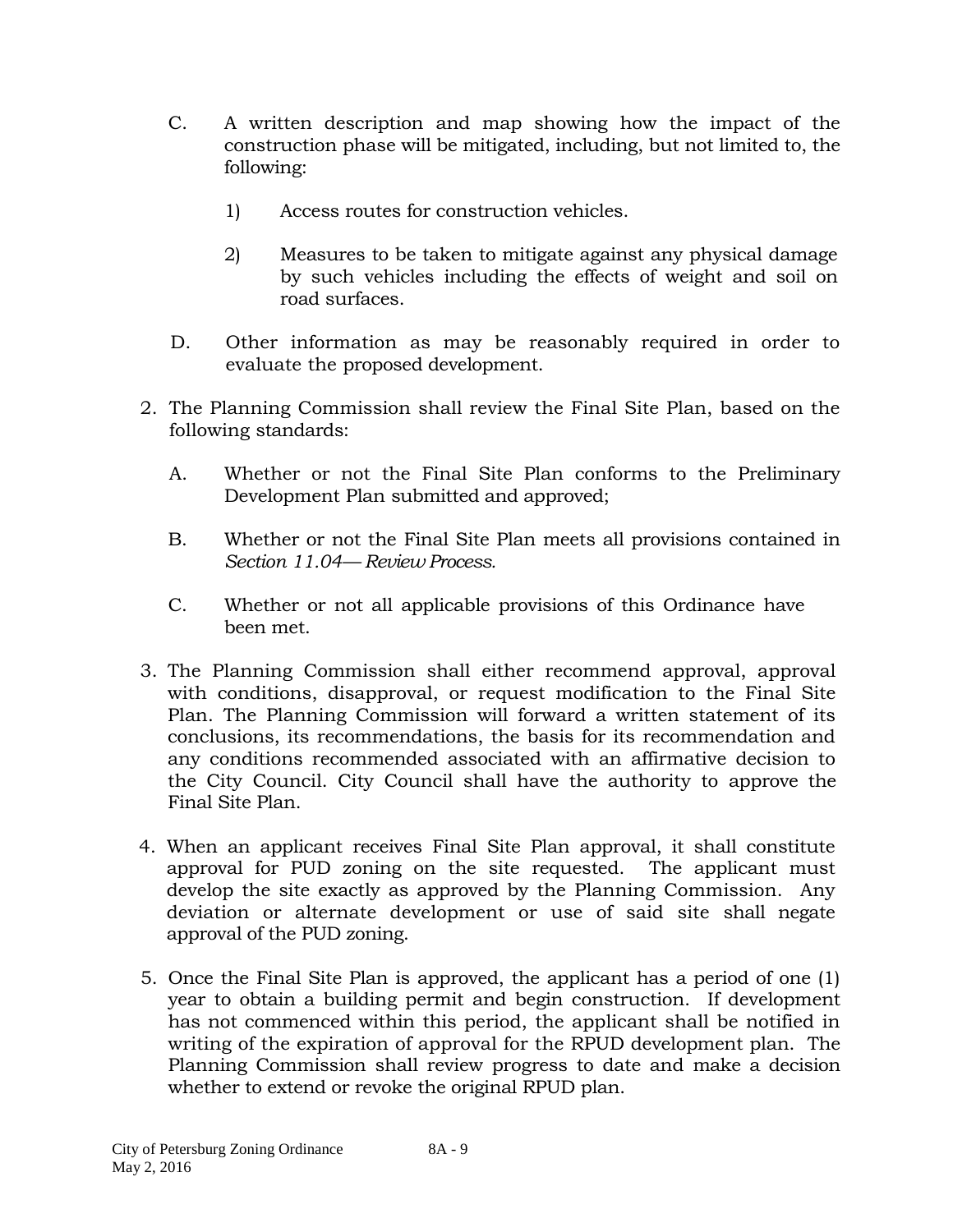#### **SECTION 8A.05 OTHER PROVISIONS**

- 1. There shall be an advance payment of fees at the time of the Preapplication Conference and at the time of filing of the Preliminary Development Plan and Final Site Plan. The amount of such fees shall be established by City Council.
- 2. All dedications of public rights-of-way shall be made prior to any construction taking place on the site.
- 3. The City Council may require reasonable performance guarantees to ensure completion of improvements. These guarantees may take the form of a cash deposit, certified check, irrevocable letter or credit a surety bond or other acceptable financial guarantees. The performance guarantee shall be deposited at the time of the issuance of the permits authorizing the work or activity. The City shall establish a procedure by which a rebate of any cash deposits shall be made in reasonable proportion to the ratio of work completed on the required improvements shall be made as work progresses.
- 4. All reasonable conditions imposed to protect the health, safety and welfare of individuals in the project and those immediately adjacent shall be made a part of the record of approved Residential Planned Unit Development. The City Clerk shall keep a special record of all RPUD development plans and approval conditions.
- 5. Wherever conflict occurs between provisions of this Article and provisions of any other Article of this Ordinance, the provisions of this Article shall apply to the lands within the Residential Planned Unit Development District.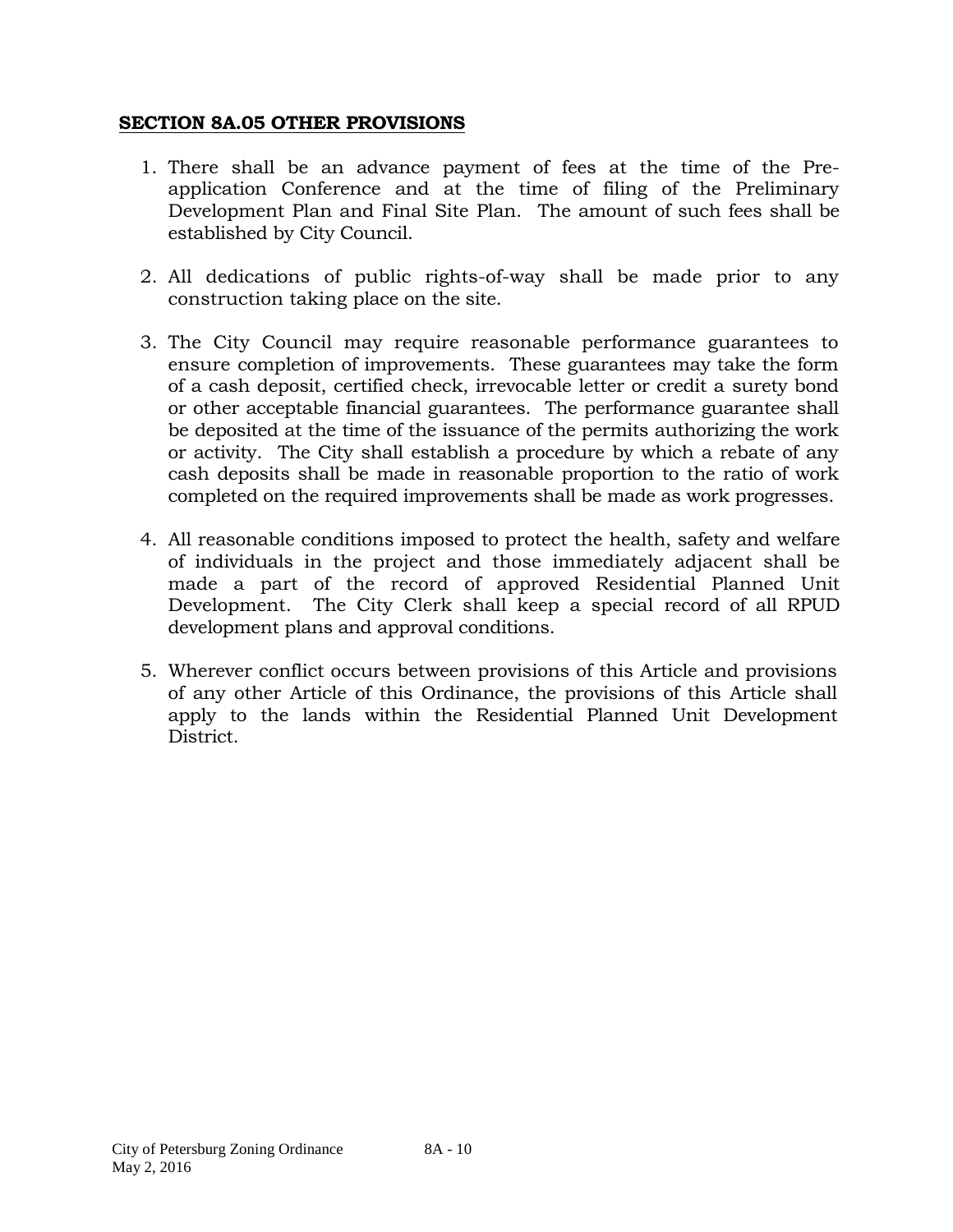## **ARTICLE IX SCHEDULE OF REGULATIONS LIMITING HEIGHT AND BULK OF BUILDINGS AND AREA OF LAND USE CITY OF PETERSBURG**

| <b>USE DISTRICT</b>                                                    | <b>MINIMUM SIZE LOT</b><br>PER UNIT (A,G) |                                   | <b>MAXIMUM HEIGHT</b><br>OF BUILDINGS |                          | <b>MINIMUM YARD SETBACK</b><br>DIMENSIONS IN FEET (A,G) |                            |                                  | <b>FLOOR</b><br><b>AREA</b><br><b>MINIMUM</b> | <b>PERCENT</b><br>LOT<br><b>COVER</b><br><b>MAXIMUM</b> |                           |
|------------------------------------------------------------------------|-------------------------------------------|-----------------------------------|---------------------------------------|--------------------------|---------------------------------------------------------|----------------------------|----------------------------------|-----------------------------------------------|---------------------------------------------------------|---------------------------|
|                                                                        |                                           |                                   |                                       |                          | <b>FRONT</b>                                            | <b>SIDES</b>               |                                  | <b>REAR</b>                                   |                                                         |                           |
|                                                                        | <b>AREA IN</b><br>SQ. FT.<br>(A)          | <b>WIDTH</b><br>IN<br><b>FEET</b> | IN<br><b>STORIES</b>                  | IN<br><b>FEET</b>        |                                                         | <b>LEAST</b><br><b>ONE</b> | <b>TOTAL</b><br><b>OF</b><br>TWO |                                               | <b>PER</b><br><b>UNIT</b>                               | <b>PER</b><br><b>UNIT</b> |
| R-1 Single-<br>Family<br>Residential<br>District                       | 7,200                                     | 60                                | $\overline{2}$                        | 25                       | 35(B,H)                                                 | 5                          | 15(D)                            | 25                                            | 800                                                     | 40                        |
| R-2 Medium<br>Density<br>Residential                                   |                                           |                                   |                                       |                          |                                                         |                            |                                  |                                               |                                                         |                           |
| (a) Two-Family<br>Duplex Res.                                          | 14,400                                    | 120                               | 21/2                                  | 25                       | 35(B,H)                                                 | 10                         | 25(D)                            | 35                                            | 800 (M)                                                 | 35                        |
| (b) Row House,<br>Town House,<br>Terrace &<br>Condominium<br>Residence | 20,000                                    | 200                               | $\frac{21}{2}$                        | 35                       | 35(B,H)                                                 | 10(L)                      | 25(D,L)                          | 35                                            | 800 (M)                                                 | 35                        |
| (c) Apartment<br>Residence                                             | 20,000 (P)                                | 200                               | 21/2                                  | 35                       | 35(B,H)                                                 | $\overline{1}$ O(N)        | 25(D,N)                          | 35                                            | (o)                                                     | 35                        |
| C-1 Commercial<br>District                                             | $\mathbb{L}^{\perp}$                      | $\mathbf{u} = \mathbf{v}$         | 2                                     | 30                       | 25(H)                                                   | (I)                        | (I)                              | 25(J)                                         | $\overline{\phantom{m}}$                                | $- -$                     |
| I-1 Industrial<br>District                                             | 20,000                                    | 100                               | $\overline{2}$                        | 30                       | 40(Q)                                                   | 20(Q)                      | 40(Q)                            | $\overline{40}$ (Q)                           | $\overline{\phantom{a}}$                                | 35                        |
| <b>Flood Hazard</b><br>Overlay $\mathbf{Zone}(\mathbf{K})$             | $\mathbb{L}^{\mathbb{L}}$                 | $-$                               | $\overline{\phantom{m}}$              | $\overline{\phantom{m}}$ | $\overline{\phantom{m}}$                                | $\overline{\phantom{a}}$   | $\overline{\phantom{m}}$         | $\overline{\phantom{a}}$                      | $\overline{\phantom{m}}$                                | $\overline{\phantom{a}}$  |
| <b>PUD</b> Planned<br>Unit Development                                 | 20 (P)<br>acres                           | 660                               | 21/2                                  | $\overline{\phantom{m}}$ | 35(B)(H)                                                | 10(L)<br>(W)(I)            | 25(D)<br>(L)(N)(I)               | $\overline{3}5(J)$                            | $-(-N)$<br>(O)                                          | $=$                       |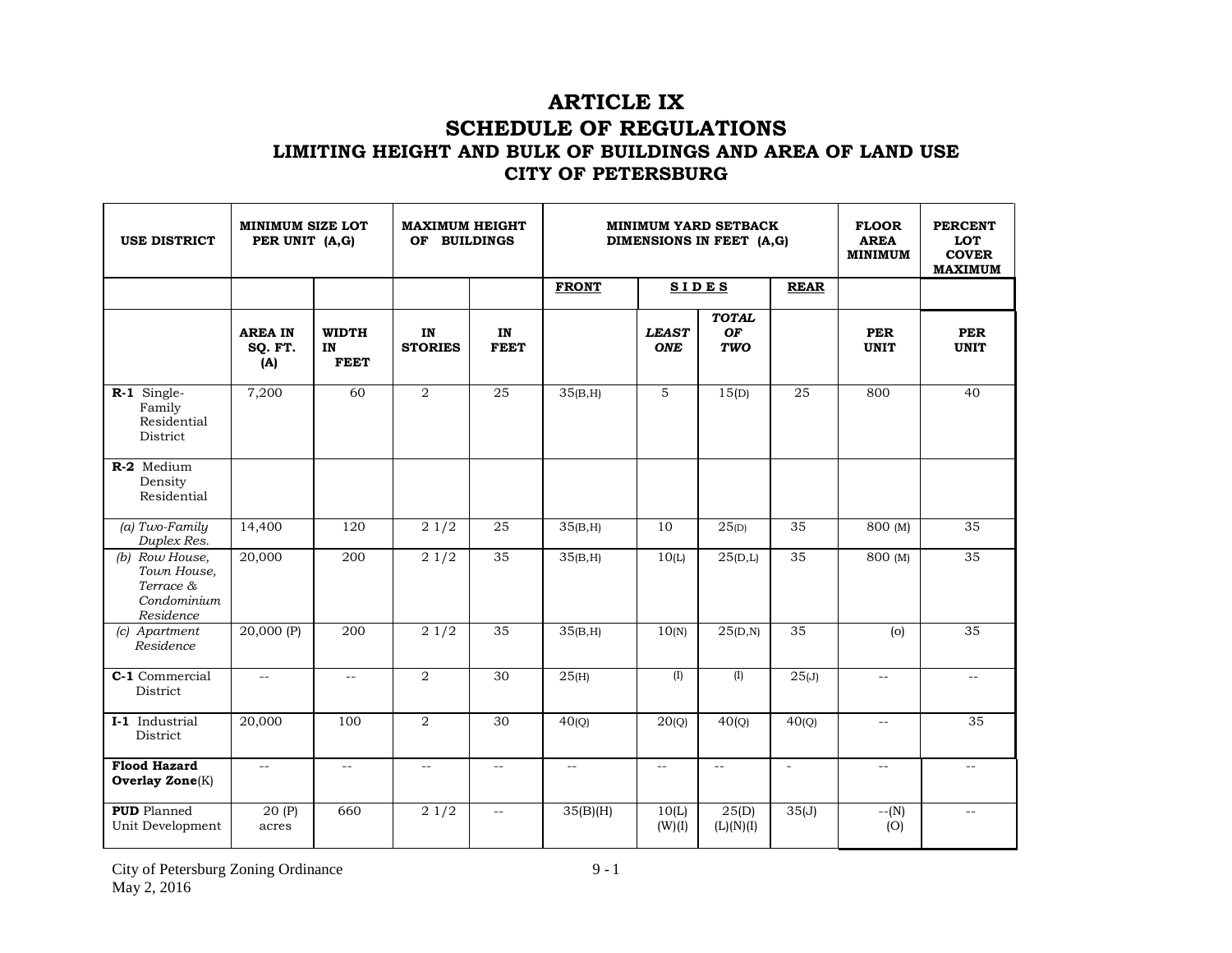# **FOOTNOTES FOR SCHEDULE OF REGULATIONS**

A. In determining required yard spaces and lot area for all land uses in any zoning district, the determination of such yard spaces shall be the distance from the building or structure on the lot to the nearest lot line. For those lots adjacent to a major or secondary thoroughfare or collector street, identified on the City's Master Plan for thoroughfare as a federal, state, county, or city road, the yard spaces shall be measured from the proposed future right-of-way lines for such thoroughfare to the building or structure on a lot or parcel of land. Until such times as the City's Master Plans of thoroughfare shall have been adopted, the following right-of-way shall be observed for the purpose of determination of lot area and yard spaces in the City of Petersburg.

Rights-of-way for all other public roads or streets within a platted subdivision shall be at least sixty-six (66) feet. (Ord. 99, Effective 6-6-99)

- B. In all residential districts, the required front yard shall not be used for off-street parking, loading, or unloading, and shall remain as open space unoccupied and unobstructed from the ground upward except for landscaping, plant materials or prepared vehicle access drives.
- C. The minimum floor area per dwelling unit shall not include areas of basements, breezeways, unenclosed porches, terraces, attached garages, attached sheds or utility rooms.
- D. In the R-1 and R-2 Residential Districts, the width of side yards, which abut upon a street on the same side or on the opposite side of the same block, upon which other residential lots front, shall not be less than the required front yard for said homes which front upon said side street.
- E. For mobile home parks, minimum lot width shall be six hundred and sixty (660) feet.
- F. For mobile home parks, minimum lot area shall be twenty (20) acres.
- G. All publicly owned buildings, public utility buildings, telephone exchange buildings, electric transformer stations and substation, and gas regulator stations necessary to provide essential services to the area by governmental units or public utilities will be permitted on lots having the minimum yard setback, and maximum lot coverage (in percent) requirements set forth in the R-1 District of this Ordinance and with a minimum lot size (in area) of 15,750 square feet.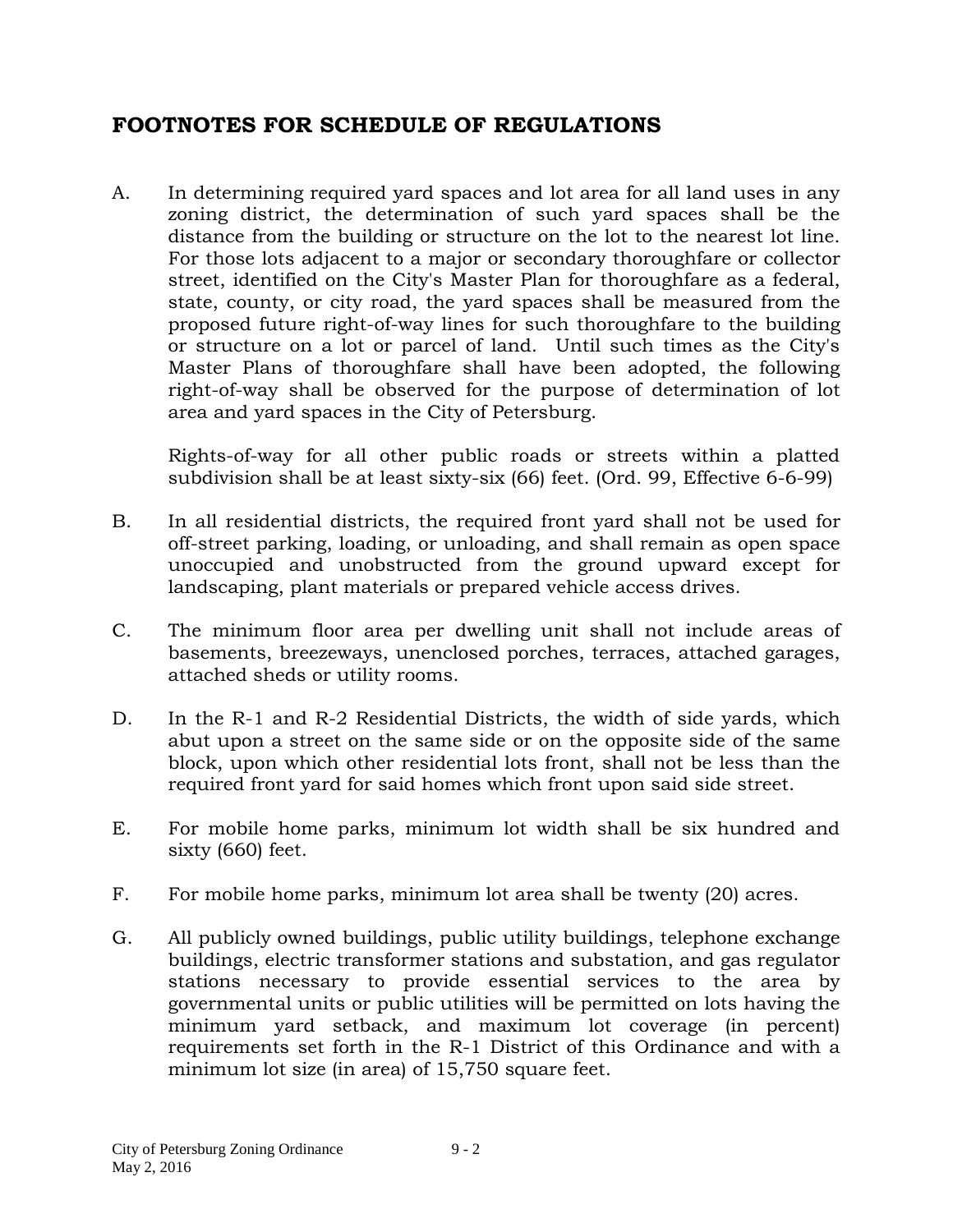- H. Where an existing front setback has been established by existing office, commercial, or residential buildings occupying forty (40) percent or more of the frontage within the same block, such established setback shall apply.
- I. Side yards are not required along interior side lot lines if all walls abutting or facing such lot lines are of fireproof masonry construction and entirely without windows or other openings. A side yard of twenty (20) feet is required on all corner lots and whenever adjacent to a residential district.
- J. No rear yard is required in the C-1 district where the rear property line abuts upon a twenty (20) foot alley, but where no alley exists, a rear yard of not less than twenty (20) feet shall be provided.
- K. Height, bulk, and area requirements for specific uses will be based upon the requirements of the underlying zoning district, as well as those regulations outlined in Section 12.08 herein.
- L. Row Houses, terraces, townhouses, and condominiums may share common side walls, provided such walls are of approved fireproof and soundproof construction in all areas in which they are constructed in common.
- M. Minimum floor for such dwelling units shall be eight hundred (800) square feet.
- N. Every lot on which an apartment dwelling is erected shall be provided with a side yard on each side of such lot. Each side yard shall be increased by one (1) foot for each ten (10) feet or part thereof by which length the multiple dwelling exceeds forty (40) feet in overall dimension along the adjoining plot line.
- O. The required minimum floor area for apartment dwelling units shall be as follows:

| Efficiency Unit            | 450 square feet     |
|----------------------------|---------------------|
| One Bedroom Unit           | 620 square feet     |
| Two Bedroom Unit           | 860 square feet     |
| Three Bedroom Unit         | $1,000$ square feet |
| <b>Additional Bedrooms</b> | 150 square feet     |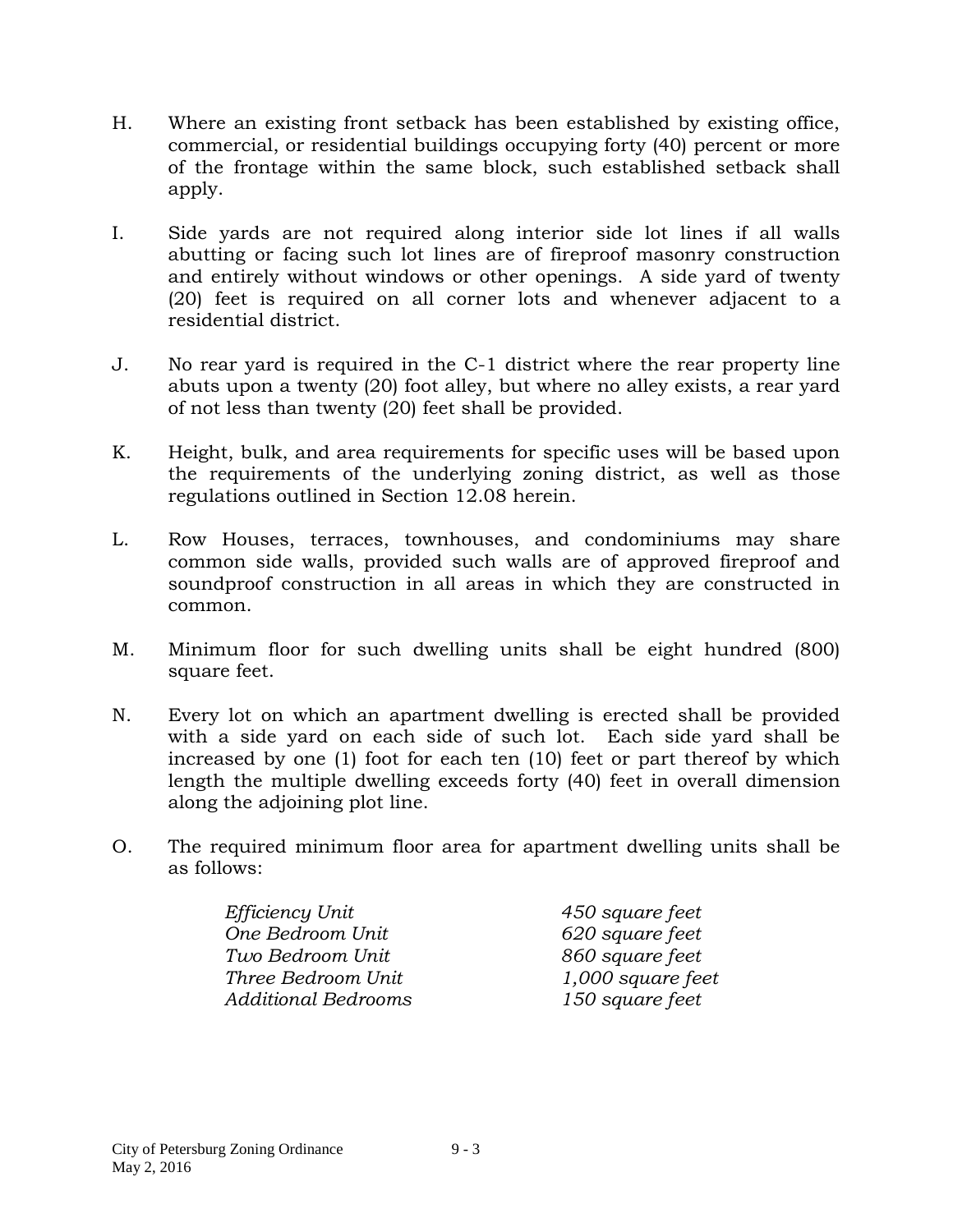P. Each apartment structure shall occupy a lot comprising not less than twenty thousand (20,000) square feet, provided that additional lot area shall be required for each dwelling unit contained within each apartment structure as follows:

# *For each: An Additional Lot Area of: Efficiency Unit 2,000 square feet*

| Efficiency Unit           | 2,000 square jeel |
|---------------------------|-------------------|
| One Bedroom Unit          | 2,500 square feet |
| Two Bedroom Unit          | 3,500 square feet |
| Three Bedroom Unit        | 5,000 square feet |
| Extra Bedroom, Over Three | 1,500 square feet |
|                           |                   |

Q. Those sides of a parcel within an I-1 district which abut an R-1, R-2, or C-1 district shall be provided with a twenty (20) foot greenbelt. Said greenbelt shall be completely obscuring and shall be subject to the approval of the Building Inspector.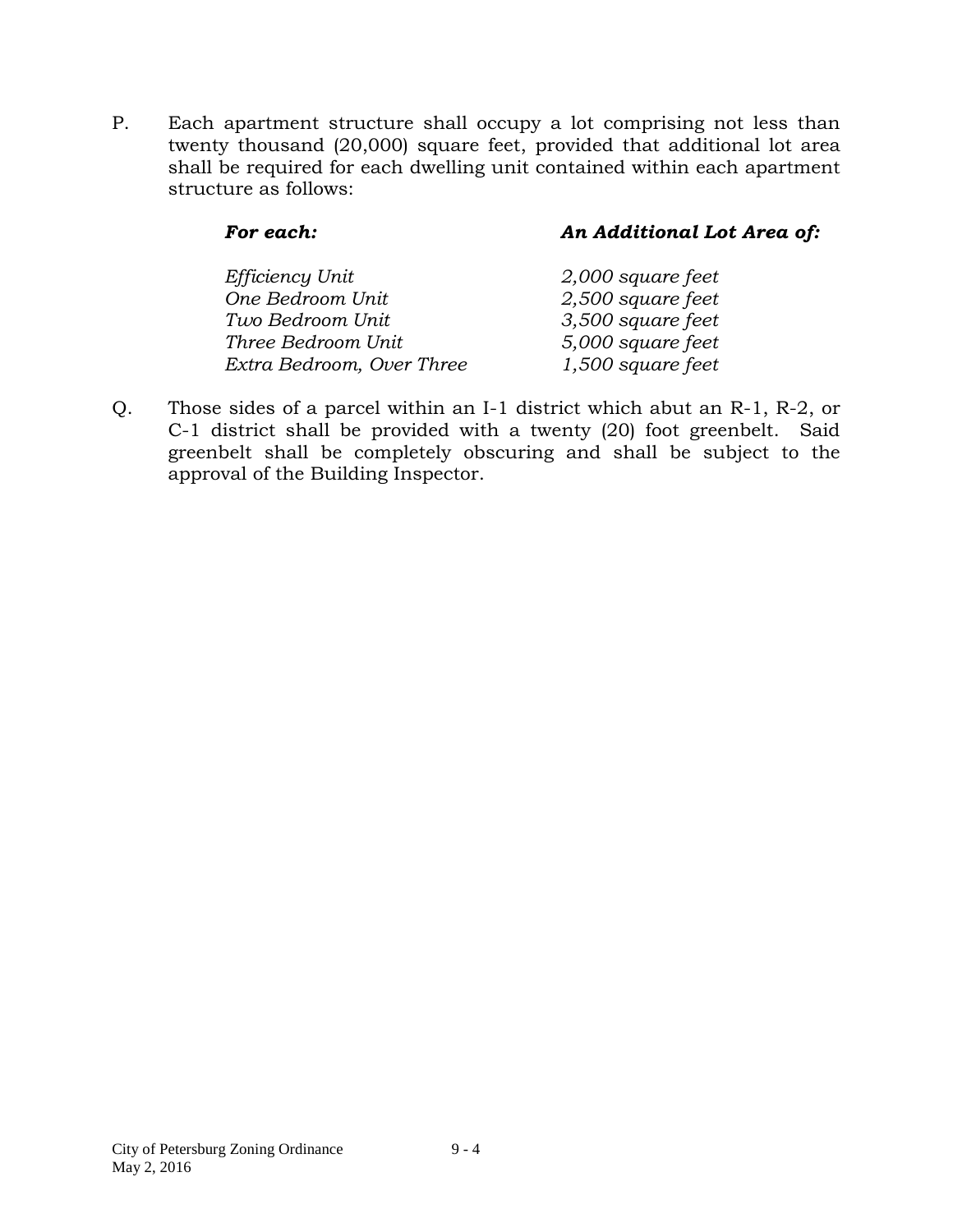# **ARTICLE X**

# **STANDARDS FOR SPECIAL APPROVAL USES**

#### **STATEMENT OF PURPOSE**

This section provides a set of procedures and standards for special uses of land or structures which, because of their unique characteristics, require special consideration in relation to the welfare of adjacent properties and the community as a whole.

The regulations and standards, herein, are designed to allow, on one hand, practical latitude for the investor or developer, but at the same time maintain adequate provision for the protection of the health, safety, convenience, and general welfare of the community.

#### **SECTION 10.01 SPECIAL APPROVAL PROCEDURES**

The application for a Special Approval Use shall be submitted and processed under the following procedures:

1. An application shall be submitted through the Building Inspector on a special form for this purpose. Each application shall be accompanied by the payment of a fee as established by the City Council. The Planning Commission may waive the special approval fee if the applicant plans to locate within an existing building.

In the event the allowance of a desired use requires both a rezoning and permission for a special approval use, both requests may be submitted jointly, subject to the following:

- A. The Ordinance procedures for each shall be followed as specified.
- B. All applicable standards and specifications required by the Ordinance shall be observed.
- 2. The following is required for all special approval uses:
	- A. The special form shall be completed in full by the applicant including a statement by the applicant that Section 10.02 can be complied with.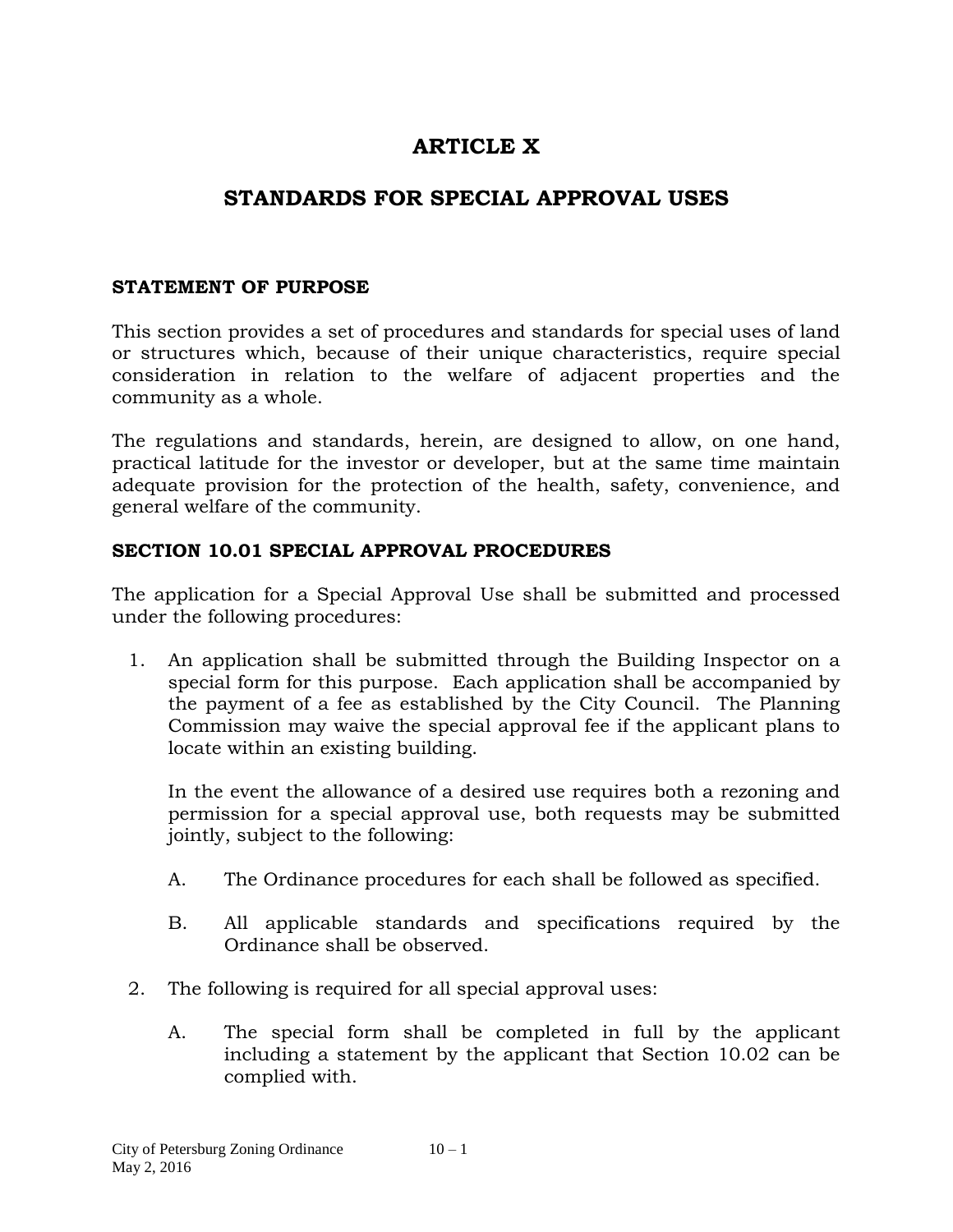- B. A completed site plan as specified in *ARTICLE XI, SITE PLAN REVIEW.*
- 3. The application together with all required data shall be transmitted to the Planning Commission for review. The Planning Commission shall then hold a public hearing. In such cases the notice requirements for Public Hearings shall be followed as required by the Michigan Zoning Enabling Act. The Planning Commission shall provide a written statement of its conclusions, its decision, the basis for its decision and any conditions imposed on an affirmative decision.
- 4. A special approval use granted pursuant to this Article shall be valid for one (1) year from the date of approval. If construction has not commenced and proceeded meaningfully toward completion by the end of this one (1) year period, the Building Inspector shall notify the applicant in writing of the expiration of approval for the special approval use.
- 5. The Planning Commission shall have the authority to revoke any special approval use after the applicant has failed to comply with any of the applicable requirements of this Article or any other applicable sections of this Ordinance.

## **SECTION 10.02 SPECIAL APPROVAL STANDARDS**

Before formulating recommendations for a special approval use application, the Planning Commission shall require that the following general standards, in addition to those specific standards established for each use, shall be satisfied.

- 1. The Planning Commission shall review each application for the purpose of determining that each proposed use meets the following standards and, in addition, shall find adequate evidence that each use on the proposed site will:
	- A. Be designed, constructed, operated, and maintained so as to be harmonious and appropriate in appearance with the existing or intended character of the general vicinity and that such a use will not change the essential character of the area in which it is proposed.
	- B. Be served adequately by essential public facilities and services such as highways, streets, police, fire protection, drainage structures, refuse disposal, water and sewage facilities, or schools.
	- C. Not create excessive additional requirements at public cost for public facilities and services.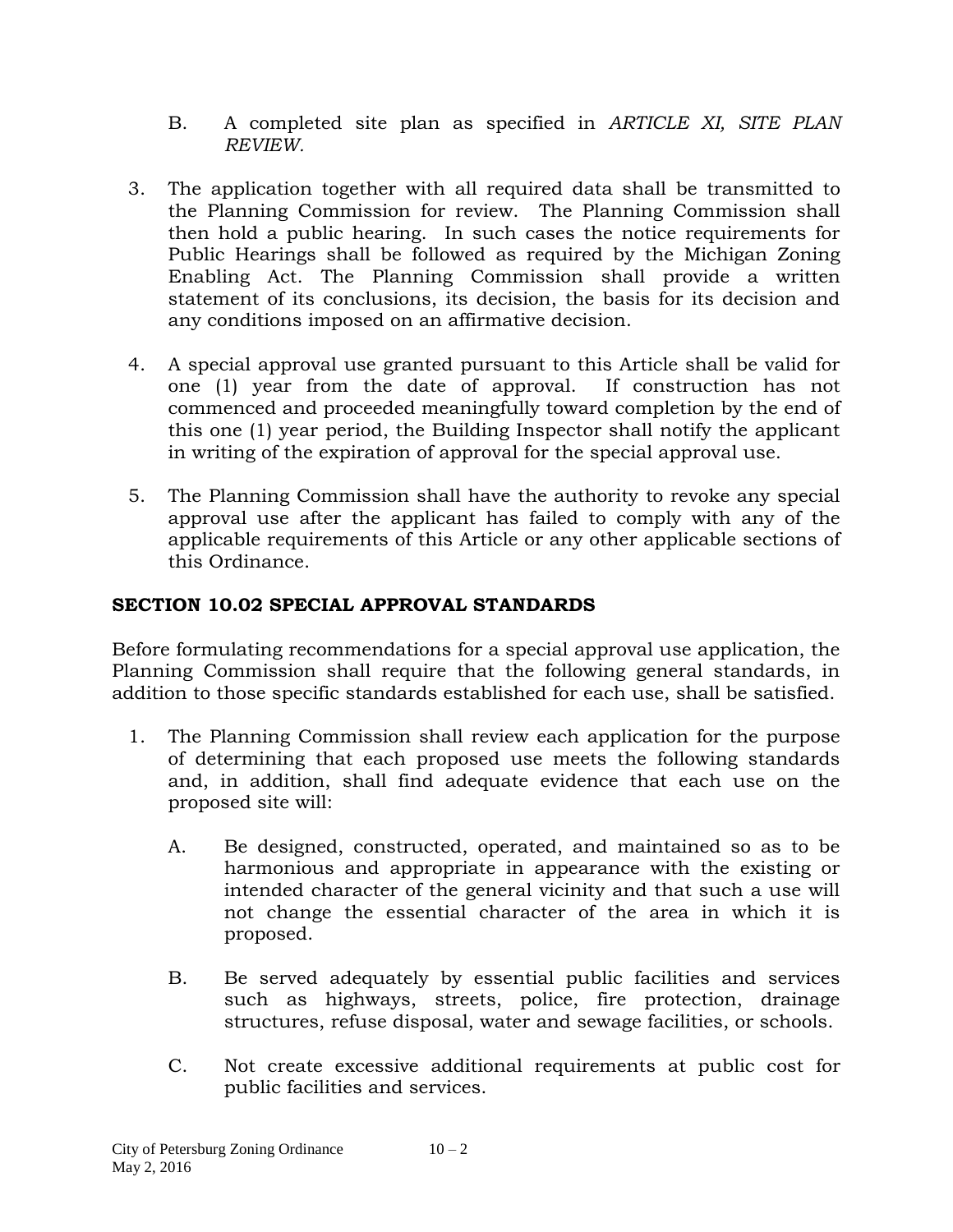- D. Not involve uses, activities, processes, materials, and equipment or conditions of operation that will be detrimental to any person, property, or the general welfare by reason of excessive production of traffic, noise, smoke, fumes, glare, or odors.
- E. Be consistent with the intent and purpose of the zoning district in which it is proposed to locate such use.
- 2. The Planning Commission may stipulate such additional conditions and safeguards deemed necessary for the general welfare, for the protection of individual property rights, and for insuring that the intent and objectives of this Ordinance will be observed. The breach of any condition, safeguard, or requirement shall automatically invalidate the granting of the special approval use.
- 3. The general standards and requirements of this section are basic to all uses authorized by special approval. In such case, the specific and detailed requirements set forth in the following section relate to particular uses and are requirements which must be met by those uses in addition to the foregoing general standards and requirements where applicable.
- 4. All applicable licensing ordinances shall be complied with.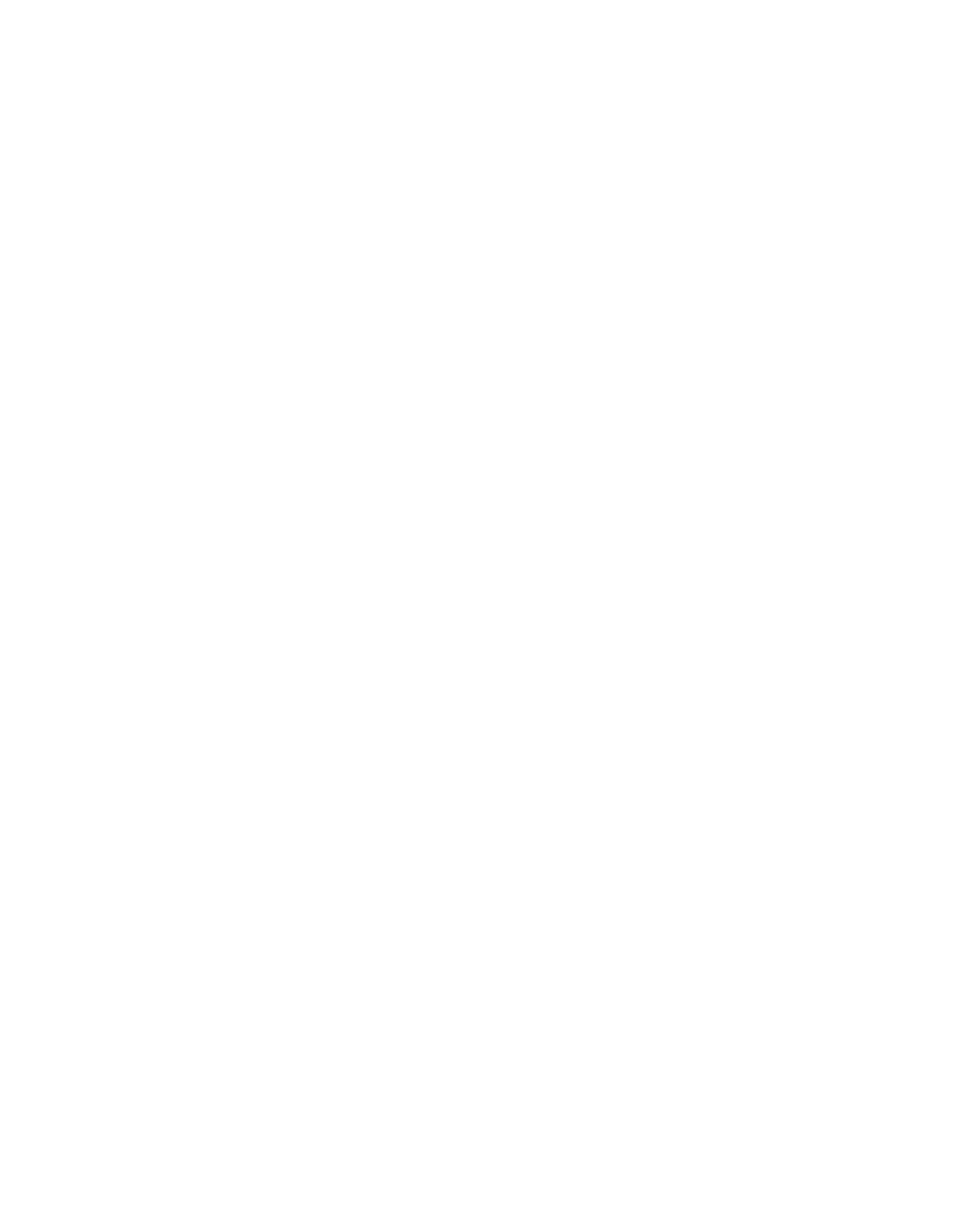# **ARTICLE XI**

## **SITE PLAN REVIEW**

#### **STATEMENT OF PURPOSE**

Prior to construction or structural alteration of any building, structure, or use listed in Section 11.01, the following site plan review procedures are instituted to provide an opportunity for the City of Petersburg Planning Commission to review the proposed use of a site in relation to drainage, pedestrian, and vehicular circulation, parking, structural relationships, public utilities, landscaping, accessibility, and other site design elements which may have an adverse effect upon the public health, safety, and general welfare.

#### **SECTION 11.01 BUILDINGS, STRUCTURES, AND USES REQUIRING SITE PLAN REVIEW**

The following buildings, structures, and uses require site plan review:

- 1. A mobile home park.
- 2. Any principal non-residential building or structure permitted in residential districts and any principal building or structure, except farm buildings and structures, permitted in flood plain districts.
- 3. Any building with a floor area greater than five hundred (500) square feet, or additions thereto, in a commercial district.
- 4. More than one (1) building or structure, except a sign, on a lot or parcel, or combination of lots under one (1) ownership, in any commercial district.
- 5. Any principal used lot in any commercial district which does not involve a building, such as, but not limited to outdoor sales, outdoor displays, and storage and wrecked vehicles.
- 6. Public utility buildings and structures, but not including poles, towers, and telephone buildings.
- 7. Any parking lot or addition thereto containing five (5) or more parking spaces.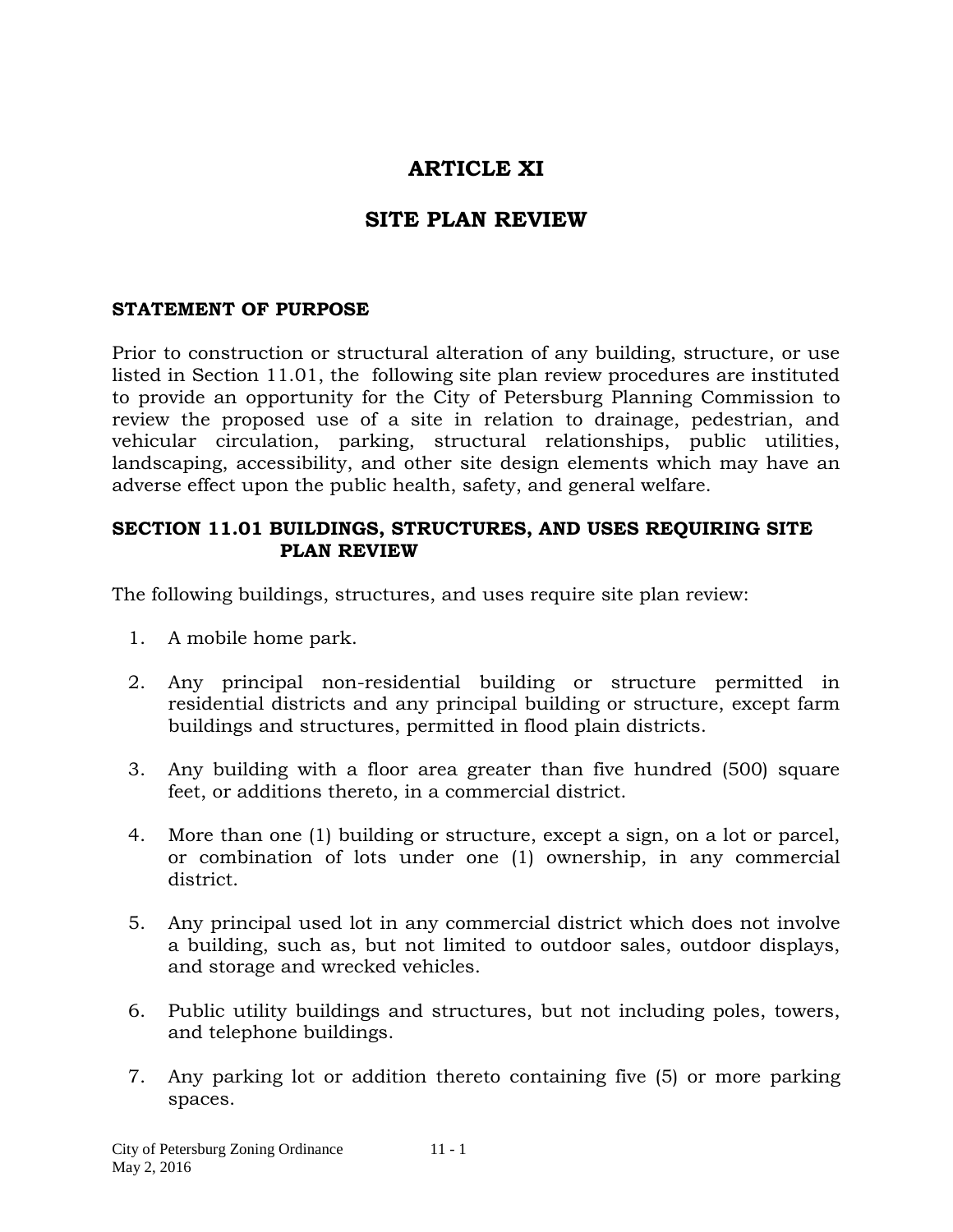8. For any rezoning petition which, in the opinion of the Planning Commission, may produce a subsequent request to the Board of Appeals for a difficult or complex variance.

## **SECTION 11.02 SITE PLAN CRITERIA**

The following items shall be contained in the Site Plan:

- 1. A legal description of the property under consideration.
- 2. A map indicating the gross land area of the development, the present zoning classification thereof, and the zoning classification and land use of the area surrounding the proposed development.
- 3. A fully dimensioned map of the land showing topographic information at a contour interval of two (2) feet or less.
- 4. A vicinity map showing the location of the area in relation to surrounding properties, streets, freeways, schools, school sites and other significant features of the community where appropriate.
- 5. A site development plan with at least the following details shown to scale and dimension:
	- A. The date, north arrow, and scale. The scale shall be not less than  $1" = 20'$ , for property under three (3) acres and at least  $1" - 100'$  for those three (3) acres or more.
	- B. Statistical data including number of dwelling units, size of dwelling units, if any, and total gross acreage involved.
	- C. The location and height of all existing and proposed structures on and within one hundred (100) feet of the subject property's boundary.
	- D. All lot and/or property lines are to be shown and dimensioned, including building setback lines on corner lots.
	- E. The location and dimensions of all existing and proposed drives, sidewalks, curb openings, signs, exterior lighting, curbing, parking areas (show dimensions of a typical parking space), unloading areas, and recreation areas.
	- F. Vehicular traffic and pedestrian circulation features within and without the site.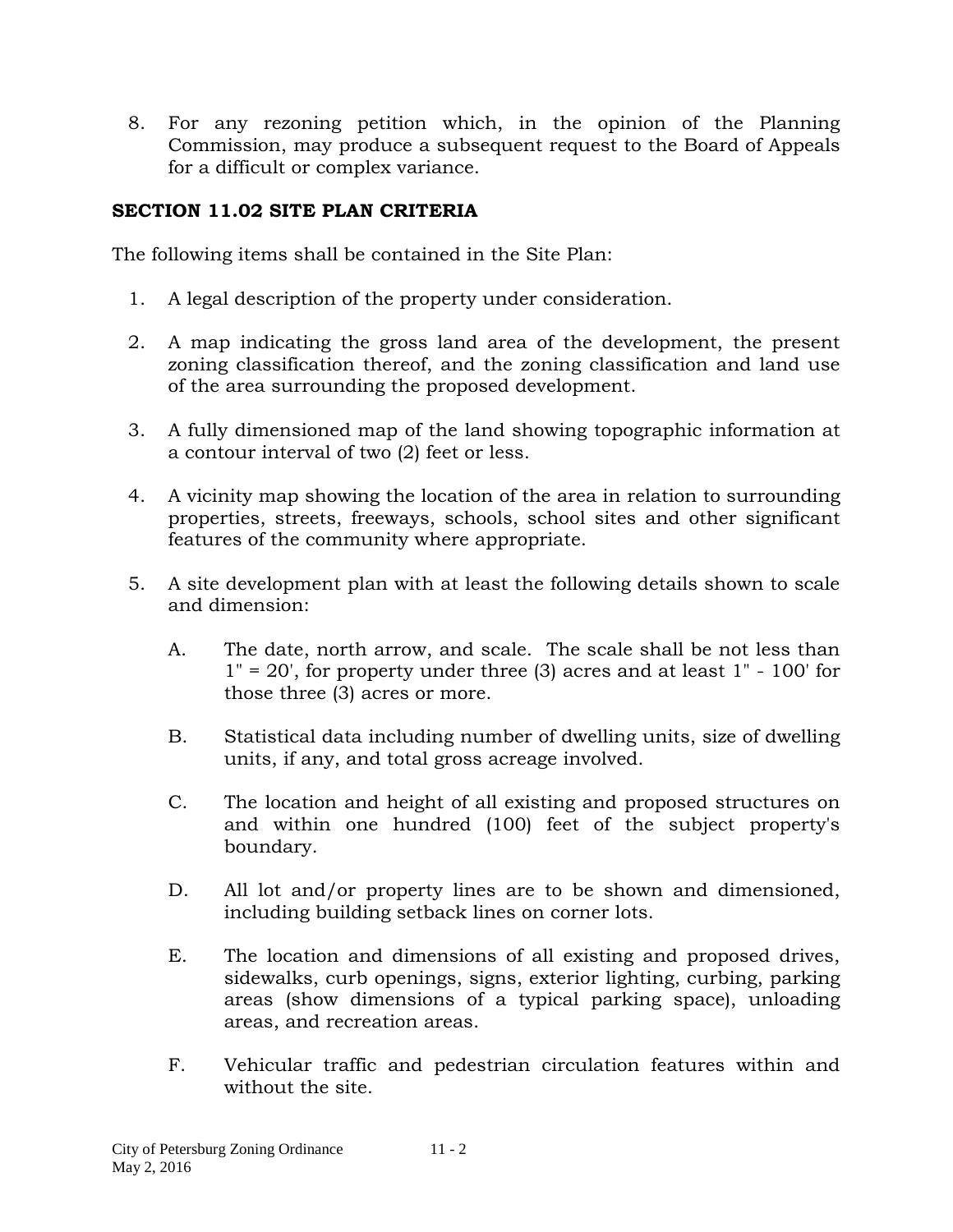- G. The location of all proposed landscaping, fences, or walls, including any topographic alterations or changes in natural terrain.
- H. Size and location of existing and proposed utilities, including proposed connections to public sewer or water supply systems.
- I. The location and pavement width and right-of-way width of all abutting roads, streets, alleys, or easements.
- J. The location and size of all existing and proposed surface water drainage facilities.
- K. Areas of marsh, swamp, and flood plains together with any other feature that is of significance to the use and to the site.
- L. The location of all free standing signs.
- M. The location of any outdoor storage materials and the manner in which they shall be screened or covered.

#### **SECTION 11.03 SUBMITTAL**

The owner or owners of subject property shall submit an application in ten (10) copies for site plan review to the City Clerk.

#### **SECTION 11.04 REVIEW PROCESS**

- 1. In the process of reviewing the site plan, the Planning Commission shall consider:
	- A. The location and design of driveways providing vehicular ingress and egress from the site in relation to pedestrian traffic.
	- B. The traffic circulation features within the site and location of parking lots, and may make such requirements with respect to any matters as will assure:
		- a. Safety and convenience of both vehicular and pedestrian traffic both within the site and in relation to access streets.
		- b. Satisfactory and harmonious relationships between the development of the site and existing and prospective development of contiguous land and adjacent neighborhoods.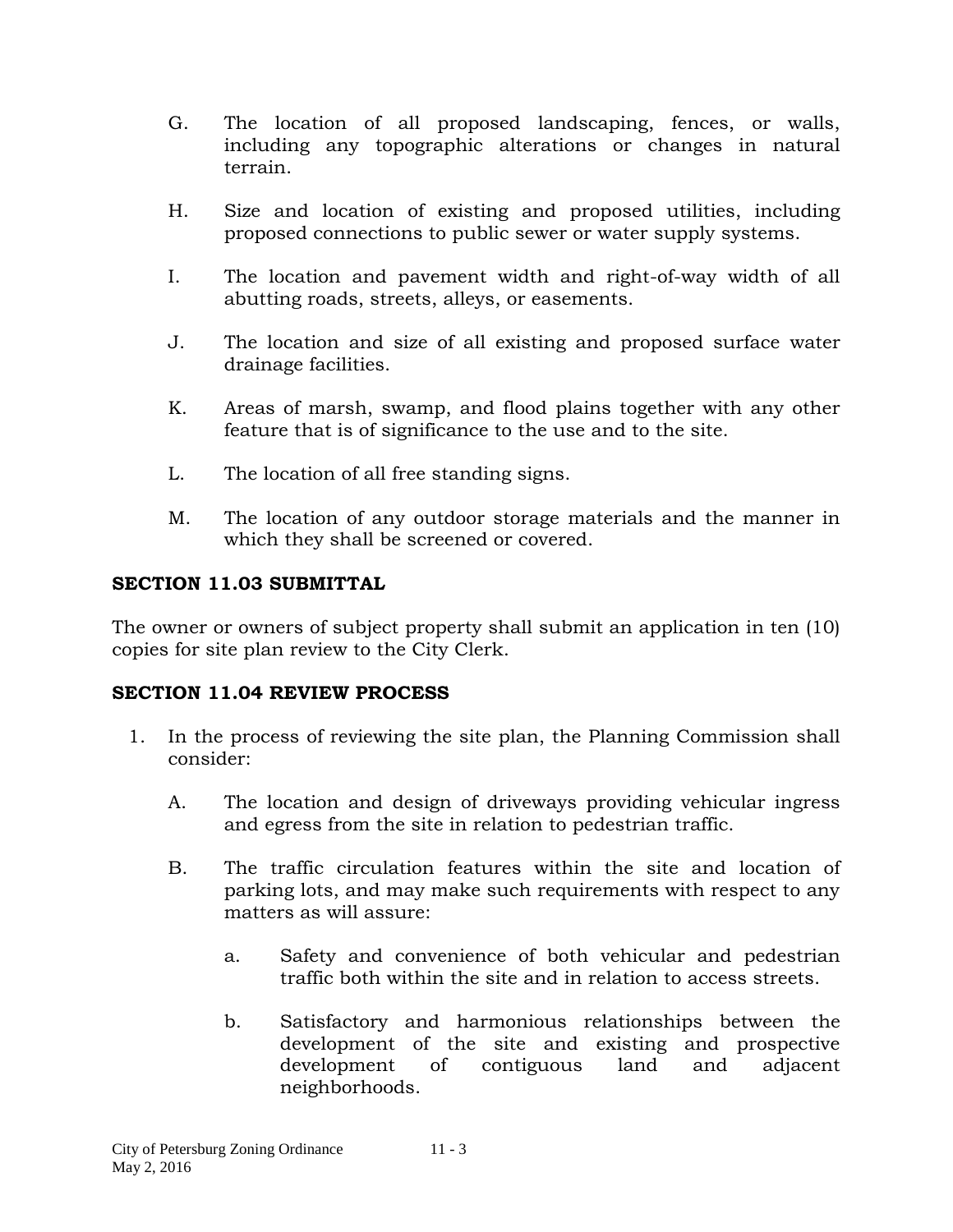- C. The Planning Commission may further require landscaping, fences, and walls in pursuance of these objectives and same shall be provided and maintained as a condition of the establishment and continued maintenance of any use to which they are a part.
- D. Other information as may be reasonably required by the Planning Commission to assist in forming an opinion of the proposed development.
- 2. The Planning Commission may submit plans to other local agencies or departments so that they might comment on any problems the plan might pose.
	- A. Any application for site plan approval shall be accompanied by a fee as determined by the City Council. Such fee may be utilized by the Planning Commission to obtain the services of one or more expert consultants qualified to advise as to whether the proposed development will conform to the applicable City ordinances, policies, and standards, and for investigation and report of any objectionable elements which are of concern to the Planning Commission. Such consultants should report to the Planning Commission as promptly as possible.
	- B. The review by the Planning Commission shall follow the criteria set forth herein. Within forty-five (45) days after submittal of the site plan to the City by the applicant, the Planning Commission shall either approve, disapprove or request modifications in the site plan.
	- C. When an applicant receives final site plan approval, he must develop the site exactly as approved by the Petersburg City Planning Commission.
	- D. Any site plan approval may be revoked when the construction of said development is not in conformance with the approved plans, or if said development is not completed within two (2) years. In either case the Planning Commission shall give the applicant notice of intention to revoke such permit at least ten (10) days prior to review of the permit by the Planning Commission. After conclusion of such review, the Planning Commission may revoke its approval of the development, or extend the period of validity of the approved site plan upon evidence of intent to complete by the developer in accordance with the approved site plan.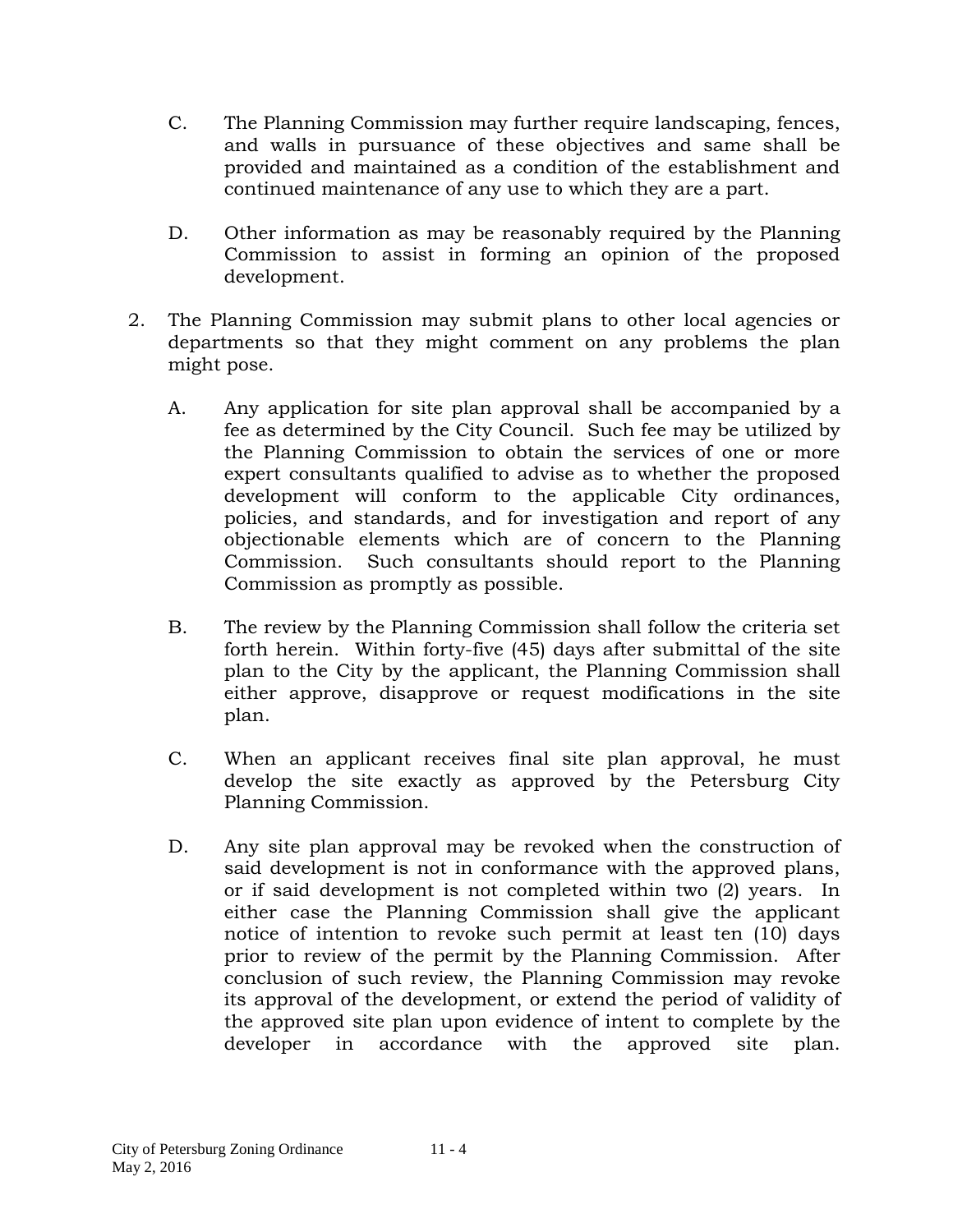# **ARTICLE XII**

# **SUPPLEMENTARY DISTRICT REGULATIONS**

#### **SECTION 12.01 STORAGE OF MATERIALS**

The following provisions shall apply:

- 1. Garbage, ashes, rubbish, and similar refuse to be stored outside a building in a mobile home park, all commercial and private recreational sites, multiple-family residents, and the commercial and industrial districts shall be stored within approved containers and said containers shall be stored within a screened enclosure. The enclosure may be constructed of an opaque material such as wood, concrete blocks, or bricks, and shall be enclosed on at least three (3) sides. The fourth side may be open for access or access may be provided by one (1) or more gates. The storage area shall have a concrete floor at least three and one-half inches (3 1/2") thick.
- 2. The location or storage of abandoned, discarded, unused, unusable, or inoperative appliances, furniture, equipment, or materials, (but not including inoperative vehicles) shall be regulated as follows, except for junk yards, in which case the regulations set forth in *Section 12.05*, herein, apply.
	- A. On any lot or parcel in any residential, commercial or industrial district, the owner or tenant shall locate and store such materials within a completely enclosed building. Such storage shall be for future transfer to other premises and shall not be for the purpose of hire or sale.

#### **SECTION 12.02 PRESERVATION OF ENVIRONMENTAL QUALITY**

The following provisions shall apply:

- 1. In any zoning district no river, stream, watercourse or drainage way, whether filled or partly filled with water or dry in certain seasons, shall be obstructed or altered in any way at any time by any person, except when done in conformance with State and Federal laws and standards.
- 2. No person shall alter, change, transform, or otherwise vary the edge, bank, or shore, of any lake, river, or stream except as provided in the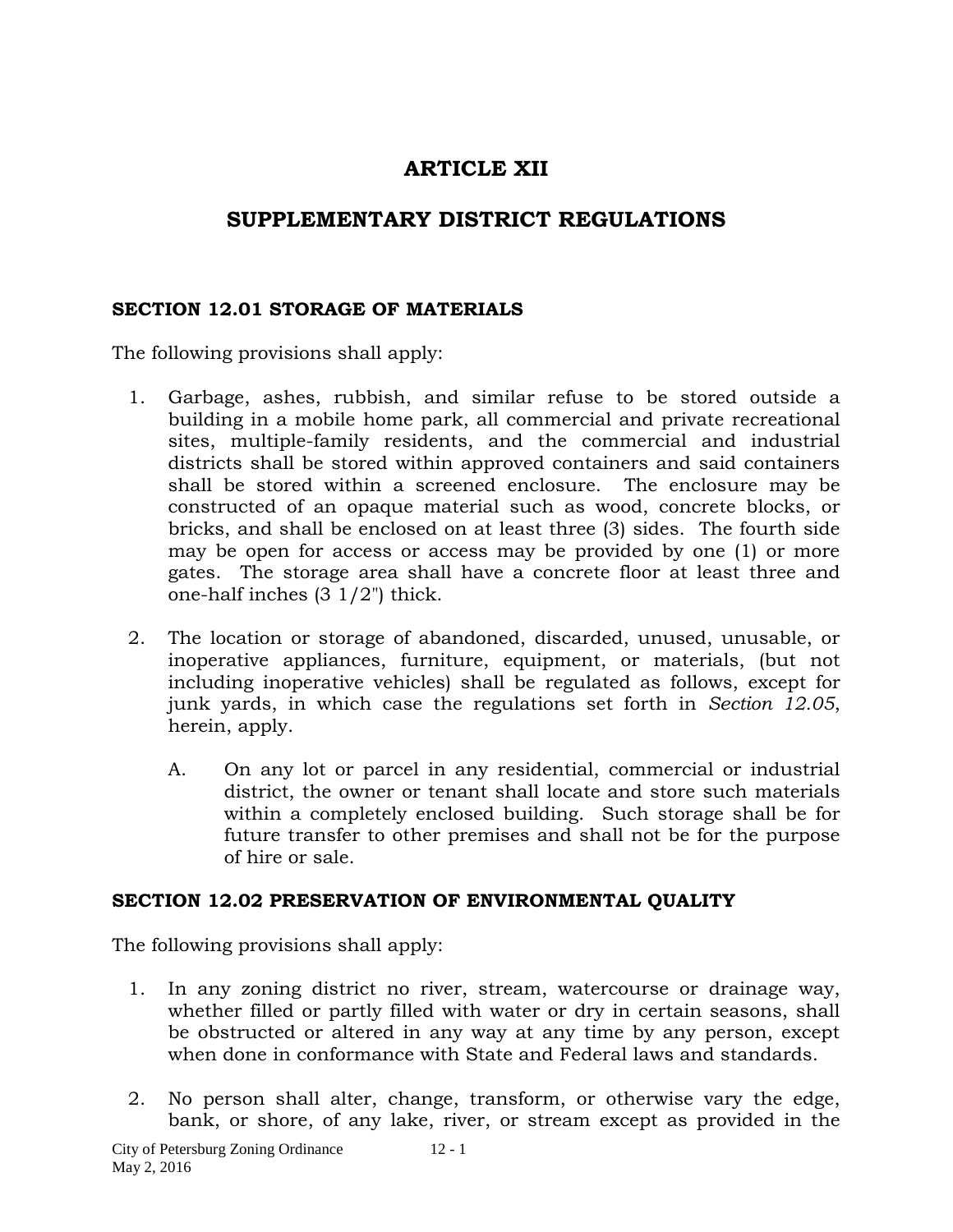Inland Lakes and Streams Act, Act 451 of the Public Acts of 1994 Part 301, as amended.

3. No person shall drain, remove, fill, change, alter, transform or otherwise vary the area, water level, vegetation or natural condition of a marsh, swamp, or wetland except after receiving approval of a site plan from the soil erosion office in accordance with the Michigan Natural Resources and Environmental Protection Act, P.A. 451 of 1994, as amended, MCL 324.101 *et seq.,* and from the Planning Commission in accordance with *ARTICLE XI, SITE PLAN REVIEW,* herein. Any alterations shall conform to the requirements of applicable State and Federal agencies, and in accordance with *Section 12.08 Hazard Overlay Zone* regulations, herein.

## **SECTION 12.03 TRANSITION STRIP**

1. A transition strip, when required by this Ordinance, shall be provided in accordance with this Section. Where permitted, a decorative wood screen or masonry wall, six (6) feet high, may be substituted for the transition strip if the Planning Commission determines that such screen or wall will equal the performance of the transition strip and where such lot is too limited in dimension or area to reasonably permit the installation of such strip.

A hedge may also be substituted for a transition strip, provided that it will obtain a height of at least three (3) feet at the end of the first growing season, and if the Planning Commission determines that such hedge will equal the performance of the transition strip. A screen, wall, hedge, or strip shall be adequately maintained at all times.

- 2. The transition strip shall be landscaped with living plant materials; such materials shall be planted within six (6) months of the date of issuance of the certificate of occupancy, weather conditions permitting.
- 3. A security deposit, where not provided as part of performance guarantees required elsewhere herein, shall be deposited with the Building Inspector until such time as the transition strip is planted. The transition strip shall be installed within the time required or the Building Inspector shall be authorized to use funds to install the transition strip.

In all cases, however, the Building Inspector shall be authorized to withhold ten (10) percent of the security deposit for a period of two (2) years from the date of issuance of the Certificate of Occupancy to insure that dead or dying nursery stock shall be replaced. Excess funds, if any, shall be returned to the depositor upon completion of the two (2) year period. It shall be the responsibility of the property owner to maintain the transition strip for its original purposes.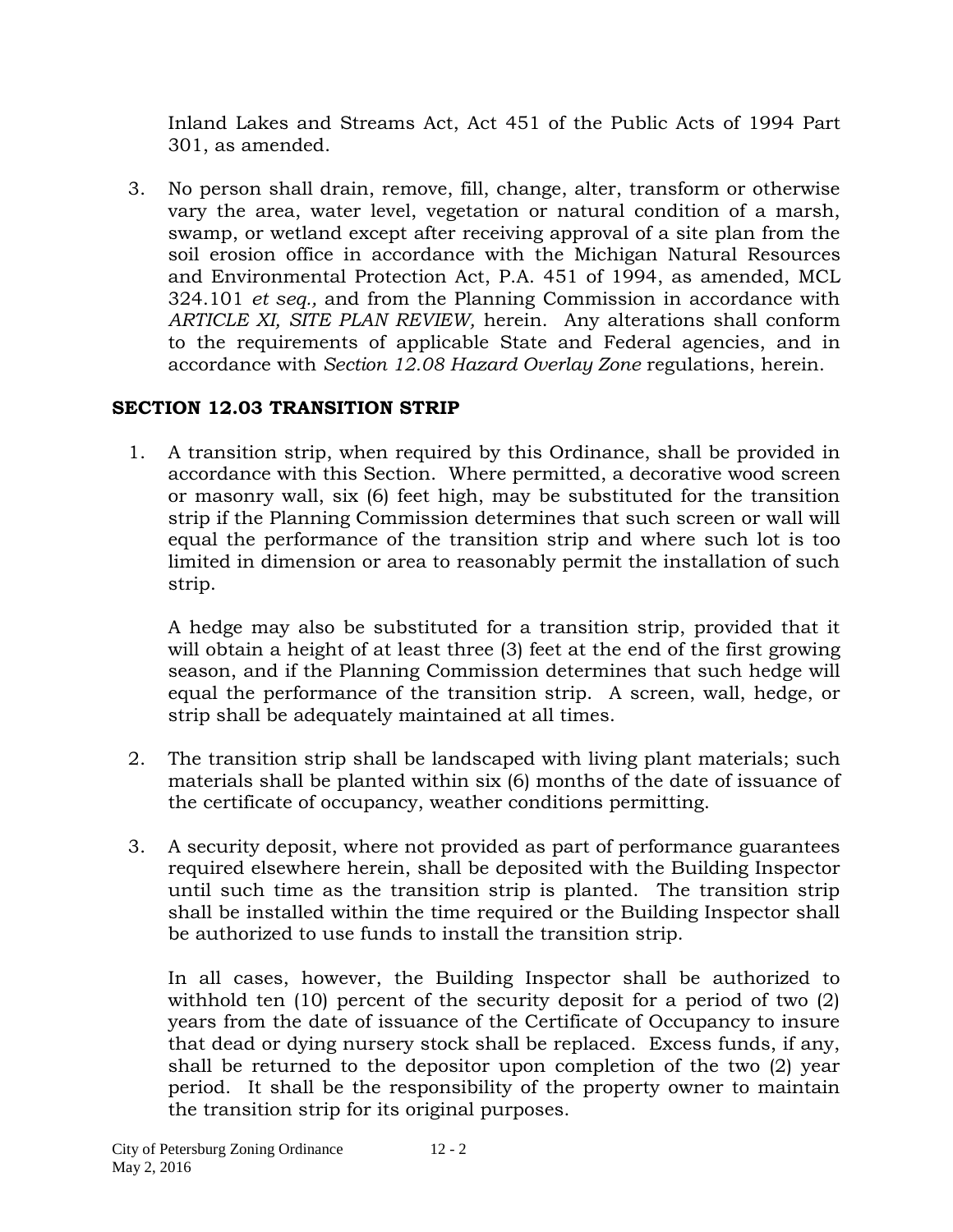#### **SECTION 12.04 AUTOMOBILE SERVICE AND REPAIR STATIONS**

In addition to other regulations set forth in this Ordinance, all automobile gasoline service and repair stations, new and used motor vehicle sales and service establishments, and other automotive service and repair facilities shall conform to the following requirements:

- 1. Sidewalks shall be separated from vehicular parking or circulation areas by curbs, wheel stops, or traffic islands. The portion of the property used for vehicular traffic shall be separated from landscaped areas by a curb, except where driveways cross.
- 2. The entire area used for vehicle service shall be paved.
- 3. Hydraulic hoist, service pits, lubricating, greasing, washing, and repair equipment and operations shall be located within a completely enclosed structure.
- 4. The maximum widths of all driveways at the right-of-way line shall be no more than thirty (30) feet.
- 5. The angle of a driveway intersection with the street from the curb line to lot line shall be not less than sixty (60) degrees.
- 6. The distance of any driveway from any property line shall be at least twenty (20) feet, measured at the tangent points of the drive edge and the street curb return.
- 7. The distance between curb cuts shall be no less than forty (40) feet, measured between the tangent points of the drive edges and the street curb returns.
- 8. Outdoor storage of trash, including new or discarded vehicle parts, shall be contained within a solid, unpierced enclosure.
- 9. Storage of vehicles rendered inoperative, either through damage or disrepair or any other cause, and vehicles without current registration, shall be limited to a period of not more than thirty (30) days and then only for the purpose of temporary storage pending transfer to a junk yard, unless the storage area is completely enclosed by a fence not less than six (6) feet in height. Such storage shall not occur in front of the front building line. Such inoperative vehicles shall not be sold or advertised for sale on the premises.
- 10. Sales of used cars and other motorized vehicles shall be prohibited, unless special use approval is granted.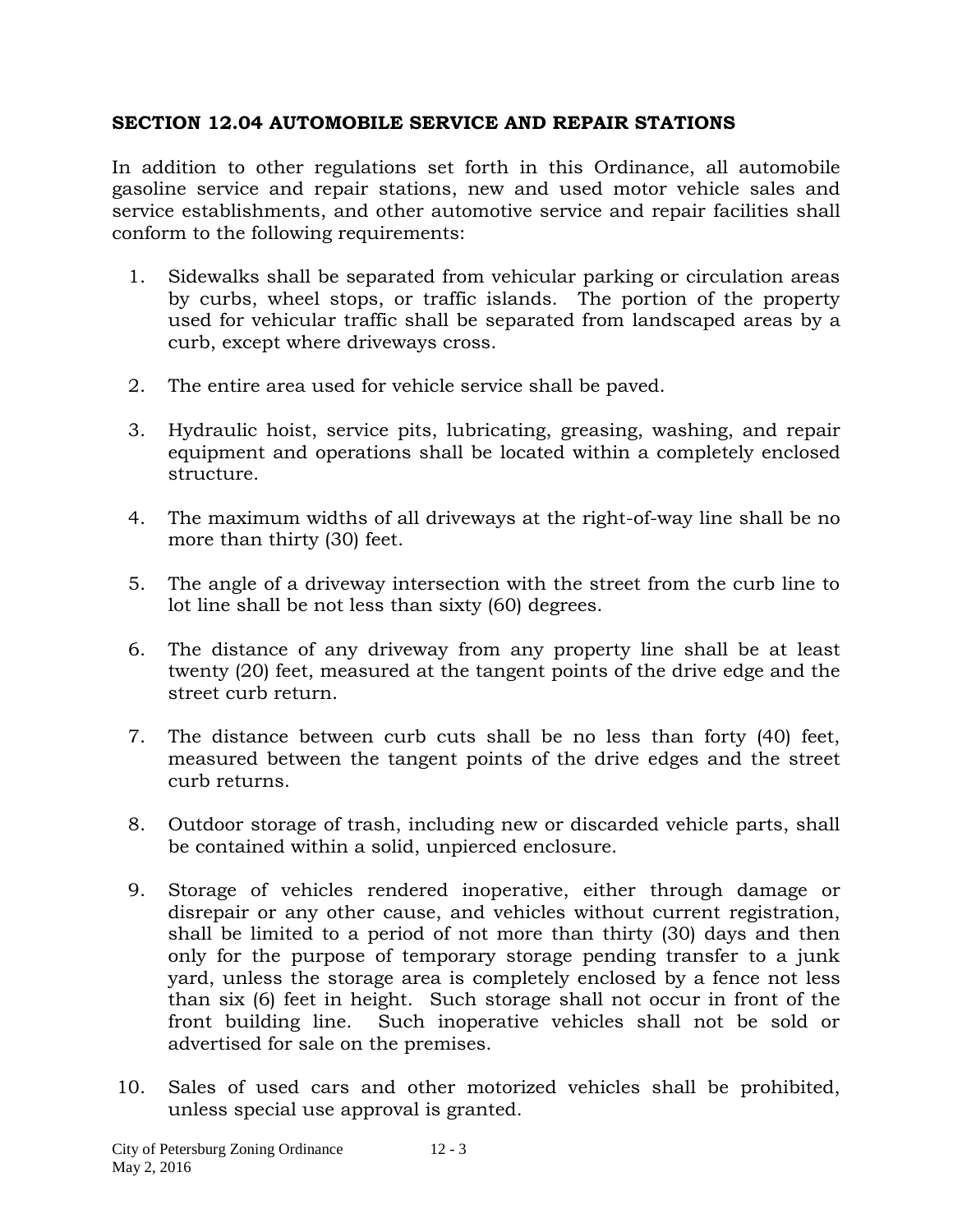#### **SECTION 12.05 JUNK YARDS**

In addition to other regulations set forth in this Ordinance, all junk yards shall conform to the following requirements:

- 1. The junk yard shall be located on a public arterial street, or equivalent major public street as defined in the adopted City of Petersburg General Development Plan.
- 2. Travel routes for trucks entering and leaving the junk yard shall be shown on a map of the City at the time of application for the special approval use permit. Such routes except arterial streets or their equivalent shall not pass through residential areas.
- 3. A site plan shall be provided at the time of the special approval use permit application and shall meet all requirements of *ARTICLE XI, SITE PLAN REVIEW,* herein. The site plan shall also contain a description of the location and nature of any material processing operations to be conducted within the junk yard, and the location and nature of equipment for such operations.
- 4. Junk materials shall be stored in organized rows with open intervals at least twenty (20) feet wide between rows for purposes of fire protection access and visitor safety.
- 5. Junk materials shall not be stored in piles higher than the top of the fence surrounding the junk yard. Automobiles, trucks, and other vehicles shall not be stacked so as to prohibit fire protection and so as to protect the safety of visitors.
- 6. The junk yard shall be maintained in such a manner as to prevent the breeding or harboring of rats, insects, or other vermin.
- 7. The junk yard, when established and located within one thousand (1,000) feet of any existing residential district, as measured on a straightline distance, shall not be open for business and shall not be operated at any time other than between the hours of 7:00 a.m. and 6:00 p.m., Monday through Saturday, and shall not be open for business or otherwise operate on Sundays.
- 8. Burning shall be prohibited except within an enclosed incinerator, and only if the burning operation and incinerator are approved by the City Fire Chief or other designated fire official, the Building Inspector, and the County Health Department.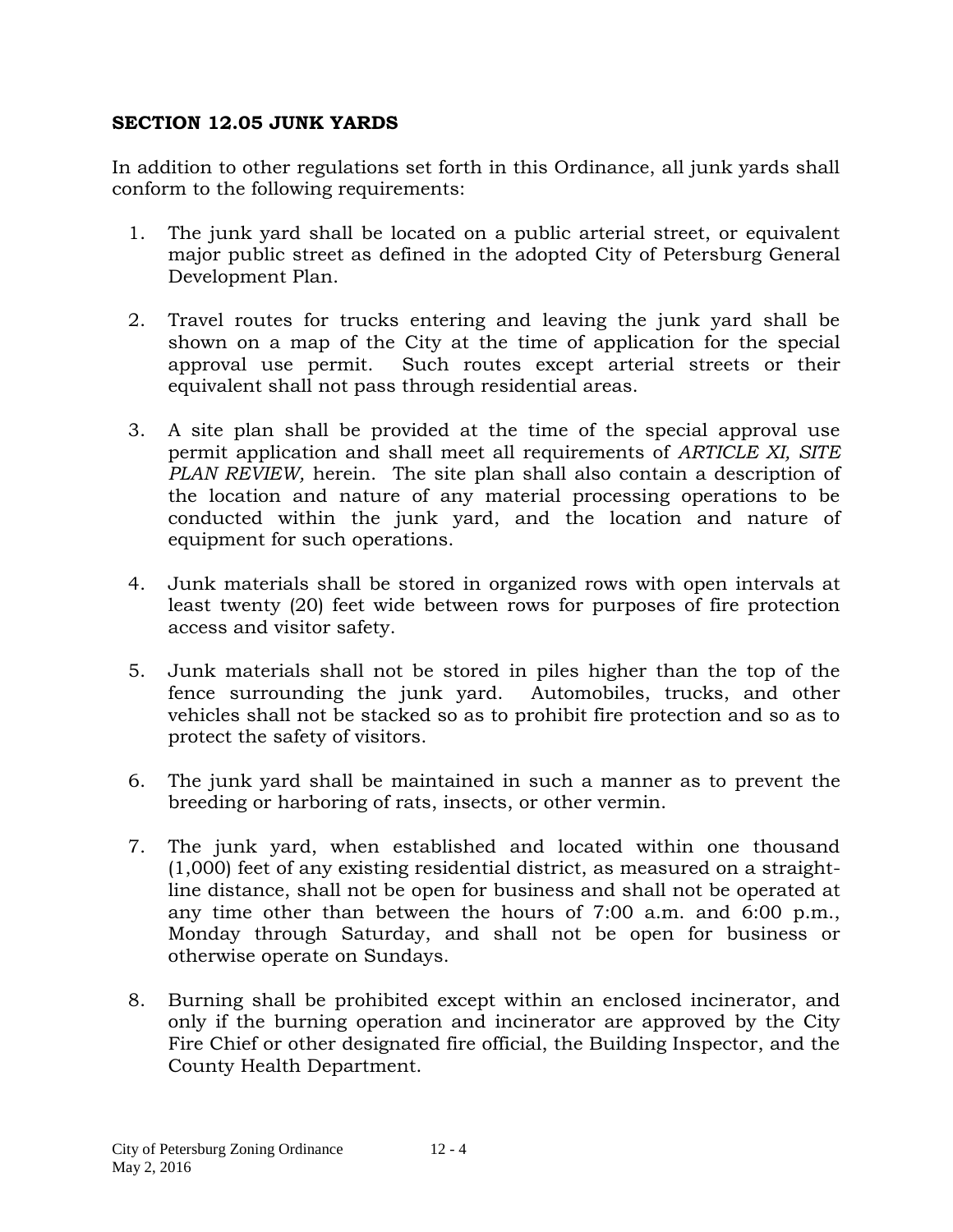- 9. All flammable liquids contained in automobiles and other vehicles shall be drained from same immediately after such vehicles are brought to the junk yard. Such liquids are to be stored in containers approved by the City Fire Chief or other designated fire official.
- 10. All drives, parking areas, and loading/unloading areas shall be paved, oiled, watered, or chemically treated so as to limit nuisances caused by windborne dust on neighboring properties and on public roads.
- 11. There shall be not more than one (1) entrance way from each public street which adjoins the junk yard.
- 12. Fencing shall be required as follows:
	- A. A solid, opaque fence or wall, seven (7) feet high as measured from grade at each post in the case of a fence, or at ten (10) feet intervals in the case of a wall, shall be provided along each public street frontage. The fence or wall shall be located on the rear line of the required front yard. Gates shall also be made of solid, opaque material. The front yard shall be landscaped and continuously maintained as a lawn.
	- B. Where the junk yard is adjacent to any residential and commercial use or district, a solid screen type fence or wall, seven (7) feet high, shall be provided on any side or rear property line or portion thereof, adjoining such lots.
	- C. The fence or wall shall be continuously maintained in such a manner that breakages, decay, etc., are repaired within an appropriate period of time and routine maintenance, such as painting, etc., will also be performed within an appropriate period of time.
	- D. Strips of metal, plastic or other materials inserted into wire fences shall not be permitted in any fence enclosing a junk yard.
- 13. Wrecking and processing operations are permitted in a junk yard but shall be described in the application for the special use permit.

#### **SECTION 12.06 COMMERCIAL KENNELS**

A commercial kennel, licensed by the County, shall be subject to the following requirements:

1. The minimum lot size shall be ten (10) acres.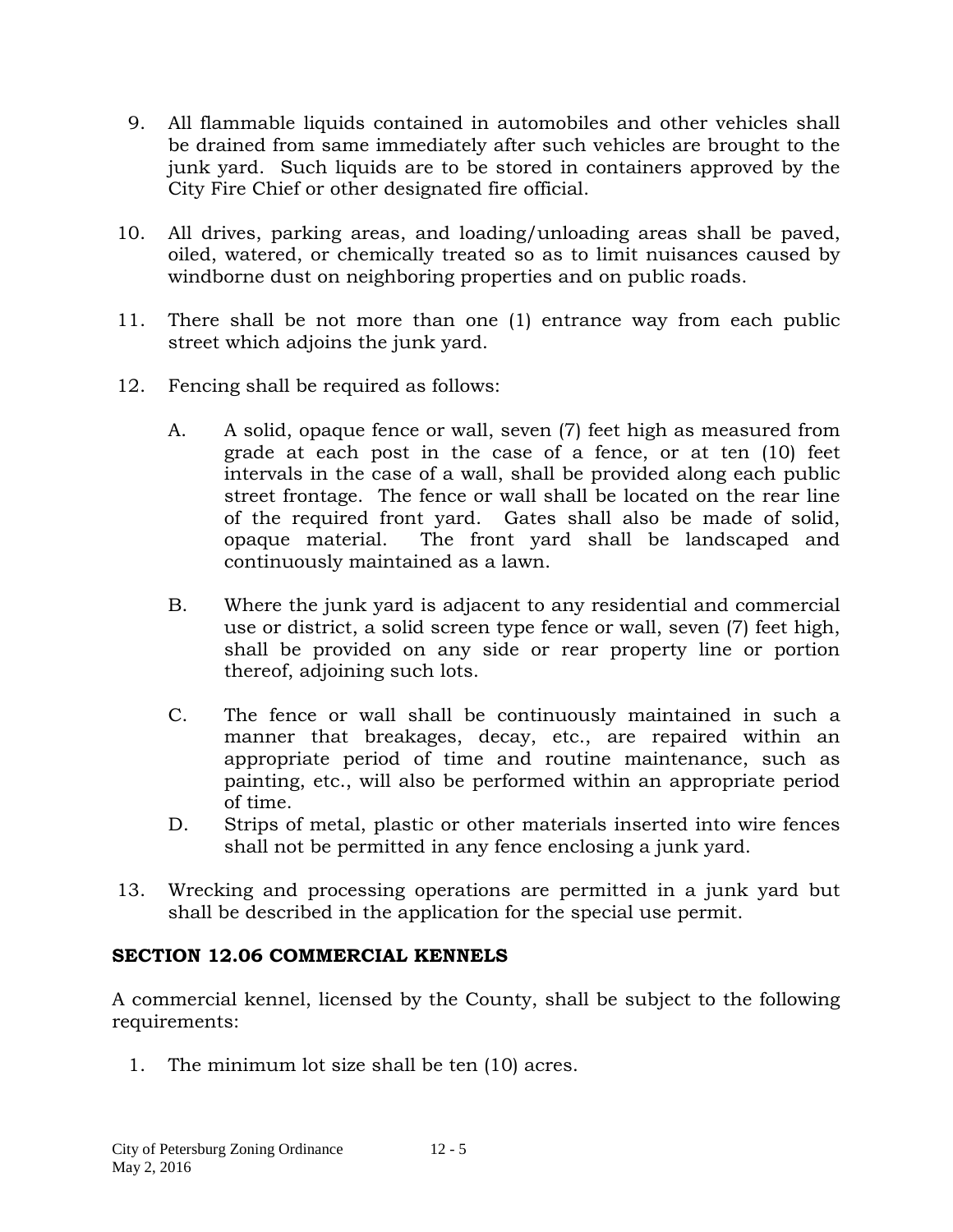- 2. Structures or pens shall not be located less than three hundred (300) feet from a public right-of-way or less than one hundred (100) feet from a side or rear lot line.
- 3. The kennel shall be established and maintained in accordance with all applicable County and City sanitation regulations.
- 4. A site plan shall be approved in accordance with *ARTICLE XI, SITE PLAN REVIEW,* herein.

## **SECTION 12.07 STORAGE OF RECREATIONAL EQUIPMENT**

Recreational vehicles, boats and boat trailers, snowmobiles, trail-cycles, allterrain vehicles, and similar equipment and trailers, cases, and boxes used for transporting recreational equipment shall not be used for living, sleeping, or housekeeping purposes when parked or stored on a residential lot, or in any location not approved for such use.

Storage of such equipment, when permitted in a commercial district as a principal use of lot, shall be located behind all required lot lines with all required yards to be landscaped and properly and regularly maintained. The storage area shall have a gravel surface, treated regularly to prevent erosion and blowing of dust. The storage area shall be fenced for security purposes.

## **SECTION 12.08 FLOOD HAZARD AREA OVERLAY ZONE REGULATIONS**

It is the purpose of this Section to significantly reduce hazards to persons and damage to property as a result of flood conditions in the City of Petersburg, and to comply with the provisions and requirements of the National Flood Insurance Program, as constituted in accord with the National Flood Insurance Act of 1968, and subsequent enactments and the rules and regulations promulgated in furtherance of this program by the Federal Emergency Management Agency (FEMA).

Further, the objectives of this Section include:

- The protection of human life, health, and property from the dangerous and damaging effects of flood conditions;
- The minimization of public expenditures for flood control projects, rescue and relief efforts in the aftermath of flooding, repair of flood damaged public facilities and utilities, and the redevelopment of flood damaged homes, neighborhoods, commercial and industrial areas;
- The prevention of private and public economic loss and social disruption of a result of flood conditions;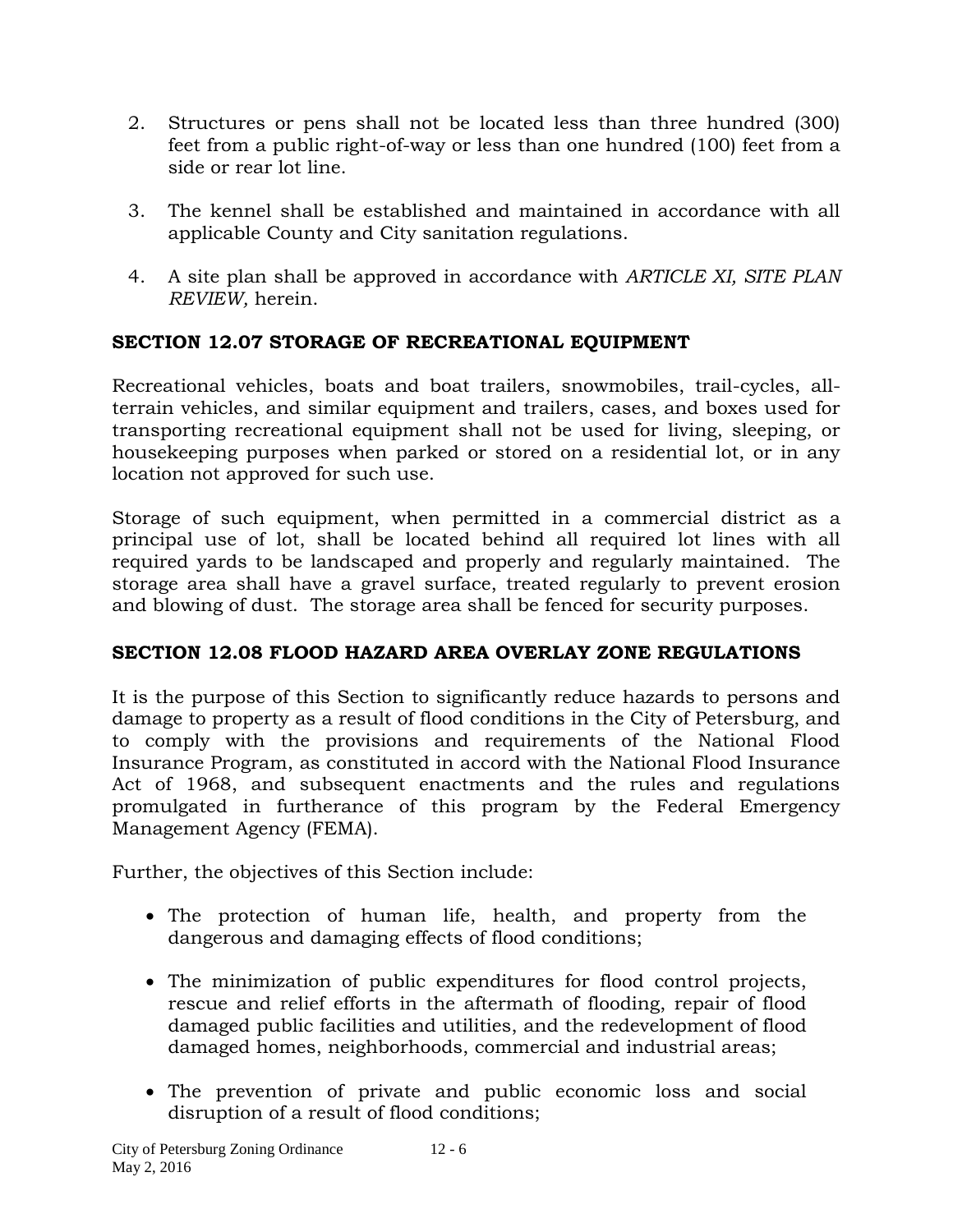- The maintenance of stable development patterns not subject to the blighting influence of flood damage;
- To ensure that the public has access to information indicating the location of land areas subject to periodic flooding; and
- To preserve the ability of floodplains to carry and discharge a base flood.
- 1. The Flood Hazard Overlay Zone shall overlay existing zoning districts delineated on the official City of Petersburg Zoning Map. The boundaries of the flood hazard area zone shall coincide with the boundaries of the areas of special flood hazards (A zones) designated by the Federal Insurance Administration in the Flood Insurance Rate Map No. 226115C0190E, dated October 2, 2014, and amendments thereto, which are adopted by reference, appended, and declared to be a part of this Ordinance. The term flood hazard area as used in this Ordinance shall mean the flood hazard area zone.

Where there are disputes as to the location of a flood hazard area zone boundary, the Zoning Board of Appeals shall resolve the dispute in accord with *Section 12.08.7* herein.

In addition to other requirements of this Ordinance applicable to development in this zoning district, compliance with the requirements of this Article shall be necessary for all development occurring within the flood hazard area zone. Conflicts between the requirements of this Article and other requirements of this Ordinance or any other ordinance shall be resolved in favor of this Article, except where the conflicting requirement is more stringent and would further the objectives of this Article to a greater extent than the requirements of this Article. In such cases the more stringent requirement shall be applied.

- 2. Development, including the erection of structures and placement of mobile homes, within a flood hazard area shall not occur except upon issuance of a building permit in accordance with the requirements of *Article XV Administration and Enforcement* and the following standards:
	- A. The requirements of this Article shall be met.
	- B. The requirements of the zoning district and applicable general provisions of this Ordinance must be met.
	- C. All necessary development permits shall have been issued by appropriate local, state and federal authorities including a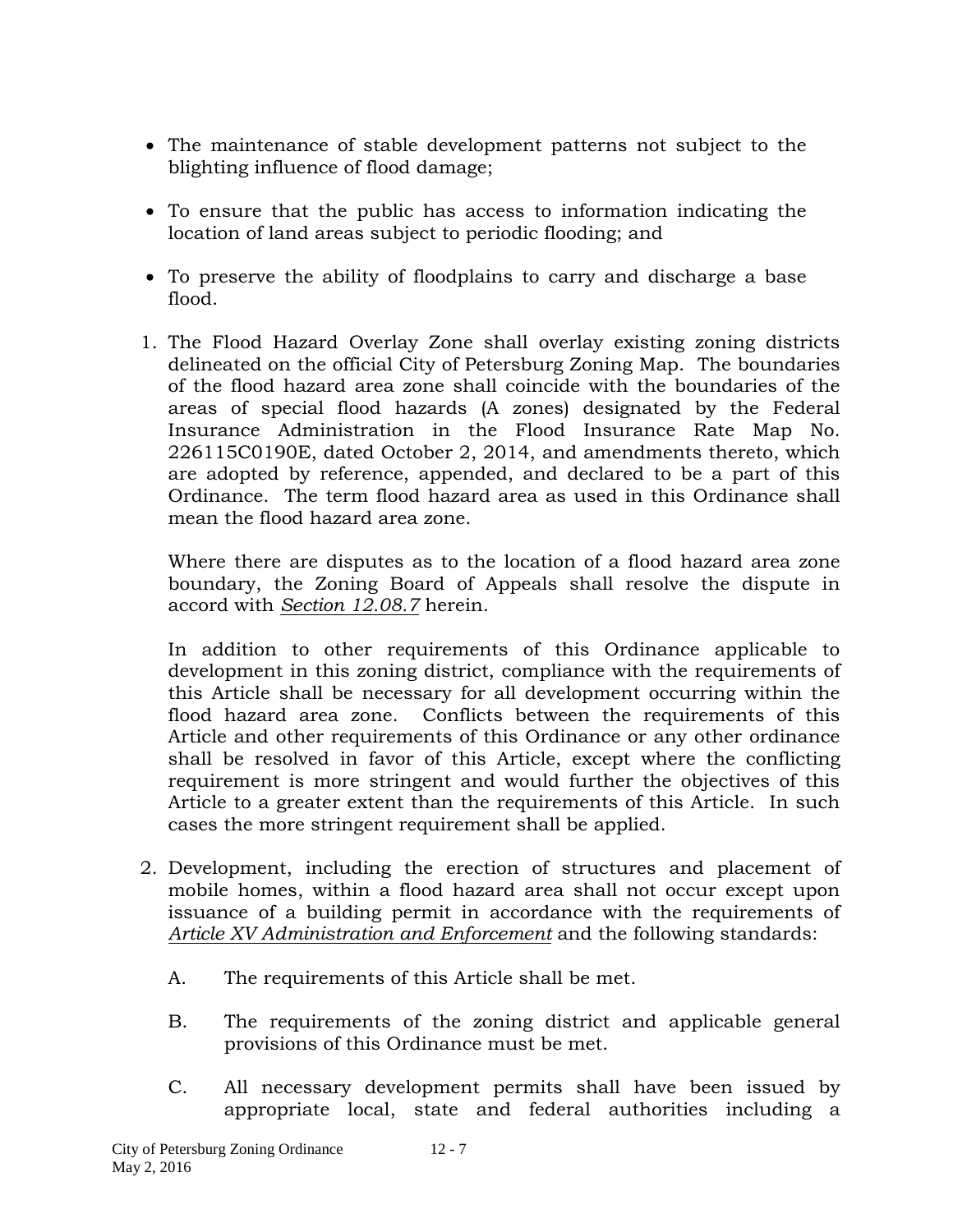floodplain permit, approval, or letter of no authority from the Michigan Department of Natural Resources under authority of the Michigan Natural Resources and Environmental Protection Act, P.A. 451 of 1994, as amended, MCL 324.101 *et seq.*

- 3. All new construction and substantial improvements within a flood hazard area, including the placement of prefabricated buildings and mobile homes, shall:
	- A. Be designed and anchored to prevent flotation, collapse, or lateral movement of the structure;
	- B. Be constructed with materials and utility equipment resistant to flood damage; and
	- C. Be constructed by methods and practices that minimize flood damage.

All new and replacement water supply systems shall minimize or eliminate infiltration of flood waters into the systems.

All new and replacement sanitary sewage systems shall minimize or eliminate infiltration of flood waters into the systems and discharges from systems into flood waters. On-site waste disposal systems shall be located to avoid impairment to the system or contamination from the system during flooding.

All public utilities and facilities shall be designed, constructed and located to minimize or eliminate flood damage.

Adequate drainage shall be provided to reduce exposure to flood hazards.

The building inspector, or his representative, shall review development proposals to determine compliance with the standards in this section, and shall transmit his determination to the zoning administrator.

Land shall not be divided in a manner creating parcels or lots which cannot be used in conformance with the requirements of this Article.

The flood carrying capacity of any altered or relocated watercourse not subject to state or federal regulations designed to ensure flood carrying capacity shall be maintained.

Available flood hazard data from federal, state or other sources shall be reasonably utilized in meeting the standards of this section. Data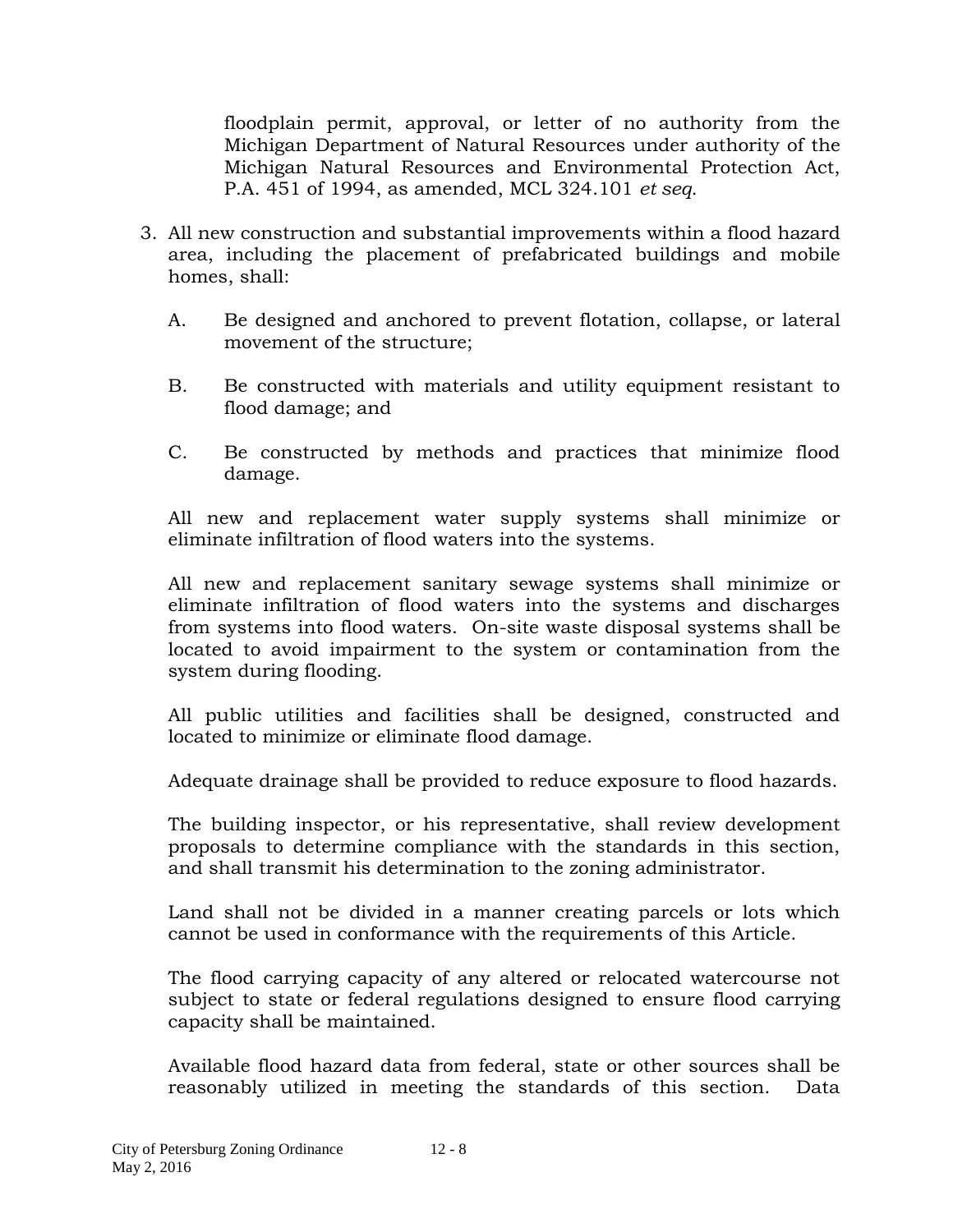furnished by the Federal Insurance Administration shall take precedence over data from other sources.

- 4. On the basis of the most recent available base flood elevation data the following standards shall apply in the flood hazard area zone:
	- A. All new construction and substantial improvements of residential structures shall have the lowest floor, including basement, elevated to one (1) foot, at least, above the base flood level.
	- B. All new construction and substantial improvements of nonresidential structures shall have either:
		- (1) The lowest flood, including basement, elevated to at least one (1) foot above the base flood level; or
		- (2) Be constructed such that below base flood level, together with attendant utility and sanitary facilities, the structure is watertight with walls substantially impermeable to the passage of water and with structural components having the capability of resisting hydrostatic and hydrodynamic loads and effects of buoyancy. A registered professional engineer or architect shall certify that the standards of this subparagraph are satisfied, and that the flood proofing methods employed are adequate to withstand the flood depths, pressures, velocities, impact and uplift forces and other factors associated with a base flood in the location of the structure. Such certification shall be submitted as provided in *Section 8.07* and shall indicate the elevation to which the structure is flood proofed.

The most recent base flood elevation data received from the Federal Insurance Administration shall take precedence over data from other sources.

- 5. All mobile homes shall be anchored to resist flotation, collapse, or lateral movement by providing over-the-top and frame ties in accord with the following specifications:
	- A. Over-the-top ties shall be provided at each of the four (4) corners of the mobile home, with two (2) additional ties per side at intermediate locations, except that on mobile homes less than fifty (50) feet in length one (1) tie per side shall be required.
	- B. Frame ties shall be provided at each corner of the home with five (5) additional ties per side at intermediate points, except that on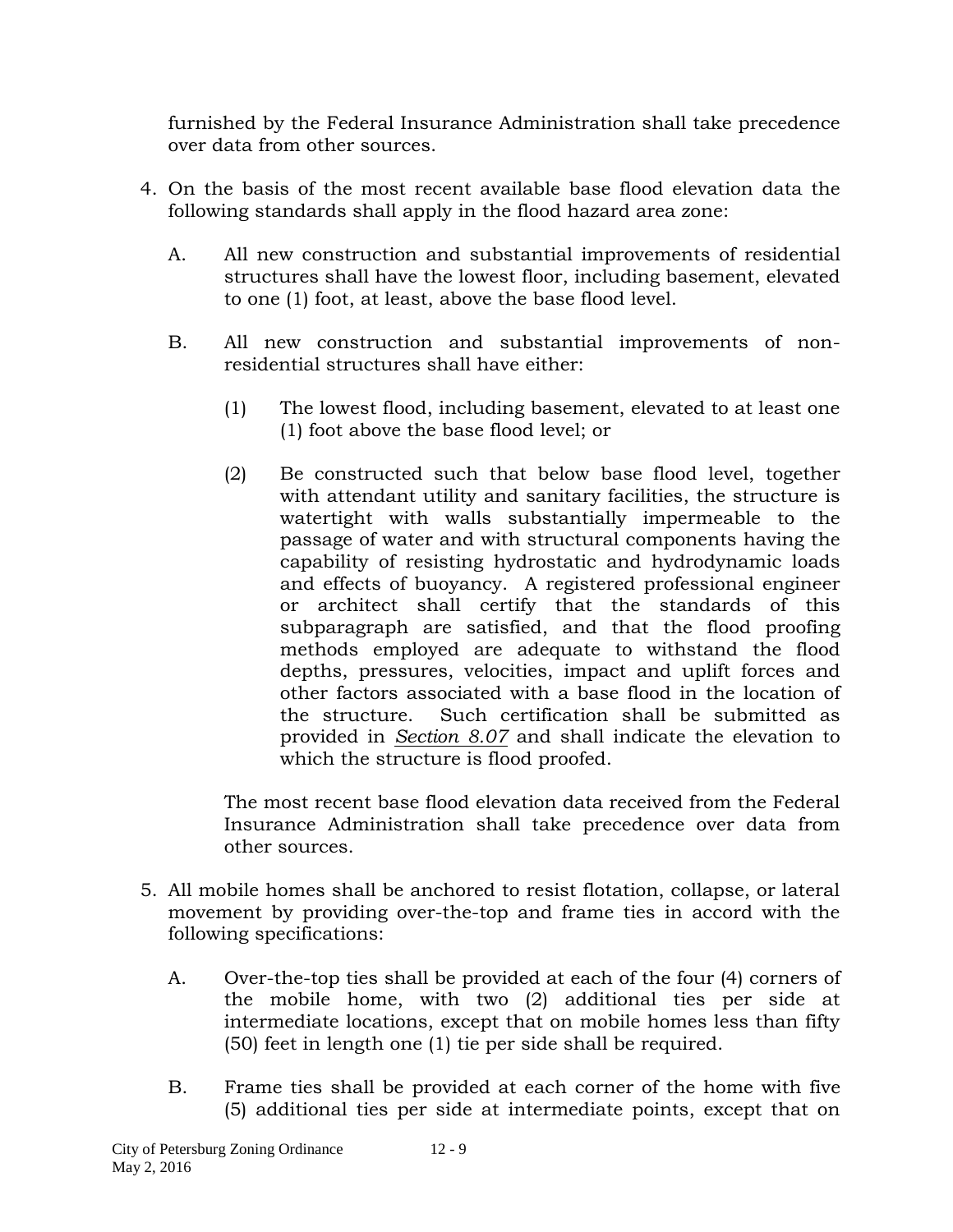mobile homes less than fifty (50) feet in length four (4) ties per side shall be required.

- C. All components of the anchoring system shall be capable of carrying a force of 4,800 pounds.
- D. All additions to a mobile home shall be similarly anchored.

An evacuation plan indicating alternate vehicular access and escape routes shall be filed with the Monroe County Emergency Management Division for mobile home parks and mobile home subdivisions.

- 6. In addition to the information required with an application for a zoning compliance permit, special use permit or any other type of development permission required under this Ordinance, the following information shall be submitted as a part of an application for permission to commence any type of development within a flood hazard area zone:
	- A. The elevation in relation to mean sea level of the floor, including basement, of all structures;
	- B. Where flood proofing will be employed, the elevation in relation to mean sea level to which a structure will be flood proofed;
	- C. Where flood proofing will be employed, a certificate from a registered professional engineer or architect that the flood proofing criteria of this Ordinance will be met;
	- D. A description of the extent to which any watercourse will be altered or relocated as a result of proposed development;
	- E. Proof of development permission from appropriate local, state, and federal agencies as required by Section 8.04/1.c, including a floodplain permit, approval, or letter of no authority from the Michigan Natural Resources and Environmental Protection Act, as amended, P.A. 451 of 1994, MCL 324.101 *et seq.*
	- F. Base flood elevation data where the proposed development is subject to the Michigan Land Division Act, P.A. 288 of 1967, as amended, MCL 560.101 *et seq.,* or greater than five (5) acres in size; and
	- G. Additional information which may be reasonably necessary to determine compliance with the provisions of this Ordinance.
- 7. Where disputes arise as to the location of the flood hazard area boundary, the Zoning Board of Appeals shall resolve the dispute and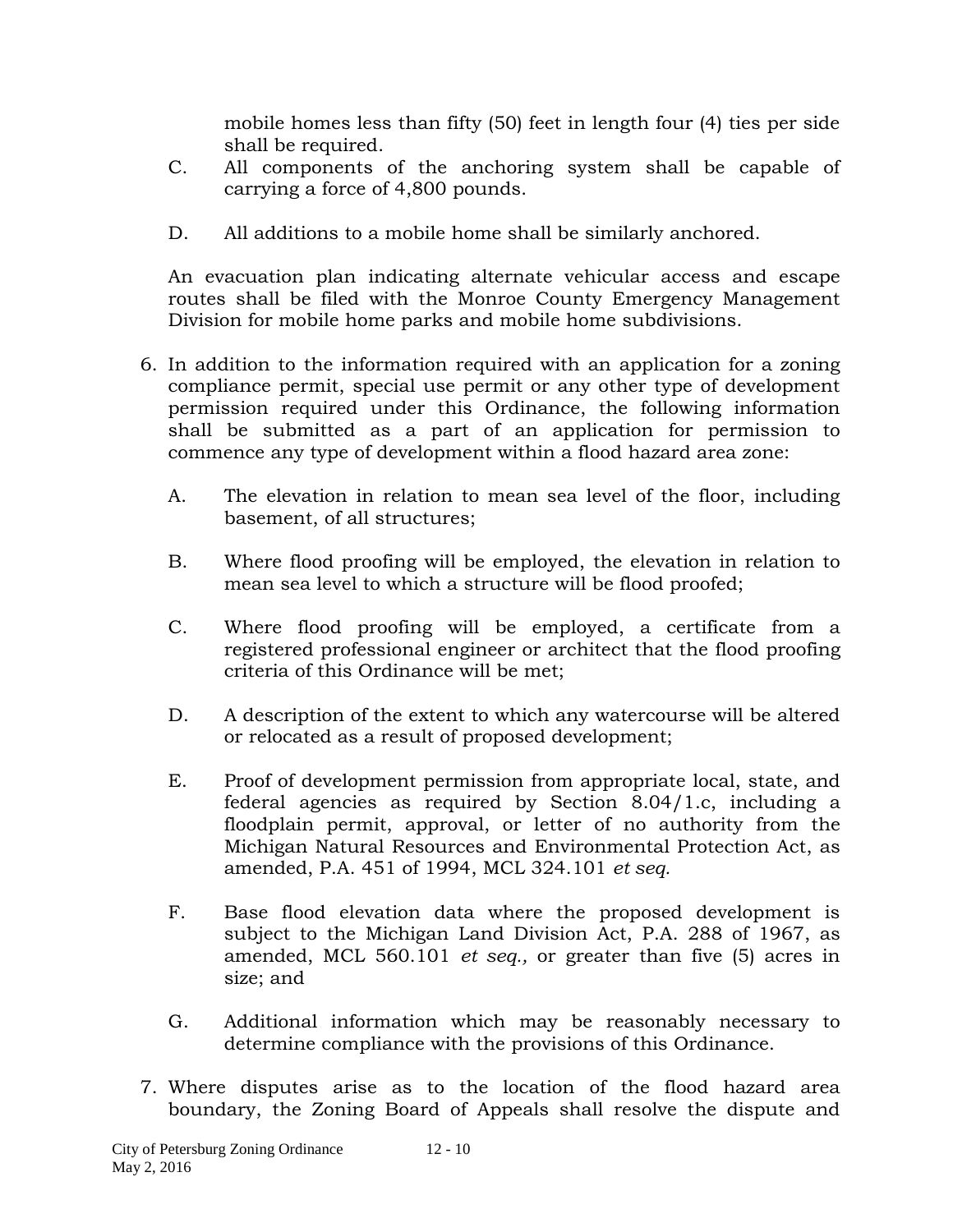establish the boundary location. In all cases, the decision of the Zoning Board of Appeals shall be based upon the most current floodplain studies issued by the Federal Insurance Administration. Where Federal Insurance Administration information is not available, the best available floodplain information shall be utilized.

- 8. Where a dispute involves an allegation that the boundary is incorrect as mapped and Federal Insurance Administration floodplain studies are being questioned, the Zoning Board of Appeals shall modify the boundary of the flood hazard area only upon receipt of an official letter of map amendment issued by the Federal Insurance Administration.
- 9. All parties to a map dispute may submit technical evidence to the Zoning Board of Appeals.
- 10. The degree of flood protection required by this Ordinance is considered reasonable for regulatory purposes and is based upon engineering and scientific methods of study. Larger floods may occur on rare occasions. Flood heights may be increased by man-made or natural causes, such as ice jams and bridge openings restricted by debris. Approval of the use of land under this Article shall not be considered a guarantee or warranty of safety from flood damage.
- 11. This Ordinance does not imply that areas outside the flood hazard area will be free from flood damage. This Ordinance does not create liability on the part of the City of Petersburg or any officer or employee thereof for any flood damages that result from reliance on this Ordinance or any administrative decision lawfully made thereunder.

#### **SECTION 12.09 MOBILE HOME REGULATIONS**

## 1. **Mobile Home Park Regulations:**

## A1. *General Requirements*

- (1) Each mobile home within a mobile home park shall contain a complete bathroom, kitchen facilities, sleeping accommodations and plumbing and electrical connections. Travel trailers, motor homes and other recreational vehicles shall not be occupied in a mobile home park.
- (2) Mobile home skirting shall be vented. Louvered or similar vents shall be at least a minimum of six hundred (600) square inches per one thousand (1,000) square feet of living space. A minimum of one (1) vent shall be placed at the front and rear of the mobile home and to each exposed side.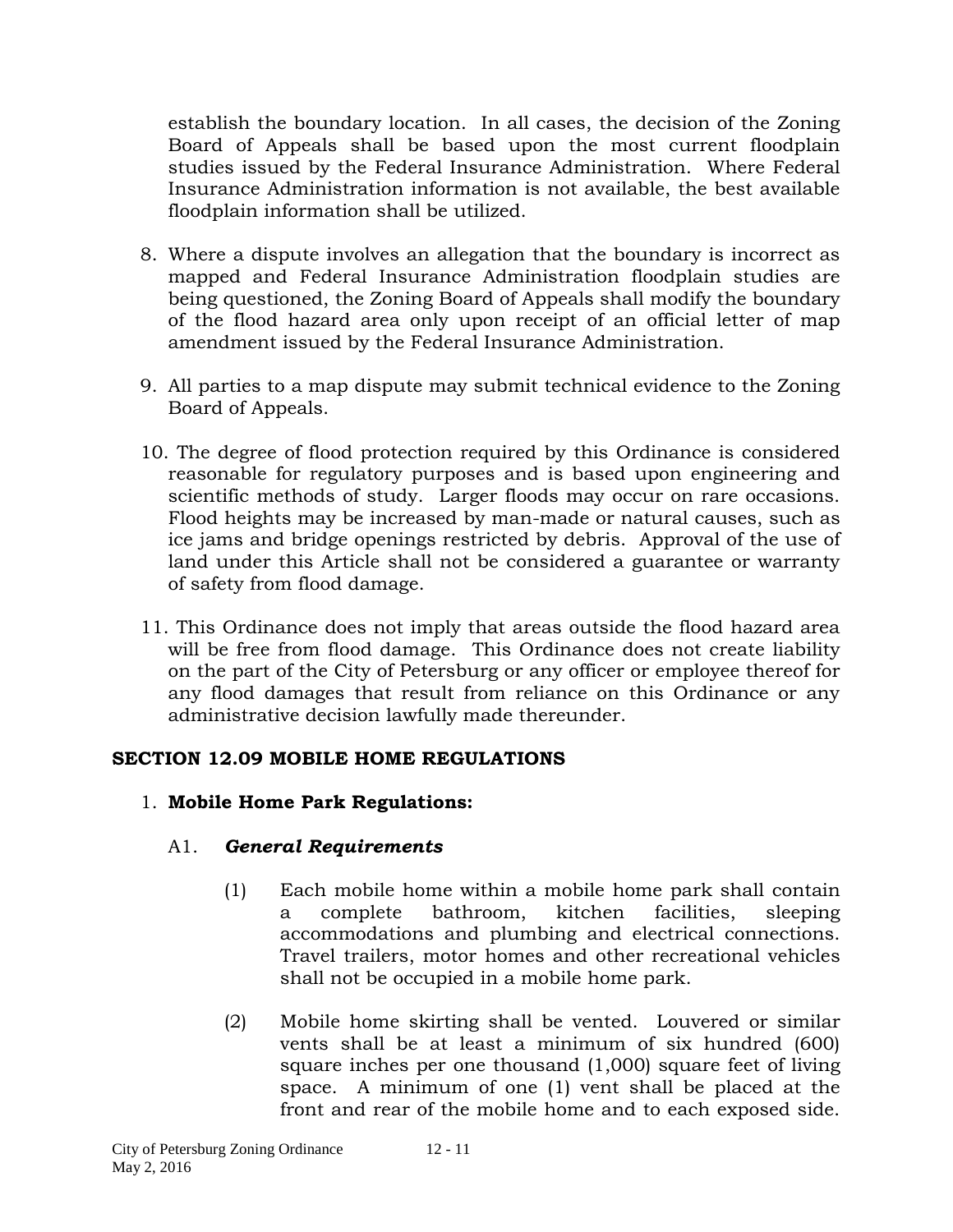An access panel of sufficient size to allow full access to utility hookups located beneath the mobile home shall be installed. All skirting shall be manufactured of fire-resistant material and certified as such by the manufacturer. Skirting shall be installed in a manner so as to resist damage under normal weather conditions to include, but not limited to, damage caused by freezing and frost, wind, snow, and rain.

- (3) Storage of dangerous or combustible goods and articles underneath any mobile home or out-of-doors at any mobile home site shall be prohibited except in an approved enclosed storage facility.
- (4) Canopies and awnings may be attached to any mobile home and may be enclosed, subject to mobile home site regulations, herein. When enclosed, such shall be considered a structure and part of the mobile home and building, and an occupancy permit issued by the Building Inspector shall be required.
- (5) All garbage and rubbish shall be stored, and transferred in accordance with the procedures outlined in Part 5, Garbage and Rubbish Storage Disposal, of the Mobile Home Commission Rules. Garbage and trash removal shall be made at least once per week, except during the summer when health conditions may warrant additional pickups. Incineration of garbage or rubbish on the site shall be prohibited.
- (6) A commercial sales lot activity is prohibited within a mobile home park except that mobile homes placed on mobile home sites under the "model home" concept may be sold on site by a licensed mobile home dealer or broker. This subsection does not prohibit the sale of a mobile home on site by the mobile home owner.
- (7) Entry and exit fees shall be prohibited.
- (8) All structure and utilities to be considered, altered, or repaired in a mobile home park shall comply with all applicable codes of the City, the State of Michigan, the U.S. Department of Housing and Urban Development and the Mobile Home Commission, including building, electrical, plumbing, liquefied petroleum gases and similar codes, and shall require permits issued by the appropriate offices. However, a mobile home built prior to June 15, 1976, shall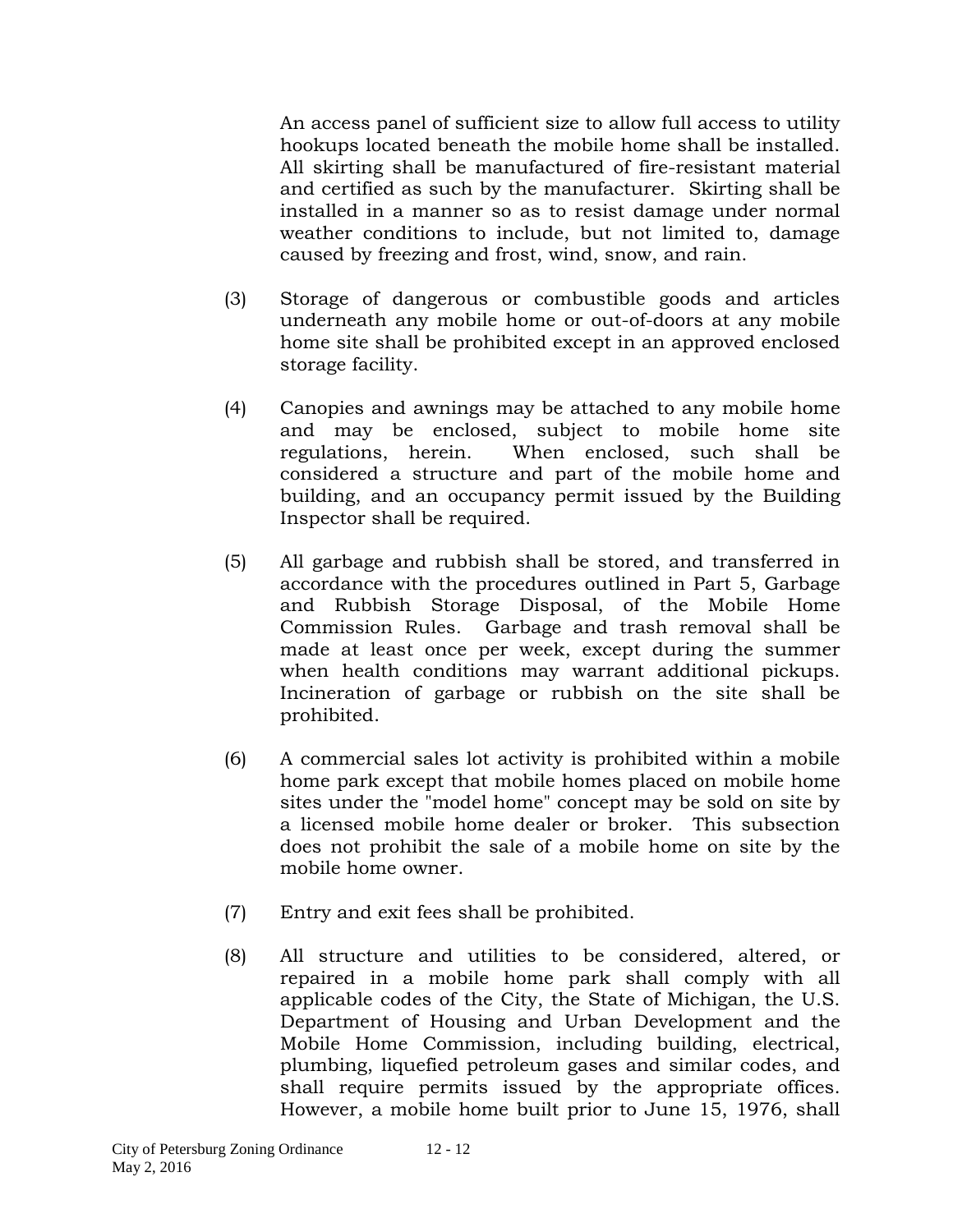be constructed to the State of Michigan Standards in effect at that time. All structures and improvements to be constructed or made under the City's Building Code shall have a building permit issued by the Building Inspector. Such structures or improvements shall have a minimum of two inspections prior to a final inspection by the Building Inspector.

- (9) A Mobile Home Park shall have a public water and sewer system and/or onsite water and waste water treatment system acceptable by the Michigan Department of Public Health and Michigan Department of Natural Resources.
- (10) The site and surrounding area shall be suitable for residential use. It shall not be subject to hazards such as insect or rodent infestation, objectionable smoke, noxious odors, unusual noises, subsidence, or the probability of flooding or erosion. The soil, groundwater level, drainage, rock formation, and topography shall not create hazards to the property or to the health and safety of occupants.
- (11) All land in a Mobile Home Park shall comprise a single parcel. Public thoroughfares, except extensions of local and collector streets proposed as part of a mobile home park site plan, shall not bisect or divide a mobile home park to avoid unwarranted public traffic from traveling through the park.
- (12) A mobile home park shall not be occupied unless at least twenty-five (25) or fifty (50) percent of the expected total, whichever is less, mobile home sites are available for occupancy at the time of opening of the park.
- (13) A mobile home park shall not be developed on less than 20 acres. Individual sites within a park shall be developed with sites having fifty-five hundred (5,500) square feet per mobile home unit being served. These fifty-five hundred (5,500) square feet may be reduced by twenty (20) percent provided that the individual site shall be equal to at least forty-four hundred (4,400) square feet. For each square foot of land gained through the reduction of the site below fifty-five hundred (5,500) square feet, at least an equal amount of land shall be dedicated as open space, but in no case shall the open space requirements be less than that required under R125, 1946, Rule 946 of the Michigan Administrative Code.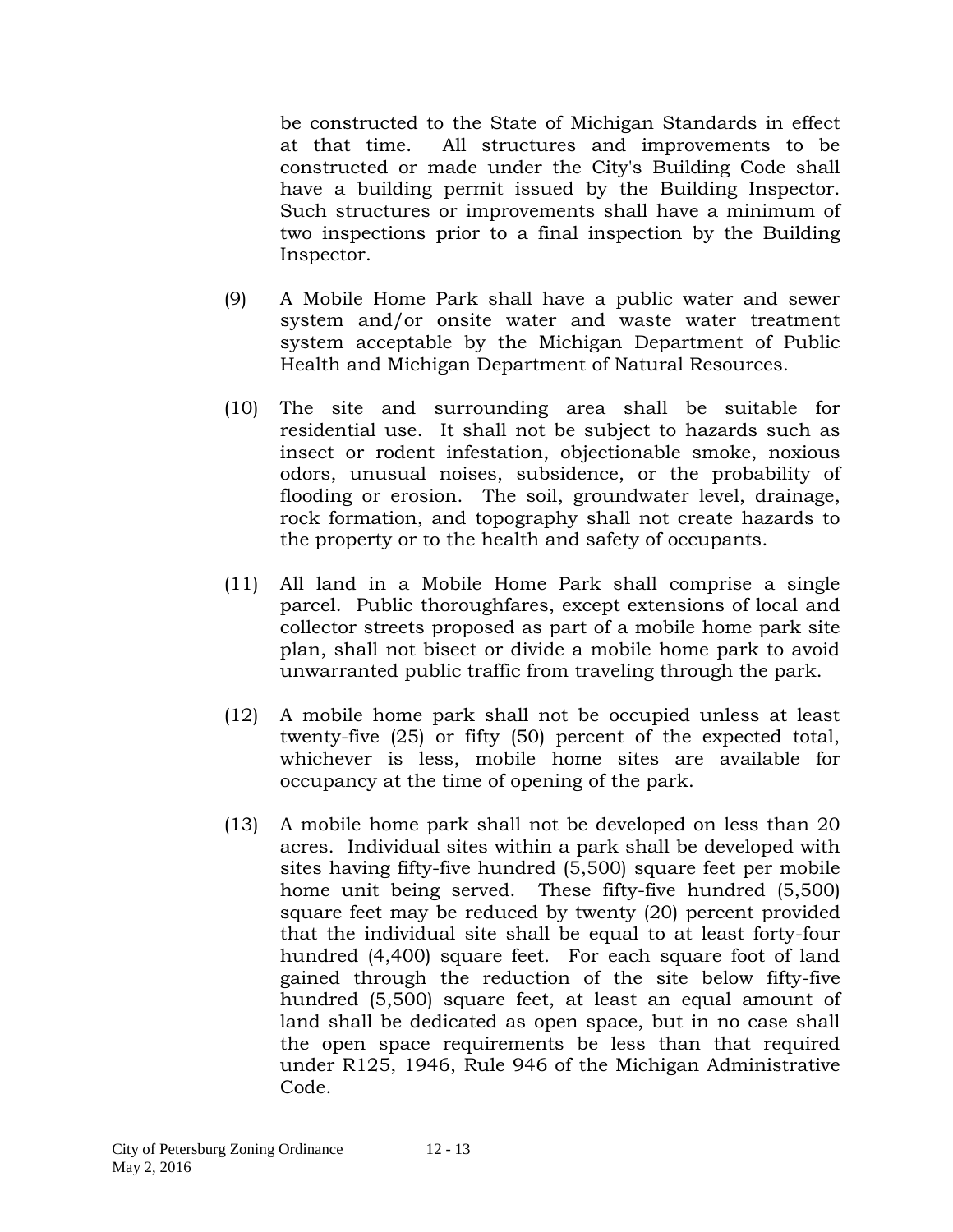- (14) The minimum setback for a park shall be thirty-five (35) feet from a public right-of-way.
- (15) The mobile home park shall be constructed in accordance with the Mobile Home Commission Act, P.A. 96 of 1987, MCL 125.2301 *et seq.,* and the rules promulgated thereunder.
- (16) Mobile Home Parks shall be subject to the site plan review requirements specified in *ARTICLE XI SITE PLAN REVIEW*. Common laundry drying yards, trash collection stations, surface mounted transformers, and similar equipment and facilities shall be screened from view by plant materials or by manmade screens. Required landscape strips shall not be included in the calculations of required recreational areas. Parking shall not be permitted in any required buffer area.
- (17) All mobile home parks shall be located within the R-2, Medium Density Residential District as designated in *ARTICLE V* of this Ordinance.
- (18) One sign per major entranceway may be erected with a maximum area of thirty-two (32) square feet (typically 4' x 8'), with copy on both sides. This area shall be reduced to a maximum sixteen (16) square feet if two separate signs are to be erected at the entranceway. Said sign(s) shall not be higher than six (6) feet nor lower than four (4) feet above ground elevation at the sign *(see Article XIV Signs).*

No part of an entranceway sign may be placed within ten (10) feet of the residential development boundary line, nor shall any entranceway sign obstruct vision onto any right-of-way lines of corner lots within an area which is thirty-five (35) feet distant from their point(s) of intersection *(see Section 3.09 Visibility at Intersections).*

## B. *Mobile Home Site Regulations*

The Mobile Home Commission Act, P.A. 96 of 1987, MCL 125.2301 *et seq.,* , regulates mobile home park density, design, construction, licensing, and individual mobile home installation (anchoring) and health aspects. All mobile home parks shall be constructed according to the standards of the Mobile Home Commission Act, rules and regulations adopted thereunder, and the Michigan Department of Public Health Rules, which include specifications for internal road widths, lengths, turning radii, alignment, gradients, construction materials, curbing parking, utilities,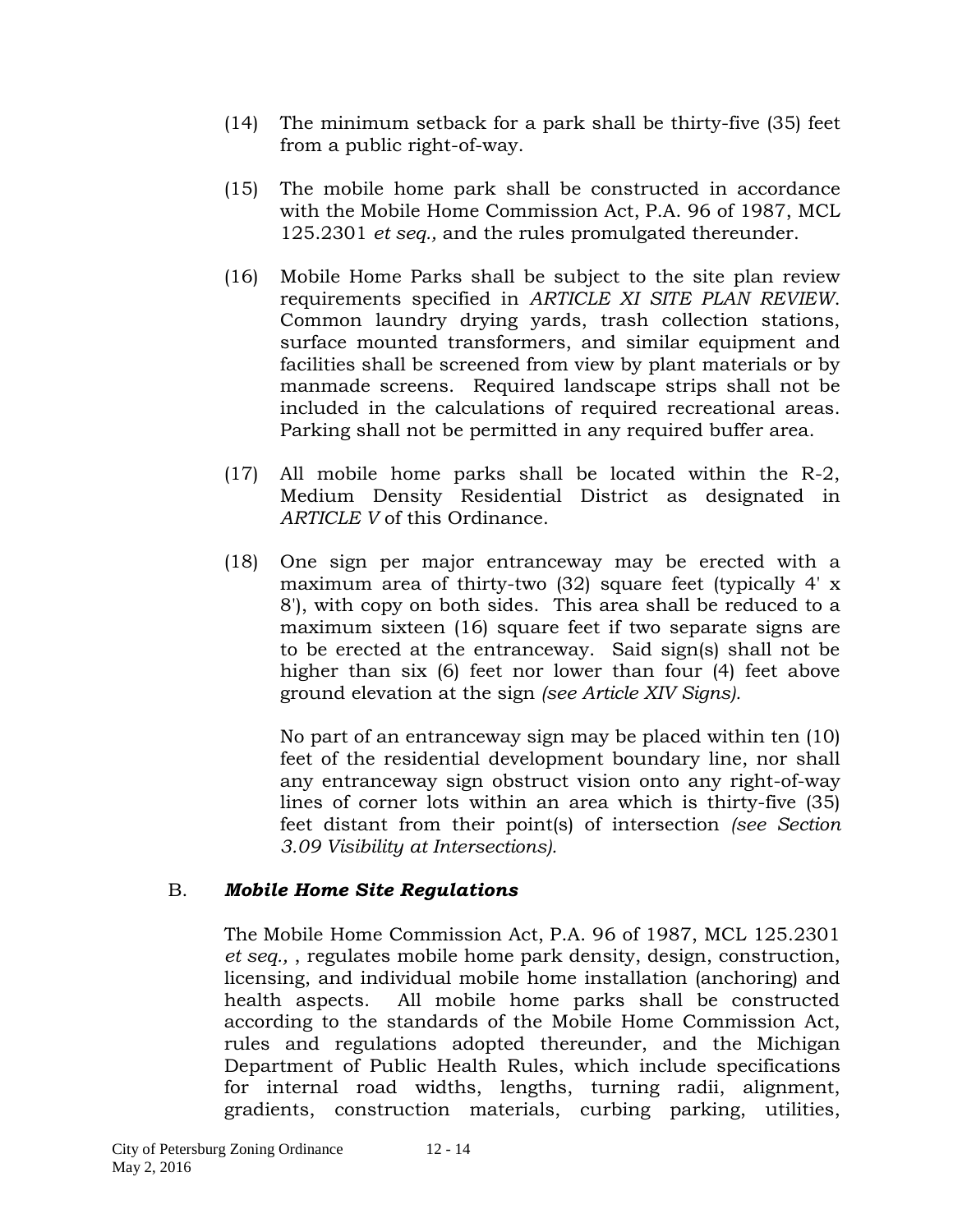pedestrian circulation, pad size, maintenance, setbacks, screening, and health aspects. Any variance from these established standards granted by the City must be filed with the Michigan Mobile Home Commission, however, the Commission may approve, disapprove, or revoke the variance upon notice and hearing.

# C. *Utilities*

Each mobile home shall be suitably connected to sanitary sewer, water and other available utility lines and such connections shall meet the following regulations:

- (1) A public water system or water system approved by the Michigan Department of Public Health, and in accordance with the Michigan Safe Drinking Water Act, P.A. 399 of 1976, as amended, MCL 325.1001 *et seq.,* shall be provided within a Mobile Home Park. The water supply shall be adequate for fire-fighting purposes.
- (2) A public sewer system or waste water treatment system approved by the Michigan Department of Public Health and the Michigan Department of Natural Resources shall be provided within a Mobile Home Park.
- (3) Each mobile home space shall be provided with at least a four (4) inch sanitary connection. The sewer shall be closed when not connected to a mobile home and shall be capped so as to prevent any escape of odors. The sewer condition shall be water tight and self-draining.
- (4) The plumbing connections to each mobile home site shall be constructed so that all lines are protected from freezing, from accidental bumping, or from creating any type of nuisance or health hazard.
- (5) All electrical lines to each mobile home site shall be underground. Separate meters shall be installed for each site. All cable television and telephone lines shall be underground. Above ground lines are allowed for the connection between the mobile home unit and the individual site utility pedestals.
- (6) No individual exterior television antennas shall be permitted within the Mobile Home Park. If central television antenna systems, cable television, or other such services are provided, the distribution systems shall be underground and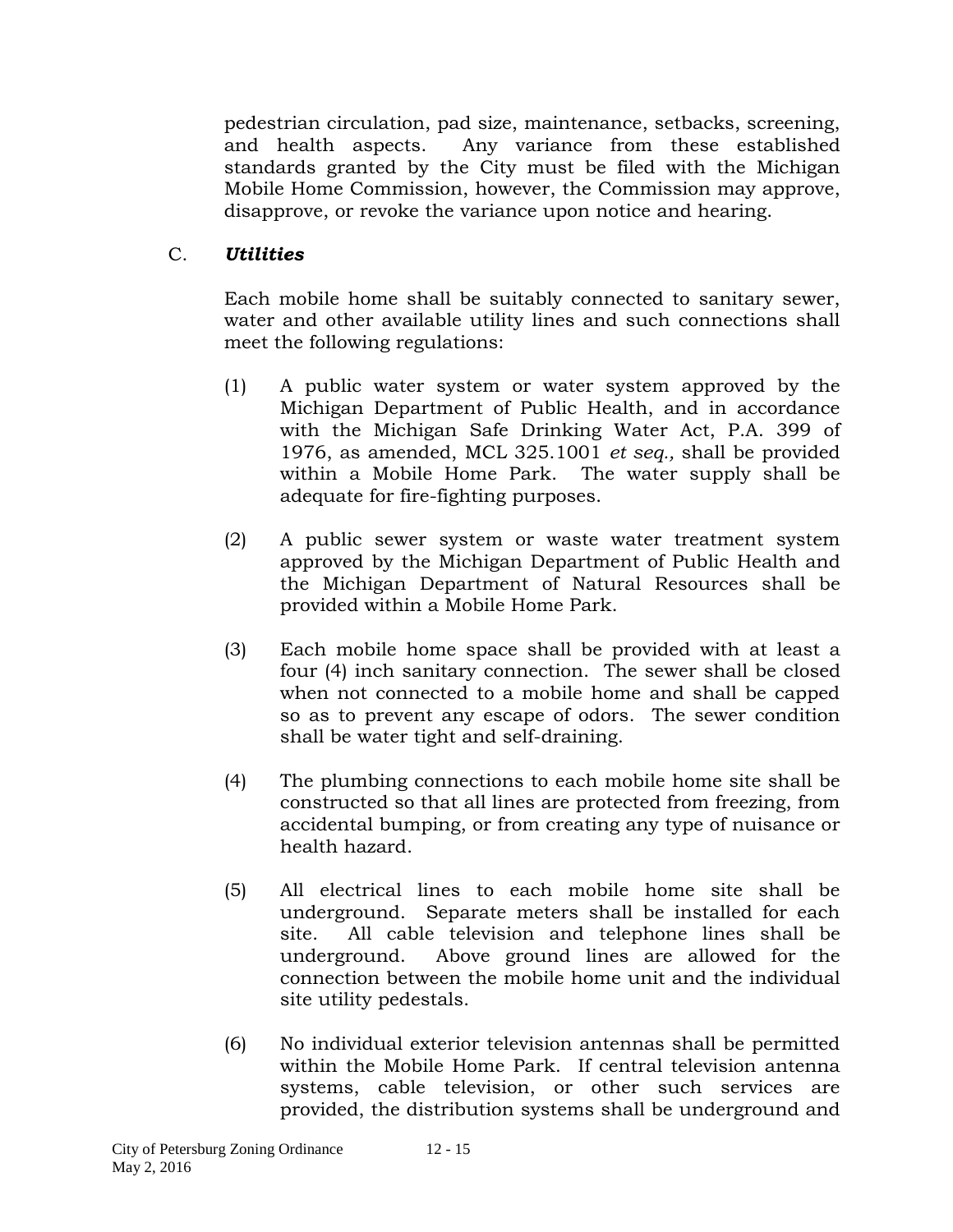shall be constructed and installed pursuant to State and local codes and ordinances.

- (7) An electrical service adequate for single-family residence needs shall be provided for each mobile home space. The installation shall comply with all State electrical regulations.
- (8) All fuel oil and liquefied gas supplies shall be installed in a manner consistent with the requirements contained in the General Rules of the Mobile Home Commission Act, P.A. 96 of 1987, as amended, MCL 125.2301 *et seq.*

## D. *Access and Parking*

- (1) All internal streets, driveways, motor vehicle parking spaces and walkways within the park shall be hard surfaced and shall further comply with the General rules of the Mobile Home Commission Act, P.A. 96 of 1987, as amended, MCL 125.2301 *et seq.*
- (2) All entrances and exits from a mobile home park shall abut a hard surfaced public road (cement and/or bituminous construction). Improvements to said hard surfaced roads, such as acceleration/deceleration lanes, shall be made in accordance with the City Engineer's standards.
- (3) Cul-de-sac streets, where proposed, shall have a turnaround with a minimum radius of forty-five (45) feet, in accordance with the City Engineer's standards, and shall have a maximum length of three hundred (300) feet.
- (4) Entrances and exits for a mobile home park from City, County or State highways shall have written approval of the highway authority having jurisdiction before the final site plan for all or any phase of the mobile home park shall be approved by the Mobile Home Commission.
- (5) Where a proposed Mobile Home development is adjacent to properties that have existing public sidewalks on them and the sidewalk abuts the MHP parcel, the developer shall also construct a sidewalk of equal width to act as a connection between, or an extension of the existing public sidewalk(s). Said sidewalk(s) shall be necessary for only those portions of a Mobile Home Park fronting upon a public thoroughfare.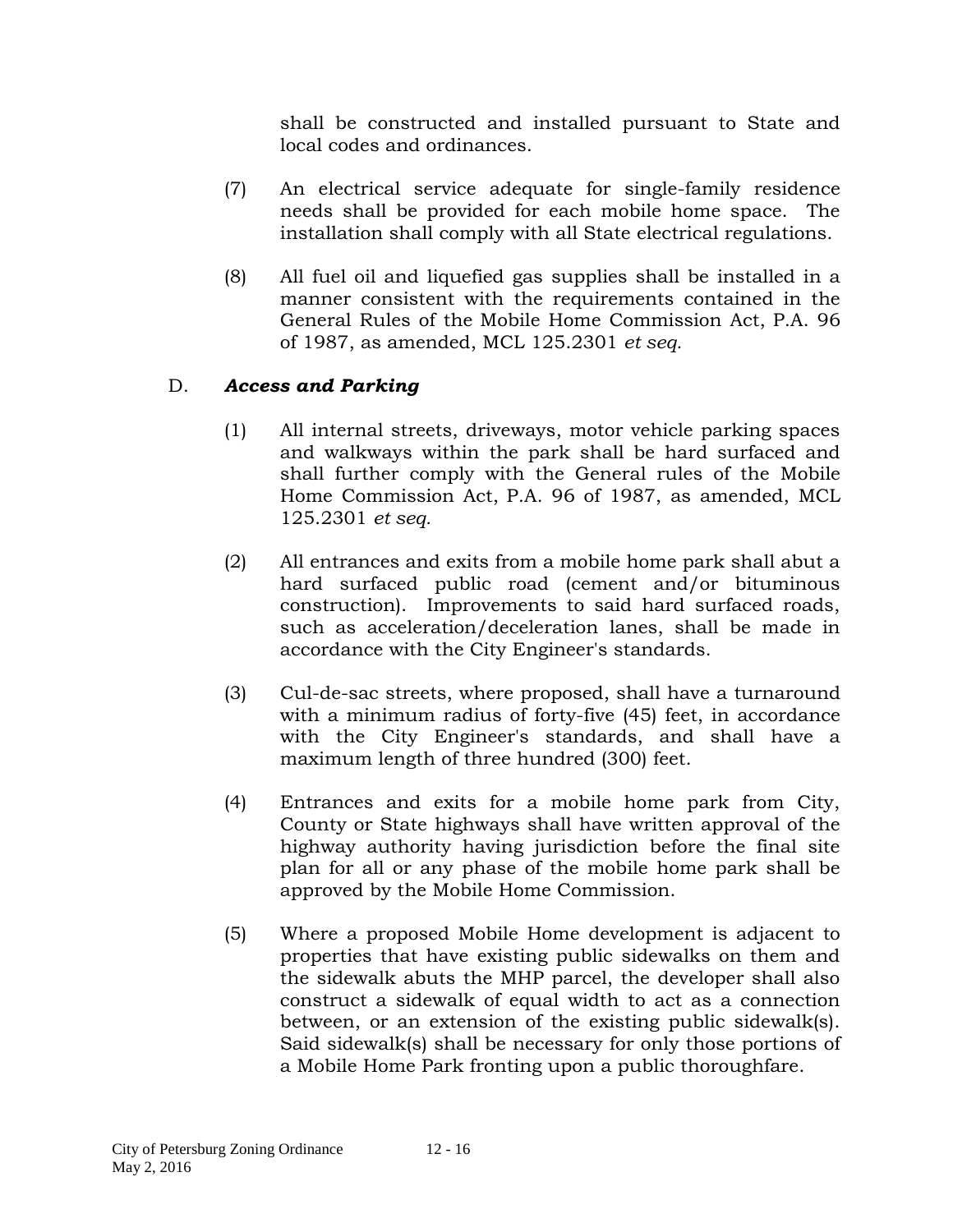## E. *Storage Areas*

The onsite, outdoor storage of boats, camping units, trailers, and similar equipment shall be prohibited. The mobile home park may provide, within the confines of the park, a common outdoor storage area for the storage of the above mentioned equipment. Said storage area shall be surfaced with gravel, asphalt, or similar substances and shall be screened from view with plant materials, or manmade screening devices.

## F. *Procedures and Permits*

Application for permit to construct a mobile home park shall be submitted to the Michigan Department of Commerce. The Department of Commerce is the agency charged with licensing of mobile home parks. Preparation of the application, support data, and local agency review of the above mentioned materials shall conform to the requirements of the Mobile Home Commission Act, P.A. 96 of 1987, as amended, MCL 125.2301 *et seq.*

## 2. **Manufactured Housing on Individual Lot Regulations**

A. The purpose of this section is to establish standards and regulations covering the location and appearance of Manufactured Housing in the City of Petersburg. It is the intent of these regulations to allow a mix of *"HOUSING TYPES"* and *"LIVING TYPES"* in a manner which will not adversely affect existing neighborhoods. For this reason, standards have been set that will regulate the appearance of the Manufactured House, allowing only those that are compatibly similar in appearance to site built houses on individual lots in all zoning districts that allow single family residences.

## B. *Location*

For the purposes of this Ordinance, Manufactured Housing may be located in the R-1, Single-Family District, subject further to the regulations contained herein.

## C. *General Appearance and Site Standards*

To insure the compatibility in appearance with site built, a manufactured house shall meet the following design and site standards: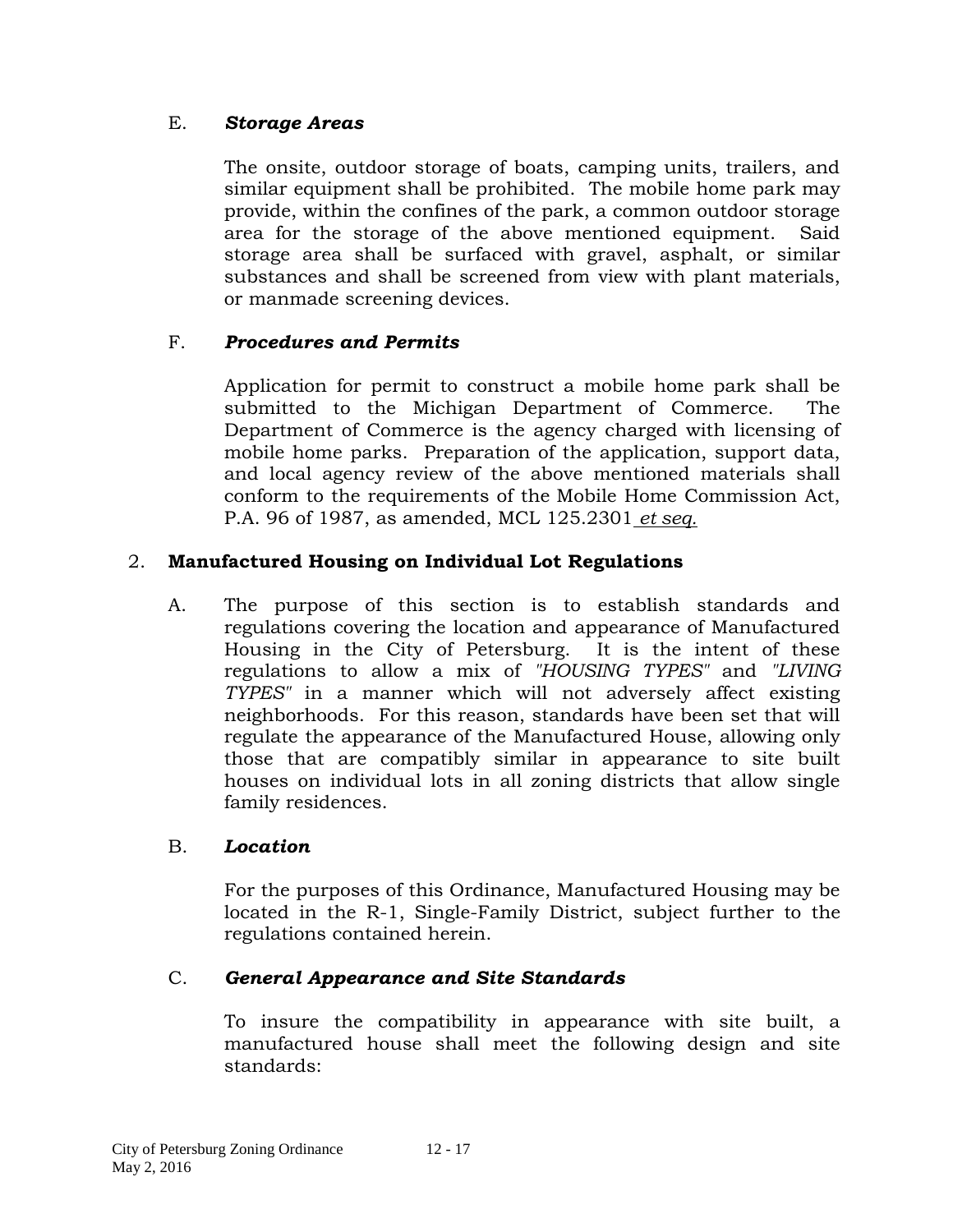- (1) Shall be constructed to the most current State or Federal Building Standards. These include the Stille-DeRossett-Hale Single State Construction Code Act, P.A. 230 of 1972, as amended, MCL 125.1501 *et. seq.,* and the National Manufactured Housing Construction and Safety Standards Act of 1974, as amended.
- (2) Have a minimum width of twenty (20) feet and meet the minimal floor area standards of the district in which it is situated.
- (3) Have two (2) exterior doors (front and rear, or front and side), and where there is a difference in ground elevation, steps must be permanently attached, on a frost depth foundation, either to the perimeter wall, as outlined in item "f" below, or to porches connected to said perimeter wall.
- (4) Have a minimum six (6) inch eave with a roof drainage system that will collect and concentrate the discharge of storm water or snow away from the sides of the dwelling. Said roof to have wood shake, asphaltic or other acceptable shingles, and meet the snow load standards for this portion of the State of Michigan.
- (5) Have an exterior finish architecturally compatible to that in the surrounding area.
- (6) It is firmly attached to a permanent foundation constructed on the site in accordance with City's Building Code and shall have a wall of the same perimeter dimensions of the dwelling and constructed of such materials and type as required in the applicable building code for single-family dwellings. In the event that the dwelling is a mobile home, as defined herein, such dwelling shall be installed pursuant to the manufacturer's setup instructions and shall be secured to the premises by an anchoring system or device complying with the rules and regulations of the Michigan Mobile Home Commission and shall have a perimeter wall as required above.
- (7) The compatibility of design and appearance shall be determined in the first instance by the City's Building Inspector upon review of the plans submitted for a particular dwelling subject to appeal by an aggrieved party to the Zoning Board of Appeals within a period of 15 days from the receipt of notice of said Building Inspector's decision. Any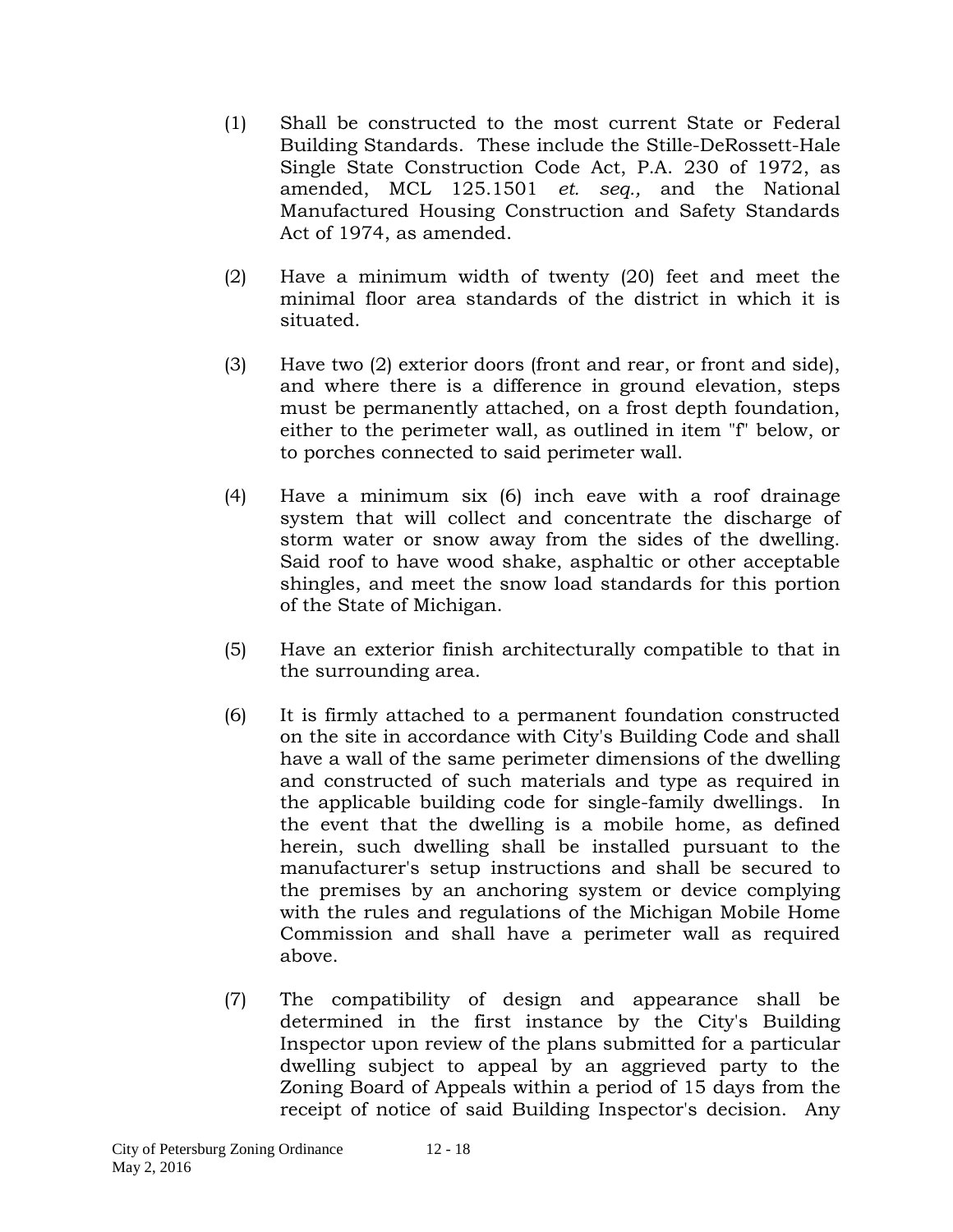determination of compatibility shall be based upon the standards set forth in this definition of "dwelling" as well as the character, design and appearance of one or more residential dwellings located outside of mobile home parks within two thousand (2,000) feet of the subject dwelling where such area is developed with dwellings to the extent of not less than twenty (20) percent of the lots situated within said area; or, where said area is not so developed, by the character design and appearance of one or more residential dwellings located outside of mobile home parks throughout the City. The foregoing shall not be construed to prohibit innovative design concepts involving such matters as solar energy, view, unique land contour, or relief from the common or standard design homes.

- (8) Be connected to a public sewer or water system and/or waste treatment or potable water supply system approved in accordance with the City of Petersburg's Sanitary Code.
- (9) No manufactured house shall be delivered to any lot in the City of Petersburg until the requirements of items "f" and "h" have been met.
- (10) Said lot shall meet the minimum area and setback requirements for the district in which it is situated.
- (11) The provisions of this Section shall not apply to Mobile Homes situated in licensed Mobile Home Parks.

## D. *Mobile Home Compliance*

Mobile Homes which do not conform to the above mentioned standards shall not be used for dwelling purposes within the City unless located within a licensed Mobile Home Park, or unless used for temporary residential purposes as outlined in *Section 3.05,* herein.

### E. *Accessory Structures*

Detached accessory structures, as permitted in this Ordinance, shall be built to the City of Petersburg's Building Code. Where the accessory structure is attached to the manufactured house it shall be similar in material and integrity and meet the construction standards of the HUD Manufactured Housing Construction and Safety Standards Code of the Michigan Construction Code.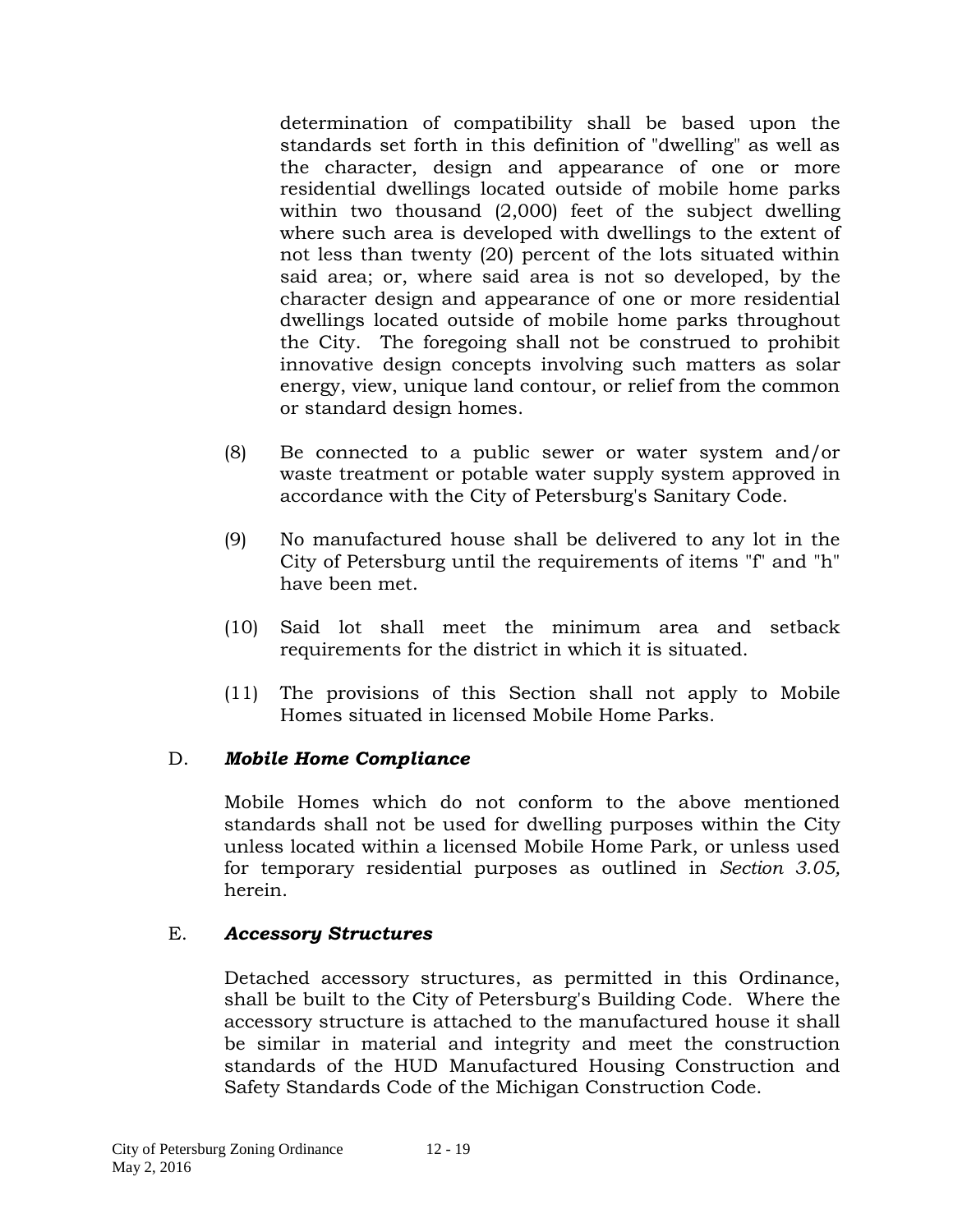# F. *Permits*

Prior to the installation of a manufactured house on a residential lot, the individual shall obtain a building permit from the Building Inspector. Said permit shall be valid for a period of one (1) year from date of issuance. If installation is not completed in this time frame an extension of an additional six (6) months may be granted, provided the applicant can show just cause for failure to complete said installation.

# **SECTION 12.10 SWIMMING POOLS, PRIVATE**

- 1. The requirements of this Section shall apply to private swimming as defined in *ARTICLE II DEFINITIONS,* which also meets the following criteria:
	- A. The pool requires an electrical connection or other power source; and,
	- B. The pool is twenty-four (24) inches deep or deeper.
- 2. Private swimming pools shall be permitted as an accessory use within the rear yard or side yard, provided they meet the following requirements:
	- A. No swimming pool, or part thereof, shall be hereafter erected or constructed unless a building permit shall have been first issued for such work by the Building Inspector.
	- B. There shall be a minimum distance of not less than ten (10) feet between adjoining property lines, or alley right-of-way and the outside of the swimming pool wall.
	- C. No swimming pool wall shall be located less than thirty-five (35) feet from any street right-of-way line or not less than fifteen (15) feet from any existing dwelling unit on abutting property.
	- D. No swimming pool shall be located in an easement.
	- E. For the protection of the general public, all areas containing swimming pools shall be completely enclosed by a fence not less than four (4) feet in height above the surface of the ground, of chain link or equally impenetrable construction. All vertical members of said fence shall be on the swimming pool side thereof and all horizontal members shall be spaced not more than one and one-half (1 1/2) inches apart. The gates shall be of a self-closing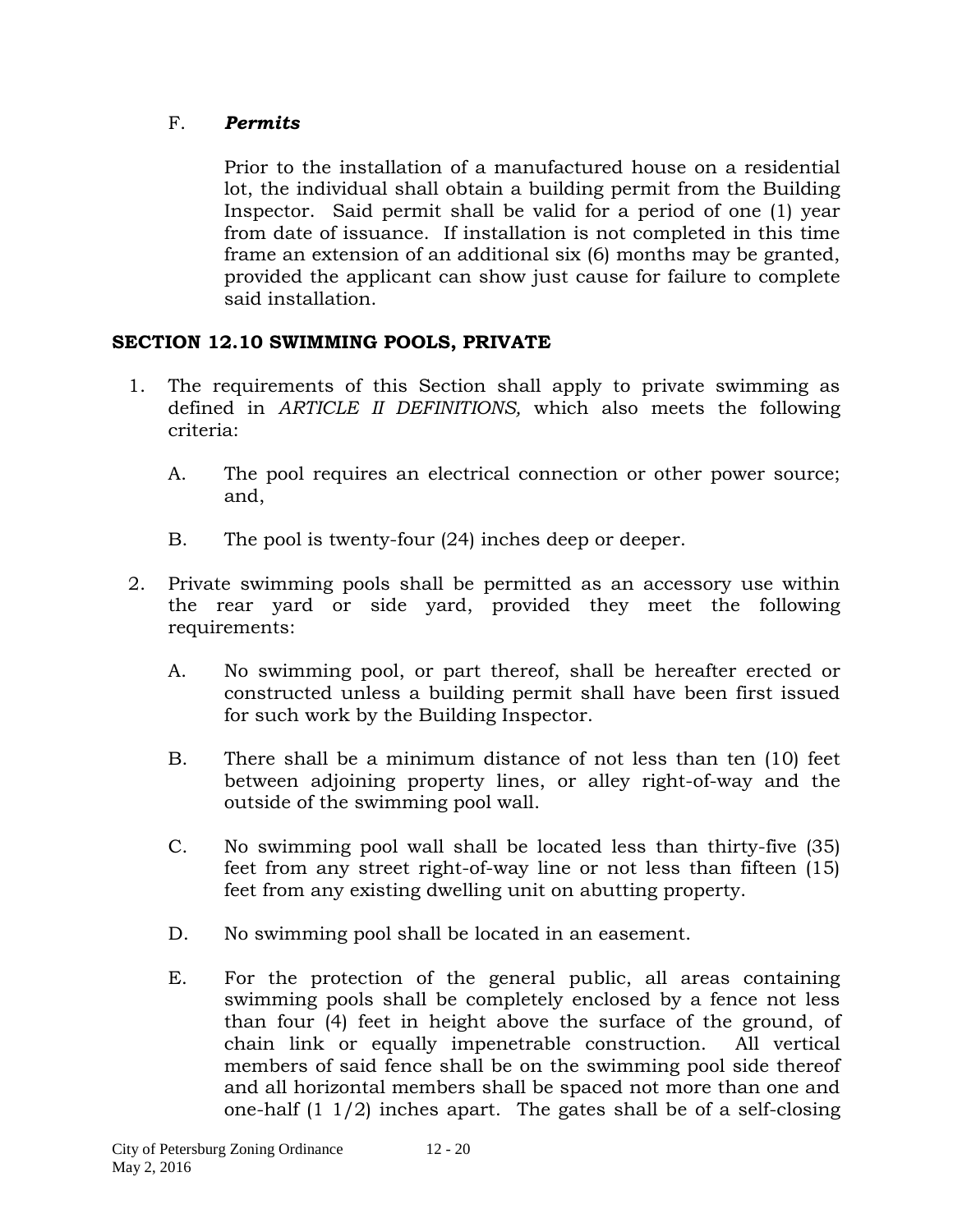and latching type, with the latch on the inside of the gate and not readily available for children to open. Gates shall be capable of being securely locked. Such enclosure shall be located not more than one hundred (100) feet distance from the swimming pool. A building or masonry wall at least four (4) feet in height may be used as all or part of such swimming pool enclosure.

If the swimming pool is constructed above ground so that the exterior thereof is at least four (4) feet above ground level, measuring perpendicularly from the top of said pool, and the exterior construction of said above ground pool enclosures contained in the preceding paragraph, and entry into such above ground pool is only by means of a ladder that locks up into place when the pool is not in use, then the fence and gate required in the preceding paragraph of this Section shall not be required.

- F. All electrical installations or wiring in connection with below ground swimming pools shall conform to the provisions of the City Electrical Code. If service drop conductors or other utility wires cross under or over the proposed pool area, the applicant shall make satisfactory arrangements with the utility involved for the relocation thereof before a permit shall be issued for the construction of the swimming pool.
- G. *Permit.* Upon compliance with all requirements of this Section, and upon determination by the Building Inspector based upon the requirements of the Monroe County Health Department that the proposed swimming pool will not be injurious to the general public health, safety, and welfare of the City and its citizens, the Building Inspector shall issue a permit conditioned upon compliance of the permit holder with the requirements of this Section.
- H. *Supervision.* No person shall maintain an outdoor swimming pool on his premises without providing adequate supervision at all times when the pool is in use so that no person may be injured or drowned therein.

### **SECTION 12.11 PRIVATE RECREATION**

- 1. *Golf Course Regulations.* In addition to those stated above, the following regulations shall apply:
	- A. The following minimum acreage and road frontage requirements shall apply: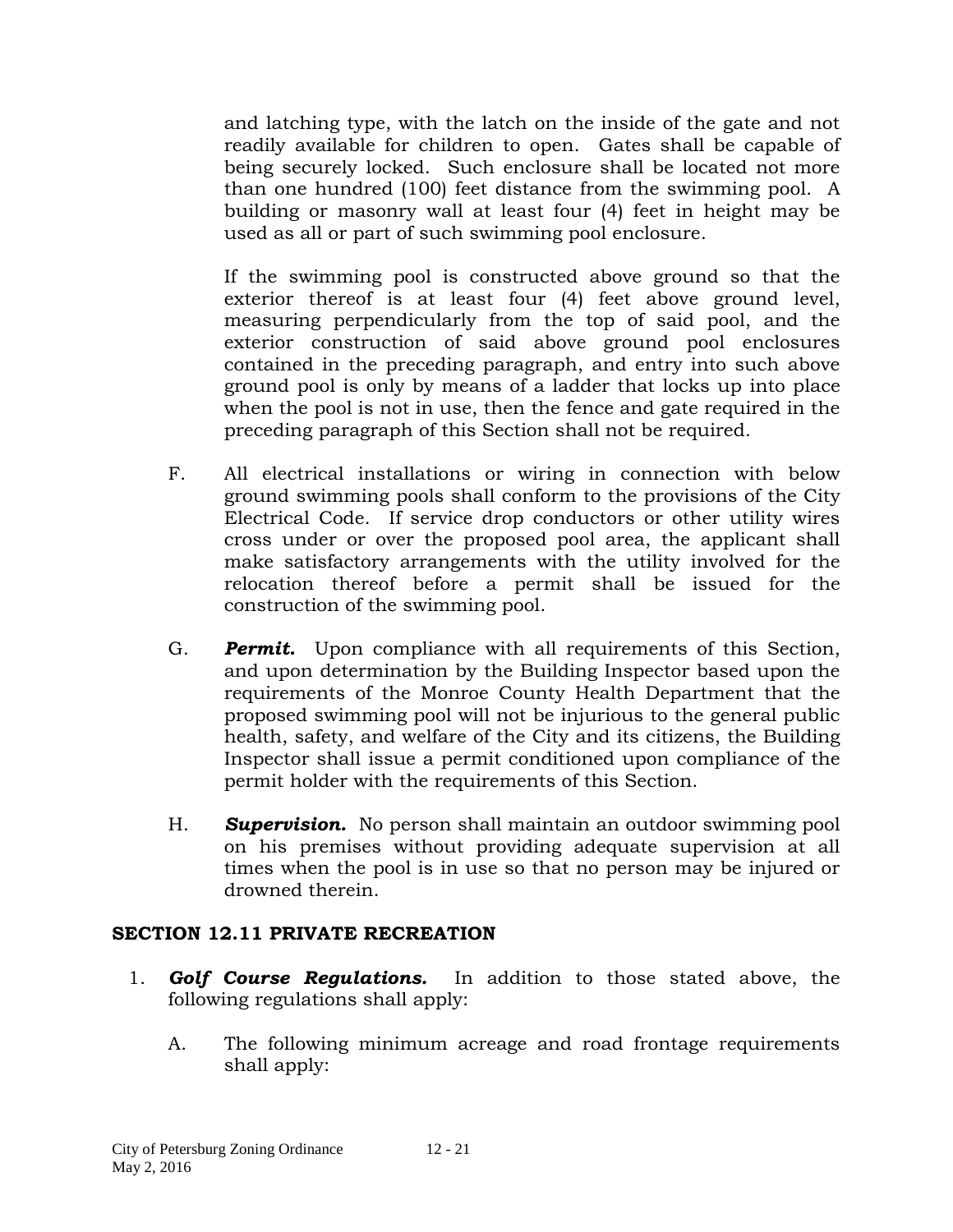| <b>Type</b><br>Frontage | Minimum Area (Acres) | <b>Minimum Road</b> |
|-------------------------|----------------------|---------------------|
| 9-Hole, Par 3           | 20                   | 330                 |
| 9-Hole Course           | 80                   | 660                 |
| 18-Hole Course          | 140                  | 1,320               |

## **SECTION 12.12 PERFORMANCE STANDARDS**

The following is a statement of policy of the City of Petersburg, Michigan, with respect to certain uses within various use districts within the City:

- 1. *Smoke.* It shall be unlawful for any person, firm, or corporation to permit the emission of smoke from any source in an amount which shall be injurious or substantially annoying to persons residing in the affected area.
- 2. *Airborne Solids.* It shall be unlawful for any person, firm, or corporation to operate and maintain, or cause to be operated and maintained, any process or activity which shall be productive of dust, dirt, fly ash or other airborne matter which shall be injurious or substantially annoying to persons in the vicinity of such activity or process, or which shall cause injury to neighboring business or property.
- 3. *Odor.* The emission of odors which shall be found to be obnoxious to any considerable number of persons at their place of residence shall be prohibited.
- 4. *Gases.* The emission or release of corrosive or toxic gases, in amounts which are injurious or substantially annoying to persons living or working in the affected area, shall be prohibited.
- 5. *Glare and Radioactive Materials.* Glare from any process or operation shall be shielded so as to be invisible beyond the property line of the premises on which the process in performed. Radiation including radioactive materials and electro-magnetic radiation such as that emitted by the X-ray process or diathermy, shall not be emitted to exceed quantities established as safe by the U.S. Bureau of Standards, when measured at the property line.
- 6. *Flammable Materials.* The storage of flammable materials shall either be within structures approved for use by the City of Petersburg Building Department which shall be set back not less than fifty (50) feet from any lot line, or in open storage which shall be back not less than one hundred and fifty (150) feet from any lot line. The storage and handling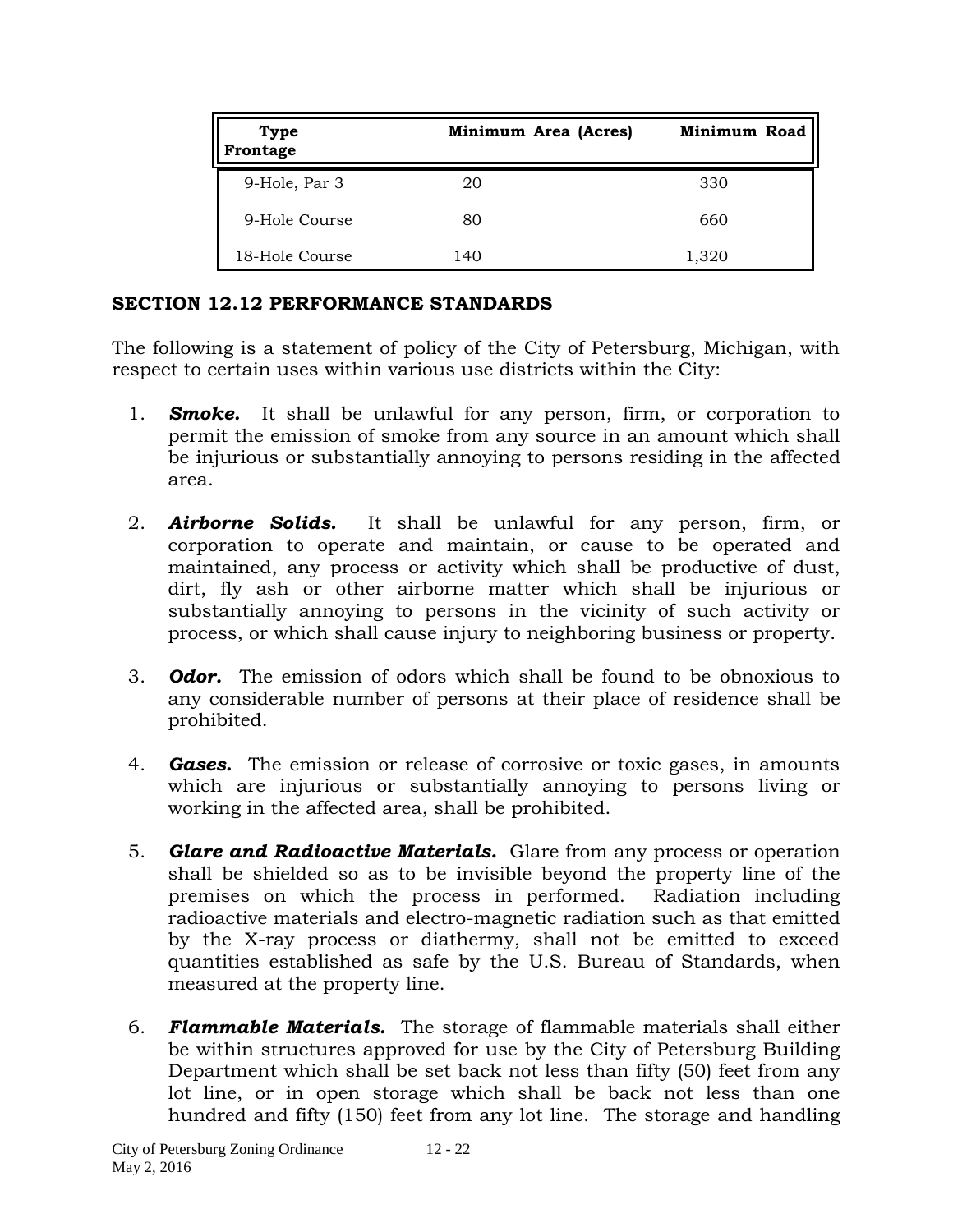of flammable liquids, liquefied petroleum, gases and explosives shall be in accordance with the State rules and regulations as established by the Michigan Fire Prevention Code, P.A. 207 of 1941, as amended, MCL 29.1 *et seq.*

- 7. *Noise.* The noise permitted under any use of land shall be no greater than the normal level of traffic noise existing in the area at the time of such emission, when determined at the boundary of the property. Industrial districts may have higher levels of noise within their industrial premises, provided that berms, walls, or other sound barriers of equal effect shall prevent their being substantially annoying to adjacent areas.
- 8. *Vibration.* Machines or operations which cause vibrations shall be permitted in Industrial Districts, provided that vibrations emanating therefrom shall not be discernible and substantially annoying or injurious to property beyond the lot lines of the effected premises.

The violation of any of these standards may constitute a public nuisance and will be considered by the City Officials when making a decision as to whether or not to institute litigation to abate same.

## **SECTION 12.13 RECREATION, SCENIC OR RETENTION PONDS**

- 1. **RECREATION OR SCENIC PONDS**. Ponds excavated for recreation or scenic purposes, excluding farm ponds, shall be a special approval use in Residential Districts subject further to the requirements of *ARTICLES X* and *XI*, and the standards listed below:
	- A. The Pond must be located on a parcel at least two (2) acres in size.
	- B. The Pond must not have an area greater than fifteen thousand (15,000) square feet, and must be set back a minimum of thirtyfive (35) feet from property lines or dwelling.
	- C. The Pond shall be constructed in conformance with the design standards of the Soil Conservation Service, and have a permit from the Monroe County Drain Commission in accordance with the provisions of the Michigan Natural Resources and Environmental Protection Act, P.A. 451 of 1994, MCL 324.101 *et seq.*
	- D. For the protection of the general public, appropriate safety measures shall be provided such as warning signs, rescue facilities, fencing, safety ramps, and so forth. Ponds shall be completely enclosed by a chain link fence not less than four (4) feet in height. All openings in any such fence shall be equipped with a self-closing, self-latching gate or door.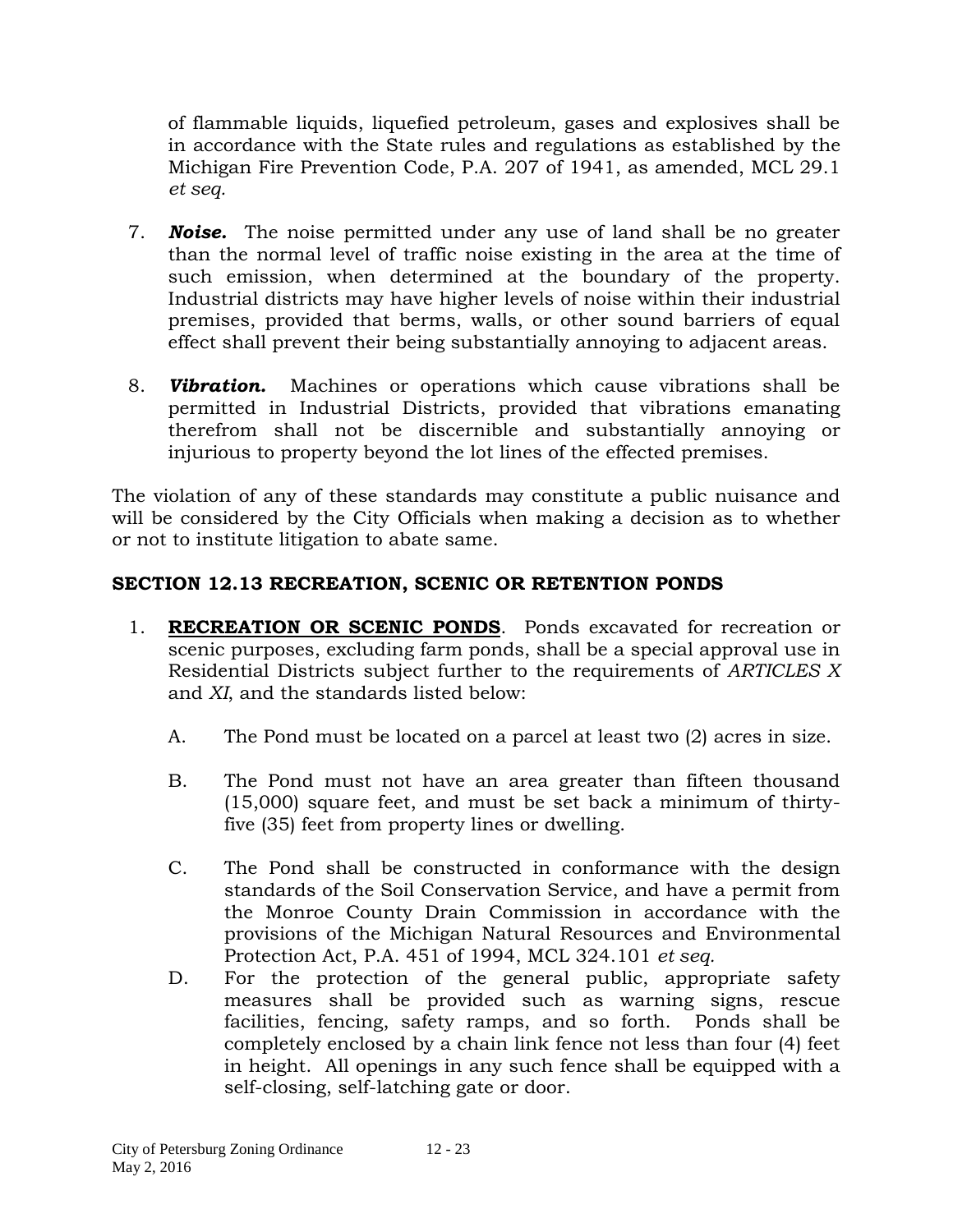- E. Written evidence shall be provided from the Monroe County Health Department that the separation distance between the pond and any septic system or septic system replacement field is sufficient, but in no case shall a pond be located closer than one hundred (100) feet to a septic system.
- F. All earth excavated during construction of the pond shall not be removed from the parcel, unless it is determined by the Building Inspector that containment on the parcel could not be adequately accommodated.
- 2. **RETENTION PONDS**. Ponds excavated for storage and metered release of surface runoff shall be subject to the requirements of the District located in, and the standards listed below:
	- A. The amount of runoff from the property shall be no greater than that existing prior to any development or land modification.
	- B. Retention ponds outletting into county drains shall be designed to Monroe County Drain Commissioner's specifications.
	- C. Retention ponds, outletting into roadside drains shall be designed to Monroe County Road Commission's or City Engineer's specifications.
	- D. Retention ponds outletting into private drains shall be designed to the City Engineer's specifications.
	- E.5. Written evidence shall be provided from the Monroe County Health Department that the separation distance between the pond and any septic system or septic system replacement field is sufficient, but in no case shall a pond be located closer than one hundred (100) feet to a septic system.
	- F. All earth excavated during construction of the pond shall not be removed from the parcel, unless it is determined by the Building Inspector that containment on the parcel could not be adequately accommodated.

### **SECTION 12.14 WIRELESS COMMUNICATION FACILITIES:**

1. **Purpose and Intent.** It is the general purpose and intent of the City to carry out the will of the United States Congress by authorizing communication facilities needed to operate wireless communication systems. It is the further purpose and intent of the City to provide for such authorization in a manner than will retain the integrity of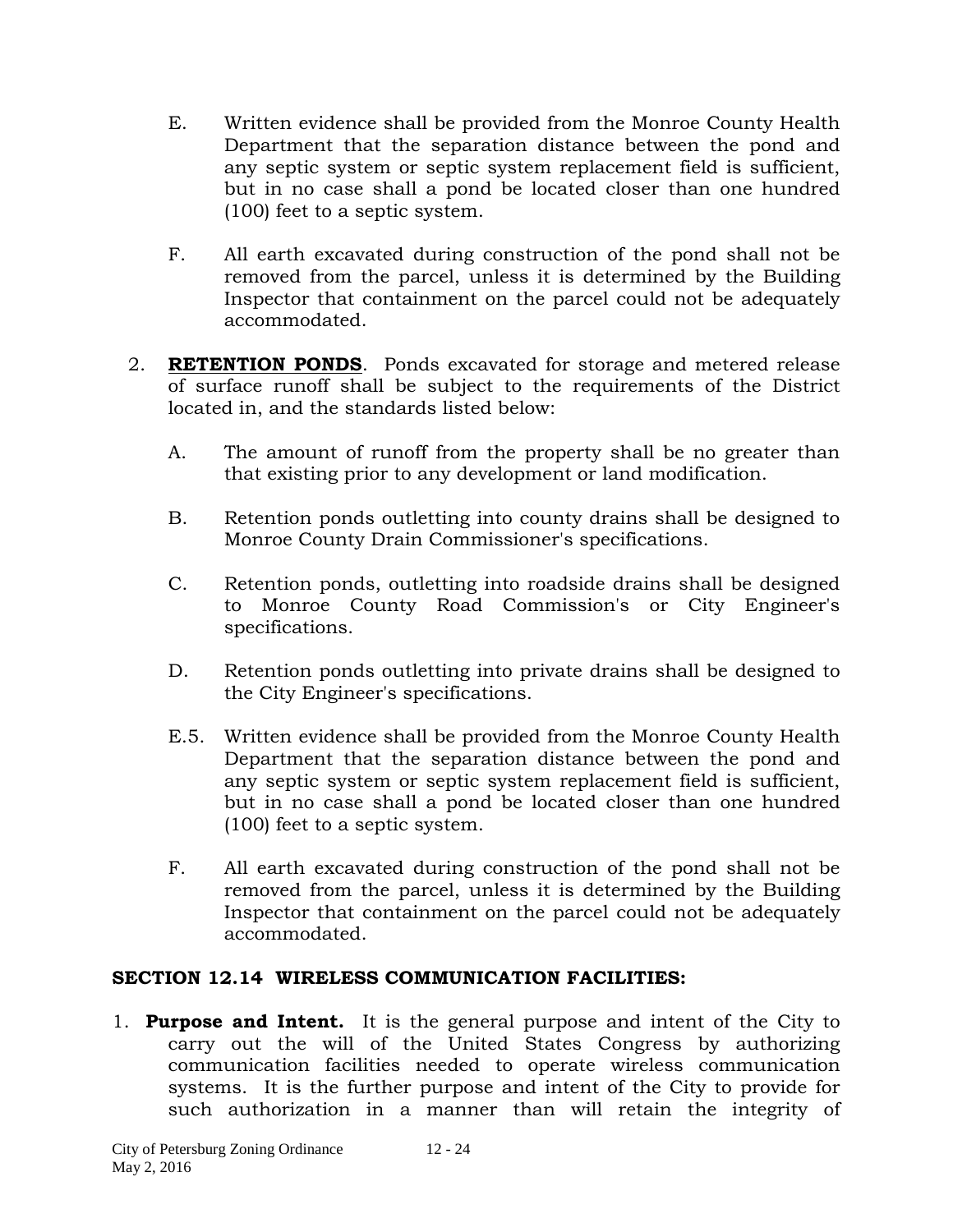neighborhoods and the character, property values, and aesthetic quality of the community at large. Recognizing the number of providers authorized to establish and operate wireless communication services and coverage, it is the further purpose and intent of this section to:

- A. Facilitate adequate and efficient provision of sites for wireless communication facilities and ensure that wireless communication facilities are situated in appropriate locations and relationships to other land uses, structures, and buildings.
- B. Establish predetermined areas considered best for the establishment of wireless communication facilities, subject to applicable standards and conditions.
- C. Recognize that operation of a wireless communication system may require the establishment of facilities in locations not within predetermined areas. In such cases, it has been determined that it is likely that there will be greater adverse impact upon neighborhoods and areas within the community. Consequently, more stringent standards and conditions should apply to the review, approval, and use of such facilities.
- D. Minimize the adverse impacts of technological obsolescence of such facilities, including a requirement to remove unused and/or unnecessary facilities in a timely manner.
- E. Minimize negative visual impact of wireless communication facilities on neighborhoods, community landmarks, historic sites and buildings, natural beauty areas, and public rights-of-ways.
- F. Limit inappropriate physical and aesthetic overcrowding of land use activities and avoid adverse impact upon existing population, transportation systems, and other public services and facility needs.
- G. Promote the public health, safety, and welfare.
- H. Provide for adequate information about plans for wireless communication facilities in order to permit the community to effectively plan for the location of such facilities.
- I. Consideration that the presence of numerous tower structures, particularly if located within residential areas, would decrease the attractiveness and destroy the character and integrity of the community. This, in turn, would have an adverse impact upon property values. Therefore, it is necessary to minimize the adverse impact from the presence of numerous relatively to all tower structures having low architectural and other aesthetic appeal to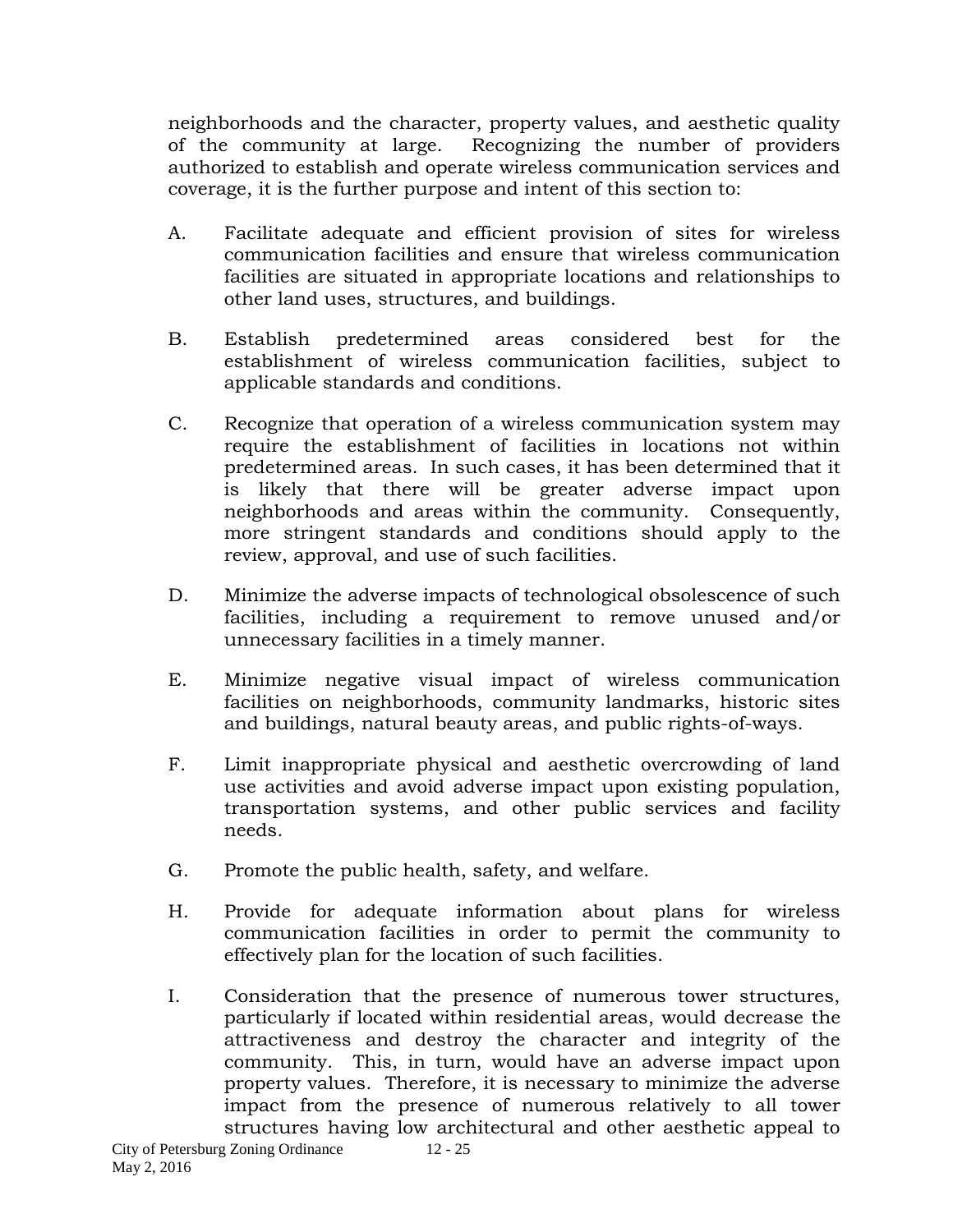most persons, recognizing that the absence of regulation would result in a material impediment to the maintenance and promotion of property values, and further recognizing that this economic component is an important part of the public health, safety, and welfare.

- 2. **Permitted as Principal Uses.** IN the following circumstances, a new wireless communication facility shall be a principal permitted use, or a permitted accessory use, such to site plan approval as provided in Article XI, Site Plan Review, and also subject to the conditions set forth is subsection 4. below:
	- A. Attached wireless communication facilities within all districts where the existing structure (e.g. transmission line, water tower, etc.) is not, in the discretion of the Planning Commission, proposed to be either materially altered or materially changed.
	- B. Colocation of an attached wireless communication facility which has been previously approved for colocation within all districts by the Planning Commission.
	- C. Within all districts, wireless communication facilities attached to a pole located within a right-of-way, where the existing pole is not modified to materially alter the structure and/or result in an impairment of sight lines or other safety interests.
	- D. New wireless communication facilities with monopole support structures shall be permitted in the I-1 district only.
	- E. All wireless communication facilities which are located, attached, or sited on property which is owned, leased, or controlled by the City of Petersburg.

# 3. **Permitted as a Special Land Use.**

- A. Subject to the standards and conditions set forth in subsection 4., new wireless communication facilities with monopole support structures shall be permitted as a special land use subject to the conditions hereinafter imposed on all other zoning districts, except they shall not be located within 200 feet of any district zoned or within a distance equal to the height of the support structure from the right-of-way line of major roads and railroads. If located on the same parcel with another permitted use, such facilities and any other structures connected therewith shall not be located in a front yard.
- B. If it is demonstrated by an applicant a wireless communication facility, in order to operate, is required to be established outside of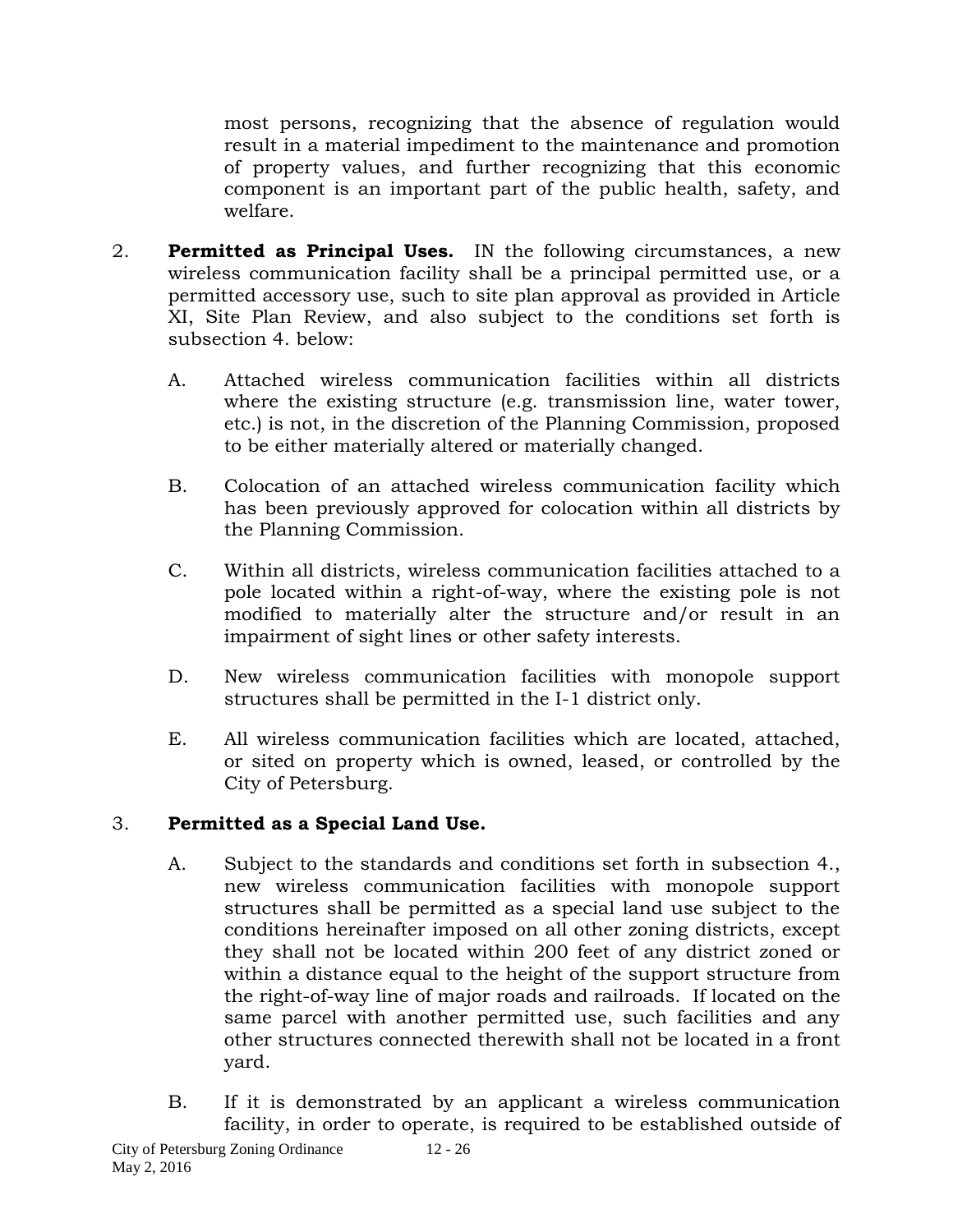an area identified in either subsection 2. Or 3.A., such wireless communication facilities may be considered elsewhere in the City as a special land use, subject to one or more of the following:

- (1) At the time of the submittal, the applicant shall demonstrate a location within the district identified in subsections 2. And 3.A. above cannot reasonably meet the coverage and/or capacity needs of the applicant.
- (2) Wireless communication facilities shall be of a design such as, without limitation, a steeple, bell tower, water tower, or other form which is compatible with the existing character of the proposed site, neighborhood and general area, as approved by the City.
- (3) Locations outside of the areas identified in subsection 2. and 3.A. above shall be limited to the following locations, subject to application of all other standards contained in this section:
	- (a) Municipally-owned sites.
	- (b) Other governmentally-owned sites.
	- (c) Religious or other institutional sites.
	- (d) Public or private school sites.
	- (e) Public utility sites.
	- (f) Other locations where there is a demonstrated need for service.
- (4) All other criteria and standards set forth in subsection 4. are met.

## 4. **Required Standards for Wireless Communication Facilities.**

## A. **Required Information.**

(1) **Site Plan.** A site plan prepared in accordance with Article XI, Site Plan Review, also showing as-built drawings for all proposed attached wireless communication facilities and/or wireless communication support structures.

For colocations, the applicant may provide a copy of the originally approved site plan if no changes to the approved layout are required.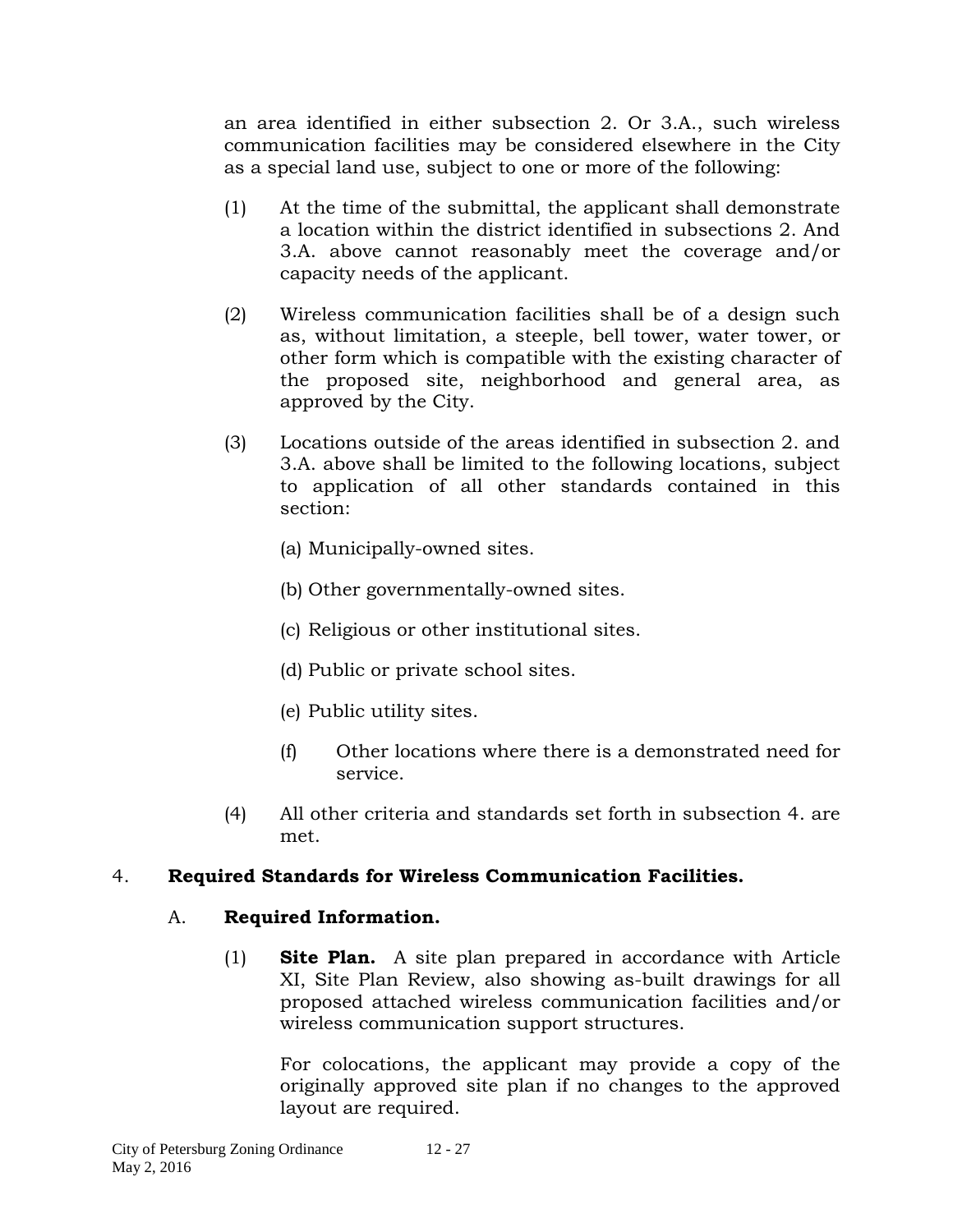- (2) **Demonstration of Need.** Demonstration of the need for the proposed wireless communication support structure due to a minimum of one of the following:
	- (a) Proximity to an interstate highway or major thoroughfare.
	- (b) Proximity to areas of population concentration.
	- (c) Proximity to commercial or industrial business centers.
	- (d) Avoidance of signal interference due to buildings, woodlands, topography, or other obstructions.
	- (e) Other specific reasons.
- (3) **Service Area and Power.** As applicable, a description of the planned, proposed, or existing service area of the facility, and wireless comm9inication support structure height and type, and signal power expressed in affective radiated power (ERP) upon which the service area has been planned.
- (4) **Map of Other Nearby Facilities.** A map showing existing or proposed wireless communication facilities within the City, and further showing existing and known proposed wireless communication facilities within areas surrounding the borders of the City, which are relevant in terms of potential colocation or in demonstrating the need for the proposed facility. If the information is on file with the City, the applicant shall update it as needed.
- (5) **Data on Other Nearby Facilities.** For each location identified by the applicant/provider, the application shall include the following data, if known, with the applicant/provider expected to exercise reasonable diligence to obtain information:
	- (a) The structural capacity and whether it can accommodate the applicant's facility, as proposed or modified.
	- (b) Evidence of property owner approvals.
	- (c) Whether the location could be used by the applicant/provider for placement of its attached wireless communication facility; if the location cannot be used, a disclosure of the technological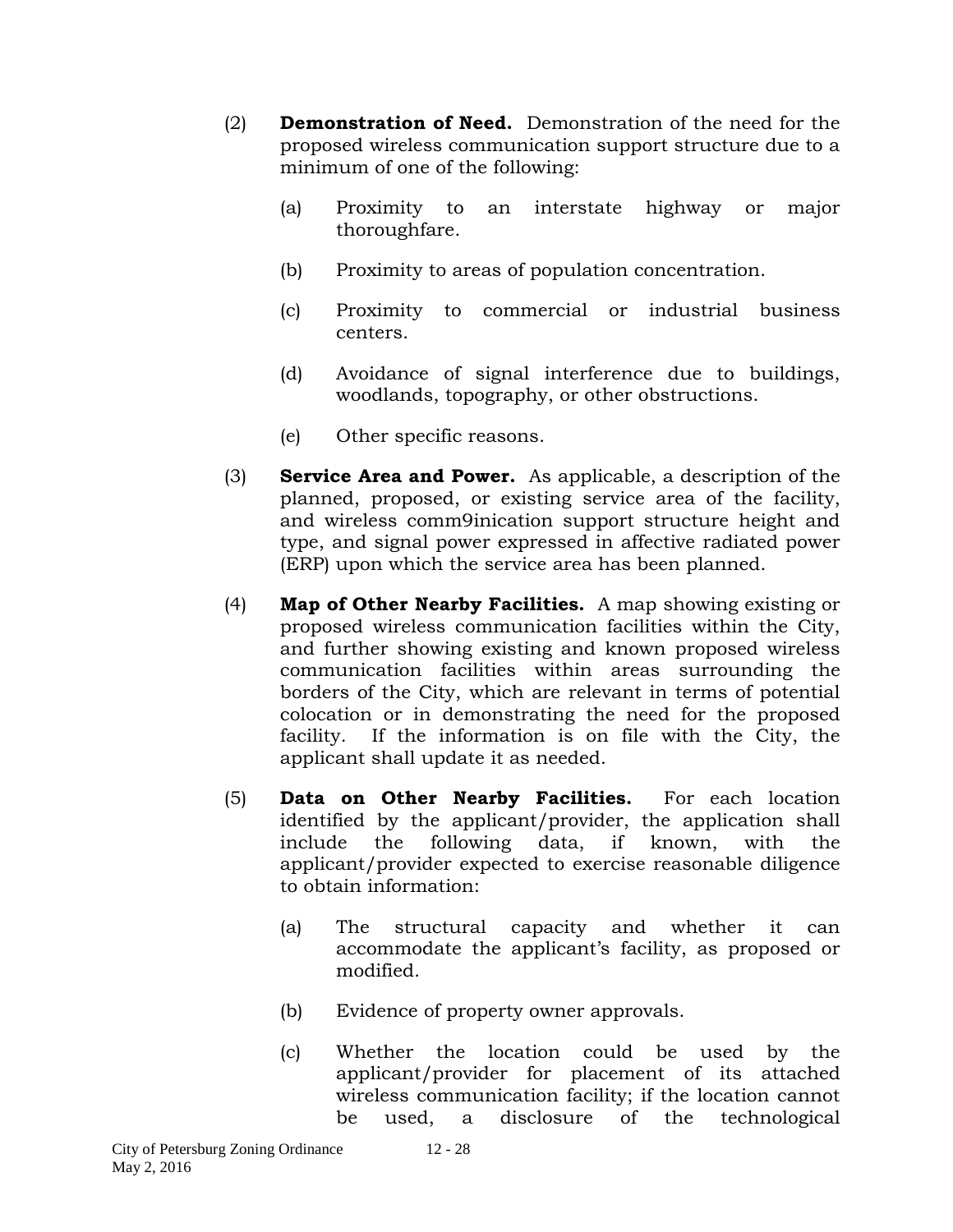considerations involved, with specific reference as to how use of the location would prohibit the applicant/provider from providing services.

- (6) **Fall Zone Certification.** To determine setbacks, a certification by a Michigan licensed, registered engineer regarding the manner in which the proposed structure will fall and the minimum area required.
- (7) **Description of Security for Removal.** A description of the security for the wireless communication support structure to ensure removal and maintenance. The security shall be in a form approved by the City Attorney. The applicant and/or the owner of the property shall remove the facility as required, with the provision the applicant and/or owner shall pay costs and attorney's fees incurred by the City in securing removal.
- (8) **Data on FCC and FAA Approval.** A copy of the application submitted to the Federal Communication Commission and Federal Aviation Administration detailing technical parameters authorized for the facility.
- B. **Compatibility of Support Structures.** Wireless communication support structures shall not be injurious to the neighborhood or detrimental to the public safety and welfare. Support structures shall be harmonious with the surrounding areas, and aesthetically and architecturally compatible with the natural environment.
- C. **Maximum Height.** The maximum height of wireless communication support structures shall be:
	- (1) 100 feet.
	- (2) The minimum height demonstrated to be necessary by the applicant.
	- (3) Such lower height as approved by the Federal Aviation Administration.

However, the applicant shall provide an evaluation of alternative designs which might result in lower heights and the minimum height required.

(4) Accessory buildings are limited to the maximum height for accessory structures within the respective zoning districts.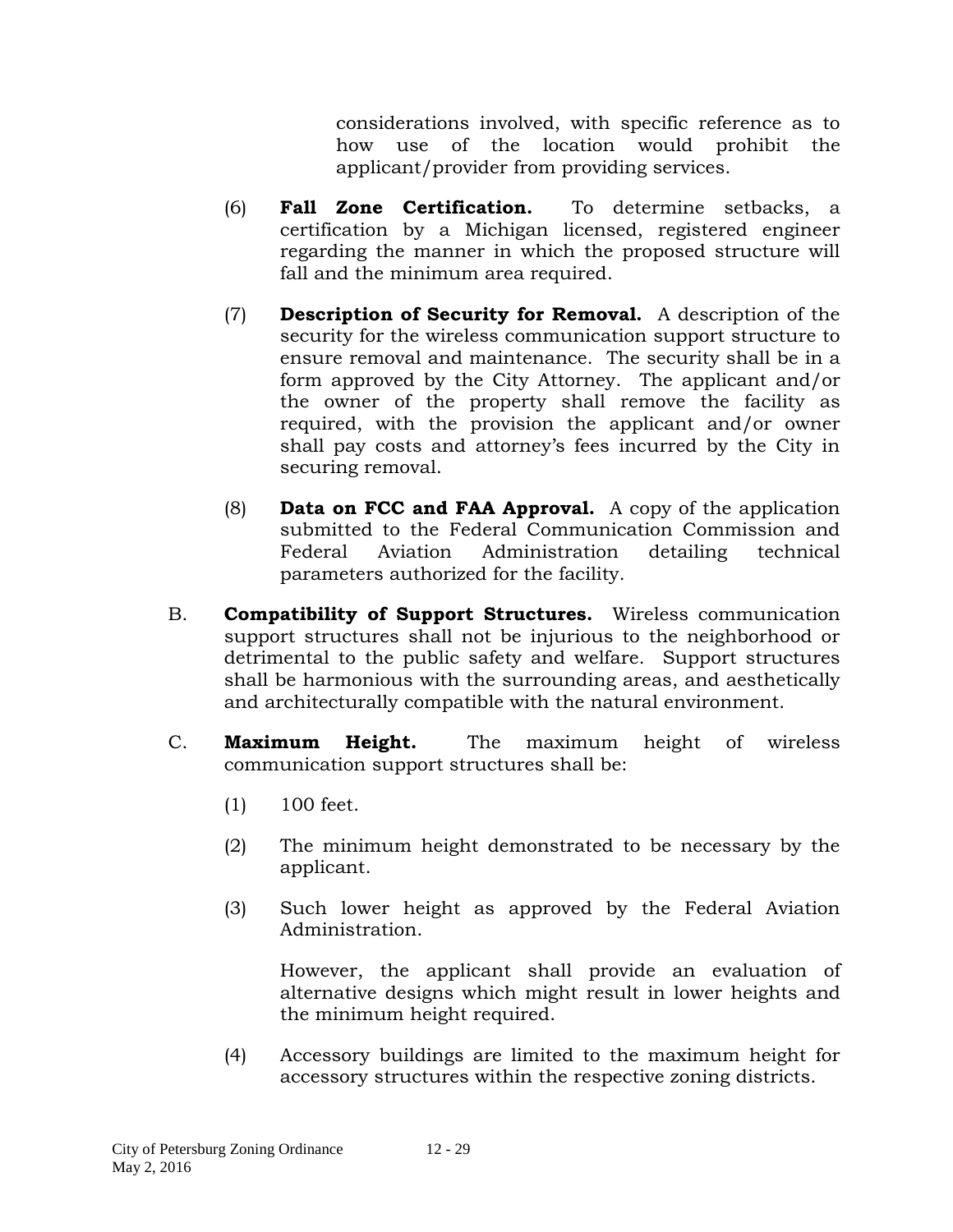- D. **Setbacks from Non-Residential Areas.** Wireless communication support structures abutting any lot zoned for other than residential purposes shall have a minimum setback in accordance with the required setbacks for principal buildings in the zoning district in with the support structure is located.
- E. **Variances.** The Zoning Board of Appeals may grant variances for the setback of a wireless communication support structure, to reduce its visual impact, or to meet the required standards of subsection 4.K., Colocation. The Zoning Board of Appeals may also grant variances for the height of a support structure of up to 20 feet only in cases where a variance would permit additional colocations.
- F. **Compatibility of Accessory Structures.** Wireless communication facilities proposed on the roof of a building with an equipment enclosure shall be architecturally compatible with the principal building upon which it is located. The equipment enclosure may be located within the principal building or may be an accessory building, provided the accessory building conforms to all district requirements for accessory buildings and is constructed of the same or compatible building material as the principal building.
- G. **Appearance of Support Structures.** The color of the wireless communication support structures and all accessory buildings shall minimize distraction, reduce visibility, maximize aesthetics, and ensure compatibility with surroundings. The applicant shall be responsible for the maintenance of the wireless communication facility in a neat and orderly condition.
- H. **Federal and State Requirements.** The requirements of the Federal Aviation Administration, Federal Communication Commission, and Michigan Aeronautics Commission shall be noted on the site plan.
- I. **Lighting.** Lighting on a wireless communication facility shall be prohibited. If the Federal Aviation Administration requires lighting, the applicant shall propose a height reduction to eliminate the need for lighting, or shall submit detailed technical data demonstrating the need for the requested height including an analysis demonstrating other sites are unavailable or inadequate for their purposes.
- J. **Colocation.** All wireless communication support structures shall accommodate no less than three attached wireless communication facilities. Support structures shall allow for future rearrangement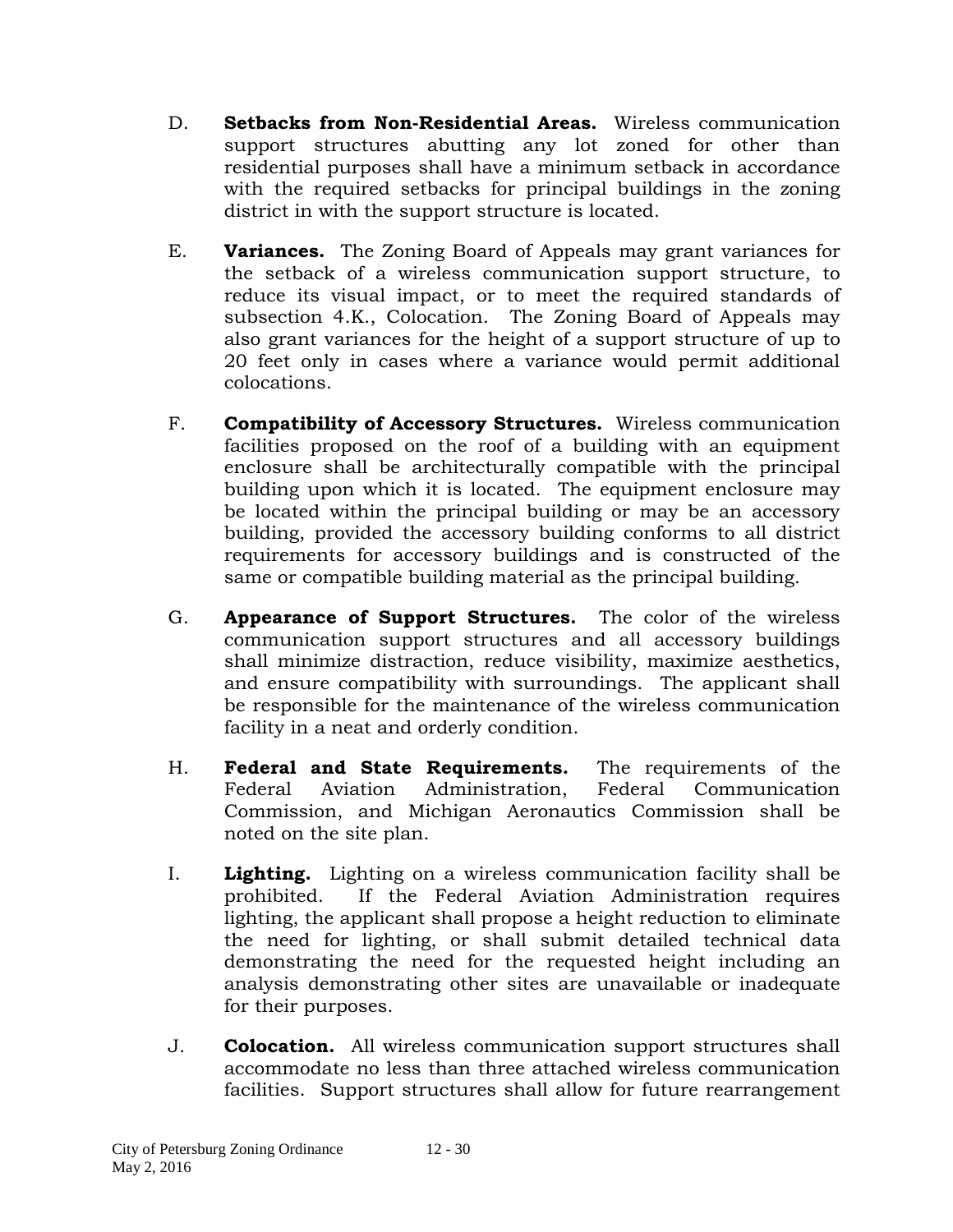of attached wireless communication facilities to accept other attached facilities mounted at varying heights.

- (1) **When Colocation is not "Feasible".** Wireless communication support structures shall not be approved unless the applicant documents its attached wireless communication facilities cannot be feasible collocated or accommodated on an existing support structure or other existing structure due to one or more of the following reasons:
	- (a) The planned equipment would exceed the structural capacity of the existing support structure or other structure as documented by a licensed engineer, and the existing support structure or other structure cannot be reinforced, modified, or replaced to accommodate planned or equivalent equipment at a reasonable cost.
	- (b) The planned equipment would cause interference affecting the function of other equipment on the existing support structure or other structure as documented by a licensed engineer, and the interference cannot be prevented at a reasonable cost.
	- (c) Support structures and other structures within the search radius cannot accommodate the planned equipment at a height necessary for the coverage area and capacity needs to reasonably function as documented by a qualified and licensed professional engineer.
	- (d) Other unforeseen reasons that make it infeasible to located the planned communications equipment upon an existing support structure or other structure.
- (2) **Determining Feasibility of Colocation.** Colocation shall be deemed to be "feasible" when all of the following are met;
	- (a) The applicant/provider will pay market rent or other market compensation for colocation.
	- (b) The site is able to provide structural support, considering reasonable modification or replacement of a facility.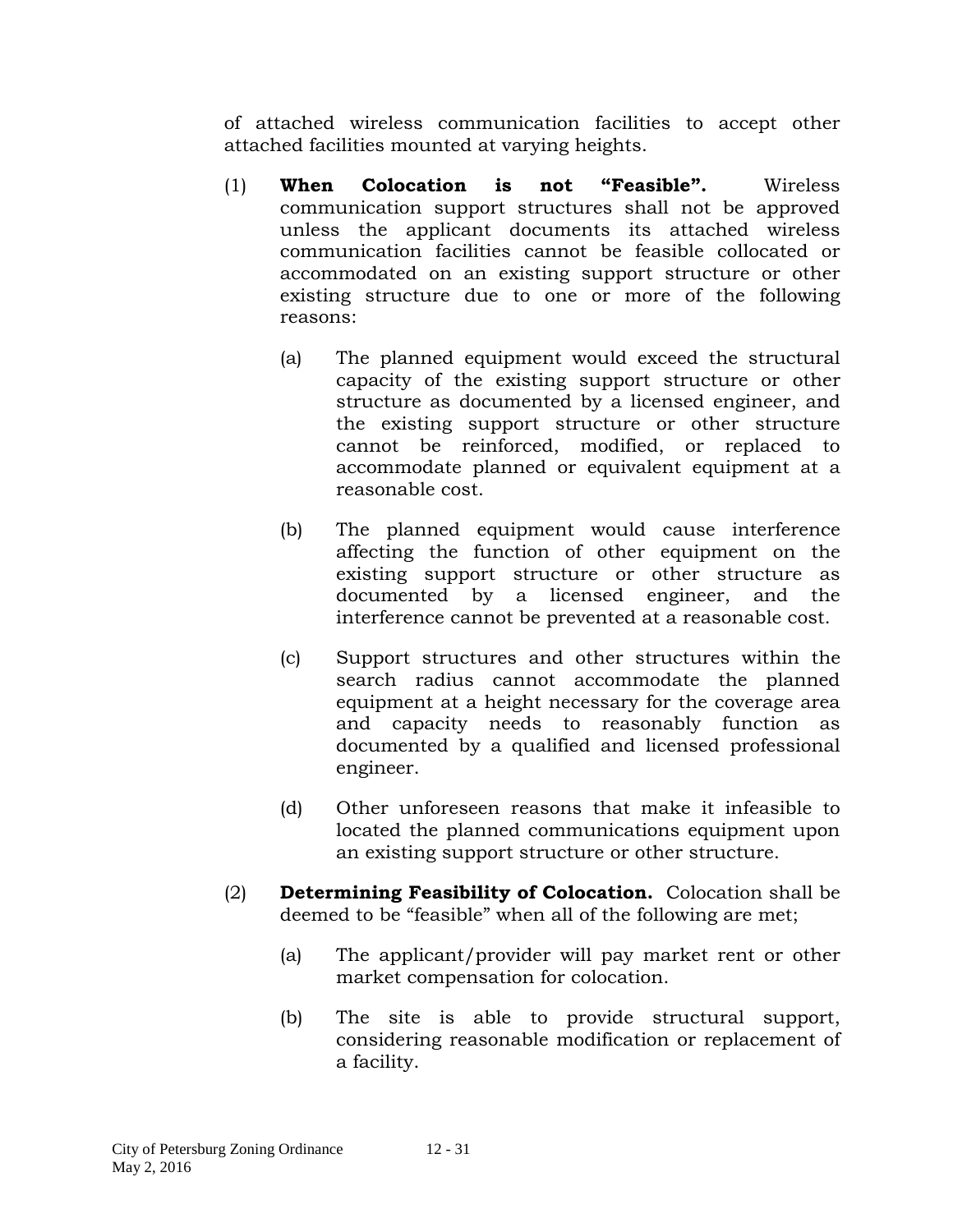- (c) The colocation being considered is technically reasonable and will not result in unreasonable interference, given appropriate physical adjustments.
- (d) The height of the structure necessary for colocation will not be increased beyond maximum height limits.
- (3) **Refusal to Permit Colocation.** If a party who owns or otherwise controls a wireless communication support structure fails or refuses to alter a structure to accommodate a feasible colocation, such facility shall thereafter be a nonconforming structure and use, and shall not be altered, expanded, or extended in any respect.
- (4) **Refusal to Allow Colocation Constitutes a Violation.** If a party who owns or otherwise controls a facility shall fail or refuse to permit a feasible colocation, and this requires the construction and/or use of a new wireless communication support structure, the party failing or refusing to permit a feasible colocation shall be deemed to be in direct violation and contradiction of the policy, intent, and purpose of this section of the zoning ordinance.
- (5) **New Structures Prohibited.** Consequently, such party shall take responsibility for the violation, and shall be prohibited for receiving approval for a new support structure within the City for a period of five years from the date of the failure or refusal to permit the colocation.
- (6) **Variance from Colocation.** Such a party may seek and obtain a variance from the Zoning Board of Appeals if and to the limited extent the applicant demonstrates entitlement to variance relief which, in this context, shall mean a demonstration that enforcement of the five year prohibition would unreasonably discriminate among providers of functionally equivalent wireless communication services, or that such enforcement would have the effect of prohibiting the provision or personal wireless communication service.
- (7) **Offer of Colocation Required.** An application for a new wireless communication support structure shall include a letter from the applicant to all potential users offering an opportunity for colocation. The list of potential users shall be provided by the City based on those entities who have requested approval of a wireless communication facility, current FCC license holders, and other entities requesting to be on the list. If, during a period of 30 days after the notice letters are sent to potential users, a user requests in writing, to collocate on the new support structure, the applicant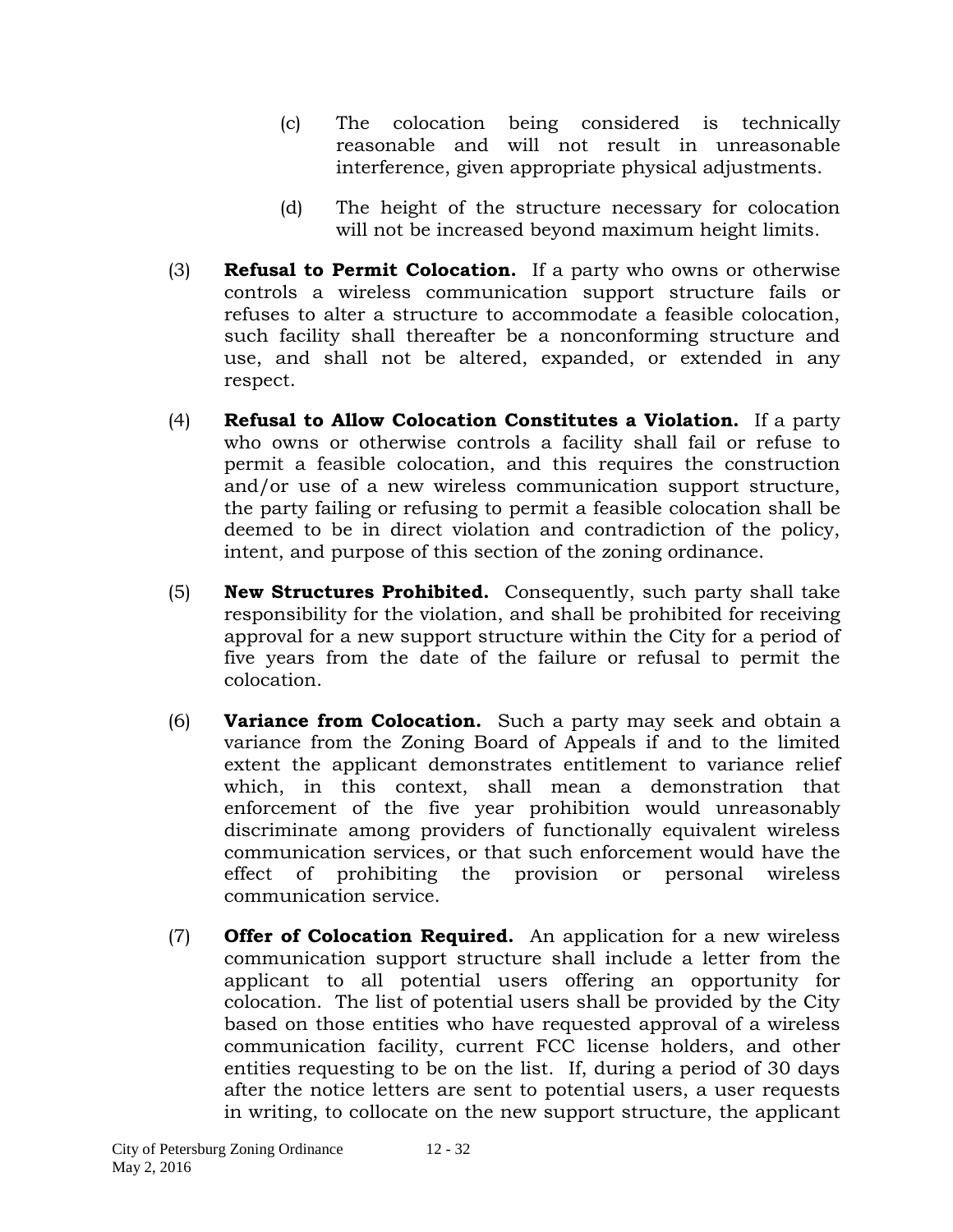shall accommodate the request(s), unless colocation is not feasible based on the criteria of this section.

K. **Removal.** When a wireless communication facility has not been used for 90 days, or 90 days after new technology is available which permits the operation of a facility without the requirement of a wireless communication support structure, all or parts of the wireless communications facility, including the foundation up to a depth of four feet below grade, shall be removed by the users and owners of the facility and owners of the property.

The removal of antennae or other equipment from the facility, or the cessation of operations (transmission and/or reception of radio signals) shall be considered as the beginning of a period of nonuse. The situations(s) in which removal of a wireless communications facility is required may be applied and limited to a portion of the facility.

- (1) Upon the occurrence of one or more of the events requiring removal, the property owner or persons who had used the wireless communications facility shall immediately apply for and secure the application for any required demolition or removal permits, and immediately proceed with and complete the demolition/removal, restoring the condition which existed prior to the construction of the facility.
- (2) If the required removal of the wireless communications facility or a portion thereof has not been lawfully completed within 60 days of the applicable deadline, and after at least 30 days written notice, the City may remove or secure the removal of the facility or required portions thereof, with its actual costs and reasonable administrative charges to be drawn or collected for the security posted at the time application was made for establishing the facility.
- L. **Radio Frequency Emission Standards.** Wireless communication facilities shall comply with applicable federal and state standards relative to electromagnetic fields and the environmental effects of radio frequency emissions.

# M. **Effect of Approval.**

- (1) Subject to subjection (2) below, final approval for a wireless communication support structure shall be effective for a period of six months.
- (2) If construction of a wireless communication support structure is commenced within two miles of the land upon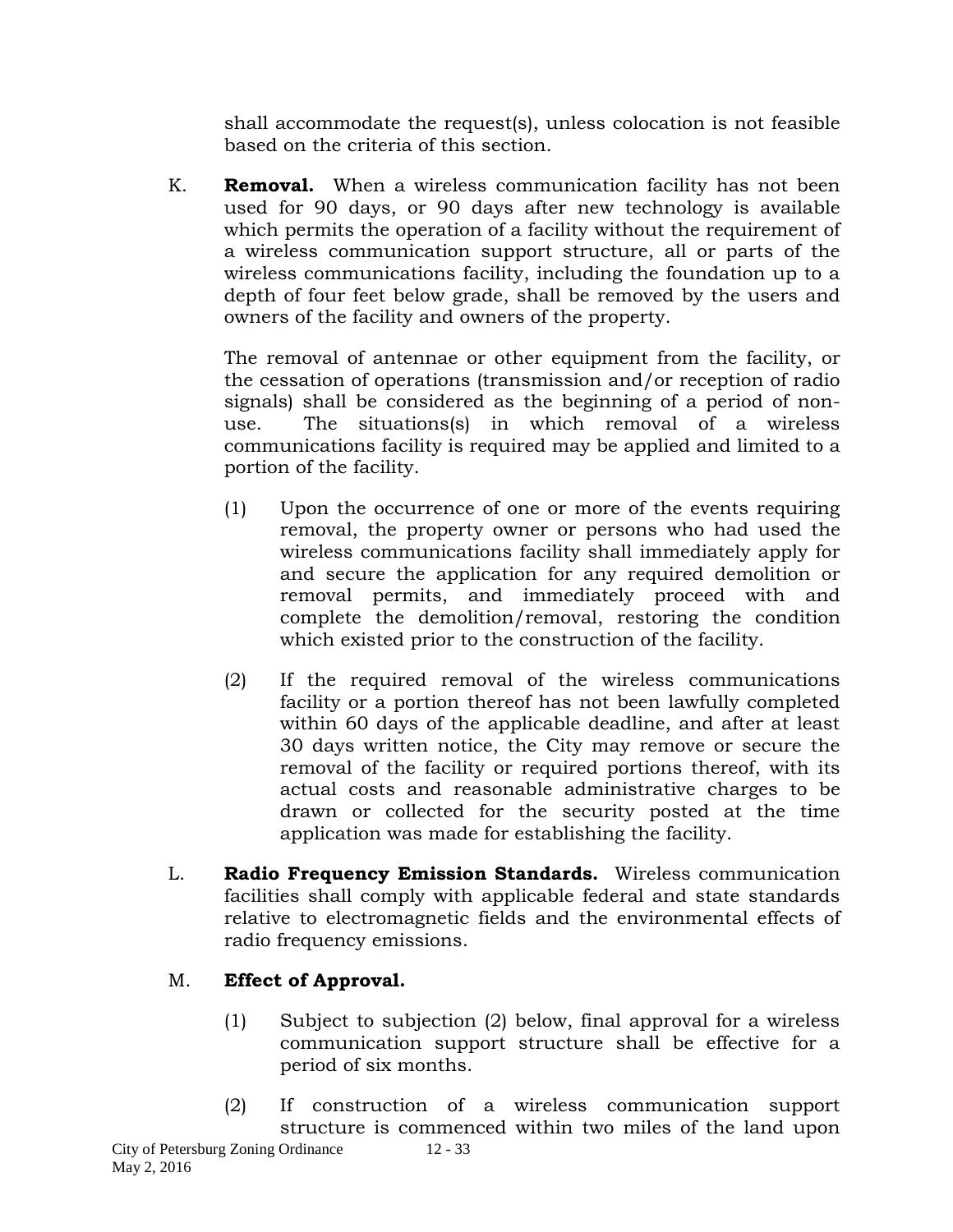which a facility has been approved, but upon which construction has not been commenced during the six-month period of effectiveness, the approval for the support structure that has not been commenced shall be void 30 days following written notice from the city of commencement of the other support structure. Such voiding shall apply when the applicant granted approval of the support structure which has not been commenced demonstrates that it would not be feasible to collocate on the support structure that has been newly commenced.

### 5. **Review Period, Fees for Wireless Communication Facilities.**

- A. An application for wireless communication facility special use shall be governed according to the time limits and application fees as specified in Public Act 110 of 2006, MCL 125.3514, as amended and summarized below.
- B. After an application for a special land use approval is filed with the City, the Zoning Administrator shall determine whether the application is administratively complete. Unless the Zoning Administrator determines that the application is deficient and notifies the applicant accordingly, the application shall be considered to be administratively complete within 14 business days after receipt of the application.
- C. For wireless communication equipment proposed for placement or installation on an existing wireless support structure, the Planning Commission shall approve or deny the application not more than 60 days after the application has been deemed administratively complete.
- D. For wireless communication equipment proposed at new sites without an existing wireless communication support structure, the Planning Commission shall approve or deny the application not more than 90 days after the application has been deemed administratively complete.
- E. Fees required by the City of Petersburg shall not exceed \$1,000.00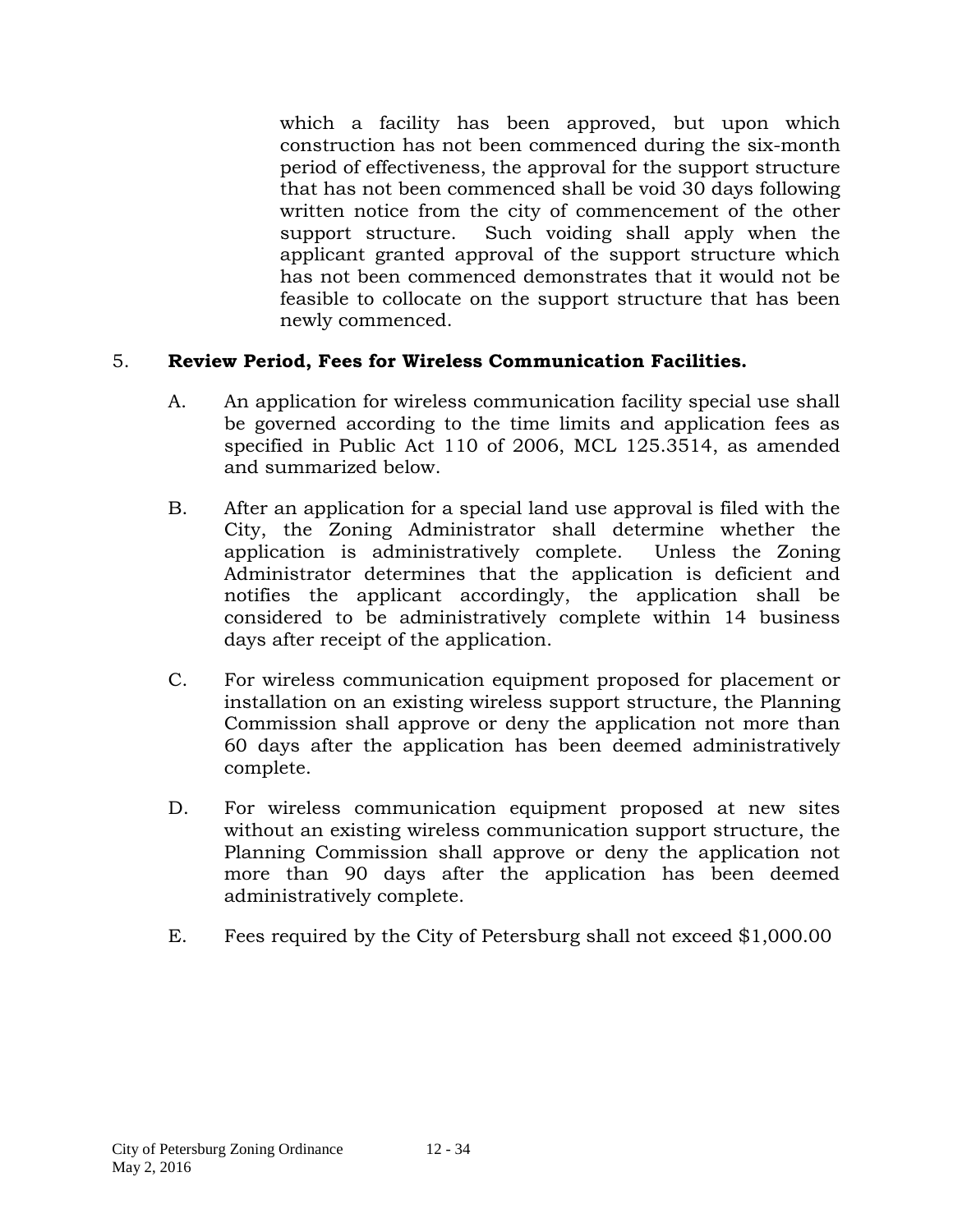## **Section 12.15 Private Wind Energy Conversion Systems.**

- 1. **Intent.** It is the intent of the City of Petersburg to promote the effective and efficient use of private wind energy conversion systems (WECS) by regulating the siting, design, and installation of such systems to protect the public health, safety, and welfare. In no case shall this ordinance guarantee the wind rights or establish access to the wind.
- 2. **Approval Required.** Except where allowed as an accessory use, it shall be unlawful to construct, erect, install, alter, or locate any private WECS project within the City.
- 3. **Accessory Uses.** Private WECS projects located on lots within the City, and within any zoning district shall be allowed as an accessory use. Accessory use private WECS projects shall conform to the regulations of this section, including maximum height and minimum setback standards.
- 4. **General Standards.** The following standards shall apply to all private wind energy conversion systems in the City:
	- a. **Design and safety certification.** The safety of the design of all private WECS structures shall be certified by the manufacturer.
	- b. **Controls and brakes.** All private WECS structures shall be equipped with manual and automatic controls to limit rotation of blades to a speed below the designed limits of the WECS. The manufacturer must certify that the rotor and over-speed control design and fabrication conform to applicable design standards.
	- c. **Setbacks.** All private structures must be setback from property lines at a distance equal to or greater than the height of the structure, measured from the base of the structure to the highest reach of its blade. This shall include private WECS structures attached to a garage or residential unit.
	- d. **Height.** Private WECS structures shall not be greater than forty (40) feet in height. This shall include WECS structures attached to a garage or residential unit.
	- e. **Interference.** All private WECS structures shall be designed and operated to minimize or mitigate interference with existing electromagnetic communications, such as radio, telephone, microwave or television signals.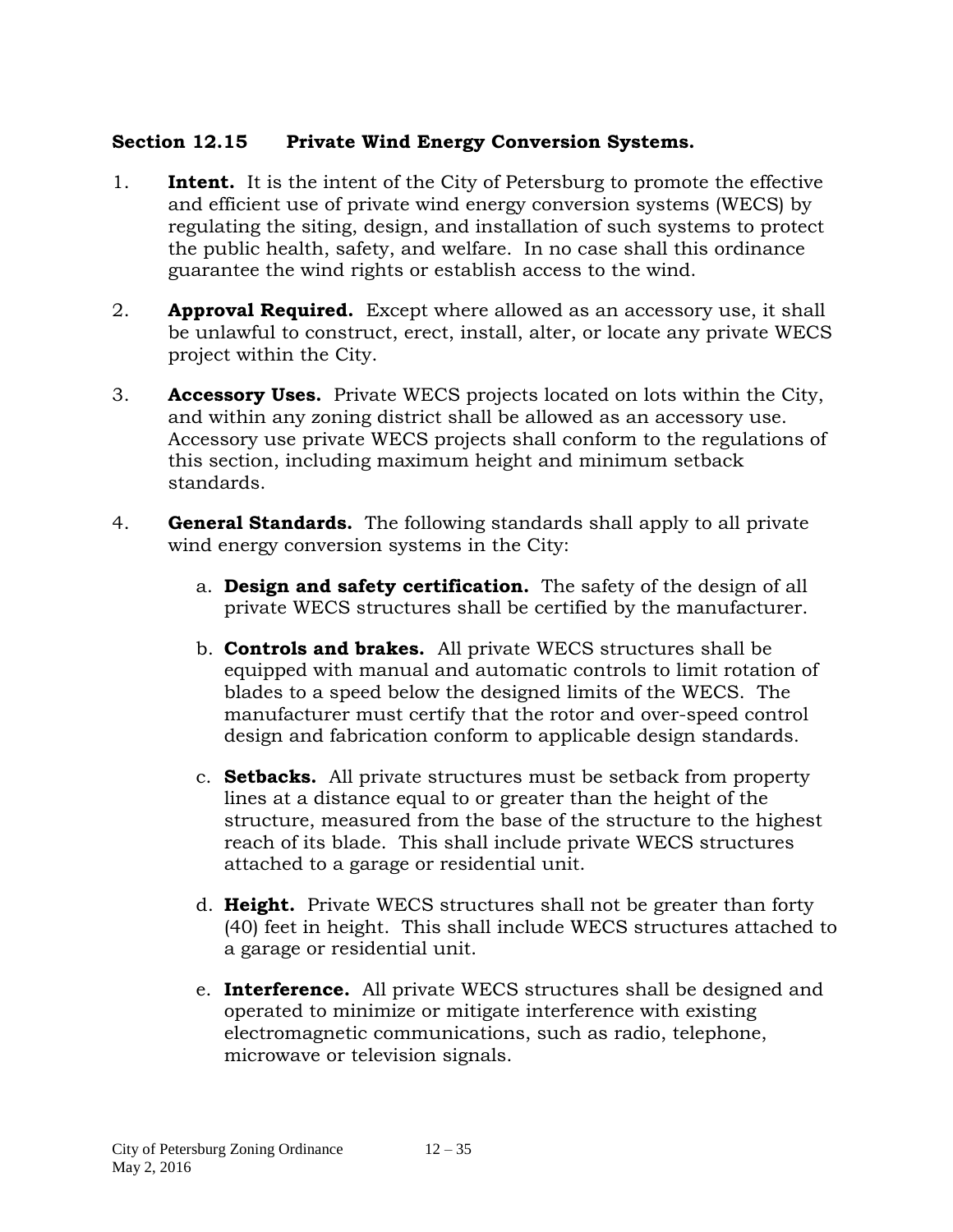- a. **Noise Levels.** The noise level for a WECS structure shall comply with the standards set forth in Section 12.12 of the City of Petersburg Zoning Ordinance.
- f. **Removal.** If a private WECS ceases to perform its intended function for more than twelve (12) consecutive months, the property owner shall remove the collector, mount, and associated equipment and facilities no later than 90 days after the end of the 12-month period.

# **Section 12.16 Solar Energy Systems**

- 2. **Rooftop-Mounted Solar Energy Systems.** Rooftop and building mounted solar energy systems are permitted in all zoning districts, subject to the following regulations:
	- a. Roof-mounted systems shall not extend more than four feet above the surface to which it is affixed.
	- b. No solar energy system may protrude beyond the edge of the roof.
	- c. A building permit shall be required for installation of rooftop and building-mounted systems.
	- 3. **Ground-Mounted Solar Energy Systems.** Ground-mounted and freestanding solar energy systems are permitted in all zoning districts, subject to the following regulations:
		- a. **Location.** Solar energy systems may be located in a side or rear yard. Solar energy systems are prohibited in the front yard.
		- b. **Height.** The height of the solar energy system and any mounts shall not exceed ten (10) feet when oriented at maximum tilt.
		- c. **Area.** No more than twenty percent (20%) of the total lot area may be covered by a ground-mounted solar energy system.
		- d. **Batteries.** When solar storage batteries are included as part of the solar collector system, they must be placed in a secure container or enclosure when in use, and when no longer used shall be disposed of in accordance with applicable laws and regulations.
		- e. **Removal.** If a solar energy system ceases to perform its intended function for more than twelve (12) consecutive months, the property owner shall remove the collector, mount, and associated equipment and facilities no later than 90 days after the end of the 12-month period.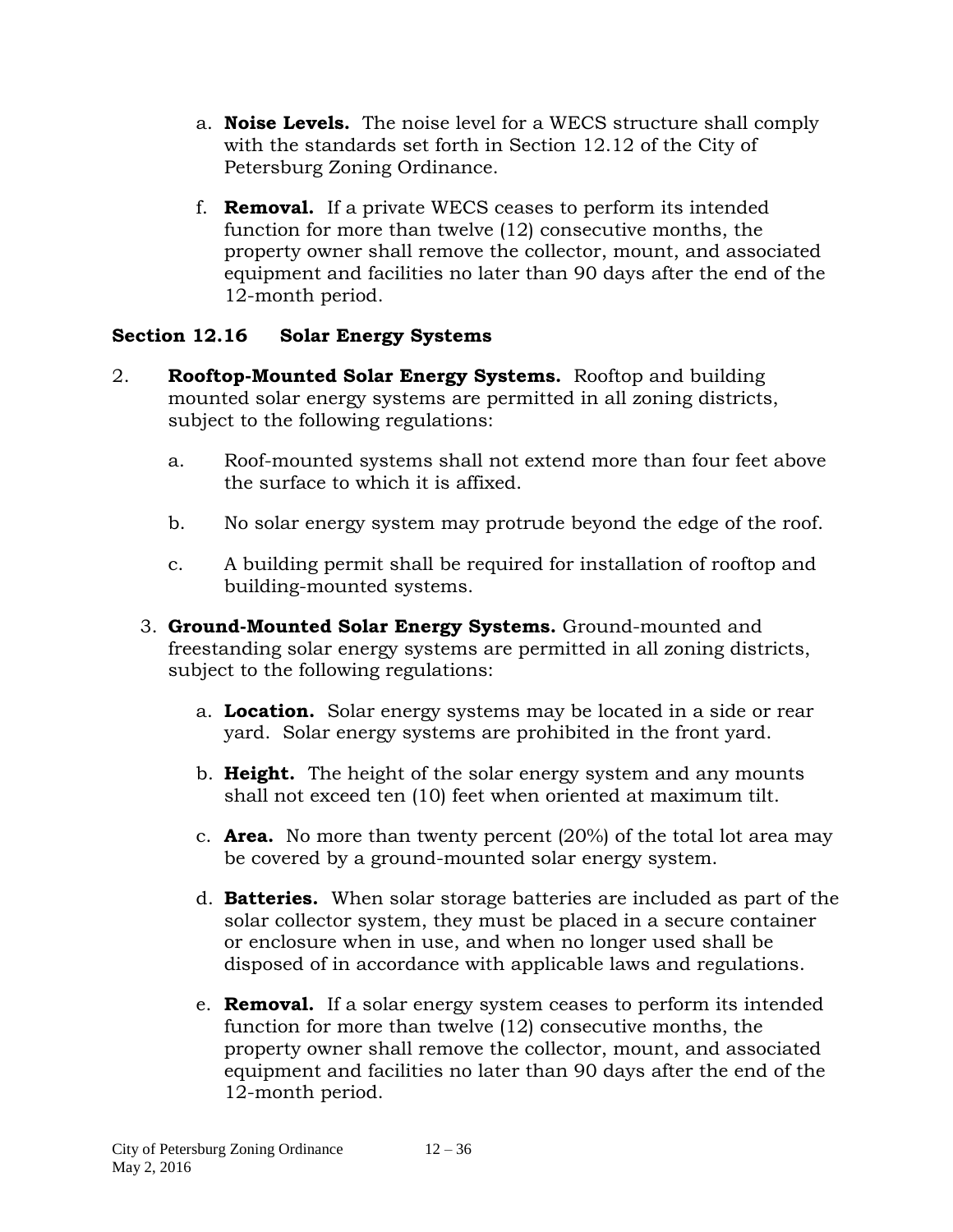# **ARTICLE XIII**

# **OFF-STREET PARKING AND LOADING REGULATIONS**

### **SECTION 13.01 GENERAL PROVISIONS FOR OFF-STREET PARKING**

- 1. The regulations of this Article shall be met in all districts whenever any uses are established or any building or structure is erected, enlarged, or increased in capacity.
- 2. Plans and specifications showing required off-street parking spaces, including the means of access, ingress, egress, and circulation shall be submitted to the Building Inspector and the City Engineer for review at the time of application for a building permit for the erection or enlargement of a building or at the time spaces are added or altered, unless a site plan is required under *ARTICLE XI, SITE PLAN REVIEW,* herein, in which case this requirement shall not apply.
- 3. No parking area or parking space which exists at the time this Ordinance becomes effective, or which subsequently thereto is provided for the purpose of complying with the provisions of this Ordinance, shall thereafter be relinquished or reduced in any manner below the requirement established by this Ordinance except when changes in the use or the intensity of use or a structure creates a lesser demand for parking spaces in which case the Zoning Board of Appeals may allow a reduction in the number of spaces.
- 4. Commercial and recreational vehicles shall not be parked in front of the building line or within the required side yard of the main residential structure. Such vehicles parked behind the building line or within the required side yard of the main residential structure shall be on a prepared driveway surface or in a carport or garage. Commercial and recreational vehicles include, but are not limited to, school busses, refuse trucks, delivery and service trucks larger than a conventional full size van, motor homes, campers, watercraft and snowmobiles.
- 5. Parking of motor vehicles other than commercial or recreational vehicles in front of the front building line of the main residential structure shall be limited to parking on prepared driveway surfaces or in a carport or garage. Parking spaces for all dwelling units shall be located on the same premises as the principal building(s).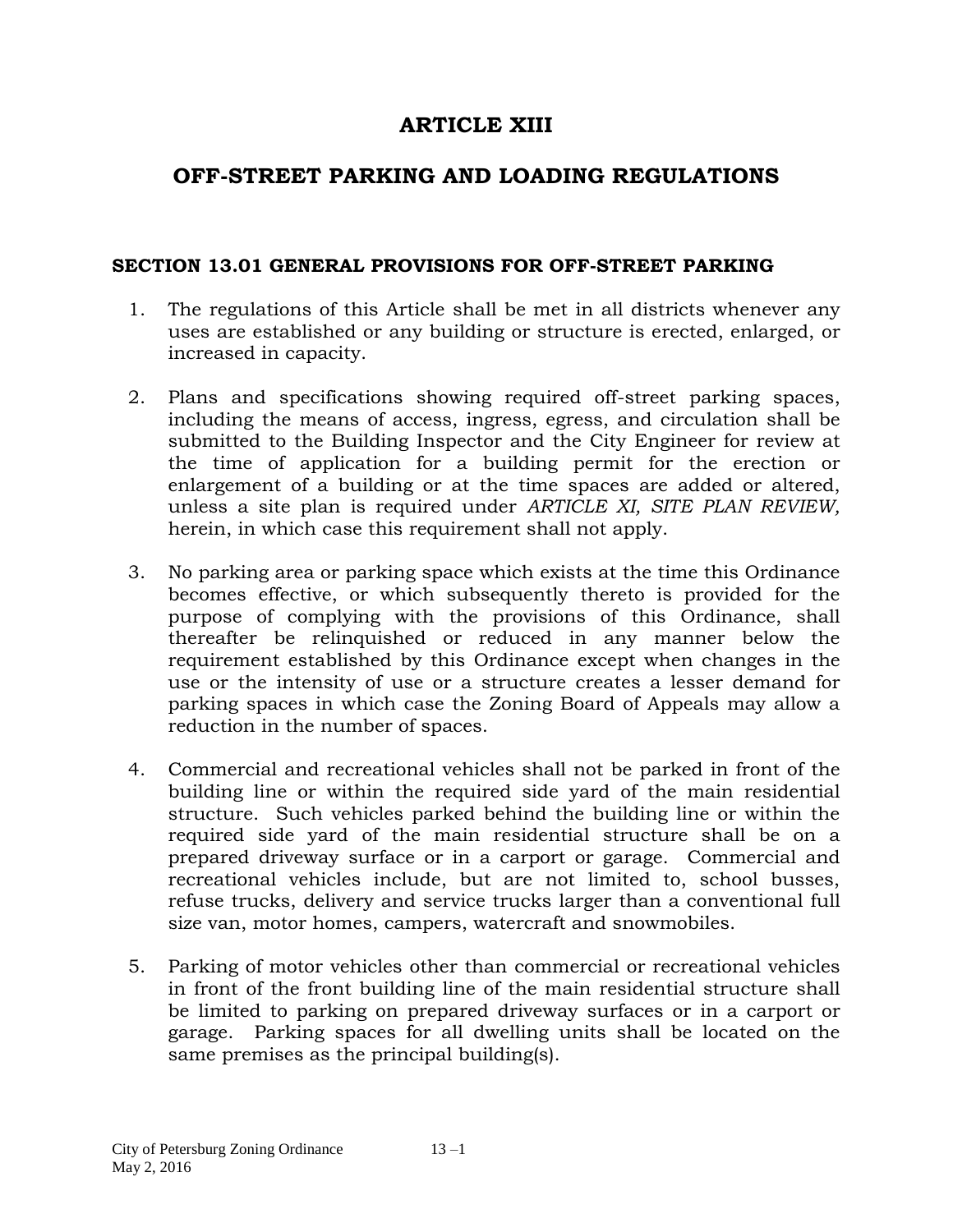- 6. A resident may petition the Planning Commission for a license to park a commercial or recreational vehicle in front of the front building line of the main residential structure provided that the resident can establish a specific hardship and that reasonable clear vision areas are maintained. The Planning Commission shall set such limitations and requirements as it deems necessary to achieve the purpose of the Zoning Ordinance. An example of a hardship may be that the location of the existing structures in relationship to the property lines prevent the driving of such a vehicle behind the front building line and the vehicle is work related and the resident cannot make any other convenient arrangement.
	- A. No fee shall be required and the license shall expire when the need ceases or the resident no longer resides at the premises.
	- B. The City Clerk shall give notice of the hearing on the petition to the residents within three hundred (300) feet of the premises involved at least five (5) days prior to the hearing. The hearing shall be at a regularly scheduled meeting of the Planning Commission. If the petitioner requests a special meeting, then the fee shall be the same as for the filing of an application for a site plan review.
- 7. The storage of merchandise or vehicle parts in any parking lot in any district is prohibited.

## **SECTION 13.02 SPECIFICATIONS FOR PARKING AREAS**

- 1. Every parcel of land hereafter used as a public or private parking area shall be developed and maintained in accordance with the following regulations:
	- A. Off-street parking spaces and all driveways shall not be closer than ten (10) feet to any property line, unless a wall, screen or compact planting strip is provided as a parking barrier along the property line, except in R-1 and R-2 districts in which case a minimum distance is not required for residences only.
	- B. All off-street parking areas shall be drained so as to prevent direct drainage onto abutting properties and surface drainage onto public streets. The Planning Commission may require that such parking areas be paved. All parking spaces in paved lots shall be marked with stripping.
	- C. Lighting fixtures used to illuminate any off-street parking areas shall be so arranged as to reflect the light away from any adjoining streets or residential lots.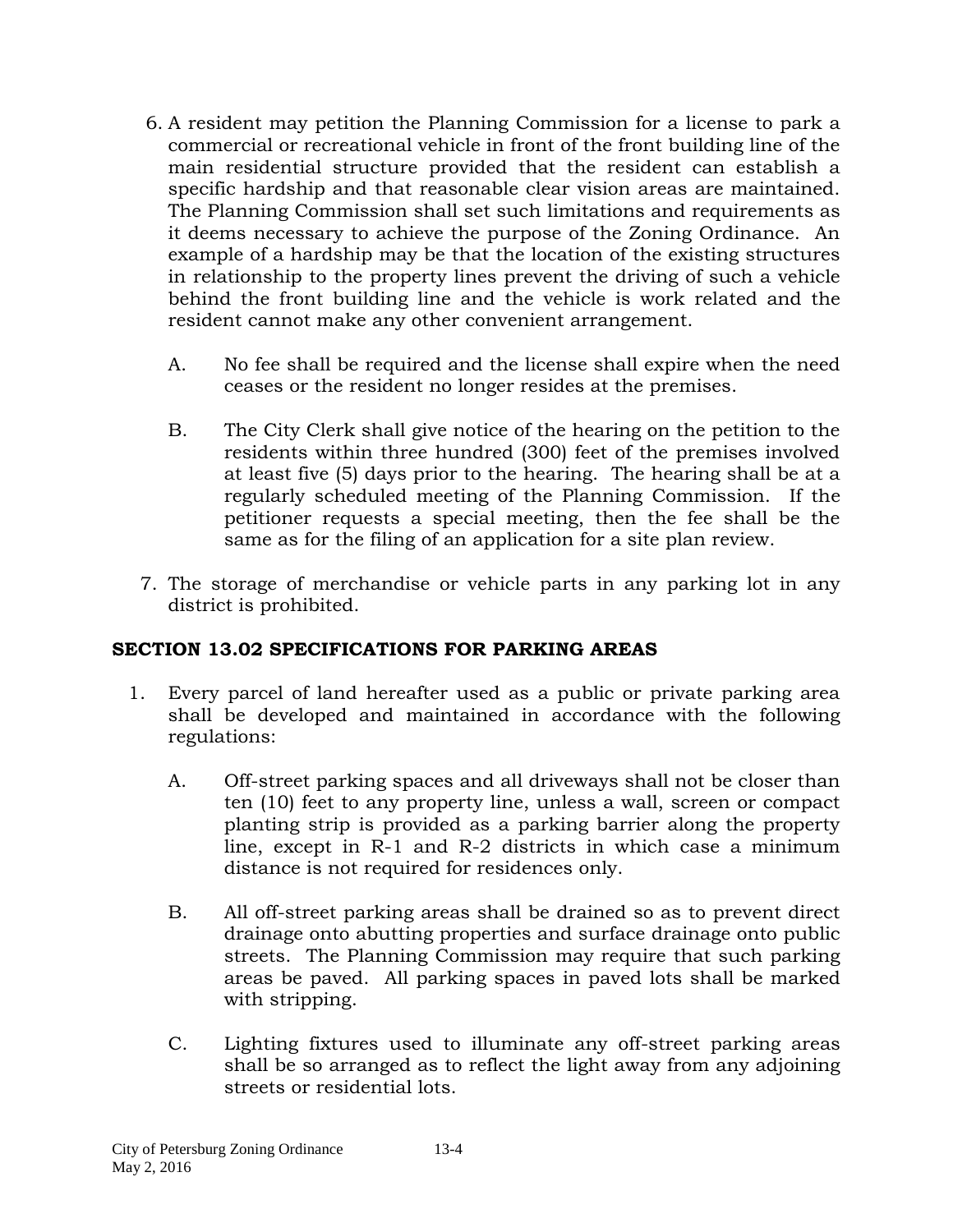- D. Any off-street parking area providing space for five (5) or more vehicles shall be effectively screened, on any side which adjoins a lot in any residential district, by a wall, screen, or compact planting strip not less than four (4) feet in height.
- E. All off-street parking areas that make it necessary or possible for vehicles to back directly into a public street are prohibited, provided that this prohibition shall not apply to off-street parking areas of one or two family dwellings.
- F. All spaces shall have adequate access by means of aisles or lanes.
- G. Ingress and egress to parking lots shall be provided for all vehicles by means of clearly limited and defined drives.
- H. Aisles for access to all parking spaces on two-way aisles shall be designed and clearly marked for two-way movement. Aisles for angle parking spaces shall have one-way movement only and shall be clearly marked for one-way movement.
- I. Not more than fifteen (15) parking spaces shall be permitted in a continuous row in R-1 and R-2 Residential Districts without being interrupted by landscaping. Not more than twenty (20) parking spaces shall be permitted in a continuous row in commercial and industrial districts without being interrupted by landscaping.
- J. All required landscape areas and screens shall be maintained in a healthy and growing condition for plant materials, and all landscape areas and screens shall be maintained in a neat and orderly appearance.
- K. Each off-street parking space for automobiles shall not be less than two hundred (200) square feet in area, exclusive of access drives or aisles, shall have a minimum width of ten (10) feet, and shall be of usable shape and condition. An access drive shall be provided and, where a turning radius is necessary, it shall have a radius sufficient to permit an unobstructed flow of vehicles. Parking aisles shall be of sufficient width to allow a minimum turning movement into and out of parking spaces. The minimum width of such aisles shall be:
	- (1) For ninety (90) degree parking, the aisle shall not be less than twenty-four (24) feet in width.
	- (2) For sixty (60) degree parking, the aisle shall not be less than eighteen (18) feet in width.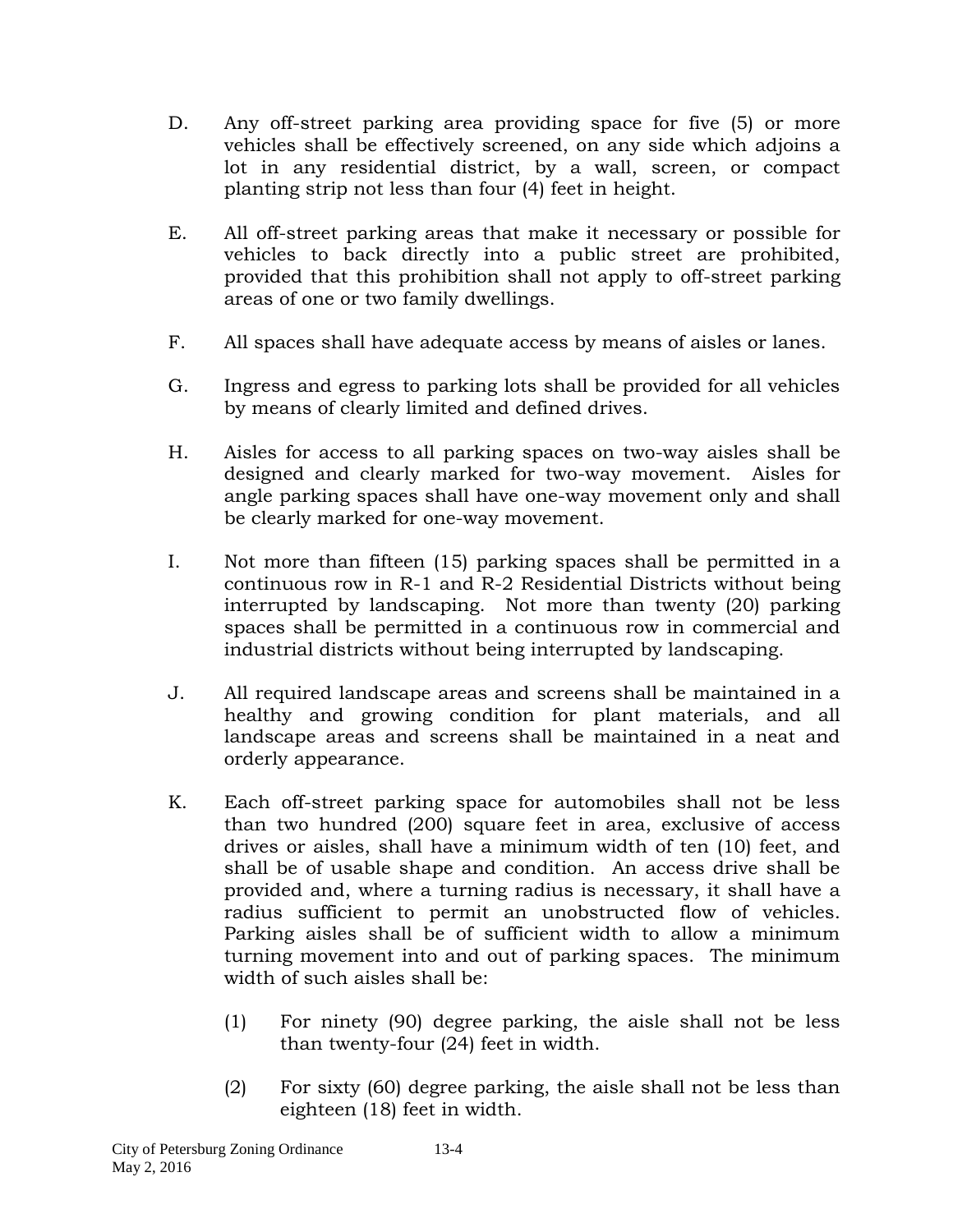- (3) For forty-five (45) degree parking, the aisle shall not be less than thirteen (13) feet in width.
- (4) For parallel parking, the aisle shall not be less than twelve (12) feet in width, for one-way traffic, or twenty-four (24) feet for two-way parking.
- 3. Off-street parking facilities for trucks at restaurants, service stations, and similar establishments shall be of sufficient size to adequately serve trucks and not interfere with other vehicles that use the same facilities.

## **SECTION 13.03 RULES FOR CALCULATING REQUIRED NUMBER OF PARKING SPACES**

- 1. Where floor area is the unit for determining the required number of offstreet parking spaces, said unit shall mean the gross floor area, except that floor area used for parking within the principal building, incidental service, storage, and installation of mechanical equipment, heating systems, and similar uses.
- 2. Churches and other places of assembly in which those in attendance occupy benches, pews, or other similar seating facilities, each eighteen (18) inches of such seating shall be counted as one (1) seat. In cases where a place of assembly has both fixed seats and open assembly area, requirements shall be computed separately for each type and added together.
- 3. For requirements stated in terms of employees, the calculation shall be based upon the maximum number of employees likely to be on the premises during the largest shift.
- 4. For requirements stated in terms of capacity or permitted occupancy, the number shall be determined on the basis of the largest ratings by the local, county or state building, fire, or health codes.
- 5. Any fractional space shall be counted as one (1) additional required space.
- 6. Where a common municipal parking area is in existence, the off-street parking requirements for commercial areas can be waived if sidewalks are provided and the lot is no more than a five hundred (500) foot distance measured along the sidewalks from the entrance of the establishment concerned. Any change in tenancy or use shall be judged as sufficient cause for review by the Planning Commission for the purpose of determining off-street parking requirements.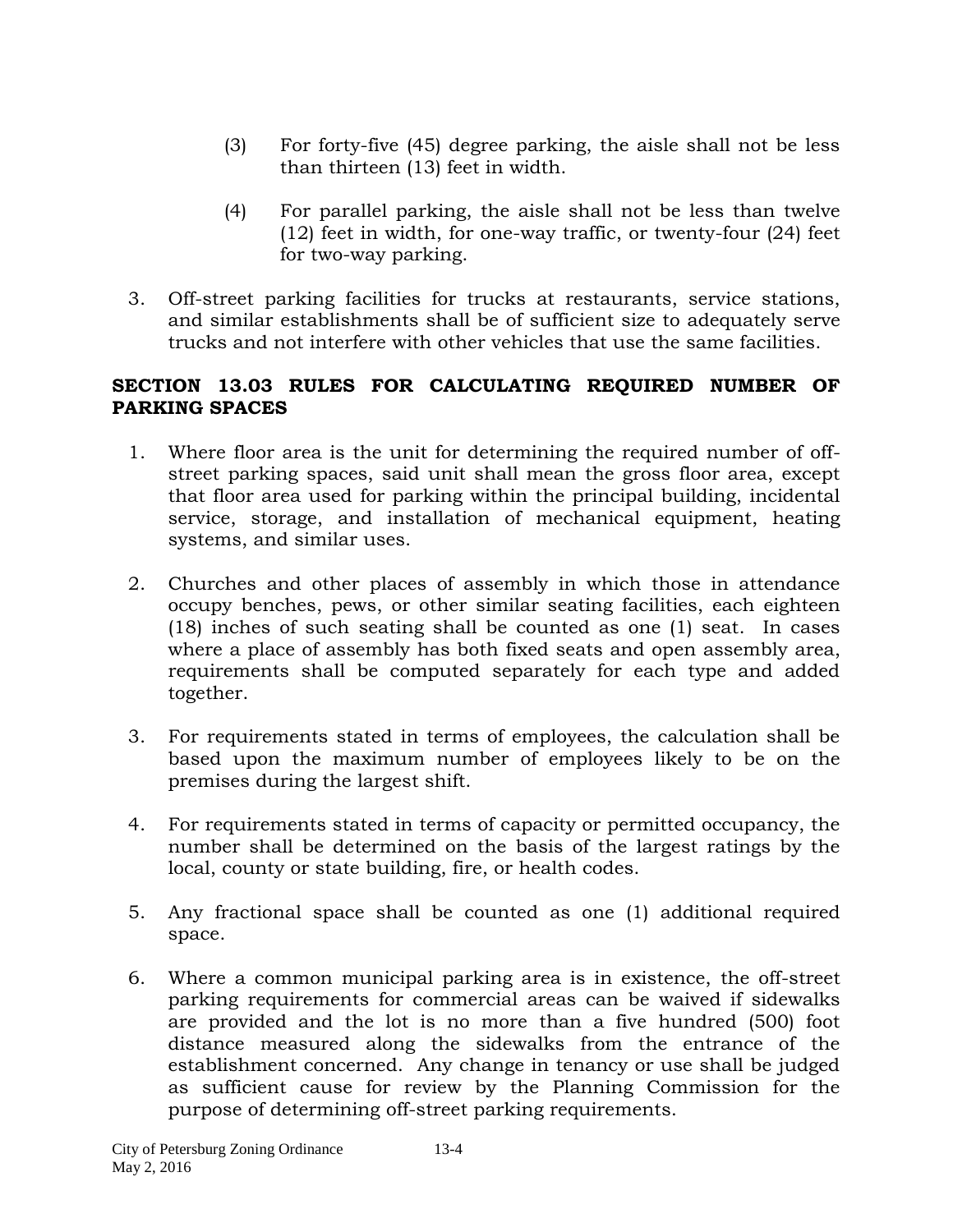- 7. The number of parking spaces required for land or buildings used for two or more purposes shall be the sum of the requirements for the various uses computed in accordance with this Ordinance. Parking facilities for one (1) use shall not be considered as providing the required parking facilities for any other use, except as provided in *Section 13.03.8* and *13.03.9*, herein.
- 8. If a parking lot serves two or more uses where the operating hours of the uses do not overlap, the total number of required spaces may be less than the sum of requirements for each use, to a limit of the sum of onehalf  $(1/2)$  of the parking requirements of each use. In no case, however, shall the number of spaces required be less than the sum of the largest number of spaces required for one use plus one-half (1/2) of the required spaces for each additional use. The Building Inspector shall determine the conditions of overlapping requirements and the amount of reductions in the required number of spaces which shall be permitted, in accordance with this Subsection.
- 9. Off-street parking spaces required for churches may be reduced by fifty (50) percent where churches are located in non-residential districts and within three hundred (300) feet of existing usable public or private offstreet spaces. The Building Inspector shall determine if such public or private spaces qualify under this Section. The required number of offstreet parking spaces may also be reduced in accordance with *Section 13.03.8*, herein, if applicable.
- 10. Where a use is not specifically listed in the *SCHEDULE OF OFF-STREET PARKING REQUIREMENTS,* the parking requirements of a similar use shall apply. The Building Inspector shall make the interpretation.

#### **SECTION 13.04 SCHEDULE OF OFF-STREET PARKING REQUIREMENTS**

### 1. **Uses permitted in Flood Plain and Residential Districts:**

| Dwellings-Single-Family               | One (1) space for each dwelling unit.                                                                   |
|---------------------------------------|---------------------------------------------------------------------------------------------------------|
| Dwellings-Mobile Home Park            | Two (2) spaces per unit plus one (1) space<br>for each two (2) employees of the park.                   |
| Dwellings-Multiple-Family             | Two (2) spaces for each dwelling unit.                                                                  |
| Dwellings-Senior Citizens Units       | One $(1)$ space for each two $(2)$ dwelling units,<br>plus one (1) space for each two (2)<br>employees. |
| Nursing Homes, Children's'<br>Homes   | One (1) space for each four (4) beds plus one<br>$(1)$ space for each two $(2)$ employees.              |
| Elementary and Junior High<br>Schools | One (1) space for each employee plus one (1)<br>for each classroom, including<br>space<br>portables.    |
|                                       |                                                                                                         |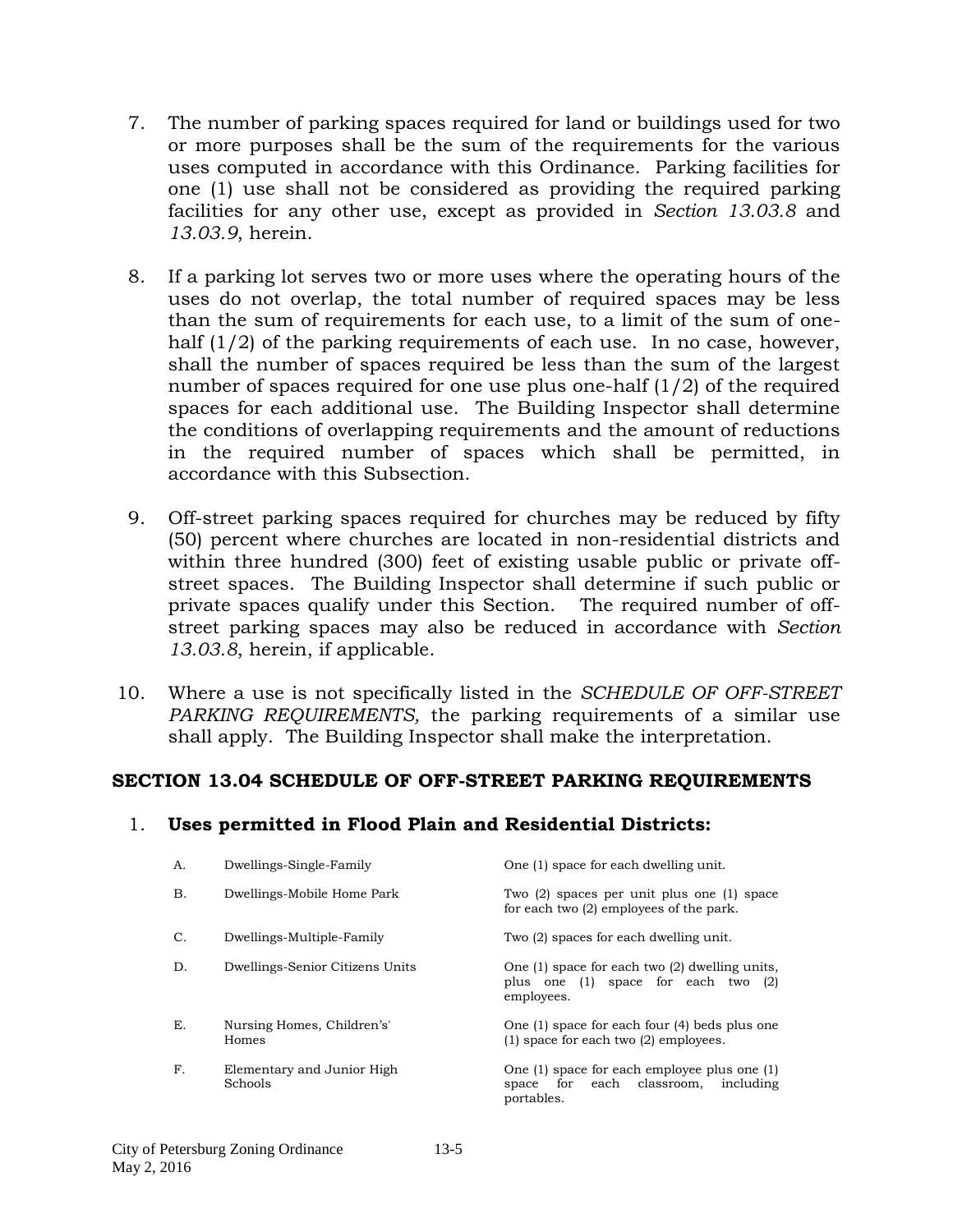| G. | Senior High Schools                                            | One (1) space for each employee plus one (1)<br>space for each four (4) students of the rated<br>plus<br>one-half<br>capacity,<br>(1/2)<br>the<br>requirements for auditoriums. |
|----|----------------------------------------------------------------|---------------------------------------------------------------------------------------------------------------------------------------------------------------------------------|
| Η. | Churches, Auditoriums,<br>Assembly<br>Halls other than schools | One $(1)$ space for each four $(4)$ seats of<br>maximum capacity.                                                                                                               |
| Ι. | Libraries, Museums                                             | One (1) space for each five hundred (500)<br>square feet of floor area.                                                                                                         |
| J. | Swimming Pool Clubs, Tennis<br>Clubs, and similar uses         | One $(1)$ space for each two $(2)$ member<br>families, plus spaces as required for each<br>accessory use, such as a restaurant.                                                 |
| Κ. | Golf Courses, except Miniature<br>and "Par 3" Courses          | $Six (6) spaces for each golf hole and one (1)$<br>space for each employee plus spaces<br>required for each accessory use, such as a<br>restaurant.                             |
| L. | Miniature and "Par 3" Courses                                  | One (1) space for each employee plus spaces<br>required for each accessory use, such as a<br>restaurant.                                                                        |
| Μ. | Nursery School, Day Nurseries,<br>Child Care Centers           | One (1) space for each three hundred (300)<br>square feet of floor area, one (1) space for<br>each employee and a pick-up and drop-off<br>area.                                 |

#### 2. **Uses permitted in the Commercial District and/or by special approval in other districts.**

- A. General retail sales establishments, not elsewhere classified
- B. Furniture, Appliance, Household Equipment Stores and Repair Shops
- 
- D. Restaurants, Cocktail Lounges, Taverns, Night Clubs
- E. Professional and Business **Offices**
- F. Medical and Dental Offices, Clinics, Banks
- G. Self-serve Laundry or Dry Cleaning Stores
- 
- I. Automobile or Machinery Sales and/or Service Establishments

One (1) space for each two hundred (200 square feet of gross floor area.

One (1) space for each four hundred (400) square feet of gross floor area.

C. Barber and Beauty Shops Two (2) spaces for each chair, plus one (1) space for each employee.

> One (1) space for each two (2) patrons of maximum seating capacity plus one (1) space for each two (2) employees.

One (1) space for each two hundred (200) square feet of gross floor area.

One (1) space for each one hundred (100) square feet of floor area plus one (1) space for each employee.

One (1) space for each two (2) washing, drying, or dry cleaning machines.

H. Automobile Service Stations One (1) space for each gasoline pump, plus two (2) spaces for each lubrication stall.

> One (1) space for each two hundred (200) square feet of showroom floor area plus two (2) spaces for each service plus one (1) space for each (2) employees.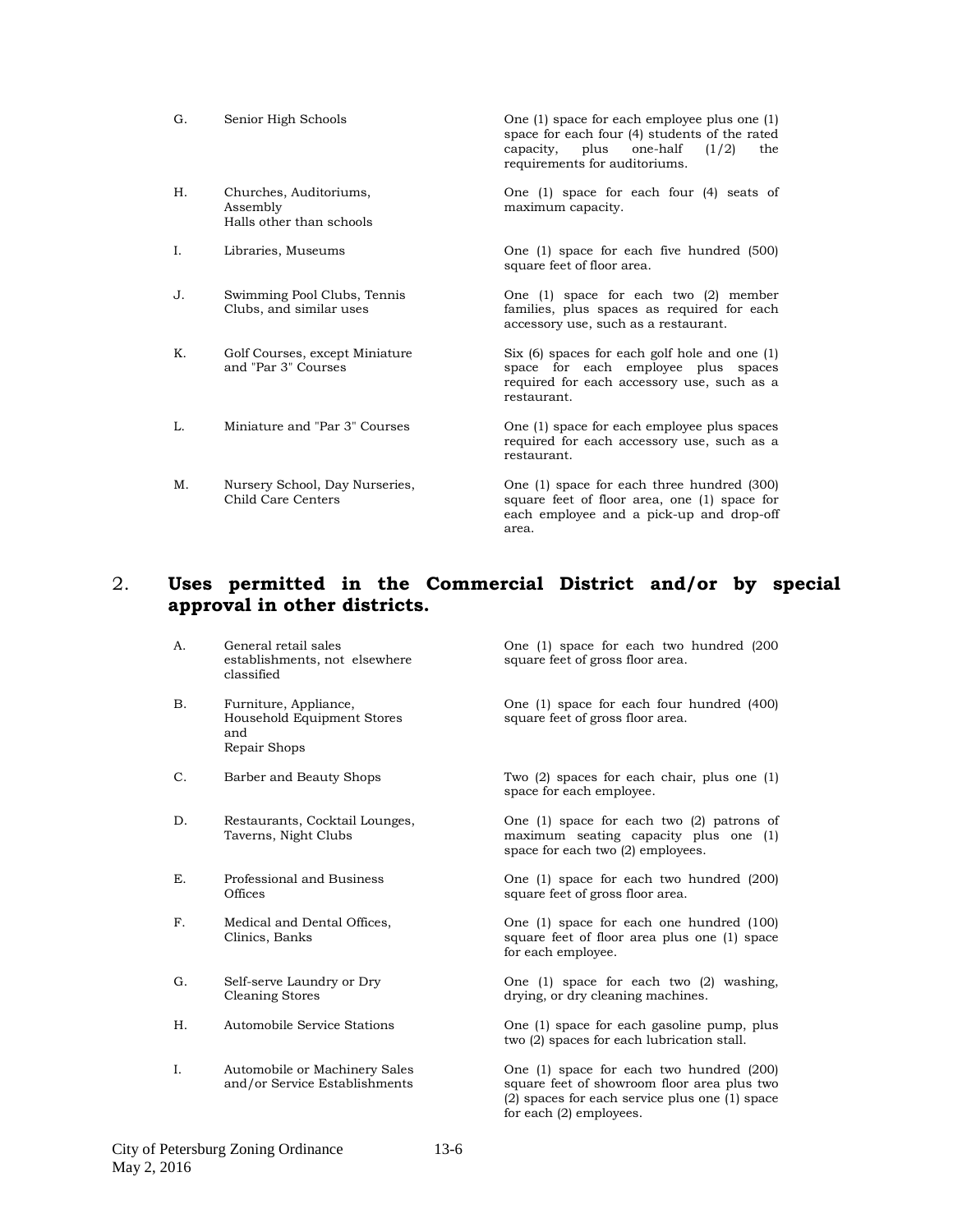| J. | <b>Bowling Alleys</b>             | Five (5) spaces for each alley plus parking<br>for accessory uses as provided herein.                                                                                                                    |
|----|-----------------------------------|----------------------------------------------------------------------------------------------------------------------------------------------------------------------------------------------------------|
| Κ. | <b>Funeral Homes</b>              | Four $(4)$ spaces for each parlor or one $(1)$<br>space for each fifty (50) square feet of floor<br>area in parlors, whichever is greater, plus<br>one (1) space for each fleet vehicle.                 |
| L. | <b>Shopping Centers</b>           | Five and one-half $(5 \t1/2)$ spaces for each<br>one thousand (1,000) square feet of gross<br>leasable floor area.                                                                                       |
| Μ. | Private Clubs, Lodge Halls        | One $(1)$ space for each three $(3)$ persons of<br>maximum capacity.                                                                                                                                     |
| N. | Automobile Wash                   | Five (5) spaces for each washing stall (not<br>including space in each stall).                                                                                                                           |
| О. | Wholesale Establishments          | One (1) space for each two hundred (200)<br>square feet of sales floor area plus one (1)<br>space for each two $(2)$ employees plus one $(1)$<br>space for each vehicle to be stored on the<br>premises. |
| Ρ. | Warehouses                        | One $(1)$ space for each two thousand $(2,000)$<br>square feet of gross floor area plus one (1)<br>space for each vehicle to be stored on the<br>premises.                                               |
| Q. | <b>Utility Sub-Stations</b>       | One (1) space for each employee                                                                                                                                                                          |
| R. | <b>Contractors Establishments</b> | One (1) space for each employee, plus one (1)<br>space for each vehicle stored on the<br>premises.                                                                                                       |
| S. | Junk Yards                        | One (1) space for each employee, plus one (1)<br>space for each operating vehicle stored on<br>premises, plus five (5) spaces for each acre<br>of land in yard.                                          |

### **SECTION 13.05 GENERAL PROVISIONS FOR OFF-STREET LOADING FACILITIES**

- 1. In connection with every building or part thereof hereafter erected, except single and two family dwellings, off-street loading and unloading spaces for uses which customarily receive or distribute material or merchandise by vehicles shall be provided on the same lot with such buildings. Offstreet loading spaces are hereby required in order to avoid interference with public use of streets and parking areas.
- 2. Plans and specifications showing required loading and unloading spaces and the means of ingress and egress, and internal circulation shall be submitted to the Building Inspector and appropriate state or county agency for review at the time of application for a building permit for the erection or enlargement of a use of a building or structure or at the time such spaces are added or altered, except as required in *ARTICLE XI, SITE PLAN REVIEW,* herein, in which case this requirements shall not apply.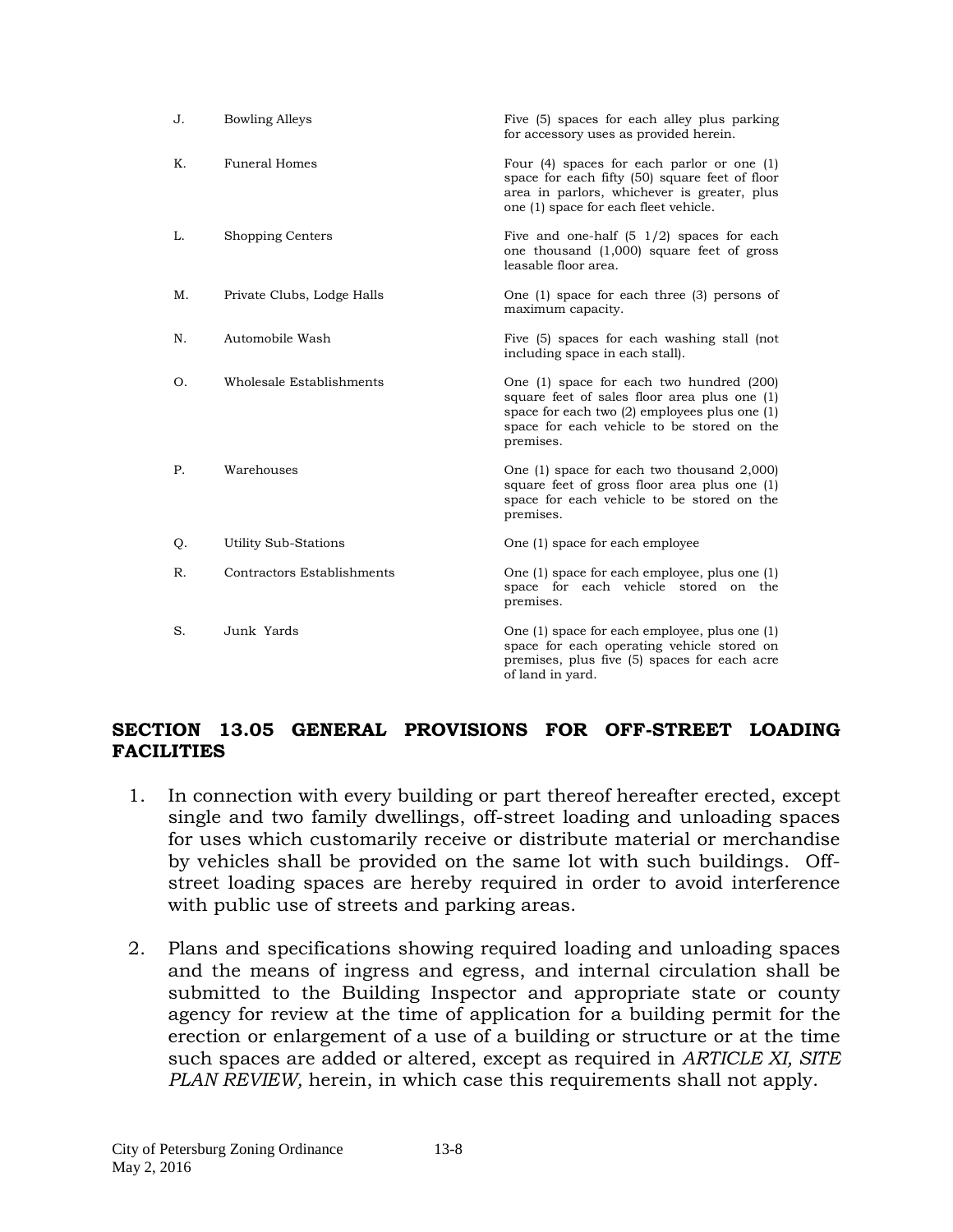# **SECTION 13.06 SPECIFICATIONS FOR LOADING FACILITIES**

- 1. Each off-street loading/unloading space shall not be less than the following:
	- A. In any residential district, a loading space shall not be less than ten (10) feet in width and twenty-five (25) feet in length, and if a roofed space, not less than fifteen (15) feet in height.
	- B. In a commercial district, a loading space shall not be less than ten (10) feet in width and fifty-five (55) feet in length, and, if a roofed space, not less than fifteen (15) feet in height.
- 2. Subject to the limitations of paragraph four (4) following, a loading space may occupy part of any required side or rear yard, except the side yard along a street in the case of a corner lot shall not be occupied by such space. No part of a required front yard shall be occupied by such loading space.
- 3. Any loading space shall not be closer than fifty (50) feet to any lot located in residential districts unless wholly within a completely enclosed building or unless enclosed on all sides by a wall, fence, or compact planting strip not less than six (6) feet in height, in which case such space shall not be located closer to the lot line than the required yard.
- 4. Off-street loading facilities that make it necessary or possible to back directly into a public street shall be prohibited. All maneuvering of trucks and other vehicles shall take place on the site and not within a public right-of-way.

## **SECTION 13.07 SCHEDULE OF OFF-STREET LOADING REQUIREMENTS**

- 1. Off-street loading/unloading spaces where required shall be provided at the rate of one (1) space for the first five thousand (5,000) square feet of gross floor area, and one (1) space for each additional twenty thousand (20,000) square feet of gross floor area, or fraction thereof.
- 2. Required off-street parking spaces shall not be included in the count of required loading spaces.
- 3. In the case of mixed uses on one lot or parcel the total requirements for off-street loading facilities shall be the sum of the various uses computed separately.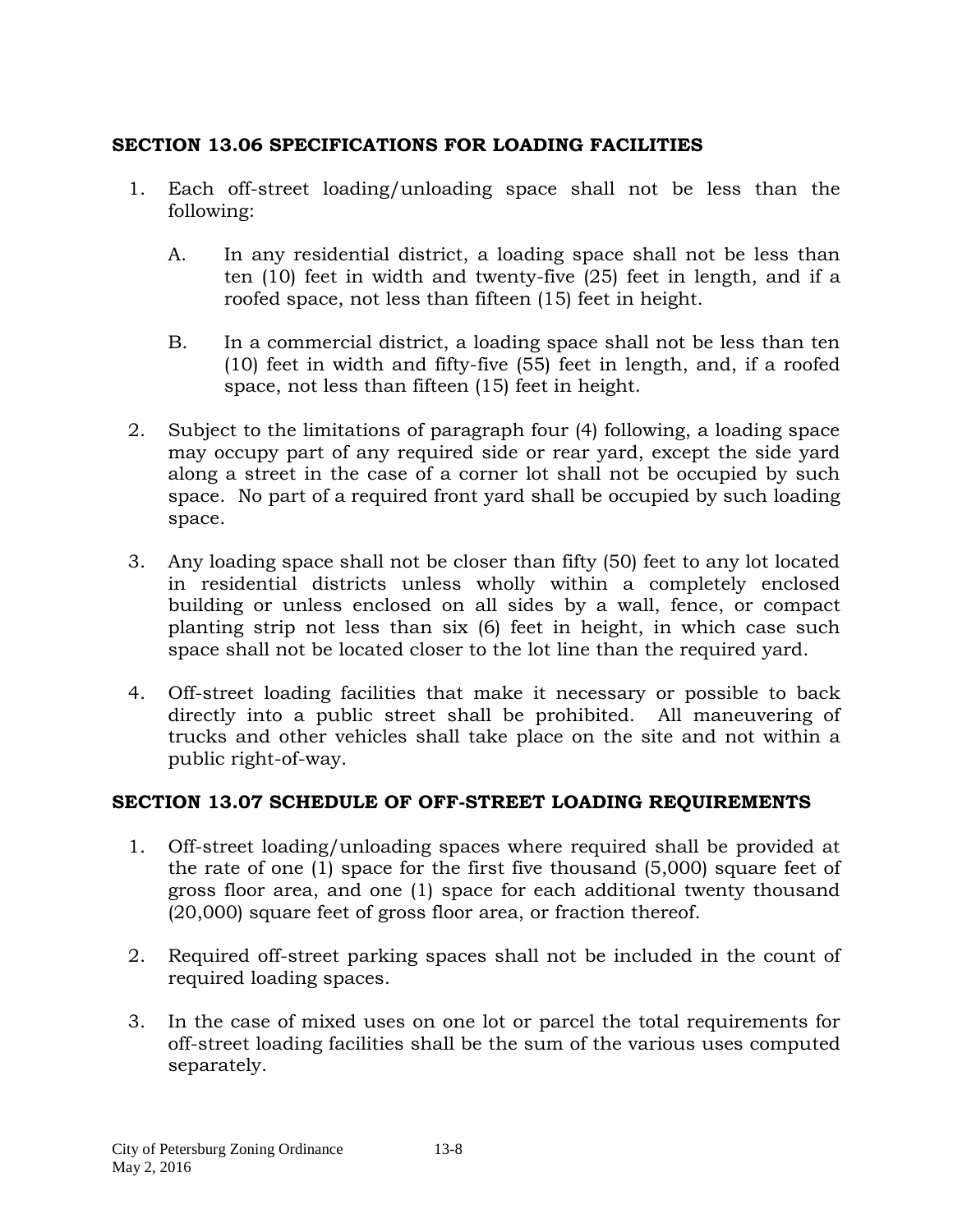# **ARTICLE XIV**

# **SIGN REGULATIONS**

### **STATEMENT OF PURPOSE**

It is the intent and purpose of this Article to regulate signs in a manner compatible with the Building Code of the City of Petersburg and to provide proper regulation and control of all outdoor signs such that no sign will, by reason of its size, location, construction, or manner of display, endanger life and limb, confuse or mislead traffic, obstruct vision necessary for traffic safety, or otherwise endanger the public morals, health, or safety; and further, to regulate such signs in such a way as to create land patterns compatible with other major land objectives and to prevent such signs from causing annoyance or disturbance to the citizens and residents of the City.

### **SECTION 14.01 GENERAL PROHIBITIONS**

- 1. All signs shall be designed, constructed, and maintained so as to be appropriate in appearance with the existing or intended character of their vicinity and so as not to change the essential character of such area.
- 2. No sign shall be illuminated by other than a steady continuously burning light, nor shall any open spark or flame, or intermittent or flashing illumination be permitted.
- 3. No sign may be displayed which in word, color, or form might be confused with recognized traffic safety symbols.
- 4. No signs except those established by the City, County, State, or Federal government, shall be located in, projected onto, or overhang any public right-of-way.
- 5. No sign shall be enlarged, altered, or relocated except in conformity to the provisions of this Ordinance.
- 6. No sign not included in the Definitions of Section 14.02 of this Article shall be erected, installed, or maintained in the City.
- 7. No sign or part of a sign shall move either by mechanical means or reaction to air current.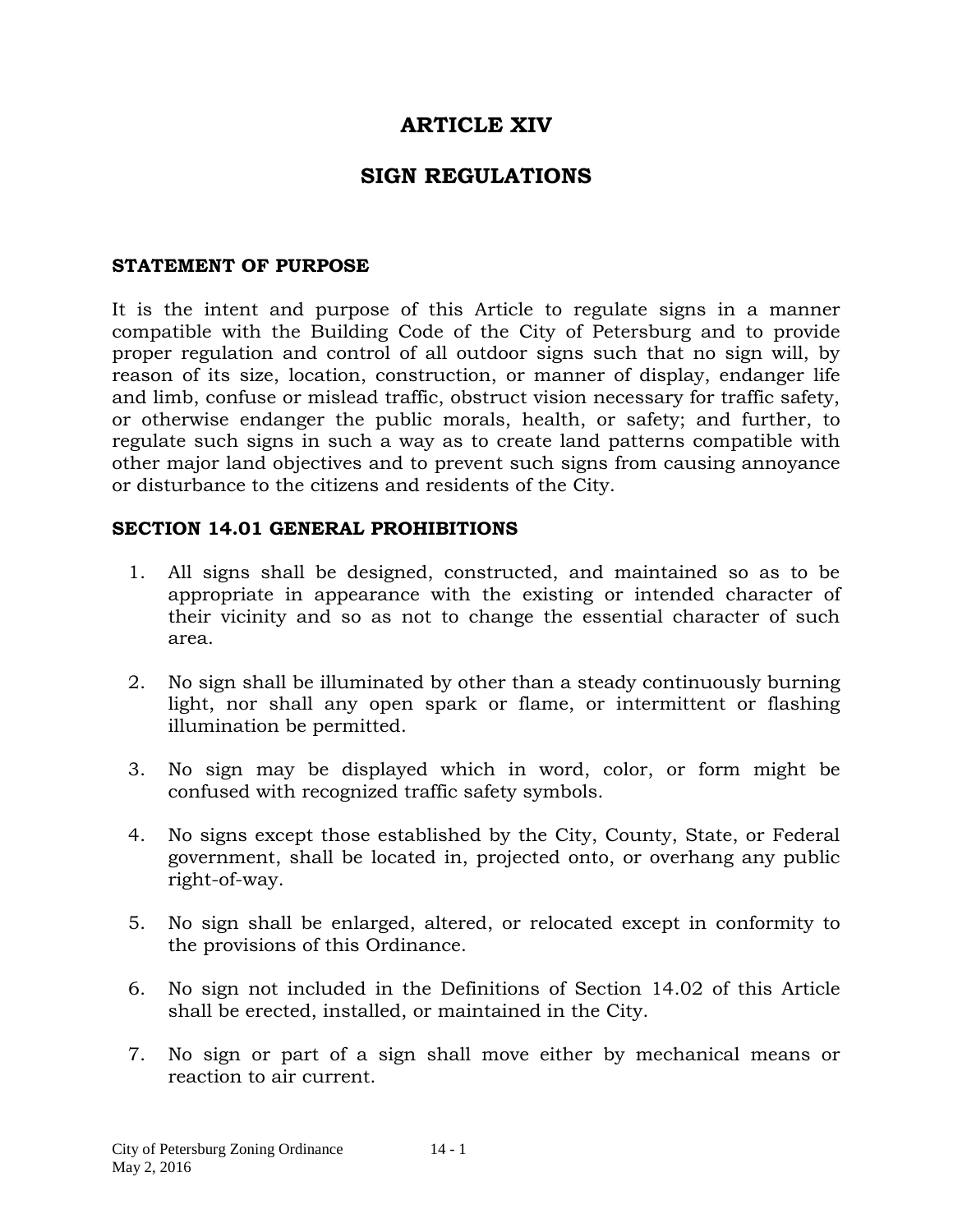- 8. No banners, pennants, balloons, spinners, or streamers are permitted.
- 9. The construction of any such sign shall be such that it will withstand normal wind forces encountered in the area. All such signs shall be properly maintained and shall not be allowed to become unsightly through disrepair or action of the elements.

| AREA, HEIGHT AND PLACEMENT RESTRICTIONS     |                                             |                                                                                                                  |                                            |
|---------------------------------------------|---------------------------------------------|------------------------------------------------------------------------------------------------------------------|--------------------------------------------|
| <b>NAME</b>                                 | <b>DISTRICTS</b><br><b>PERMITTED</b>        | <b>MAXIMUM</b><br><b>AREA OF SIGN</b>                                                                            | <b>MAXIMUM</b><br><b>HEIGHT</b><br>OF SIGN |
| 1. Community Events<br>Sign                 | All Districts                               | 32 square feet                                                                                                   |                                            |
| 2. Construction Signs                       | <b>All Districts</b>                        | 6 sq. ft./face for residen-<br>tial; not to exceed 100 sq.<br>ft. all other districts                            |                                            |
| 3. Ground Signs                             | All Districts<br>Except Residential         | 1 sq. ft./2 lin. ft. of lot<br>frontage, not to exceed 80<br>sq. ft./face or $160$ sq. ft.<br>all faces combines | 25 ft. above<br>nearest surface            |
| 4. Residential<br>Entranceway Signs         | All Residential<br>Districts                | 16 square ft./face; 36<br>square ft. total all faces                                                             | 6 ft. above<br>grade                       |
| 5. Individual Property                      | All Districts                               | 6 sq. ft. each of 2 faces<br>residential; not to exceed<br>100 sq. ft. total all other<br>districts              | 3 ft. residential                          |
| 6. Institutional<br><b>Bulletin Boards</b>  | All Districts                               | 32 sq. ft./face; 64 sq. ft.<br>total                                                                             | 8 ft. above<br>grade                       |
| 7. Political Campaign<br>Signs              | All Districts                               | 6 sq. ft. total residential;<br>not to exceed 100 sq. ft.<br>all other                                           |                                            |
| 8. Portable Sign                            | On approval by<br><b>Building Inspector</b> |                                                                                                                  |                                            |
| 9. Private Traffic<br>Direction Signs       | All Districts                               | 3 sq. ft./face                                                                                                   | 5 ft. (feet)                               |
| 10. Projecting Signs                        | None                                        |                                                                                                                  |                                            |
| 11. Public Signs                            | All Districts                               |                                                                                                                  |                                            |
| 12. Roof Signs                              | None                                        |                                                                                                                  |                                            |
| 13. Special Temporary<br>Signs              | All Districts                               | 32 sq. ft./face; 64 sq. ft.<br>total all faces                                                                   |                                            |
| 14. Subdivision Sale<br>Signs               | All Districts                               | 50 sq. ft. total for resi-<br>dential; 100 sq. ft. total<br>for all other districts                              |                                            |
| 15. Wall and Painted<br><b>Window Signs</b> | All Districts                               | 2 sq. ft./1.0 lin. ft. of<br>building frontage for<br>buildings not using<br>permitted ground sign               |                                            |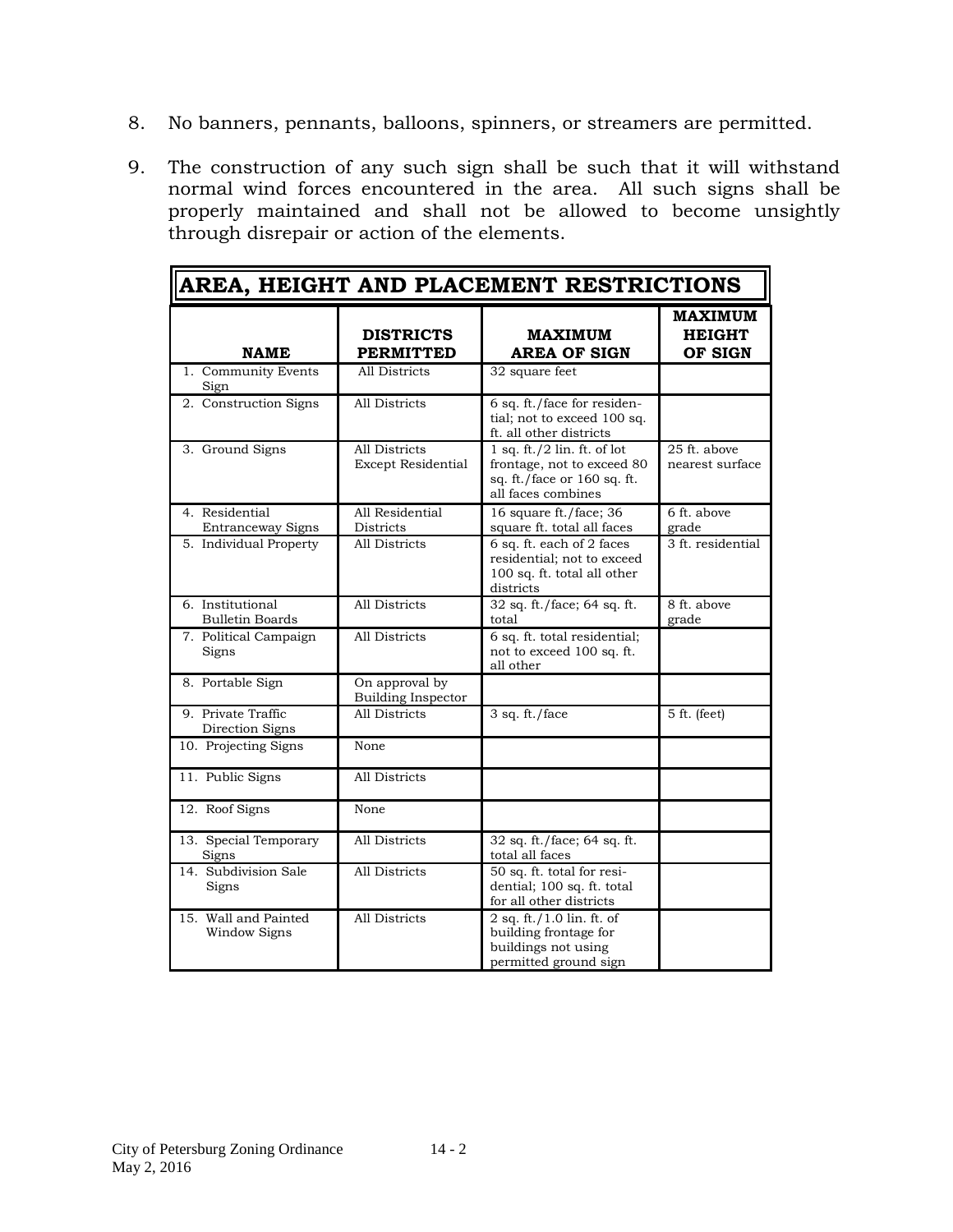## **SECTION 14.02 SPECIAL REQUIREMENTS BY TYPE OR SIGN**

## 1. **Community Events Signs.**

- A. *Definition:* A temporary sign announcing local community events.
- B. *Districts Permitted:* Permitted all districts subject to the conditions stated hereunder, and subject to the approval of the enforcement officer when in violation of these conditions or when occurring on public property rights-of-way.
- C. *Maximum Size:* Not to exceed thirty-two (32) square feet face area.
- D. *Maximum Duration of Display:* Thirty (30) days.
- E. *Religious Displays:* Traditional religious holiday displays when occurring on private property are exempt from the above restrictions.

### 2. **Construction Signs.**

- A. *Definition:* A sign erected on a site designated on a building permit issued by the City Building Inspector, which advises the public of the pertinent facts regarding the construction of the building and its site improvements.
- B. *Maximum Number Permitted:* One (1) per building site.

### C. *Size Restrictions by Districts:*

| Residential         | Six (6) square feet per face.                                                                                                                                      |
|---------------------|--------------------------------------------------------------------------------------------------------------------------------------------------------------------|
| All Other Districts | One (1) square foot total sign area<br>per two (2) lineal feet of parcel<br>frontage but in no case to exceed one<br>hundred (100) square feet total sign<br>area. |

D. *Restrictions:* Construction signs shall be removed within fourteen (14) days of issuance of certificate of occupancy or expiration of building permit, whichever occurs first.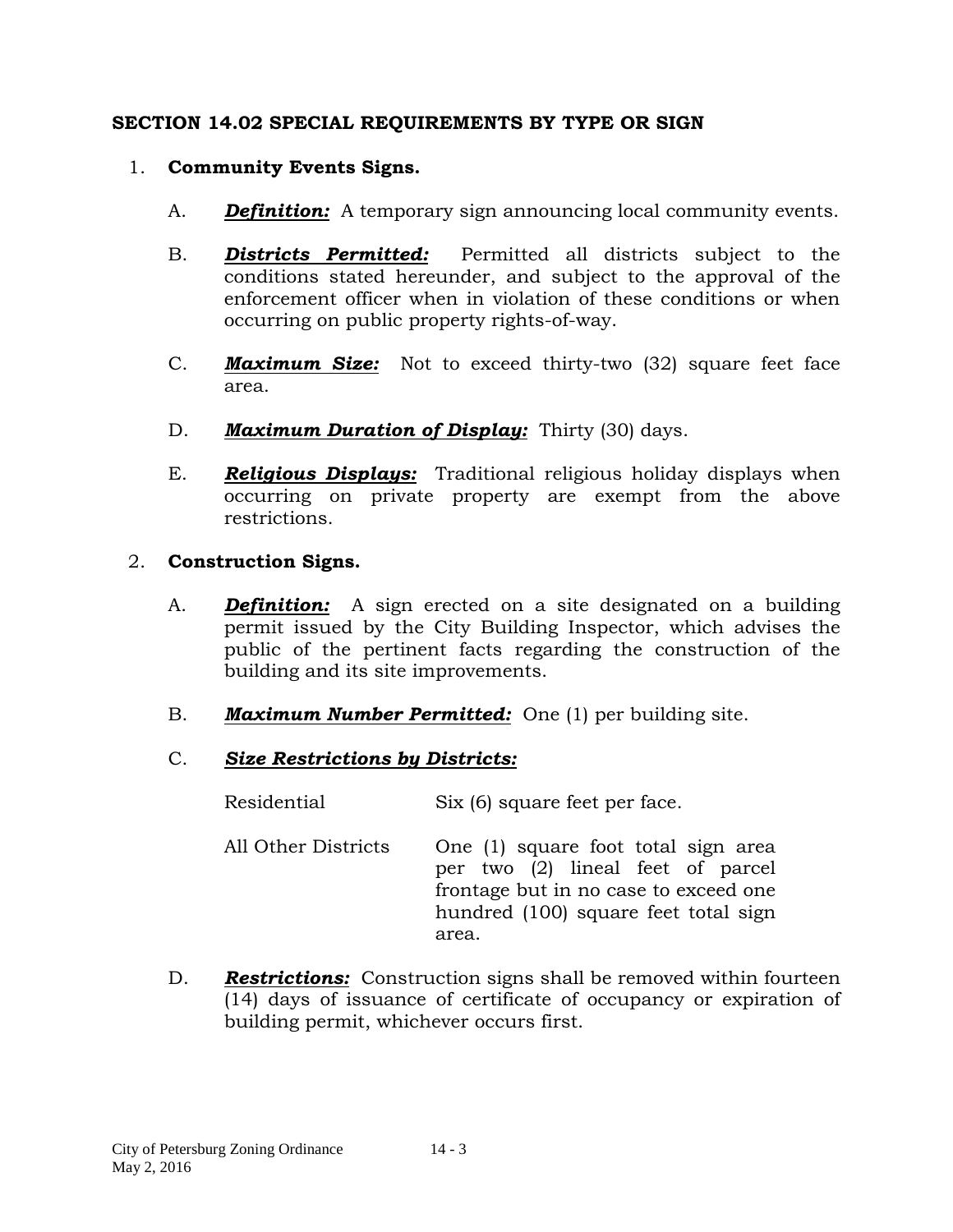# 3. **Ground Signs:**

- A. *Definition:* A freestanding sign supported by the ground or by uprights, braces, or pylons located in or upon the ground and not attached to a building.
- B. *Districts Permitted:* Permitted in all districts, except residential.
- C. *Maximum Number Permitted:* One ground sign per building, shopping center, or group of buildings on a single lot, group of lots under common ownership or control, or an acreage parcel, regardless of the number of separate parties, tenants or uses contained therein.
- D. *Placement Restrictions:* No part of a ground sign may be placed within ten (10) feet of the front property line, and in no case less than seventy (70) feet from the centerline of the road. No part of a ground sign may be placed within a required side yard and in no case within twenty (20) feet of a side lot line. No part of a ground sign shall be attached to, supported by, or in any way connected to a building. A minimum two (2) foot horizontal separation and six (6) foot vertical separation shall be maintained between any sign or sign support element and any adjacent building or structures. No ground sign shall be placed in such a manner as to prevent any vehicle operator, on a curve of the highway or at any intersection, from obtaining a clear view of approaching vehicles (for a distance of five hundred (500) feet along the highway), in accordance with the provisions of Section 3.09 of this Ordinance.
- E. *Height Restriction: Maximum Height:* Twenty-five (25) feet above the nearest street surface. If the parcel contains major topographic features which make the placement of the sign impractical, the Planning Commission may waive the twenty-five (25) feet requirement. *Minimum Height* of any sign element, other than permitted support structure described herein, occurring within required setback yards: Ten (10) feet above street surface or ground elevation at sign, whichever is highest. Permitted support structures occurring within required setback yards may not exceed one (1) square foot in horizontal cross-section, and multiple supports shall not be spaced closer than four (4) feet apart.

Permitted support structures shall not extend more than one (1) foot beyond sign at any point.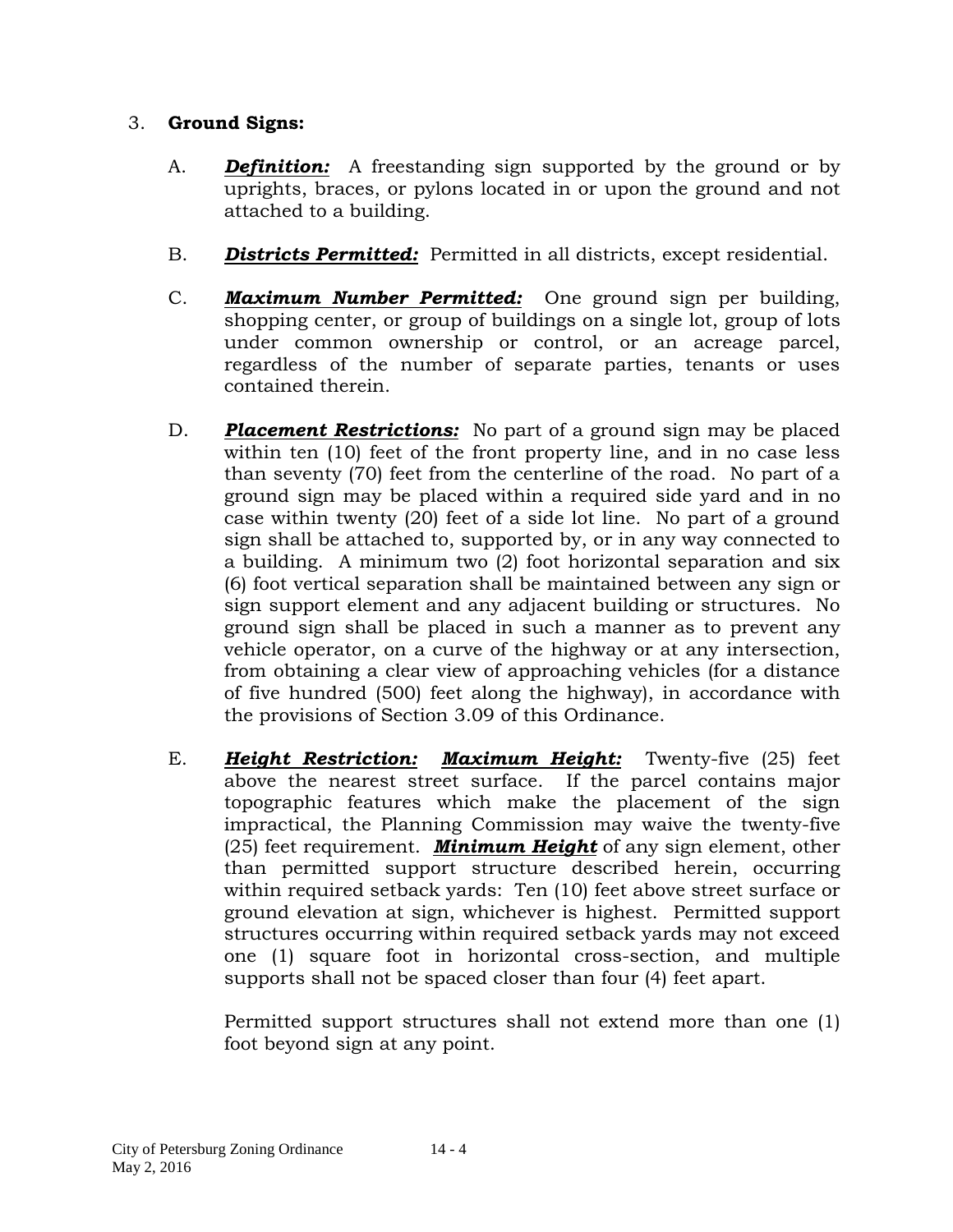A minimum vertical clearance of fifteen (15) feet shall be provided for any portion of a sign located within four (4) feet of any drive or parking lot surface serving motor vehicles.

- F. *Maximum Sign Face Area:* One (1) square foot per two (2) lineal feet of frontage facing principal thoroughfare, but not to exceed eighty (80) square feet per face, or one hundred sixty (160) square feet for all faces combined, for each permitted ground sign.
- G. *Measurement of Ground Sign Face Area:* Area of ground signs shall include the total area within any regular geometric figure (circle, triangle, rectangle, etc.) enclosing the extreme limits of letters, symbols or other material forming an integral part of the display or used to differentiate the sign from the background against which it is placed. A three-dimensional sign in which more than one (1) face is visible from any place, or in which the least cross sectional dimension is greater than eighteen (18) inches, shall be measured from its three (3) principal elevations in arriving at a total sign area.

# 4. **Residential Entranceway Signs.**

- A. *Definition*: A freestanding sign or structure supported by the ground or by uprights, braces or pylons, not attached to a building, and intended to identify a platted subdivision, multiple family development or mobile home park.
- B. *Districts Permitted*: All residential districts
- C. *Maximum Number Permitted*: One sign per major entrance(s) to a subdivision, multiple family development or mobile home park, however, two signs may be permitted if incorporated into a brick, or masonry wall entranceway.
- D. *Placement Restrictions*: No part of an entranceway sign may be placed within ten (10) feet of the residential development boundary line, nor shall any entranceway sign obstruct vision on any rightof-way lines of corner lots with an area which is thirty-five (35) feet distant from their point(s) of intersection.

# E. *Height and Area Restrictions*:

*Maximum Height:* Six (6) feet above the ground elevation at the sign, occurring within the required setbacks. Minimum Height of any sign element occurring within required setback yards will be four (4) feet above the ground elevation at the sign.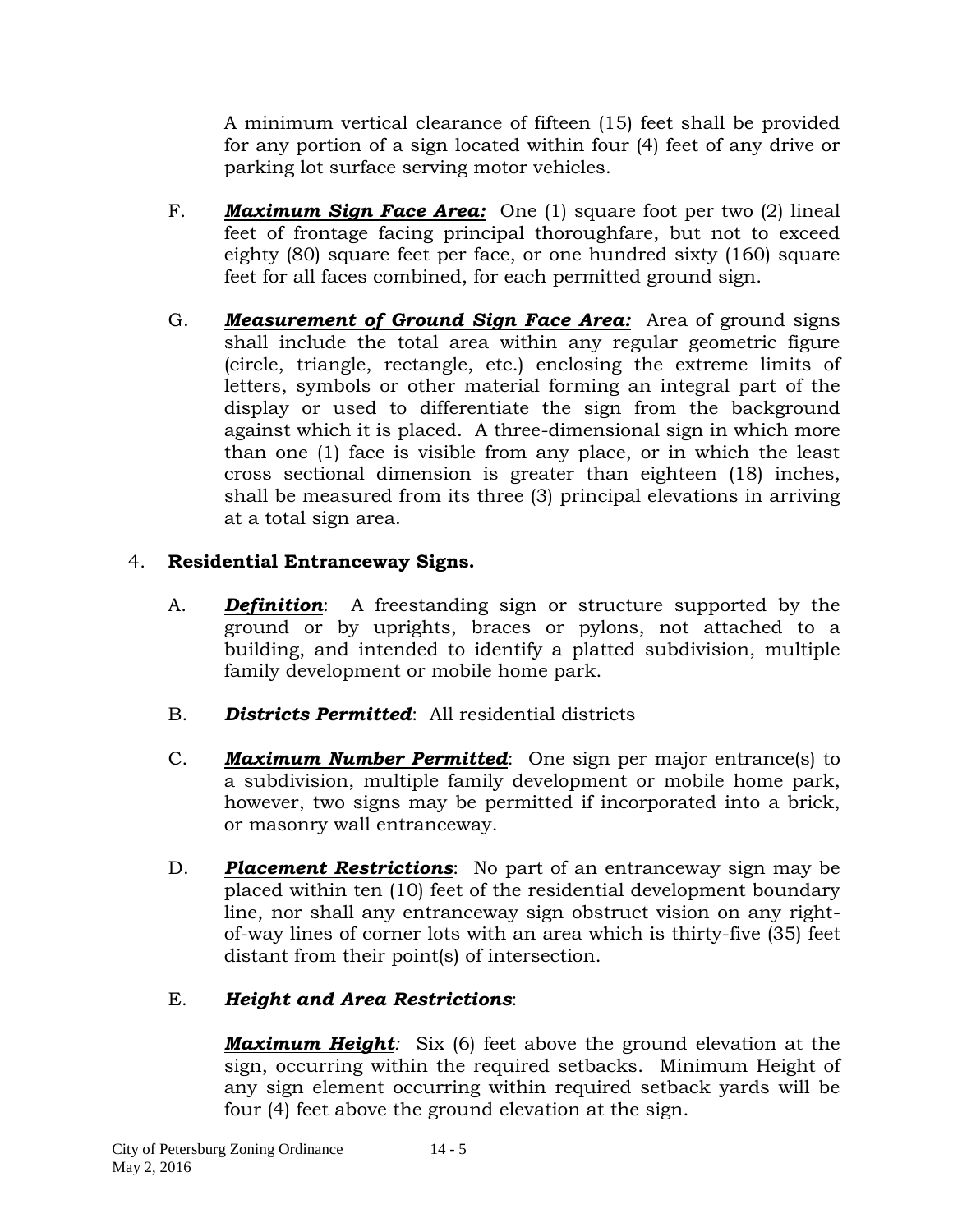*Maximum Areas* of any entranceway sign shall be thirty-two (32) square foot (typically 4' x 8') size maximum, with copy on both sides. This area shall be reduced to sixteen (16) square feet of sign area if two (2) signs are to be erected.

## 5. **Individual Property Sale or Rent Signs.**

- A. *Definition:* A temporary sign advertising the sale, rent or lease of the property upon which it is located.
- B. *Districts Permitted:* Permitted all districts
- C. *Maximum Number Permitted:* One (1) per parcel frontage

#### D. *Size and Area Restriction by Districts:*

| Residential           | Six (6) square feet each of two (2) faces |
|-----------------------|-------------------------------------------|
| (Permit not required) | three (3) foot height.                    |

|                         | All Other Districts One (1) square foot total sign area per |
|-------------------------|-------------------------------------------------------------|
| (Permit to be issued by | two (2) lineal feet of parcel frontage                      |
| Building Inspector)     | but in no case to exceed one hundred                        |
|                         | (100) square feet total sign area.                          |

E. *Placement Restriction:* Property sale or rent signs in other than residential districts, and when consisting of a freestanding sign larger than six (6) square feet face area, shall be subject to the setback requirements of *ARTICLE IX, SCHEDULE OF REGULATIONS,* of this Ordinance.

#### 6. **Institutional Bulletin Boards.**

- A. *Definition:* A sign upon which is displayed only the name of the religious institution, school, community center, club, or charitable institution which occupies the premises, and announcements concerning its services or activities.
- B. *Districts Permitted:* Permitted all districts.
- C. *Maximum Sign Face Area:* Thirty-two (32) square feet per face, sixty-four (64) square feet total all faces.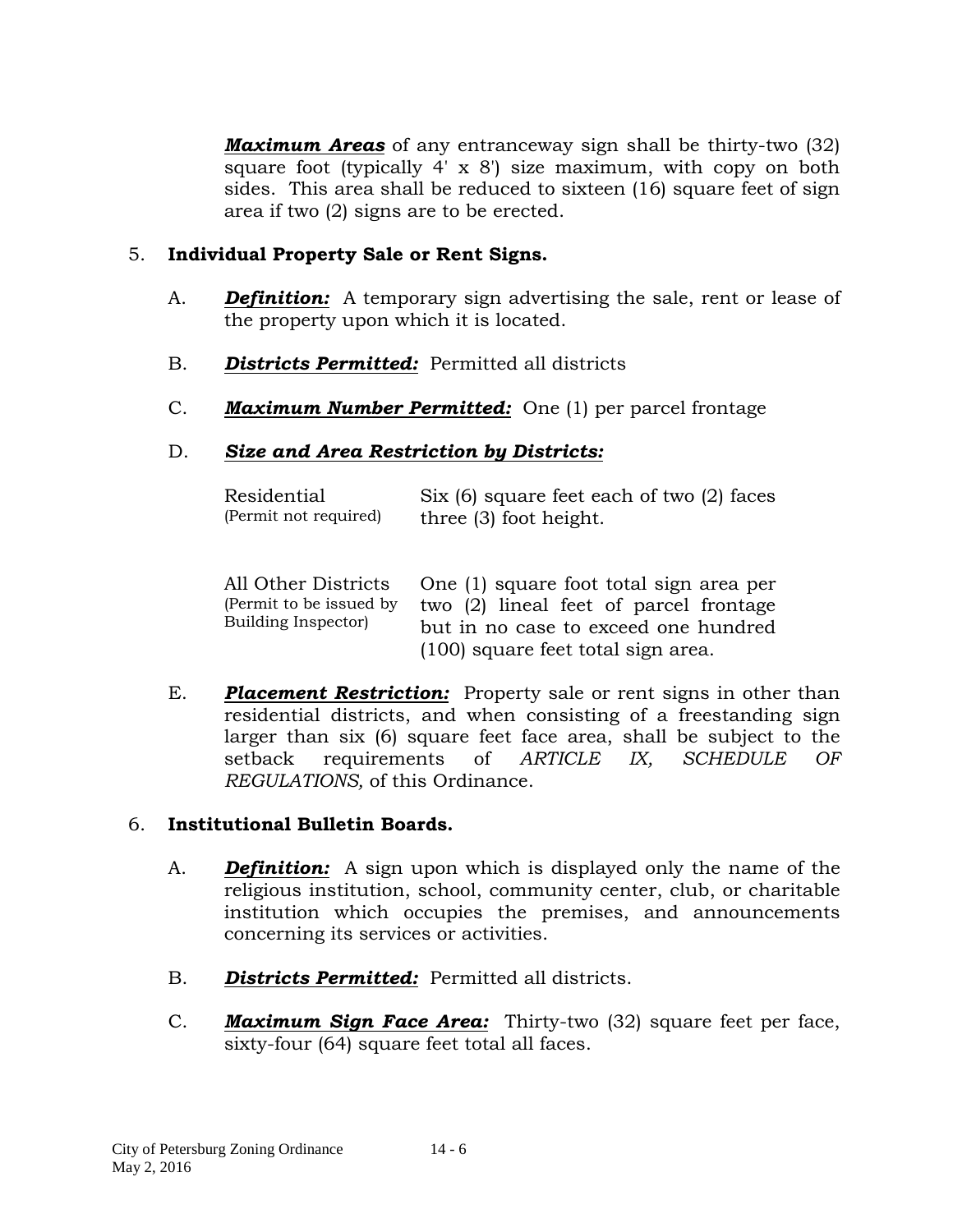Residential Six (6) square feet total sign area. All Other Districts One (1) square foot total sign area per two (2) lineal feet of parcel frontage but in no case to exceed one hundred (100) square feet total sign area.

## 7. **Political Signs.**

- A. *Definition*: For purposes of this Ordinance, a temporary sign used in conjunction with a local, state or national election or referendum.
- B. *Districts Permitted*: Permitted all districts.

# C. *Maximum Sign Face Area*:

| Residential         | Six (6) square feet total sign area.                                                                                                                            |
|---------------------|-----------------------------------------------------------------------------------------------------------------------------------------------------------------|
| All Other Districts | One (1) square foot total sign area per<br>two (2) lineal feet of parcel frontage<br>but in no case to exceed one hundred<br>(100) square feet total sign area. |

## 8. **Portable Signs.**

- A. *Definition:* A freestanding sign not permanently anchored or secured to the ground or to a building.
- B. *Districts Permitted:* By approval of the Building Inspector.

# 9. **Private Traffic Direction Signs.**

- A. *Definition:* A sign directing traffic movement onto or within a premise, located entirely thereupon and containing no advertising message or symbol.
- B. *Districts Permitted:* All Districts.
- C. *Maximum Size:* Three (3) square feet per face; not to exceed five (5) feet in height.
- D. *Placement Restrictions:* Subject to review by administrative official.

# 10. **Projecting Signs.**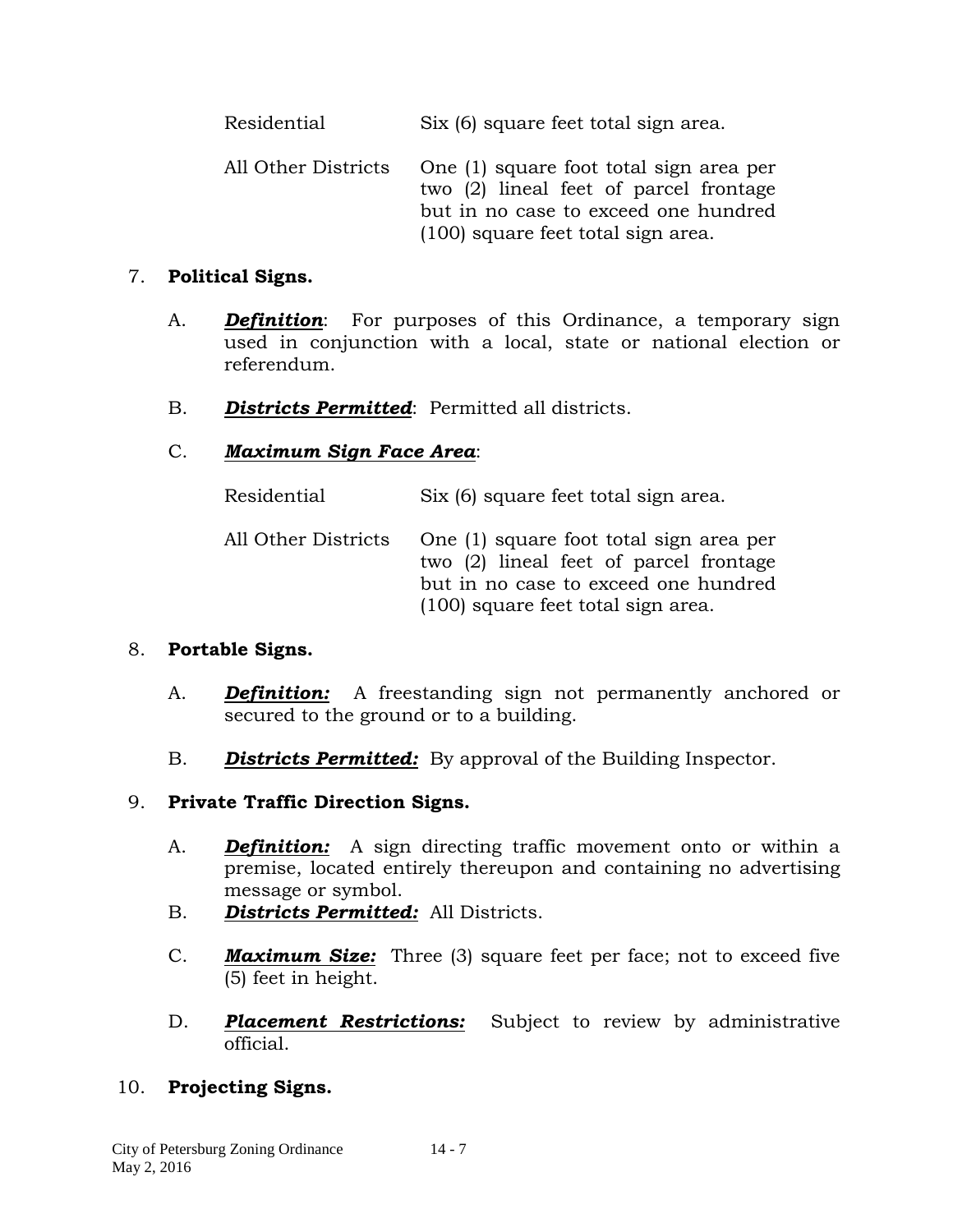- A. *Definition:* A sign which projects from and is supported by a building wall, any part of which extends more than fifteen (15) inches beyond the building face or ends of the building wall.
- B. *Districts Permitted:* Prohibited all districts.

# 11. **Public Signs.**

- A. *Definition:* Any sign erected by a state, county, or local authority having lawful jurisdiction over public property or right-of-way for the purpose of traffic control, public safety, or public information.
- B. *Districts Permitted:* Permitted all districts, subject to the regulations of the lawful jurisdiction.

# 12. **Roof Signs.**

- A. *Definition:* A sign erected upon or above a roof or parapet wall of a building and which is wholly or partially supported by said building.
- B. *Districts Permitted:* Prohibited all districts

# 13. **Special Temporary Signs.**

- A. Upon application, a special permit may be granted by the Building Inspector for the placement of a temporary sign, which temporary sign shall conform to the requirements stated within this Amendment to ARTICLE XIV with regard to placement and size for new businesses pending installation of permanent signs and signs destroyed by natural causes, vandalism, and acts of God.
- B. In no event shall said permit be granted for a period exceeding thirty (30) days.
- C. *Maximum Sign Face Area:* Thirty-two (32) square feet per face; sixty-four (64) square feet total all faces.
- D. *Maximum Duration of Display***:** Signs shall not be erected more than thirty (30) days before the election to which they pertain and shall be removed within seven (7) days after that election.
- E. *Conditions of Display***:** A performance bond of an amount determined by the Planning Commission will be paid to the Building Inspector and returned provided all signs are removed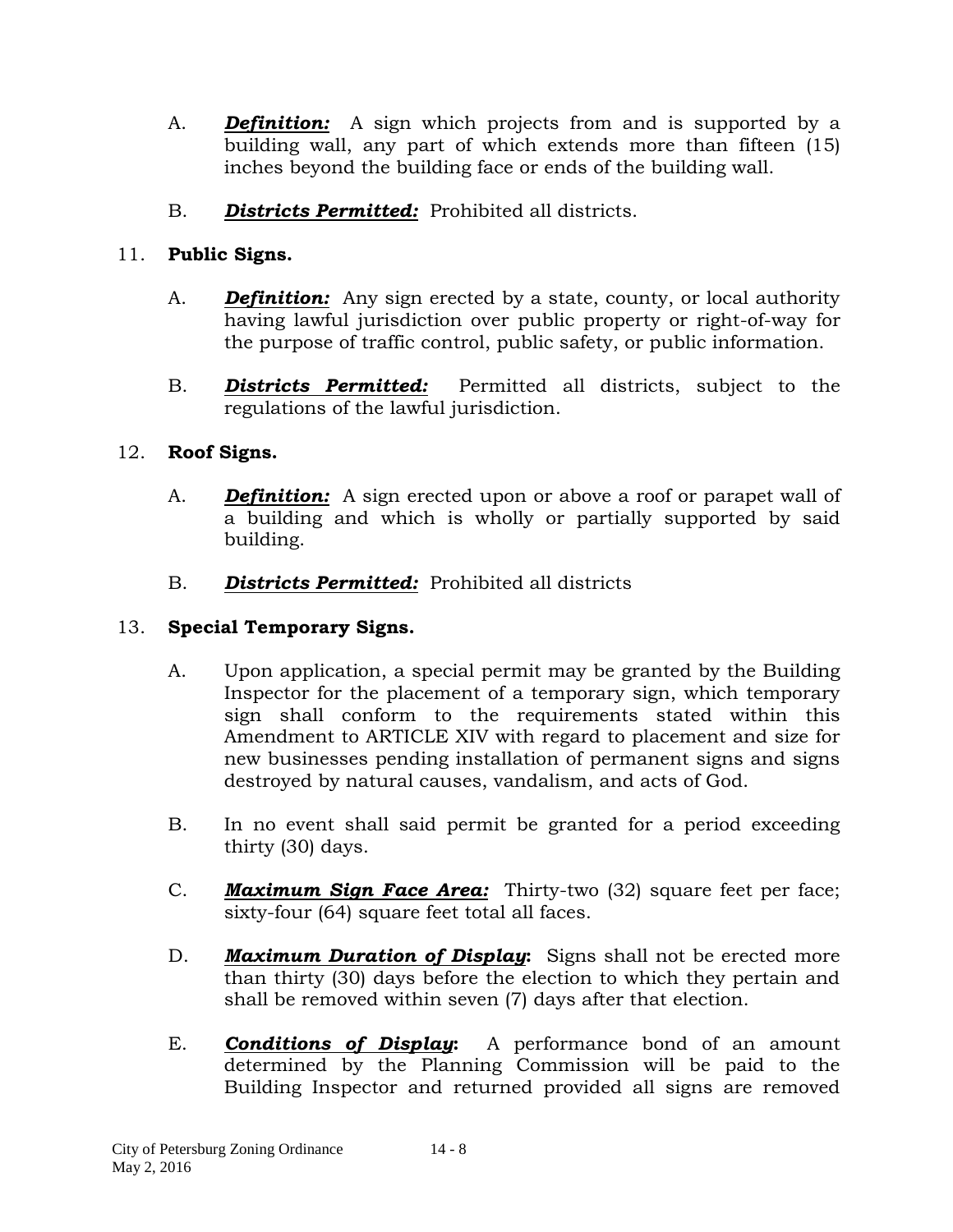within seven (7) days after the election. Signs may only be placed or displayed in proper places.

# 14. **Subdivision Sale Signs.**

- A. *Definition:* A sign promoting the sale of lots or homes within a subdivision for which final plat approval has been received.
- B. *Maximum Number Permitted:* Two (2) per subdivision.

# C. *Maximum Size According to Districts:*

Residential Fifty (50 square feet total sign area. All Other Districts One hundred (100) square feet total sign area.

D. *Setback Restrictions:* Signs shall be placed in accordance with the building setback restrictions pertaining to the subdivision boundaries as defined by the Zoning Ordinance.

# 15. **Wall and Painted Window Signs.**

- A. *Definition:* A sign attached to, painted on, or otherwise placed upon an exterior building wall painted on a window including mansard roof facade with slope not less than seventy-five (75) degrees, with the sign surface parallel to the building wall and not projecting more than fifteen (15) inches beyond the surface to which it is attached.
- B. *Districts Permitted:* All districts.
- C. *Maximum Number Permitted:* No limit.
- D. *Maximum Sign Face Area:* Two (2) square feet per one (1) lineal foot of building frontage.
- E. *Measurement of Wall Sign Area:* Area of wall signs shall include the total area within any regular geometric figure (rectangle, triangle, circle, etc.) enclosing the extreme limits of figures, symbols, or other graphic devices or forms as well as any frame forming an integral part of the display.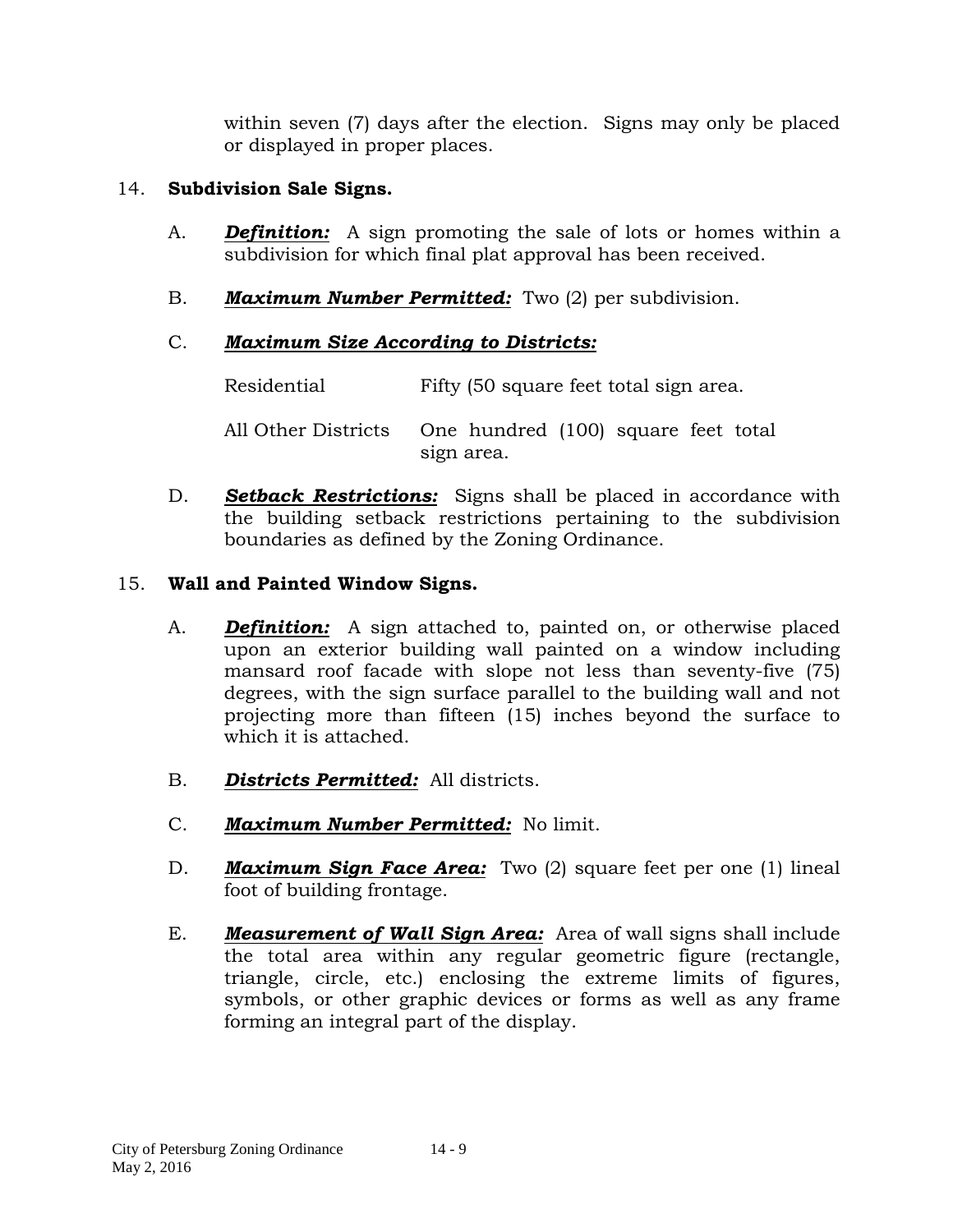#### **SECTION 14.03 PERMIT REQUIREMENTS**

It shall be unlawful for any person to erect, alter, relocate, or maintain within the City any sign as defined herein unless specifically exempted hereunder, without first obtaining a permit therefore from the Building Inspector, and making payment of any fee required by the City.

- 1. **Application Procedure.** Application for sign permits shall be made upon forms provided by the City and shall have attached thereto the following information:
	- A. Applicant must fill out a City Sign Application form obtained from the City Clerk.
		- (1) Information that must be included in the application is:
			- a. Location. A written description of the site as well as an adequate staking of the requested sign location that would allow on-site inspection by the Planning Commission members.
			- b. A drawing of the sign and supports at a scale of not less than 1" = 5' (one inch equals five feet) which gives all dimensions of the sign.
			- c. A schematic sketch or drawing of the site showing its relationship to the roadway and adjacent land uses within four hundred (400) feet of the sign and any landscaping to be used in conjunction with the sign. Scale to be 1" = 50' (one inch equals fifty feet).
		- (2) Applicant shall conform to all aspects of ARTICLE XIV of this Ordinance.
	- B. The City Clerk will relay all applications to the Building Inspector for review and compliance with the requirements of *Article XIV*. Within thirty (3) days of the receipt of an application, a decision must be made to either approve or disapprove.
	- C. Should an application be disapproved, the building inspector must state the reasons in writing for the disapproval and forward a copy to the applicant. The applicant may reapply within fourteen (14) days of the receipt of the letter without a fee.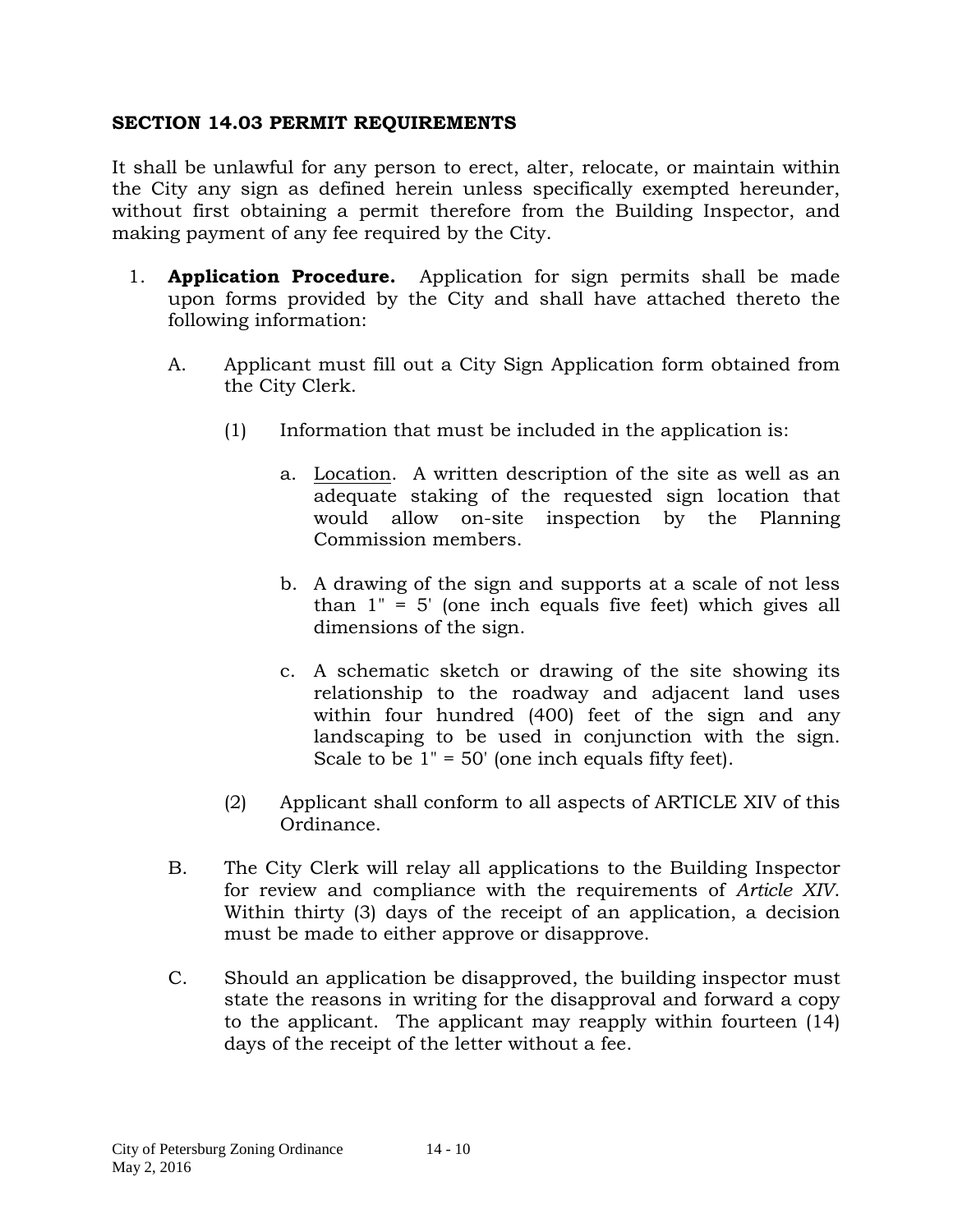- D. The applicant may appeal the decision of the Building Inspector to:
	- 1. The Zoning Board of Appeals for variance from the sign requirements, as outlined in Article XVI, or
	- 2. To the Planning Commission for other reasons, as outlined in *Article XI.*
- 2. **Signs Exempt From Permit Requirements.** The following signs, as defined in this Section, are exempt from permit requirements but remain subject to the conditions and limitations set forth herein.
	- A. Construction Signs.
	- B. Public Signs.
	- C. Political Campaign Signs.
	- D. Residential For Sale Signs.
- 3. **Permit Fees.** A fee shall be paid for the issuance of a sign permit or renewal in accordance with a schedule of fees which shall be adopted by the City Council. Such schedule of fees shall be designed to reimburse the City for all of its direct costs incurred in the inspection and regulation of signs and issuance of permits.

# 4. **Non-Conforming Signs.**

A. It is intended to eliminate non-conforming signs, except as otherwise specifically set forth in this Section, as rapidly as the police power of the City permits. Any lawfully erected sign, the maintenance of which is made unlawful by this Ordinance, may continue to be maintained exactly as such existed at the time when the maintenance thereof became otherwise unlawful under the provisions of this Ordinance.

# B. **No Non-Conforming Sign.**

- (1) Shall be changed to another non-conforming sign.
- (2) Shall have any changes made in the words or symbols used or the message displayed on the sign unless the sign is an off-premises advertising sign, or a bulletin board, or substantially similar type of sign, specifically designed for periodic change of message.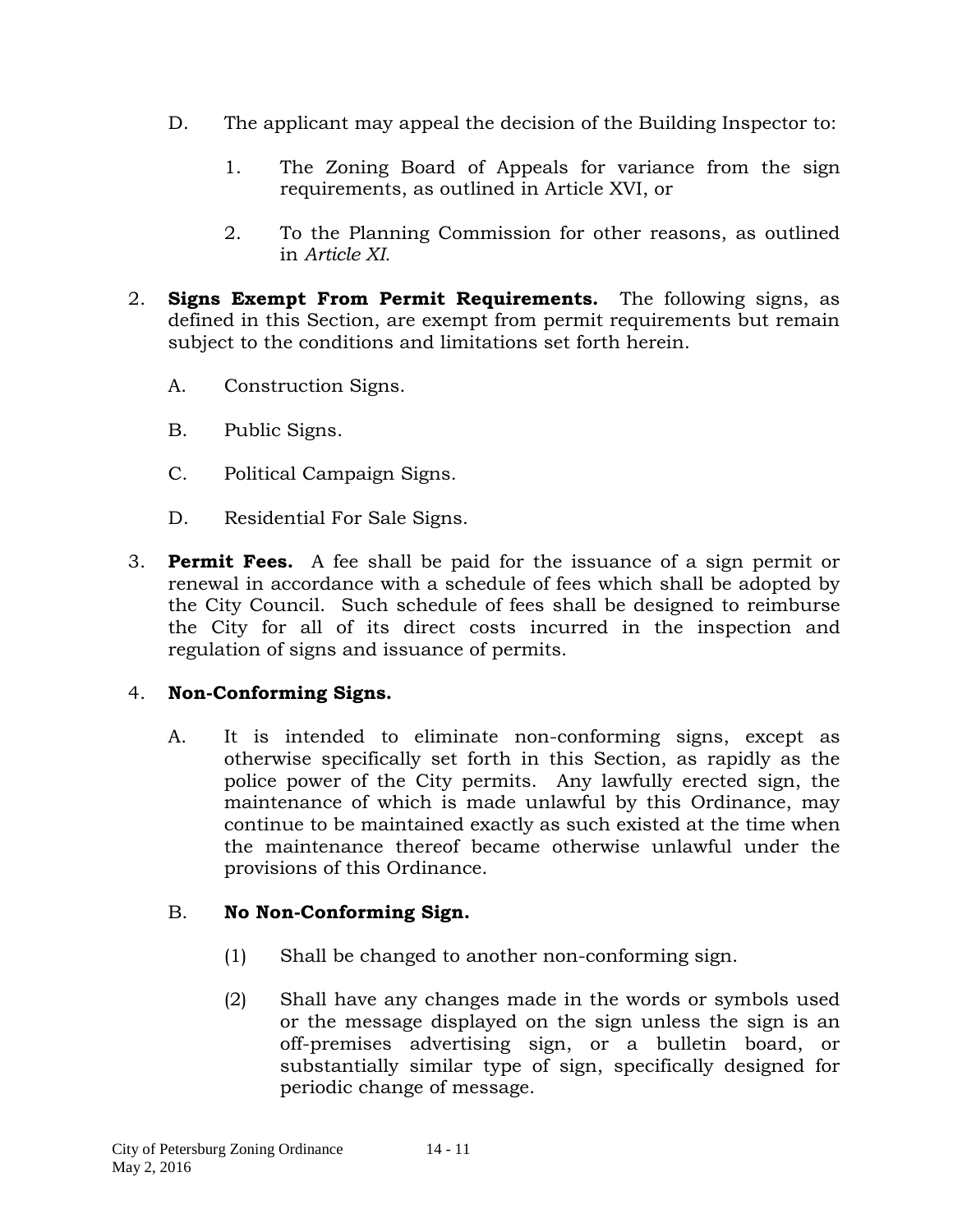- (3) Shall be re-established after the activity, business or usage to which it relates has been discontinued for thirty (30) days or longer.
- (4) Shall be re-established after damage or destruction if the estimated expenses of reconstruction exceeds fifty (50) percent of the original cost.
- C. The Zoning Board of Appeals shall permit variances from Subsection 4B of this Section or variances permitting the erection or maintenance of a non-conforming sign only upon the grounds established by law for the granting of zoning variances or upon a finding that the grant of a variance will reduce degree of nonconformance of an existing sign or will result in the removal of one or more lawfully non-conforming signs and replacement by a sign or signs more in keeping with the spirit, purpose, and provisions of this Ordinance.

## **SECTION 14.04 SIGN ERECTOR REGISTRATION**

- 1. No person shall engage in the business of erecting or installing signs for which permits are required by this Ordinance and needing the approval of the Building Inspector without registering with the City and receiving a permit to conduct such operations.
- 2. **Servicing and Maintenance.** The provisions of Section 14.04 shall not apply to the ordinary servicing or repainting of existing signs, altering of a sign specifically designed for periodic change of message without change in sign structure, such as a bulletin board or similar type of sign.

## **SECTION 14.05 UNSAFE AND UNLAWFUL SIGNS**

Any sign that constitutes a safety hazard, or that has been unlawfully installed, erected, or maintained in violation of any of the provisions of this Ordinance or of any other City ordinances or laws shall be removed in accordance with the provisions of the official building code of Monroe County.

## **SECTION 14.06 CONSTRUCTIONAL REQUIREMENTS FOR SIGNS**

All signs shall be constructed and maintained in accordance with the provisions of the applicable building code.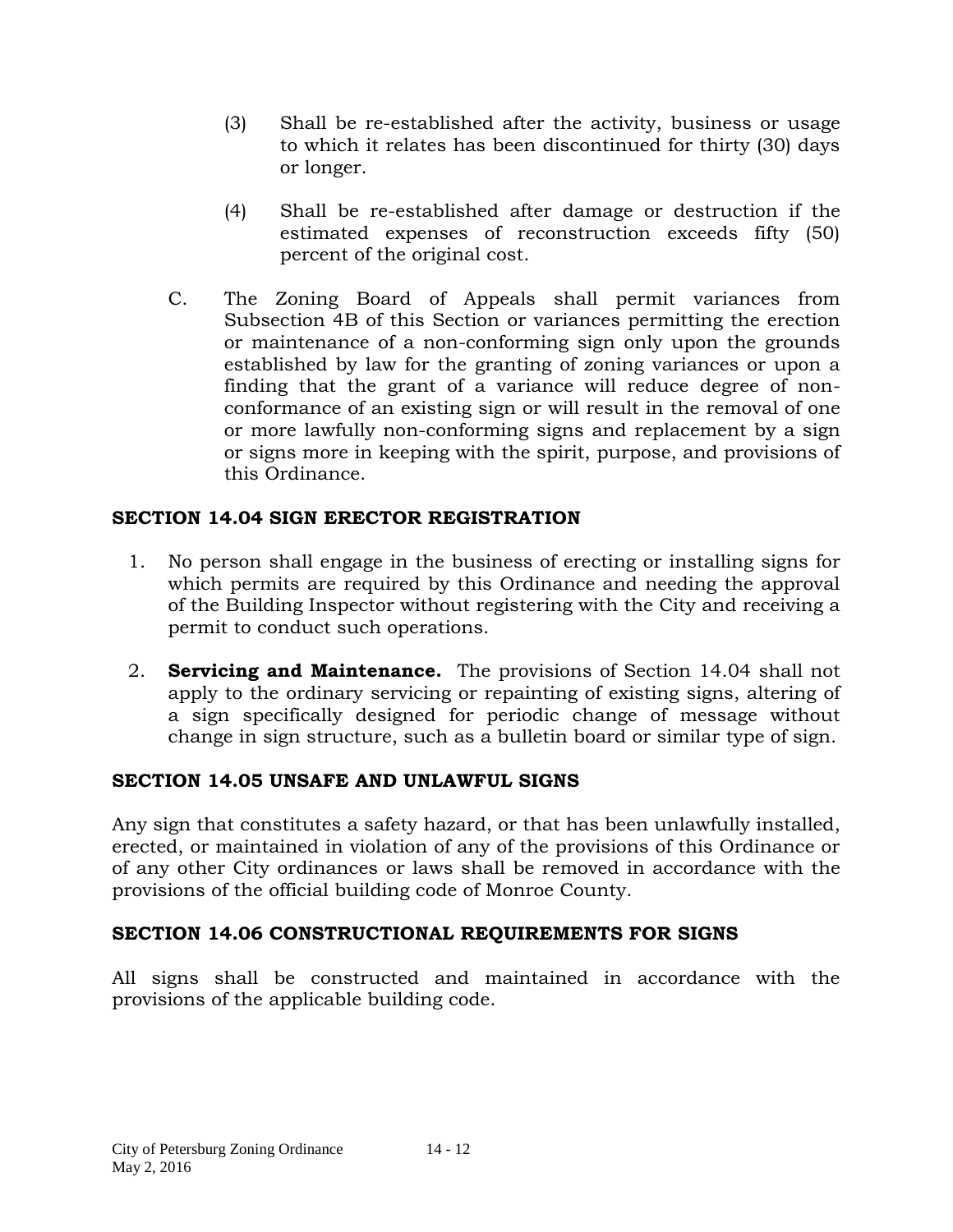# **ARTICLE XV**

# **ADMINISTRATION AND ENFORCEMENT**

#### **SECTION 15.01 BUILDING INSPECTOR: APPOINTMENT**

The provisions of this Ordinance shall be administered and enforced by the City Building Inspector or by deputies of his department as the City Council may designate.

#### **SECTION 15.02 BUILDING INSPECTOR: DUTIES**

The Building Inspector shall have the power to grant building permits, and certificates of occupancy; to make inspections of buildings or premises necessary to carry out his duties in the enforcement of this Ordinance; and to interpret the provisions of this Ordinance. It shall be unlawful for the Building Inspector to approve plans or to issue building permits or certificates of occupancy for any excavation, construction, or use until he has inspected such plans or premises and found them to conform to this Ordinance.

With regard to the National Flood Insurance Program, and the regulation of development within the flood hazard overlay zone, as prescribed in Section 12.08, the duties of the Building Inspector shall include, but are not limited to:

- 1. Notification to adjacent communities and the Department of Natural Resources of the proposed alteration or relocation of any watercourse, and the submission of such notifications to the Federal Insurance Administration;
- 2. Verification and recording of the actual elevation in relation to mean sea level of the lowest floor, including basement, of all new or substantially improved structures constructed within the flood hazard area, and in the case of flood proofed structures, the elevation to which the structure was flood proofed; and
- 3. Recording of all certificates of flood proofing, and written notification to all applicants to whom variances are granted in a flood hazard area zone indicating the terms of the variance, the increased danger to life and property, and that the cost of flood insurance will increase commensurate with the increased flood risk, and may reach amounts in excess of \$25.00 for \$100.00 of insurance coverage per year. A record of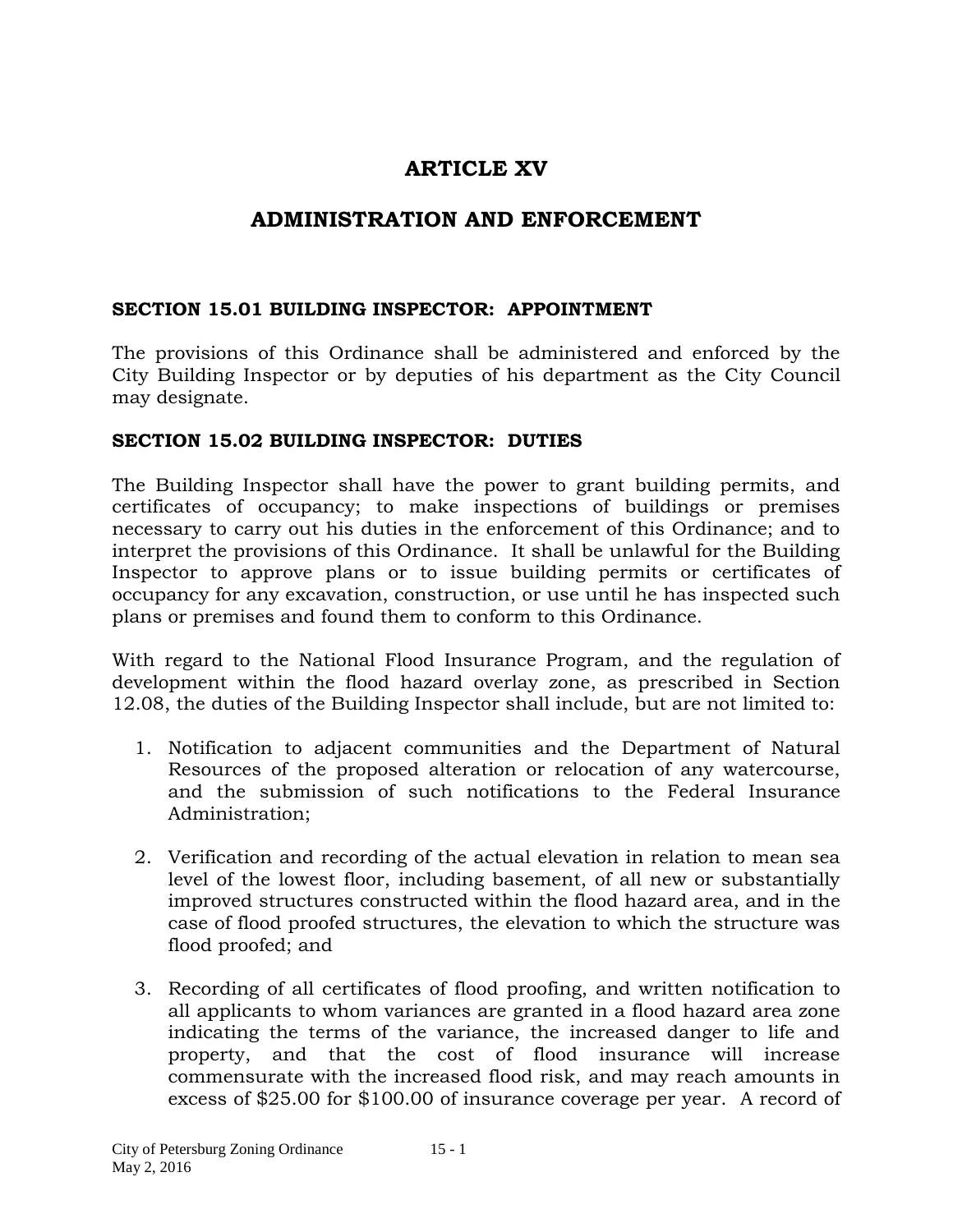all variance notifications and variance actions shall be maintained together with the justification for each variance.

All records and maps pertaining to the National Flood Insurance Program shall be maintained in the office of the Building Inspector and shall be open for public inspection.

It shall be the responsibility of the Building Inspector to obtain and utilize the best available flood hazard data for purposes of administering this ordinance in the absence of data from the Federal Insurance Administration.

If the Building Inspector shall find that any of the provisions of this Ordinance are being violated, he shall notify the person responsible in writing for such violations, indicating the nature of the violation and ordering the action necessary to correct it. He shall order discontinuance of illegal use of land, buildings, or structures; removal of illegal buildings or structures; discontinuance of any illegal work being done; or shall take any other action authorized by this Ordinance to insure compliance with, or to prevent violation of, its provisions. The Building Inspector shall be responsible for making periodic inspection of the City for the purpose of finding violations of this Ordinance.

The Building Inspector shall issue a certificate and/or a permit when all applicable regulations of this Ordinance are complied with by the applicant, even though violations of contracts, such as covenants or private agreements, may occur upon the issuance of such certificate or permit.

## **SECTION 15.03 SITE PLANS**

An application for a building permit shall be accompanied by a site plan as required in this Section, unless a site plan is required under *ARTICLE XI, SITE PLAN REVIEW,* herein, in which case the provisions of this Section shall not apply. Such site plan shall be drawn to scale, submitted in two (2) copies, and shall provide the following information:

- 1. Scale, date, and north point.
- 2. Location, shape, and dimensions of the lot.
- 3. Dimensioned location, outline, and dimensions of all existing and proposed structures.
- 4. A clear description of existing and intended uses of all structures.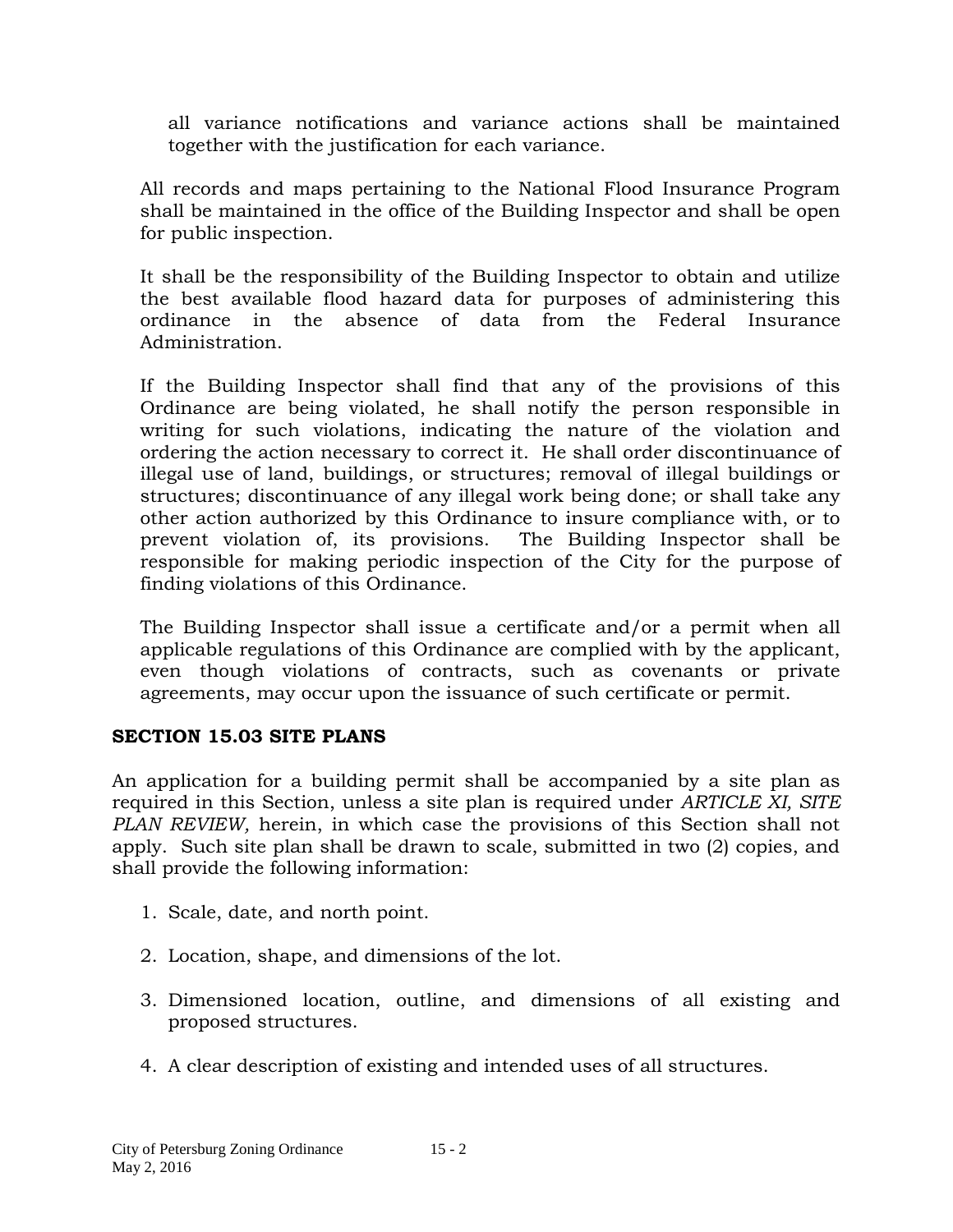5. Additional information as required by the Building Inspector for purposes of determining compliance with the provisions of this Ordinance.

# **SECTION 15.04 BUILDING PERMITS**

The following shall apply in the issuance of any permit:

1. **Permit Required.** It shall be unlawful for any person to commence excavation for, construction of any building or structure, structural changes, or repairs in any existing building, without first obtaining a building permit from the Building Inspector. No permit shall be issued for construction, alteration, or remodeling of any building or structure until an application has been submitted in accordance with the provisions of this Ordinance showing that the construction proposed is in compliance with the provisions of this Ordinance, with the Building Code, and with other applicable ordinances.

"Alteration" or "repair" of an existing building or structure, shall include any changes in structural members, stairways, basic construction type, kind or class of occupancy, light or ventilation, means of egress or ingress, or any other changes affecting or regulated by the Building Code, the Housing Law of the State of Michigan, or this Ordinance, except for minor repairs or changes not involving any of the aforesaid provisions.

- 2. **Permits For New Use of Land.** A building permit shall also be obtained for the new use of land, whether the land is presently vacant or a change in land use is proposed.
- 3. **Permits For New Use of Buildings or Structures.** A building permit shall also be obtained for any change in use of an existing building or structure to a different class or type.
- 4. **Accessory Buildings.** Accessory buildings when erected at the same time as the principal building on a lot and shown on the application thereof shall not require a separate building permit.
- 5. All building permits, when issued, shall be valid for a period of one (1) year only but may be extended for a further period of not to exceed one (1) year, if said Building Inspector shall find good cause shown for failure to complete work for which said permit was issued; provided that the exterior of any such structure must be completed within one (1) year from the date of the original issuance of a building permit.

Should the holder of a building permit fail to complete the work for which said permit was issued within the time limit as set forth above, any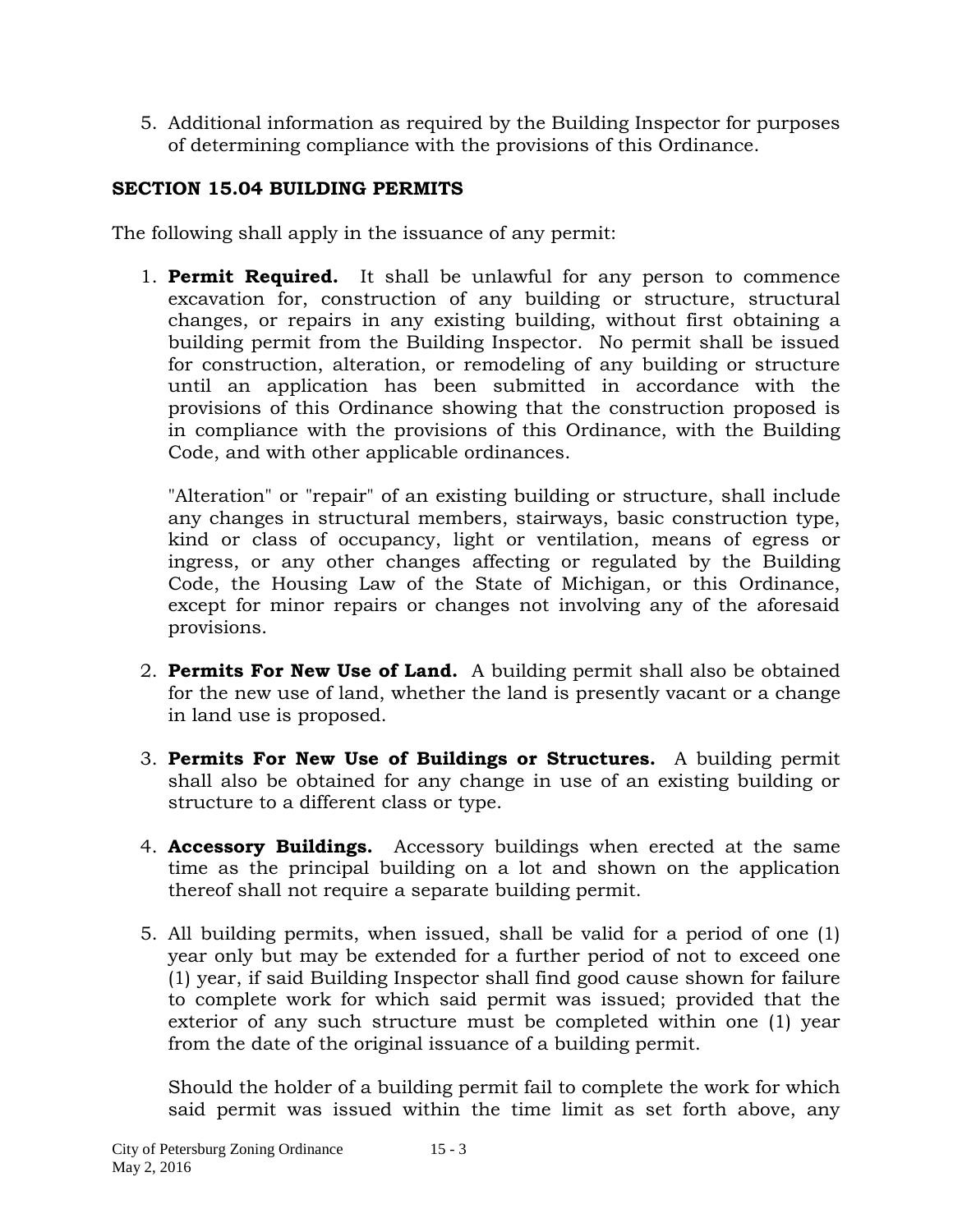unfinished structure is hereby declared a nuisance, *per se,* and the same may be abated by appropriate action before the Circuit Court of the County. The Board of Zoning Appeals, the City Council, any person designated by the City Council or any aggrieved person may institute a suit to have the nuisance abated.

#### **SECTION 15.05 CERTIFICATES OF OCCUPANCY**

- 1. **Certificate Required.** It shall be unlawful to use or occupy or permit the use of any building or premises, or both, or part thereof hereafter created, erected, changed, converted, or wholly or partly altered or enlarged in its use or structure until a certificate of occupancy shall have been issued therefore by the Building Inspector. A certificate of occupancy shall not be issued for any building or structure or a part thereof, or for the use of land, which does not comply with all provisions of this Ordinance. The certificate shall state that the building, structure, and lot and use thereof, conform to the requirements of this Ordinance. Failure to obtain a certificate of occupancy when required shall be a violation of this Ordinance and punishable under Section 15.10, herein.
- 2. **Use of Lot Without Structure.** Any lot vacant at the effective date of this Ordinance shall not be used, nor may any use of a lot without a structure existing at the effective date of this Ordinance be changed to any other use unless a certificate of occupancy shall have first been issued for the new or different use.
- 3. **Change in Building Use.** A structure or part thereof, which is erected or altered after the effective date of this Ordinance, shall not be occupied or used for occupancy or use caused to be done until a certificate of occupancy is issued for such structure.
- 4. **New or Altered Building.** Any structure, or part thereof, which is erected or altered after the effective date of this Ordinance, shall not be occupied or used for occupancy or use caused to be done until a certificate of occupancy is issued for such structure.
- 5. **Existing Structure and Use.** A certificate of occupancy shall be issued, upon request of the owner, for an existing structure or part thereof, or for an existing use of land, including legal non-conforming uses and structures if, after inspection of the premises, it is found that such structure or use comply with all provisions of this Ordinance. All legal non-conformities shall be clearly described on the certificate of occupancy.
- 5. **Accessory Structures for Residences.** An accessory structure for a residence shall require a separate certificate of occupancy, unless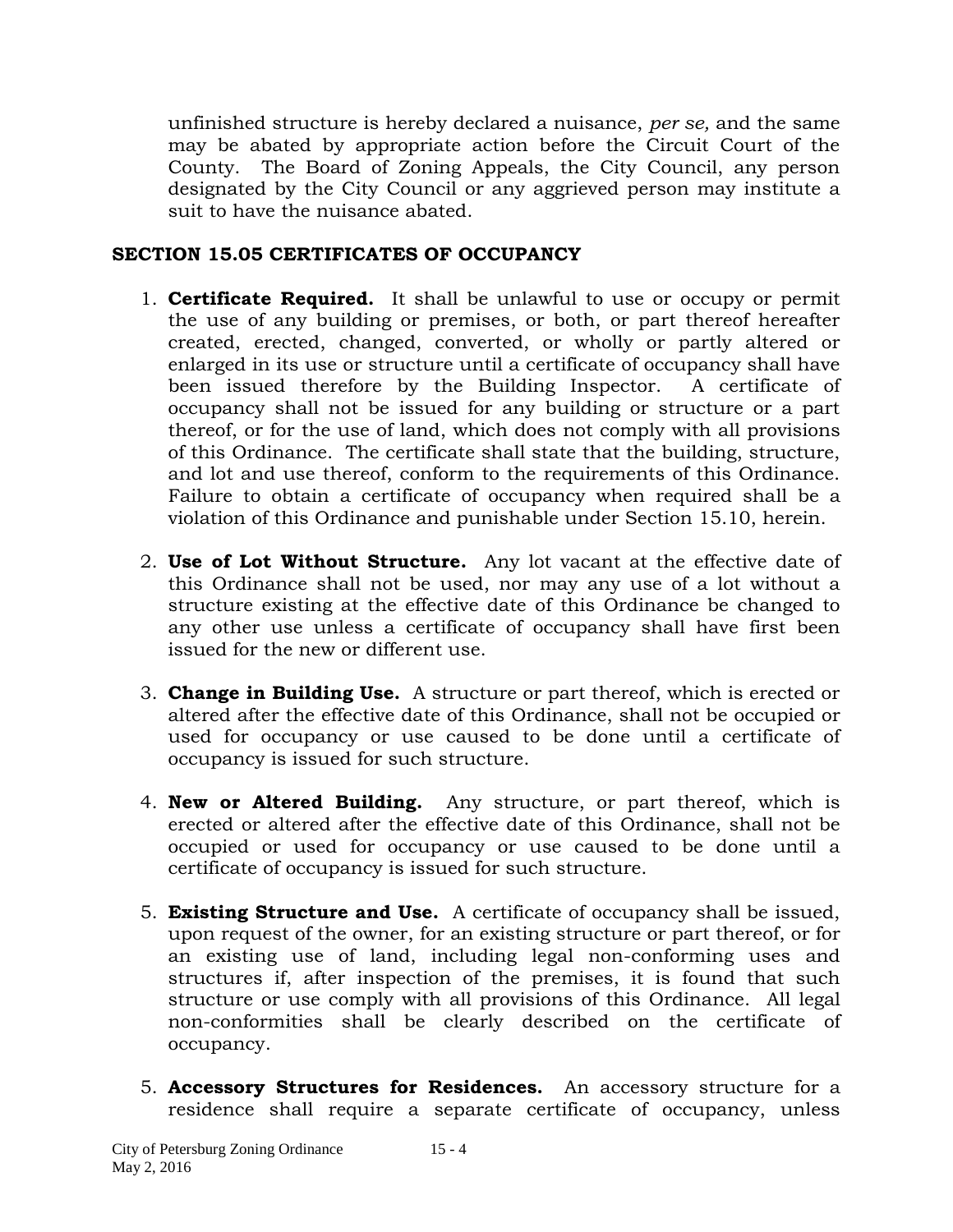included in the certificate of occupancy issued for the residential structure, when such accessory structure is completed at the same time as the residence structure.

- 7. **Application.** Application for certificates of occupancy shall be made in writing to the Building Inspector on forms therefore furnished.
- 8. **Certificates to Include Zoning.** Certificates of occupancy as are required by the City Building Code for new buildings or structures, or parts thereof, or for alterations to existing buildings or structures, shall also constitute certificates of occupancy as required by this Ordinance.

# **SECTION 15.06 INSPECTION**

The applicant for a certificate of occupancy or building permit shall notify the Building Inspector when inspection is desired. Certificates and permits shall be issued within ten (10) days after receipt of such application if the building or structure, or part thereof, or the use of land, complies with the provisions of this Ordinance.

If issuance of such certificate is refused, the applicant therefore shall be notified of such refusal and cause thereof, within the aforesaid ten (10) day period.

## **SECTION 15.07 RECORDS**

The Building Inspector shall maintain a record of all certificates and permits and said record shall be open for public inspection.

## **SECTION 15.08 FEES**

The City Council shall establish a schedule of fees for administering this Article. The schedule of fees shall be posted on public display in the office of the Building Inspector and may be changed only by the City Council. No certificate or permit shall be issued unless required fees have been paid in full.

## **SECTION 15.09 COMPLIANCE WITH PLANS**

Building permits and certificates of occupancy issued on the basis of plans and applications approved by the Building Inspector authorize only the use, arrangement, and construction set forth in such approved plans and applications, and no other use, arrangement, or construction. Use, arrangement, or construction at variance with that authorized shall be deemed a violation of this Ordinance and punishable as provided by Section 15.10, herein.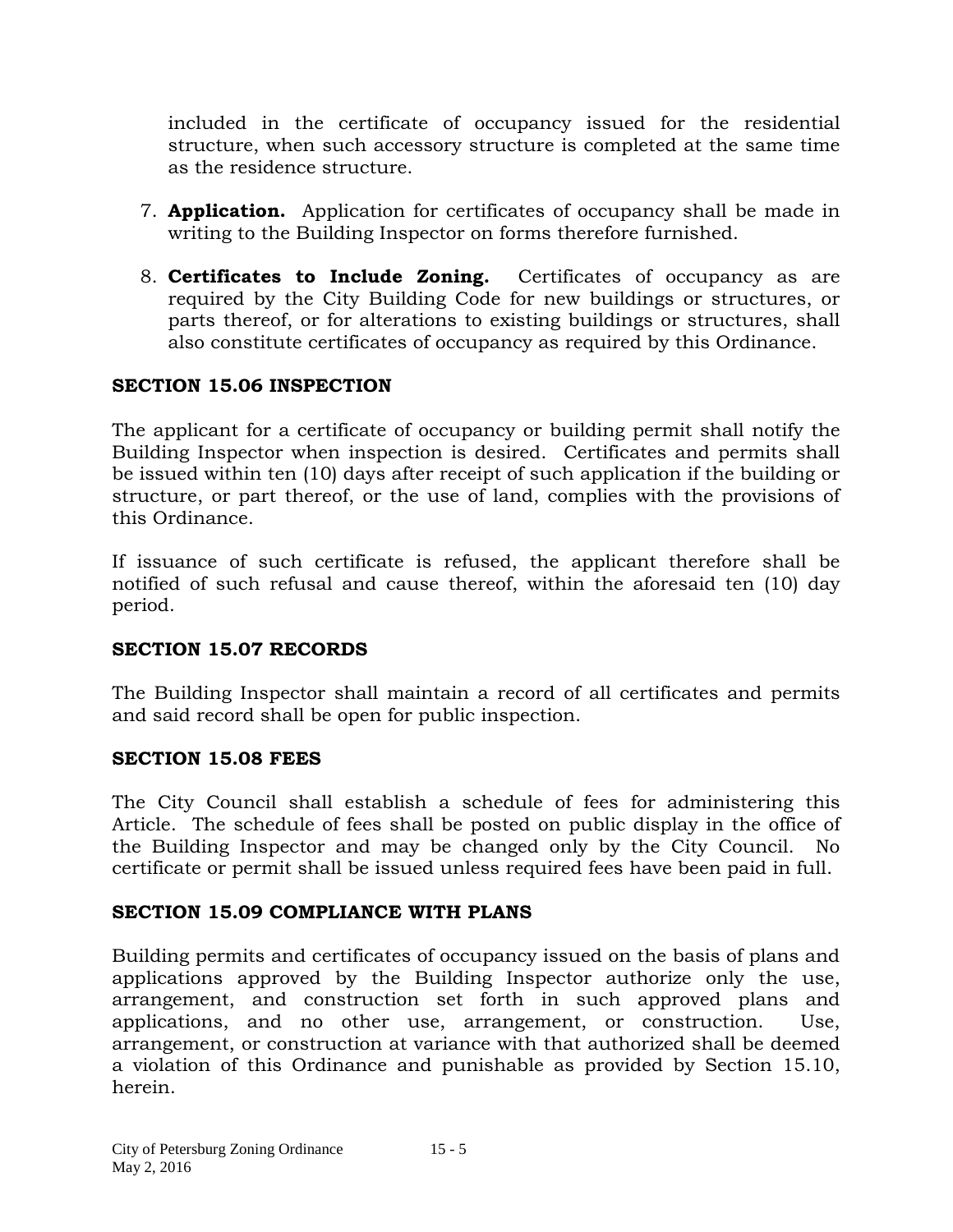#### **SECTION 15.10 VIOLATIONS AND PENALTIES**

- 1. **Violations.** Violations of the provisions of this Ordinance, or failure to comply with any of its requirements and provisions of permits and certificates granted in accordance with this Ordinance shall constitute a misdemeanor. Any person who violates this Ordinance or fails to comply with any of its requirements shall, upon conviction thereof, be fined not more than one hundred (100) dollars or imprisoned for not more than ninety (90) days, or both, and in addition, shall pay all costs and expenses involved. Each day such violation continues shall be considered a separate offense. The owner of record or tenant of any building, structure, premises, or part thereof, and any architect, builder, contractor, agent or other person who commits, participates in, assists in, or maintains such violation may each be found guilty of a separate offense and suffer the penalties provided by law.
- 2. **Compliance Required.** The imposition of any fine, or jail sentence, or both shall not exempt the violator from compliance with the provisions of this Ordinance.
- 3. **Public Nuisance** *Per Se***.** Any structure which is erected, altered, or converted, or any use of any structure or lot which is commenced or changed after the effective date of this Ordinance, in violation of any of the provisions herein is hereby declared to be a public nuisance *per se,* and may be abated by order of any court of competent jurisdiction.

## **SECTION 15.11 CHANGES AND AMENDMENTS**

The City Council may from time-to-time, on recommendation from the City Planning Commission, or its own motion after requesting recommendations from the City Planning Commission, amend, modify, supplement, or revise the district boundaries or the regulations herein, or as the same are subsequently established, pursuant to the authority and procedures authorized in the Michigan Zoning Enabling Act, as amended; providing, however, whenever a petitioner requests a zoning district boundary amendment, he shall be the fee holder owner of the premises concerned or else have the fee holder owner also subscribed to his petition. Applications or petitions to the City for amendment involving reclassification of property shall be in writing signed by the fee holder owner(s) of the property proposed for rezoning, and accompanied by a legal description and a dimensioned plot plan of the property concerned, and a statement of the proposed use. The application or petition shall be accompanied by a filing fee in an amount as established by the City Council by its own resolution. The fee shall be paid over to the City Treasurer and shall be deposited in the General Fund of the City.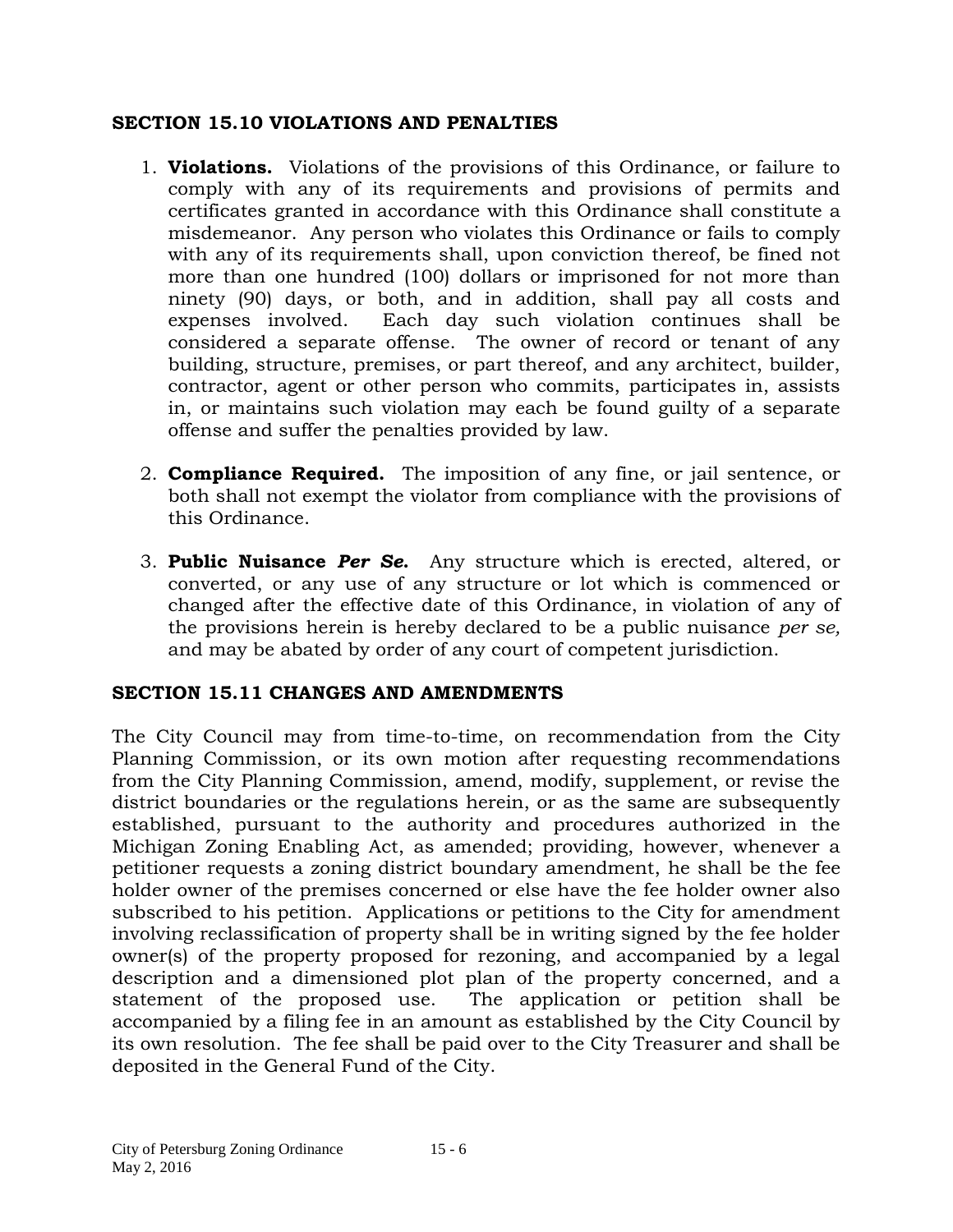# **ARTICLE XVI**

# **BOARD OF ZONING APPEALS**

## **SECTION 16.01 CREATION OF BOARD OF ZONING APPEALS**

There is hereby established a Board of Zoning Appeals, which shall perform its duties and exercise its powers as provided by the Michigan Zoning Enabling Act, as amended, in such a way that the objectives of this Ordinance shall be attained, public safety secured, and substantial justice done.

#### **SECTION 16.02 BOARD MEMBERSHIP**

The Board of Zoning Appeals shall consist of seven (7) members appointed by the City Council. Appointments shall be as follows: Two (2) members shall be appointed for a period of one (1) year; three (3) members shall be appointed for two (2) years; and two (2) members shall be appointed for three (3) years respectively; thereafter each member shall be appointed to office for three (3) years except for members serving because of their membership on the Planning Commission or City Council, whose terms shall be limited to the time that they are members of those bodies. A successor shall be appointed not more than one month after the term of the preceding member has expired. Vacancies for unexpired terms shall be for the remainder of the term.

- 1. The first member shall be a member of the City Planning Commission.
- 2. The second member may be a member of the City Council appointed by the City Council, who if appointed shall not serve as Chairman of the Board of Zoning Appeals.
- 3. Additional member(s) shall be selected and appointed by the City Council from among the electors residing in the incorporated area of the City. No second elected officer of the City nor any employee of the City may serve as a member.

A member of the Board of Zoning Appeals may be removed by the City Council for misfeasance, malfeasance, or nonfeasance in office upon written charges and after a public hearing. A member of the Board of Zoning Appeals shall disqualify himself from a vote in which the member has a conflict of interest. Failure of a member to disqualify himself from a vote in which the member has a conflict of interest constitutes malfeasance in office.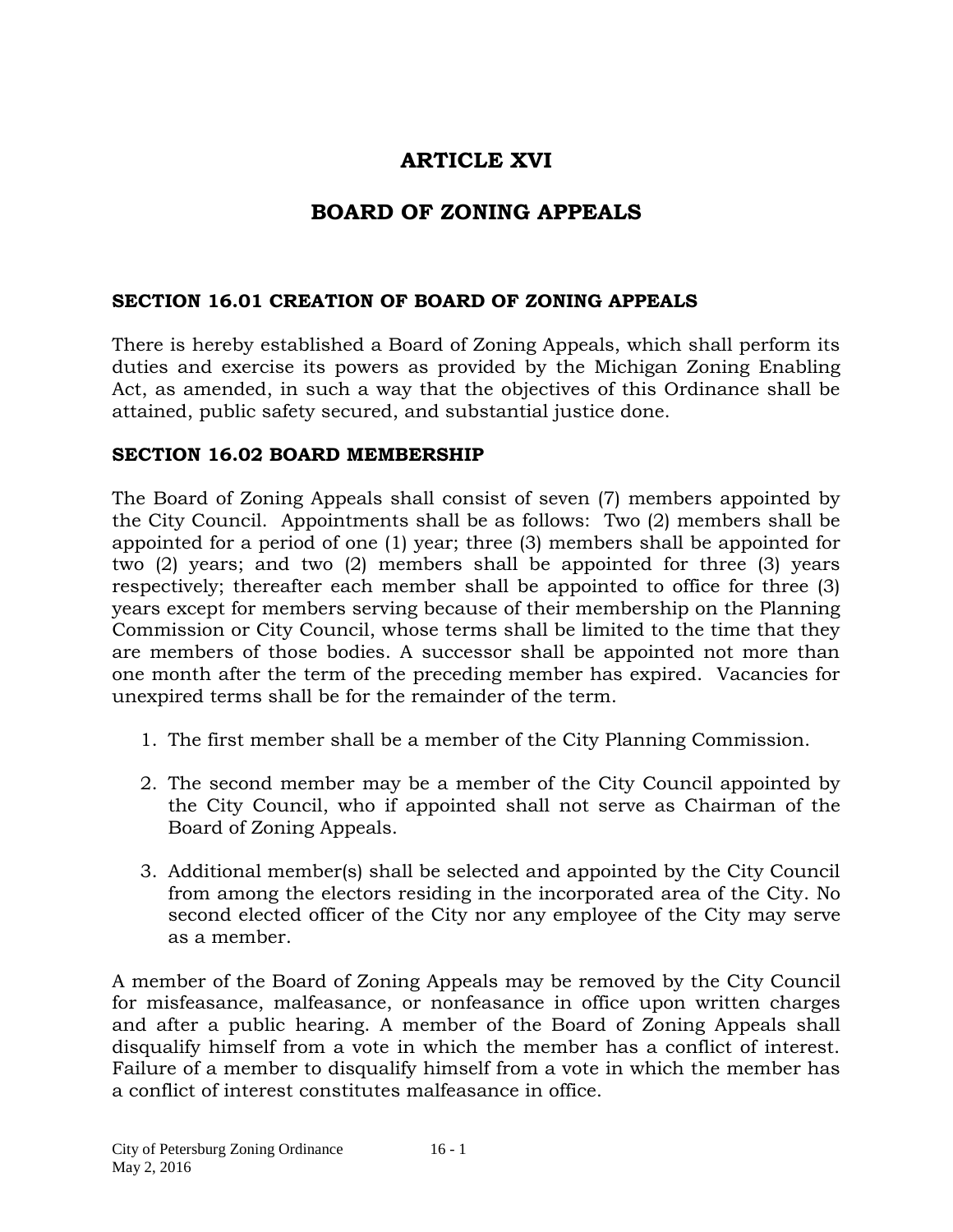The City Council may appoint no more than two alternate members of the Board of Zoning Appeals for the same term as regular members of the Board of Zoning Appeals. They shall serve as members of the Board of Zoning Appeals upon the call of the chairperson where a regular member is absent from, or unable to attend, one or more meetings of the Board of Zoning Appeals. An alternate member may also be called to serve in place of a regular member for the purpose of reaching a decision on a case in which a regular member has abstained for reasons of a conflict of interest. The alternate member, having been appointed, shall serve in the case until a final decision has been made. The alternate member shall have the same voting rights as a regular member of the Board of Zoning Appeals in the cases in which the alternate member serves.

# **SECTION 16.03 MEETINGS**

All meetings of the Board of Zoning Appeals shall be held at the call of the Chairman, and at such times as the Board of Zoning Appeals may determine. All meetings of the Board of Zoning Appeals shall be open to the public. The Board of Zoning Appeals shall maintain a record of its proceedings, and shall keep records of its findings, proceedings at hearings, and other official actions, all of which shall be immediately filed in the Municipal Building and shall be a public record. Five (5) members of the Board shall constitute a quorum for the conduct of its business. The Board shall have the power to subpoena and require the attendance of witnesses, administer oaths, compel testimony, and the production of books, papers, files, and other evidence pertinent to the matters before it.

## **SECTION 16.04 APPEALS**

An appeal may be taken to the Board of Zoning Appeals by any person, firm or corporation, or any officer, department, board or bureau aggrieved by a decision of anybody charged with enforcement of this chapter or of an administrative official of the department of building and zoning concerning the administering and enforcing of the provisions of this chapter.. Such appeals shall be taken within such time as shall be prescribed by the Board of Zoning Appeals by general rule, by filing with the Building Inspector and with the Board of Zoning Appeals a Notice of Appeal, specifying the grounds thereof. The Building Inspector shall forthwith transmit to the Board of Zoning Appeals all of the papers constituting the record upon which action appealed from was taken. An appeal shall stay all proceedings in furtherance of the action appealed from unless the Building Inspector certifies to the Board of Zoning Appeals after the Notice of Appeal shall have been filed with him, that by reason of acts stated in the certificate, a stay would, in his opinion, cause imminent peril to life or property in which case the proceedings shall not be stayed otherwise than by a restraining order which may be granted by a court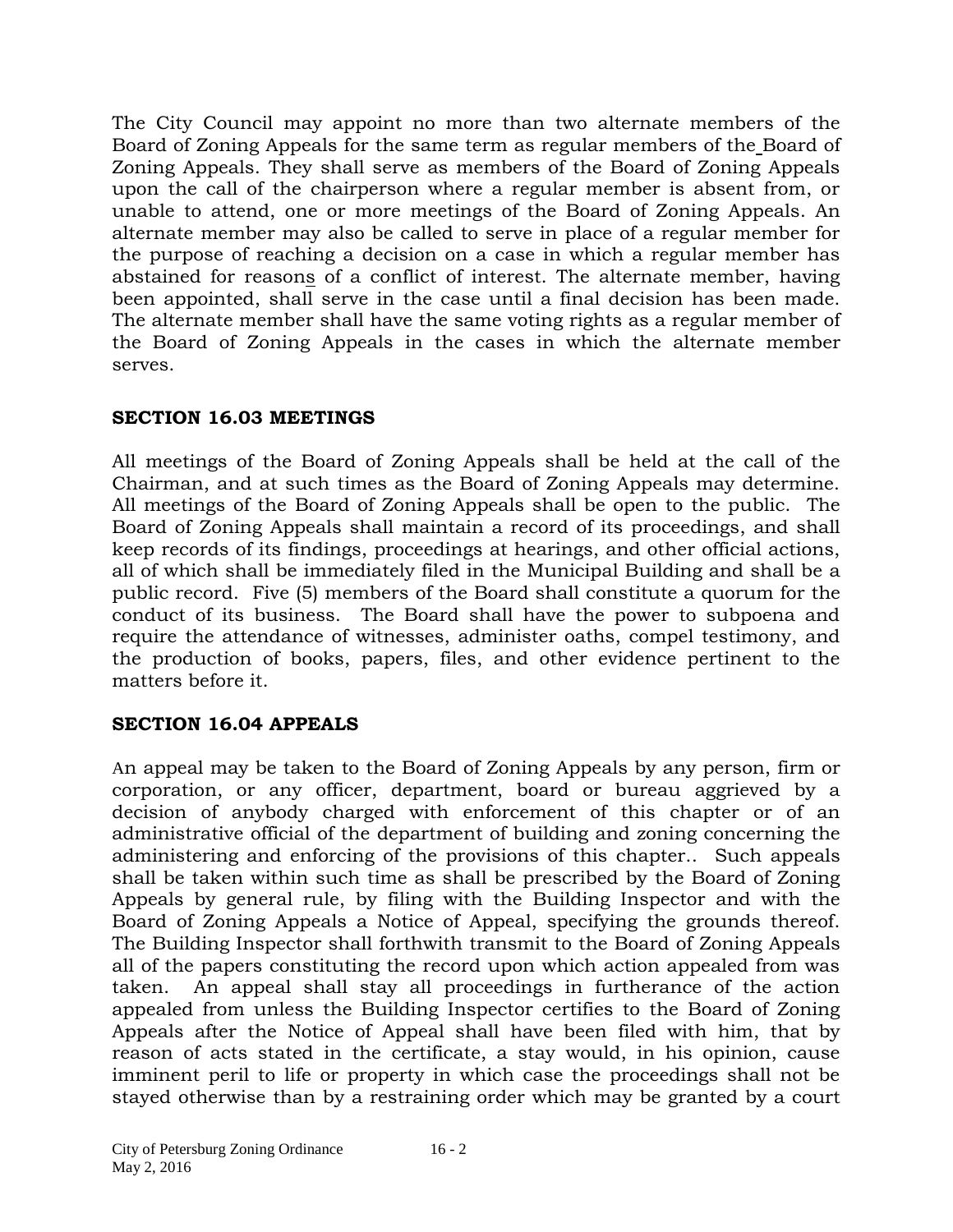of record. The Board of Zoning Appeals shall select a reasonable time and place for the hearing of the appeal and give due notice thereof in accordance with the terms of the Michigan Zoning Enabling Act and shall render a decision on the appeal without unreasonable delay. Any person may appear and testify at the hearing, either in person or by duly authorized agent or attorney.

## **SECTION 16.05 POWERS OF BOARD OF ZONING APPEALS**

The Zoning Board of Appeals shall not have the power to alter or change the zoning district classification of any property, nor to make any change in the terms of this Ordinance nor to permit any use in a district in which it is not permitted, but does have power to act on those matters where this Ordinance provides for an administrative review or interpretation and to authorize a variance as defined in this Section and laws of the State of Michigan.

The concurring vote of two-thirds (2/3) of the members of the Board of Zoning Appeals shall be necessary to reverse any order, requirement, decision, or determination of any such administrative official or to decide in favor of the applicant any matter upon which they are required to pass under this Ordinance or to effect any variation in this Ordinance.

The Board of Zoning Appeals shall have the power to interpret the provisions of this Ordinance and the Zoning Map accompanying this Ordinance.

# 1. **Administrative Review**

The Board of Zoning Appeals shall hear and decide appeals from and review any order, requirement, decision, or determination made by any administrative official charged with enforcement of any provisions of this Ordinance. They shall also hear and decide all matters referred to them or upon which they are required to pass under this Ordinance.

# 2. **Variance**

Where owing to special conditions, a literal enforcement of the use provisions of this Ordinance would involve "practical difficulties" in the case of non-use variances or cause "unnecessary hardship" in the case of use variances, the Board shall have power upon appeal in specific cases to authorize such variation or modifications of the use provisions of this Ordinance with such conditions and safeguards as it may determine to be in harmony with the spirit of this Ordinance and so that public safety and welfare be secured and substantial justice done. No such variance or modification of the use provisions of this Ordinance shall be granted unless it appears at a minimum that **all** the following facts and conditions exist: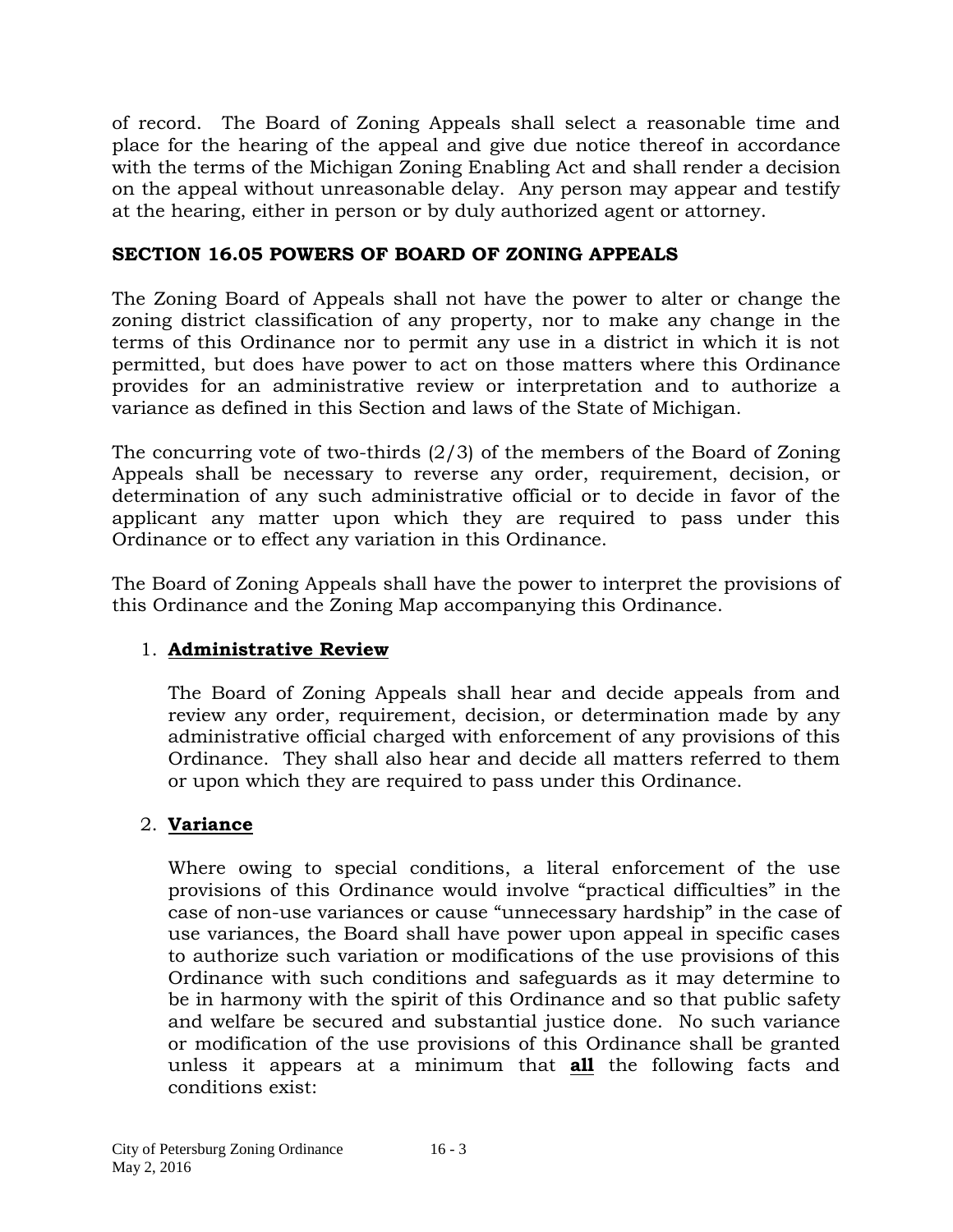- A. That there are exceptional or extraordinary circumstances or conditions applicable to the property involved or to the intended use of the property that do not apply generally to other properties or class of uses in the same district or zone.
- B. That such variance is necessary for the preservation and enjoyment of a substantial property right possessed by other property in the same zone and vicinity.
- C. That the granting of such variance or modification will not be materially detrimental to the public welfare or materially injurious to the property or improvements in such zone or district in which the property is located.
- D. That the granting of such variance will not adversely affect the purposes or objectives of this Ordinance.
- E. In consideration of all appeals and all proposed variations to this Ordinance, the Board of Zoning Appeals shall, before making any variations from the Ordinance in a specific case, first determine that the proposed variation will not impair an adequate supply of light and air to adjacent property, or unreasonably increase the congestion in public streets, or increase the danger of fire or endanger the public safety, or unreasonably diminish or impair established property values within the surrounding area, or in any other respect impair the public health, safety, comfort, morals, or welfare of the inhabitants of the City. Nothing herein contained shall be construed to give or grant to the Board the power or authority to alter or change the Zoning Ordinance or the Zoning Map, such power and authority being reserved to the City Council of the City of Petersburg in the manner provided by law.

## 3. **Permits**

A. The Board of Zoning Appeals shall have the power to permit the erection and use of a building or an addition to an existing building, of a public service corporation or for public utility purposes, in any permitted district, to a greater height or larger area than the district requirements herein established, and permit the location in any use district of a public utility building, structure, or use; if the Board shall find such use, height, area, building, or structure reasonably necessary for the public convenience and service, provided such building, structure, or use is designed, erected, and landscaped to conform harmoniously with the general architecture and plan of such district.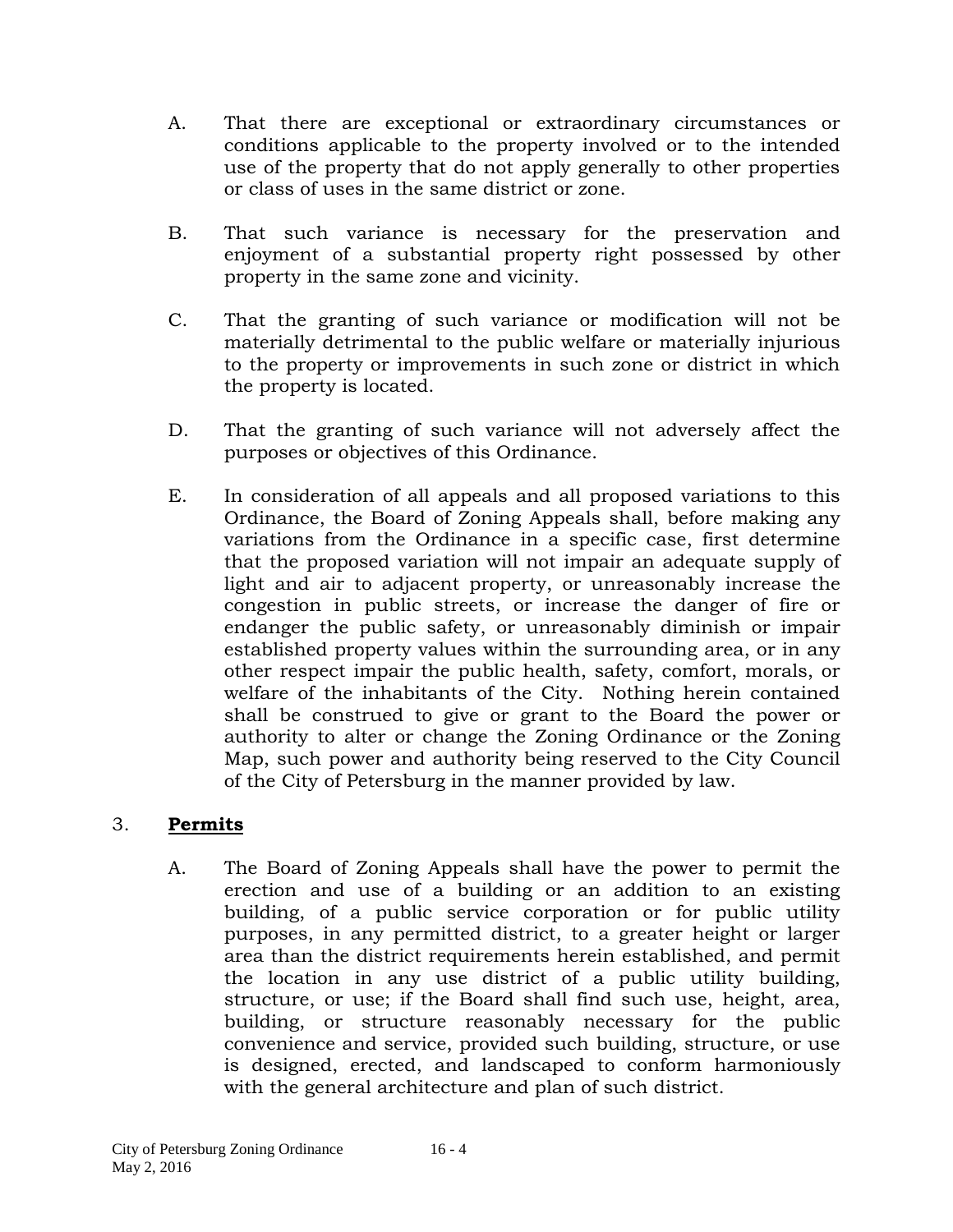- B. The Board of Zoning Appeals shall have the power to permit the modification of the off-street automobile parking space or loading space requirements where, in the particular instance, such modifications will not be inconsistent with the purpose and intent of such requirements.
- C. The Board of Zoning Appeals shall have the power to permit temporary buildings and uses for periods not to exceed one (1) year.

# 4. **Special Approval**

An appeal may be taken to the Board of Zoning Appeals by any person, firm, or corporation, or by any officer, department, board, or bureau aggrieved by a decision of the Planning Commission regarding application for a Use Permitted on Special Approval as provided for within the various land use districts in this Ordinance. Such appeals shall be taken within such time, and in such manner, as prescribed in Section 16.04, herein.

#### **SECTION 16.06 ORDERS**

In exercising the above powers, the Board may reverse or affirm wholly or partly, or may modify the orders, requirement, decisions, or determination appealed from and may make such order, requirement, decisions, or determination as ought to be made, and to that end shall have all the powers of the Building Inspector from whom the appeal is taken.

## **SECTION 16.07 NOTICE OF HEARING**

The Board of Zoning Appeals shall make no recommendation except in a specific case and after a public hearing, conducted by the Board of Zoning Appeals, has been held. Notice of the hearing shall be given in accordance with the provisions of the Michigan Zoning Enabling Act.

## **SECTION 16.08 BOARD OF ZONING APPEALS APPROVAL**

The Board of Zoning Appeals may require the appellant or applicant requesting a variance to submit all necessary surveys, plans, or other information the Board may reasonably require. The Board of Zoning Appeals may impose such conditions or limitations in granting a variance as it may deem necessary to comply with the spirit and purposes of this Ordinance.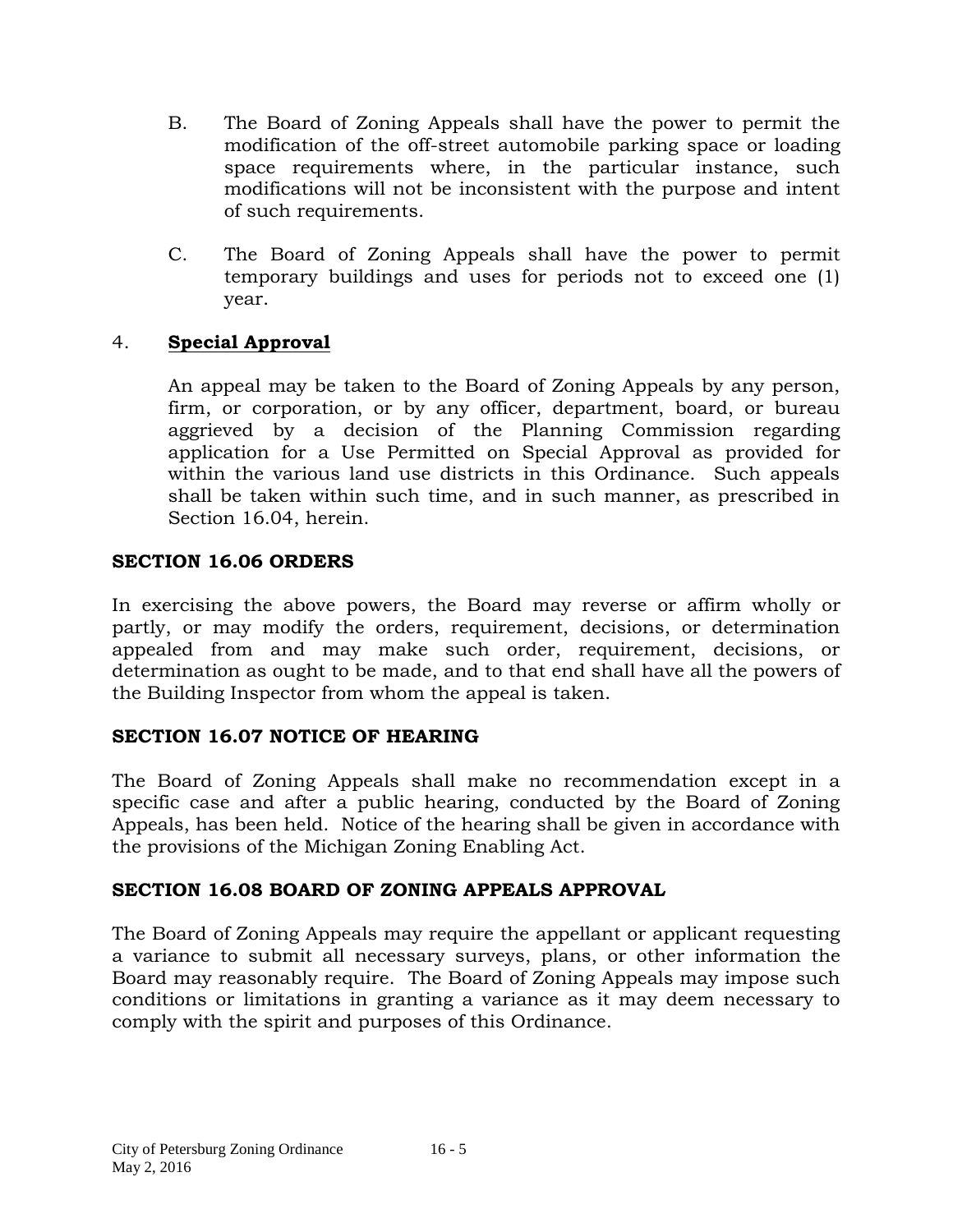#### **SECTION 16.09 APPROVAL PERIOD**

No order of the Board of Zoning Appeals permitting the erection or alteration of a building shall be valid for a period longer than two (2) years, unless a building permit for such erection or alteration is obtained within such period and such erection or alteration is started and proceeds to completion in accordance with the terms of such permit. No order of the Board of Zoning Appeals permitting a use of a building or premises shall be valid for a period longer than two (2) years unless such use is established within such period; provided, however, that where such use permitted is dependent upon the erection or alteration of a building, such order shall continue in force and effect if a building permit for said erection or alteration is obtained within such period and such erection or alterations are started and proceed to completion in accordance with the terms of such permit.

#### **SECTION 16.10 FILING FEE**

Application for a Board of Zoning Appeals hearing shall be in writing and shall be accompanied by a filing fee as established by the City Council which shall be paid to the City Treasurer at the time the notice of appeal is filed.

#### **SECTION 16.11 EFFECTIVE DATE OF ACTION**

The decision of the Board shall not become effective until the Board certifies its decision in writing or approves the minutes of the meeting during which it made its decision.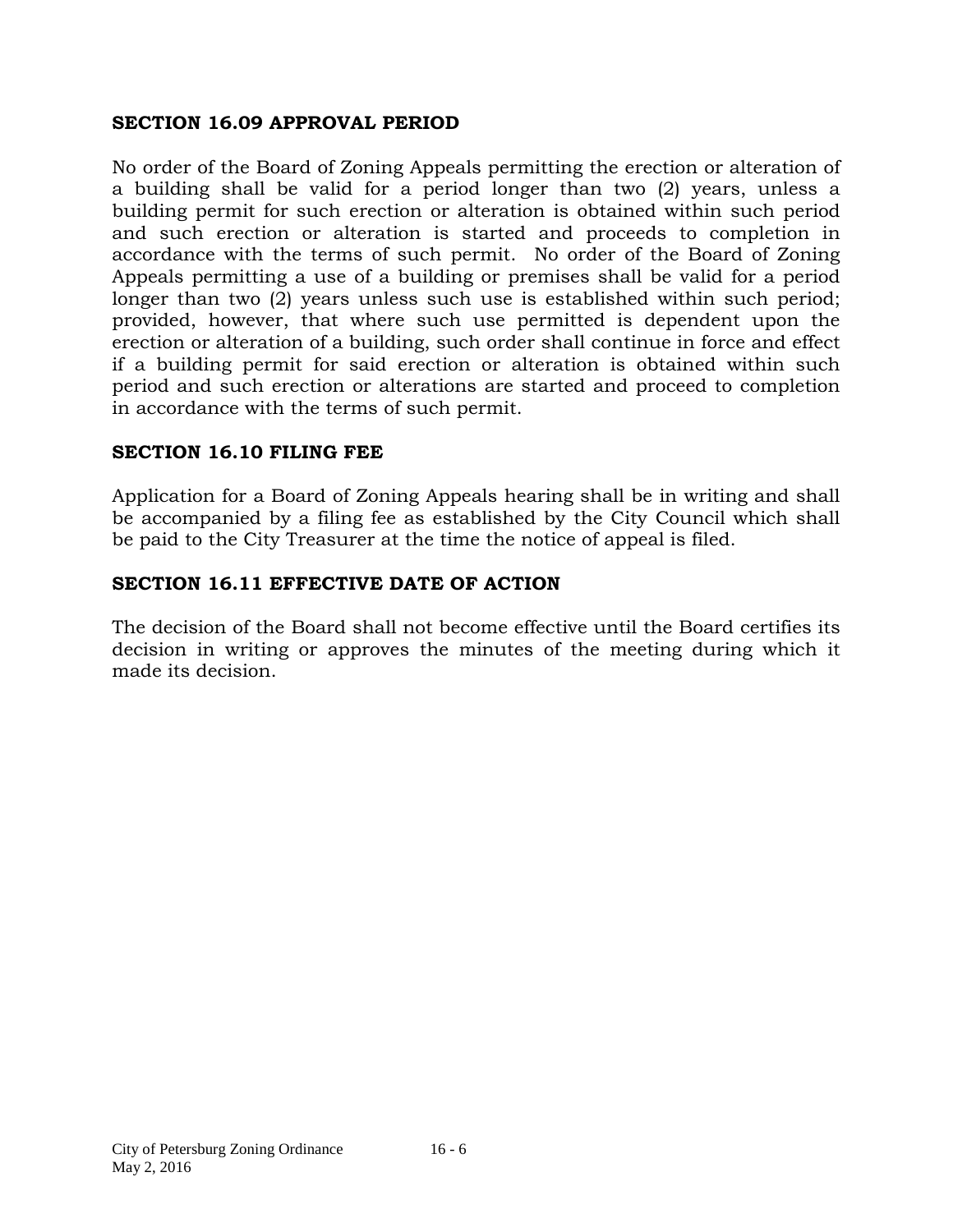# **ARTICLE XVII**

# **CONDOMINIUM PROJECTS**

#### **SECTION 17.01 REGULATORY INTENT**

All new condominium projects including but not limited to attached condominium units projects, single unattached site condominium unit projects also known as site condominiums and conversion condominium projects shall conform to the requirements of this Article and all other ordinances, rules and regulations of the City, including but not limited to the City's Zoning Ordinance and the Michigan Condominium Act, MCL 559.101 *et seq.*

#### **SECTION 17.02 DEFINITIONS**

In addition to the definitions set forth in Article 2 and 17 of the City's Zoning Ordinance, the definitions set forth below and in the Michigan Condominium Act are incorporated herein and made a part hereof.

- A. Unattached Condominium Project or Site Condominium Project means a division of land based upon condominium ownership which provides for a single unattached condominium unit on each Condominium Lot.
- B. Condominium Lot means the area of land dedicated to the use of a structure that is either a single unattached condominium unit or a structure that contains 2 or more attached condominium units together with the limited common area dedicated to the respective unit or units.
- C. Condominium Structure or Building means the principle building or structure constructed upon a lot intended for a single unattached condominium unit or 2 or more attached condominium units.
- D. Setback Front, Side and Rear Yard mean the distance measured from the respective front, side and rear yard lines associated with the Condominium Structure to the respective front, side and rear of the Condominium Lot.

## **SECTION 17.03 GENERAL REGULATIONS**

The following regulations shall apply to all condominium projects permitted in any zoning district.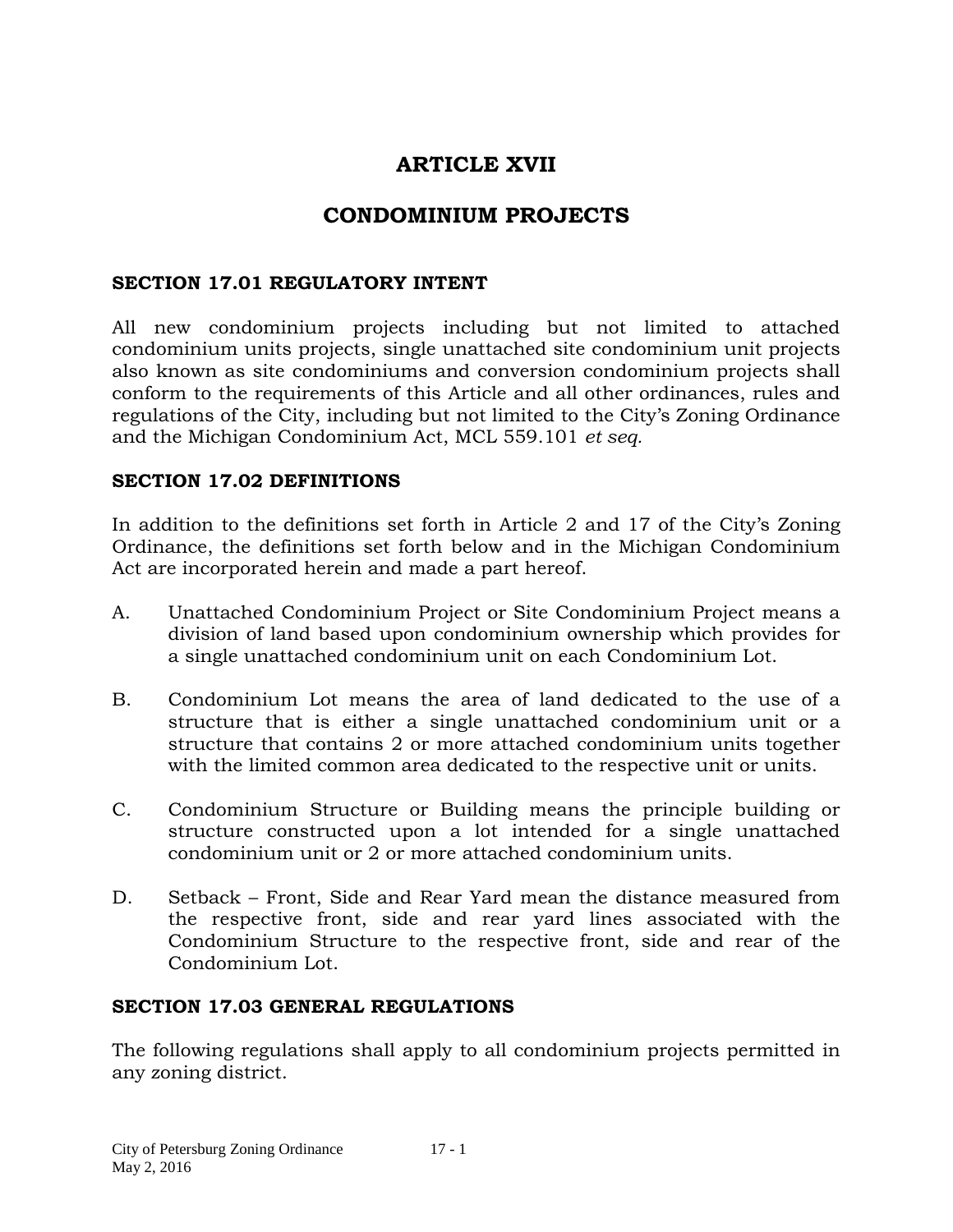- A. Attached Condominium Units on a Condominium Lot: Attached condominium units will be considered as one structure being constructed on a single lot for the purpose of determining dimensional requirements under this Zoning Ordinance and shall comply with all applicable regulations of the zoning district in which it is located.
- B. Unattached Single Condominium Unit on a Condominium Lot: An unattached single condominium unit shall be considered as one structure being constructed on a single lot for the purposes of determining dimensional requirements under this Zoning Ordinance and shall comply with all applicable regulations of the zoning district in which it is located.
- C. Computation of Minimum Lot Area: The area within public and private street rights-of-way shall not be included in the computation of minimum lot area.
- D. One Unattached Condominium Unit per Condominium Lot: Not more than one unattached condominium unit shall be located on a condominium lot, nor shall an unattached condominium unit be located on a condominium lot with any other principal use. This requirement shall be incorporated into the condominium documents.
- E. Yard Requirements: Yard requirements shall be measured from the boundaries of the condominium lot and shall comply with all applicable regulations of the zoning district in which it is located.
- F. Utility Connections: Each condominium unit shall be separately connected to all utilities including water, sanitary sewer, electrical, gas, telecommunications, and the any other utility. Condominium units shall be wired for cable and Internet connections using standard connections as approved by the City Engineer.
- G. Relocation of Lot Boundaries: Relocation of condominium lot boundaries, if allowed in the condominium documents as permitted in Section 48 of the Condominium Act, shall comply with all regulations of the zoning district in which they are located and shall be approved by the City Planning Commission in consultation with the City Engineer. This requirement shall be included as part of the condominium documents.
- H. Resulting Lots: Each condominium lot which results from a division of another condominium lot as permitted by Section 49 of the Condominium Act shall comply with all regulations of the zoning district within which it is located and shall be approved by the City Planning Commission in consultation with the City Engineer. This requirement shall be included as a part of the condominium documents.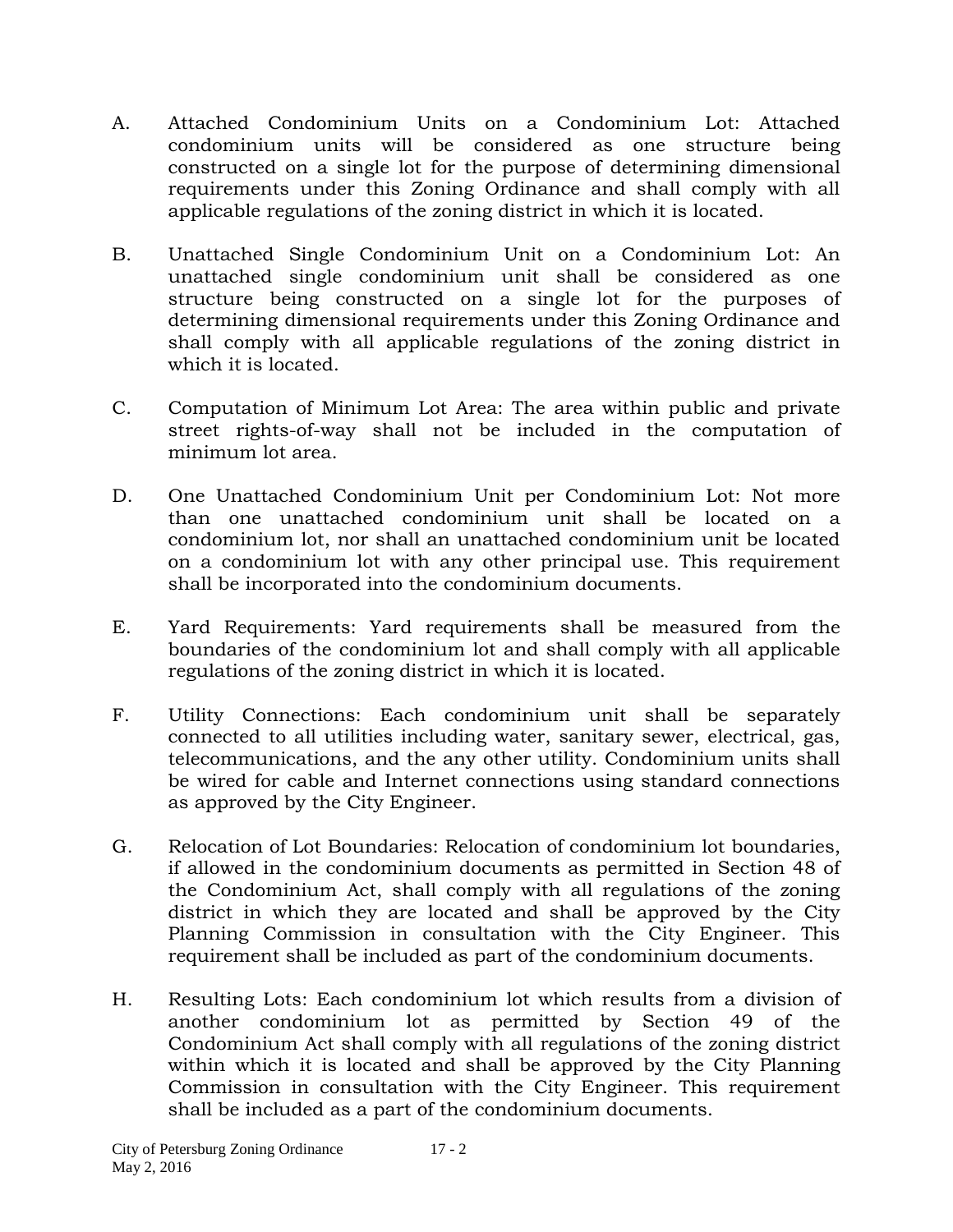- I. Land Division Requirements: The condominium project shall comply with the requirements of the Land Division Act (MCL 560.101 *et seq.*) and the land division regulations and engineering standards of the City as may be amended from time to time. Attached condominium units and an unattached condominium unit may abut and have frontage on a private street provided that the condominium project complies will the requirements of this Zoning Ordinance and other ordinances, rules, and regulations of the City.
- J. Design Standards: The design standards as approved by the City Council by resolution for water, sanitary sewer, storm sewer, roads, sidewalks, streets, and other utilities shall apply, subject to such reasonable modifications as made be authorized by the City Engineer based upon the location, topography, size, layout and other site conditions of the proposed condominium project.

#### **SECTION 17.04 SPECIFIC REGULATIONS**

Condominium projects shall be subject to the following regulations:

- A. Unattached Condominiums: Unattached condominiums, also known as site condominiums, shall be subject to all requirements and standards of the underlying zoning district including but not limited to density, lot size, minimum floor area requirements, regulations governing the distance between buildings and the attachment of buildings, and other requirements as set forth in this Zoning Ordinance, including but not limited to Article 9, Schedule of Regulations. All proper information and dimensions shall be depicted on the site plan so that the Planning Commission in consultation with the City Engineer can determine that all applicable minimum requirements are met. These regulations shall be applied by requiring the condominium unit and a surrounding limited common element to be equal in area to the minimum lot area and lot width requirements for the district in which the project is located. The site condominium unit shall be equivalent to the area of the lot where a principal building can be constructed and there shall be a limited common element associated with each site condominium unit, which shall be at least equivalent to the minimum yard area requirements for the district in which the project is located.
- B. Street and Road Requirements in any Condominium Project: All streets and sidewalks in a residential condominium project shall conform at a minimum to the standards and specifications as determined by the City for a typical street in a single-family residential subdivision. All streets and sidewalks in a non-residential condominium project shall conform to reasonable requirements for such commercial or industrial uses as determined by the City Engineer in light of the proposed land use.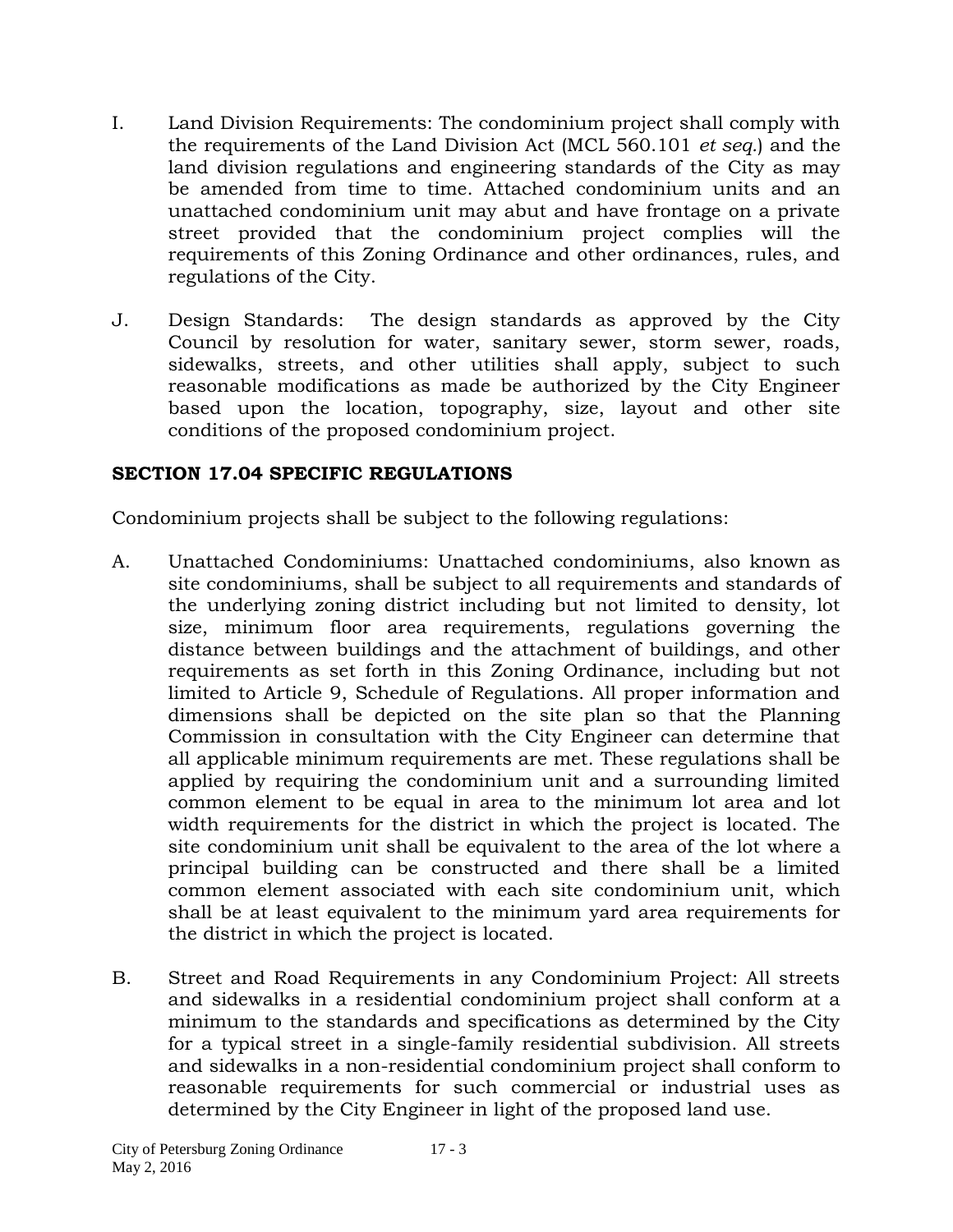- C. Commercial, Office or Industrial Condominiums: Commercial, office, or industrial unattached condominium projects shall be subject to all requirements applicable to the appropriate underlying zoning district which exists for the property on which a commercial, office, or industrial site condominium may be proposed, including minimum lot requirements and all other applicable requirements set forth in the Zoning Ordinance. The regulations shall be applied by requiring the condominium unit and a surrounding limited common element to be equal in area to the minimum lot area and lot width requirements for the district in which the project is located. The commercial, office, or industrial condominium project must be appropriate to the underlying zoning for the project site.
- D. Conversion Condominiums: All conversion condominiums shall be subject to the provisions of this Zoning Ordinance and shall require final site plan approval by the Planning Commission prior to the occupancy of any converted condominium unit. The site plan shall include all existing conditions and clearly identify all proposed site modifications. The Planning Commission shall consider the site plan for a condominium conversion as a new site plan and may revise any requirements of previous site plan approvals.

## **SECTION 17.05 PRELIMINARY AND FINAL REVIEW FOR CONDOMINIUM PROJECTS**

- A. Prior to the preparation of a preliminary site plan for a condominium project, the owner or the developer as the prospective applicant may request a meeting with the Planning Commission or the City Council or both and with the City Engineer, City Planner, City Attorney, or City Building Official to discuss the applicant's condominium project. The applicant is encouraged to submit a sketch to scale indicating the general location and configuration of the property to be divided; the alignment of streets and lots; and the relationship of the proposed site condominium to adjacent streets and neighboring properties. The prospective applicant should submit a written narrative that discusses how the project will be served by water and sanitary sewer, storm drainage and other utilities and that includes any additional information that will assist the City in evaluating the condominium project.
- B. Prior to recording the Master Deed required by the Condominium Act, the condominium project shall undergo a two-step review and approval process involving preliminary and final review of the site plan and the condominium documents. Prior to the expansion or conversion of a condominium project to include additional land, site plan review and approval shall be required pursuant to the requirements of this Zoning Ordinance.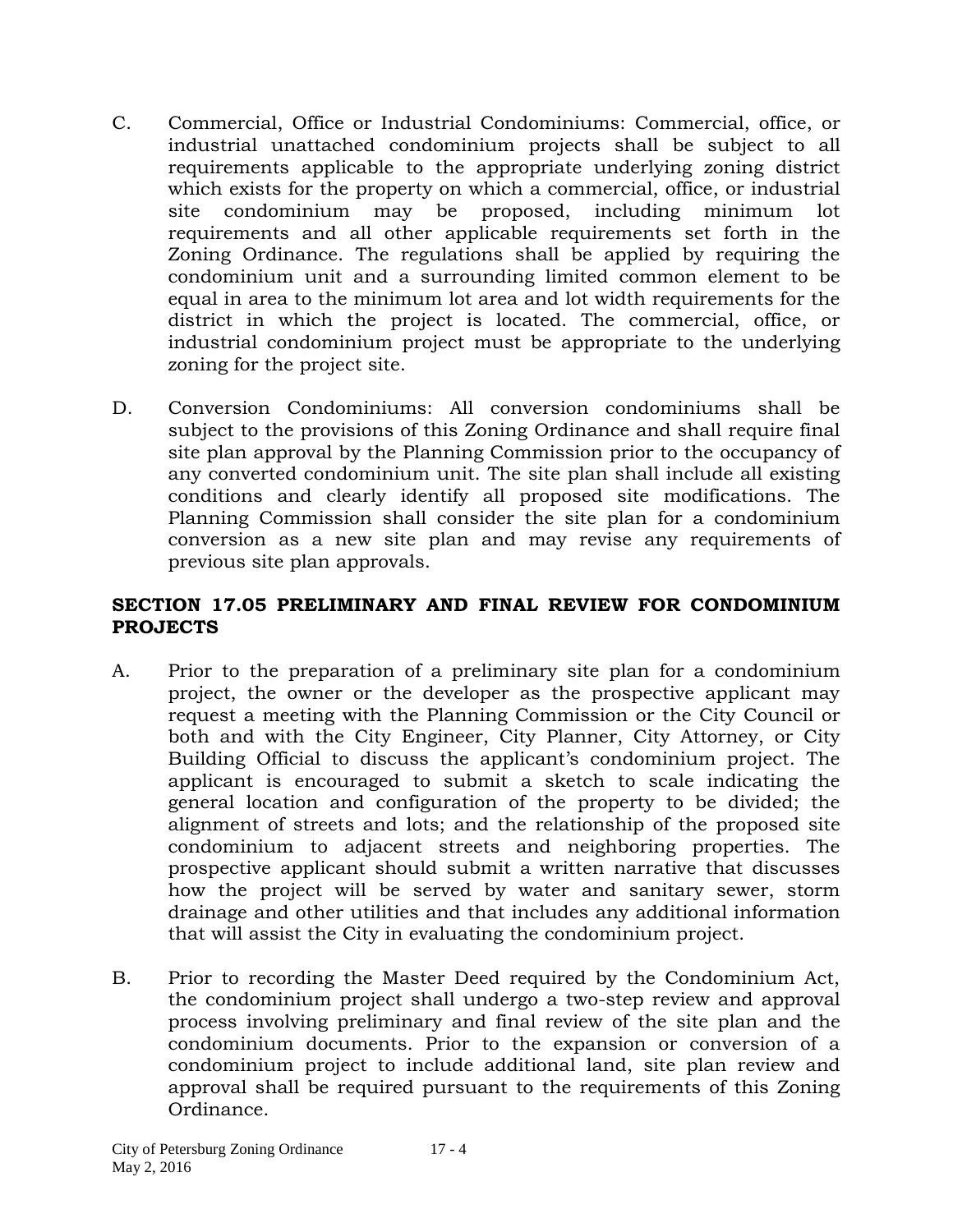#### **SECTION 17.06 ADDITIONAL SITE PLAN REQUIREMENTS**

In addition to the requirements of Article XI of this Zoning Ordinance, the following information shall be included on or attached to the site plan and submitted to the Building Official at least twenty-one (21) days prior to a meeting for preliminary site plan review, concurrently with the notice required to be given to the City pursuant to Section 71 of the Condominium Act. The site plan and the condominium documents with exhibits shall be reviewed by the City Engineer and the City Attorney.

- A. The name, address and telephone number of:
	- 1. All persons with an ownership interest in the land on which the condominium project will be located together with a description of the nature of each entity's interest in the land, including, for example, fee owner, optionee, lessee, or purchaser pursuant to a binding purchase agreement land contract vendee.
	- 2. All engineers, attorneys, architects, land surveyors, planners, or landscape architects associated with the condominium project.
	- 3. The developer or proprietor of the condominium project.
- B. The tax identification numbers and legal descriptions of the parcels of property under consideration and a boundary survey and legal description of the assembled parcels, if applicable.
- C. The purpose of the project such as, for example, residential, commercial, industrial, or unattached site condominiums.
- D. Approximate number of condominium units to be developed on the subject parcel.
- E. A preliminary site plan, drawn to a reasonable scale, which shows the following information:
	- 1. The vehicular circulation system planned for the proposed development, including a designation of each street as to whether it is proposed to be private or dedicated to the public.
	- 2. The location of existing private and public streets adjacent to the proposed development with an indication how they will connect with the proposed circulation system for the new development.
	- 3. The type and location of street signs.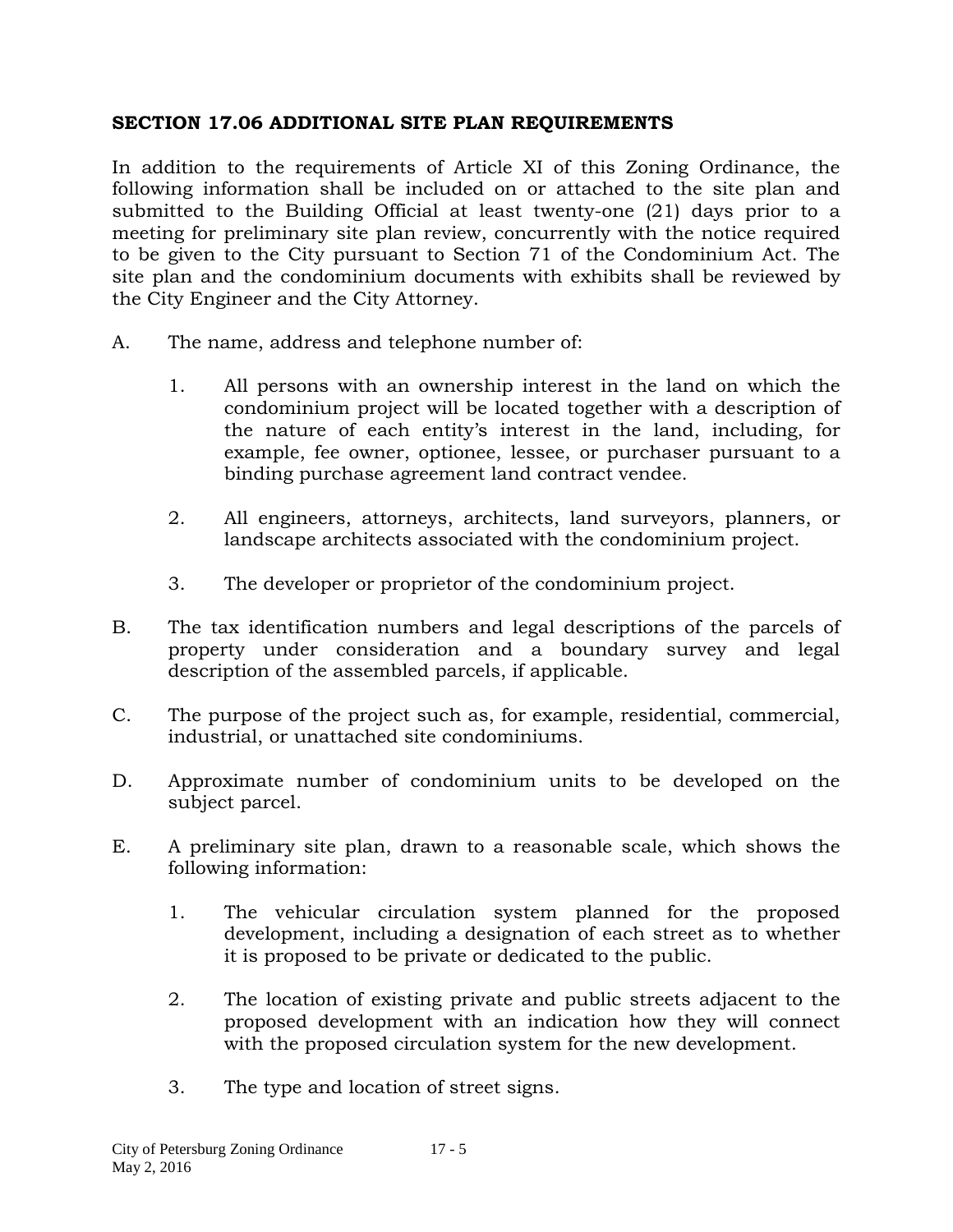- 4. The proposed layout of the condominium units, utility easements, parking, open space and recreation and park areas.
- 5. Proposed water and sanitary sewer service.
- 6. Proposed storm water and drainage system.
- 7. Proposed utility plans including electricity, gas, and telecommunications.
- 8. Preliminary indication of the regulations proposed to be included in the condominium documents in the nature of restrictive covenants which regulate the use and maintenance of public areas, accessory structures, payment of assessments, and enforcement of condominium regulations.
- 9. The applicant shall provide updated information to the City until a Certificate of Occupancy has been issued pursuant to this Zoning Ordinance.
- F. Plans for the following:
	- 1. Cross sections of roads, drive aisles, and paved areas.
	- 2. Site drainage showing topography and flow directions, including retention and detention areas, if any.
- G. Specific locations and dimensions of wetland areas and significant site features such as tree stands, unusual slopes, streams and water drainage areas. If deemed necessary because of site or soil conditions or because of the scope of the project being proposed, a detailed hydrology study may be required, subject to review by the City Engineer.
- H. Preliminary approval by the City Engineer that sufficient capacity for water service and sanitary sewer service and storm drainage is available in the City to serve the condominium project.
- I. Drafts of the condominium documents including the Master Deed, Condominium bylaws and Condominium Subdivision Plan as required by the Condominium Act.
- J. The site condominium site plan shall identify all necessary public easements proposed to be granted to the City for the purposes of constructing, operating, inspecting, maintaining, repairing, altering, replacing, or removing public pipelines, mains, conduits and other installations of a similar character for the purpose of providing public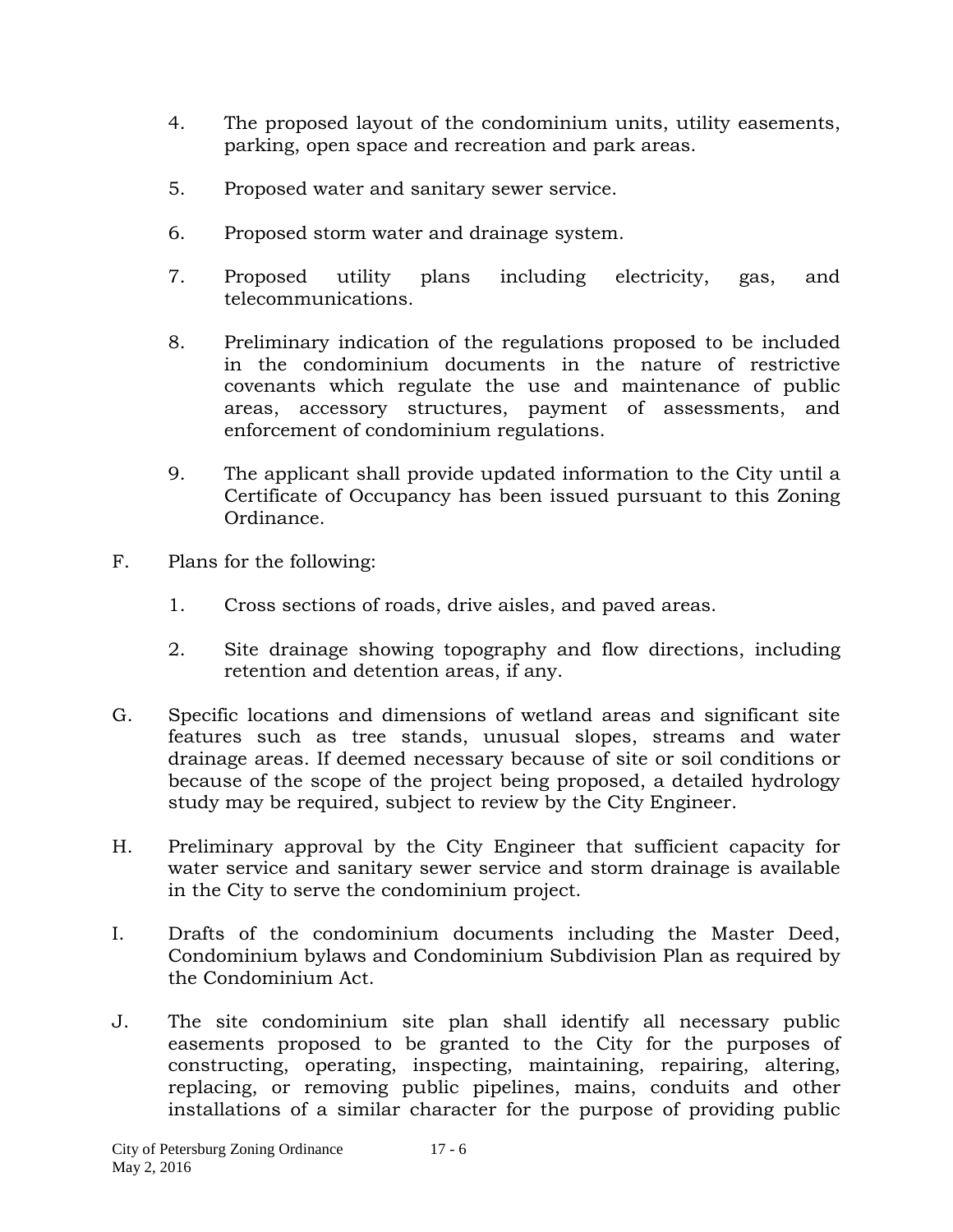utilities, including conveyance of sewage, water and storm water run-off across, through and under the property subject to said easements, and excavating and refilling ditches and trenches necessary for the location of such public structures.

K. All information required to be furnished under the subsection above shall be kept updated until a Certificate of Occupancy has been issued as required by this Zoning Ordinance.

## **SECTION 17.07 PRELIMINARY APPROVAL BY THE PLANNING COMMISSION**

- A. The Planning Commission shall consider whether to grant preliminary approval of the site plan and condominium documents for the proposed condominium project. Based upon the standards and requirements set forth in the Zoning Ordinance and other applicable local, state, and federal rules, regulations and statutes, the Planning Commission shall grant preliminary approval, or preliminary approval subject to conditions, or deny the proposed condominium project and site plan.
- B. A denial shall mean that the proposed project and site plan does not meet the requirements of this Zoning Ordinance. Any denial shall specify the reasons for the denial and those requirements that have not been met.
- C. A preliminary approval shall mean that the condominium project and site plan meet the requirements as set forth in this Zoning Ordinance. Subject to any conditions imposed by the Planning Commission as part of its motion, preliminary approval assures the applicant that the project site plan will receive final approval if all state and county approvals are obtained, no negative comments are received from any governmental agency or public utility, and all local, state and federal laws have been met.

## **SECTION 17.08 STATE AND COUNTY APPROVAL**

- A. All site condominium projects shall require the review and approval of the following agencies prior to final site plan approval:
	- 1. The Monroe County Road Commission or the Michigan Department of Transportation if any part of the project includes or abuts a county road or a state highway or includes streets or roads that connect with or lie within the right-of-way of such county or state highway.
	- 2. The Monroe County Drain Commission; and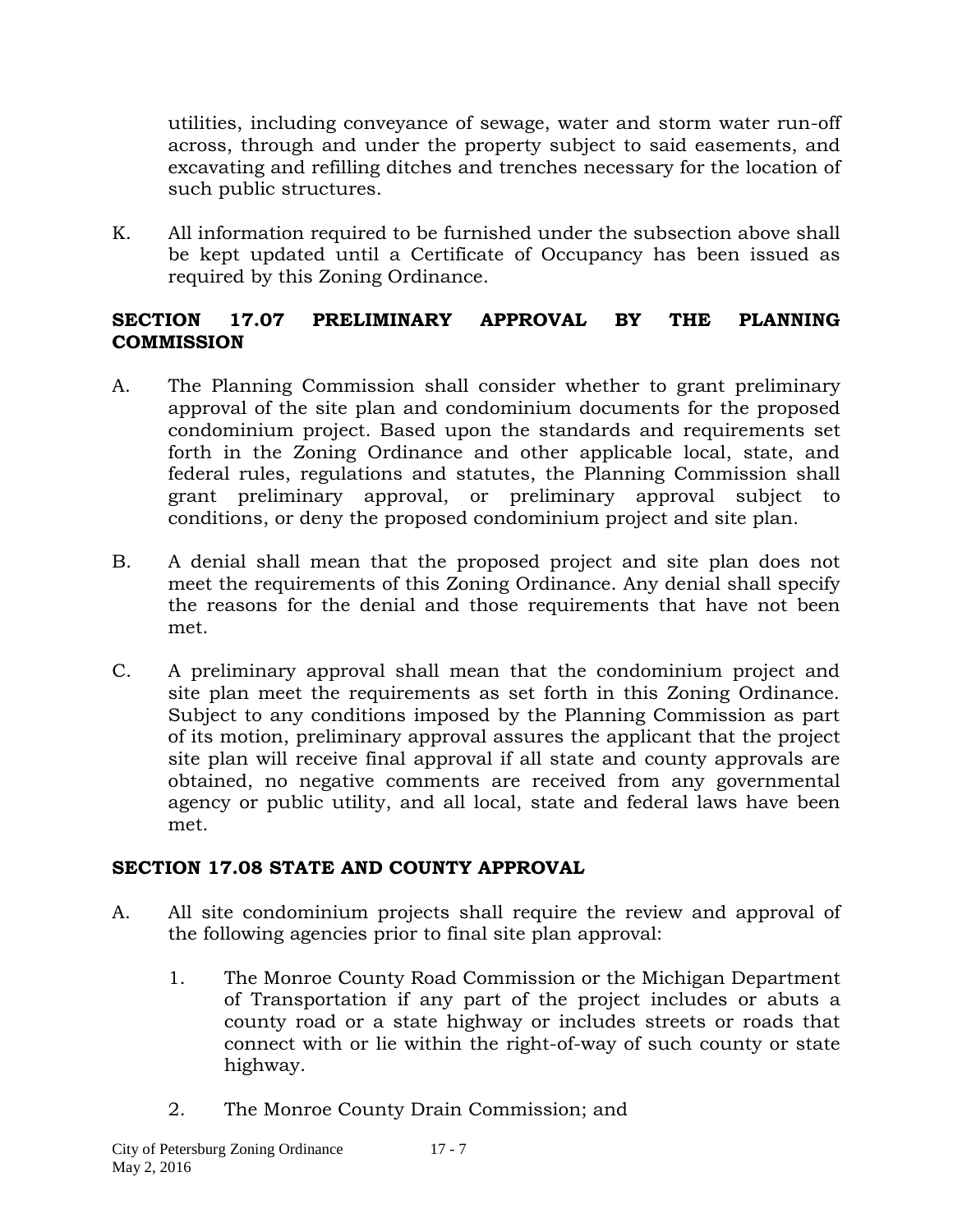- 3. The Michigan Department of Health shall approve the extensions of the water supply system and the waste water system, with Michigan Department of Environmental Quality reviews as required.
- B. In addition to the specific required approvals, all site condominiums project site plans shall be submitted, to the extent required by law, to the Michigan Department of Environmental Quality, the Monroe County Plat Board, each of the public utilities serving the site, and any other state agency designated by the Planning Commission, for informational purposes. The Planning Commission shall consider any comments made by these agencies prior to final site plan approval. Names of streets shall comply with the Monroe County Ordinance regulating the designation of street names for the purposes of the 911 emergency communication program.

## **SECTION 17.09 FINAL APPROVAL**

Final approval shall be granted by the Planning Commission upon the receipt and approval of all the following:

- A A revised, dated site plan incorporating all of the changes, if any, required for preliminary approval or required by any state or local agencies.
- B Revised condominium documents required by the Condominium Act or by this Zoning Ordinance.

#### **SECTION 17.10 MASTER DEED, RESTRICTIVE COVENANTS, "AS BUILT" SURVEY, AND MYLAR COPY**

The Condominium project developer or proprietor shall furnish the Building Official and the City Engineer with the following:

- A One (1) copy of the recorded Master Deed with exhibits and two (2) copies of an "as built" survey.
- B One (1) copy of the site plan on a Mylar sheet of at least thirteen by sixteen (13 x 16) inches with an image not to exceed ten and one-half by fourteen (10  $\frac{1}{2}$  x 14) inches.
- C The "as built" survey shall be reviewed by the City Engineer for compliance with City Ordinances.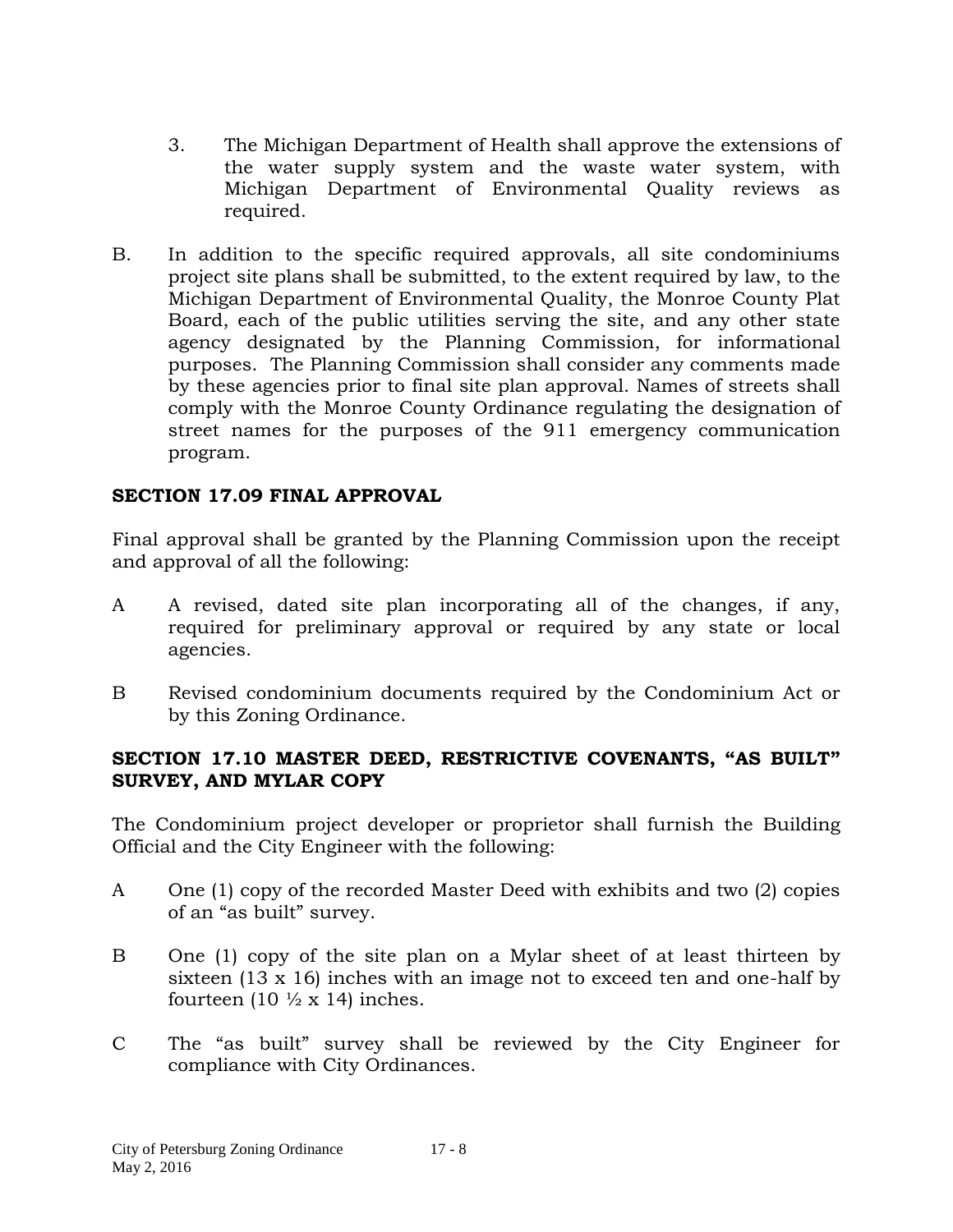#### **SECTION 17.11 FEES**

The applicant shall deposit with the City a reasonable sum of money in escrow from which the reasonable fees of the City's consultants shall be paid for the reviews required by this Zoning Ordinance. The amount of the deposit shall be established by the City Building Official in consultation with the City Engineer based upon the size and complexity of the proposed condominium project. From the escrow funds the City shall retain an amount to pay for its reasonable administrative expenses related to the review of the condominium project. Such amount shall be established and revised from time to time by resolution of the City Council following a recommendation from the City Planning Commission.

## **SECTION 17.12 MONUMENTS REQUIRED**

All condominium projects shall be marked with monuments as follows:

- A Monuments shall be located in the ground and made according to the following requirements, but it is not intended or required that monuments be placed within the traveled portion of a street to mark angles in the boundary of the condominium project if the angle points can be readily reestablished by reference to monuments along the sidelines of the streets.
- B All monuments used shall be made of solid iron or steel bars at least one-half (1/2) inch in diameter and thirty-six (36) inches long and completely encased in concrete at least four (4) inches in diameter.
- C Monuments shall be located in the ground at all angles in the boundaries of the condominium project; at the intersection lines of streets and at the intersection of the lines of streets with the boundaries of the condominium project; at all points in the sidelines of streets and alleys; at all angles of an intermediate traverse line and at the intersection of all limited common elements and all common elements.
- D If the required location of a monument is an inaccessible place, or where the locating of a monument would be clearly impractical, it is sufficient to place a reference monument nearby and the precise location thereof be clearly indicated on the plans and referenced to the true point.
- E If a point required to be monumented is on a bedrock outcropping, a steel rod, at least one-half (1/2) inch in diameter shall be drilled and grouted into solid rock to a depth of at least eight (8) inches.
- F All required monuments shall be placed flush with the ground where practicable.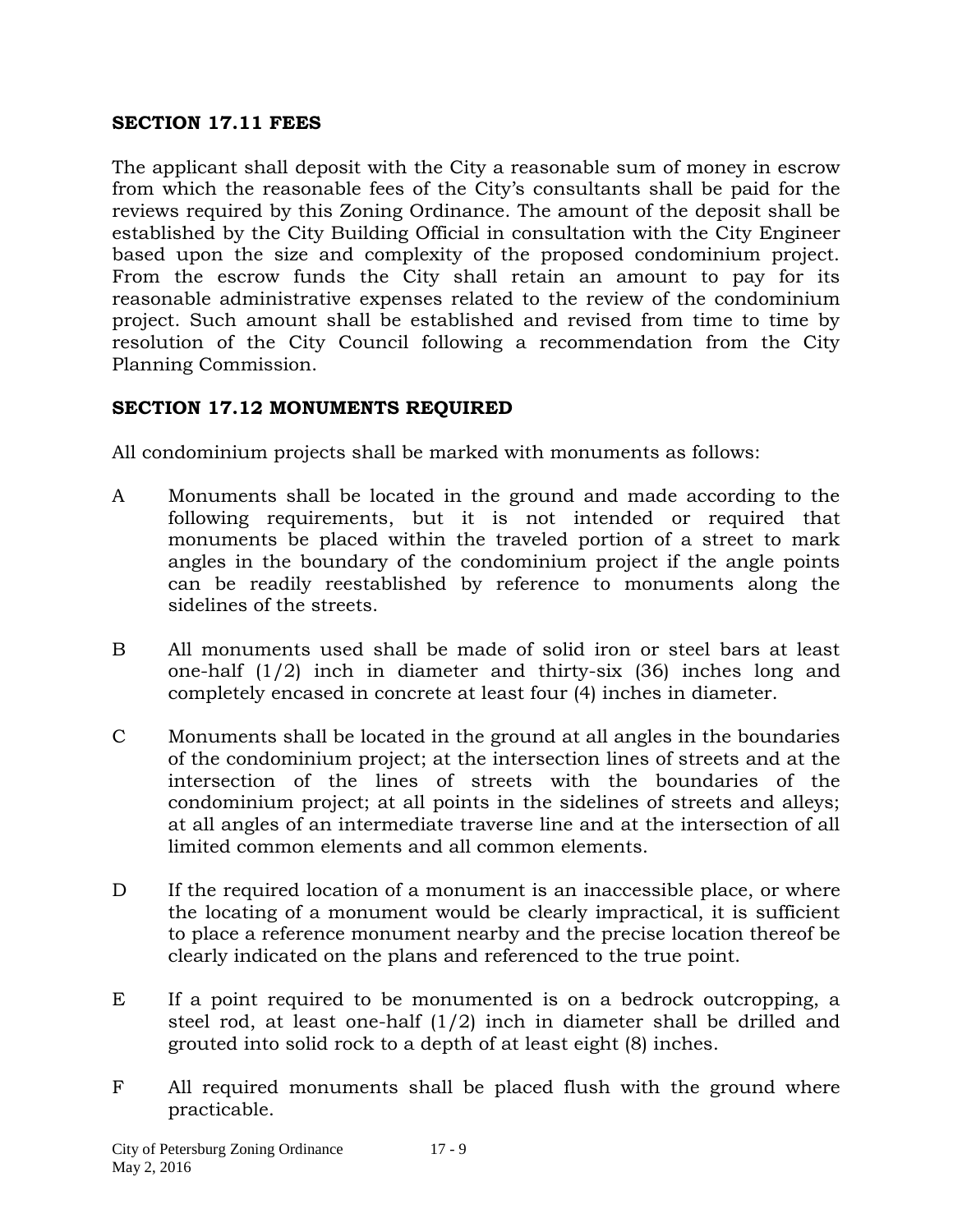- G All unit corners shall be monumented in the field by iron or steel bars or iron pipes at least eighteen (18) inches long and one-half (1/2) inch in diameter or other approved markers.
- H The City Council may waive the placing of any of the required monuments and markers for a reasonable time, not to exceed one (1) year, on the condition that the proprietor deposits with the City Clerk cash or a certified check, or irrevocable bank letter of credit running to the City, whichever the proprietor selects, in an amount approved by the City as sufficient to accomplish said placing of the required monuments and markers. Such cash, certified check or irrevocable bank letter of credit shall be returned to the proprietor upon receipt of a certificate by a surveyor that the monuments and markers have been placed as required within the time specified.

#### **SECTION 17.13 TEMPORARY OCCUPANCY**

The City Council, upon recommendation from the Planning Commission, may allow occupancy of the condominium project before all improvements required by this Ordinance are installed, provided that a bond or other suitable guarantee is submitted sufficient in amount and type to provide for the installation of improvements before the expiration of the Temporary Occupancy Permit without expense to the City.

## **SECTION 17.14 CONDOMINIUM PLAN REVISION**

If the Condominium subdivision plan is revised, the final site plan shall be revised accordingly and submitted for the review by the Planning Commission before any building permit may be issued.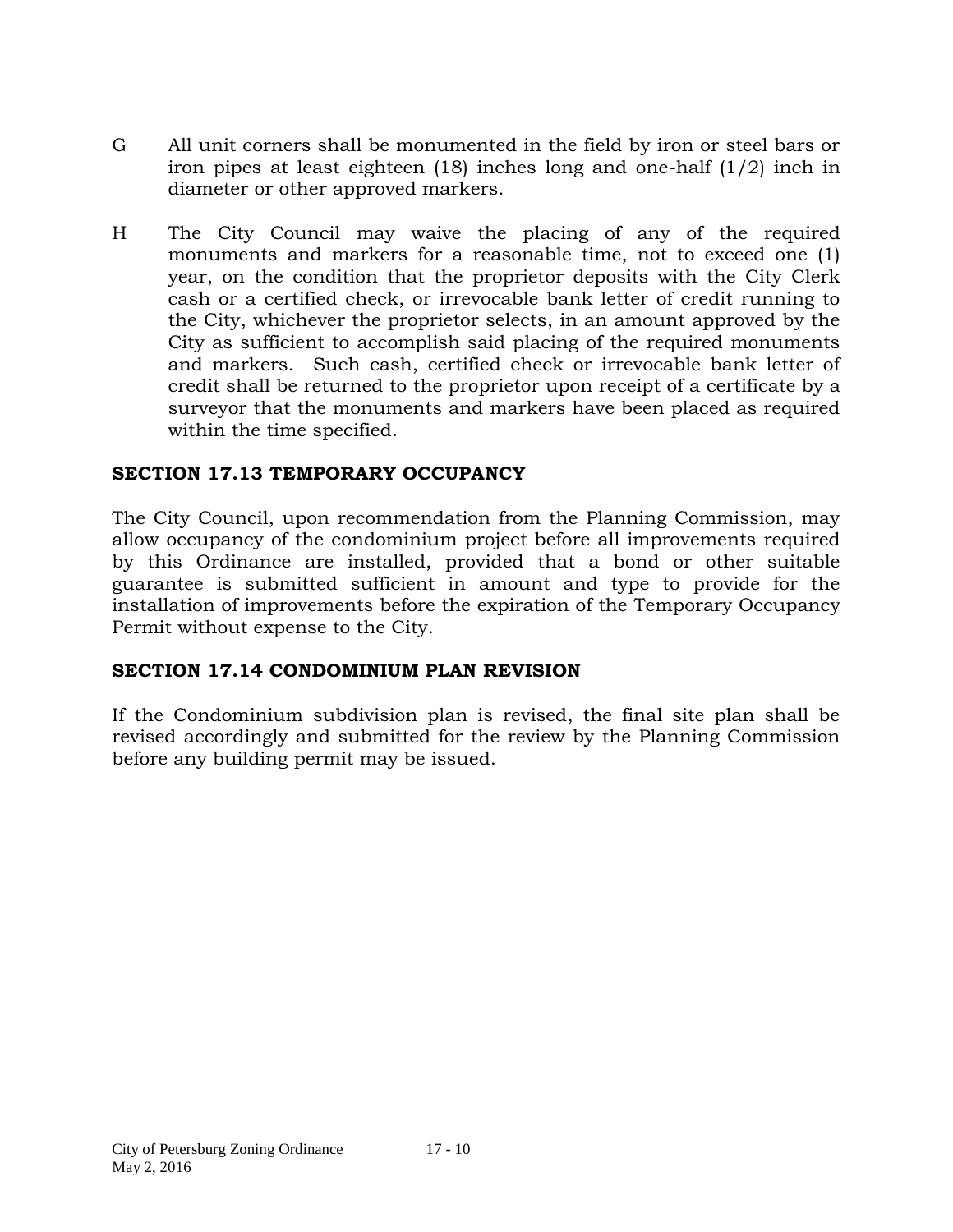# **ARTICLE XVII**

# **AMENDMENTS**

- **18.01 Initiating Amendments.** The City Council may, from time to time, amend, modify, supplement, or revise the district boundaries or the provisions and regulations of this Ordinance. Amendments may be initiated by the City Council, the Planning Commission, by petition of one or more property owners of the City of Petersburg, or by one (1) or more persons acting on behalf of a property owner(s) of the City of Petersburg. All proposed amendments shall be referred to the Planning Commission for review, public hearing, and recommendation before action may be taken thereon by the City Council.
- **18.02 Amendment Procedure.** The procedure for amending this Ordinance shall be in accordance with the Michigan Zoning Enabling Act (P.A. 110 of 2006), as amended. Application for amendment shall be made by submitting the application, along with required information and the required fee (as established by the City Council), to the Clerk's office. After receipt of filing, the Clerk shall transmit a copy of the application and required information to the Planning Commission. The Planning Commission shall establish a date for a public hearing, and provide notice pursuant to the Michigan Zoning Enabling Act (P.A. 110 of 2006) as amended.

## **18.03 Information Required.**

- A. If a petition involves an amendment to the official zoning map, the petitioner shall submit the following information:
	- 1. A legal description of the property, including a street address and tax code number(s).
	- 2. A scaled map of the property, correlated with the legal description, and clearly showing the property's location.
	- 3. The name and address of the petitioner, the record owner, and all other parties claiming an interest in said property.
	- 4. The petitioners interest in the property. If the petitioner is not the record owner, the name and address of the record owner(s), and the record owner(s) and other interested parties signed consent to the petition. The consent of mortgagees, lienors, and similar such parties shall not be required.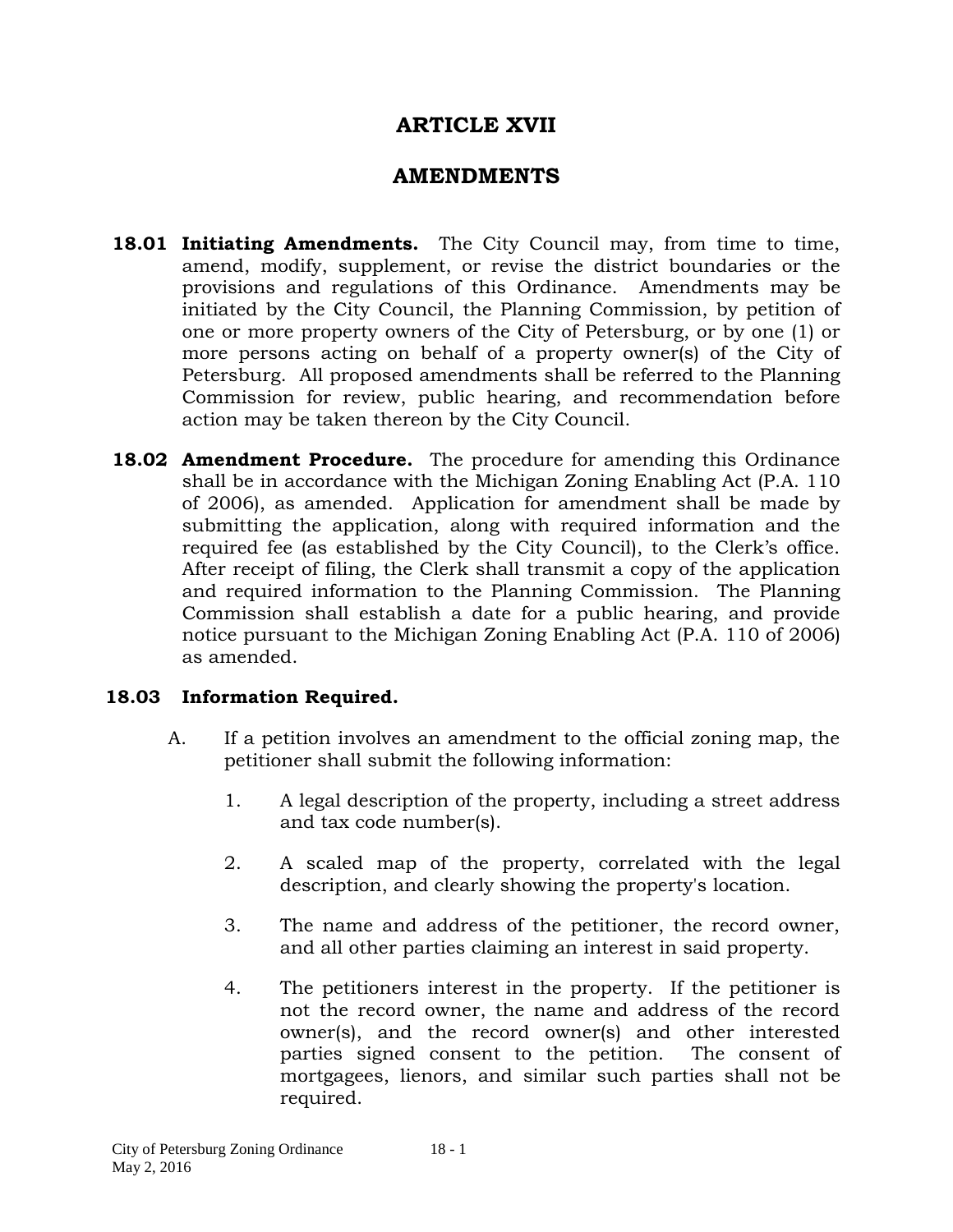- 5. Signature(s) of petitioner(s) and owner(s) certifying the accuracy of the information.
- 6. Identification of the zoning district requested and the existing zoning classification of property.
- 7. A vicinity map showing the location of the property, and adjacent land uses and zoning districts.
- B. If a petition involves a change in the text of the zoning ordinance, the petitioner shall submit the following information:
	- 1. A detailed statement of the proposed amendment, clearly and completely setting forth all proposed provisions and regulations, including all changes in the zoning ordinance necessary to accommodate the proposed amendment.
	- 2. Name and address of the petitioner.
	- 3. Reasons for the proposed amendment.

#### **18.04 Review.**

- A. In reviewing any petition for a zoning amendment the Planning Commission shall evaluate all factors relevant to the petition and shall make its recommendations for disposition of the petition to the City Council.
- B. The factors to be considered by the Planning Commission may include, but shall not be limited to, the following:
	- 1. Whether the rezoning is consistent with the policies and uses proposed for that area in the City's General Development Plan;
	- 2. Whether all of the uses allowed under the proposed rezoning would be compatible with other zones and uses in the surrounding area;
	- 3. Whether any public services and facilities would be significantly adversely impacted by a development or use allowed under the requested rezoning;
	- 4. Whether the uses allowed under the proposed rezoning would be equally or better suited to the area than uses allowed under the current zoning of the land;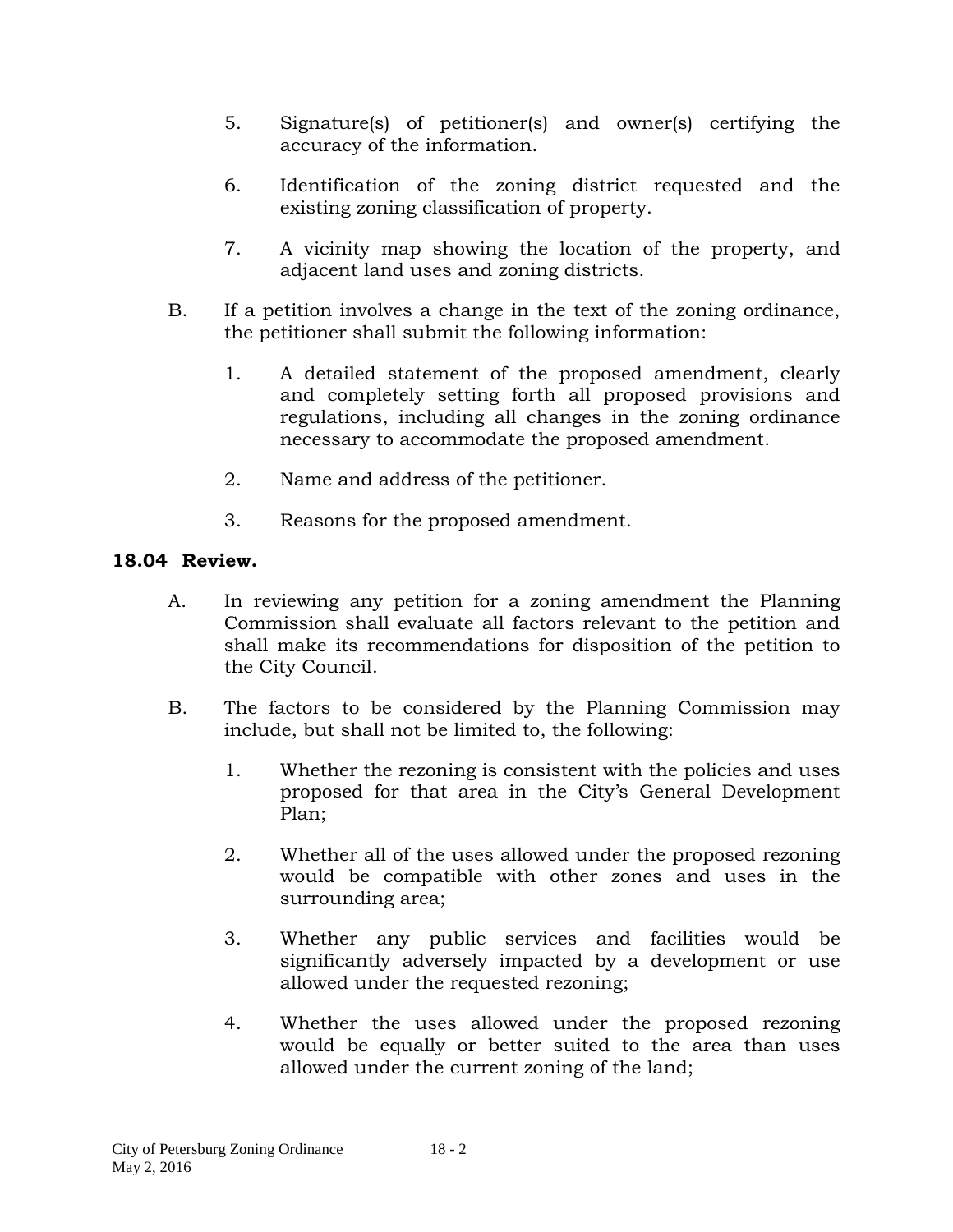- 5. Whether the condition and/or value of property in the City or in adjacent civil divisions would be significantly adversely impacted by a development or use allowed under the requested rezoning;
- 6. Whether or not the requested zoning change is justified by a change in conditions since the original ordinance was adopted or by an error in the original ordinance; and,
- 7. Whether precedents might result from approval or denial of the petition, and the possible effects of such precedents.
- C. All findings shall be made a part of the public records of the meetings of the Planning Commission and the City Council.
- **18.05 Conformance to Court Decree.** Any amendment for the purpose of conforming to a decree of a court of competent jurisdiction shall be adopted by the City Council and the amendment published.
- **18.06 Publication.** Following City Council approval of a petition to amend the zoning ordinance, notice of the amendment shall be published within fifteen (15) days after adoption in a newspaper of general circulation within the City of Petersburg. The notice of adoption shall include the following information:
	- A. Either a summary of the regulatory effect of the amendment, including the geographic area affected, or the text of the amendment.
	- B. The effective date of the amendment.
	- C. The place and time where a copy of the ordinance may be purchased or inspected.

## **18.07 Conditional Rezoning.**

A. Intent. It is recognized that there are certain instances where it would be in the best interests of the City, as well as advantageous to property owners seeking a change in zoning boundaries, if certain conditions could be proposed by property owners as part of a request for a rezoning. It is the intent of this Section to provide a process consistent with the provisions of Section 405 of the Michigan Zoning Enabling Act (P.A. 110 of 2006) by which an owner seeking a rezoning may voluntarily propose conditions regarding the use and/or development of land as part of the rezoning request.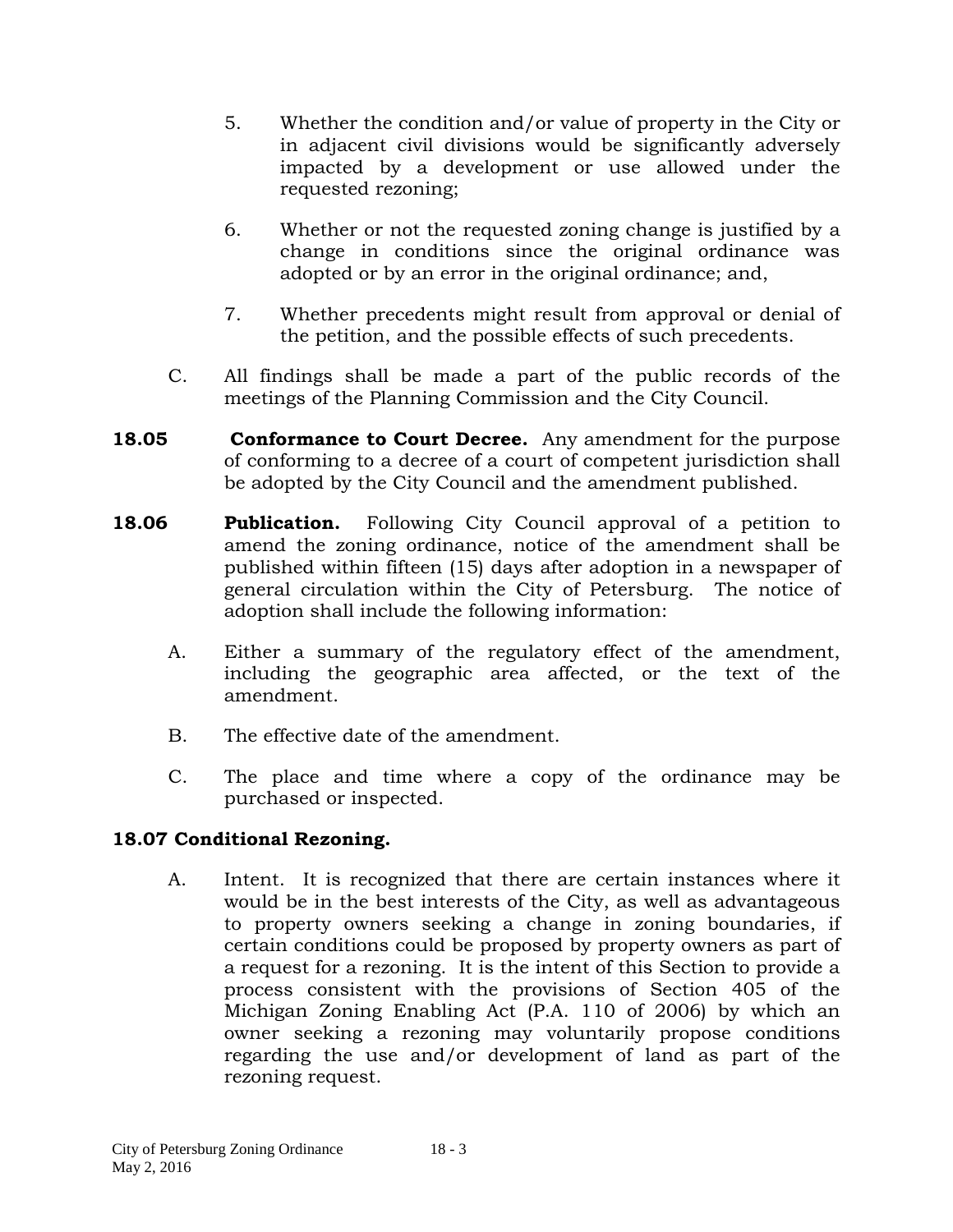- B. Application and Offer of Conditions.
	- 1. An owner of land may voluntarily offer in writing conditions relating to the use and/or development of land for which a rezoning is requested. This offer may be made either at the time the application for rezoning is filed or may be made at a later time during the rezoning process.
	- 2. The required application and process for considering a rezoning request with conditions shall be the same as that for considering rezoning requests made without any offer of conditions, except as modified by the requirements of this Section.
	- 3. The owner's offer of conditions may not purport to authorize uses or developments not permitted in the requested new zoning district.
	- 4. The owner's offer of conditions shall bear a reasonable and rational relationship to the property for which rezoning is requested.
	- 5. Any use or development proposed as part of an offer of conditions that would require a special land use permit under the terms of this Ordinance may only be commenced if a special land use permit for such use or development is ultimately granted in accordance with the provisions of this Ordinance.
	- 6. Any use or development proposed as part of an offer of conditions that would require a variance under the terms of this Ordinance may only be commenced if a variance for such use or development is ultimately granted by the Zoning Board of Appeals in accordance with the provisions of this Ordinance.
	- 7. Any use or development proposed as part of an offer of conditions that would require site plan approval under the terms of this Ordinance may only be commenced if site plan approval for such use or development is ultimately granted in accordance with the provisions of this Ordinance.
	- 8. The offer of conditions may be amended during the process of rezoning consideration provided that any amended or additional conditions are entered voluntarily by the owner. An owner may withdraw all or part of its offer of conditions any time prior to final rezoning action of the City Council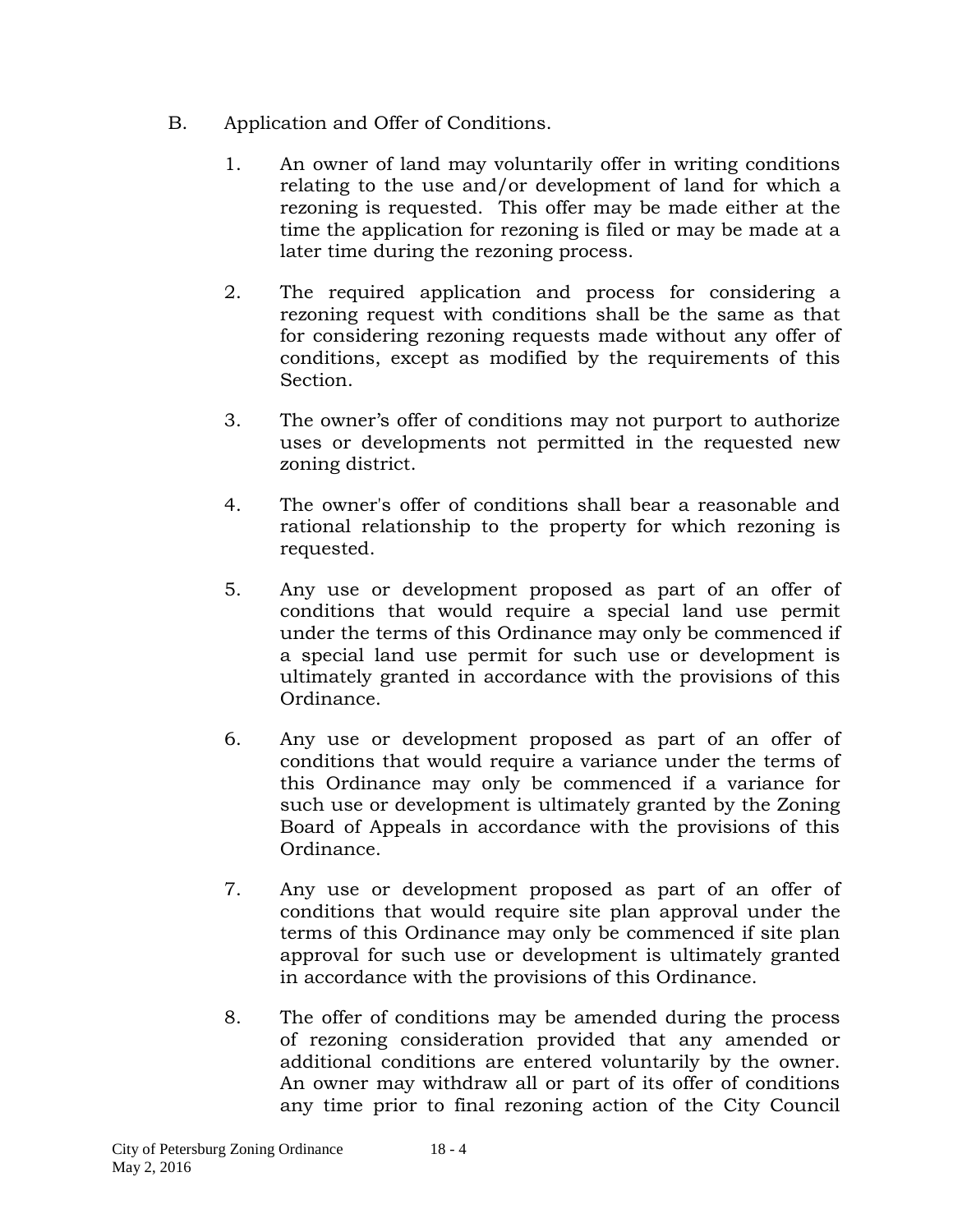provided that, if such withdrawal occurs subsequent to the Planning Commission's public hearing on the original rezoning request, then the rezoning application shall be referred to the Planning Commission for a new public hearing with appropriate notice and a new recommendation.

- C. Planning Commission Review. The Planning Commission, after public hearing and consideration of the factors for rezoning set forth in Section 20.4(B) of this Ordinance, may recommend approval, approval with recommended changes or denial of the rezoning; provided, however, that any recommended changes to the offer of conditions are acceptable to and thereafter offered by the owner.
- D. City Council Review. After receipt of the Planning Commission's recommendation, the City Council shall deliberate upon the requested rezoning and may approve or deny the conditional rezoning request. The City Council's deliberations shall include, but not be limited to, a consideration of the factors for rezoning set forth in Section 20.4(B) of this Ordinance.
- E. Approval.
	- 1. If the City Council finds the rezoning request and offer of conditions acceptable, the offered conditions shall be incorporated into a formal written Statement of Conditions acceptable to the owner and conforming in form to the provisions of this Section. The Statement of Conditions shall be incorporated by attachment or otherwise as an inseparable part of the ordinance adopted by the City Council to accomplish the requested rezoning.
	- 2. The Statement of Conditions shall:
		- a. Be in a form recordable with the Register of Deeds of the County in which the subject land is located or, in the alternative, be accompanied by a recordable Affidavit or Memorandum prepared and signed by the owner giving notice of the Statement of Conditions in a manner acceptable to the City Council.
		- b. Contain a legal description of the land to which it pertains.
		- c. Contain a statement acknowledging that the Statement of Conditions runs with the land and is binding upon successor owners of the land.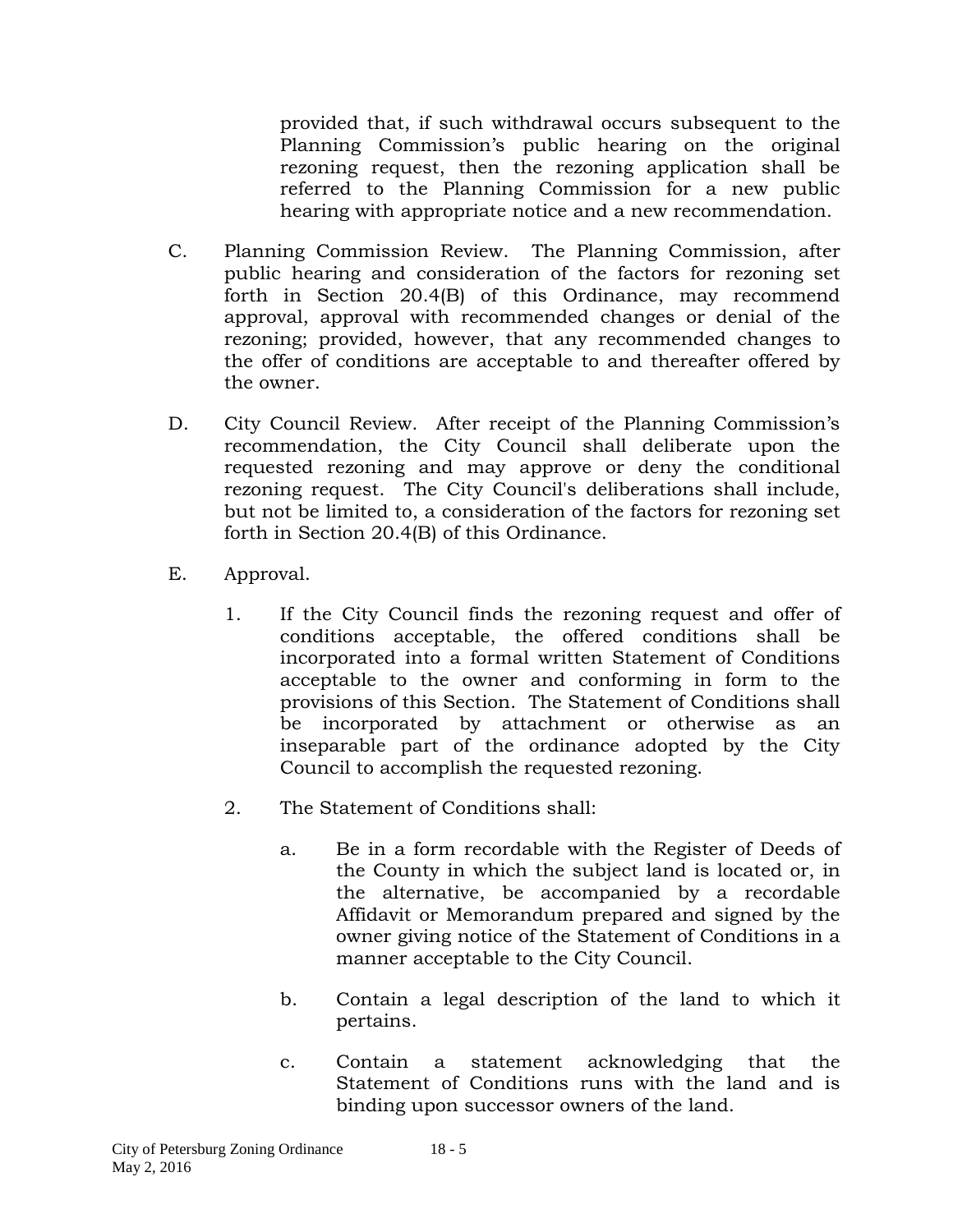- d. Incorporate by attachment or reference any diagram, plans or other documents submitted or approved by the owner that are necessary to illustrate the implementation of the Statement of Conditions. If any such documents are incorporated by reference, the reference shall specify where the document may be examined.
- e. Contain a statement acknowledging that the Statement of Conditions or an Affidavit or Memorandum giving notice thereof may be recorded by the City with the Register of Deeds of Monroe County.
- f. Contain the notarized signatures of all of the owners of the subject land preceded by a statement attesting to the fact that they voluntarily offer and consent to the provisions contained within the Statement of Conditions.
- 3. Upon the rezoning taking effect, the Zoning Map shall be amended to reflect the new zoning classification along with a designation that the land was rezoned with a Statement of Conditions. The Clerk shall maintain a listing of all lands rezoned with a Statement of Conditions.
- 4. The approved Statement of Conditions or an Affidavit or Memorandum giving notice thereof shall be filed by the City with the Monroe County Register of Deeds. The City Council shall have authority to waive this requirement if it determines that, given the nature of the conditions and/or the time frame within which the conditions are to be satisfied, the recording of such a document would be of no material benefit to the City or to any subsequent owner of the land.
- 5. Upon the rezoning taking effect, the use of the land so rezoned shall conform thereafter to all of the requirements regulating use and development within the new zoning district as modified by any more restrictive provisions contained in the Statement of Conditions.
- F. Compliance with Conditions.
	- 1. Any person who establishes a development or commences a use upon land that has been rezoned with conditions shall continuously operate and maintain the development or use in compliance with all of the conditions set forth in the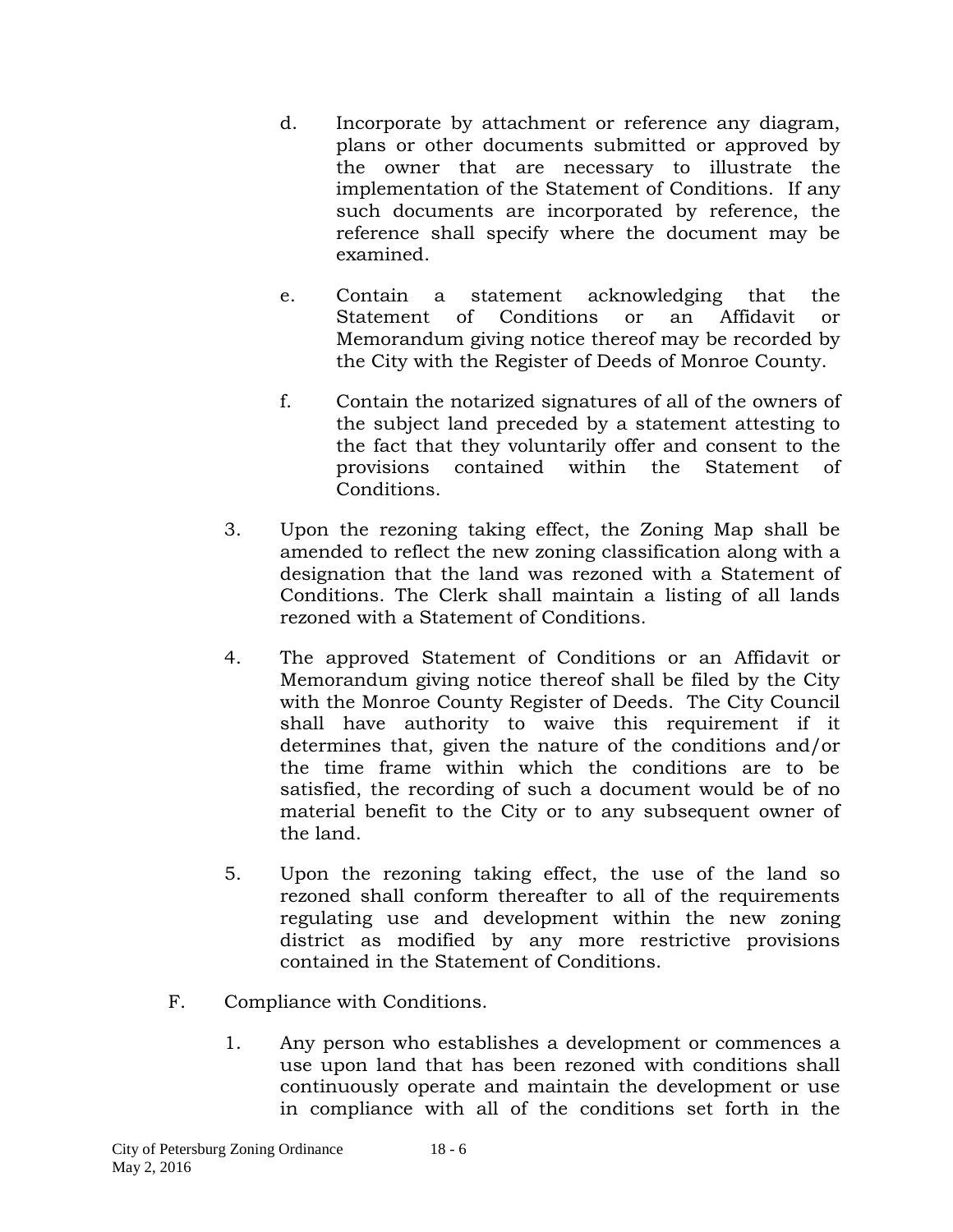Statement of Conditions. Any failure to comply with a condition contained within the Statement of Conditions shall constitute a violation of this Zoning Ordinance and be punishable accordingly. Additionally, any such violation shall be deemed a nuisance per se and subject to judicial abatement as provided by law.

- 2. No permit or approval shall be granted under this Ordinance for any use or development that is contrary to an applicable Statement of Conditions.
- G. Time Period for Establishing Development or Use. The approved development and/or use of the land must be commenced upon the land within eighteen (18) months after the rezoning under this Section took effect, and thereafter proceed diligently to completion. This time limitation may upon written request be extended by the City Council if:
	- 1. It is demonstrated to the City Council's reasonable satisfaction that there is a strong likelihood that the development and/or use will commence within the period of extension and proceed diligently thereafter to completion, and,
	- 2. The City Council finds that there has not been a change in circumstances that would render the current zoning with Statement of Conditions incompatible with other zones and uses in the surrounding area or otherwise inconsistent with sound zoning policy.
- H. Reversion of Zoning. If approved development and/or use of the rezoned land does not occur within the time frame specified under sub-section G. above, then the land shall revert to its former zoning classification as set forth in Section 405(2) of the Michigan Zoning Enabling Act (P.A. 110 of 2006). The reversion process shall be initiated by the City Council requesting that the Planning Commission proceed with consideration of rezoning of the land to its former zoning classification. The procedure for considering and making this reversionary rezoning shall thereafter be the same as applies to all other rezoning requests.
- I. Subsequent Rezoning of Land. When land that is rezoned with a Statement of Conditions is thereafter rezoned to a different zoning classification or to the same zoning classification but with a different or no Statement of Conditions, whether as a result of a reversion of zoning pursuant to Subsection H above or otherwise,